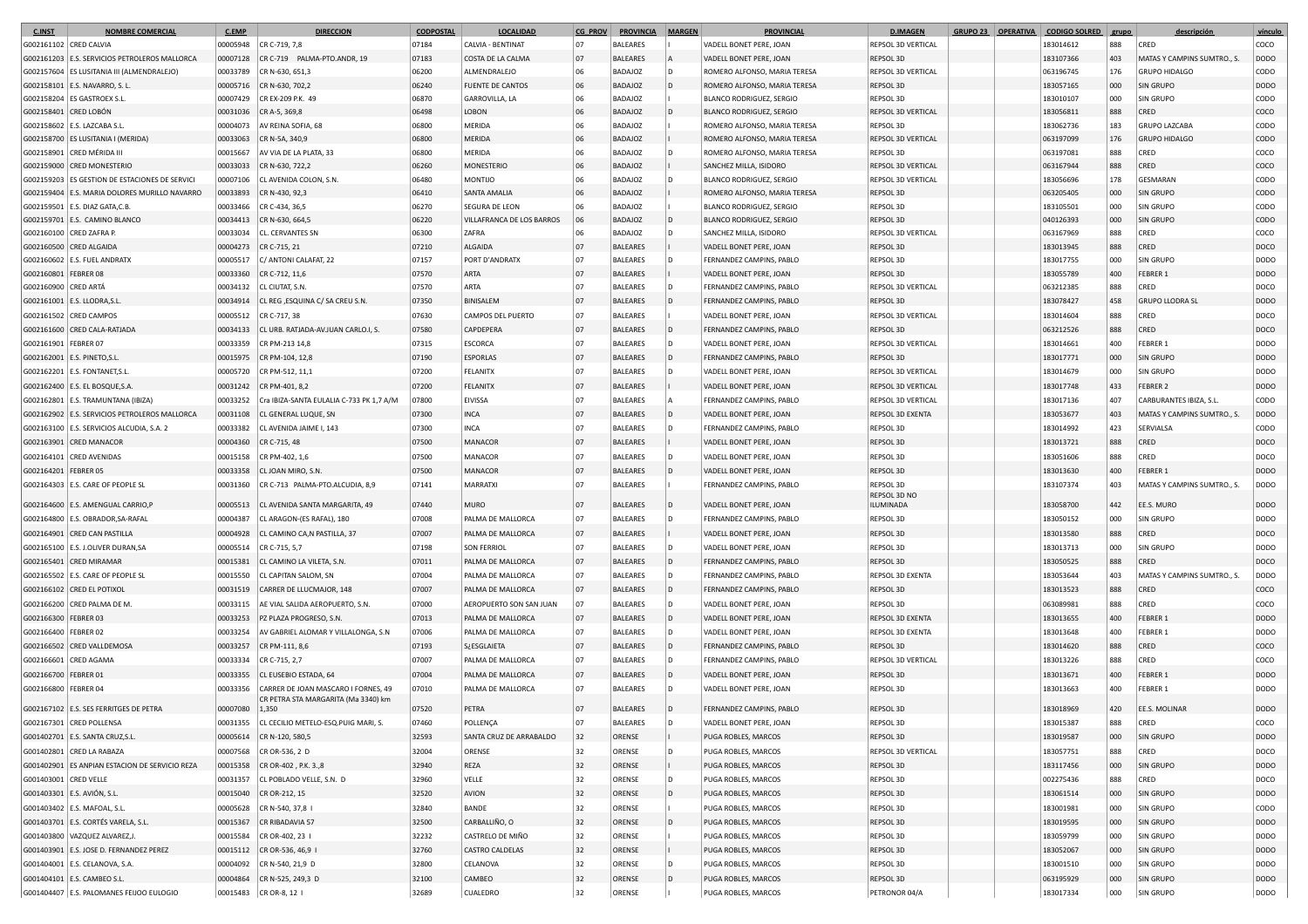|                        |                                                  |          |                                    | 32630 | XINZO DE LIMIA             | 32 | ORENSE        |              |                               | REPSOL 3D                 | 041110651 | 634 | <b>GRUPO MACÍA VEGA</b>   | CODO             |
|------------------------|--------------------------------------------------|----------|------------------------------------|-------|----------------------------|----|---------------|--------------|-------------------------------|---------------------------|-----------|-----|---------------------------|------------------|
|                        | G001404701 E.S.OS PEPES S.A                      | 00033370 | CR N-525, 199,4                    |       |                            |    |               |              | PUGA ROBLES, MARCOS           |                           |           |     |                           |                  |
|                        | G001404802 ESVERINSA M.D.                        | 00033331 | CR N-525, 132,1 A M.Dcho.          | 32540 | GUDIÑA, A                  | 32 | ORENSE        | D            | PUGA ROBLES, MARCOS           | REPSOL 3D VERTICAL        | 183001502 | 612 | VERIN                     | CODO             |
|                        | G001404901 E.S. LAS CONCHAS                      | 00031614 | OU-540, PK 53,9                    | 32897 | LOBEIRA                    | 32 | ORENSE        |              | PUGA ROBLES, MARCOS           | REPSOL 3D                 | 183075449 | 000 | SIN GRUPO                 | DOD <sub>O</sub> |
| G001405401 CEBLAN S.L. |                                                  | 00034031 | CR OR-536 OURENSE-RUA, 7,9 D       | 32792 | DERRASA, LA                | 32 | ORENSE        |              | PUGA ROBLES, MARCOS           | REPSOL 3D VERTICAL        | 183008671 | 000 | SIN GRUPO                 | CODO             |
|                        | G001405501 E.S.TRIVES, S.L.                      | 00033145 | CR OR-536 OURENSE - RUA, S.N.      | 32780 | PUEBLA DE TRIVES           | 32 | ORENSE        |              | PUGA ROBLES, MARCOS           | REPSOL 3D VERTICAL        | 183002112 | 000 | <b>SIN GRUPO</b>          | CODO             |
|                        | G001406003 ES SOUTELGAS, SOCIEDAD LIMITADA       | 00034237 | CR N-525 KM 234,3                  | 32911 | SAN CIBRAO DAS VIÑAS       | 32 | ORENSE        |              | PUGA ROBLES, MARCOS           | REPSOL 3D VERTICAL        | 183001528 | 000 | SIN GRUPO                 | CODO             |
|                        | G001406102 E.S. SINDO S.L.                       | 00015433 | CR N-525, 260,9                    | 32130 | SAN CRISTOBAL DE CEA       | 32 | ORENSE        |              | PUGA ROBLES, MARCOS           | <b>REPSOL 3D</b>          | 183014042 | 000 | SIN GRUPO                 | <b>DODO</b>      |
|                        | G001406402 E.S. VERIN, S.A.                      | 00031229 | CR N-525, 186.8                    | 32695 | TRASMIRAS                  | 32 | ORENSE        |              | PUGA ROBLES, MARCOS           | REPSOL 3D                 | 183055631 | 612 | VERIN                     | DODO             |
|                        |                                                  |          |                                    | 32600 |                            | 32 |               |              |                               |                           |           |     |                           |                  |
| G001406504 ESVERINSA   |                                                  | 00003365 | CL SAN LAZARO, 81                  |       | <b>VERIN</b>               |    | ORENSE        |              | PUGA ROBLES, MARCOS           | REPSOL 3D                 | 183057694 | 612 | <b>VERIN</b>              | CODO             |
|                        | G001406702 E.S. LOUZAREGOS S.L.                  | 00033214 | CL CARRETERA LALIN A GUDIÑA, 61    | 32550 | VIANA DO BOLO              | 32 | ORENSE        |              | PUGA ROBLES, MARCOS           | REPSOL 3D                 | 183052349 | 000 | SIN GRUPO                 | DODO             |
|                        | G001407001 CRED PONTEVEDRA                       | 00004593 | CL DOMINGO FONTAN (EL BURGO), S.N. | 36005 | PONTEVEDRA                 | 36 | PONTEVEDRA    |              | REBANAL ALFAYA, ROMAN         | REPSOL 3D EXENTA          | 183018365 | 888 | CRED                      | coco             |
|                        | G001407100 E.S. MOLLABAO S.L.                    | 00015091 | CL ROSALIA DE CASTRO, 54           | 36001 | PONTEVEDRA                 | 36 | PONTEVEDRA    |              | REBANAL ALFAYA, ROMAN         | REPSOL 3D VERTICAL        | 183010461 | 000 | SIN GRUPO                 | DODO             |
|                        | G001407300 E.S. SAN VICENTE S.L                  | 00033096 | CL HERMIDA (CERPONZONES), 2        | 36152 | SAN VICENTE DE CERPONZONES | 36 | PONTEVEDRA    |              | MOLINA BANDIN, SARA           | REPSOL 3D VERTICAL        | 120006226 | 000 | SIN GRUPO                 | CODO             |
|                        | G001407502 E.S. COMBUSTIBLES SALCEDO S.L.        | 00033633 | CR N-550, 126,4                    | 36143 | SALCEDO                    | 36 | PONTEVEDRA    |              | REBANAL ALFAYA, ROMAN         | REPSOL 3D                 | 120003983 | 620 | CHOUSAL                   | CODO             |
|                        | G001407601 E.S. DE ARBO, S.L                     | 00031445 | CR PO-400, 18                      | 36430 | ARBO                       | 36 | PONTEVEDRA    |              | MOLINA BANDIN, SARA           | REPSOL 3D                 | 183053784 | 000 | SIN GRUPO                 | <b>DODO</b>      |
| G001407701             | ES CARBAHERMA S.L.                               | 00033849 | CR PO-531 P.K. 8,3 MD              | 36692 | CURRO                      | 36 | PONTEVEDRA    |              | REBANAL ALFAYA, ROMAN         | REPSOL 3D                 | 183004407 | 620 | CHOUSAL                   | CODO             |
|                        |                                                  |          |                                    |       |                            |    |               |              |                               |                           |           |     |                           |                  |
| G001407801             | E.S.MONTE REAL, S.L.                             | 00005362 | CL SANTA MARTA, 10                 | 36300 | BAYONA                     | 36 | PONTEVEDRA    |              | REBANAL ALFAYA, ROMAN         | REPSOL 3D                 | 183016575 | 000 | SIN GRUPO                 | <b>DODO</b>      |
|                        | G001408801 CRED CATOIRA                          | 00015672 | CR PO-548 P.K. 7,8                 | 36612 | BAYUCA                     | 36 | PONTEVEDRA    |              | REBANAL ALFAYA, ROMAN         | REPSOL 3D                 | 183003078 | 888 | CRED                      | coco             |
|                        | G001408906   ES O COTELIÑO SL                    | 00033330 | CR N-541 65                        | 36130 | CERDEDO                    | 36 | PONTEVEDRA    |              | MOLINA BANDIN, SARA           | REPSOL 3D VERTICAL        | 183011493 | 000 | SIN GRUPO                 | CODO             |
|                        | G001409100 E.S. GONZALEZ Y MERA                  | 00031154 | CR N-120 KM 632                    | 36877 | PARAÑOS                    | 36 | PONTEVEDRA    |              | REBANAL ALFAYA, ROMAN         | REPSOL 3D EXENTA          | 183017151 | 619 | PLAZA DE ESPAÑA           | DODO             |
|                        | G001409600 PORTELA DE LAMAS, S.L                 | 00034251 | CR N-541, 51,5                     | 36556 | PORTELA DE LAMAS           | 36 | PONTEVEDRA    |              | MOLINA BANDIN, SARA           | REPSOL 3D VERTICAL        | 183002237 | 000 | SIN GRUPO                 | CODO             |
|                        | G001409701 ALONSO E HIJOS SL                     | 00015722 | CL TRANSVERSAL, 4                  | 36380 | GONDOMAR                   | 36 | PONTEVEDRA    |              | MOLINA BANDIN, SARA           | REPSOL 3D                 | 183015262 | 638 | . ALONSO E HIJOS          | DODO             |
|                        | G001409900 E.S. SAN ROQUE S.L                    | 00005769 | CL SAN ROQUE, 33                   | 36789 | SALCIDOS                   | 36 | PONTEVEDRA    |              | MOLINA BANDIN, SARA           | REPSOL 3D                 | 183018985 | 625 | LOMBA                     | <b>DODO</b>      |
|                        | G001410201 E.S. FRESOGAS, S.L.                   | 00034527 | CL AVENIDA DOCTOR OTERO ULLOA, 1   | 36913 | SEIXO                      | 36 | PONTEVEDRA    |              | MOLINA BANDIN, SARA           | REPSOL 3D VERTICAL        | 183013879 | 000 | SIN GRUPO                 | CODO             |
|                        |                                                  |          |                                    |       |                            |    |               |              |                               |                           |           |     |                           |                  |
|                        | G001410501 GONZALEZ FERRO, S.L                   | 00004020 | CL UNA (STA. LUCIA), Nº 41         | 36660 | MORAÑA                     | 36 | PONTEVEDRA    |              | REBANAL ALFAYA, ROMAN         | REPSOL 3D VERTICAL        | 183059195 | 000 | SIN GRUPO                 | DODO             |
|                        | G001411002 CRED NIGRAN                           | 00031083 | CR PO-552, P.K. 7,400              | 36391 | PRIEGUE NIGRAN             | 36 | PONTEVEDRA    |              | REBANAL ALFAYA, ROMAN         | REPSOL 3D                 | 183100130 | 888 | CRED                      | coco             |
|                        | G001411101 EST. DE SERVICIO VILLADESUSO, S.L.    | 00015749 | CR PO-552 P.K. 30,50 DCHA          | 36309 | VILLADESUSO                | 36 | PONTEVEDRA    |              | MOLINA BANDIN, SARA           | REPSOL 3D                 | 183057033 | 000 | SIN GRUPO                 | <b>DODO</b>      |
|                        | G001411202 ES EXPLOTACION CARBURANTES CANIDO S   | 00015646 | CR N-550, PK. 158                  | 36418 | <b>ATIOS</b>               | 36 | PONTEVEDRA    |              | MOLINA BANDIN, SARA           | REPSOL 3D VERTICAL        | 183017326 | 635 | CANIDO                    | CODO             |
|                        | G001411401 CRED PONTEAREAS                       | 00004968 | CR N-120 (LUGAR LAMAZANES), 643,5  | 36860 | PUENTEAREAS                | 36 | PONTEVEDRA    |              | MOLINA BANDIN, SARA           | <b>REPSOL 3D VERTICAL</b> | 183058908 | 888 | CRED                      | coco             |
|                        | G001411603   E.S. VERDECEDO, S.L                 | 00034438 | CR PO-255, P.K. 1                  | 36820 | PUENTE CALDELAS            | 36 | PONTEVEDRA    |              | MOLINA BANDIN, SARA           | REPSOL 3D VERTICAL        | 183015098 | 637 | VERDECEDO                 | CODO             |
|                        | G001411705 ES GALURESA PUENTECESURES             | 00034130 | CL JOSE NOVO, S.N                  | 36649 | PONTECESURES               | 36 | PONTEVEDRA    |              | ESMORIS ANDRADE, ISABEL       | <b>REPSOL 3D VERTICAL</b> | 183002682 | 602 | GALURESA                  | CODO             |
| G001411901 CRED RANDE  |                                                  | 00034142 | CL CABANAS, 5                      | 36811 | SAN VICENTE DE TRASMAÑO    | 36 | PONTEVEDRA    |              | REBANAL ALFAYA, ROMAN         | REPSOL 3D                 | 063199822 | 888 | CRED                      | coco             |
|                        |                                                  |          |                                    |       |                            |    |               |              |                               |                           |           |     |                           |                  |
|                        | G001412800 E.S. OTAMAR S.L                       | 00015774 | CL AVENIDA DE PORTUGAL, S.N.       | 36700 | TUY                        | 36 | PONTEVEDRA    |              | MOLINA BANDIN, SARA           | REPSOL 3D                 | 063200331 | 000 | SIN GRUPO                 | <b>DODO</b>      |
|                        | G001413101 CRED PUXEIROS DCHO                    | 00004915 | CTRA MADRID 236                    | 36318 | A CABRAL-IGREXA            | 36 | PONTEVEDRA    |              | MOLINA BANDIN, SARA           | REPSOL 3D                 | 183015486 | 888 | CRED                      | coco             |
|                        | G001413201 CRED SAN ANDRES                       | 00015113 | CL SAN ANDRES DE COMESAÑA, 16      | 36213 | SAN ANDRES DE COMESA       | 36 | PONTEVEDRA    |              | MOLINA BANDIN, SARA           | REPSOL 3D                 | 183018381 | 888 | CRED                      | coco             |
|                        | G001413503 E.S. REP. ARGENTINA                   | 00011374 | CL REPUBLICA ARGENTINA, 8          | 36201 | VIGO                       | 36 | PONTEVEDRA    |              | MOLINA BANDIN, SARA           | REPSOL 3D EXENTA          | 183062215 | 000 | SIN GRUPO                 | DODO             |
|                        | G001413601 E.S. ORILLAMAR, SA                    | 00033765 | CL AVENIDA ORILLANAR, 53           | 36202 | VIGO                       | 36 | PONTEVEDRA    |              | MOLINA BANDIN, SARA           | REPSOL 3D                 | 086002169 | 000 | SIN GRUPO                 | DODO             |
|                        | G001413803 E.S. CARBURANTES CANIDO               | 00033972 | CL AVDA DE CASTRELOS ,524          | 36213 | CARREIRAS, AS              | 36 | PONTEVEDRA    |              | REBANAL ALFAYA, ROMAN         | REPSOL 3D VERTICAL        | 183055847 | 635 | CANIDO                    | CODO             |
|                        | G001414601 CRED SAN SIMÓN                        | 00031626 | AU A-9 PONTEVEDRA SUR-VIGO, 13     | 36141 | <b>VILABOA</b>             | 36 | PONTEVEDRA    |              | MOLINA BANDIN, SARA           | <b>REPSOL FOSTER</b>      | 183055987 | 888 | CRED                      | DOCO             |
|                        | G001414701 CRED SAN SIMÓN II                     | 00031629 | AU A-9, 144                        | 36141 | <b>VILABOA</b>             | 36 | PONTEVEDRA    |              | MOLINA BANDIN, SARA           | <b>REPSOL FOSTER</b>      | 183080373 | 888 | CRED                      | DOCO             |
|                        |                                                  |          |                                    |       |                            |    |               |              |                               |                           |           |     |                           |                  |
| G001414902             | ES GESTIÓN DE ESTACIONES DE GALICIA              | 00004279 | CL SAN ROQUE/J.CARLOS I, S.N       | 36600 | VILLAGARCIA DE AROSA       | 36 | PONTEVEDRA    |              | REBANAL ALFAYA, ROMAN         | REPSOL 3D VERTICAL        | 183018407 | 000 | SIN GRUPO                 | CODO             |
|                        | G002082403 ES VILLAFRIA EVARE S.L.               | 00033410 | CR N-1, 246                        | 09192 | VILLAFRIA DE BURGOS        | 09 | <b>BURGOS</b> | ID.          | MORIDO NIÑO, EDUARDO          | REPSOL 3D VERTICAL        | 183016856 | 000 | SIN GRUPO                 | CODO             |
|                        | G002082701 E.S. VILLARCE MADRID                  | 00034282 | CL MADRID, 66                      | 09001 | <b>BURGOS</b>              | 09 | <b>BURGOS</b> | ID.          | GOMEZ DE LA CALLE, ROSA MARIA | REPSOL 3D                 | 183004886 | 703 | VILLARCE, S.L             | DODO             |
| G002082801             | E.S. VILLARCE CASTELLANA                         | 00034283 | CL AVENIDA PALENCIA, S.N           | 09001 | <b>BURGOS</b>              | 09 | <b>BURGOS</b> | l D          | GOMEZ DE LA CALLE, ROSA MARIA | REPSOL 3D                 | 183015320 | 703 | VILLARCE, S.L.            | <b>DODO</b>      |
|                        | G002082901 E.S. VILLARCE VITORIA                 | 00034284 | CL GLORIETA LOGROÑO, S.N           | 09007 | <b>BURGOS</b>              | 09 | <b>BURGOS</b> | I D          | GOMEZ DE LA CALLE, ROSA MARIA | REPSOL 3D EXENTA          | 183076330 | 703 | VILLARCE, S.L             | <b>DODO</b>      |
|                        | G002083101 CRED ARANDA DE DUERO                  | 00034356 | CL AVENIDA CASTILLA, 64            | 09400 | ARANDA DE DUERO            | 09 | <b>BURGOS</b> | l D          | MORIDO NIÑO, EDUARDO          | REPSOL 3D VERTICAL        | 042146548 | 888 | CRED                      | coco             |
|                        | G002083200 E.S.RIO TIRON S.A.                    | 00031308 | CR N-120, 68                       | 09250 | <b>BELORADO</b>            | 09 | <b>BURGOS</b> |              | GOMEZ DE LA CALLE, ROSA MARIA | REPSOL 3D                 | 063191167 | 000 | SIN GRUPO                 | <b>DODO</b>      |
|                        |                                                  |          |                                    |       |                            |    |               |              |                               |                           |           |     | CAP DESARROLLO DE INVERS. |                  |
|                        | G002083604 ES CAP DESARROLLO DE INVERSIONES Y    | 00033728 | CR A-62, 16,7                      | 09239 | CABIA                      | 09 | <b>BURGOS</b> |              | MORIDO NIÑO, EDUARDO          | REPSOL 3D VERTICAL        | 183050913 | 787 | PROYECT                   | CODO             |
|                        | G002083801 CRED CARDEÑAJIMENO                    | 00033098 | CR N-120, 106                      | 09193 | CARDEÑAIIMENO              | 09 | <b>BURGOS</b> |              | MORIDO NIÑO, EDUARDO          | REPSOL 3D                 | 183006725 | 888 | CRED                      | COCO             |
|                        | G002084001   MINGERIZ S.L.                       |          | 00015011 CR BU-4013, 1             | 09110 | CASTROJERIZ                | 09 | <b>BURGOS</b> | $\mathsf{D}$ | MORIDO NIÑO, EDUARDO          | PETRONOR                  | 183062330 | 000 | SIN GRUPO                 | <b>DODO</b>      |
|                        | G002084602 ES RICAGAS GUMIEL SL                  | 00005442 | CR A-1, 171                        | 09370 | <b>GUMIEL DE HIZAN</b>     | 09 | <b>BURGOS</b> | D            | MORIDO NIÑO, EDUARDO          | PETRONOR 04/A             | 183016310 | 000 | SIN GRUPO                 | CODO             |
|                        |                                                  |          |                                    |       |                            |    |               |              |                               | REPSOL 3D NO              |           |     |                           |                  |
|                        | G002084805   E.S. INICIATIVAS Y ESTACIONES DEL N |          | 00004105 CR N-120, 162             | 09100 | MELGAR DE FERNAMENTA       | 09 | <b>BURGOS</b> | l D          | GOMEZ DE LA CALLE, ROSA MARIA | ILUMINADA                 | 183004902 | 000 | SIN GRUPO                 | <b>DODO</b>      |
| G002085502 CRED SALAS  |                                                  | 00004487 | CR N-234, 437                      | 09600 | SALAS DE LOS INFANTES      | 09 | <b>BURGOS</b> |              | MORIDO NIÑO, EDUARDO          | REPSOL 3D                 | 183012459 | 888 | CRED                      | coco             |
|                        | G002085601 E.S.CARBUSAN, S.L.                    | 00033342 | CR BU-101, 7,5                     | 09342 | SANTA MARIA DEL CAMPO      | 09 | <b>BURGOS</b> |              | MORIDO NIÑO, EDUARDO          | REPSOL 04/A               | 183006691 | 000 | SIN GRUPO                 | CODO             |
|                        | G002085901 ES HIJOS DE JULIO SADORNIL SL         | 00004950 | CR N-120, 144                      | 09123 | OLMILLOS DE SASAMON        | 09 | <b>BURGOS</b> |              | GOMEZ DE LA CALLE, ROSA MARIA | REPSOL 3D                 | 206000283 | 000 | SIN GRUPO                 | DODO             |
|                        | G002086002 E.S. SERV.OLMEDILLO,S.L. UNIPERSONA   | 00034357 | CR N-122, 257                      | 09491 | VADOCONDES                 | 09 | <b>BURGOS</b> |              | MORIDO NIÑO, EDUARDO          | REPSOL 3D                 | 183008994 | 714 | <b>GRUPO OLMEDILLO</b>    | CODO             |
|                        |                                                  |          |                                    |       |                            |    |               |              |                               |                           |           |     |                           |                  |
|                        | G002086202 E.S. VILLARCE ABADESA                 | 00034281 | CR A-1, 232,7 MARGEN DCHO          | 09195 | VILLAGONZALO PEDERNALES    | 09 | <b>BURGOS</b> |              | GOMEZ DE LA CALLE, ROSA MARIA | REPSOL 3D VERTICAL        | 183005149 | 703 | VILLARCE, S.L             | DODO             |
|                        | G002086300 E.S. LOS BREZOS S.A.                  | 00005371 | CR N-120, 119                      | 09197 | VILLALBILLA DE BURGOS      | 09 | <b>BURGOS</b> |              | MORIDO NIÑO, EDUARDO          | REPSOL 3D VERTICAL        | 183056043 | 000 | SIN GRUPO                 | DODO             |
|                        | G002086400 E.S.BLAS DE LA V.SA.                  | 00005729 | CR A-1, 203                        | 09390 | VILLALMANZO                | 09 | <b>BURGOS</b> |              | MORIDO NIÑO, EDUARDO          | REPSOL 3D                 | 183003136 | 000 | SIN GRUPO                 | DODO             |
|                        | G002086704 CRED PUENTE CASTRO                    | 00002918 | AVDA.ALCALDE MIGUEL CASTAÑO        | 24005 | LEON                       | 24 | LEON          |              | CACHON LOPEZ, RAFAEL          | REPSOL 3D                 | 183057546 | 888 | CRED                      | DOCO             |
|                        | G002086902 ES TERA GASOLINERA SL                 |          | 00033405 CR N-630, PK. 149         | 24190 | ARMUNIA-E.S.               | 24 | LEON          |              | CACHON LOPEZ, RAFAEL          | REPSOL 3D VERTICAL        | 063216527 | 723 | <b>TERA GASOLINERA</b>    | CODO             |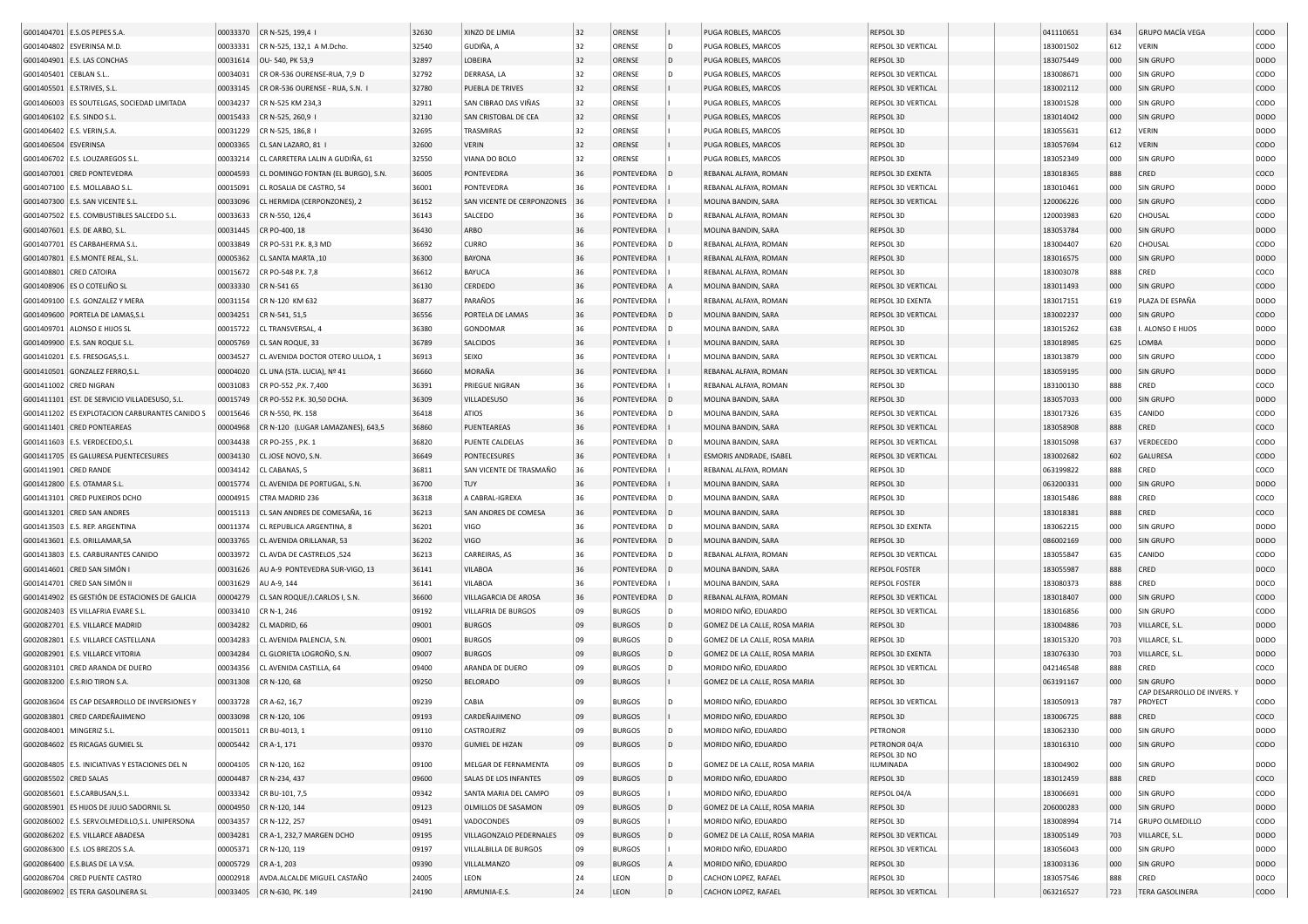|                       | G002087102 CRED ASTORGA                          |          | 00002424 CR N-6, 325                               | 24700 | <b>ASTORGA</b>              | 24 | LEON            | D   | FERNANDEZ RUIZ, PABLO ANDRES  | REPSOL 3D VERTICAL        |  | 183054451 | 888 | CRED                       | DOCO             |
|-----------------------|--------------------------------------------------|----------|----------------------------------------------------|-------|-----------------------------|----|-----------------|-----|-------------------------------|---------------------------|--|-----------|-----|----------------------------|------------------|
|                       | G002087401 E.S.FIGRAN, S.L.                      | 00034079 | CR N-6, 368                                        | 24300 | <b>BEMBIBRE</b>             | 24 | LEON            | D   | FERNANDEZ RUIZ, PABLO ANDRES  | REPSOL 3D                 |  | 183005230 | 730 | <b>FIGRAN</b>              | <b>CODO</b>      |
|                       | G002087501   E.S. SAN ROQUE                      | 00015450 | CR C-331, 37,5                                     | 24850 | <b>BOÑAR</b>                | 24 | LEON            |     | FERNANDEZ RUIZ, PABLO ANDRES  | REPSOL 3D VERTICAL        |  | 183012962 | 000 | SIN GRUPO                  | <b>DODO</b>      |
|                       | G002087600 E.S. EL TELENO S.A                    | 00005471 | CR N-6 (COMBARROS-24715), 335                      | 24715 | <b>COMBARROS</b>            | 24 | LEON            |     | FERNANDEZ RUIZ, PABLO ANDRES  | REPSOL 3D                 |  | 040159717 | 000 | SIN GRUPO                  | <b>DODO</b>      |
|                       | G002088204 E.S. CARB. PONFERRADA, S.L.           | 00033873 | CR CL-631, 8                                       | 24492 | <b>CUBILLOS DEL SIL</b>     | 24 | LEON            |     | FERNANDEZ RUIZ, PABLO ANDRES  | REPSOL 3D VERTICAL        |  | 183051465 | 729 | CARBURANTES PONFERRADA     | CODO             |
|                       | G002088302 E.S. CARB.FABERO, S.L                 | 00033138 | CR C-371, 4,9                                      | 24420 | <b>FABERO</b>               | 24 | LEON            | D   | FERNANDEZ RUIZ, PABLO ANDRES  | <b>REPSOL 3D VERTICAL</b> |  | 183012889 | 000 | <b>SIN GRUPO</b>           | <b>CODO</b>      |
|                       | G002088601 E.S.MANSILLA,S.L                      | 00033337 | CR N-601, 308                                      | 24210 | MANSILLA DE LAS MULAS       | 24 | LEON            |     | FERNANDEZ RUIZ, PABLO ANDRES  | REPSOL 3D                 |  | 183052562 | 000 | SIN GRUPO                  | CODO             |
|                       | G002089303 E.S.CARB.PONFERRADA,S.L               | 00033216 | CL AVENIDA ASTURIAS, 137                           | 24490 | COLUMBRIANOS                | 24 | LEON            |     | FERNANDEZ RUIZ, PABLO ANDRES  | REPSOL 3D VERTICAL        |  | 183051440 | 729 | CARBURANTES PONFERRADA     | <b>CODO</b>      |
|                       | G002089506   ES SANTIAGO DEL ORBIGO SL           | 00034080 | CL AVENIDA DE GALICIA, 86                          | 24400 | PONFERRADA                  | 24 | LEON            | D   | FERNANDEZ RUIZ, PABLO ANDRES  | REPSOL 3D VERTICAL        |  | 183015908 | 000 | <b>SIN GRUPO</b>           | CODO             |
|                       | G002089602 E.S. ROSA MARIA FOLLA FERNANDEZ       |          |                                                    |       |                             | 24 |                 | D   | FERNANDEZ RUIZ, PABLO ANDRES  |                           |  |           | 000 |                            | CODO             |
|                       |                                                  | 00033476 | CR N-536, 30,5                                     | 24380 | PUENTE DE DOMINGO FL        |    | LEON            |     |                               | REPSOL 3D VERTICAL        |  | 183012954 |     | <b>SIN GRUPO</b>           |                  |
|                       | G002089901 CRED RÍOSECO DE TAPIA                 | 00031743 | AT AP-66, 126 M.I.                                 | 24275 | RIOSECO DE TAPIA            | 24 | LEON            |     | FERNANDEZ RUIZ, PABLO ANDRES  | REPSOL 3D                 |  | 183003888 | 888 | CRED                       | DOCO             |
|                       | G002090003 ES GASOTO LA ROBLA                    | 00034277 | CR N-630, 121                                      | 24640 | ROBLA, LA                   | 24 | LEON            | D   | CACHON LOPEZ, RAFAEL          | <b>REPSOL 3D VERTICAL</b> |  | 063195630 | 790 | AISOMOR INVERSION S.L.     | CODO             |
|                       | G002090601 CRED SAN JUAN DE DIOS                 | 00015673 | CR C-623, 3,4                                      | 24191 | SAN ANDRES DEL RABAN        | 24 | LEON            | D   | CACHON LOPEZ, RAFAEL          | PETRONOR 04/A             |  | 183011972 | 888 | CRED                       | DOCO             |
|                       | G002090705 E.S. TERA GASOLINERA SL               | 00034081 | CR N-120, 309,9                                    | 24191 | SAN ANDRES DEL RABAN        | 24 | LEON            | D   | CACHON LOPEZ, RAFAEL          | REPSOL 3D                 |  | 040147514 | 723 | <b>TERA GASOLINERA</b>     | <b>CODO</b>      |
|                       | G002090900 NUEVO PARAMO STA-M                    | 00033301 | CR C-621, 46                                       | 24240 | SANTA MARIA DEL PARAMO      | 24 | LEON            | D   | CACHON LOPEZ, RAFAEL          | REPSOL 3D VERTICAL        |  | 183013150 | 788 | NUEVO PARAMO               | copo             |
|                       | G002091101 CRED CALDAS DE LUNA                   | 00031741 | AT AP-66, 89                                       | 24146 | CALDAS DE LUNA              | 24 | LEON            |     | FERNANDEZ RUIZ, PABLO ANDRES  | REPSOL 3D                 |  | 183003870 | 888 | CRED                       | DOCO             |
|                       | G002091200   E.S. S. FUERTES S.L.                | 00005457 | CR N-630, 186                                      | 24237 | TORAL DE LOS GUZMANES       | 24 | LEON            | D   | CACHON LOPEZ, RAFAEL          | REPSOL 3D                 |  | 183001973 | 712 | SARMIENTO FUERTES          | <b>DODO</b>      |
|                       | G002091402 RIBERA DE ORBIGO SL                   | 00010150 | CL POBLADO ARMELLADA, S.N. LE-420, PK<br>91,5      | 24284 | ARMELLADA                   | 24 | LEON            |     | FERNANDEZ RUIZ, PABLO ANDRES  | REPSOL 3D                 |  | 183010974 | 000 | <b>SIN GRUPO</b>           | <b>DODO</b>      |
|                       | G002091500   E.S. EL PORTILLO M.I                | 00033302 | CR N-601, 321 M.I.                                 | 24227 | VALDELAFUENTE               | 24 | LEON            |     | CACHON LOPEZ, RAFAEL          | REPSOL 3D VERTICAL        |  | 183001148 | 788 | NUEVO PARAMO               | CODO             |
|                       | G002091700 E.S. MARMA S.L                        | 00005481 | CR LE-232, 26,3                                    | 24880 | PUENTE ALMUHEY              | 24 | LEON            | l D | FERNANDEZ RUIZ, PABLO ANDRES  | PETRONOR 04/A             |  | 183015239 | 000 | SIN GRUPO                  | DOD <sub>O</sub> |
|                       | G002091900 E.S. VALCARCE S.L.                    | 00033045 | CR N-6, 418                                        | 24524 | PORTELA DE VALCARCE, LA     | 24 | LEON            |     | FERNANDEZ RUIZ, PABLO ANDRES  | REPSOL 3D VERTICAL        |  | 183004316 | 000 | <b>SIN GRUPO</b>           | CODO             |
|                       | G002092604 ES COLOMAR INVERSIONES Y SERVICIOS    | 00031171 | CR N-621, 5                                        | 24193 | VILLAQUILAMBRE              | 24 | LEON            |     | FERNANDEZ RUIZ, PABLO ANDRES  | REPSOL 3D                 |  | 183011048 | 728 | <b>ISIDORO BLAS GARCIA</b> | <b>CODO</b>      |
|                       | G002092706 ES GASOTO TOLDANOS                    | 00034523 | CR N-601, 316                                      | 24226 | TOLDANOS                    | 24 | LEON            |     | CACHON LOPEZ, RAFAEL          | REPSOL 3D                 |  | 183000371 | 790 | AISOMOR INVERSION S.L.     | CODO             |
|                       |                                                  |          |                                                    |       |                             |    |                 |     |                               |                           |  |           |     |                            |                  |
|                       | G002092901 CRED LA RUA                           | 00007590 | CL CIRCUNVALACION, S.N.                            | 32350 | RUA, LA                     | 32 | ORENSE          | D   | PUGA ROBLES, MARCOS           | <b>REPSOL 3D</b>          |  | 183059807 | 888 | CRED                       | DOCO             |
|                       | G002093001   E.S. SAN ANTONIO                    | 00031230 | CL AVENIDA DE GALICIA, 44                          | 33880 | POLA DE ALLANDE             | 33 | ASTURIAS        |     | TORRES MONTERO, LUIS ABEL     | PETRONOR 04/A             |  | 183015890 | 000 | <b>SIN GRUPO</b>           | <b>DODO</b>      |
|                       | G002093203 ES LLARANES FAGRA SL                  | 00034544 | CL AVENIDA GIJON, 70                               | 33460 | LLARANES                    | 33 | <b>ASTURIAS</b> |     | GONZALEZ ESPINA, MARIA LUISA  | REPSOL 3D                 |  | 183019173 | 901 | FAGRA                      | CODO             |
|                       | G002093503 E.S. CANIVELL COMBUSTIBLES S.L.U.     | 00033304 | CL AVENIDA LUGO, 24                                | 33400 | AVILES                      | 33 | <b>ASTURIAS</b> | D   | GONZALEZ ESPINA, MARIA LUISA  | REPSOL 3D                 |  | 183019116 | 616 | CANIVELL Y FERNANDEZ       | CODO             |
|                       | G002093603   E.S. ELEPRA 2013, S.L               | 00033309 | CL AVENIDA SANTA APOLONIA, 44                      | 33400 | VILLALEGRE                  | 33 | ASTURIAS        |     | TORRES MONTERO, LUIS ABEL     | REPSOL 3D VERTICAL        |  | 183052646 | 000 | <b>SIN GRUPO</b>           | CODO             |
|                       | G002093700   FLOREZ SIERRA, S.L                  | 00005767 | CL AVENIDA OVIEDO, S.N.                            | 33800 | <b>CANGAS DE NARCEA</b>     | 33 | ASTURIAS        |     | TORRES MONTERO, LUIS ABEL     | REPSOL 3D                 |  | 183012327 | 000 | <b>SIN GRUPO</b>           | <b>DODO</b>      |
|                       | G002093800 E.S. CANGAS LA MORRA S.L              | 00031302 | CL AVENIDA COVADONGA, S.N.                         | 33550 | CANGAS DE ONIS              | 33 | <b>ASTURIAS</b> |     | GONZALEZ ESPINA, MARIA LUISA  | <b>REPSOL 3D</b>          |  | 183015718 | 901 | FAGRA                      | <b>DODO</b>      |
|                       | G002094003 CRED COLUNGA                          | 00005637 | CR N-632, 23,7                                     | 33320 | COLUNGA                     | 33 | <b>ASTURIAS</b> |     | GONZALEZ ESPINA, MARIA LUISA  | REPSOL 3D                 |  | 183012905 | 888 | CRED                       | DOCO             |
|                       | G002094604 ES ESTACION DE SERVICIO NOW SL        | 00005451 | CR AS-19, 4,5                                      | 33691 | VERIÑA                      | 33 | <b>ASTURIAS</b> |     | TORRES MONTERO, LUIS ABEL     | REPSOL 3D                 |  | 183002815 | 794 | <b>ESTACIONES NOW</b>      | CODO             |
|                       | G002094903   E.S. GESMAESA-GIJON                 | 00033305 | CL AVENIDA PORTUGAL, 44                            | 33207 | GIJON                       | 33 | ASTURIAS        | D   | TORRES MONTERO, LUIS ABEL     | REPSOL 3D                 |  | 183019405 | 005 | <b>GARCIA MUNTE</b>        | CODO             |
|                       | G002095003 CRED PUMARIN-GIJON                    | 00033306 | CL AVENIDA CONSTITUCION, 220                       | 33211 | GIJON                       | 33 | <b>ASTURIAS</b> | D   | TORRES MONTERO, LUIS ABEL     | REPSOL 3D                 |  | 183018878 | 888 | CRED                       | coco             |
|                       | G002095103   E.S. GESMAESA                       | 00033308 | Av. Constitución s.n. esquina Av Manuel<br>Llaneza | 33208 | GIJON                       | 33 | <b>ASTURIAS</b> |     | TORRES MONTERO, LUIS ABEL     | REPSOL 3D                 |  | 183019199 | 005 | <b>GARCIA MUNTE</b>        | CODO             |
|                       | G002095503 ES RIDE GRADO                         | 00034084 | CL FLOREZ ESTRADA, 46                              | 33820 | <b>GRADO</b>                | 33 | <b>ASTURIAS</b> |     | GONZALEZ ESPINA, MARIA LUISA  | REPSOL 3D EXENTA          |  | 183007780 | 901 | FAGRA                      | <b>CODO</b>      |
|                       |                                                  |          |                                                    |       |                             |    |                 |     |                               | REPSOL 3D NO              |  |           |     |                            |                  |
|                       | G002095601 GESMAESA-RIAÑO                        | 00033240 | CR AS-17, 37.400                                   | 33920 | RIAÑO-LANGREO               | 33 | <b>ASTURIAS</b> |     | TORRES MONTERO, LUIS ABEL     | ILUMINADA                 |  | 183019413 | 005 | <b>GARCIA MUNTE</b>        | CODO             |
|                       | G002095702 GESMAESA-LA FELGUERA                  | 00033241 | CL PGNO DE VALNALON, S.N                           | 33930 | FELGUERA, LA                | 33 | <b>ASTURIAS</b> |     | TORRES MONTERO, LUIS ABEL     | <b>REPSOL 3D</b>          |  | 183050509 | 005 | <b>GARCIA MUNTE</b>        | <b>CODO</b>      |
|                       | G002096301 E.S. POSADA LA MORRA S.L              | 00015290 | CR AS-17 AVILES-P.TARNA, 18,6                      | 33424 | POSADA DE LLANERA           | 33 | ASTURIAS        |     | GONZALEZ ESPINA, MARIA LUISA  | REPSOL 3D                 |  | 183110873 | 901 | FAGRA                      | <b>DODO</b>      |
|                       | G002096602 E.S. NESATELI GRUPO DE NEGOCIOS SL    | 00034364 | CR N-634, 299,1                                    | 33596 | SAN ROQUE DEL ACEBAL        | 33 | <b>ASTURIAS</b> |     | GONZALEZ ESPINA, MARIA LUISA  | REPSOL 3D NO<br>ILUMINADA |  | 183002906 | 000 | <b>SIN GRUPO</b>           | <b>CODO</b>      |
|                       | G002096801   E.S. G.R.A. BLANCO I. Y S MIERES    | 00033546 | CL BARRIO DE ARROXO, S.N.                          | 33600 | <b>MIERES</b>               | 33 | ASTURIAS        |     | GONZALEZ ESPINA, MARIA LUISA  | REPSOL 3D                 |  | 082016197 | 901 | FAGRA                      | <b>DODO</b>      |
|                       |                                                  |          |                                                    |       |                             |    |                 |     |                               |                           |  |           |     |                            |                  |
|                       | G002096900 MONT-SACRO, S.A                       | 00033803 | CR N-630, 36,7                                     | 33163 | ARGAME                      | 33 | <b>ASTURIAS</b> |     | TORRES MONTERO, LUIS ABEL     | PETRONOR 04/A             |  | 002272722 | 000 | <b>SIN GRUPO</b>           | CODO             |
| G002097101 CRED NÁVIA |                                                  | 00034197 | CL AV DE LOS EMIGRANTES, 34                        | 33710 | <b>NAVIA</b>                | 33 | <b>ASTURIAS</b> |     | DIAZ GAY, PABLO               | PETRONOR 04/A             |  | 183013234 | 888 | CRED                       | coco             |
|                       | G002097202 CRED LA TENDERINA                     | 00003462 | CL LA TENDERINA BAJA, S.N.                         | 33010 | OVIEDO-LA TENDERINA         | 33 | <b>ASTURIAS</b> |     | GONZALEZ ESPINA, MARIA LUISA  | <b>REPSOL 3D VERTICAL</b> |  | 183014810 | 888 | CRED                       | coco             |
|                       | G002097601 GESMAESA-FUENTESILA                   | 00033303 | AU A-66, 33,00                                     | 33006 | OVIEDO-FUENTESILA           | 33 | <b>ASTURIAS</b> |     | TORRES MONTERO, LUIS ABEL     | REPSOL 3D                 |  | 183018886 | 005 | <b>GARCIA MUNTE</b>        | CODO             |
|                       | G002097703 E.S. CANIVELL COMBUSTIBLES S.L.U.     | 00033307 | CL BA. PONTON DE VAQUEROS, S.N.                    | 33011 | <b>OVIEDO-PONTON DE VAQ</b> | 33 | <b>ASTURIAS</b> |     | GONZALEZ ESPINA, MARIA LUISA  | <b>REPSOL 3D EXENTA</b>   |  | 183017961 | 616 | CANIVELL Y FERNANDEZ       | CODO             |
|                       | G002098200 E.S. EL PERAL                         | 00033479 | CR N-634, 283,8                                    | 33590 | COLOMBRES                   | 33 | <b>ASTURIAS</b> |     | GONZALEZ ESPINA, MARIA LUISA  | PETRONOR 04/B             |  | 183016112 | 901 | FAGRA                      | CODO             |
|                       | G002098300 E.S. RIBADESELLA RIDE S.L.            |          | 00003780 AV PALACIO VALDES, 42                     | 33560 | RIBADESELLA                 | 33 | ASTURIAS        |     | GONZALEZ ESPINA, MARIA LUISA  | REPSOL 3D                 |  | 183110865 | 901 |                            | DODO             |
|                       | G002098401 DISCAMPER SL                          |          | 00004129 CR N-634, 443,6                           | 33850 | CORNELLANA                  | 33 | <b>ASTURIAS</b> |     | GONZALEZ ESPINA, MARIA LUISA  | REPSOL                    |  | 183004506 | 000 | SIN GRUPO                  | <b>DODO</b>      |
|                       | G002098703 ES GRA VIELLA IZQ                     |          | 00033018 CR AS-17, 24,9                            | 33429 | VIELLA                      | 33 | <b>ASTURIAS</b> |     | GONZALEZ ESPINA, MARIA LUISA  | REPSOL 3D                 |  | 183000512 | 901 | FAGRA                      | DODO             |
|                       | G002098801 DIBLAN EL BERRON                      | 00033921 | CL AVENIDA OVIEDO, 13                              | 33186 | BERRON, EL                  | 33 | ASTURIAS        |     | TORRES MONTERO, LUIS ABEL     | CAMPSA 04/A               |  | 183002781 | 601 | DIBLAN                     | CODO             |
|                       | G002099001 DIBLAN MARCENADO                      |          | 00033923 CR N-634, 386                             | 33519 | MARCENADO                   | 33 | <b>ASTURIAS</b> |     | TORRES MONTERO, LUIS ABEL     | CAMPSA 04/A               |  | 183000272 | 601 | DIBLAN                     | <b>CODO</b>      |
|                       | G002099303 ES RAPIDA ASTURIAS S.L.               | 00033998 | CR AS-228, 28                                      | 33111 | FAVORITA, LA                | 33 | <b>ASTURIAS</b> | D   | TORRES MONTERO, LUIS ABEL     | PETRONOR 04/A             |  | 183059914 | 000 | SIN GRUPO                  | CODO             |
|                       | G002099601 E.S. MAYFAL, S.L.                     | 00033766 | CL CIAÑO CANTO CARLOS, 3                           | 33300 | VILLAVICIOSA                | 33 | ASTURIAS        |     | TORRES MONTERO, LUIS ABEL     | REPSOL 3D                 |  | 183014224 | 000 | SIN GRUPO                  | <b>CODO</b>      |
|                       | G002099701 CRED AGUILAR                          | 00005768 | CL AVENIDA RONDA, 111                              | 34800 | AGUILAR DE CAMPOO           | 34 | PALENCIA        |     | CERVERO ESTRADA, JOSE ANTONIO | REPSOL 3D                 |  | 183052174 | 888 | CRED                       | coco             |
|                       | G002100102 ES MERSALPAL SL                       | 00004580 | CR N-611, 80,6                                     | 34400 | HERRERA DE PISUERGA         | 34 | PALENCIA        |     | CERVERO ESTRADA, JOSE ANTONIO | REPSOL 3D                 |  | 043115781 | 000 | <b>SIN GRUPO</b>           | <b>CODO</b>      |
|                       | G002100201 E.S. MAZA DE LAS HERAS, S.L.          | 00004846 | CR C-626, 18,4                                     | 34870 | SANTIBAÑEZ DE LA PEÑA       | 34 | PALENCIA        |     | GOMEZ DE LA CALLE, ROSA MARIA | REPSOL 3D                 |  | 183017870 | 000 | SIN GRUPO                  | <b>DODO</b>      |
|                       | G002100501 E.S.MURIEDAS ATEDENA COMUNICACION,    | 00007435 | AVENIDA DE BURGOS Nº 56                            | 39600 | MURIEDAS                    | 39 | CANTABRIA       |     | DE CELIS LAVIN, IVANA         | REPSOL 3D                 |  | 183012384 | 901 | FAGRA                      | DODO             |
|                       | G002100601   E.S. PARAYAS ATEDENA COMUNICACIÓN S | 00033027 | AU A-10, 3                                         | 39600 | MALIAÑO                     | 39 | CANTABRIA       |     | DE CELIS LAVIN, IVANA         | REPSOL 3D VERTICAL        |  | 063167845 | 901 | FAGRA                      | CODO             |
|                       | G002100902 CRED PUCHAR                           |          | 00033718 CR N-634, 173,3                           | 39750 | <b>COLINDRES</b>            | 39 | CANTABRIA       |     | DE CELIS LAVIN, IVANA         | PETRONOR 04/A             |  | 183019025 | 888 | CRED                       | coco             |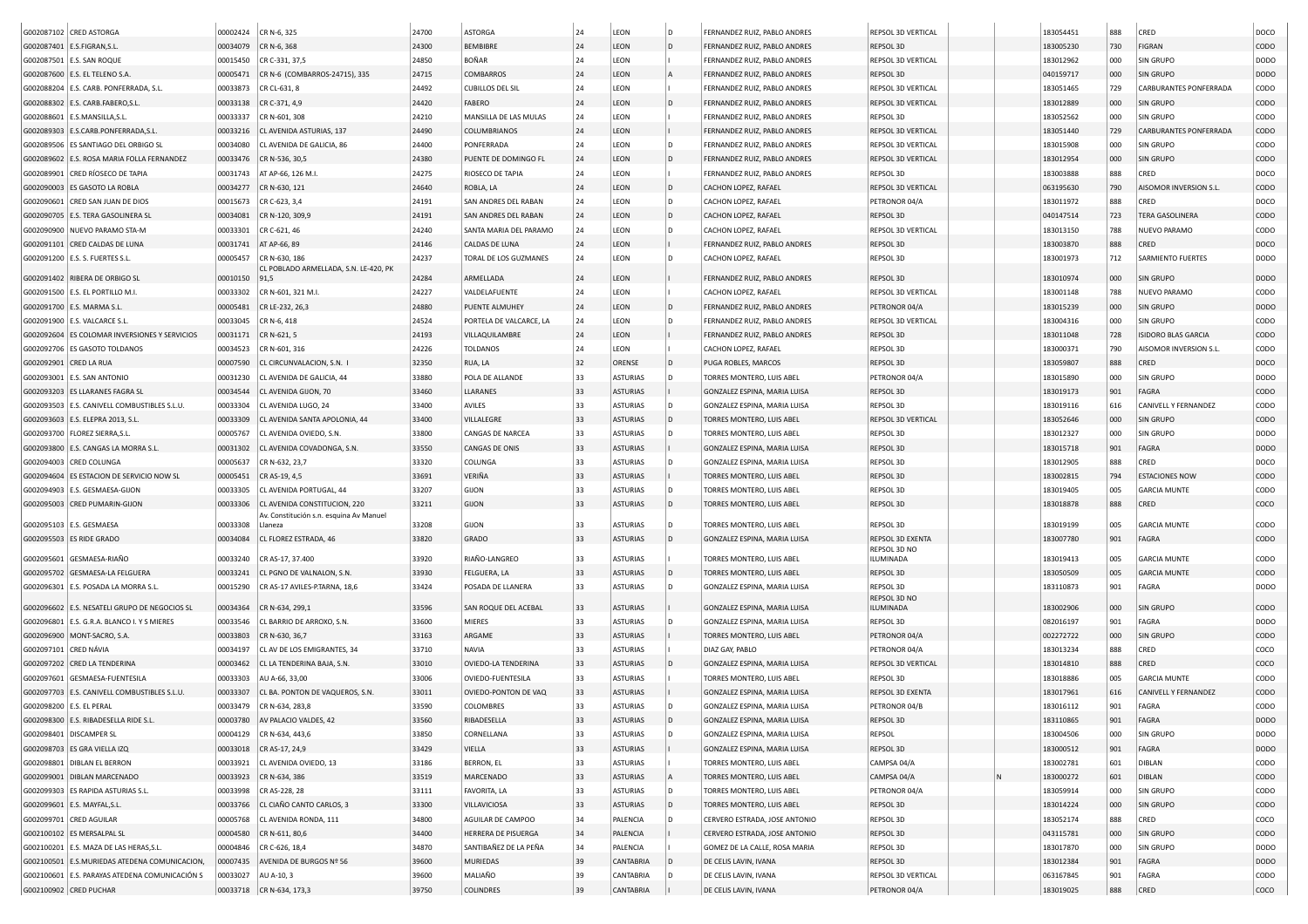| G002101104 E.S. G.R.A. BLANCO VILLEGAR                         | 00034138             | CR N-623, 116                                | 39699 | VILLEGAR DE TORANZO     | 39 | CANTABRIA       |           | GONZALEZ ESPINA, MARIA LUISA          | REPSOL 3D          | 063197941              | 901        | FAGRA                       | CODO        |
|----------------------------------------------------------------|----------------------|----------------------------------------------|-------|-------------------------|----|-----------------|-----------|---------------------------------------|--------------------|------------------------|------------|-----------------------------|-------------|
| G002101202 ES ADELMA SERVICIOS Y COMBUSTIBLES                  | 00005651             | CR N-634, 195                                | 39716 | <b>HOZNAYO</b>          | 39 | CANTABRIA       |           | DE CELIS LAVIN, IVANA                 | REPSOL 3D          | 063016505              | 000        | SIN GRUPO                   | <b>DODO</b> |
| G002101300 E.S. BERANGA                                        | 00007631             | CR N-634, 185,1                              | 39730 | BERANGA                 | 39 | CANTABRIA       |           | DE CELIS LAVIN, IVANA                 | REPSOL 3D          | 183003532              | 901        | FAGRA                       | DODO        |
| G002101401 CRED LAREDO                                         | 00031421             | CR N-634, 171                                | 39770 | LAREDO                  | 39 | CANTABRIA       | D         | DE CELIS LAVIN, IVANA                 | REPSOL 3D          | 183104512              | 888        | CRED                        | DOCO        |
| G002101702 E.S. VALLE DE IGUÑA S.L.                            | 00015570             | CR N-611, 159                                | 39430 | SANTA OLALLA DE MOLLEDO | 39 | CANTABRIA       | D         | DE CELIS LAVIN, IVANA                 | PETRONOR           | 183013416              | 319        | BESAYA                      | DODO        |
| G002102401 E.S. SANSED                                         | 00033492             | CR CA-131 BARREDA-LA REVILLLA, 21,           | 39527 | <b>RUILOBA</b>          | 39 | CANTABRIA       |           | DE CELIS LAVIN, IVANA                 | REPSOL 3D VERTICAL | 183052307              | 000        | <b>SIN GRUPO</b>            | <b>CODO</b> |
| G002102501 E.S. LA ENCINA                                      | 00005653             | CR N-634, 213                                | 39627 | ENCINA DE CAYON, LA     | 39 | CANTABRIA       |           | GONZALEZ ESPINA, MARIA LUISA          | REPSOL 3D          | 063192918              | 901        | FAGRA                       | DODO        |
| G002102802 CRED CALLE CASTILLA                                 | 00005772             | CL CASTILLA, 91                              | 39009 | SANTANDER               | 39 | CANTABRIA       |           | DE CELIS LAVIN, IVANA                 | REPSOL 3D          | 183060078              | 888        | CRED                        | DOCO        |
| G002103000 E.S. CAZOÑA                                         | 00031530             | CL HERRERA ORIA -CAZOÑA-, 38                 | 39011 | SANTANDER               | 39 | CANTABRIA       |           | DE CELIS LAVIN, IVANA                 | REPSOL 3D          | 183003391              | 901        | FAGRA                       | DODO        |
| G002103502 CRED LOS OCHOS                                      | 00033719             | CR N-634, 232,5                              | 39317 | SIERRAPANDO             | 39 | CANTABRIA       |           | DE CELIS LAVIN, IVANA                 | REPSOL 3D          | 183000330              | 888        | CRED                        | coco        |
| G002103901 E.S. LOS CEREZOS, S.L                               | 00007550             | CR N-1, 103                                  | 40591 | CEREZO DE ABAJO         | 40 | SEGOVIA         |           | SAENZ DE MIERA. LUIS                  | PETRONOR 04/A      | 183013689              | 000        | <b>SIN GRUPO</b>            | <b>DODO</b> |
| G002104003 ESTACION DE SERVICIO NEVADA SLU                     | 00007450             | CR A-1, 130                                  | 40540 | <b>CARABIAS</b>         | 40 | SEGOVIA         | D         | SAENZ DE MIERA, LUIS                  | REPSOL 3D          | 183014711              | 000        | <b>SIN GRUPO</b>            | <b>DODO</b> |
| G002104203 E.S. TOGOROSA. S.L.                                 | 00015643             | CR N-234, 376,5                              | 42146 | ABEJAR                  | 42 | SORIA           |           | MORIDO NIÑO, EDUARDO                  | REPSOL 3D          | 183056886              | 000        | <b>SIN GRUPO</b>            | <b>DODO</b> |
| G002104301 E.S. HNOS VERDE CB                                  | 00007367             | CRTA C-116 KM 18,75                          | 42366 | HORTEZUELA              | 42 | SORIA           |           | MORIDO NIÑO, EDUARDO                  | REPSOL 04/A        | 183010040              | 000        | SIN GRUPO                   | <b>DODO</b> |
| G002104403 E.S. CARBURANTES LA PERDIZ                          | 00034425             | CR N-122, 210                                | 42300 | BURGO DE OSMA, EL       | 42 | SORIA           | D         | MORIDO NIÑO, EDUARDO                  | REPSOL 3D VERTICAL | 183057199              | 000        | SIN GRUPO                   | DODO        |
| G002104902 CRED SAN ESTEBAN                                    | 00034203             | CR N-122, 222                                | 42330 | SAN ESTEBAN DE GORMAZ   | 42 | SORIA           |           | MORIDO NIÑO, EDUARDO                  | REPSOL 3D          | 183060219              | 888        | CRED                        | DOCO        |
| G002105001   POZA CASADO S.L.                                  | 00031117             | CR N-234, 401                                | 42140 | SAN LEONARDO DE YAGUE   | 42 | SORIA           |           | MORIDO NIÑO, EDUARDO                  | REPSOL 3D VERTICAL | 183063569              | 789        | POZA CASADO SL              | CODO        |
| G002140800   E.S.VERIN, S.A.                                   | 00034025             | CR N-525, 165,1 D                            | 32600 | <b>VERIN</b>            | 32 | ORENSE          | ID.       | PUGA ROBLES, MARCOS                   | REPSOL 3D          | 183001536              | 612        | <b>VERIN</b>                | CODO        |
| G002149502 CRED OLAONA                                         | 00033236             | $CR N-1, 364, 4$                             | 01206 | <b>VENTA DEL PATIO</b>  | 01 | ALAVA           | D         | COLOMA RUIZ, DIEGO                    | REPSOL 3D VERTICAL | 183001817              | 888        | CRED                        | coco        |
| G002149600 E.S.MUÑOZ, S.A                                      | 00003633             | CR A-132 VITORIA-ESTELLA, 38,1               | 01110 | SANTA CRUZ DE CAMPEZO   | 01 | ALAVA           |           | GARCIA GARCIA, MARIA                  | PETRONOR 04/A      | 183009091              | 000        | SIN GRUPO                   | DODO        |
| G002149800   E.S. FERNANDO SANTAMARIA LAGUARDIA                | 00033851             | CR A-124, 65                                 | 01300 | LAGUARDIA               | 01 | ALAVA           |           | COLOMA RUIZ, DIEGO                    | REPSOL 3D VERTICAL | 183002955              | 300        | FERNANDO SANTAMARIA GENAGA  | <b>CODO</b> |
| G002149902 CRED LLODIO                                         | 00033235             | CL ARETA, 2                                  | 01400 | <b>LLODIO</b>           | 01 | ALAVA           |           | FERNANDEZ DIAZ, JUAN LUIS             | PETRONOR 04/A      | 183001262              | 888        | CRED                        | COCO        |
| G002150301 CRED IGAY M.I.                                      | 00033426             | AU AP-68, 63,5                               | 01213 | IGAY                    | 01 | ALAVA           |           | COLOMA RUIZ, DIEGO                    | PETRONOR 04/A      | 183050640              | 888        | CRED                        | DOCO        |
| G002150401 CRED IGAY M.D.                                      | 00033427             | AU AP-68, 63 D                               | 01213 | IGAY                    | 01 | ALAVA           | D         | COLOMA RUIZ, DIEGO                    | PETRONOR 04/A      | 183050657              | 888        | CRED                        | DOCO        |
| G002151103 ES PETRONALCA S.L.                                  | 00007338             | CR N-104, 354                                | 01192 | ARCAUTE                 | 01 | ALAVA           |           | <b>GARCIA GARCIA, MARIA</b>           | REPSOL 3D          | 063196695              | 735        | PETRONALCA SL               | CODO        |
| G002151303 CRED PORTAL DE CASTILLA                             | 00007569             | CL CASTILLA, 30                              | 01008 | VITORIA-GASTEIZ         | 01 | ALAVA           | D         | COLOMA RUIZ, DIEGO                    | REPSOL 04/B        | 063199160              | 888        | CRED                        | DOCO        |
| G002152401 CRED ALTUBE M.D.                                    | 00033420             | AU AP-68, 36                                 | 01139 | ALTUBE                  | 01 | ALAVA           | D         | FERNANDEZ DIAZ, JUAN LUIS             | REPSOL 3D          | 183050673              | 888        | CRED                        | DOCO        |
| G002152501 CRED ALTUBE M.I.                                    | 00033421             | AU AP-68, 36                                 | 01139 | <b>ALTUBE</b>           | 01 | ALAVA           |           | FERNANDEZ DIAZ, JUAN LUIS             | PETRONOR 04/A      | 183050665              | 888        | CRED                        | DOCO        |
| G002152701 CRED LA ZORRILLA                                    | 00003968             | CR N-301, 244                                | 02006 | ALBACETE                | 02 | ALBACETE        |           | SANCHEZ RODRIGUEZ, JESUS (DOWNSTREAM) | REPSOL 3D VERTICAL | 183010990              | 888        | CRED                        | COCO        |
| G002152802 E.S. LOS ANGELES                                    | 00033468             | CR N-301, 248,5                              | 02006 | ALBACETE                | 02 | ALBACETE        |           | SANCHEZ RODRIGUEZ, JESUS (DOWNSTREAM) | REPSOL 3D VERTICAL | 183000884              | 000        | SIN GRUPO                   | CODO        |
| G002153202 E.S. HELLIN S.L.                                    | 00033980             | CR N-301, 310,2                              | 02400 | HELLIN                  | 02 | ALBACETE        |           | SANCHEZ RODRIGUEZ, JESUS (DOWNSTREAM) | REPSOL 3D VERTICAL | 183109966              | 192        | E.S. HELLIN S.L.            | CODO        |
| G002153500 CRED SANTA FAZ                                      | 00033012             | CR N-332, 112,6                              | 03559 | <b>SANTA FAZ</b>        | 03 | <b>ALICANTE</b> | D         | MUÑOZ HERREROS, JUAN ANTONIO          | REPSOL 3D          | 063167860              | 888        | CRED                        | coco        |
| G002154304   E.S. JUAN CARLOS RODRIGUEZ LOPEZ                  | 00015762             | CR N-332, 122,5                              | 03560 | CAMPELLO                | 03 | <b>ALICANTE</b> | D         | MUÑOZ HERREROS, JUAN ANTONIO          | PETRONOR 04/A      | 183002849              | 460        | JUAN CARLOS RODRÍGUEZ LÓPEZ | CODO        |
| G002154401 CRED DENIA                                          | 00015215             | CL AVENIDA VALENCIA, 44                      | 03700 | <b>DENIA</b>            | 03 | <b>ALICANTE</b> |           | MUÑOZ HERREROS, JUAN ANTONIO          | REPSOL 3D          | 183055920              | 888        | CRED                        | coco        |
| G002155104 CRED LA RODA                                        | 00034182             | CL AVDA. VALENCIA, S.N.                      | 03730 | JAVEA                   | 03 | ALICANTE        |           | MUÑOZ HERREROS, JUAN ANTONIO          | REPSOL 3D VERTICAL | 183007293              | 888        | CRED                        | coco        |
| G002155202 CRED ONDARA                                         | 00034117             | CR N-332, 198                                | 03760 | <b>ONDARA</b>           | 03 | <b>ALICANTE</b> |           | MUÑOZ HERREROS, JUAN ANTONIO          | REPSOL 3D          | 183011915              | 888        | CRED                        | coco        |
| G002155500 E.S. ABRIL, S.A.                                    | 00007229             | CR N-332, 116,4                              | 03550 | <b>SAN JUAN</b>         | 03 | <b>ALICANTE</b> | D         | MUÑOZ HERREROS, JUAN ANTONIO          | REPSOL 3D          | 202081626              | 105        | RIVELSA                     | DODO        |
| G002156200 CRED ALMERÍA                                        | 00033013             | CL PADRE MENDEZ, S.N.                        | 04006 | ALMERIA                 | 04 | ALMERIA         |           | MOSCOSO TORRES, JOSE MARIA            | REPSOL 3D          | 063167852              | 888        | CRED                        | COCO        |
| G002156301 JOSE ANTONIO LIZARTE SL                             | 00034078             | CR A-92, 391                                 | 04410 | BENAHADUX               | 04 | ALMERIA         |           | MOSCOSO TORRES, JOSE MARIA            | REPSOL 3D          | 148002025              | 000        | SIN GRUPO                   | CODO        |
| G002156404 CRED PALOMARES                                      | 00010140             | CR ALP-118, 58,4                             | 04618 | PALOMARES               | 04 | ALMERIA         |           | VIDAL LOPEZ, MANUEL                   | REPSOL 3D VERTICAL | 183054550              | 888        | CRED                        | DOCO        |
| G002156903 CRED CTRA OLIVENZA                                  | 00005804             | CR C-436, 2,1                                | 06010 | <b>BADAJOZ</b>          | 06 | BADAJOZ         | D         | <b>BLANCO RODRIGUEZ, SERGIO</b>       | REPSOL 3D          | 183007848              | 888        | CRED                        | DOCO        |
| G002204404 ES LORENA Y NATALIA, SOCIEDAD LIMIT                 | 00033868             | CR N-3 P.K. 225                              | 16260 | MINGLANILLA             | 16 | <b>CUENCA</b>   |           | ILLAN LOPEZ, OSCAR                    | PETRONOR 04/A      | 183109958              | 000        | SIN GRUPO                   | CODO        |
| G002204602 CRED MOTILLA DEL PALANCAR                           | 00002496             | CR N-3, 199,3                                | 16200 | MOTILLA DEL PALANCAR    | 16 | CUENCA          | D         | SANCHEZ RODRIGUEZ, JESUS (DOWNSTREAM) | REPSOL 3D VERTICAL | 063194120              | 888        | CRED                        | COCO        |
| G002204905 E.S. J.J. DE SOLERA S.L                             | 00007193             | CR N-420, 394,9                              | 16770 | SAN LORENZO DE LA PA    | 16 | CUENCA          |           | ILLAN LOPEZ, OSCAR                    | REPSOL 3D          | 183050327              | 000        | <b>SIN GRUPO</b>            | <b>DODO</b> |
|                                                                | 00003765             |                                              | 16442 | VILLARES DEL SAZ        | 16 | CUENCA          |           | ILLAN LOPEZ, OSCAR                    | REPSOL 3D          |                        |            | <b>GEOSCRI</b>              | CODO        |
| G002205803   E.S GEOSCRI, S.L                                  |                      | CR N-3 P.K. 131<br>CL CRUZ, S.N.             | 17002 | <b>GIRONA</b>           | 17 | <b>GERONA</b>   | D         | PLA DOMENECH, JAUME                   | REPSOL 3D VERTICAL | 183009166<br>183000470 | 152<br>000 | <b>SIN GRUPO</b>            | CODO        |
| G002206502 ES JOJOCINT, S.L<br>G002206603 ES TABUENCA OIL, S.L | 00033065<br>00033195 | CL SANTA EUGENIA, 120                        | 17005 | <b>GIRONA</b>           | 17 | <b>GERONA</b>   | D         | SOLE NIUBO, JORDI                     | REPSOL 3D          | 008367708              | 000        | <b>SIN GRUPO</b>            | CODO        |
|                                                                |                      |                                              |       |                         |    |                 |           |                                       |                    |                        |            |                             |             |
| G002206701 CRED GERONA II                                      | 00033196             | CL BARCELONA, 208                            | 17001 | <b>GIRONA</b>           | 17 | <b>GERONA</b>   | D         | PLA DOMENECH, JAUME                   | REPSOL 3D          | 007269616              | 888        | CRED                        | coco        |
| G002206804 E.S. ORTIZ                                          |                      | 00033832 CR C-250, 2                         | 17004 | <b>GIRONA</b>           | 17 | GERONA          | $\vert$ D | SOLE NIUBO, JORDI                     | REPSOL 3D          | 183055110              | 000        | <b>SIN GRUPO</b>            | CODO        |
| G002206901 E.S. CALIFORNIA, S.L.                               |                      | 00007628 CR N-2, 708                         | 17181 | AIGUAVIVA               | 17 | GERONA          |           | PLA DOMENECH, JAUME                   | REPSOL 3D          | 183055672              | 000        | SIN GRUPO                   | DODO        |
| G002207300 REUS PALAU, JOSE                                    |                      | 00033344 CL VARIANTE ARBUCIAS-S.HILARIO, 16, | 17401 | ARBUCIES                | 17 | <b>GERONA</b>   | D         | SOLE NIUBO, JORDI                     | REPSOL 3D VERTICAL | 083018366              | 000        | SIN GRUPO                   | CODO        |
| G002207602 CRED BAÑOLAS                                        |                      | 00031272 CL ALFONSO XII, 161                 | 17820 | <b>BANYOLES</b>         | 17 | GERONA          |           | SOLE NIUBO, JORDI                     | REPSOL 3D          | 183005974              | 888        | CRED                        | DOCO        |
| G002207805 ES GIRONES OIL SL                                   |                      | 00005920 CR N-260, 63,7                      | 17850 | <b>BESALU</b>           | 17 | <b>GERONA</b>   |           | PLA DOMENECH, JAUME                   | REPSOL 3D          | 183052604              | 298        | PETRO GARROTXA              | CODO        |
| G002208001 CRED BLANES                                         |                      | 00007292 CR ACCESO COSTA BRAVA, 2            | 17300 | <b>BLANES</b>           | 17 | GERONA          |           | PLA DOMENECH, JAUME                   | REPSOL 3D          | 183050483              | 888        | CRED                        | DOCO        |
| G002208301 E.S. CADAQUES                                       |                      | 00033497 CL AVENIDA CARIDAD SERIÑANA, 12     | 17488 | CADAQUES                | 17 | <b>GERONA</b>   | D         | SOLE NIUBO, JORDI                     | REPSOL 3D VERTICAL | 183057819              | 000        | SIN GRUPO                   | CODO        |
| G002208501 E.S. AZUR, S.L.                                     |                      | 00003138 CR C-253, 11,9                      | 17251 | CALONGE                 | 17 | <b>GERONA</b>   | D         | SOLE NIUBO, JORDI                     | REPSOL 3D VERTICAL | 183004217              | 000        | SIN GRUPO                   | DODO        |
| G002208602 PCAT RIBES DEL FRESER                               |                      | 00007543 CR N-152, 118                       | 17534 | CAMPELLES               | 17 | <b>GERONA</b>   | D         | PLA DOMENECH, JAUME                   | REPSOL 3D          | 183013101              | 271        | S.C. PETROLIS, S.A.         | DOCO        |
| G002208702 E.S. PETRO GARROTXA, SL                             |                      | 00005737 CR C-151, 23                        | 17867 | CAMPRODON               | 17 | <b>GERONA</b>   |           | PLA DOMENECH, JAUME                   | REPSOL 3D          | 183013036              | 298        | PETRO GARROTXA              | CODO        |
| G002209300 E.S.SANCHEZ MU#OZ                                   |                      | 00033231 CL CLOSA D,EN LLOP, 2               | 17130 | L¿ ESCALA               | 17 | GERONA          | D         | SOLE NIUBO, JORDI                     | REPSOL 3D          | 183012418              | 000        | SIN GRUPO                   | CODO        |
| G002209501 E.S. MASET, S.A.                                    |                      | 00015765 CR N-260, 38,5                      | 17600 | <b>FIGUERAS</b>         | 17 | <b>GERONA</b>   | D         | SOLE NIUBO, JORDI                     | PETRONOR 04/A      | 083016337              | 206        | MASET                       | DODO        |
| G002209700 RALLY S.A. SUR                                      |                      | 00033983 CR N-2 A , P.K.4,5                  | 17600 | <b>FIGUERAS</b>         | 17 | <b>GERONA</b>   | D         | SOLE NIUBO, JORDI                     | REPSOL 3D          | 183004225              | 236        | RALLY EE.S., S.A.           | CODO        |
| G002209800 RALLY S.A. NORTE                                    |                      | 00033984   CR N-2 A, P.K. 7,8                | 17600 | <b>FIGUERAS</b>         | 17 | GERONA          |           | SOLE NIUBO, JORDI                     | REPSOL 3D VERTICAL | 183004753              | 236        | RALLY EE.S., S.A.           | <b>CODO</b> |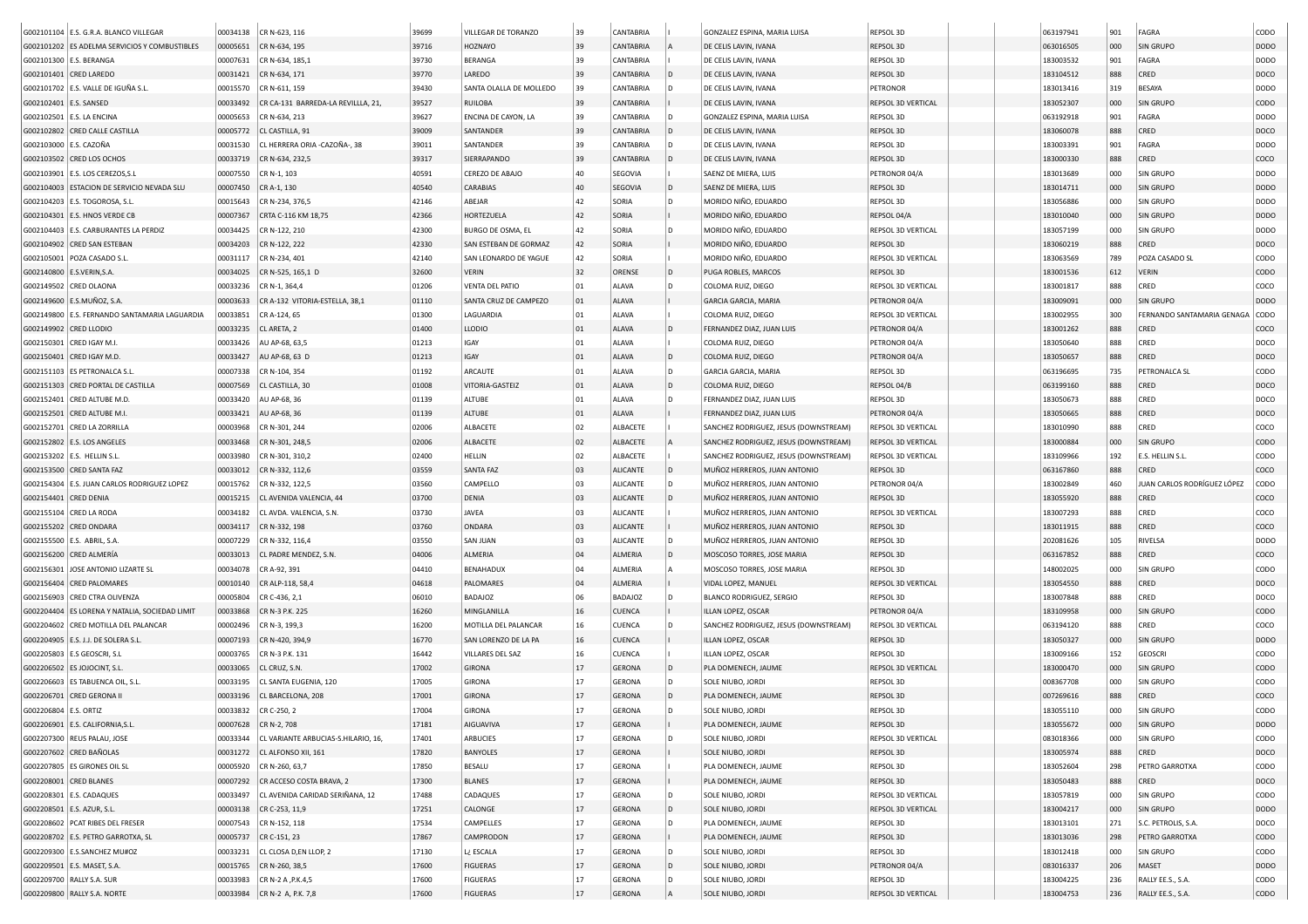|                         | G002209900   RALLY S.A. ESTE                                                    | 00033985 | CR C-260, 28                                      | 17600          | <b>FIGUERAS</b>      | 17       | <b>GERONA</b>           |     | SOLE NIUBO, JORDI                            | REPSOL 3D VERTICAL              |  | 183004357              | 236        | RALLY EE.S., S.A.             | copo                |
|-------------------------|---------------------------------------------------------------------------------|----------|---------------------------------------------------|----------------|----------------------|----------|-------------------------|-----|----------------------------------------------|---------------------------------|--|------------------------|------------|-------------------------------|---------------------|
|                         | G002210101 CRED LA TRAMUNTANA                                                   | 00031627 | AU AP-7, 35                                       | 17476          | <b>GARRIGAS</b>      | 17       | <b>GERONA</b>           |     | SOLE NIUBO, JORD                             | REPSOL 3D                       |  | 008022212              | 888        | CRED                          | DOCO                |
|                         | G002210201 ES PAMABO Y ASOCIADOS                                                | 00033493 | CL AVENIDA CORONEL ESTRADA 136                    | 17450          | HOSTALRIC            | 17       | <b>GERONA</b>           | D   | SOLE NIUBO, JORDI                            | REPSOL 3D EXENTA                |  | 183009216              | 000        | <b>SIN GRUPO</b>              | copo                |
|                         | G002210701 CRED LA EUROPEA                                                      | 00031515 | CR AP-7 AUTOPISTA, 7                              | 17700          | JONQUERA, LA         | 17       | <b>GERONA</b>           |     | SOLE NIUBO, JORDI                            | REPSOL 3D                       |  | 183019256              | 888        | CRED                          | DOCO                |
|                         | G002211001 CRED LLAGOSTERA PUEBLO                                               | 00033920 | CR C-250, 19                                      | 17240          | LLAGOSTERA           | 17       | <b>GERONA</b>           |     | PLA DOMENECH, JAUME                          | REPSOL 3D                       |  | 183016070              | 888        | CRED                          | COCO                |
|                         | G002211101 CARBURANTS I SERVEIS                                                 | 00034199 | CR N-260, 17,4                                    | 17490          | LLANÇA               | 17       | <b>GERONA</b>           |     | PLA DOMENECH, JAUME                          | REPSOL 3D                       |  | 183056092              | 272        | ALCÁNTARA                     | CODO                |
|                         | G002211401 CRED LA CLARIANA                                                     | 00015737 | AU AP-7, 86                                       | 17412          | MAÇANET DE LA SELVA  | 17       | <b>GERONA</b>           | l D | PLA DOMENECH, JAUME                          | <b>REPSOL FOSTER</b>            |  | 008022220              | 888        | CRED                          | DOCO                |
|                         | G002211602 CRED PARQUE                                                          | 00034234 | CL CRTA. STA. COLOMA, S.N.                        | 17800          | OLOT                 | 17       | <b>GERONA</b>           | l D | SOLE NIUBO, JORDI                            | <b>REPSOL FOSTER</b>            |  | 183009224              | 888        | CRED                          | DOCO                |
|                         | G002211702 CRED LES TRIES                                                       | 00034235 | CL LES TRIES, 70                                  | 17800          | OLOT                 | 17       | <b>GERONA</b>           | l D | SOLE NIUBO, JORDI                            | REPSOL 3D                       |  | 008367757              | 888        | CRED                          | DOCO                |
|                         | G002212301 E.S. MASET, S.A.                                                     | 00005356 | CR N-260, 27,8                                    | 17493          | PEDRET I MARZA       | 17       | <b>GERONA</b>           |     | SOLE NIUBO, JORDI                            | PETRONOR 04/A                   |  | 083016329              | 206        | MASET                         | <b>DODO</b>         |
|                         |                                                                                 |          |                                                   | 17120          |                      | 17       | <b>GERONA</b>           | ID. |                                              |                                 |  |                        |            |                               | copo                |
|                         | G002212402   SERVEIS LA PERA S.L.                                               | 00033703 | CR C-66, 18,8                                     |                | PERA, LA             | 17       |                         |     | SOLE NIUBO, JORDI                            | REPSOL 3D                       |  | 183014828              | 000        | <b>SIN GRUPO</b>              |                     |
|                         | G002212901 ARMENGOL MORALES SL                                                  | 00015896 | CR N-152, 171                                     | 17520          | PUIGCERDA            |          | <b>GERONA</b>           |     | PLA DOMENECH, JAUME                          | REPSOL 3D                       |  | 183051424              | 000        | <b>SIN GRUPO</b>              | DOD <sub>O</sub>    |
| G002213000              | <b>E.S.MORER PUIGCERDA</b>                                                      | 00033864 | CL AVENIDA CATALUNYA, 38                          | 17520          | PUIGCERDA            | 17       | <b>GERONA</b>           |     | PLA DOMENECH, JAUME                          | REPSOL 3D VERTICAL              |  | 183018423              | 000        | <b>SIN GRUPO</b>              | copo                |
|                         | G002213101   E.S. QUART, S.L                                                    | 00005563 | CR C-250, 7,7                                     | 17242          | QUART                | 17       | <b>GERONA</b>           |     | PLA DOMENECH, JAUME                          | REPSOL 3D                       |  | 183015833              | 289        | <b>GRUPO QUART</b>            | DODO                |
|                         | G002213301 ES ENERGIA Y SERVICIOS PARA EL BIEN                                  | 00033335 | CL PASEO RAGULL, 12-14                            | 17500          | RIPOLL               | 17       | <b>GERONA</b>           |     | TRESCASAS BATALLER, JORD                     | REPSOL 3D                       |  | 063212401              | 000        | SIN GRUPO                     | copo                |
|                         | G002213700 RALLY S.A. ROSAS                                                     | 00033986 | CR C-260, 42,5                                    | 17480          | <b>ROSAS</b>         | 17       | <b>GERONA</b>           |     | SOLE NIUBO, JORDI                            | REPSOL 3D VERTICAL              |  | 183004746              | 236        | RALLY EE.S., S.A.             | <b>CODO</b>         |
|                         | G002214602   E.S. PETRO GARROTXA S.L.                                           | 00005006 | CR C-151, 10,6                                    | 17860          | S.JOAN DE LAS ABADES | 17       | <b>GERONA</b>           |     | PLA DOMENECH, JAUME                          | REPSOL 3D                       |  | 183012996              | 298        | PETRO GARROTXA                | copo                |
|                         | G002215301 AUSELLE I FILLS S.L                                                  | 00007062 | CR C-63, 41                                       | 17165          | CELLERA DE TER, LA   | 17       | <b>GERONA</b>           |     | SOLE NIUBO, JORDI                            | REPSOL 3D VERTICAL              |  | 183016047              | 000        | <b>SIN GRUPO</b>              | <b>DODO</b>         |
| G002215703 CRED ULLA    |                                                                                 | 00034170 | CR C-31, 350,5                                    | 17140          | ULLA                 | 17       | <b>GERONA</b>           |     | PLA DOMENECH, JAUME                          | REPSOL 3D VERTICAL              |  | 183054071              | 888        | CRED                          | coco                |
|                         | G002216305 E.S. ATLANTIC ROMERO GESTION SL                                      | 00033294 | CL AVENIDA ANDALUCIA, S.N.                        | 18015          | <b>GRANADA</b>       | 18       | <b>GRANADA</b>          |     | MORENO BELMONTE, JULIAN                      | REPSOL 3D                       |  | 183011956              | 533        | ATLANTIC ROMERO               | <b>CODO</b>         |
|                         | G002217604 ES PETRONALCA S.L.                                                   | 00003653 | CR N-634, 56,7                                    | 20870          | ELGOIBAR             | 20       | GUIPUZCOA               |     | GARCIA GARCIA, MARIA                         | REPSOL 3D                       |  | 183056225              | 735        | PETRONALCA SL                 | DODO                |
|                         | G002218002 E.S. HERMANOS ESPINO ES SL                                           | 00034129 | CR GI-2132, 0,4 M.D                               | 20120          | <b>HERNAN</b>        | 20       | GUIPUZCOA               |     | RODRIGUEZ ZULAICA, JUAN JOSE                 | PETRONOR 04/A                   |  | 183004688              | 317        | <b>HERMANOS ESPINO</b>        | <b>CODO</b>         |
|                         | G002218200 E.S. BEHOBIA S.L                                                     | 00005414 | GI 636, PK 17,000                                 | 20305          | <b>IRUN</b>          | 20       | GUIPUZCOA               |     | RODRIGUEZ ZULAICA, JUAN JOSE                 | REPSOL                          |  | 183001056              | 001        | MANTEROLA                     | <b>DODO</b>         |
|                         | G002218701 CRED BIDASOA                                                         | 00033462 | CL AVENIDA DE IPARRALDE, 42                       | 20304          | <b>IRUN</b>          | 20       | GUIPUZCOA               |     | RODRIGUEZ ZULAICA, JUAN JOSE                 | REPSOL 3D                       |  | 183004860              | 888        | CRED                          | coco                |
|                         | G002218804 ES GUREAK ZERBITZUGUNEAK SLU                                         | 00012247 | CR N-1, 423,3                                     | 20249          | ITSASONDO- E.S.      | 20       | GUIPUZCOA               |     | RODRIGUEZ ZULAICA, JUAN JOSE                 | <b>REPSOL 3D VERTICAL</b>       |  | 183052851              | 306        | <b>GUREGAS</b>                | CODO                |
|                         | G002219001 CRED MUSAKOLA                                                        | 00033048 | CL AVDA. DE GUIPUZCOA, 34                         | 20500          | <b>MONDRAGON</b>     | $20\,$   | <b>GUIPUZCOA</b>        |     | RODRIGUEZ ZULAICA, JUAN JOSE                 | PETRONOR 04/A                   |  | 063197115              | 888        | CRED                          | coco                |
|                         | G002219302 E.S. GUREAK ZERBITZUGUNEAK OÑAT                                      | 00031121 | CR GI-2630, 17,90                                 | 20560          | OÑATI                | 20       | <b>GUIPUZCOA</b>        |     | RODRIGUEZ ZULAICA, JUAN JOSE                 | PETRONOR 04/A                   |  | 063198352              | 306        | <b>GUREGAS</b>                | CODO                |
|                         | G002219401 CRED OIARTZUN                                                        | 00005771 | GI 636 P.K. 5,000 M.I                             | 20180          | <b>OIARTZUN</b>      | $20\,$   | <b>GUIPUZCOA</b>        |     | RODRIGUEZ ZULAICA, JUAN JOSE                 | <b>REPSOL 3D</b>                |  | 183005982              | 888        | CRED                          | coco                |
|                         | G002220101 E.S. BIDEBIETA S.L                                                   | 00031338 | CL AVENIDA SAN PEDRO, 3                           | 20017          | <b>SAN SEBASTIAN</b> | 20       | <b>GUIPUZCOA</b>        |     | RODRIGUEZ ZULAICA, JUAN JOSE                 | REPSOL 3D                       |  | 183001072              | 001        | MANTEROLA                     | <b>DODO</b>         |
|                         | G002220300 CRED BIDEBIETA                                                       | 00033026 | CL AVENIDA DE TOLOSA, 188                         | 20009          | <b>SAN SEBASTIAN</b> | 20       | <b>GUIPUZCOA</b>        |     | RODRIGUEZ ZULAICA, JUAN JOSE                 | REPSOL 3D                       |  | 063090013              | 888        | CRED                          | coco                |
|                         | G002221002 E.S. GUREAK ZERBITZUGUNEAK AGINAGA                                   | 00015541 | CR N-634 (BO. DE AGUINAGA), 7,6                   | 20170          | AGUINAGA             | 20       | GUIPUZCOA               |     | RODRIGUEZ ZULAICA, JUAN JOSE                 | PETRONOR 04/A                   |  | 183016815              | 306        | <b>GUREGAS</b>                | CODO                |
|                         | G002221101 E.S. MANTEROLA                                                       | 00015711 | CR N-634, 6,2                                     | 20170          | <b>USURBIL</b>       | $20\,$   | GUIPUZCOA               |     | RODRIGUEZ ZULAICA, JUAN JOSE                 | REPSOL 04/A                     |  | 183001270              | 001        | MANTEROLA                     | DODO                |
|                         | G002221201 CRED BERGARA                                                         | 00034504 | CL AMILLAGA, 17                                   | 20570          | <b>BERGARA</b>       | 20       | GUIPUZCOA               |     | RODRIGUEZ ZULAICA, JUAN JOSE                 | REPSOL 3D VERTICAL              |  | 183000462              | 888        | CRED                          | COCO                |
|                         | G002221300 E.S. VILLABONA SA                                                    | 00005372 | CR N-1, 440,9                                     | 20150          | VILLABONA            | 20       | <b>GUIPUZCOA</b>        |     | RODRIGUEZ ZULAICA, JUAN JOSE                 | REPSOL 04/A                     |  | 183001080              | 001        | MANTEROLA                     | <b>DODO</b>         |
|                         | G002221400   E.S. ZARAUTZ S.A.                                                  | 00003891 | CR N-634, 17,6                                    | 20800          | ZARAUTZ              | 20       | <b>GUIPUZCOA</b>        |     | RODRIGUEZ ZULAICA, JUAN JOSE                 | REPSOL 3D                       |  | 183001064              | 001        | MANTEROLA                     | <b>DODO</b>         |
| G002221601 E.S. LASARTE |                                                                                 | 00010395 | CL CIRCUITO IBILBIDEA, 8                          | 20160          | LASARTE              | 20       | <b>GUIPUZCOA</b>        |     | RODRIGUEZ ZULAICA, JUAN JOSE                 | REPSOL 3D                       |  | 183002252              | 001        | <b>MANTEROLA</b>              | <b>DODO</b>         |
|                         | G002221804 ES GESTION DE RECURSOS ENERGETICOS                                   | 00034389 | CL MARINA ESPAÑOLA, S.N.                          | 21260          | SANTA OLALLA         | 21       | HUELVA                  |     | GONZALEZ DEL VALLE, DIEGO                    | REPSOL 3D                       |  | 043129204              | 000        | SIN GRUPO                     | CODO                |
|                         | G002221901 E.S. INTERNACIONAL S.L                                               | 00003554 | CL AVENIDA LA PAZ, 33                             | 22003          | <b>HUESCA</b>        | 22       | HUESCA                  |     | LABORDA LOPEZ, JESUS                         | REPSOL 3D                       |  | 183061449              | 297        | INTERNACIONAL - S.L.          | <b>DODO</b>         |
|                         | G002222001 CRED MARTINEZ DE VELASCO                                             | 00003695 | CL AVENIDA MARTINEZ DE VELASCO, 53                | 22004          | HUESCA               | 22       | HUESCA                  |     | LABORDA LOPEZ, JESUS                         | REPSOL 3D VERTICAL              |  | 183001106              | 888        | CRED                          | coco                |
| G002222202 AGP HUESCA   |                                                                                 | 00007419 | CR A-131, 99                                      | 22004          | HUESCA               | 22       | HUESCA                  |     | LABORDA LOPEZ, JESUS                         | REPSOL 3D VERTICAL              |  | 183052505              | 297        | INTERNACIONAL - S.L.          | <b>CODO</b>         |
|                         | G002222302 E.S. BUENO-ABADIAS, S.L.                                             | 00015102 | CR A-23, 362,51                                   | 22090          | HUESCA               | 22       | HUESCA                  |     | LABORDA LOPEZ, JESUS                         | REPSOL 3D VERTICAL              |  | 183060326              | 000        | <b>SIN GRUPO</b>              | copo                |
|                         | G002222600 E.S. JAIME I, SA.                                                    | 00033823 | CR A-1234, 28                                     | 22534          | ALBALATE DE CINCA    | 22       | HUESCA                  |     | LABORDA LOPEZ, JESUS                         | REPSOL 3D VERTICAL              |  | 183004282              | 276        | JAIME I-HUESCA                | <b>CODO</b>         |
|                         |                                                                                 |          |                                                   |                |                      |          |                         |     |                                              | REPSOL 3D NO                    |  |                        |            |                               |                     |
|                         | G002223407 ES SOMONTANO SOCIAL SL                                               | 00000615 | CL AVENIDA PIRINEOS 27                            | 22300          | <b>BARBASTRO</b>     | 22       | HUESCA                  |     | LABORDA LOPEZ, JESUS                         | ILUMINADA                       |  | 063224521              | 296        | SOMONTANO SOCIAL, S.L         | CODO                |
|                         | G002223503 ES AGP HUESCA COMBUSTIBLES, S.L.                                     | 00007641 | CR N-240, 161,1                                   | 22300          | <b>BARBASTRO</b>     | 22       | <b>HUESCA</b>           |     | LABORDA LOPEZ, JESUS                         | REPSOL 3D                       |  | 063224513              | 297        | INTERNACIONAL - S.L.          | <b>CODO</b>         |
|                         | G002223601 E.S. HERRERO, S. L.                                                  | 00033616 | CL CORONA DE ARAGON, 52                           | 22300          | <b>BARBASTRO</b>     | 22       | HUESCA                  |     | LABORDA LOPEZ, JESUS                         | REPSOL 3D                       |  | 063193528              | 274        | HERRERO-BARBASTRO             | CODO                |
|                         | G002223701 E.S. HERRERO, S.L                                                    | 00033694 | CR N-240, 156,3                                   | 22300          | <b>BARBASTRO</b>     | 22       | <b>HUESCA</b>           |     | LABORDA LOPEZ, JESUS                         | REPSOL 3D                       |  | 183004308              | 274        | HERRERO-BARBASTRO             | <b>CODO</b>         |
|                         | G002223804 E.S. SOMONTANO SOCIAL SL                                             | 00033336 | CR N-230, 65,5                                    | 22580          | BENABARRE            | 22       | HUESCA                  |     | LABORDA LOPEZ, JESUS                         | REPSOL 3D VERTICAL              |  | 183052554              | 296        | SOMONTANO SOCIAL, S.L         | CODO                |
|                         | G002224000 E.S. VIDALLE Y CIA, SRC                                              | 00031423 | CR A-138, 90,5                                    | 22350          | <b>BIELSA</b>        | 22       | HUESCA                  |     | FERRER MARTINEZ, ELENA                       | REPSOL 3D                       |  | 063236566              | 000        | <b>SIN GRUPO</b>              | <b>DODO</b>         |
|                         | G002224101 ES 15103 GASOLINERA DE BIESCAS                                       | 00015103 | CR C-136, 72                                      | 22630          | <b>BIESCAS</b>       | 22       | HUESCA                  |     | FERRER MARTINEZ, ELENA                       | REPSOL 3D                       |  | 183063270              | 000        | SIN GRUPO                     | DODO                |
| G002224202 AGP BINEFAR  |                                                                                 | 00033707 | CL ALMACELLAS, 112                                | 22500          | <b>BINEFAR</b>       | 22       | <b>HUESCA</b>           |     | LABORDA LOPEZ, JESUS                         | REPSOL 3D                       |  | 183062629              | 297        | INTERNACIONAL - S.L.          | CODO                |
|                         | G002224302   E.S PETROSIF 2006 , S.L.                                           | 00005578 | CR N-240, 226                                     | 22810          | ESQUEDAS-HUESCA      | 22       | HUESCA                  |     | FERRER MARTINEZ, ELENA                       | REPSOL 3D                       |  | 183014901              | 000        | <b>SIN GRUPO</b>              | <b>DODO</b>         |
|                         | G002224401   HNOS GASQUET LARRAMONA, S.L.                                       | 00033943 | CR N-260, 405,2                                   | 22450          | CAMPO                | 22       | HUESCA                  |     | LABORDA LOPEZ, JESUS                         | REPSOL 3D VERTICAL              |  | 183007749              | 000        | SIN GRUPO                     | CODO                |
|                         | G002224500 E.S. LA CRUZANZANA, SL.                                              | 00007308 | CR N-2, 412                                       | 22591          | CANDASNOS            | 22       | <b>HUESCA</b>           |     | SANCHEZ POLO, JESUS ANGEL                    | REPSOL 3D                       |  | 183057744              | 000        | <b>SIN GRUPO</b>              | <b>DODO</b>         |
|                         | G002224905 E.S. GEMMA RIVERA MORE                                               | 00015705 | CR N-260 EJE PIRENAICO, 385,5                     | 22466          | CASTEJON DE SOS      | 22       | <b>HUESCA</b>           |     | LABORDA LOPEZ, JESUS                         | REPSOL 3D                       |  | 063224539              | 000        | <b>SIN GRUPO</b>              | <b>CODO</b>         |
|                         |                                                                                 |          |                                                   |                |                      |          |                         |     |                                              | REPSOL 3D NO                    |  |                        |            |                               |                     |
|                         | G002225006 ES SOMONTANO SOCIAL SL                                               | 00005746 | CR A-133, 26.60                                   | 22423          | <b>ESTADILLA</b>     | 22       | HUESCA                  |     | LABORDA LOPEZ, JESUS                         | ILUMINADA                       |  | 063224547              | 296        | SOMONTANO SOCIAL, S.L         | CODO                |
|                         | G002225500 E.S. VERA TREMS, S.L.                                                | 00034167 | CL AVENIDA DE ARAGON, 79                          | 22520          | FRAGA                | 22       | <b>HUESCA</b>           |     | SANCHEZ POLO, JESUS ANGEL                    | REPSOL 3D                       |  | 063181184              | 000        | <b>SIN GRUPO</b>              | <b>DODO</b>         |
|                         | G002225600 E.S. VERA TREMS, S.L.                                                | 00034168 | CR N-2, 435                                       | 22520          | FRAGA                | 22       | HUESCA                  |     | SANCHEZ POLO, JESUS ANGEL                    | REPSOL 3D                       |  | 183002567              | 000        | SIN GRUPO                     | <b>DODO</b>         |
|                         |                                                                                 |          |                                                   |                |                      |          |                         |     |                                              |                                 |  |                        |            |                               | <b>DODO</b>         |
|                         | G002225701 ES ESCARTIN S.L.                                                     | 00004377 | CL AVENIDA RAMON Y CAJAL, 4                       | 22260          | GRAÑEN               | 22       | HUESCA                  |     | FERRER MARTINEZ, ELENA                       | REPSOL                          |  | 063200562              | 000        | <b>SIN GRUPO</b>              |                     |
|                         | G002226200 E.S. ABOS, S.A.                                                      | 00033444 | CL AVENIDA REGIMIENTO GALICIA, 10                 | 22700          | <b>JACA</b>          | 22       | HUESCA                  |     | FERRER MARTINEZ, ELENA                       | REPSOL 3D VERTICAL              |  | 183003003              | 000        | SIN GRUPO                     | CODO                |
|                         | G002226403 E.S. PREMIRA ENERGIA SL<br>G002226503 E.S. ALBERTO ANTONIO VAL MARZO | 00005572 | CTRA A-1221, KM 0,500<br>00003973 CR N-240, 141,4 | 22250<br>22400 | LANAJA<br>MONZON     | 22<br>22 | <b>HUESCA</b><br>HUESCA |     | LABORDA LOPEZ, JESUS<br>LABORDA LOPEZ, JESUS | REPSOL 3D<br>REPSOL 3D VERTICAL |  | 183006444<br>183054360 | 000<br>000 | <b>SIN GRUPO</b><br>SIN GRUPO | <b>CODO</b><br>CODO |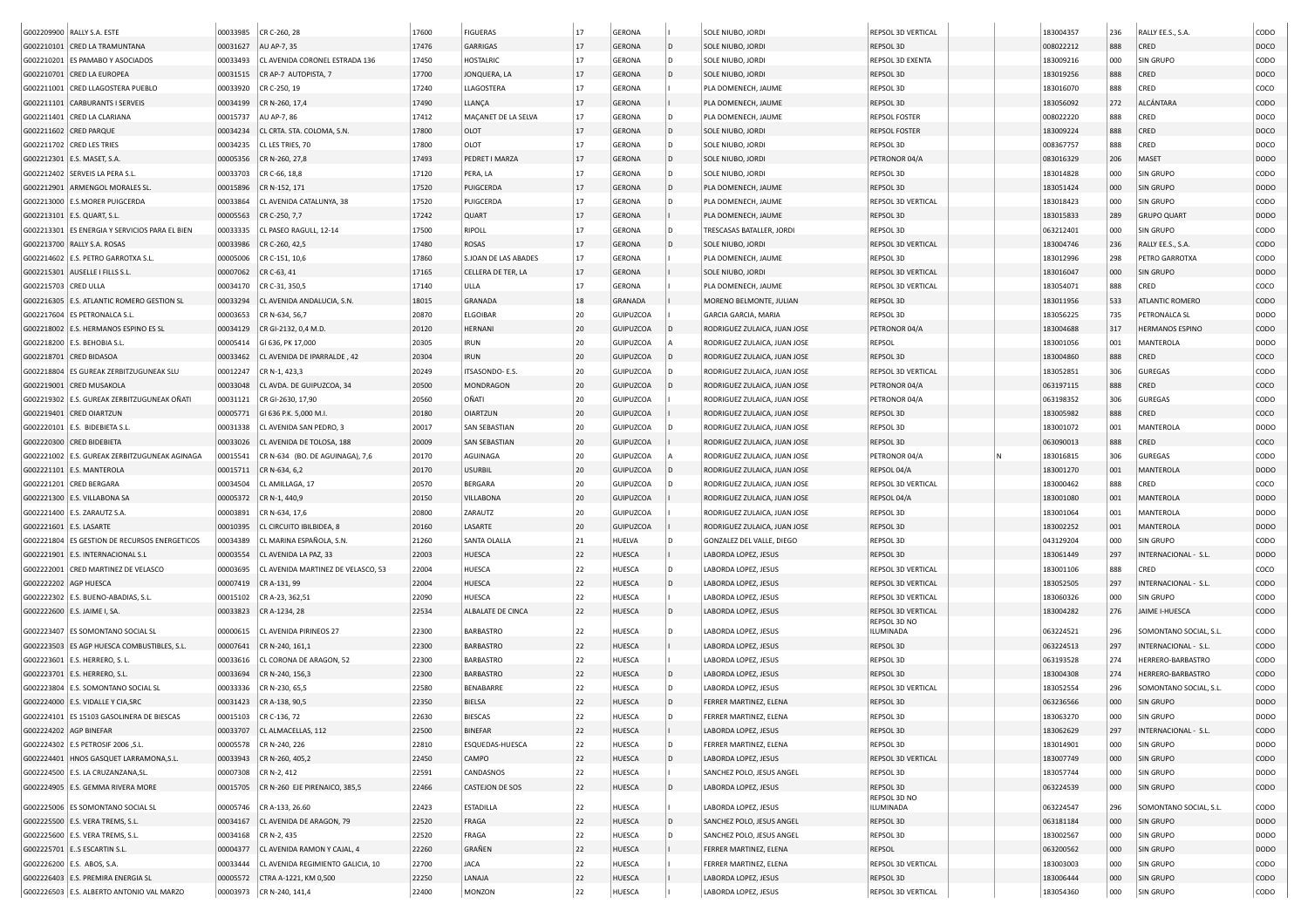|                           | G002226600   E.S. JAIME I, SA.                   |          | 00033919 CL AVENIDA LERIDA, 31    | 22400 | <b>MONZON</b>              | 22 | <b>HUESCA</b>  | D            | LABORDA LOPEZ, JESUS            | REPSOL 3D                     | 183002450 | 276 | JAIME I-HUESCA               | CODO        |
|---------------------------|--------------------------------------------------|----------|-----------------------------------|-------|----------------------------|----|----------------|--------------|---------------------------------|-------------------------------|-----------|-----|------------------------------|-------------|
|                           | G002226806 E.S. UNITE PEÑALBA                    | 00034549 | CR N-2, 402                       | 22592 | PEÑALBA                    | 22 | HUESCA         |              | LABORDA LOPEZ, JESUS            | REPSOL 3D VERTICAL            | 183016807 | 000 | <b>SIN GRUPO</b>             | CODO        |
|                           |                                                  |          |                                   |       |                            |    |                |              |                                 | REPSOL 3D NO                  |           |     |                              |             |
|                           | G002227008 E.S. SOMONTANO SL                     | 00005428 | CR N-240, 173,5                   | 22311 | PERALTILLA                 | 22 | HUESCA         | D            | LABORDA LOPEZ, JESUS            | ILUMINADA                     | 063224562 | 296 | SOMONTANO SOCIAL, S.L.       | CODO        |
|                           | G002227302 CRED SABIÑANIGO                       | 00003626 | CL AVENIDA HUESCA, 22             | 22600 | SABIÑANIGO                 | 22 | <b>HUESCA</b>  |              | FERRER MARTINEZ, ELENA          | REPSOL 3D                     | 183051325 | 888 | CRED                         | DOCO        |
|                           | G002227501 E.S. TRAMACASTILLA DE TENA            | 00031556 | CR A-136, 11                      | 22640 | SALLENT DE GALLEGO         | 22 | <b>HUESCA</b>  |              | FERRER MARTINEZ, ELENA          | REPSOL 3D                     | 183062124 | 000 | <b>SIN GRUPO</b>             | CODO        |
|                           | G002246500 E.S. J.I.HERNANDEZ                    | 00015625 | CR NA-160, 24                     | 31593 | <b>FITERO</b>              | 31 | <b>NAVARRA</b> |              | COLOMA RUIZ, DIEGO              | REPSOL 3D NO<br>ILUMINADA     | 183007152 | 000 | SIN GRUPO                    | CODO        |
|                           |                                                  |          |                                   | 31892 | SARASATE                   | 31 | NAVARRA        | D            | <b>GARCIA GARCIA, MARIA</b>     | REPSOL 3D                     | 183004910 | 000 | <b>SIN GRUPO</b>             | <b>DODO</b> |
|                           | G002246803 E.S. GRUPO AIZAGA SL                  | 00015419 | CR N-240, 15                      |       |                            |    |                |              |                                 |                               |           |     |                              |             |
|                           | G002247502   E.S MARTINEZ HYP , S.L.             | 00007181 | CR NA-134, 79                     | 31587 | MENDAVIA                   | 31 | <b>NAVARRA</b> |              | COLOMA RUIZ, DIEGO              | REPSOL 3D VERTICAL            | 183054972 | 000 | SIN GRUPO                    | <b>DODO</b> |
|                           | G002248001 CRED TUDELA NAVARRA                   | 00033422 | AU A-68, 222                      | 31500 | TUDELA                     | 31 | NAVARRA        | D            | GARCIA GARCIA, MARIA            | REPSOL 3D                     | 183050384 | 888 | CRED                         | DOCO        |
|                           | G002248101   E.S. SAN RAFAEL, S.L.               | 00003311 | CL AVENIDA ZARAGOZA, S.N          | 31500 | TUDELA                     | 31 | <b>NAVARRA</b> | l D          | GARCIA GARCIA, MARIA            | REPSOL 3D                     | 040115768 | 000 | SIN GRUPO                    | <b>DODO</b> |
|                           | G002248302   HNOS SEGURA CASADO, S.L             | 00031902 | CL AVDA. DE ZARAGOZA, 48          | 31500 | TUDELA                     | 31 | <b>NAVARRA</b> |              | <b>GARCIA GARCIA, MARIA</b>     | REPSOL 3D                     | 183003383 | 327 | HNOS. SEGURA CASADO          | <b>DODO</b> |
|                           | G002248601   E.S. URBICAIN, S.L.                 | 00004969 | CR N-121, 75                      | 31780 | VERA DE BIDASOA            | 31 | <b>NAVARRA</b> |              | RODRIGUEZ ZULAICA, JUAN JOSE    | PETRONOR 04/A<br>REPSOL 3D NO | 183108968 | 000 | <b>SIN GRUPO</b>             | CODO        |
|                           | G002248701 E.S. HERMANOS LOS ARCOS ROBLES S.L.   | 00005952 | CR N-111, 80,4                    | 31230 | VIANA                      | 31 | NAVARRA        |              | COLOMA RUIZ, DIEGO              | ILUMINADA                     | 183054808 | 000 | <b>SIN GRUPO</b>             | <b>DODO</b> |
|                           | G002249004 E.S. PUENTE NUEVO                     | 00034450 | CL AVENIDA REYES DE ESPAÑA, 26    | 37008 | SALAMANCA                  | 37 | SALAMANCA      |              | RODRIGUEZ BENITEZ, JOSE MANUEL  | REPSOL 3D                     | 063115570 | 716 | MANUEL LORENZO E HIJOS, S.L. | <b>DODO</b> |
|                           | G002249202   E.S. CTRA. BEJAR                    | 00034449 | CR N-630, 342 D                   | 37008 | SALAMANCA                  | 37 | SALAMANCA      |              | RODRIGUEZ BENITEZ, JOSE MANUEL  | REPSOL 3D                     | 183000397 | 716 | MANUEL LORENZO E HIJOS, S.L. | <b>DODO</b> |
| G002249301                | CRED AVDA.R.BORGO#A                              | 00005644 | CL AVENIDA RAIMUNDO BORGOÑA, 48   | 37005 | SALAMANCA                  | 37 | SALAMANCA      |              | RODRIGUEZ BENITEZ, JOSE MANUEL  | REPSOL 3D                     | 183014273 | 888 | CRED                         | DOCO        |
|                           | G002249402 CRED SAN AGUSTIN                      | 00005646 | CL AVDA. SAN AGUSTIN, 78          | 37005 | SALAMANCA                  | 37 | SALAMANCA      |              | RODRIGUEZ BENITEZ, JOSE MANUEL  | REPSOL 3D                     | 018023895 | 888 | CRED                         | DOCO        |
|                           | G002249601   E.S. . EUMOGAS SL-TEJ.              | 00033078 | AV LASALLE (TEJARES), 200         | 37008 | SALAMANCA                  | 37 | SALAMANCA      |              | RODRIGUEZ BENITEZ, JOSE MANUEL  | REPSOL 3D                     | 183017045 | 000 | <b>SIN GRUPO</b>             | CODO        |
|                           | G002249704 ES ALHANDIGA GAS STATIONSS S.L.       | 00033271 | CL AVENIDA MIRAT, 40              | 37005 | SALAMANCA                  | 37 | SALAMANCA      |              | RODRIGUEZ BENITEZ, JOSE MANUEL  | REPSOL 3D                     | 063212427 | 776 | <b>GRUPO ALHÁNDIGA</b>       | CODO        |
|                           | G002249806   E.S. ECO ALHÁNDIGA                  | 00033721 | CR N-620 P.K. 244 BJ              | 37008 | SALAMANCA                  | 37 | SALAMANCA      |              | RODRIGUEZ BENITEZ, JOSE MANUEL  | REPSOL 3D                     | 183003938 | 776 | <b>GRUPO ALHÁNDIGA</b>       | CODO        |
|                           | G002249903 E.S. PETRODIS SL                      | 00004280 | CR C-510, 20                      | 37800 | ALBA DE TORMES             | 37 | SALAMANCA      |              | RODRIGUEZ BENITEZ, JOSE MANUEL  | REPSOL 3D                     | 183017565 | 791 | PETRODIS, S.L.               | CODO        |
| G002250202 CRED BEJAR I   |                                                  | 00001362 | CL CRTA DE SALAMANCA, 3           | 37700 | <b>BEJAR</b>               | 37 | SALAMANCA      |              | RODRIGUEZ BENITEZ, JOSE MANUEL  | REPSOL 3D EXENTA              | 183009562 | 888 | CRED                         | DOCO        |
| G002250302 CRED BEJAR II  |                                                  | 00005970 | CR N-630, 412 D                   | 37700 | <b>BEJAR</b>               | 37 | SALAMANCA      |              | RODRIGUEZ BENITEZ, JOSE MANUEL  | REPSOL 3D                     | 183054493 | 888 | CRED                         | DOCO        |
|                           | G002250605   E.S. ECO ALHÁNDIGA                  | 00034451 | CR N-501, 84 I                    | 37181 | CALVARRASA DE ABAJO        | 37 | SALAMANCA      |              | RODRIGUEZ BENITEZ, JOSE MANUEL  | REPSOL 3D                     | 063115604 | 776 | <b>GRUPO ALHÁNDIGA</b>       | <b>DODO</b> |
|                           |                                                  |          |                                   |       |                            |    |                |              |                                 |                               |           |     |                              |             |
|                           | G002250801 E.S.YOMAHER,S.L                       | 00015048 | CR N-630, 326 D                   | 37797 | CALZADA DE VALDUNCIEL      | 37 | SALAMANCA      |              | RODRIGUEZ BENITEZ, JOSE MANUEL  | REPSOL 3D                     | 183002179 | 000 | <b>SIN GRUPO</b>             | <b>DODO</b> |
|                           | G002251103 CRED CIUDAD RODRIGO                   | 00033362 | CR N-620, 324 I                   | 37500 | CIUDAD RODRIGO             | 37 | SALAMANCA      |              | RODRIGUEZ BENITEZ, JOSE MANUEL  | REPSOL 3D VERTICAL            | 183001338 | 888 | CRED                         | coco        |
| G002251401 PETRODIS S.L.  |                                                  | 00003419 | CR N-630, 372 D                   | 37789 | FRESNO ALHANDIGA           | 37 | SALAMANCA      |              | RODRIGUEZ BENITEZ, JOSE MANUEL  | REPSOL 3D                     | 183009554 | 791 | PETRODIS, S.L                | <b>DODO</b> |
|                           | G002251901 E.S. NIETO MATAS, S.L                 | 00033829 | CL FILIBERTO VILLALOBOS, 189 D    | 37770 | <b>GUIJUELO</b>            | 37 | SALAMANCA      |              | RODRIGUEZ BENITEZ, JOSE MANUEL  | REPSOL 3D                     | 183007269 | 000 | SIN GRUPO                    | CODO        |
| G002252001 CIERVALLE, S.L |                                                  | 00031147 | CR C-510, 23 D                    | 37860 | HORCAJO MEDIANERO          | 37 | SALAMANCA      |              | RODRIGUEZ BENITEZ, JOSE MANUEL  | REPSOL 3D                     | 183076702 | 000 | <b>SIN GRUPO</b>             | <b>DODO</b> |
|                           | G002252301   E.S. PEREZ SANTIAGO LU              | 00007235 | CR SA-517, 95 D                   | 37240 | LUMBRALES                  | 37 | SALAMANCA      |              | RODRIGUEZ BENITEZ, JOSE MANUEL  | REPSOL 3D                     | 183002187 | 000 | SIN GRUPO                    | <b>DODO</b> |
|                           | G002252401   E.S. SEVE E HIJOS-MAC               | 00033590 | CR C-610, 47 D                    | 37310 | MACOTERA                   | 37 | SALAMANCA      |              | RODRIGUEZ BENITEZ, JOSE MANUEL  | PETRONOR 04/A                 | 183011923 | 000 | <b>SIN GRUPO</b>             | CODO        |
|                           | G002253003   E.S. LOYMA TRAVEL OIL SLI           | 00015388 | CR C-526, 90 D                    | 37521 | <b>ROBLEDA</b>             | 37 | SALAMANCA      |              | RODRIGUEZ BENITEZ, JOSE MANUEL  | REPSOL 3D                     | 183052000 | 000 | <b>SIN GRUPO</b>             | <b>DODO</b> |
|                           | G002253103 ES ALHANDIGA GESTION Y SERVICIOS SL   | 00033944 | CR N-620, 307 D                   | 37470 | <b>SANCTI SPIRITUS</b>     | 37 | SALAMANCA      |              | RODRIGUEZ BENITEZ, JOSE MANUEL  | REPSOL 3D VERTICAL            | 183009521 | 776 | <b>GRUPO ALHÁNDIGA</b>       | CODO        |
|                           | G002253202 CRED SANTA MARTA                      | 00015230 | CR N-501, PK.89 MD                | 37900 | SANTA MARTA DE TORME       | 37 | SALAMANCA      |              | RODRIGUEZ BENITEZ, JOSE MANUEL  | REPSOL 3D                     | 183055177 | 888 | CRED                         | DOCO        |
|                           | G002253403 ES VILLABLANCO SANTOVEÑA, S.L         | 00005643 | CL FLORIDA, 7                     | 37600 | <b>TAMAMES</b>             | 37 | SALAMANCA      |              | RODRIGUEZ BENITEZ, JOSE MANUEL  | REPSOL 3D                     | 183005057 | 901 | <b>FAGRA</b>                 | <b>DODO</b> |
|                           | G002253501 ARTEAGA PASCUAL,S.L                   | 00031640 | CR C-525, 94                      | 37173 | TRABANCA                   | 37 | SALAMANCA      |              | RODRIGUEZ BENITEZ, JOSE MANUEL  | REPSOL 3D                     | 183060060 | 000 | SIN GRUPO                    | <b>DODO</b> |
|                           | G002254101 E.S. GARMAR LOS VILLARES, S.L         | 00015492 | CR C-519, 4                       | 37184 | VILLARES DE LA REINA       | 37 | SALAMANCA      |              | RODRIGUEZ BENITEZ, JOSE MANUEL  | REPSOL 3D                     | 063224935 | 000 | SIN GRUPO                    | <b>DODO</b> |
|                           | G002254203   E.S. EL HELMÁNTICO, S.L             | 00031025 | CR N-630, 334 D                   | 37189 | ALDEASECA DE LA ARMUÑA     | 37 | SALAMANCA      |              | RODRIGUEZ BENITEZ, JOSE MANUEL  | REPSOL 3D VERTICAL            | 183060011 | 000 | <b>SIN GRUPO</b>             | <b>DODO</b> |
|                           | G002254301 CRED VILLARES                         | 00033371 | CL CTRA.VALLADOLIDPG.LOS VILLA, 2 | 37184 | VILLARES DE LA REINA       | 37 | SALAMANCA      |              | RODRIGUEZ BENITEZ, JOSE MANUEL  | REPSOL 3D VERTICAL            | 018025353 | 888 | CRED                         | coco        |
| G002255400 ES CEROR SA    |                                                  | 00005658 | CR N-4 549,7                      | 41014 | SEVILLA                    | 41 | SEVILLA        | ID.          | CARRASCO MARTINEZ, JUAN ANTONIO | REPSOL 3D                     | 183133610 | 000 | SIN GRUPO                    | <b>DODO</b> |
|                           | G002255600 LA RONDA S.A                          | 00005893 | CL RONDA DE CAPUCHINOS, 1         | 41009 | SEVILLA                    | 41 | SEVILLA        |              | CARRASCO MARTINEZ, JUAN ANTONIO | REPSOL 3D                     | 183015452 | 562 | SEVILLA                      | <b>DODO</b> |
| G002256000   LA RAZA S.A. |                                                  | 00015670 | CL AVENIDA DE LA RAZA, S.N.       | 41012 | SEVILLA                    | 41 | SEVILLA        |              | CARRASCO MARTINEZ, JUAN ANTONIO | REPSOL 3D                     | 183001577 | 562 | SEVILLA                      | <b>DODO</b> |
|                           | G002256100   TORNEO ESTACIÓN DE SERVICIOS, S.L.U | 00015709 | CL TORNEO, 70                     | 41002 | SEVILLA                    | 41 | SEVILLA        |              | CARRASCO MARTINEZ, JUAN ANTONIO | REPSOL 3D VERTICAL            | 183018258 | 562 | SEVILLA                      | <b>DODO</b> |
|                           | G002227800 E.S. SARIÑENA, SL                     | 00005357 | AVDA. FRAGA, 21                   | 22200 | SARIÑENA                   | 22 | HUESCA         |              | SANCHEZ POLO, JESUS ANGEL       | REPSOL 3D                     | 183006063 | 000 | <b>SIN GRUPO</b>             | CODO        |
|                           |                                                  |          |                                   | 22483 |                            | 22 |                |              |                                 | REPSOL 3D NO                  |           |     |                              | <b>DODO</b> |
| G002228102 E.S. ISÁBENA   |                                                  | 00015438 | CR A-1605, 16                     |       | SERRADUY                   |    | HUESCA         |              | FERRER MARTINEZ, ELENA          | ILUMINADA                     | 183059740 | 000 | <b>SIN GRUPO</b>             |             |
|                           | G002228203 E.S. SOMONTANO SOCIAL SL              | 00033408 | CR N-240, 196,5                   | 22120 | SIETAMO                    | 22 | HUESCA         |              | LABORDA LOPEZ, JESUS            | REPSOL 3D VERTICAL            | 063191753 | 296 | SOMONTANO SOCIAL, S.L.       | CODO        |
|                           | G002228402 ES JOSE MIGUEL HUERTO ADAN            | 00004985 | CR A-1211, 41                     | 22240 | <b>TARDIENTA</b>           | 22 | <b>HUESCA</b>  |              | FERRER MARTINEZ, ELENA          | <b>REPSOL</b>                 | 183005990 | 000 | <b>SIN GRUPO</b>             | <b>DODO</b> |
|                           | G002228503 C.R. J.MANUEL BIELSA                  |          | 00015432 CR A-138, 70,2           | 22365 | TELLA-SIN                  |    | HUESCA         |              | LABORDA LOPEZ, JESUS            | REPSOL 3D                     | 183005065 | ooo | <b>SIN GRUPO</b>             | <b>CODO</b> |
|                           | G002228601 E.S. SAN JAVIER, S.L.                 |          | 00033300 CR N-211, 318,8          | 22590 | <b>TORRENTE DE CINCA</b>   | 22 | HUESCA         |              | SANCHEZ POLO, JESUS ANGEL       | REPSOL 3D VERTICAL            | 183006808 | 000 | SIN GRUPO                    | CODO        |
|                           | G002228701 E.S. TERREN SANCLEMENTE               |          | 00033997 CR N-330, 658,3          | 22870 | VILLANUA                   | 22 | HUESCA         |              | FERRER MARTINEZ, ELENA          | REPSOL 3D VERTICAL            | 183007384 | 000 | SIN GRUPO                    | CODO        |
|                           | G002229004   INICIAT. Y DESARROLLOS LA YUCA, SL  |          | 00004412 CR N-323 A, 40,4         | 23170 | <b>GUARDIA DE JAEN, LA</b> | 23 | JAEN           |              | MERCADO NOVES, EMILIO           | REPSOL 3D                     | 183005297 | 000 | <b>SIN GRUPO</b>             | <b>DODO</b> |
|                           | G002229104 E.S. CIX SERVEIS LLEIDA, SLU          |          | 00034553 CR LL-11 P.K. 10,00      | 25001 | LLEIDA                     | 25 | LERIDA         | D            | ARMENGOL AUMEDES, MARTA         | REPSOL 3D                     | 183015023 | 000 | <b>SIN GRUPO</b>             | CODO        |
|                           | G002229601 E.S. RP CENTRE LLEIDA, S.L.U          |          | 00015164 CL ACADEMIA, 30          | 25002 | LLEIDA                     | 25 | LERIDA         | $\mathsf{D}$ | ARMENGOL AUMEDES, MARTA         | REPSOL 3D                     | 183054527 | 000 | <b>SIN GRUPO</b>             | <b>DODO</b> |
|                           | G002229802 CRED MAGRANERS                        | 00034464 | CR N-240, 89                      | 25001 | LLEIDA                     | 25 | LERIDA         |              | ARMENGOL AUMEDES, MARTA         | REPSOL 3D                     | 063028443 | 888 | CRED                         | COCO        |
|                           | G002230201 E.S. SANT PERE, S.L.                  | 00033250 | CL AVENIDA ALCALDE RECASENS, 25   | 25005 | LLEIDA                     | 25 | LERIDA         | $\mathsf{D}$ | ARMENGOL AUMEDES, MARTA         | REPSOL 3D                     | 183061712 | 000 | <b>SIN GRUPO</b>             | CODO        |
|                           | G002230301 E.S. CARBURANTS TEIXIDO SL            |          | 00033837 CR N-240, 100,0          | 25006 | LLEIDA                     | 25 | LERIDA         | D            | ARMENGOL AUMEDES, MARTA         | REPSOL 3D                     | 183016534 | 000 | <b>SIN GRUPO</b>             | CODO        |
|                           | G002230401 E.S. UTGES, S.L.                      |          | 00033951 CR LL-11 P.K. 9,00       | 25191 | LERIDA                     | 25 | LERIDA         |              | IBAÑEZ MONTSERRAT, JORDI        | REPSOL 3D                     | 183053339 | 000 | <b>SIN GRUPO</b>             | CODO        |
|                           | G002230806 ES LA GASOLINERA D¿ALBATARREC         |          | 00033659 CR C-230A P.K. 5,10      | 25171 | ALBATARREC                 | 25 | LERIDA         |              | ARMENGOL AUMEDES, MARTA         | PETRONOR 04/A                 | 183014133 | 000 | <b>SIN GRUPO</b>             | CODO        |
|                           | G002231003 ES PETROSEGRE, S.L                    |          | 00033716 CR C-13, 11              | 25660 | <b>ALCOLETGE</b>           | 25 | LERIDA         |              | IBAÑEZ MONTSERRAT, JORDI        | REPSOL 3D                     | 183004290 | 000 | <b>SIN GRUPO</b>             | CODO        |
|                           | G002231301 E.S. GUIU SENTIS                      |          | 00033856 AVDA GARRIGUES, 44       | 25161 | ALFES                      | 25 | LERIDA         |              | IBAÑEZ MONTSERRAT, JORDI        | REPSOL 3D                     | 183056969 | 000 | <b>SIN GRUPO</b>             | CODO        |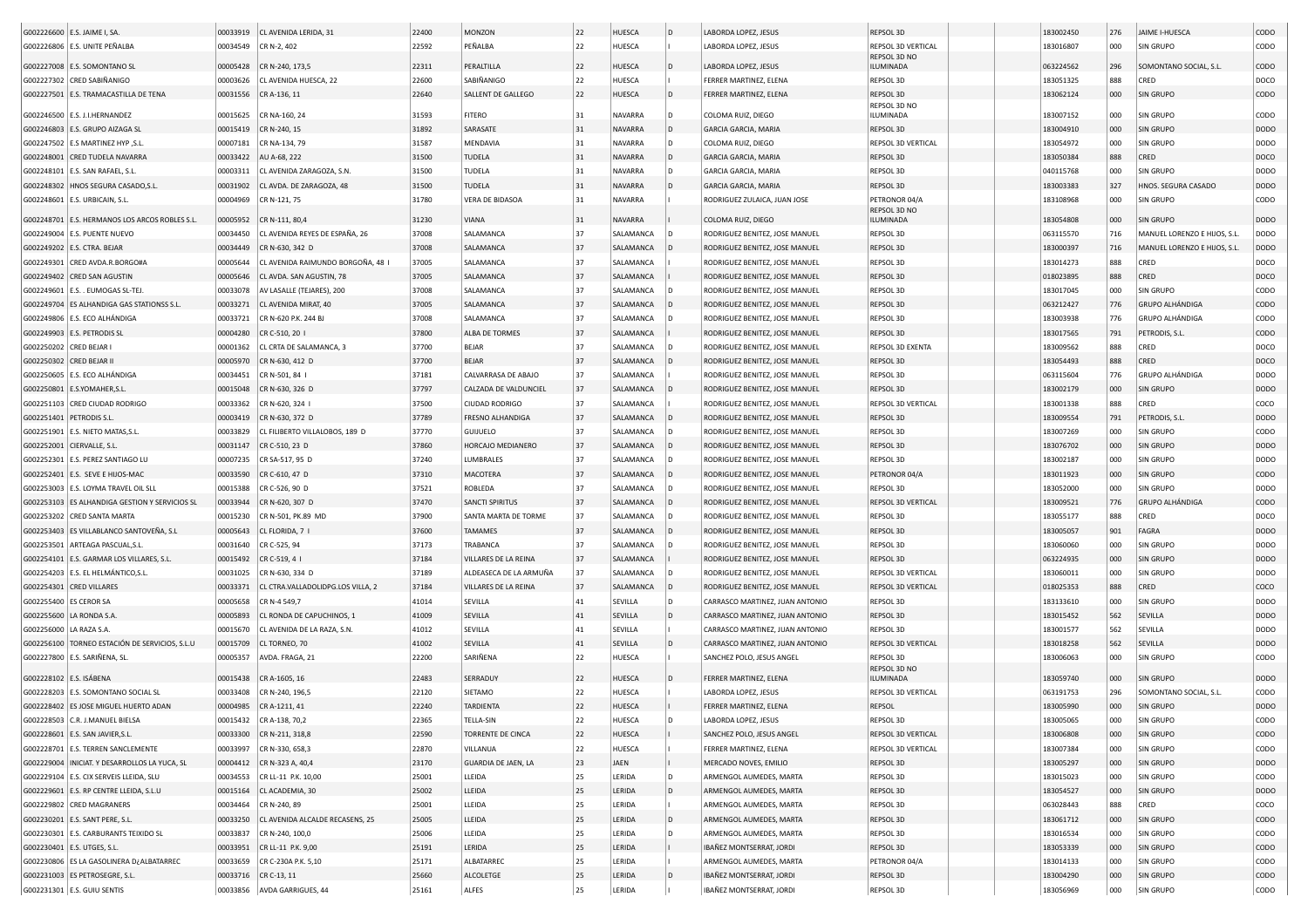|                              | G002231504 E.S. ADRIA SOLE GIRALT              | 00033364 | CR N-230, KM 15                     | 25125 | ALGUAIRE                       | 25 | LERIDA        | l D | ARMENGOL AUMEDES, MARTA        | REPSOL 3D                 | 183001163 | 277 | <b>SOLE GIRALT</b>        | CODO        |
|------------------------------|------------------------------------------------|----------|-------------------------------------|-------|--------------------------------|----|---------------|-----|--------------------------------|---------------------------|-----------|-----|---------------------------|-------------|
|                              |                                                |          |                                     |       |                                |    |               | D   | ARMENGOL AUMEDES, MARTA        |                           |           |     |                           |             |
|                              | G002231602   E.S. ILERBONET SLU                | 00033409 | CL MAJOR ,94                        | 25100 | ALMACELLAS                     | 25 | LERIDA        |     |                                | REPSOL 3D                 | 008388613 | 000 | SIN GRUPO                 | CODO        |
|                              | G002231801 ROURE ESTACION, S.L                 | 00005430 | CL CTRA.DE LERIDA (GIMENELLS), S.N. | 25112 | <b>GIMENELLS</b>               | 25 | LERIDA        |     | ARMENGOL AUMEDES, MARTA        | REPSOL 3D                 | 183051648 | 000 | <b>SIN GRUPO</b>          | DODO        |
|                              | G002231902 CARBURANTS ARTESA 2002, S.L.        | 00033660 | CR CL-7020, 8,5                     | 25150 | ARTESA DE LLEIDA               | 25 | LERIDA        |     | IBAÑEZ MONTSERRAT, JORDI       | REPSOL 3D                 | 183058460 | 000 | SIN GRUPO                 | CODO        |
|                              | G002232102 CRED CARRER DE U                    | 00033948 | CL URGEL, 11                        | 25600 | <b>BALAGUEF</b>                | 25 | LERIDA        |     | ARMENGOL AUMEDES, MARTA        | REPSOL 3D                 | 183004936 | 888 | CRED                      | COCO        |
|                              | G002232204 E.S. MARIA CARMEN DOMENECH MARTINEZ | 00033950 | CR C-148 (A), 5,3                   | 25600 | <b>BALAGUER</b>                | 25 | LERIDA        |     | ARMENGOL AUMEDES, MARTA        | REPSOL 3D                 | 183004928 | 000 | SIN GRUPO                 | CODO        |
| G002232301                   | E.S. BARRUERA.S.C.P                            | 00031001 | CR L-500, 11,8                      | 25527 | <b>BARRUERA</b>                | 25 | LERIDA        |     | ARMENGOL AUMEDES, MARTA        | PETRONOR 04/A             | 183061522 | 000 | <b>SIN GRUPO</b>          | <b>DODO</b> |
|                              | G002232403 ES ESTACION SERVICIO QUATE LOCS SL  | 00033325 | CR N-230, 186                       | 25549 | BAUSEN                         | 25 | LERIDA        |     | IBAÑEZ MONTSERRAT, JORDI       | REPSOL 3D                 | 183076660 | 000 | SIN GRUPO                 | CODO        |
| G002232504                   | <b>BOGASOL S.A.</b>                            | 00033228 | CR A-2, 475,2                       | 25220 | <b>BELL-LLOC</b>               | 25 | LERIDA        | D   | ARMENGOL AUMEDES, MARTA        | REPSOL 3D VERTICAL        | 183054279 | 241 | BOGASOL, S.A.             | <b>DODO</b> |
|                              |                                                |          |                                     |       |                                |    |               |     |                                |                           |           |     |                           |             |
| G002232801                   | <b>CRED BELLPUIG</b>                           | 00033859 | CR A-2, 495,5                       | 25250 | <b>BELL-PUIG</b>               | 25 | LERIDA        |     | ARMENGOL AUMEDES, MARTA        | REPSOL 3D VERTICAL        | 183058981 | 888 | CRED                      | coco        |
| G002232902                   | PCAT TUNEL DEL CADÍ NORD                       | 00031751 | CR C-16 P.K. 130,733 (DIR.PUIGCERDA | 25721 | RIU DE CERDANYA                | 25 | LERIDA        | D   | PLA DOMENECH, JAUME            | REPSOL 3D                 | 183079136 | 271 | S.C. PETROLIS, S.A.       | DOCO        |
| G002233502                   | <b>E.S. BARGUES</b>                            | 00003575 | CR A-2, 518                         | 25200 | CERVERA                        | 25 | LERIDA        | D   | ARMENGOL AUMEDES, MARTA        | REPSOL                    | 183005677 | 2A1 | <b>GRUPO BARGUES</b>      | <b>DODO</b> |
| G002234201                   | ES GASSO SEGURA JAVIER                         | 00033279 | CL NOTARI JOSEP FAUS 1              | 25210 | GUISSONA                       | 25 | LERIDA        | D   | IBAÑEZ MONTSERRAT, JORDI       | REPSOL 3D                 | 183003508 | 000 | SIN GRUPO                 | copo        |
|                              | G002234701 CRED MOLLERUSA                      | 00001625 | CL AVENIDA JAIME I. 24              | 25230 | MOLLERUSA                      | 25 | LERIDA        |     | IBAÑEZ MONTSERRAT, JORDI       | REPSOL 3D                 | 183003599 | 888 | CRED                      | DOCO        |
|                              | G002235301 ONDINA DEL SEGRE S.L                | 00004008 | CR C-14, 117,10                     | 25740 | PONTS                          | 25 | LERIDA        |     | ARMENGOL AUMEDES, MARTA        | REPSOL 3D VERTICAL        | 008280257 | 000 | <b>SIN GRUPO</b>          | DODO        |
|                              | G002235403 ES PREMIRA ENERGIA SL               | 00033246 | CR LP-4033, 6,2                     | 25721 | PRATS I SAMPSOR                | 25 | LERIDA        |     | PLA DOMENECH, JAUME            | REPSOL 3D                 | 183014836 | 000 | <b>SIN GRUPO</b>          | CODO        |
|                              | G002235605 ES ADRIA SOLE GIRALT                | 00031010 | CR L-4241, 32                       | 25282 | SANT LLORENÇ DE MORU           | 25 | LERIDA        | D   | ARMENGOL AUMEDES, MARTA        | REPSOL 3D                 | 183017250 | 000 | <b>SIN GRUPO</b>          | CODO        |
|                              |                                                |          |                                     |       |                                |    |               |     |                                |                           |           |     |                           |             |
|                              | G002235901 T.INMACULADA VALENTI                | 00005399 | CL AVENIDA VALIRA, 25               | 25700 | LA SEU DE URGELL               | 25 | LERIDA        |     | ARMENGOL AUMEDES, MARTA        | REPSOL 3D VERTICAL        | 183016419 | 000 | SIN GRUPO                 | DODO        |
|                              | G002236101 E.S. SETELSIS, S.L.                 | 00003960 | CR C-26, 105,10                     | 25280 | SOLSONA                        | 25 | LERIDA        | D   | ARMENGOL AUMEDES, MARTA        | REPSOL 3D                 | 008033334 | 275 | SETELSIS                  | <b>DODO</b> |
|                              | G002236204 ES ENIGMA ENERGIA 4.0, S.L.         | 00007150 | CR A-2, 447                         | 25181 | SOSES                          | 25 | LERIDA        |     | ARMENGOL AUMEDES, MARTA        | REPSOL 3D VERTICAL        | 183054121 | 000 | <b>SIN GRUPO</b>          | CODO        |
|                              | G002236501 E.S. JAUCAR S.L.                    | 00031309 | CR C-240, 29                        | 25300 | <b>TARREGA</b>                 | 25 | LERIDA        |     | ARMENGOL AUMEDES, MARTA        | REPSOL 3D                 | 183009273 | 283 | TARREGA E.S.              | <b>DODO</b> |
|                              | G002236803   E.S. ENERGY EXPRESS SL            | 00031107 | CR N-230, 7                         | 25123 | <b>TORREFARRERA</b>            | 25 | LERIDA        |     | ARMENGOL AUMEDES, MARTA        | PETROCAT                  | 183078880 | 271 | S.C. PETROLIS, S.A.       | DOCO        |
|                              | G002237005 ES ENIGMA ENERGIA 4.0, S.L          | 00033219 | CR A-2, 450                         | 25170 | <b>TORRES DE SEGRE</b>         | 25 | LERIDA        | D   | ARMENGOL AUMEDES, MARTA        | REPSOL 3D                 | 183078468 | 000 | SIN GRUPO                 | CODO        |
|                              | G002237102 CRED EMPALME                        | 00033949 | CR C-148 (A), 0,8                   | 25680 | VALLFOGONA DE BALAGU           | 25 | LERIDA        |     | ARMENGOL AUMEDES, MARTA        | <b>CAMPSA EXPRESS</b>     | 183004944 | 888 | CRED                      | coco        |
| G002237202 CRED VIELHA       |                                                | 00033327 | CR N-230, 163,7                     | 25530 | VIELHA                         | 25 | LERIDA        |     | IBAÑEZ MONTSERRAT, JORDI       | REPSOL 3D VERTICAL        | 183050236 | 888 | CRED                      | coco        |
|                              |                                                |          |                                     |       |                                |    |               |     |                                |                           |           |     |                           |             |
|                              | G002237305   E.S. JAUCAR OIL, S.L.             | 00033860 | CR A-2, 504                         | 25330 | VILAGRASSA                     | 25 | LERIDA        | D   | ARMENGOL AUMEDES, MARTA        | REPSOL 3D VERTICAL        | 183013333 | 283 | TARREGA E.S.              | CODO        |
|                              | G002237403 CIERCO -CARRERA, S.L                | 00034238 | CR N-230, 129                       | 25552 | VILALLER                       | 25 | LERIDA        |     | IBAÑEZ MONTSERRAT, JORDI       | REPSOL 3D VERTICAL        | 183014869 | 000 | SIN GRUPO                 | CODO        |
|                              | G002237507 E.S. DANIEL BURGUETE GARCIA         | 00033326 | CR N-230, 174,9                     | 25551 | <b>VILAMOS</b>                 | 25 | LERIDA        |     | IBAÑEZ MONTSERRAT, JORDI       | REPSOL 3D                 | 183055052 | 000 | SIN GRUPO                 | CODO        |
|                              | G002237901 E.S. SAN JUAN, S.L.                 | 00034012 | CR N-232, 393,1                     | 26509 | AGONCILLO                      | 26 | LA RIOJA      |     | COLOMA RUIZ, DIEGO             | REPSOL 3D                 | 183105204 | 313 | SAN JUAN, S.L.            | CODO        |
|                              | G002238103 E.S. PETRO-ALFARO S.L               | 00005760 | CR N-232, 337,8                     | 26540 | ALFARO                         | 26 | LA RIOJA      |     | COLOMA RUIZ, DIEGO             | REPSOL 3D VERTICAL        | 183008549 | 326 | SERVICIOS PETRO-ALFARO    | CODO        |
|                              | G002238701 CRED CALAHORRA M.D.                 | 00033414 | AU AP-68, 176,9                     | 26500 | CALAHORRA-AUTOPISTA            | 26 | LA RIOJA      |     | COLOMA RUIZ, DIEGO             | PETRONOR 04/A             | 183050723 | 888 | CRED                      | DOCO        |
|                              | G002238801 CRED CALAHORRA M.I.                 | 00033415 | AU AP-68, 176,9 D                   | 26500 | CALAHORRA-AUTOPISTA            | 26 | LA RIOJA      |     | COLOMA RUIZ, DIEGO             | PETRONOR 04/A             | 183050731 | 888 | CRED                      | DOCO        |
|                              | G002238903 E.S. C.E.EMPL. ASPACE-RIOJA, S.L    | 00033666 |                                     | 26350 | CENICERO                       | 26 | LA RIOJA      |     |                                | PETRONOR 04/B             | 063204739 |     | CEE. ASPACERIOJA, S.L.    |             |
|                              |                                                |          | CR N-232, 429,2                     |       |                                |    |               | D   | COLOMA RUIZ, DIEGO             |                           |           | 314 |                           | CODO        |
| G002239100   E.S. RUIZ, S.A. |                                                | 00015674 | CR N-232, 458                       | 26214 | <b>CUZCURRITA DE RIO TIRON</b> | 26 | LA RIOJA      |     | COLOMA RUIZ, DIEGO             | PETRONOR                  | 063206122 | 303 | EE.S. RUIZ, S.A.          | DODO        |
| G002239300 E.S. RUIZ, S.A.   |                                                | 00002092 | CL AVENIDA DE LA RIOJA, 4           | 26200 | HARO                           | 26 | LA RIOJA      |     | COLOMA RUIZ, DIEGO             | PETRONOR 04/A             | 183017227 | 303 | EE.S. RUIZ, S.A.          | DODO        |
| G002239400   E.S. RUIZ, S.A. |                                                | 00004274 | CR N-124, 41                        | 26200 | HARO                           | 26 | LA RIOJA      |     | COLOMA RUIZ, DIEGO             | PETRONOR 04/A             | 063206106 | 303 | EE.S. RUIZ, S.A.          | <b>DODO</b> |
| G002239601                   | BENES PRODUCTOS PETROLIFEROS, S.L.             | 00003890 | AV AVDA DE ARAGON, 7                | 26006 | LOGROÑO                        | 26 | LA RIOJA      |     | COLOMA RUIZ, DIEGO             | REPSOL 3D                 | 063110050 | 000 | SIN GRUPO                 | DODO        |
| G002239901                   | <b>CRED LA GRAJERA</b>                         | 00034398 | CR LO-20, P.K. 10                   | 26006 | LOGROÑO                        | 26 | LA RIOJA      | D   | COLOMA RUIZ, DIEGO             | REPSOL 3D                 | 183003284 | 888 | CRED                      | coco        |
|                              | G002240003 ES PETRONALCA SL                    | 00034399 | CL PIQUERAS, 22                     | 26006 | LOGROÑO                        | 26 | LA RIOJA      | l D | <b>GARCIA GARCIA, MARIA</b>    | REPSOL 3D                 | 183003516 | 735 | PETRONALCA SL             | CODO        |
|                              | G002240201 CRED LAS GAUNAS                     | 00015953 | CL AVENIDA DE MADRID, 25            | 26006 | LOGROÑO                        | 26 | LA RIOJA      | D   | COLOMA RUIZ, DIEGO             | REPSOL 3D                 | 043062280 | 888 | CRED                      | DOCO        |
|                              | G002240401 CRED LOGROÑO                        | 00033425 | AU AP-68, 136,2                     | 26006 | LOGROÑO-AUTOPISTA              | 26 | LA RIOJA      |     | COLOMA RUIZ, DIEGO             | REPSOL 3D                 | 183050715 | 888 | CRED                      | DOCO        |
|                              |                                                |          |                                     |       |                                |    |               |     |                                |                           |           |     |                           |             |
|                              | G002240602 ES PETRONALCA S.L.                  | 00031246 | CR NAC 111 37 Y 37A KM 319          | 26190 | NALDA E.S.                     | 26 | LA RIOJA      |     | GARCIA GARCIA, MARIA           | REPSOL 3D                 | 183008556 | 735 | PETRONALCA SL             | <b>DODO</b> |
|                              | G002240901 CRED S.ASENSIO M.I                  | 00033418 | AU AP-68, 100                       | 26340 | SAN ASENSIO-E.S.               | 26 | LA RIOJA      |     | COLOMA RUIZ, DIEGO             | PETRONOR 04/A             | 183050707 | 888 | CRED                      | DOCO        |
|                              | G002241001 CRED S.ASENSIO M.D.                 | 00033419 | AU AP-68, 100                       | 26340 | SAN ASENSIO-E.S.               | 26 | LA RIOJA      |     | COLOMA RUIZ, DIEGO             | PETRONOR 04/A             | 183050699 | 888 | CRED                      | DOCO        |
| G002241101                   | <b>E.S COMBUSTIBLES LUIS FERNANDEZ S.L</b>     | 00031208 | CR N-232, 33                        | 26338 | SAN VICENTE DE LA SONSIERRA    | 26 | LA RIOJA      |     | COLOMA RUIZ, DIEGO             | PETRONOR 04/A             | 183014364 | 000 | <b>SIN GRUPO</b>          | <b>DODO</b> |
| G002241204                   | E.S. NADELA                                    | 00034073 | CR N-6, 493,7                       | 27160 | NADELA                         | 27 | LUGO          |     | DIAZ GAY, PABLO                | REPSOL 3D VERTICAL        | 183052356 | 633 | <b>GRUPO EQUINVER</b>     | CODO        |
|                              | G002241500 CRED ALBERTO AGUILERA               | 00033004 | CL ALBERTO AGUILERA, 9              | 28015 | MADRID                         | 28 | MADRID        |     | DIAZ PANIAGUA, ELENA           | REPSOL 3D                 | 183000058 | 888 | CRED                      | COCO        |
|                              | G002241600 CRED PASEO DE LA HABANA             | 00033005 | CL PASEO DE LA HABANA, 168          | 28036 | MADRID                         | 28 | MADRID        | D   | DIAZ PANIAGUA, ELENA           | REPSOL 3D                 | 063180079 | 888 | CRED                      | coco        |
|                              | G002242100 CRED EL ESCORIAL                    | 00033007 | AV FELIPE II, 2-3                   | 28280 | <b>ESCORIAL, EL</b>            | 28 | MADRID        |     | DIAZ PANIAGUA, ELENA           | REPSOL 3D VERTICAL        | 183000066 | 888 | CRED                      | COCO        |
|                              |                                                |          |                                     |       |                                |    |               | l D |                                |                           |           |     | SAMAR                     |             |
|                              | G002242305 ES BUENOS AIRES SA                  |          | 00033212   CR A-4, 23,3 MD          | 28320 | PINTO                          | 28 | MADRID        |     | MONASTERIO LLEO, HECTOR JESUS  | REPSOL 3D                 | 183055284 | 166 |                           | CODO        |
|                              | G002242401 CRED PUENTE SAN FERNANDO            |          | 00033042 CR N-2, 16,3               | 28830 | SAN FERNANDO DE HENARES        | 28 | MADRID        | D   | MONTERO BARAHONA, JAVIER       | REPSOL 3D                 | 183062116 | 888 | CRED                      | coco        |
|                              | G002242600 E.S. EL CARMEN                      | 00003827 | CL AVENIDA DEL PINTOR SOROLLA, 76   | 29017 | MALAGA                         | 29 | MALAGA        | D   | LENDRINO RECUERO, MIGUEL ANGEL | REPSOL 3D                 | 183005446 | 516 | <b>GRUPO HERRERO</b>      | <b>DODO</b> |
|                              | G002242901 E.S. LOS ROSALES                    | 00015185 | CL AVENIDA CARLOTA ALESSANDRE, 9    | 29620 | <b>TORREMOLINOS</b>            | 29 | MALAGA        | D   | LENDRINO RECUERO, MIGUEL ANGEL | REPSOL 3D                 | 183012624 | 516 | <b>GRUPO HERRERO</b>      | <b>DODO</b> |
|                              | G002243100 E.S. SAN JOSE                       | 00033932 | CR N-331, 114,2                     | 29200 | ANTEQUERA-LOS LLANOS           | 29 | MALAGA        | D   | GUTIERREZ MARIN, MANUEL        | REPSOL 3D                 | 183005313 | 000 | SIN GRUPO                 | CODO        |
|                              | G002243200 CRED ESTEPONA                       | 00033074 | CR N-340, 166,5                     | 29680 | <b>ESTEPONA</b>                | 29 | MALAGA        |     | MORENO BELMONTE, JULIAN        | REPSOL 3D VERTICAL        | 183000090 | 888 | CRED                      | coco        |
|                              |                                                | 00015173 | CR N-340, 282                       | 29770 | <b>TORROX</b>                  | 29 | MALAGA        |     | GUTIERREZ MARIN, MANUEL        | REPSOL 3D                 | 183004811 | 000 | SIN GRUPO                 | <b>DODO</b> |
|                              |                                                |          |                                     |       |                                |    |               |     | SANCHEZ ABELLAN, IGNACIO       | <b>REPSOL 3D VERTICAL</b> | 183017383 |     |                           |             |
|                              | G002243602 E.S. EL MORCHE                      |          |                                     |       |                                |    |               |     |                                |                           |           |     |                           |             |
|                              | G002243804 CRED ESPINARDO                      | 00033095 | CR N-301 DESVIO ESPINARDO, P.K.389  | 30100 | <b>ESPINARDO A</b>             | 30 | MURCIA        | l D |                                |                           |           | 888 | CRED                      | coco        |
|                              | G002244000 E.S. LOS PATOJOS, SL                | 00007333 | CR N-332 "LOS PATOJOS", 2,9         | 30393 | PATOJOS, LOS                   | 30 | <b>MURCIA</b> | D   | SANCHEZ ABELLAN, IGNACIO       | REPSOL 3D                 | 183006055 | 429 | PLAZA DE ESPAÑA-CARTAGENA | <b>DODO</b> |
|                              | G002244103   E.S. JC GESTION 2015              | 00031615 | CL PROLONG. C/ JUAN FERNANDEZ, 4    | 30300 | <b>BARRIO PERAL</b>            | 30 | <b>MURCIA</b> | D   | SANCHEZ ABELLAN, IGNACIO       | REPSOL 3D                 | 183054485 | 429 | PLAZA DE ESPAÑA-CARTAGENA | CODO        |
|                              | G002244202 CRED CABO DE PALOS                  | 00033190 | CR MU-312, 14,9                     | 30370 | CABO DE PALOS-LA MANGA         | 30 | MURCIA        | D   | SANCHEZ ABELLAN, IGNACIO       | REPSOL 3D                 | 183003318 | 888 | CRED                      | COCO        |
|                              | G002244301 CRED PUERTO LUMBRERAS               | 00003815 | CR N-340 A, 578,2                   | 30890 | PUERTO LUMBRERAS               | 30 | <b>MURCIA</b> | D   | ESCUDERO GARCERAN, EMILIO      | REPSOL 3D                 | 002251437 | 888 | CRED                      | <b>COCO</b> |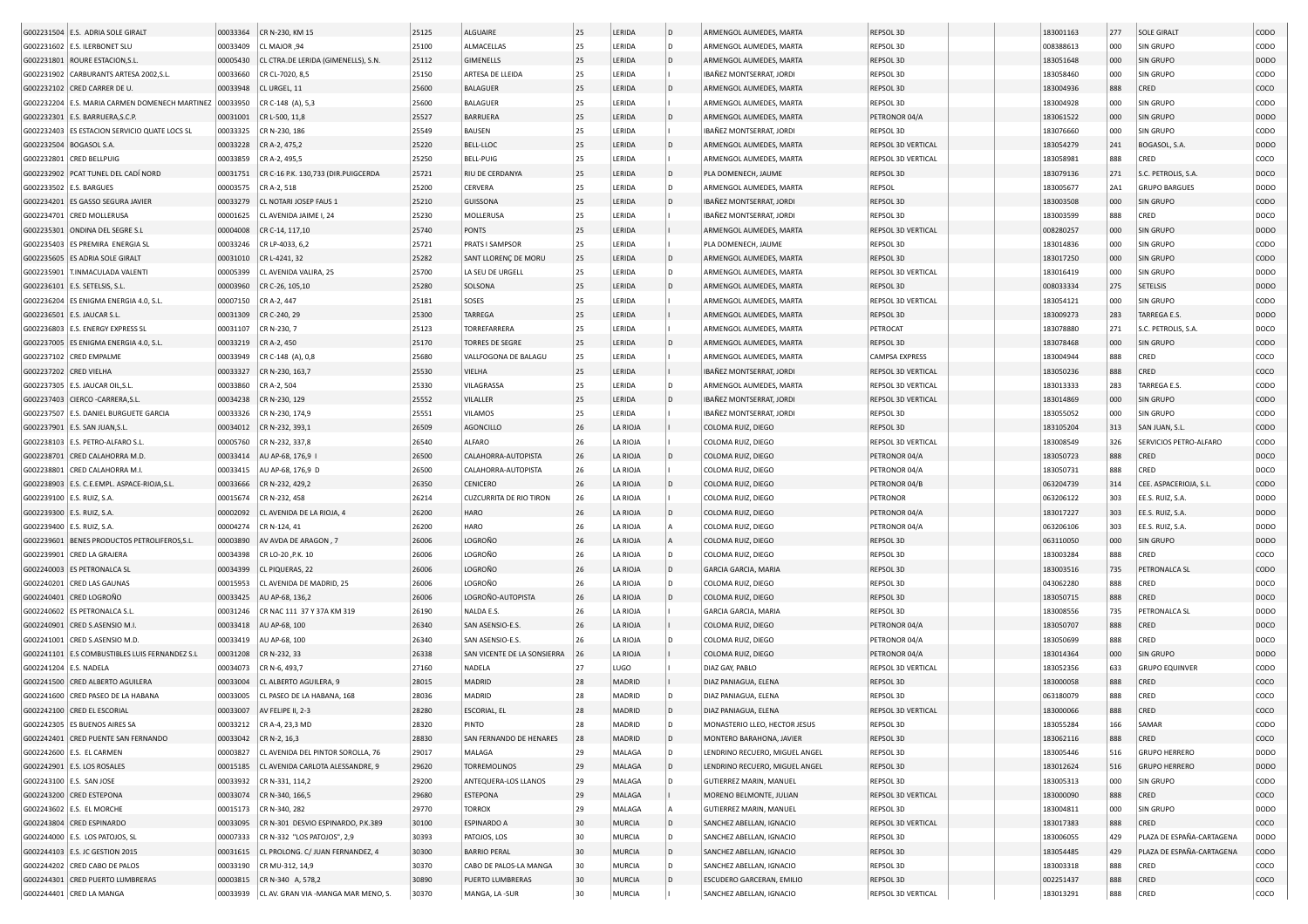|                           | G002244802 E.S.IRIGOYEN DE ZUDAIRE, S.L.       | 00015313 | CR NA-7185, 14                      | 31272 | <b>ZUDAIRE</b>                    | 31 | <b>NAVARRA</b>   |              | <b>GARCIA GARCIA, MARIA</b>                          | PETRONOR             | 183012012 | 000 | <b>SIN GRUPO</b>          | <b>DODO</b>      |
|---------------------------|------------------------------------------------|----------|-------------------------------------|-------|-----------------------------------|----|------------------|--------------|------------------------------------------------------|----------------------|-----------|-----|---------------------------|------------------|
|                           | G002244905 E.S. PATXI XABIER GERMENDIA GOICOCH | 00005917 | CR NA-130, 11,8                     | 31891 | ARRIBA-ATALLO                     | 31 | <b>NAVARRA</b>   |              | RODRIGUEZ ZULAICA, JUAN JOSE                         | PETRONOR 04/B        | 183007202 | 000 | SIN GRUPO                 | CODO             |
|                           | G002245401   SUM.IND. BAZTAN SL                | 00033736 | CR N-121B, 59                       | 31700 | ELIZONDO                          | 31 | NAVARRA          | ID.          | <b>GARCIA GARCIA, MARIA</b>                          | REPSOL 3D            | 183002765 | 000 | <b>SIN GRUPO</b>          | <b>CODO</b>      |
| G002245602                | HNOS.SEGURA CASADO, S.L                        | 00007459 | CR NA-126, 8                        | 31511 | CABANILLAS                        | 31 | NAVARRA          |              | GARCIA GARCIA, MARIA                                 | PETRONOR 04/A        | 183009638 | 327 | HNOS. SEGURA CASADO       | <b>DODO</b>      |
|                           | G002245802 CRED CASCANTE                       | 00034302 | CR N-121 C, 10                      | 31520 | CASCANTE                          | 31 | <b>NAVARRA</b>   | l D          | <b>GARCIA GARCIA, MARIA</b>                          | REPSOL 3D            | 063191456 | 888 | CRED                      | coco             |
|                           | G002167802 E.S. SON VENTURA SA                 | 00031140 | CR PM-302, 9,9                      | 07140 | SANCELLAS                         | 07 | <b>BALEARES</b>  |              | FERNANDEZ CAMPINS, PABLO                             | REPSOL 3D VERTICAL   | 183017789 | 000 | SIN GRUPO                 | <b>DODO</b>      |
|                           | G002168000 E.S. SAN JUAN (IBIZA)               | 00015895 | CR C-733, 19,7                      | 07810 | SAN JUAN BAUTISTA                 | 07 | <b>BALEARES</b>  |              | FERNANDEZ CAMPINS, PABLO                             | REPSOL 3D            | 183017144 | 000 | SIN GRUPO                 | <b>DODO</b>      |
|                           | G002168400 E.S. ESTELRICH ALOS.S.              | 00005511 | CR C-712, 22,3                      | 07458 | <b>CAN PICAFORT</b>               | 07 | <b>BALEARES</b>  |              | VADELL BONET PERE, JOAN                              | REPSOL 3D            | 183050533 | 000 | SIN GRUPO                 | <b>DODO</b>      |
| G002168501 ES LLODRA SL   |                                                | 00005721 | CR C-713 PALMA-PUERTO ALCUDIA 13,1  | 07141 | <b>MARRATXI</b>                   | 07 | <b>BALEARES</b>  |              | FERNANDEZ CAMPINS, PABLO                             | REPSOL 3D            | 183014596 | 458 | <b>GRUPO LLODRA SL</b>    | <b>DODO</b>      |
|                           | G002168600 CRED SANTANYÍ                       | 00005566 | CR C-717, 49,7                      | 07650 | SANTANYI                          | 07 | <b>BALEARES</b>  |              | VADELL BONET PERE, JOAN                              | REPSOL 3D            | 183016799 | 888 | CRED                      | DOCO             |
|                           | G002168703 C.SANT.JORDI,E.S.,SL                | 00015956 | CL AVDA.MARQUES DEL PALMER, 86      | 07638 | COLONIA SANT JORDI                | 07 | <b>BALEARES</b>  | ID.          | VADELL BONET PERE, JOAN                              | REPSOL 3D            | 183017821 | 000 | <b>SIN GRUPO</b>          | <b>DODO</b>      |
| G002168800 CRED SINEU     |                                                | 00015804 | CR PM-324, 11.5                     | 07510 | SINEU                             | 07 | <b>BALEARES</b>  |              |                                                      | REPSOL 3D            | 183050871 | 888 | CRED                      |                  |
|                           |                                                |          |                                     |       |                                   | 07 | <b>BALEARES</b>  | l D          | FERNANDEZ CAMPINS, PABLO<br>FERNANDEZ CAMPINS, PABLO |                      |           |     |                           | DOCO             |
|                           | G002168900 E.S. MORA VICENS, S.L               | 00007093 | CR C-711, 30                        | 07100 | SOLLER                            |    |                  |              |                                                      | REPSOL 3D EXENTA     | 183059344 | 000 | <b>SIN GRUPO</b>          | <b>DODO</b>      |
| G002169201                | FEBRER 06                                      | 00033357 | CR C-715, 36,6                      | 07240 | <b>SAN JUAN</b>                   | 07 | <b>BALEARES</b>  | I D          | VADELL BONET PERE, JOAN                              | REPSOL 3D            | 183013622 | 400 | FEBRER 1                  | <b>DODO</b>      |
| G002169803                | CRED AVENIDA MERIDIANA                         | 00004100 | CL AVENIDA MERIDIANA, 267           | 08027 | BARCELONA                         | 08 | BARCELONA        |              | SOTO CANUT, GERARD                                   | REPSOL 3D VERTICAL   | 183053206 | 888 | CRED                      | DOCO             |
| G002170300                | <b>ESTACION PI Y MOLIST</b>                    | 00005973 | PO DOCTOR PI Y MOLIST, 110          | 08016 | BARCELONA                         | 08 | BARCELONA        |              | GUIX VALLVERDU, ELISENDA                             | REPSOL 3D            | 183017714 | 000 | SIN GRUPO                 | <b>DODO</b>      |
| G002170801                | <b>CRED VIRGEN MONTSERRAT</b>                  | 00015195 | CL AVENIDA VIRGEN DE MONTSERRAT, 87 | 08024 | BARCELONA                         | 08 | <b>BARCELONA</b> | l D          | GUIX VALLVERDU, ELISENDA                             | REPSOL 3D            | 183014331 | 888 | CRED                      | coco             |
| G002171601                | <b>CRED CALLE LEGALITAT</b>                    | 00015882 | CL LEGALIDAD, 59                    | 08024 | BARCELONA                         | 08 | BARCELONA        |              | GUIX VALLVERDU, ELISENDA                             | REPSOL 3D            | 008375891 | 888 | CRED                      | coco             |
| G002171701                | <b>CRED MERCABARNA</b>                         | 00015891 | CL N.6-SEC.C Z.FRANCA-MERCAB., 0    | 08040 | BARCELONA                         | 08 | BARCELONA        | l D          | SOTO CANUT, GERARD                                   | REPSOL 3D            | 008363467 | 888 | CRED                      | coco             |
|                           | G002172102 CRED PASEO VALLDAURA                | 00031180 | CL PASEO VALLDAURA, 106             | 08031 | BARCELONA                         | 08 | BARCELONA        |              | GUIX VALLVERDU, ELISENDA                             | REPSOL 3D            | 183059849 | 888 | CRED                      | coco             |
|                           | G002172300 E.S. SACASA, S.A                    | 00031224 | CL S.ADRIAN, 81                     | 08030 | BARCELONA                         | 08 | BARCELONA        |              | GUIX VALLVERDU, ELISENDA                             | REPSOL 3D            | 183013176 | 000 | <b>SIN GRUPO</b>          | DOD <sub>O</sub> |
|                           | G002172602 E.S. PETROBADALONA - SANTANDER 91   | 00034424 | CL SANTANDER ESQ FRA JUNIPER SERRA  | 08030 | BARCELONA                         | 08 | BARCELONA        |              | SOTO CANUT, GERARD                                   | REPSOL 3D            | 183015007 | 290 | <b>GRUPO SUBIRATS</b>     | CODO             |
|                           | G002173001 CRED AVDA. SARRIÁ                   | 00033041 | CL AVENIDA SARRIA, 126              | 08017 | BARCELONA                         | 08 | BARCELONA        |              | SOTO CANUT, GERARD                                   | REPSOL 3D            | 183012897 | 888 | CRED                      | coco             |
|                           | G002173102 ES ESTACION DE SERVICIO SANT ANDREU | 00033121 | CL SAN ANDRES, 513                  | 08030 | BARCELONA                         | 08 | BARCELONA        |              | SOTO CANUT, GERARD                                   | REPSOL 3D            | 183055805 | 000 | SIN GRUPO                 | CODO             |
|                           | G002173201 E.S. ESPARGA, S.L.                  | 00033150 | CL DIPUTACION, 371                  | 08013 | BARCELONA                         | 08 | <b>BARCELONA</b> |              | LOPEZ BAENA, MARC                                    | REPSOL 3D VERTICAL   | 183054774 | 000 | SIN GRUPO                 | <b>DODO</b>      |
|                           | G002173503 E.S. BOGATELL-AGUADER, S.L          | 00033154 | CL AVENIDA BOGATELL, 49             | 08005 | BARCELONA                         | 08 | BARCELONA        |              | GUIX VALLVERDU, ELISENDA                             | REPSOL 3D EXENTA     | 183015668 | 220 | <b>BOGATELL-AIGUADER</b>  | CODO             |
|                           | G002173802 CRED ZONA FRANCA 35                 | 00033239 | CL PASEO ZONA FRANCA, 35            | 08038 | <b>BARCELONA</b>                  | 08 | <b>BARCELONA</b> | l D          | LOPEZ BAENA, MARC                                    | REPSOL 3D            | 183010198 | 888 | CRED                      | coco             |
| G002174900 GUBAU, S.A.    |                                                | 00015052 | CR B-511, 2,2                       | 08358 | ARENYS DE MUNT                    | 08 | BARCELONA        |              | GUIX VALLVERDU, ELISENDA                             | REPSOL 3D            | 183016740 | 000 | SIN GRUPO                 | <b>DODO</b>      |
|                           | G002175302 CRED BADALONA II                    | 00034564 | CL AVENIDA PRESIDENT COMPANYS, 280  | 08915 | <b>BADALONA</b>                   | 08 | <b>BARCELONA</b> |              | SOTO CANUT, GERARD                                   | REPSOL 3D VERTICAL   | 183015700 | 888 | CRED                      | coco             |
|                           | G002175403 ES PETROBADALONA LLOREDA            | 00031535 | CL RAMBLA SAN JUAN, 117             | 08914 | <b>BADALONA</b>                   | 08 | BARCELONA        |              | SOTO CANUT, GERARD                                   | REPSOL 3D            | 183055664 | 290 | <b>GRUPO SUBIRATS</b>     | CODO             |
|                           | G002175500 CRED BADALONA I                     | 00033603 | CL INDUSTRIA, 629                   | 08912 | <b>BADALONA</b>                   | 08 | <b>BARCELONA</b> | l D          | SOTO CANUT, GERARD                                   | REPSOL 3D VERTICAL   | 008406068 | 888 | CRED                      | coco             |
|                           | G002175703 CRED SANT BRU                       | 00033704 | CL SAN BRUNO, 17                    | 08911 | <b>BADALONA</b>                   | 08 | BARCELONA        |              | SOTO CANUT, GERARD                                   | REPSOL 3D            | 183014554 | 888 | CRED                      | coco             |
|                           | G002175801 E.S. PETROBADALONA -BADALONA        | 00033880 | CL AVENIDA ALFONSO XIII, 628        | 08913 | <b>BADALONA</b>                   | 08 | <b>BARCELONA</b> |              | SOTO CANUT, GERARD                                   | REPSOL 3D VERTICAL   | 095004107 | 290 | <b>GRUPO SUBIRATS</b>     | <b>CODO</b>      |
|                           | G002175900 TRASERRA JORDANA, SYL               | 00007393 | CARRETERA DE RIBES, 43,5            | 08600 | <b>BERGA</b>                      | 08 | BARCELONA        |              | GUIX VALLVERDU, ELISENDA                             | PETRONOR             | 183109321 | 000 | SIN GRUPO                 | <b>DODO</b>      |
|                           | G002176100 E.S. EL BRUCH, S.A                  | 00004083 | CR A-2, 567                         | 08194 |                                   | 08 | BARCELONA        |              | SOTO CANUT, GERARD                                   | REPSOL 3D            | 183050970 | 269 | <b>BRUCH-LA PANADELLA</b> | <b>DODO</b>      |
|                           | G002176202 CRED CABRERA III                    | 00034184 | CR B-502, 1                         | 08349 | <b>BRUC, EL</b><br>CABRERA DE MAR | 08 | <b>BARCELONA</b> |              | LOPEZ BAENA, MARC                                    | REPSOL 3D            | 068108208 | 888 | CRED                      | coco             |
|                           |                                                |          |                                     |       |                                   |    |                  |              |                                                      |                      |           |     |                           |                  |
|                           | G002176505 PCAT CALDES DE MONTBUI              | 00004276 | CL PI I MARGALL, 118                | 08140 | <b>CALDES DE MONTBUI</b>          | 08 | BARCELONA        |              | GUIX VALLVERDU, ELISENDA                             | REPSOL 3D VERTICAL   | 183012582 | 271 | S.C. PETROLIS, S.A.       | coco             |
|                           | G002176602 CRED CALDES                         | 00034131 | CR C-59, 16,59                      | 08140 | <b>CALDES DE MONTBUI</b>          | 08 | <b>BARCELONA</b> |              | GUIX VALLVERDU, ELISENDA                             | REPSOL 3D            | 183012798 | 888 | CRED                      | DOCO             |
|                           | G002176700 CRED CALELLA                        | 00034433 | CR N-2, 667                         | 08370 | CALELLA                           | 08 | <b>BARCELONA</b> |              | LOPEZ BAENA, MARC                                    | REPSOL 3D VERTICAL   | 063212534 | 888 | CRED                      | coco             |
|                           | G002176802   E.S. EGARA 2005 SL                | 00005526 | CR N-2, 660,7                       | 08360 | <b>CANET DE MAR</b>               | 08 | BARCELONA        |              | LOPEZ BAENA, MARC                                    | REPSOL 3D            | 008022188 | 212 | <b>EGARA 2005</b>         | CODO             |
|                           | G002177001 CRED CARDEDEU                       | 00005528 | CR C-251, 5,5                       | 08440 | CARDEDEU                          | 08 | <b>BARCELONA</b> |              | SOLE NIUBO, JORDI                                    | REPSOL 3D            | 000921783 | 888 | CRED                      | coco             |
|                           | G002177702 CRED CASTELLDEFELS                  | 00034332 | CL AVENIDA 303, 1                   | 08860 | CASTELLDEFELS                     | 08 | BARCELONA        |              | LOPEZ BAENA, MARC                                    | REPSOL 3D VERTICAL   | 183000447 | 888 | CRED                      | coco             |
|                           | G002177900 CORBERA Y LA PALMA                  | 00031533 | CR BV-2421, 2,9                     | 08756 | PALMA DE CERVELLO, L              | 08 | <b>BARCELONA</b> |              | TRESCASAS BATALLER, JORDI                            | REPSOL 3D            | 183056993 | 000 | <b>SIN GRUPO</b>          | CODO             |
|                           | G002178005 E.S. PETROLIS SUBIRATS MAGAN SL     | 00015892 | CL CRA.ESPLUGAS 219                 | 08940 | CORNELLA DE LLOBREGA              | 08 | BARCELONA        |              | SOTO CANUT, GERARD                                   | REPSOL 3D            | 183057298 | 290 | <b>GRUPO SUBIRATS</b>     | CODO             |
|                           | G002178101 CRED CUBELLES                       | 00004289 | CR C-31, 148,50                     | 08880 | CUBELLES                          | 80 | BARCELONA        |              | LOPEZ BAENA, MARC                                    | REPSOL 3D            | 183051382 | 888 | CRED                      | coco             |
| G002178701                | <b>CRED LAS FRANQUESAS</b>                     | 00034110 | CR N-152, 33                        | 08520 | FRANQUESES DEL VALLE, LES         | 08 | BARCELONA        |              | LOPEZ BAENA, MARC                                    | REPSOL 3D VERTICAL   | 000161828 | 888 | CRED                      | coco             |
|                           | G002178801 GASOLINERA FONTSERE                 | 00015963 | CL CRTA. NUEVA, 37                  | 08530 | GARRIGA, LA                       | 08 | <b>BARCELONA</b> |              | LOPEZ BAENA, MARC                                    | REPSOL 3D            | 063200513 | 000 | SIN GRUPO                 | <b>DODO</b>      |
| G002179300   BALLUS, S.A. |                                                | 00033496 | CR C-16, 88,32                      | 08680 | GIRONELLA                         | 08 | BARCELONA        |              | GUIX VALLVERDU, ELISENDA                             | REPSOL 3D VERTICAL   | 002283232 | 223 | BALLUS, S.A.              | CODO             |
|                           | G002179501 CRED GRANOLLERS                     | 00015783 | CR B-5002, 15                       | 08400 | <b>GRANOLLERS</b>                 | 08 | <b>BARCELONA</b> |              | LOPEZ BAENA, MARC                                    | REPSOL 3D            | 183014422 | 888 | CRED                      | coco             |
|                           | G002179600   BONCOMPTE SERRA, M.               |          | 00015090   CR C-37, 78,48           | 08253 | SANT SALVADOR DE GUARDIOLA   08   |    | BARCELONA        |              | TRESCASAS BATALLER, JORDI                            | REPSOL 3D            | 183017607 | 000 | <b>SIN GRUPO</b>          | DODO             |
|                           | G002179803 CRED SANTA EULALIA                  | 00003159 | CL SANTA EULALIA, 27                | 08902 | HOSPITALET DE LLOBRE              | 08 | BARCELONA        | $\mathsf{D}$ | TRESCASAS BATALLER, JORDI                            | REPSOL 3D            | 183007095 | 888 | CRED                      | DOCO             |
|                           | G002180504 ES MKT OIL SL                       | 00015946 | CL PLAZA MAESTRO CLAVE, 10          | 08901 | HOSPITALET DE LLOBREGAT           | 08 | BARCELONA        |              | TRESCASAS BATALLER, JORDI                            | REPSOL 3D            | 008388043 | 732 | MKT OIL                   | <b>CODO</b>      |
|                           | G002181100 E.S. IGUALADA, S.L.                 | 00005796 | CL AV MESTRE, 56                    | 08700 | <b>IGUALADA</b>                   | 08 | BARCELONA        |              | SOTO CANUT, GERARD                                   | REPSOL 3D VERTICAL   | 183010172 | 291 | <b>GRUPO UBALS</b>        | <b>DODO</b>      |
|                           | G002181302 ES EL BRUCH SA                      | 00031906 | CL AVENIDA MONTSERRAT, 2            | 08700 | <b>IGUALADA</b>                   | 08 | BARCELONA        |              | SOTO CANUT, GERARD                                   | REPSOL 3D            | 183017839 | 269 | BRUCH-LA PANADELLA        | CODO             |
|                           | G002182701 COMAUSE, S.A.                       | 00007361 | CL CRTA. DE VIC, 225                | 08240 | MANRESA                           | 08 | BARCELONA        |              | TRESCASAS BATALLER, JORDI                            | REPSOL 3D            | 008382764 | 000 | <b>SIN GRUPO</b>          | <b>DODO</b>      |
|                           | G002183102 CRED CAN CARRERES                   | 00033642 | CL PAU CLARIS, 13                   | 08760 | MARTORELL                         | 08 | BARCELONA        |              | TRESCASAS BATALLER, JORDI                            | REPSOL 3D            | 183004787 | 888 | CRED                      | COCO             |
|                           | G002183202 ES MKT OIL SL                       | 00034208 | CR N-2, 593,5                       | 08760 | <b>MARTORELL</b>                  | 08 | BARCELONA        |              | TRESCASAS BATALLER, JORDI                            | PETRONOR 04/A        | 129007894 | 732 | <b>MKT OIL</b>            | <b>CODO</b>      |
|                           | G002183601 CRED MATARÓ I                       |          | 00034490 CR C-1415, 1,4             | 08301 | <b>MATARO</b>                     | 08 | BARCELONA        |              | LOPEZ BAENA, MARC                                    | REPSOL 3D VERTICAL   | 183013341 | 888 | CRED                      | coco             |
|                           | G002184002 CRED MOLINS                         | 00007621 | AU AP-2, 8,5                        | 08750 | MOLINS DE REI                     | 08 | BARCELONA        |              | TRESCASAS BATALLER, JORDI                            | <b>REPSOL FOSTER</b> | 183051994 | 888 | CRED                      | coco             |
|                           | G002184401 E.S. SERVEI ESTACIO SANT JORDI MOLL | 00031194 | CL BOSC, S.N.                       | 08100 | MOLLET DEL VALES                  | 08 | BARCELONA        |              | LOPEZ BAENA, MARC                                    | REPSOL 3D            | 183008309 | 000 | SIN GRUPO                 | <b>DODO</b>      |
|                           | G002184501 CRED MONTCADA I REIXAC              | 00002852 | CR C-17 P.K. 1,5                    | 08110 | MONTCADA I REIXAC                 | 08 | BARCELONA        |              | GUIX VALLVERDU, ELISENDA                             | REPSOL 3D            | 183006980 | 888 | CRED                      | DOCO             |
|                           | G002184603 PCAT TORRENT DE VALLENSANA (MONTCAD |          | 00005395 CR BV-5001, 7              | 08110 | MONTCADA I REIXAC                 |    | BARCELONA        |              | GUIX VALLVERDU, ELISENDA                             | REPSOL 3D            | 183007210 | 271 | S.C. PETROLIS, S.A.       | DOCO             |
|                           |                                                |          |                                     |       |                                   |    |                  |              |                                                      |                      |           |     |                           |                  |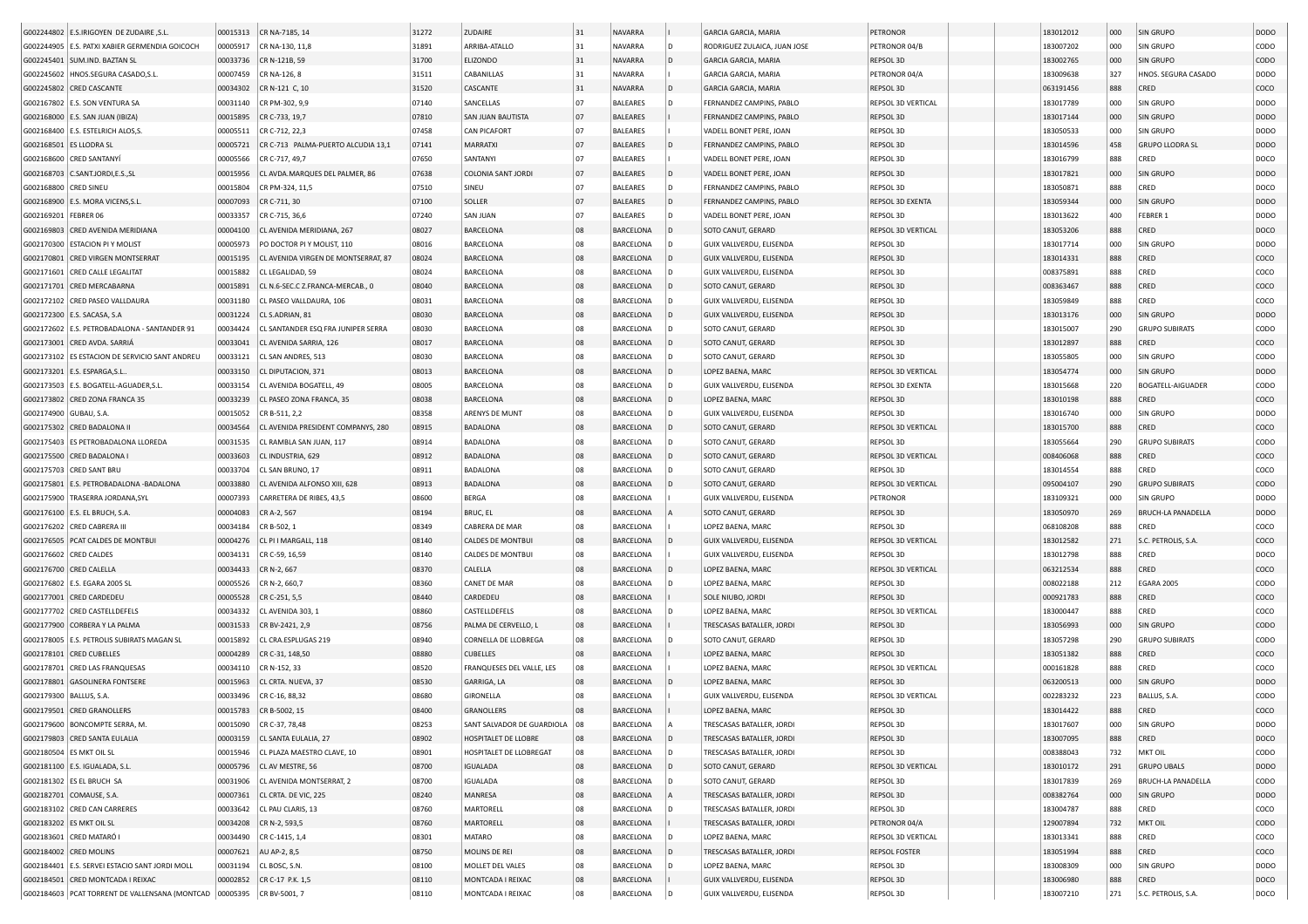| G002185003 CRED MONCADA                        |          | 00031426 CR C-17 P.K.4,85               | 08110 | MONTCADA I REIXAC              | 08         | <b>BARCELONA</b> | $\overline{D}$ | GUIX VALLVERDU, ELISENDA      | REPSOL 3D                 | 183055243 | 888 | CRED                      | DOCO             |
|------------------------------------------------|----------|-----------------------------------------|-------|--------------------------------|------------|------------------|----------------|-------------------------------|---------------------------|-----------|-----|---------------------------|------------------|
| G002185300 E.S. LA PANADELLA                   | 00000616 | CR N-2, 535                             | 08717 | MONTMANEU                      | 08         | <b>BARCELONA</b> |                | SOTO CANUT, GERARD            | REPSOL 3D VERTICAL        | 183050962 | 269 | <b>BRUCH-LA PANADELLA</b> | <b>DODO</b>      |
| G002185402 CRED MONTMELÓ                       | 00033884 | CL VIC, 69                              | 08160 | <b>MONTMELO</b>                | 08         | <b>BARCELONA</b> |                | LOPEZ BAENA, MARC             | CAMPSA EXPRESS            | 183004381 | 888 | CRED                      | coco             |
| G002185702 CRED LA MASIA                       | 00034189 | CR N-2, 555                             | 08711 | ODENA                          | 08         | <b>BARCELONA</b> |                | SOTO CANUT, GERARD            | REPSOL 3D                 | 183015353 | 888 | CRED                      | coco             |
| G002185803 ESTACIO SERVEI MONTSERRAT SL        | 00031481 | CR C-55, 6,39                           | 08640 | OLESA DE MONTSERRAT            | 08         | <b>BARCELONA</b> |                | SOTO CANUT, GERARD            | REPSOL 3D                 | 022080782 | 217 | <b>UBALS</b>              | <b>CODO</b>      |
| G002185909 ESTACIO SERVEI OLOST, S.L           | 00034429 | CTRA.C-154 KM.20                        | 08516 | OLOST                          | 08         | <b>BARCELONA</b> |                | SOLE NIUBO, JORDI             | PETRONOR 04/A             | 183018811 | 000 | <b>SIN GRUPO</b>          | CODO             |
| G002186003 ES SOCIETAT CATALANA DE PETROLIS, S | 00007342 | CL ANSELMO CLAVE, S.N.                  | 08184 | PALAU-SOLITA I PLEGAMANS       | 08         | <b>BARCELONA</b> |                | GUIX VALLVERDU, ELISENDA      | <b>REPSOL 3D VERTICAL</b> | 183062959 | 271 | S.C. PETROLIS, S.A.       | DOCO             |
| G002186102 MKT OIL SL                          | 00015905 | CR N-2, 597                             | 08780 | PALLEJA                        | 08         | BARCELONA        |                | TRESCASAS BATALLER, JORDI     | REPSOL                    | 183055185 | 732 | MKT OIL                   | <b>DODO</b>      |
|                                                |          |                                         |       |                                |            |                  |                |                               | REPSOL 3D NO              |           |     |                           |                  |
| G002186501 ES ESTACIO SERVEI FALGAS S.L        | 00015624 | CR B-402, KM 10                         | 08696 | LA POBLA DE LILLET             | 08         | BARCELONA        |                | GUIX VALLVERDU, ELISENDA      | ILUMINADA                 | 183052596 | 000 | <b>SIN GRUPO</b>          | <b>DODO</b>      |
| G002187302 ES PUIGFEL CARBURANTS               | 00031554 | CR B-141, 0,4                           | 08291 | <b>RIPOLLET</b>                | 08         | BARCELONA        |                | GUIX VALLVERDU, ELISENDA      | REPSOL 3D                 | 068088731 | 299 | <b>GRUPO PUIGFEL</b>      | <b>DODO</b>      |
| G002187501 CRED LA ROCA                        | 00031131 | CR C-1415, 17,4                         | 08430 | ROCA DEL VALLES, LA            | 08         | <b>BARCELONA</b> |                | GUIX VALLVERDU, ELISENDA      | REPSOL 3D                 | 183054428 | 888 | CRED                      | coco             |
| G002187803 PCAT RUBÍ                           | 00034565 | CR C-1413 , P.K. 9,8                    | 08191 | <b>RUBI</b>                    | 08         | BARCELONA        |                | TRESCASAS BATALLER, JORD      | REPSOL 3D                 | 183052232 | 271 | S.C. PETROLIS, S.A        | coco             |
| G002188402 CRED CREU ALTA                      | 00031037 | CL PRATS LLUSANES-ESQ.C.URGEL. S.N.     | 08208 | SABADELL                       | 08         | BARCELONA        |                | SOTO CANUT, GERARD            | REPSOL 3D                 | 183012590 | 888 | CRED                      | DOCO             |
| G002188602   E.S. CARBURANTS GRAN VÍA ,S.L.    | 00031507 | CL DOMENECH I MONTANER, Nº 96           | 08205 | SABADELL                       | 08         | BARCELONA        |                | SOTO CANUT, GERARD            | REPSOL 3D VERTICAL        | 183018746 | 000 | <b>SIN GRUPO</b>          | CODO             |
| G002188805 CRED SALLENT                        | 00034427 | CR C-16, 60.40                          | 08650 | SALLENT                        | 08         | <b>BARCELONA</b> |                | TRESCASAS BATALLER, JORD      | PETRONOR 04/A             | 183014943 | 888 | CRED                      | DOCO             |
| G002188902 E.S. PUENTE BESÓS                   | 00015254 | CL GUIPUZCOA ESQ.PEDRO IV, S.N.         | 08930 | SANT ADRIA DE BESOS            | 08         | BARCELONA        |                | SOTO CANUT, GERARD            | REPSOL 3D EXENTA          | 183053271 | 290 | <b>GRUPO SUBIRATS</b>     | CODO             |
| G002189801 E.S. VIURA GINESTA                  | 00034502 | CR C-35 PK. 61,9                        | 08476 | BATLLORIA, LA                  | 08         | BARCELONA        |                | SOLE NIUBO, JORDI             | REPSOL 3D                 | 183050608 | 273 | <b>VIURA GINESTA</b>      | DOD <sub>O</sub> |
| G002189901 E.S. VIURA GINESTA                  | 00034503 | CR C-35 P.K. 55,1                       | 08470 | SANT CELONI                    | 08         | <b>BARCELONA</b> |                | SOLE NIUBO, JORDI             | REPSOL 3D                 | 183050616 | 273 | <b>VIURA GINESTA</b>      | <b>DODO</b>      |
| G002190001   E.S. REPRIS, S.L.                 | 00005725 | CR BP-1503 GRACIA-MANRESA, 16,1         | 08190 | SANT CUGAT DEL VALLES          | 08         | BARCELONA        |                | TRESCASAS BATALLER, JORDI     | REPSOL 3D                 | 183015304 | 000 | <b>SIN GRUPO</b>          | <b>DODO</b>      |
| G002190201 E.S.CAN JARDI, S.A                  | 00015633 | CR C-1413, 7,7                          | 08190 | SANT CUGAT DEL VALLES          | 08         | BARCELONA        |                | TRESCASAS BATALLER, JORDI     | REPSOL 3D                 | 008375693 | 000 | <b>SIN GRUPO</b>          | <b>DODO</b>      |
| G002190604 CRED PINEDA                         | 00034430 | CR L-4501, 3,5                          | 08272 | SANT FRUITOS DE BAGE           | 08         | <b>BARCELONA</b> |                | TRESCASAS BATALLER, JORD      | REPSOL 3D                 | 183018795 | 888 | CRED                      | DOCO             |
| G002190701 E.S. SANTA ANNA.                    | 00031000 | CR C-1411, 35,6                         | 08272 | SANT FRUITOS DE BAGES          | 08         | <b>BARCELONA</b> |                | TRESCASAS BATALLER, JORD      | REPSOL 3D                 | 183054600 | 203 | <b>GRUPO PARERA-FONT</b>  | CODO             |
| G002191000 SERV.AUTOMOVILIST.SA                | 00004476 | CR N-340, 1250                          | 08960 | SANT JUST DESVERN              | ${\bf 08}$ | BARCELONA        |                | LOPEZ BAENA, MARC             | REPSOL 3D                 | 183008408 | 000 | <b>SIN GRUPO</b>          | DOD <sub>O</sub> |
| G002191300 CRED SANT PERE DE R.                | 00033725 | CR B-211, 8                             | 08810 | SANT PERE DE RIBES             | 08         | BARCELONA        |                | LOPEZ BAENA, MARC             | REPSOL 3D VERTICAL        | 063208185 | 888 | CRED                      | coco             |
| G002191502 ES GASOILS AMAT SL                  | 00007381 | CL CRTA. SAN QUINTI, 28                 | 08770 | SANT SADURNI D'ANOIA           | ${\bf 08}$ | BARCELONA        |                | TRESCASAS BATALLER, JORD      | REPSOL 3D                 | 183051408 | 000 | <b>SIN GRUPO</b>          | <b>DODO</b>      |
| G002191601 CRED SANTA COLOMA II                | 00015871 | CL AVENIDA GENERALITAT, 97              | 08923 | SANTA COLOMA DE GRAMANET       | 08         | BARCELONA        |                | GUIX VALLVERDU, ELISENDA      | REPSOL 3D VERTICAL        | 183014323 | 888 | CRED                      | coco             |
| G002192401 CRED PALAUTORDERA                   | 00015180 | CR C-35, P.K. 51                        | 08460 | SANTA MARIA DE<br>PALAUTORDERA | 08         | <b>BARCELONA</b> |                | SOLE NIUBO, JORDI             | <b>REPSOL 3D VERTICAL</b> | 183059203 | 888 | CRED                      | coco             |
| G002193103 PCAT ST VICENÇ DE CASTELLET         | 00034177 | CR C-55, 21,7                           | 08295 | SAN VICENÇ DE CASTEL           | 08         | <b>BARCELONA</b> |                | GUIX VALLVERDU, ELISENDA      | PETRONOR 04/A             | 183017490 | 271 | S.C. PETROLIS, S.A.       | coco             |
| G002193201 E.S. LAS PALMERAS, S.L              | 00007401 | CR B-2002, 2,8                          | 08620 | SANT VICENÇ DELS HORTS         | 08         | <b>BARCELONA</b> |                | LOPEZ BAENA, MARC             | REPSOL 98                 | 183014174 | 000 | <b>SIN GRUPO</b>          | DOD <sub>O</sub> |
| G002193501 CRED SANT VICENÇ MONTALT            | 00007107 | CR N-2, 654                             | 08394 | SANT VICENC DE MONTALT         | 08         | BARCELONA        |                | GUIX VALLVERDU, ELISENDA      | REPSOL 3D                 | 183100833 | 888 | CRED                      | coco             |
| G002194004 ES PUIGFEL GESTIONS                 | 00034100 | CR C-1413, 32,                          | 08181 | <b>SENTMENA</b>                | 08         | <b>BARCELONA</b> |                | GUIX VALLVERDU, ELISENDA      | REPSOL 3D                 | 183059278 | 299 | <b>GRUPO PUIGFEL</b>      | <b>CODO</b>      |
| G002194102 CRED EL MOLINO                      | 00034397 | CR C-31, 164,38                         | 08870 | <b>SITGES</b>                  | 08         | BARCELONA        |                | LOPEZ BAENA, MARC             | REPSOL 3D                 | 183004977 | 888 | CRED                      | coco             |
| G002194304 E.S. SURIA                          | 00033862 | CR C-1410, 14                           | 08260 | SURIA                          | 08         | BARCELONA        |                | TRESCASAS BATALLER, JORD      | REPSOL 3D                 | 183002666 | 203 | <b>GRUPO PARERA-FONT</b>  | <b>CODO</b>      |
| G002194401 CRED TAGAMANENT                     | 00005910 | CR C-17, 36,23                          | 08591 | TAGAMANENT                     | 08         | BARCELONA        |                | SOLE NIUBO, JORDI             | REPSOL 3D VERTICAL        | 183013093 | 888 | CRED                      | DOCO             |
| G002194505 ES COLON TERRASA SL                 | 00003882 | CR. N-150 18                            | 08227 | TERRASSA                       | 08         | BARCELONA        |                | SOTO CANUT, GERARD            | REPSOL 3D                 | 183017706 | 228 | <b>COLON TERRASA</b>      | <b>CODO</b>      |
| G002195201 E.S. ABADIN E HIJOS SL              | 00031407 | CL ROMA, 2                              | 08228 | TERRASSA                       | 08         | BARCELONA        |                | TRESCASAS BATALLER, JORDI     | REPSOL 3D                 | 183061258 | 000 | <b>SIN GRUPO</b>          | <b>DODO</b>      |
| G002195601 CRED LA TALAIA                      | 00015451 | C-32 PK 88,5                            | 08329 | TEIA                           | 08         | BARCELONA        |                | GUIX VALLVERDU, ELISENDA      | REPSOL 3D                 | 183019017 | 888 | CRED                      | DOCO             |
| G002196202 CRED VALLIRANA                      | 00003682 | CL MAYOR, 610                           | 08759 | VALLIRANA                      | 08         | BARCELONA        |                | LOPEZ BAENA, MARC             | REPSOL 3D                 | 183057405 | 888 | CRED                      | DOCO             |
| G002196401 CRED SUCRE                          | 00005627 | CR N-152, 67,7 M. DCHO                  | 08500 | VIC                            | 08         | BARCELONA        |                | SOLE NIUBO, JORDI             | REPSOL 3D                 | 183013044 | 888 | CRED                      | DOCO             |
| G002196902 CRED VILADECAVALLS                  | 00033249 | CR BP-1213, 1,8                         | 08232 | VILADECAVALLS                  | 08         | BARCELONA        |                | SOTO CANUT, GERARD            | REPSOL 3D                 | 183052224 | 888 | CRED                      | coco             |
| G002197201 CRED VILADECANS                     | 00033274 | CR C-31, 186,58                         | 08840 | VILADECANS                     | 08         | BARCELONA        |                | LOPEZ BAENA, MARC             | <b>REPSOL FOSTER</b>      | 183008853 | 888 | CRED                      | coco             |
| G002197601 CRED VILAFRANCA                     | 00033155 | CL AVENIDA DE BARCELONA, 34-36          | 08720 | VILAFRANCA DEL PENEDES         | 08         | BARCELONA        |                | TRESCASAS BATALLER, JORDI     | REPSOL 3D                 | 183018894 | 888 | CRED                      | coco             |
| G002198000 CRED VILANOVA                       | 00034298 | CR BV-5001 SANT ADRIA-LA ROCA, 19,9     | 08410 | VILANOVA DEL VALLES            | ${\bf 08}$ | <b>BARCELONA</b> |                | LOPEZ BAENA, MARC             | <b>REPSOL 3D VERTICAL</b> | 063212484 | 888 | CRED                      | coco             |
| G002198701 E.S. ZUÑEGAS, S.L.                  | 00033827 | CR N-629, 25,3                          | 09500 | MEDINA DE POMAR                | 09         | <b>BURGOS</b>    |                | FERNANDEZ DIAZ, JUAN LUIS     | REPSOL 3D VERTICAL        | 183054055 | 000 | SIN GRUPO                 | <b>DODO</b>      |
| G002199002 ES ROA SA                           | 00007088 | CR N-1, 318,8                           | 09200 | MIRANDA DE EBRO                | 09         | <b>BURGOS</b>    |                | GOMEZ DE LA CALLE, ROSA MARIA | REPSOL 3D                 | 183059435 | 739 | <b>GRUPO EESS ROA</b>     | <b>CODO</b>      |
| G002199200 E.S.ROA-LOS LLANOS                  | 00033458 | CR N-1, 318 MD                          | 09200 | MIRANDA DE EBRO                | 09         | <b>BURGOS</b>    |                | GOMEZ DE LA CALLE, ROSA MARIA | REPSOL 3D VERTICAL        | 183005156 | 739 | <b>GRUPO EESS ROA</b>     | CODO             |
| G002199901 E.S. SAN MIGUEL S.L                 | 00005534 | CR C-629, 60                            | 09569 | BERCEDO DE MONTIJA             | 09         | <b>BURGOS</b>    |                | FERNANDEZ DIAZ, JUAN LUIS     | REPSOL 3D                 | 183057645 | 793 | SAN MIGUEL, S.L           | <b>DODO</b>      |
| G002200001 E.S. SAN MIGUEL S.L                 | 00007498 | CR C-6318, 43                           | 09585 | ENTREBASAGUAS DE MENA          | 09         | <b>BURGOS</b>    |                | FERNANDEZ DIAZ, JUAN LUIS     | PETRONOR 04/A             | 183057652 | 793 | SAN MIGUEL, S.L.          | DODO             |
| G002200100 E.S. ROMA                           |          | 00033564   CR N-630, 435,8              | 10740 | ALDEANUEVA DEL CAMINO          | 10         | CACERES          |                | LEANDRO MANSO, AIDA           | REPSOL 3D VERTICAL        | 183007228 | 910 | <b>GRUPO MELON</b>        | <b>CODO</b>      |
| G002200200 E.S. ELEX, S. A                     |          | 00034041 CR N-5, 290,8 M IZQ            | 10100 | MIAJADAS                       | 10         | CACERES          |                | ROMERO ALFONSO, MARIA TERESA  | REPSOL 3D VERTICAL        | 183000694 | 000 | SIN GRUPO                 | CODO             |
| G002200700 CRED JEREZ                          |          | 00033970 CL MARTIN FERRADOR, S.N.       | 11405 | JEREZ DE LA FRONTERA           | 11         | CADIZ            | D              | PAREDES SERRANO, FERNANDO     | REPSOL 3D VERTICAL        | 063167985 | 888 | CRED                      | coco             |
| G002201000 E.S. BATRA, S.L.                    |          | 00033381 CR N-340, 1042,1               | 12580 | <b>BENICARLO</b>               | $12\,$     | CASTELLON        | ID.            | ALBERO LOPEZ, RAUL            | REPSOL 3D VERTICAL        | 183008846 | 412 | BATRA, S.L.               | CODO             |
| G002201402 ES MAFON 2018 SL                    | 00033017 | CR N-340, 946,0                         | 12591 | LLOSA, LA                      | 12         | CASTELLON        | D              | ALBERO LOPEZ, RAUL            | REPSOL 3D VERTICAL        | 063167894 | 740 | <b>MAFON 2018, SL</b>     | <b>CODO</b>      |
| G002201702 E.S. GRUPO MAICAS SOT DE FERRER     | 00033318 | CR N-234, 19,6                          | 12489 | <b>SOT DE FERRER</b>           | $12\,$     | CASTELLON        | ID.            | LOPEZ ALCAYDE, FIDEL          | REPSOL 3D                 | 183002021 | 012 | MAICAS                    | CODO             |
| G002201802 E.S. DELICIAS                       |          | 00033106 Ctra.Palma del Río CR A-431, 2 | 14005 | CORDOBA                        | 14         | <b>CORDOBA</b>   | ID.            | FERNANDEZ POZANCO, MELCHOR    | REPSOL 3D                 | 183000611 | 529 | <b>DOMIPETROL</b>         | <b>CODO</b>      |
| G002201902 CRED LOS ALAMOS                     |          | 00033411 CR N-4, 412                    | 14190 | CORDOBA                        | $14\,$     | <b>CORDOBA</b>   |                | FERNANDEZ POZANCO, MELCHOR    | REPSOL 3D                 | 183008986 | 888 | CRED                      | coco             |
| G002202205 GASOLINERA GOMEZ Y PALOMARES SL     |          | 00034516   CR N-400, 176,9              | 16002 | CUENCA                         | 16         | <b>CUENCA</b>    |                | ILLAN LOPEZ, OSCAR            | REPSOL 3D                 | 183000744 | 000 | SIN GRUPO                 | <b>CODO</b>      |
| G002202401 CRED LOS PALANCARES                 |          | 00031278 CR N-320, 136,5                | 16004 | CUENCA                         | 16         | <b>CUENCA</b>    |                | ILLAN LOPEZ, OSCAR            | REPSOL 3D                 | 183010081 | 888 | CRED                      | DOCO             |
|                                                |          |                                         |       |                                |            |                  |                |                               | REPSOL 3D NO              |           |     |                           |                  |
| G002202801 E.S. ALVAREZ, S.L.                  |          | 00005482 CR N-320, 91,9                 | 16130 | ALMODOVAR DEL PINAR            | 16         | <b>CUENCA</b>    |                | ILLAN LOPEZ, OSCAR            | ILUMINADA                 | 183057314 | 000 | <b>SIN GRUPO</b>          | DODO             |
| G002203001   M.ALONSO E HIJOS SL               |          | 00015207 CL EXTRAMUROS, S.N.            | 16460 | BARAJAS DE MELO                | 16         | CUENCA           |                | ILLAN LOPEZ, OSCAR            | REPSOL 3D                 | 183058346 | 000 | SIN GRUPO                 | <b>DODO</b>      |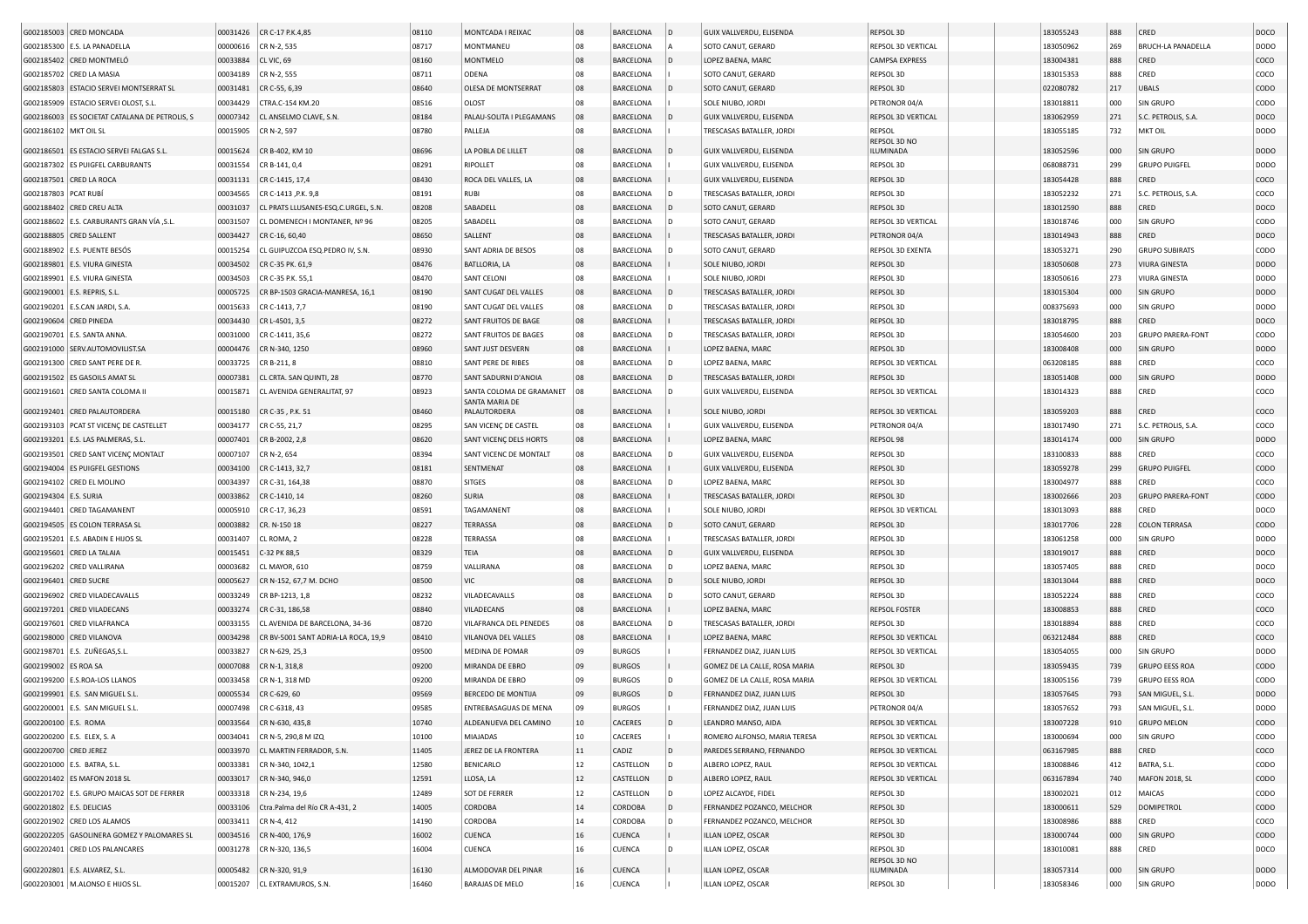|                          | G002203701 E.S. MEDELGA, S.L                                     | 00007602             | CR N-400 (ANTIGUA), 124,7              | 16830          | <b>CAMPOS DEL PARAISO</b> | 16       | <b>CUENCA</b>       |          | ILLAN LOPEZ, OSCAR                                     | REPSOL 3D                       | 183058452              | 144        | EE.SS. MEDELGA                       | <b>DODO</b>                |
|--------------------------|------------------------------------------------------------------|----------------------|----------------------------------------|----------------|---------------------------|----------|---------------------|----------|--------------------------------------------------------|---------------------------------|------------------------|------------|--------------------------------------|----------------------------|
|                          | G002204101 GASOLEOS DIAZ, S.L                                    | 00005002             | CR CM-310, 102,7                       | 16500          | HUETE                     | 16       | CUENCA              | D        | ILLAN LOPEZ, OSCAR                                     | PETRONOR                        | 183016237              | 000        | SIN GRUPO                            | DODO                       |
|                          | G002286401 E.S. FERNANDO VERDU E HIJOS SL                        | 00034345             | CL AVDA. LA VALL D'ALBAIDA, 55         | 46702          | <b>GANDIA</b>             | 46       | VALENCIA            | D        | MOYA ABELLAN, DAVID                                    | REPSOL 3D                       | 183001668              | 000        | <b>SIN GRUPO</b>                     | <b>CODO</b>                |
|                          | G002287402 ES NETEJAMATIC JAMC SL                                | 00015493             | CL CTRA. LLOSA DE RANES, S.N. 6        | 46800          | <b>XATIVA</b>             | 46       | VALENCIA            |          | MOYA ABELLAN, DAVID                                    | REPSOL 3D VERTICAL              | 183016468              | 000        | SIN GRUPO                            | CODO                       |
| G002287600 CRED LLIRIA   |                                                                  | 00033248             | CL LLANO DEL ARCO, 123                 | 46160          | LLIRIA                    | 46       | VALENCIA            |          | DE LA CUADRA RIBES, FERNANDO                           | REPSOL 3D VERTICAL              | 063212609              | 888        | CRED                                 | coco                       |
|                          | G002287701 E.S. GASOL.SAN MIGUEL                                 | 00034190             | CL DUQUE DE LIRIA,132                  | 46160          | LLIRIA                    | 46       | VALENCIA            |          | DE LA CUADRA RIBES, FERNANDO                           | PETRONOR 04/A                   | 183004068              | 000        | SIN GRUPO                            | CODO                       |
|                          | G002287802 CRED AEROPUERTO MANISES                               | 00005860             | CL SANTOS JUSTO Y PASTOR, 49           | 46940          | MANISES                   | 46       | VALENCIA            |          | SOLER ASSUCENA, JOSE CARLOS                            | REPSOL 3D                       | 183006162              | 888        | CRED                                 | DOCO                       |
|                          | G002287902 ES MAFON 2018 S.L.                                    | 00033126             | CR CV-370, PK 6,8                      | 46940          | MANISES                   | 46       | VALENCIA            |          | ALBERO LOPEZ, RAUL                                     | REPSOL 3D VERTICAL              | 183011709              | 740        | <b>MAFON 2018, SL</b>                | CODO                       |
| G002288002   FOOTWORK SL |                                                                  | 00033584             | CR VV-6116, 1,1                        | 46940          | MANISES                   | 46       | VALENCIA            |          | SOLER ASSUCENA, JOSE CARLOS                            | REPSOL 3D VERTICAL              | 063212625              | 438        | <b>FRANCISCO SANCHEZ</b>             | CODO                       |
|                          | G002288201 E.S. ALZ MISLATA                                      | 00034067             | AT A-3, 350,9                          | 46920          | MISLATA                   | 46       | VALENCIA            |          | LOPEZ ALCAYDE, FIDEL                                   | REPSOL 3D VERTICAL              | 183004704              | 427        | <b>GRUPO ALZ</b>                     | CODO                       |
| G002288301               | E.S. ALZ MISLATA PUEBLO                                          | 00034068             | CL SAN ANTONIO, 14                     | 46920          | <b>MISLATA</b>            | 46       | VALENCIA            | l D      | LOPEZ ALCAYDE, FIDEL                                   | REPSOL 3D VERTICAL              | 183054535              | 427        | <b>GRUPO ALZ</b>                     | CODO                       |
|                          | G002288403 E.S. MARIA NIEVES GARCIA LLUCH                        | 00004557             | AVINGUDA HIJAS DE LA CARIDAD. 1        | 46640          | MOGENTE                   | 46       | VALENCIA            | D        | MOYA ABELLAN, DAVID                                    | REPSOL 3D                       | 183053164              | 000        | SIN GRUPO                            | CODO                       |
| G002288702               | E.S. GRUPO MAICAS MUSEROS                                        | 00033455             | CR N-340, 9,8                          | 46136          | <b>MUSEROS</b>            | 46       | VALENCIA            | l D      | LOPEZ ALCAYDE, FIDEL                                   | REPSOL 3D                       | 183000256              | 012        | MAICAS                               | CODO                       |
| G002289304               | ES CARBURANTES ALRONAY SL                                        | 00033915             | CL AVDA. DE LA DIPUTACION, 4           | 46850          | OLLERIA                   | 46       | VALENCIA            | D        | RUBIO MONCHOLI, MIREIA                                 | REPSOL 3D                       | 183009851              | 000        | SIN GRUPO                            | CODO                       |
| G002289501               | NOLASCO, S.L.                                                    | 00034272             | CR CV-60, P.K. 35                      | 46724          | ADOR-PALMA DE GANDIA      | 46       | VALENCIA            |          | MOYA ABELLAN, DAVID                                    | REPSOL 3D                       | 183010396              | 000        | <b>SIN GRUPO</b>                     | CODO                       |
| G002289702               | <b>CRED ADEMUZ</b>                                               | 00005905             | CR C-234, 9,7                          | 46980          | PATERNA                   | 46       | VALENCIA            |          | DE LA CUADRA RIBES, FERNANDO                           | REPSOL 3D                       | 183054576              | 888        | CRED                                 | DOCO                       |
| G002290202               | E.S. SORIANO ALGARRA                                             | 00005687             | CR VP-6116, 29,0                       | 46164          | PEDRALBA                  | 46       | VALENCIA            |          | DE LA CUADRA RIBES, FERNANDO                           | PETRONOR 04/A                   | 183008366              | 000        | SIN GRUPO                            | <b>DODO</b>                |
| G002290303 CRED PICANYA  |                                                                  | 00015167             | CR CV-36 VALENCIA -TORRENTE, P.K.      | 46210          | PICANYA                   | 46       | VALENCIA            |          | SOLER ASSUCENA, JOSE CARLOS                            | <b>REPSOL FOSTER</b>            | 183078575              | 888        | CRED                                 | coco                       |
|                          | G002290401   E.S. M. ISABEL BELDA                                | 00007377             | CL PALLETER, 10                        | 46220          | PICASSENT                 | 46       | VALENCIA            |          | SOLER ASSUCENA, JOSE CARLOS                            | REPSOL 3D                       | 183018951              | 000        | <b>SIN GRUPO</b>                     | DODO                       |
|                          | G002290502 E.S. COMBUSTIBLES PICASSENT                           | 00034204             | CL ABADIA, 13                          | 46220          | PICASSENT                 | 46       | VALENCIA            |          | SOLER ASSUCENA, JOSE CARLOS                            | REPSOL 3D                       | 183015049              | 000        | <b>SIN GRUPO</b>                     | CODO                       |
| G002290604               | E.S. GRUPO MAICAS PEIRO S.L.U                                    | 00010354             | CL GUILLERMO ROIG, 40                  | 46185          | POBLA DE VALLBONA, L      | 46       | VALENCIA            |          | LOPEZ ALCAYDE, FIDEL                                   | REPSOL 3D                       | 183054584              | 012        | MAICAS                               | CODO                       |
|                          | G002291402 GIMENEZ OCHANDO C.B.                                  | 00031375             | CR N-322, 454,1                        | 46357          | PONTON, EL                | 46       | VALENCIA            |          | DE LA CUADRA RIBES, FERNANDO                           | REPSOL 3D                       | 183055946              | 000        | <b>SIN GRUPO</b>                     | DODO                       |
| G002291801 E.S. ALZ      |                                                                  | 00033449             | AT A-3, 341                            | 46190          | RIBA-ROJA DE TURIA        | 46       | VALENCIA            |          | LOPEZ ALCAYDE, FIDEL                                   | REPSOL 3D VERTICAL              | 183056308              | 427        | <b>GRUPO ALZ</b>                     | CODO                       |
|                          | G002292201 E.S. GARCIA SANCHIS, SL                               | 00033452             | CR N-237, 3,3                          | 46520          | PUERTO DE SAGUNTO         | 46       | VALENCIA            |          | DE LA CUADRA RIBES, FERNANDO                           | REPSOL 3D                       | 183009877              | 447        | <b>GARCIA SANCHIS</b>                | CODO                       |
|                          | G002292301 E.S. GARCIA SANCHIS.SL                                | 00033453             | CR VV-7014, 3,8                        | 46500          | SAGUNTO                   | 46       | VALENCIA            |          | DE LA CUADRA RIBES, FERNANDO                           | <b>REPSOL 3D VERTICAL</b>       | 183009885              | 447        | <b>GARCIA SANCHIS</b>                | CODO                       |
| G002292803               | E.S. GASOLEOS DEL LEVANTE 2015 SL                                | 00033208             | CL AVENIDA ALICANTE, 70                | 46460          | SILLA                     | 46       | VALENCIA            |          | LOPEZ ALCAYDE, FIDEL                                   | REPSOL 3D                       | 183054287              | 444        | GASOLEOS DEL LEVANTE S.L.            | CODO                       |
|                          | G002293502 CRED MATEMAR SUECA                                    | 00033600             | CR N-332, 256,1                        | 46410          | <b>SUECA</b>              | 46       | VALENCIA            | l D      | SOLER ASSUCENA, JOSE CARLOS                            | REPSOL 3D                       | 183001619              | 888        | CRED                                 | coco                       |
|                          | G002293600 E.S. RED AZUL, S.A                                    | 00034200             | CR VP-1041, 21                         | 46420          | PERELLO, EL               | 46       | VALENCIA            |          | MOYA ABELLAN, DAVID                                    | REPSOL 3D                       | 183011246              | 905        | RED AZUL, S.A.                       | CODO                       |
| G002293901 E.S. TITAGUAS |                                                                  | 00033802             | CR CV-35, 87,0                         | 46178          | <b>TITAGUAS</b>           | 46       | VALENCIA            | l D      | DE LA CUADRA RIBES, FERNANDO                           | PETRONOR 04/A                   | 183011717              | 010        | <b>AMADO</b>                         | CODO                       |
|                          | G002294101 CRED TORRENTE                                         | 00031560             | CL CARRETERA PICAÑA, 24                | 46900          | <b>TORRENTE</b>           | 46       | VALENCIA            | D        | SOLER ASSUCENA, JOSE CARLOS                            | REPSOL 3D VERTICAL              | 183055565              | 888        | CRED                                 | coco                       |
|                          | G002294600 E.S. AUTO-SERVI.ROMERO                                | 00003282             | CR N-3, 262                            | 46300          | UTIEL                     | 46       | VALENCIA            |          | DE LA CUADRA RIBES, FERNANDO                           | REPSOL 3D                       | 183011691              | 000        | SIN GRUPO                            | <b>DODO</b>                |
|                          | G002294701 ESTACIONES DE SERVICIO RIPOLL S.L                     | 00033082             | CL SAN ILDEFONS, 95                    | 46300          | UTIEL                     | 46       | VALENCIA            | D        | LOPEZ ALCAYDE, FIDEL                                   | REPSOL 3D VERTICAL              | 063214944              | 413        | GRUPO RIPOLL-CARBONELL               | CODO                       |
|                          | G002294802 ES GASOLEOS DEL LEVANTE 2015 SL                       | 00015930             | CL DIPUTACION 16                       | 46270          | VILLANUEVA DE CASTEL      | 46       | VALENCIA            |          | LOPEZ ALCAYDE, FIDEL                                   | REPSOL 3D                       | 183056944              | 444        | GASOLEOS DEL LEVANTE S.L             | CODO                       |
|                          | G002295301 CRED CABEZÓN                                          | 00033349             | CR A-62, 112,0                         | 47260          | CABEZON DE PISUERGA       | 47       | VALLADOLID          |          | GOMEZ DE LA CALLE, ROSA MARIA                          | REPSOL 3D                       | 183009687              | 888        | CRED                                 | COCO                       |
|                          | G002295401 CRED TORDESILLAS                                      | 00034112             | AV DE PORTUGAL, 7                      | 47100          | TORDESILLAS-ES            | 47       | VALLADOLID          |          | CERVERO ESTRADA, JOSE ANTONIO                          | REPSOL 3D                       | 183008499              | 888        | CRED                                 | DOCO                       |
| G002295601 ES MARRO, SL  |                                                                  | 00005529             | CN-634, PK. 127,2                      | 48509          | ABANTO                    | 48       | VIZCAYA             |          | FERNANDEZ DIAZ, JUAN LUIS                              | REPSOL 3D VERTICAL              | 183106798              | 000        | <b>SIN GRUPO</b>                     | CODO                       |
|                          | G002295701 CRED AMOREBIETA                                       | 00005453             | CR N-634, 93                           | 48340          | AMOREBIETA-C.RED          | 48       | VIZCAYA             | D        | FERNANDEZ DIAZ, JUAN LUIS                              | REPSOL 3D                       | 183055615              | 888        | CRED                                 | COCO                       |
|                          | G002295800 CRED AMOREBIETA DCHA                                  | 00031263             | CR A-8 BILBAO BEHOBIA P.K. 99,7        | 48340          | AMOREBIETA-AUTOPISTA      | 48       | VIZCAYA             | D        | FERNANDEZ DIAZ, JUAN LUIS                              | PETRONOR 04/A                   | 183110659              | 888        | CRED                                 | coco                       |
|                          | G002296101 CRED ARRIGORRIAGA MI                                  | 00033416             | AU AP-68, 6                            | 48480          | ARRIGORRIAGA              | 48       | VIZCAYA             |          | FERNANDEZ DIAZ, JUAN LUIS                              | PETRONOR                        | 183050681              | 888        | CRED                                 | DOCO                       |
|                          | G002296201 CRED ARRIGORRIAGA MD                                  | 00033417             | AU AP-68, 6                            | 48480          | ARRIGORRIAGA              | 48       | VIZCAYA             | D        | FERNANDEZ DIAZ, JUAN LUIS                              | PETRONOR 04/A                   | 183000348              | 888        | CRED                                 | DOCO                       |
| G002296501               | E.S. GOIRI S.A.                                                  | 00031529             | CL GOIRI, S.N.                         | 48970          | <b>BASAURI</b>            | 48       | VIZCAYA             | D        | FERNANDEZ DIAZ, JUAN LUIS                              | PETRONOR 04/A                   | 183016336              | 000        | <b>SIN GRUPO</b>                     | DODO                       |
|                          | G002296902 CRED ARTXANDA                                         | 00005530             | CL AVENIDA ALTO DE ENEKURI, 5          | 48015          | BILBAO                    | 48       | VIZCAYA             | D        | FERNANDEZ DIAZ, JUAN LUIS                              | REPSOL 3D                       | 183017987              | 888        | CRED                                 | coco                       |
|                          | G002297003 SURTIDOR CADAGUA S.L                                  | 00007651             | CR BI-636, 4                           | 48810          | <b>ALONSOTEGI</b>         | 48       | VIZCAYA             |          | FERNANDEZ DIAZ, JUAN LUIS                              | PETRONOR 04/A                   | 183056084              | 000        | SIN GRUPO                            | CODO                       |
| G002297101 CRED ENÉKURI  |                                                                  | 00033040             | CR BI-3704, 5,5                        | 48950          | ERANDIO                   | 48       | VIZCAYA             |          | FERNANDEZ DIAZ, JUAN LUIS                              | PETRONOR 04/A                   | 183001379              | 888        | CRED                                 | coco                       |
|                          | G002297302 CRED BUENAVISTA                                       | 00034065             | CR N-634, 115                          | 48013          | <b>BILBAO</b>             | 48       | VIZCAYA             | D        | FERNANDEZ DIAZ, JUAN LUIS                              | PETRONOR 04/A                   | 183050285              | 888        | CRED                                 | COCO                       |
| G002297701               | MATIENZO Y OTROS,C.B                                             | 00005032             | CL AMBASAGUAS, 7                       | 48891          | CARRANZA                  | 48       | VIZCAYA             | l D      | FERNANDEZ DIAZ, JUAN LUIS                              | PETRONOR 04/B                   | 183013382              | 000        | SIN GRUPO                            | <b>DODO</b>                |
|                          | G002297902 CRED IURRETA                                          | 00034376             | CR N-634, 81,7                         | 48215          | <b>IURRETA</b>            | 48       | VIZCAYA             |          | FERNANDEZ DIAZ, JUAN LUIS                              | REPSOL 3D                       | 183001676              | 888        | CRED                                 | COCO                       |
|                          | G002298000 E.S. AUTOSERV, BILBAO                                 | 00033333             | CR N-634, 106,4                        | 48450          | ETXEBARRI                 | 48       | VIZCAYA             |          | FERNANDEZ DIAZ, JUAN LUIS                              | REPSOL 3D                       | 183004845              | 000        | SIN GRUPO                            | CODO                       |
|                          | G002298202 ES IMADI SERVIOIL SL                                  | 00002709             | CL APERRIBAY, 15                       | 48960          | <b>GALDAKAO</b>           | 48       | VIZCAYA             |          | FERNANDEZ DIAZ, JUAN LUIS                              | PETRONOR 04/A                   | 183076959              | 733        | GERNILAN                             | CODO                       |
|                          | G002298705   ES OSKAR RACING TALDEA SL                           |                      | 00034374 CR BI-636, 15,5               | 48830          | SODUPE                    | 48       | VIZCAYA             | l D      | FERNANDEZ DIAZ, JUAN LUIS                              | PETRONOR 04/A                   | 183006287              | 324        | OSKAR RACING TALDEA, S.L.            | CODO                       |
|                          | G002298902 BIDE BARRI, S.L.                                      | 00004272             | CL AVENIDA IPARRAGUIRRE, 108           | 48940          | LEIOA-E.S.                | 48       | VIZCAYA             | l A      | FERNANDEZ DIAZ, JUAN LUIS                              | REPSOL 3D                       | 183054998              | 325        | BIDE BARRI, S.L.                     | <b>DODO</b>                |
|                          | G002299202 ES FERRUGAS NORTE SL                                  | 00007539             | CR BI-633 DURANGO-ONDARROA , P.K.51,   | 48270          | MARKINA                   | 48       | VIZCAYA             |          | FERNANDEZ DIAZ, JUAN LUIS                              | PETRONOR 04/B                   | 183014158              | 901        | FAGRA                                | <b>DODO</b>                |
|                          | G002299400 E.S. ARDANTZA S.A.                                    | 00033551             | CR BI-110, 23                          | 48620          | PLENTZIA                  | 48       | VIZCAYA             | D        | FERNANDEZ DIAZ, JUAN LUIS                              | REPSOL 3D VERTICAL              | 183015494              | 311        | MUNGUIA                              | <b>CODO</b>                |
|                          | G002299601 CRED GALINDO M DCHO                                   | 00031031             | CR BI-3745, 9,2 M DCHO                 | 48910          | SESTAO (PG. IND.)         | 48       | VIZCAYA             | D        | FERNANDEZ DIAZ, JUAN LUIS                              | REPSOL 3D                       | 183006188              | 888        | CRED                                 | DOCO                       |
|                          | G002299701 GASOLINERA SESTAO, S.L.                               | 00034064             | CL GRUPO LA PAZ, 1                     | 48910          | <b>SESTAO</b>             | 48       | VIZCAYA             | D        | FERNANDEZ DIAZ, JUAN LUIS                              | PETRONOR                        | 183014281              | 000        | SIN GRUPO                            | <b>CODO</b>                |
|                          |                                                                  |                      |                                        |                | DERIO                     | 48       |                     | D        |                                                        |                                 |                        | 888        |                                      | DOCO                       |
|                          | G002300001 CRED ARTEBAKARRA                                      | 00015979             | CR BI-631, 10<br>CL RIBERA DE AXPE, 19 | 48160          |                           |          | VIZCAYA             |          | FERNANDEZ DIAZ, JUAN LUIS                              | PETRONOR 04/A                   | 183013531              |            | CRED                                 |                            |
|                          | G002300104 ES BIDE BARRI SL<br>G002300600 E.S. ZOILO RIOS-PORTAZ | 00005532<br>00000900 | CR A-68, 242,7 D                       | 48950<br>50011 | ERANDIO<br>ZARAGOZA       | 48<br>50 | VIZCAYA<br>ZARAGOZA | l D<br>D | FERNANDEZ DIAZ, JUAN LUIS<br>SANCHEZ POLO, JESUS ANGEL | REPSOL 3D<br>REPSOL 3D VERTICAL | 063044812<br>183002468 | 325<br>270 | <b>BIDE BARRI, S.L</b><br>ZOILO RIOS | <b>DODO</b><br><b>DODO</b> |
|                          |                                                                  |                      |                                        |                |                           |          |                     |          |                                                        |                                 |                        |            |                                      |                            |
|                          | G002300701 CRED Pº DE LA MINA                                    | 00000980             | CL PASEO DE LA MINA, 12                | 50001          | ZARAGOZA                  | 50       | ZARAGOZA            |          | FERRER MARTINEZ, ELENA                                 | <b>REPSOL 3D EXENTA</b>         | 183060318              | 888        | CRED                                 | DOCO                       |
|                          | G002301200 E.S. ZOILO RIOS-CISNE                                 | 00004563             | CR A-2, 309                            | 50012          | ZARAGOZA                  | 50       | ZARAGOZA            |          | SANCHEZ POLO, JESUS ANGEL                              | REPSOL 3D                       | 063209043              | 270        | ZOILO RIOS                           | DODO                       |
|                          | G002301303 ES DE SERVICIO EL BRUCH SAU                           | 00034473             | CR N-330, 491,9                        | 50012          | ZARAGOZA                  | 50       | ZARAGOZA            |          | SOTO CANUT, GERARD                                     | <b>REPSOL 3D VERTICAL</b>       | 183000918              | 269        | <b>BRUCH-LA PANADELLA</b>            | CODO                       |
|                          | G002301500 E.S. AGREDA AUTOMOVIL                                 | 00007640             | CL AVENIDA VALENCIA, 20                | 50005          | ZARAGOZA                  | 50       | ZARAGOZA            |          | FERRER MARTINEZ, ELENA                                 | REPSOL 3D                       | 183016005              | 256        | AGREDA AUTOMÓVIL, S.L.               | <b>DODO</b>                |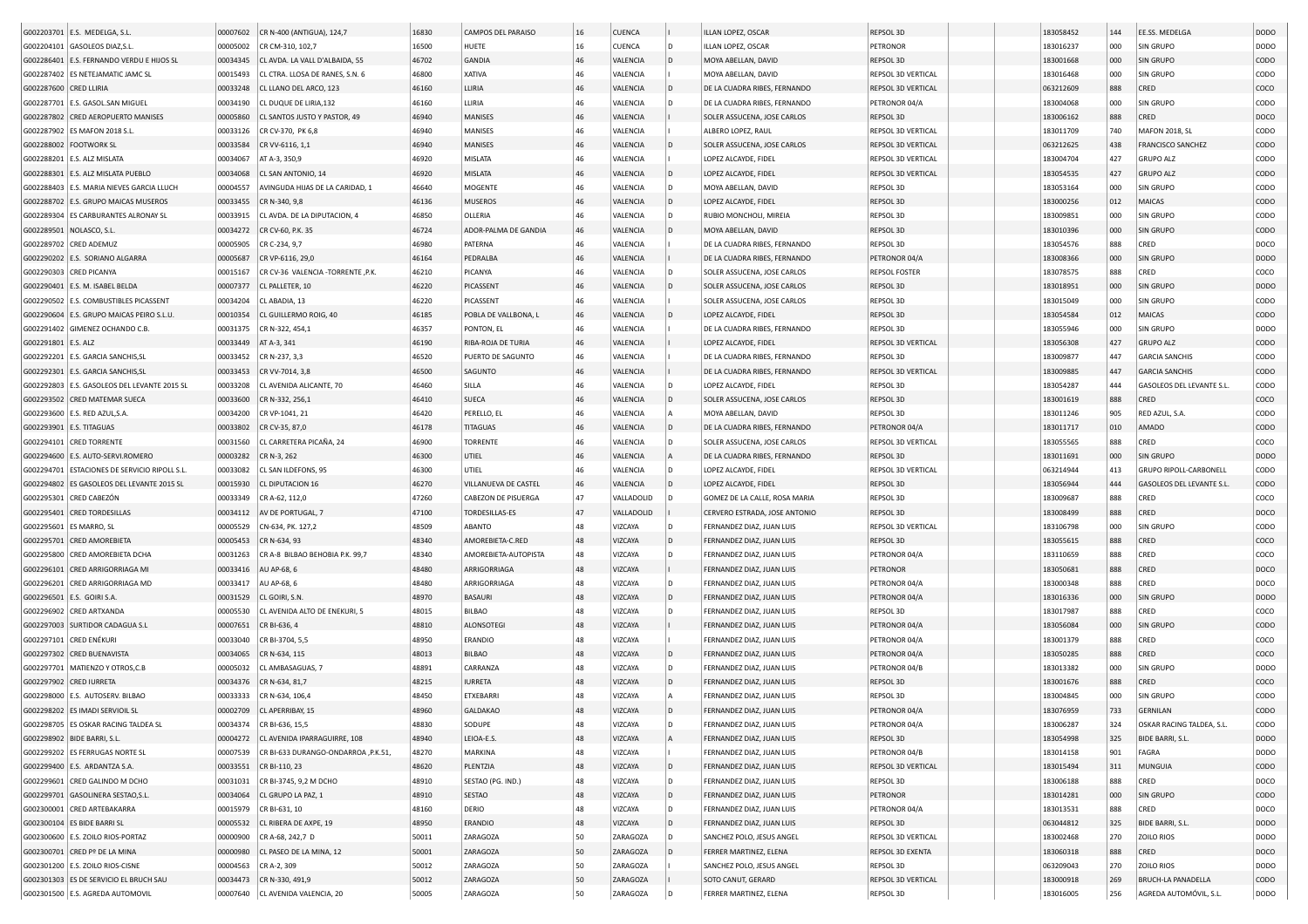|                            | G002301802 ES ZOILO RIOS - EL CID             | 00034474 | CR A-23, 506,5                     | 50015 | ZARAGOZA                         | 50 | ZARAGOZA        | l D | SANCHEZ POLO, JESUS ANGEL    | REPSOL 3D                 | 183000520 | 270 | ZOILO RIOS                    | CODO        |
|----------------------------|-----------------------------------------------|----------|------------------------------------|-------|----------------------------------|----|-----------------|-----|------------------------------|---------------------------|-----------|-----|-------------------------------|-------------|
|                            | G002302403   E.S. VILLAMAYOR                  | 00015077 | CR A-129, 4,1                      | 50162 | VILLAMAYOR DE GALLEGO            | 50 | ZARAGOZA        |     | FERRER MARTINEZ, ELENA       | REPSOL 3D VERTICAL        | 183004621 | 902 | SERVIARAGON, S.A.             | CODO        |
|                            |                                               |          |                                    | 50011 |                                  | 50 |                 |     | FERRER MARTINEZ, ELENA       |                           |           |     | SERVIARAGON, S.A.             | CODO        |
|                            | G002302503   E.S. EUROPA (SERVIBAYO, SL)      | 00034003 | CTRA N 232, 246                    |       | ZARAGOZA                         | 50 | ZARAGOZA        |     |                              | REPSOL 3D                 | 183001015 | 902 |                               |             |
|                            | G002302602 GPV-CASABLANCA-119                 | 00034007 | CL AVENIDA HISPANIDAD, 15          | 50009 | ZARAGOZA                         |    | ZARAGOZA        |     | FERRER MARTINEZ, ELENA       | REPSOL 3D                 | 063212492 | 999 | GESPEVESA                     | coco        |
|                            | G002302700   E.S. COGULLADA S.A               | 00034121 | CL AVENIDA ALCALDE CABALLERO, 22   | 50014 | ZARAGOZA                         | 50 | ZARAGOZA        |     | LABORDA LOPEZ, JESUS         | REPSOL 3D                 | 183007046 | 000 | <b>SIN GRUPO</b>              | CODO        |
|                            | G002302800 E.S. C.NAVAS-MALPICA               | 00034210 | CR N-2 A, 331                      | 50016 | ZARAGOZA                         | 50 | ZARAGOZA        |     | SANCHEZ POLO, JESUS ANGEL    | REPSOL 3D                 | 183008226 | 249 | CARBURANTES NAVAS, S.A.       | <b>DODO</b> |
|                            | G002302900 E.S. C.NAVAS-MAMBLAS               | 00034211 | CR A-123, 0,6                      | 50016 | ZARAGOZA                         | 50 | ZARAGOZA        |     | SANCHEZ POLO, JESUS ANGEL    | REPSOL 3D                 | 183008242 | 249 | CARBURANTES NAVAS, S.A        | <b>DODO</b> |
|                            | G002303002 CRED PORTAL ALAGÓN MI              | 00034061 | CR A-68, 265                       | 50630 | ALAGON                           | 50 | ZARAGOZA        |     | LABORDA LOPEZ, JESUS         | REPSOL 3D                 | 183005396 | 888 | CRED                          | COCO        |
|                            | G002303100 E.S. RAUSAN S.A                    | 00007567 | CR N-2, 341                        | 50172 | ALFAJARIN                        | 50 | ZARAGOZA        |     | SANCHEZ POLO, JESUS ANGEI    | REPSOL 3D                 | 183002583 | 000 | <b>SIN GRUPO</b>              | CODO        |
|                            | G002303201 GASOL PUERTA CABAÑAS               | 00034423 | CR A-1304, 7,3                     | 50461 | ALFAMEN                          | 50 | ZARAGOZA        |     | GONZALEZ MAYO, PEDRO         | PETRONOR 04/A             | 183016203 | 252 | GASOLEOS PUERTA CABAÑA, S.L   | CODO        |
|                            | G002303700 E.S. NUESTRA SEÑORA PUEYO SA       | 00005698 | CR A-222, 28,1                     | 50130 | <b>BELCHITE</b>                  | 50 | ZARAGOZA        |     | SANCHEZ POLO, JESUS ANGEL    | <b>REPSOL 3D</b>          | 183005388 | 000 | <b>SIN GRUPO</b>              | <b>DODO</b> |
|                            | G002304004 ES SAN BLAS PETROL SL              | 00015162 | CL ORIENTE, 22                     | 50246 | <b>BREA DE ARAGON</b>            | 50 | ZARAGOZA        |     | GONZALEZ MAYO, PEDRO         | REPSOL 3D                 | 183059245 | 000 | <b>SIN GRUPO</b>              | CODO        |
|                            | G002304303 ES ZOILO RIOS - EL BURGO           | 00007358 | CR A-68, 225,2                     | 50730 | <b>BURGO DE EBRO, EL</b>         | 50 | ZARAGOZA        |     | SANCHEZ POLO, JESUS ANGEL    | REPSOL 3D                 | 183007061 | 270 | <b>ZOILO RIOS</b>             | CODO        |
|                            | G002304502 E.S. CALATAYUD                     | 00004192 | AV AUGUSTA BILBILIS, 15            | 50300 | CALATAYUD                        | 50 | ZARAGOZA        |     | FERRER MARTINEZ, ELENA       | <b>REPSOL 3D VERTICAL</b> | 183007434 | 902 | SERVIARAGON, S.A.             | CODO        |
|                            | G002304702 CRED SAN ANTONIO                   | 00015130 | CR N-234, 256,4                    | 50300 | CALATAYUD                        | 50 | ZARAGOZA        |     | FERRER MARTINEZ, ELENA       | REPSOL 3D                 | 183050491 | 888 | CRED                          | coco        |
|                            | G002305200 E.S. CELTIMA-ESPOLON               | 00033386 | CR A-2, 202,2                      | 50292 | CETINA                           | 50 | ZARAGOZA        |     | LABORDA LOPEZ, JESUS         | REPSOL 3D                 | 002285021 | 000 | SIN GRUPO                     | CODO        |
| G002305501 CRED DAROCA     |                                               | 00004588 | CR N-234, 220,2                    | 50360 | <b>DAROCA</b>                    | 50 | ZARAGOZA        |     | FERRER MARTINEZ, ELENA       | REPSOL 3D                 | 183018902 | 888 | CRED                          | COCO        |
|                            |                                               |          |                                    |       |                                  |    |                 |     |                              |                           |           |     |                               |             |
| G002305903                 | E.S. EJEA                                     | 00034315 | CL PASEO DE LA CONSTITUCION, S.N   | 50600 | EJEA DE LOS CABALLER             | 50 | ZARAGOZA        |     | FERRER MARTINEZ, ELENA       | REPSOL 3D                 | 183006212 | 902 | SERVIARAGON, S.A.             | CODO        |
| G002306204                 | HERMANOS OTAL ROMEO, S.C.                     | 00034325 | AV GOYA, 10                        | 50611 | ERLA                             | 50 | ZARAGOZA        |     | LABORDA LOPEZ, JESUS         | PETRONOR 04/A             | 183016161 | 000 | <b>SIN GRUPO</b>              | CODO        |
| G002306303                 | E.S. SASTAGO S.A.                             | 00015540 | CR A-221, 81,5                     | 50790 | <b>ESCATRON</b>                  | 50 | ZARAGOZA        |     | GONZALEZ MAYO, PEDRO         | REPSOL 3D VERTICAL        | 183058486 | 000 | <b>SIN GRUPO</b>              | CODO        |
| G002306503                 | ES COOP DEL CAMPO DE SAN JUAN BAUTI           | 00033822 | CR A-121, 8,1                      | 50529 | <b>FUENDEJALON</b>               | 50 | ZARAGOZA        |     | LABORDA LOPEZ, JESUS         | REPSOL 3D VERTICAL        | 042168799 | 000 | <b>SIN GRUPO</b>              | copo        |
| G002306601                 | <b>E.S. FUENTES DE EBRO</b>                   | 00004267 | CR N-232, 211 D                    | 50740 | <b>FUENTES DE EBRO</b>           | 50 | ZARAGOZA        |     | SANCHEZ POLO, JESUS ANGEL    | REPSOL 3D                 | 183104694 | 000 | <b>SIN GRUPO</b>              | <b>DODO</b> |
|                            | G002306801 CRED GALLUR M.I                    | 00033412 | AU A-68, 254                       | 50650 | GALLUR                           | 50 | ZARAGOZA        |     | LABORDA LOPEZ, JESUS         | REPSOL 3D VERTICAL        | 183050756 | 888 | CRED                          | DOCO        |
| G002306901                 | CRED GALLUR M.D.                              | 00033413 | AU A-68, 254                       | 50650 | GALLUR                           | 50 | ZARAGOZA        |     | LABORDA LOPEZ, JESUS         | REPSOL 3D VERTICAL        | 183050749 | 888 | CRED                          | DOCO        |
|                            | G002307201 E.S. N.SRA.DEL OLIVAR              | 00005701 | CR A-222, 40,8                     | 50131 | LECERA                           | 50 | ZARAGOZA        |     | SANCHEZ POLO, JESUS ANGEL    | REPSOL 3D                 | 183005370 | 000 | <b>SIN GRUPO</b>              | <b>DODO</b> |
|                            | G002307601 E.S. MARIA DE HUERVA               | 00033680 | CR N-330, 480,3                    | 50430 | MARIA DE HUERVA                  | 50 | ZARAGOZA        |     | LABORDA LOPEZ, JESUS         | REPSOL 3D                 | 183001007 | 000 | SIN GRUPO                     | CODO        |
|                            | G002307702 E.S. PASCUAL BORDETAS PUIG         | 00007225 | CR A-1104, 26,1                    | 50164 | <b>MONEGRILLO</b>                | 50 | ZARAGOZA        |     | LABORDA LOPEZ, JESUS         | REPSOL 3D                 | 183063890 | 000 | SIN GRUPO                     | CODO        |
| G009062801 CRED PINOSO     |                                               | 00005710 | CL JUMILLA, 56                     | 03650 | PINOSO                           | 03 | ALICANTE        |     | MARTINEZ JIMENEZ, RAUL       | REPSOL 3D                 | 183054881 | 888 | CRED                          | coco        |
|                            | G009063203 CRED SANTA POLA                    | 00033797 | CR N-332, 93,5                     | 03130 | <b>SANTA POLA</b>                | 03 | <b>ALICANTE</b> |     | JIMENEZ MARTINEZ, JUAN JOSE  | REPSOL 3D                 | 183003292 | 888 | CRED                          | coco        |
|                            | G009063302 CRED UNIVERSIDAD                   | 00005387 | CR AC-2203, 5,1                    | 03690 | SAN VICENT DEL RASPEIG           | 03 | <b>ALICANTE</b> |     | MUÑOZ HERREROS, JUAN ANTONIO | REPSOL 3D VERTICAL        | 183057967 | 888 | CRED                          | coco        |
|                            | G009063402 E.S. GARCIA PASTOR SL              | 00034444 | CR A-213, 13                       | 03690 | SAN VICENT DEL RASPEIG           | 03 | <b>ALICANTE</b> |     | MUÑOZ HERREROS, JUAN ANTONIO | REPSOL 3D                 | 183060243 | 446 | <b>HIJOS DE GARCÍA PASTOR</b> | CODO        |
|                            | G009063601 E.S. PETROMORAIRA SL               |          | CR CV-743, P.K. 6                  | 03724 | <b>MORAIRA</b>                   | 03 | <b>ALICANTE</b> |     | MUÑOZ HERREROS, JUAN ANTONIO | REPSOL 3D                 | 183011865 | 438 | <b>FRANCISCO SANCHEZ</b>      | CODO        |
|                            |                                               | 00034151 |                                    |       |                                  |    |                 |     |                              |                           |           |     |                               |             |
|                            | G009064101 CRED VILLAJOYOSA                   | 00033484 | CL AVENIDA PAIS VALENCIA, S.N.     | 03570 | VILLAJOYOSA                      | 03 | <b>ALICANTE</b> |     | MUÑOZ HERREROS, JUAN ANTONIO | REPSOL 3D                 | 183057637 | 888 | CRED                          | COCO        |
|                            | G009064301 GLEM, S.L.-AUTOVIA R-2A            | 00033924 | CR A-31, P.K.53 M.IZQ              | 03400 | VILLENA                          | 03 | <b>ALICANTE</b> |     | RUBIO MONCHOLI, MIREIA       | REPSOL 3D VERTICAL        | 183002062 | 405 | GLEM, S.L.                    | CODO        |
|                            | G009064402 GLEM, SL .- URBANA                 | 00033925 | CL AVENIDA ALICANTE, 22            | 03400 | VILLENA                          | 03 | <b>ALICANTE</b> |     | RUBIO MONCHOLI, MIREIA       | REPSOL 3D                 | 063214449 | 405 | GLEM, S.L.                    | CODO        |
|                            | G009064501 GLEM SL.CARRT YECLA                | 00033926 | CL CARRETERA DE YECLA, 6           | 03400 | VILLENA-EL JARDIN                | 03 | <b>ALICANTE</b> | D   | RUBIO MONCHOLI, MIREIA       | REPSOL 3D                 | 183005834 | 405 | GLEM, S.L.                    | CODO        |
|                            | G009065705 E.S. EDUARDO ANTONIO CRUZ ESCOBOSA | 00033353 | CL AVENIDA JOSE BARRIONUEVO, S.N   | 04760 | BERJA                            | 04 | ALMERIA         |     | MOSCOSO TORRES, JOSE MARIA   | REPSOL 3D VERTICAL        | 183009364 | 000 | <b>SIN GRUPO</b>              | CODO        |
|                            | G009065901   E.S. TRANSJUAN, S.L.             | 00015579 | CR AL-610, 13                      | 04619 | LOBOS, LOS                       | 04 | <b>ALMERIA</b>  |     | VIDAL LOPEZ, MANUEL          | REPSOL 3D NO<br>ILUMINADA | 183058734 | 000 | SIN GRUPO                     | <b>DODO</b> |
|                            |                                               |          |                                    | 04230 |                                  | 04 |                 |     |                              | REPSOL 3D                 |           | 888 |                               | coco        |
|                            | G009066502 CRED HUERCAL DE ALMERIA            | 00034396 | CR N-340 A, 446,5                  |       | HUERCAL DE ALMERIA               |    | ALMERIA         |     | MOSCOSO TORRES, JOSE MARIA   |                           | 063197248 |     | CRED                          |             |
|                            | G009066602   E.S. HUERCAL-OVERA, S.L.         | 00033354 | CR N-340, 554,1                    | 04600 | <b>HUERCAL OVERA</b>             | 04 | ALMERIA         | D   | VIDAL LOPEZ, MANUEL          | REPSOL 3D                 | 183013978 | 000 | SIN GRUPO                     | CODO        |
| G009066901                 | E.S. GB PARKING LA REDONDA SL                 | 00031611 | CR A-358, 95,7                     | 04470 | LAUJAR DE ANDARAX                | 04 | ALMERIA         |     | MOSCOSO TORRES, JOSE MARIA   | REPSOL 3D                 | 183077593 | 560 | PARKING DE LA REDONDA         | <b>DODO</b> |
| G009067102                 | <b>ES JESUS LOPEZ MOLINA</b>                  | 00015456 | CR A-317, 150,6                    | 04838 | MARIA                            | 04 | ALMERIA         |     | VIDAL LOPEZ, MANUEL          | REPSOL 3D                 | 183077726 | 000 | SIN GRUPO                     | <b>DODO</b> |
|                            | G009067201 CRED MOJACAR MOLINO                | 00007300 | CR AL-118, 0,6                     | 04638 | MOJACAR                          | 04 | ALMERIA         |     | VIDAL LOPEZ, MANUEL          | REPSOL 3D                 | 183019074 | 888 | CRED                          | DOCO        |
|                            | G009067301 ES RAQUEL MARTINEZ CARREÑO         | 00034218 | CR A-92 P.K. 356,2 (SALIDA 354)    | 04540 | NACIMIENTO                       | 04 | ALMERIA         |     | MOSCOSO TORRES, JOSE MARIA   | REPSOL 3D                 | 183012046 | 000 | <b>SIN GRUPO</b>              | CODO        |
|                            | G009067400 E.S. BAYO LIROLA S.A.              | 00033089 | CR N-340, 487                      | 04100 | <b>NIJAR</b>                     | 04 | ALMERIA         |     | VIDAL LOPEZ, MANUEL          | REPSOL 3D                 | 183002435 | 519 | HNOS BAYO                     | CODO        |
| G009067502                 | HIDROCARBUROS EL MAMI                         | 00033243 | CR AL-1008 (CRTA DE IRYDA), PK.5,2 | 04117 | SAN ISIDRO DE NIJAR              | 04 | ALMERIA         |     | VIDAL LOPEZ, MANUEL          | REPSOL 3D                 | 183112598 | 519 | HNOS BAYO                     | CODO        |
| G009067702 E.S. PICA SL    |                                               | 00033709 | CR AL-1201, PK. 2                  | 04640 | PULPI                            | 04 | ALMERIA         |     | VIDAL LOPEZ, MANUEL          | REPSOL 3D                 | 183080100 | 519 | <b>HNOS BAYO</b>              | CODO        |
| G009068502 E.S. PICA.S.L.  |                                               | 00034180 | CL AVENIDA JOSE ANTONIO, 18        | 04880 | TIJOLA                           | 04 | ALMERIA         |     | VIDAL LOPEZ, MANUEL          | REPSOL 3D                 | 183080092 | 519 | HNOS BAYO                     | CODO        |
|                            | G009068803 E.S. LOS GALLARDOS                 | 00033460 | CL ANCHA, S.N                      | 04620 | VERA                             | 04 | ALMERIA         |     | VIDAL LOPEZ, MANUEL          | REPSOL 3D EXENTA          | 183009398 | 546 | <b>LOS GALLARDOS</b>          | CODO        |
| G009068903 E.S. PICA, S.L. |                                               | 00033835 | CR N-340, 426                      | 04738 | <b>VICAR</b>                     | 04 | ALMERIA         | l D | VIDAL LOPEZ, MANUEL          | REPSOL 3D VERTICAL        | 183003714 | 519 | HNOS BAYO                     | CODO        |
|                            | G009069200 E.S. GONGORA ZAMORA A              | 00033722 | CR N-340, 410                      | 04700 | EJIDO, EL                        | 04 | ALMERIA         |     | MOSCOSO TORRES, JOSE MARIA   | REPSOL 3D                 | 183005859 | 541 | <b>GONGORA ZAMORA</b>         | <b>CODO</b> |
|                            | G009069300 E.S.ALMANZOR S.L.                  | 00004427 | CL HORNOS CALEROS, S.N.            | 05003 | AVILA                            | 05 | AVILA           |     | MAYORGA DIAZ, ANA ISABEL     | REPSOL 3D                 | 183052588 | 153 | TERCEÑO                       | <b>DODO</b> |
|                            | G009069504 ES GASOLEOS TALAVERA               | 00033054 | CL AVENIDA MADRID, 4 D             | 05001 | AVILA                            | 05 | AVILA           | D   | MAYORGA DIAZ, ANA ISABEL     | REPSOL 3D VERTICAL        | 063186779 |     | <b>GASOLEOS GALAPAGAR</b>     | CODO        |
|                            |                                               |          |                                    |       |                                  |    |                 |     |                              |                           |           | 912 |                               |             |
|                            | G009070201 E.S.CARB.S.ARÉVALO                 | 00033081 | CR N-6, 123 A                      | 05200 | AREVALO<br>MADRIGAL DE LAS ALTAS | 05 | AVILA           |     | MAYORGA DIAZ, ANA ISABEL     | REPSOL 3D                 | 183005867 | 704 | CARB. Y SERV. AREVALO, S.L.   | CODO        |
|                            | G009071000 E.S. FAM. COCA PEREZ               | 00004001 | CR C-610, 26 1                     | 05220 | <b>TORRES</b>                    | 05 | AVILA           |     | MAYORGA DIAZ, ANA ISABEL     | REPSOL 3D                 | 183005552 | 000 | SIN GRUPO                     | <b>DODO</b> |
|                            | G009071200 E.S.ANGELES MARTIN G               | 00007400 | CR N-502, 63 1                     | 05410 | MOMBELTRAN                       | 05 | AVILA           |     | MAYORGA DIAZ, ANA ISABEL     | REPSOL 3D                 | 183061092 | 000 | <b>SIN GRUPO</b>              | <b>DODO</b> |
|                            | G009071301 E.S. SEREXMART                     | 00015976 | CR N-110, 285 D                    | 05540 | MUÑANA                           | 05 | AVILA           | D   | MAYORGA DIAZ, ANA ISABEL     | REPSOL 3D                 | 183101211 | 000 | SIN GRUPO                     | <b>DODO</b> |
|                            | G009071401 SIERRA DE AVILA, S.L.              | 00031086 | CR AV-110, 29 D                    | 05144 | MUÑICO                           | 05 | AVILA           | D   | MAYORGA DIAZ, ANA ISABEL     | PETRONOR                  | 183015130 | 000 | SIN GRUPO                     | <b>DODO</b> |
|                            |                                               |          |                                    |       |                                  |    |                 |     |                              | REPSOL 3D NO              |           |     |                               |             |
|                            | G009071703   E.S. LAS VEGAS, S.L.             | 00015630 | CR C-500 34 D                      | 05120 | NAVARREDONDILLA                  | 05 | AVILA           | D   | MAYORGA DIAZ, ANA ISABEL     | ILUMINADA                 | 183101526 | 000 | SIN GRUPO                     | <b>DODO</b> |
|                            | G009071801 E.S. PROINPI S.L.                  |          | 00034418 CR N-110, 314,8           | 05500 | PIEDRAHITA                       | 05 | AVILA           | D   | MAYORGA DIAZ, ANA ISABEL     | REPSOL 3D                 | 183060086 | 000 | SIN GRUPO                     | DODO        |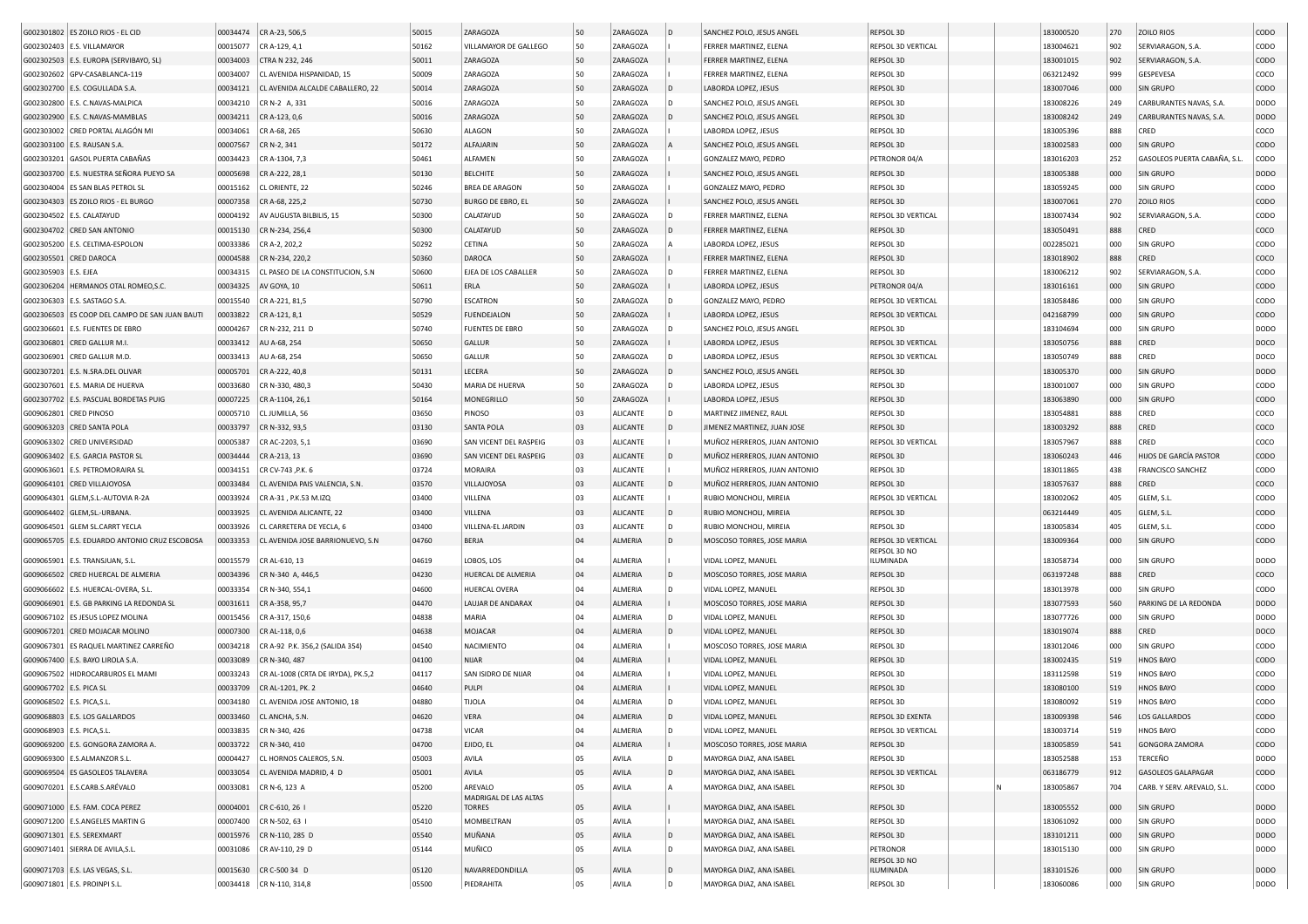|                          | G009072101 E.S. TERCEÑO S.L                    | 00003589 | CR N-501, 24 A                   | 05350 | SAN PEDRO DEL ARROYO    | 05 | AVILA           |                | MAYORGA DIAZ, ANA ISABEL              | PETRONOR             | 183000561 | 153 | TERCEÑO                | <b>DODO</b>      |
|--------------------------|------------------------------------------------|----------|----------------------------------|-------|-------------------------|----|-----------------|----------------|---------------------------------------|----------------------|-----------|-----|------------------------|------------------|
|                          | G009072501 E.S. LAS CORREHUELAS, S.L.          | 00004938 | CR C-605 km 68,1                 | 05212 | VILLANUEVA DEL ACERAL   | 05 | AVILA           |                | MAYORGA DIAZ, ANA ISABEL              | REPSOL 3D            | 183005693 | 000 | SIN GRUPO              | DODO             |
|                          | G009072701 DISTR.DE ENERGIA PEDRERO FDEZ, S.A. | 00031198 | CR N-432, 3,4                    | 06009 | BADAJOZ                 | 06 | BADAJOZ         | l D            | <b>BLANCO RODRIGUEZ, SERGIO</b>       | REPSOL 3D            | 183005412 | 000 | SIN GRUPO              | CODO             |
|                          | G009073002 ES BATALLA DE LA ALBUERA SL         | 00005785 | CR N-432, 23                     | 06170 | ALBUERA (LA)            | 06 | BADAJOZ         |                | <b>BLANCO RODRIGUEZ, SERGIO</b>       | REPSOL 3D            | 063200869 | 000 | SIN GRUPO              | CODO             |
|                          | G009073202 ESTACION DE SERVICIO ALMENDRAL, S.L | 00034530 | CR N-435, 34,8                   | 06171 | ALMENDRAL               | 06 | BADAJOZ         | D              | ROMERO ALFONSO, MARIA TERESA          | REPSOL 3D VERTICAL   | 183060631 | 000 | SIN GRUPO              | DOD <sub>O</sub> |
|                          | G009073300 E.S. SAN MARCOS DE ALMENDRALEJO SL  | 00034338 | CR C-422, 57,7                   | 06200 | ALMENDRALEJO            | 06 | BADAJOZ         |                | ROMERO ALFONSO, MARIA TERESA          | REPSOL 3D            | 183009026 | 000 | SIN GRUPO              | CODO             |
|                          | G009073402 E.S. CARMEN PRIETO E HIJOS, S.C.    | 00033032 | AV ESTALAJES, S.N                | 06920 | <b>AZUAGA</b>           | 06 | BADAJOZ         |                | ROMERO ALFONSO, MARIA TERESA          | REPSOL 3D VERTICAL   | 063167936 | 000 | SIN GRUPO              | CODO             |
|                          | G009073500   E.S. BERLANGA, S.L                | 00015057 | CR N-432 131,1                   | 06930 | BERLANGA                | 06 | BADAJOZ         | D              | ROMERO ALFONSO, MARIA TERESA          | PETRONOR 04/A        | 063207492 | 000 | SIN GRUPO              | DODO             |
|                          | G009073605   E.S. SAN RAFAEL, C.B              | 00015294 | CR C-420, 69,6                   | 06600 | CABEZA DEL BUEY         | 06 | BADAJOZ         | D              | ROMERO ALFONSO, MARIA TERESA          | REPSOL 3D            | 183052844 | 000 | SIN GRUPO              | CODO             |
|                          | G009073701 E.S. CAMPANARIO                     | 00034289 | CTRA EX104 KM 20,2               | 06460 | CAMPANARIO              | 06 | BADAJOZ         | D              | ROMERO ALFONSO, MARIA TERESA          | REPSOL 3D            | 183007822 | 000 | SIN GRUPO              | DODO             |
|                          | G002308305   E.S. UNITE LUCENI                 | 00007566 | CR N-232, 276                    | 50690 | PEDROLA                 | 50 | ZARAGOZA        | D              | LABORDA LOPEZ, JESUS                  | REPSOL 3D            | 183004548 | 000 | SIN GRUPO              | CODO             |
|                          | G002308702 E.S. LAGUNA SC                      | 00007134 | CL FERNANDO EL CATOLICO, 78      | 50750 | PINA DE EBRO            | 50 | ZARAGOZA        | D              | SANCHEZ POLO, JESUS ANGEL             | REPSOL 3D            | 183052653 | 000 | SIN GRUPO              | CODO             |
|                          | G002308801 CRED CASAB .- ARAGÓN                | 00033459 | CR A-2, 333,8                    | 50171 | PUEBLA DE ALFINDEN      | 50 | ZARAGOZA        | D              | SANCHEZ POLO, JESUS ANGEL             | REPSOL 3D            | 183013218 | 888 | CRED                   | coco             |
|                          | G002308902 E.S. UNIDAD DE SUMINISTRO SAN MIGUE | 00033899 | CR N-2 A, 335                    | 50171 | PUEBLA DE ALFINDEN      | 50 | ZARAGOZA        | D              | SANCHEZ POLO, JESUS ANGEL             | REPSOL 3D            | 183005545 | 000 | SIN GRUPO              | CODO             |
|                          | G002309003 E.S. ANA Mª ARNAL MARTI, S.L.       | 00034513 | CR N-232, 194                    | 50770 | <b>QUINTO DE EBRO</b>   | 50 | ZARAGOZA        | D              | SANCHEZ POLO, JESUS ANGEL             | REPSOL 3D            | 183018514 | 000 | SIN GRUPO              | CODO             |
|                          | G002309100 E.S. NAVARRO TEJERO SA              | 00033727 | CR A-126, 46,7                   | 50637 | REMOLINOS               | 50 | ZARAGOZA        |                | LABORDA LOPEZ, JESUS                  | REPSOL 3D            | 063192207 | 000 | SIN GRUPO              | CODO             |
| G002309301               | CRED SOBRADIEL M.D.                            | 00033423 | AU A-68, 283                     | 50629 | SOBRADIEL               | 50 | ZARAGOZA        |                | LABORDA LOPEZ, JESUS                  | REPSOL 3D            | 183050764 | 888 | CRED                   | DOCO             |
| G002309401               | CRED SOBRADIEL M.I                             | 00033424 | AU A-68, 283                     | 50629 | SOBRADIEL               | 50 | ZARAGOZA        |                | LABORDA LOPEZ, JESUS                  | PETRONOR 04/A        | 183050772 | 888 | CRED                   | DOCO             |
| G002309603               | <b>ES ZOILO RIOS TAUSTE</b>                    | 00004574 | CL AVENIDA CONSTITUCION, S.N.    | 50660 | TAUSTE                  | 50 | ZARAGOZA        |                | SANCHEZ POLO, JESUS ANGEL             | REPSOL 3D VERTICAL   | 183003029 | 270 | ZOILO RIOS             | CODO             |
| G002309702               | ES HIJOS DE V LOBERA SL                        | 00007148 | AV ZARAGOZA 7                    | 50296 | URREA DE JALON          | 50 | ZARAGOZA        |                | SANCHEZ POLO, JESUS ANGEL             | REPSOL 3D            | 183007038 | 000 | SIN GRUPO              | <b>DODO</b>      |
| G002310003               | ARIÑO SIGLO XXI, S.L.                          | 00004691 | CR N-330 A, 513                  | 50830 | VILLANUEVA DE GALLEGO   | 50 | ZARAGOZA        |                | LABORDA LOPEZ, JESUS                  | REPSOL 3D            | 183053420 | 000 | SIN GRUPO              | CODO             |
|                          | G002310200 E.S. VILLARROYA S.L.                | 00015334 | CR N-234, 281                    | 50310 | VILLARROYA DE LA SIERRA | 50 | ZARAGOZA        |                | GONZALEZ MAYO, PEDRO                  | PETRONOR 04/A        | 183016195 | 000 | SIN GRUPO              | CODO             |
|                          | G002310301 E.S. ZUERA (SERVIBAYO, SL)          | 00034062 | CR N-330, 524                    | 50800 | ZUERA                   | 50 | ZARAGOZA        | D              | FERRER MARTINEZ, ELENA                | REPSOL 3D            | 183005404 | 902 | SERVIARAGON, S.A.      | CODO             |
|                          | G004983801 ES CARBAHERMA S.L.                  | 00034323 | CR PO-549 P.K. 5,9               | 36629 | CALEIRO                 | 36 | PONTEVEDRA      | D              | REBANAL ALFAYA, ROMAN                 | REPSOL 3D            | 063216097 | 620 | CHOUSAL                | CODO             |
|                          | G004985202 CRED ROBLEDO 1                      | 00034106 | AU A-66, 19,00                   | 33690 | ROBLEDO, EL             | 33 | <b>ASTURIAS</b> | D              | TORRES MONTERO, LUIS ABEL             | REPSOL 3D            | 183012350 | 888 | CRED                   | coco             |
|                          | G004985702 CRED ROBLEDO 2                      | 00034107 | AU A-66, 19,00                   | 33690 | ROBLEDO, EL             | 33 | <b>ASTURIAS</b> |                | TORRES MONTERO, LUIS ABEL             | REPSOL 3D            | 183012319 | 888 | CRED                   | COCO             |
|                          | G004992400   E.S. JAIME I S.A.                 | 00034395 | CR A-1234, 22.25                 | 22532 | OSSO DE CINCA           | 22 | HUESCA          |                | LABORDA LOPEZ, JESUS                  | REPSOL 3D            | 183004795 | 276 | <b>JAIME I-HUESCA</b>  | <b>DODO</b>      |
|                          | G005000803 E.S. C.E.E ASPACE RIOJA, S.L        | 00033127 | CR N-111, 335.2                  | 26006 | LOGROÑO                 | 26 | LA RIOJA        |                | COLOMA RUIZ, DIEGO                    | REPSOL 3D            | 042143503 | 314 | CEE. ASPACERIOJA, S.L. | CODO             |
|                          | G009046501 CRED Pº. DE LA CUBA                 | 00003470 | CL PASEO DE LA CUBA, 15          | 02005 | ALBACETE                | 02 | ALBACETE        | D              | SANCHEZ RODRIGUEZ, JESUS (DOWNSTREAM) | REPSOL 3D            | 183011121 | 888 | CRED                   | coco             |
|                          | G009046601   E.S. S. PRUDENCIO S.L             | 00004716 | CL CTRA. DE JAEN, 79             | 02006 | ALBACETE                | 02 | ALBACETE        |                | SANCHEZ RODRIGUEZ, JESUS (DOWNSTREAM) | REPSOL 3D            | 183011113 | 191 | SAN PRUDENCIO          | DODO             |
|                          | G009046700 E.S. VILLALBA REOLID                | 00005503 | CL CR. JAEN, 2                   | 02006 | ALBACETE                | 02 | ALBACETE        | l D            | SANCHEZ RODRIGUEZ, JESUS (DOWNSTREAM) | REPSOL 3D            | 183011204 | 000 | SIN GRUPO              | <b>DODO</b>      |
|                          | G009047004 E.S. DEL REY GONZALEZ SL            | 00007359 | CR N-322, 359                    | 02006 | ALBACETE                | 02 | ALBACETE        | D              | SANCHEZ RODRIGUEZ, JESUS (DOWNSTREAM) | REPSOL 3D            | 183011154 | 157 | REY GONZÁLEZ           | CODO             |
|                          | G009047100 E.S. LA VENTA S.L                   | 00015536 | CR N-322, 337,8                  | 02006 | ALBACETE                | 02 | ALBACETE        |                | SANCHEZ RODRIGUEZ, JESUS (DOWNSTREAM) | REPSOL 3D            | 183011063 | 000 | SIN GRUPO              | <b>DODO</b>      |
|                          | G009047601 LA PEÑUELA POZO CAÑADA              | 00033490 | CL AVENIDA DE LA CONCORDIA, 107  | 02510 | POZO CAÑADA             | 02 | ALBACETE        |                | SANCHEZ RODRIGUEZ, JESUS (DOWNSTREAM) | REPSOL 3D            | 183000850 | 000 | SIN GRUPO              | CODO             |
|                          | G009047802 E.S. ENERGIA SANTA ANA SL           | 00033881 | CL AVDA. PRINCIPE, 4             | 02328 | SANTA ANA               | 02 | ALBACETE        | $\overline{D}$ | SANCHEZ RODRIGUEZ, JESUS (DOWNSTREAM) | REPSOL 3D            | 183013507 | 156 | ENERGÍA SANTA ANA      | CODO             |
|                          | G009048103   ES INTECMIN S.L.                  | 00034318 | PG CAMPOLLANO-P. 2-CT, S.N.      | 02006 | ALBACETE                | 02 | ALBACETE        | D              | SANCHEZ RODRIGUEZ, JESUS (DOWNSTREAM) | REPSOL 3D            | 183011139 | 000 | SIN GRUPO              | CODO             |
|                          | G009048203 ES TOLOGAR ESPJ                     | 00015718 | CR CM-332, 46,4                  | 02152 | <b>ALATOZ</b>           | 02 | ALBACETE        |                | SANCHEZ RODRIGUEZ, JESUS (DOWNSTREAM) | REPSOL 3D            | 183062702 | 000 | SIN GRUPO              | <b>DODO</b>      |
|                          | G009048501 LUB.FLORES GARCIA, SL               | 00005439 | CR N-322, 276,5                  | 02300 | ALCARAZ                 | 02 | ALBACETE        | D              | SANCHEZ RODRIGUEZ, JESUS (DOWNSTREAM) | REPSOL 3D            | 183052364 | 000 | SIN GRUPO              | DODO             |
|                          | G009048603 ES DEL REY GONZALEZ SL              | 00015941 | CR N-322, 302,8                  | 02340 | JARDIN, EL              | 02 | ALBACETE        |                | SANCHEZ RODRIGUEZ, JESUS (DOWNSTREAM) | REPSOL 3D            | 183054477 | 000 | SIN GRUPO              | CODO             |
|                          | G009049403 E.S. ENERGIA SANTA ANA SL           | 00033848 | A-31 PK 126 M.DCHO               | 02691 | <b>BONETE</b>           | 02 | ALBACETE        | D              | SANCHEZ RODRIGUEZ, JESUS (DOWNSTREAM) | REPSOL 3D            | 183003367 | 156 | ENERGÍA SANTA ANA      | CODO             |
|                          | G009049501 E.S. DEL REY GZALEZ.                | 00033583 | CR CM-3133, 19,1                 | 02610 | <b>BONILLO, EL</b>      | 02 | ALBACETE        | D              | SANCHEZ RODRIGUEZ, JESUS (DOWNSTREAM) | REPSOL 3D VERTICAL   | 183006923 | 157 | REY GONZÁLEZ           | CODO             |
|                          | G009049901 ES COMBUSTIBLES CAMPORROSO, S.L.    | 00033088 | A-31 PK. 86,4 A                  | 02520 | CHINCHILLA              | 02 | ALBACETE        |                | SANCHEZ RODRIGUEZ, JESUS (DOWNSTREAM) | REPSOL 3D VERTICAL   | 183000900 | 000 | SIN GRUPO              | CODO             |
|                          | G009050002   E.S. DEL REY GONZALEZ SL          | 00033978 | AVDA LEVANTE, 17                 | 02520 | CHINCHILLA              | 02 | ALBACETE        |                | SANCHEZ RODRIGUEZ, JESUS (DOWNSTREAM) | REPSOL 3D VERTICAL   | 183013515 | 157 | REY GONZÁLEZ           | CODO             |
| G009050201               | LA SIERRA ESTACION DE SERVICIO, S.L            | 00034365 | CL BOLEA, 36                     | 02430 | ELCHE DE LA SIERRA      | 02 | ALBACETE        | D              | SANCHEZ RODRIGUEZ, JESUS (DOWNSTREAM) | REPSOL 3D            | 183010339 | 156 | ENERGÍA SANTA ANA      | CODO             |
| G009050408               | ES EUGENIO JAVIER MARTINEZ NAVARRO             | 00005376 | CR N-301, 231,8                  | 02110 | GINETA, LA              | 02 | ALBACETE        | D              | SANCHEZ RODRIGUEZ, JESUS (DOWNSTREAM) | REPSOL 3D VERTICAL   | 183003359 | 000 | SIN GRUPO              | CODO             |
|                          | G009050703 E.S. ADMON Y DISTRIB. DE COMBUSTIBL | 00033981 | CR CM-412, 266,30                | 02420 | ISSO                    | 02 | ALBACETE        | D              | SANCHEZ RODRIGUEZ, JESUS (DOWNSTREAM) | REPSOL 3D            | 183006782 | 000 | SIN GRUPO              | CODO             |
|                          | G009051101 E.S. MILLA, S.L                     | 00033613 | CL AVENIDA LEVANTE, 15           | 02230 | <b>MADRIGUERAS</b>      | 02 | ALBACETE        |                | SANCHEZ RODRIGUEZ, JESUS (DOWNSTREAM) | REPSOL 3D            | 183007376 | 000 | SIN GRUPO              | CODO             |
|                          | G009051201   E.S. S. PRUDENCIO S.L             | 00007155 | CR N-301, 195,2                  | 02620 | MINAYA                  | 02 | ALBACETE        | D              | SANCHEZ RODRIGUEZ, JESUS (DOWNSTREAM) | REPSOL 3D            | 183017466 | 191 | SAN PRUDENCIO          | <b>DODO</b>      |
| G009051502 ES ADICO S.L. |                                                | 00033646 | CR CM-412, 297,5                 | 02652 | ONTUR                   | 02 | ALBACETE        |                | SANCHEZ RODRIGUEZ, JESUS (DOWNSTREAM) | REPSOL 3D VERTICAL   | 183006857 | 000 | SIN GRUPO              | CODO             |
|                          | G009051602 ES GASOGAS CALEFACCIÓN S.L.U.       |          | 00033589 CR C-430, 428,4         | 02611 | OSSA DE MONTIEL         | 02 | ALBACETE        |                | DIAZ TRILLO, MIGUEL ANGEL             | REPSOL 3D VERTICAL   | 183002641 | 151 | <b>GARCIA PERONA</b>   | CODO             |
|                          | G009051802 E.S. DIAZ MUÑOZ, S.L.               | 00005380 | CR CM-313, 61,7                  | 02141 | POZOHONDO               | 02 | ALBACETE        |                | SANCHEZ RODRIGUEZ, JESUS (DOWNSTREAM) | REPSOL 3D            | 183051697 | 000 | SIN GRUPO              | <b>DODO</b>      |
|                          | G009052401 E.S. ROBLEGAS, S.A.                 |          | 00033518 CL ALFREDO ATIENZA, 156 | 02630 | RODA, LA                | 02 | ALBACETE        | D              | SANCHEZ RODRIGUEZ, JESUS (DOWNSTREAM) | REPSOL 3D VERTICAL   | 183000967 | 120 | ROBLEGAS, S.A.         | CODO             |
|                          | G009052501 E.S. ROBLEGAS, S.A.                 | 00033519 | CR CM-3114 (LAS PEÑICAS), 0,1    | 02630 | RODA, LA                | 02 | ALBACETE        |                | SANCHEZ RODRIGUEZ, JESUS (DOWNSTREAM) | REPSOL 3D VERTICAL   | 183010354 | 120 | ROBLEGAS, S.A.         | CODO             |
|                          | G009052702 E.S. JOSE MANUEL OSOSRIO PICAZO S.L | 00033888 | CL AVENIDA DE LA RODA, 1         | 02100 | TARAZONA DE LA MANCH    | 02 | ALBACETE        |                | ILLAN LOPEZ, OSCAR                    | REPSOL 3D            | 183010362 | 000 | SIN GRUPO              | CODO             |
|                          | G009052800 E.S. RDGUEZ-CORCOLES.               | 00004438 | CL AVENIDA GUARDIA CIVIL, 233    | 02500 | <b>TOBARRA</b>          | 02 | ALBACETE        | $\mathsf{D}$   | SANCHEZ RODRIGUEZ, JESUS (DOWNSTREAM) | REPSOL 3D            | 183011105 | 000 | SIN GRUPO              | <b>DODO</b>      |
|                          | G009053102 E.S. GASOMANCHUELA SL               | 00033793 | CR CM-3201, 22,7                 | 02270 | VILLAMALEA              | 02 | ALBACETE        | D              | SANCHEZ RODRIGUEZ, JESUS (DOWNSTREAM) | REPSOL 3D VERTICAL   | 183054220 | 000 | SIN GRUPO              | CODO             |
|                          | G009053201 E.S. VILLAFLORES, S.L.              |          | 00015054 CR N-322, 258,8         | 02350 | VILLAPALACIOS           | 02 | ALBACETE        | l D            | SANCHEZ RODRIGUEZ, JESUS (DOWNSTREAM) | REPSOL 3D            | 183056852 | 000 | SIN GRUPO              | DODO             |
|                          | G009053301 E.S. GASOGAS CALEFACCION SLU        | 00033392 | CR N-310, 137,7                  | 02600 | VILLARROBLEDO           | 02 | ALBACETE        |                | DIAZ TRILLO, MIGUEL ANGEL             | REPSOL 3D            | 183000991 | 151 | <b>GARCIA PERONA</b>   | CODO             |
|                          | G009053601 E.S. EXPLOTACIONES SAN CRISTOBAL    | 00033395 | CL CTRA. DE OSSA DE MONTIEL, 21  | 02600 | VILLARROBLEDO           | 02 | ALBACETE        |                | DIAZ TRILLO, MIGUEL ANGEL             | REPSOL 3D VERTICAL   | 183006766 | 000 | SIN GRUPO              | CODO             |
|                          | G009054501 GPV- AV NOVELDA (A) - 132           | 00015377 | AV NOVELDA, 179                  | 03009 | <b>ALICANTE</b>         | 03 | ALICANTE        | D              | MUÑOZ HERREROS, JUAN ANTONIO          | <b>REPSOL FOSTER</b> | 183076249 | 999 | GESPEVESA              | coco             |
|                          | G009054602 CRED LA TOMBOLA                     | 00015913 | CL AVENIDA NOVELDA, 74           | 03010 | <b>ALICANTE</b>         | 03 | <b>ALICANTE</b> | $\mathsf{D}$   | MUÑOZ HERREROS, JUAN ANTONIO          | REPSOL 3D            | 183057959 | 888 | CRED                   | coco             |
|                          | G009054802 CRED CAROLINAS                      |          | 00031381 CL AVENIDA JIJONA, 88   | 03012 | ALICANTE                | 03 | ALICANTE        | l D            | MUÑOZ HERREROS, JUAN ANTONIO          | REPSOL 3D            | 183062082 | 888 | CRED                   | coco             |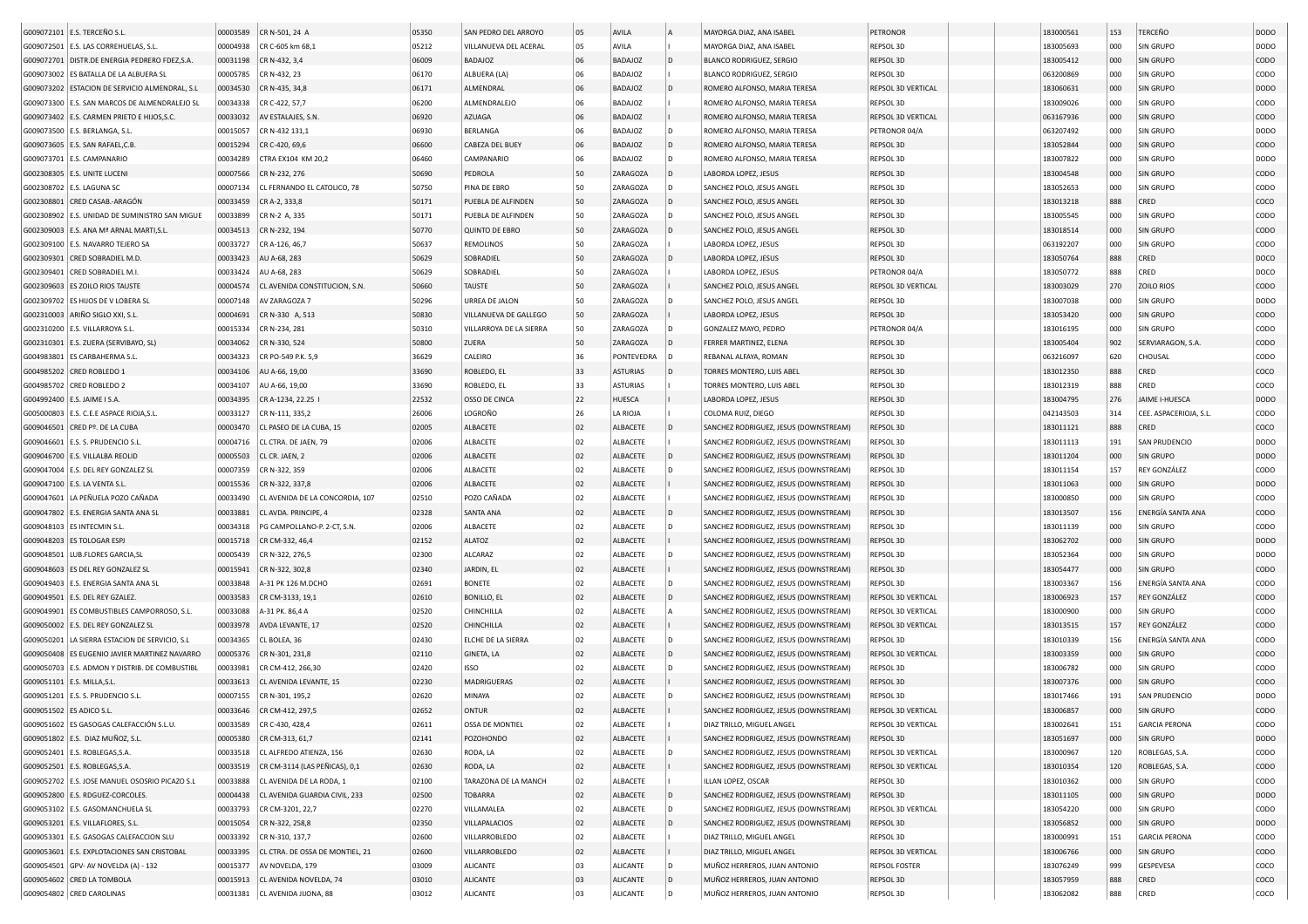| G009054903 E.S. PETRO-CARIBA S.L               | 00033067 | CR N-330 A 401                             | 03113 | <b>FONTCALENT - REBOLLE</b> | 03 | <b>ALICANTE</b> |     | MUÑOZ HERREROS, JUAN ANTONIO    | PETRONOR 04/A        | 063212393 | 000 | SIN GRUPO                   | CODO        |
|------------------------------------------------|----------|--------------------------------------------|-------|-----------------------------|----|-----------------|-----|---------------------------------|----------------------|-----------|-----|-----------------------------|-------------|
| G009055302 E.S. GASOLPER ALICANTE              | 00034150 | CR N-330, 409                              | 03006 | <b>ALICANTE</b>             | 03 | <b>ALICANTE</b> |     | MUÑOZ HERREROS, JUAN ANTONIO    | PETRONOR 04/A        | 183003565 | 457 | <b>GASOLPER SL</b>          | CODO        |
| G009055403 E.S. GLEM, S.L. AGOST               | 00007360 | CR A-220, 11                               | 03698 | AGOST                       | 03 | <b>ALICANTE</b> |     | RUBIO MONCHOLI, MIREIA          | REPSOL 3D EXENTA     | 183059211 | 405 | GLEM, S.L.                  | CODO        |
| G009055601 E.S. LOS MARTINEZ, S.L              | 00031193 | CR N-340, 696,7                            | 03340 | ALBATERA                    | 03 | <b>ALICANTE</b> |     | JIMENEZ MARTINEZ, JUAN JOSE     | REPSOL 3D            | 183053115 | 000 | SIN GRUPO                   | DODO        |
| G009055902   ES GLEM COLLAO S.L                | 00031022 | CL OLIVER, S.N                             | 03800 | ALCOY                       | 03 | <b>ALICANTE</b> | ID. | RUBIO MONCHOLI, MIREIA          | PETRONOR 04/A        | 183010438 | 405 | GLEM, S.L.                  | <b>DODO</b> |
| G009056200 E.S. S.ABDON Y S.SENEN              | 00005883 | CR A-210, 14,2                             | 03160 | ALMORADI                    | 03 | <b>ALICANTE</b> | D   | JIMENEZ MARTINEZ, JUAN JOSE     | REPSOL 3D            | 183012434 | 000 | SIN GRUPO                   | DODO        |
| G009056501 E.S. PRIETO, C.B.                   | 00015252 | CL AVENIDA 3 DE AGOSTO, 5                  | 03680 | ASPE                        | 03 | <b>ALICANTE</b> | D   | MARTINEZ JIMENEZ, RAUL          | REPSOL 3D            | 183015940 | 417 | PRIETO HNOS                 | <b>DODO</b> |
| G009056803 PETROLEVANTE S.L.                   | 00015823 | CR JACARILLA, S.N.                         | 03390 | BENEJUZAR                   | 03 | <b>ALICANTE</b> |     | JIMENEZ MARTINEZ, JUAN JOSE     | REPSOL 3D VERTICAL   | 183012376 | 000 | SIN GRUPO                   | DODO        |
|                                                |          |                                            |       |                             |    |                 | D   |                                 |                      |           |     |                             |             |
| G009057301   E.S. L. GUARDIOLA, S.L            | 00005927 | CL SAN ISIDRO, 10                          | 03510 | <b>CALLOSA D¿EN SARRIA</b>  | 03 | <b>ALICANTE</b> |     | MUÑOZ HERREROS, JUAN ANTONIO    | REPSOL 3D            | 183007806 | 000 | SIN GRUPO                   | <b>DODO</b> |
| G009057503   E.S. PETROSAN 2010 S.L            | 00033516 | CR N-340, 692,9                            | 03360 | CALLOSA DE SEGURA           | 03 | <b>ALICANTE</b> |     | JIMENEZ MARTINEZ, JUAN JOSE     | PETRONOR 04/A        | 183118561 | 000 | SIN GRUPO                   | CODO        |
| G009057604 ES RODRIGUEZ LOPEZ JUAN CARLOS      | 00015763 | CR N-332, 122,5                            | 03560 | CAMPELLO                    | 03 | <b>ALICANTE</b> |     | MUÑOZ HERREROS, JUAN ANTONIO    | REPSOL 3D            | 183053461 | 460 | JUAN CARLOS RODRÍGUEZ LÓPEZ | CODO        |
| G009057700 E.S. RIO SECO, S.L.                 | 00015777 | CR N-332 118,3                             | 03560 | CAMPELLO                    | 03 | <b>ALICANTE</b> | D   | MUÑOZ HERREROS, JUAN ANTONIO    | REPSOL 3D VERTICAL   | 183005842 | 000 | SIN GRUPO                   | DODO        |
| G009057901 GLEM, S.L. CASTALLA 1               | 00033752 | CL AVENIDA IBI, 80                         | 03420 | CASTALLA                    | 03 | <b>ALICANTE</b> | D   | RUBIO MONCHOLI, MIREIA          | REPSOL 3D            | 183060672 | 405 | GLEM, S.L                   | CODO        |
| G009058201 CRED COCENTAINA                     | 00033576 | CL AVENIDA PAIS VALENCIA, 117              | 03820 | COCENTAINA                  | 03 | <b>ALICANTE</b> | D   | RUBIO MONCHOLI, MIREIA          | REPSOL 3D            | 183000504 | 888 | CRED                        | coco        |
| G009058304   FOOTWEAR PLANET S.L.              | 00033796 | CL AVENIDA DEL CARMEN, 94                  | 03350 | COX                         | 03 | <b>ALICANTE</b> |     | JIMENEZ MARTINEZ, JUAN JOSE     | REPSOL 3D            | 183011212 | 438 | <b>FRANCISCO SANCHEZ</b>    | CODO        |
| EL MANCHEGO, S.L<br>G009058601                 | 00033432 | CR N-340, 706,1                            | 03330 | CREVILLENTE                 | 03 | <b>ALICANTE</b> | D   | JIMENEZ MARTINEZ, JUAN JOSE     | REPSOL 3D            | 040127128 | 000 | SIN GRUPO                   | CODO        |
| G009058802 CRED ALTABIX                        | 00004074 | CL AVENIDA DE ALICANTE, 72                 | 03202 | ELCHE                       | 03 | <b>ALICANTE</b> | D   | MARTINEZ JIMENEZ, RAUL          | REPSOL 3D            | 183006527 | 888 | CRED                        | DOCO        |
| G009058901 ESTABLECIM. DURA SL.                | 00004943 | CR N-340, 728,9                            | 03320 | TORRELLANO                  | 03 | <b>ALICANTE</b> |     | MARTINEZ JIMENEZ, RAUL          | REPSOL 3D            | 183000173 | 000 | SIN GRUPO                   | DODO        |
|                                                | 00007535 |                                            | 03290 | ELCHE                       | 03 | <b>ALICANTE</b> |     |                                 | REPSOL 3D VERTICAL   | 183054857 | 888 | CRED                        | coco        |
| G009059001 CRED EL DESVÍO                      |          | CR CV-8500 , P.K. 3,6                      |       |                             |    |                 |     | JIMENEZ MARTINEZ, JUAN JOSE     |                      |           |     |                             |             |
| G009059102   E.S. ALTET, S.L                   | 00015402 | CL AVENIDA DE CARTAGENA, 59                | 03195 | ALTET, EL                   | 03 | <b>ALICANTE</b> |     | MARTINEZ JIMENEZ, RAUL          | REPSOL 3D            | 183009331 | 000 | SIN GRUPO                   | DODO        |
| G009059200 CRED CARRUS                         | 00015505 | AV DE NOVELDA, 128                         | 03206 | ELCHE                       | 03 | <b>ALICANTE</b> |     | MARTINEZ JIMENEZ, RAUL          | REPSOL 3D            | 183110428 | 888 | CRED                        | DOCO        |
| G009059302 E.S. GASOLINERA LA HOYA SL          | 00015611 | CR CV-853 P.K. 6,7                         | 03294 | HOYA, LA                    | 03 | <b>ALICANTE</b> |     | JIMENEZ MARTINEZ, JUAN JOSE     | REPSOL 3D            | 183050020 | 000 | SIN GRUPO                   | DODO        |
| G009059500   E.S. EL CRUCE                     | 00015785 | CR AC-3317 18                              | 03203 | ELCHE                       | 03 | <b>ALICANTE</b> |     | JIMENEZ MARTINEZ, JUAN JOSE     | REPSOL 3D            | 183010073 | 432 | RAFAEL LECHUGA              | <b>DODO</b> |
| G009059603 ES FOOTWORK SL                      | 00033011 | CR N-340, 714,1                            | 03293 | <b>ELCHE</b>                | 03 | <b>ALICANTE</b> |     | JIMENEZ MARTINEZ, JUAN JOSE     | <b>REPSOL FOSTER</b> | 063167878 | 438 | <b>FRANCISCO SANCHEZ</b>    | CODO        |
| G009059806 E.S. DAVID RAMIREZ PARRALEJO        | 00033464 | CR CV-855, 8,3                             | 03202 | ELCHE                       | 03 | <b>ALICANTE</b> |     | JIMENEZ MARTINEZ, JUAN JOSE     | REPSOL 3D            | 183050855 | 000 | SIN GRUPO                   | CODO        |
| G009059904 E.S. SALADAS AGRUPACION.S.L         | 00033798 | CR N-340, 727                              | 03320 | <b>TORRELLANO</b>           | 03 | <b>ALICANTE</b> | D   | MARTINEZ JIMENEZ, RAUL          | REPSOL 3D            | 183000207 | 000 | SIN GRUPO                   | CODO        |
| G009060005 E.S. GLEM ELDA                      | 00034445 | CR C-3213, 15,7                            | 03600 | <b>ELDA</b>                 | 03 | <b>ALICANTE</b> |     | RUBIO MONCHOLI, MIREIA          | REPSOL 3D            | 183018019 | 405 | GLEM, S.L.                  | CODO        |
| G009060101 E.S. PRIETO, C.B.                   | 00015816 | CL AVENIDA VIRGEN DE LAS NIEVES, S.        | 03688 | HONDON DE LAS NIEVES        | 03 | <b>ALICANTE</b> | D   | MARTINEZ JIMENEZ, RAUL          | REPSOL 3D            | 183015932 | 417 | PRIETO HNOS                 | <b>DODO</b> |
| G009060304 E.S. PULIGARCI, S.L                 | 00033191 | CL AVENIDA JUAN CARLOS I, 1                | 03440 | <b>IBI</b>                  | 03 | <b>ALICANTE</b> |     | RUBIO MONCHOLI, MIREIA          | REPSOL 3D            | 183003334 | 000 | SIN GRUPO                   | CODO        |
| G009061102 E.S. MAÑAN S.L.U                    |          | CR C-3213, 12                              | 03640 | MONOVAR                     | 03 | <b>ALICANTE</b> |     | RUBIO MONCHOLI, MIREIA          | REPSOL 3D            | 183062843 |     | SIN GRUPO                   | CODO        |
|                                                | 00034559 |                                            |       |                             |    |                 |     |                                 |                      |           | 000 |                             |             |
| G009061202 E.S.CARBURANTES MONOVAR, S.L        | 00034363 | CL AVENIDA PAIS VALENCIANO, S.N.           | 03640 | <b>MONOVAR</b>              | 03 | <b>ALICANTE</b> | l D | RUBIO MONCHOLI, MIREIA          | PETRONOR 04/A        | 183009315 | 000 | SIN GRUPO                   | CODO        |
| G009061603 E.S. LEVANTINA DE COMBUST.          | 00015768 | AVDA. PEREZ GALDOS, 2                      | 03660 | NOVELDA                     | 03 | <b>ALICANTE</b> | D   | MARTINEZ JIMENEZ, RAUL          | REPSOL 3D            | 183057082 | 417 | PRIETO HNOS                 | CODO        |
| G009062203   E.S. ELAGAS SL                    | 00033683 | CR CV-915, 1                               | 03300 | ORIHUELA                    | 03 | <b>ALICANTE</b> | ID. | JIMENEZ MARTINEZ, JUAN JOSE     | PETRONOR 04/A        | 183012442 | 000 | SIN GRUPO                   | CODO        |
| G002256502 CRED LA JUNCAL                      | 00033055 | CL AVDA. ALCALDE JUAN FERNANDEZ, 8         | 41005 | SEVILLA                     | 41 | SEVILLA         |     | MELENDEZ CAMACHO, MONICA        | REPSOL 3D            | 183019322 | 888 | CRED                        | coco        |
| G002256601 EXPLOTACIONES HERRERO, S.L          | 00033109 | CR A-92, P.K. 1,5 MARGEN IZDO.             | 41020 | SEVILLA                     | 41 | SEVILLA         |     | LENDRINO RECUERO, MIGUEL ANGEL  | REPSOL 3D            | 183000488 | 516 | <b>GRUPO HERRERO</b>        | CODO        |
| G002257401 CRED SAN PABLO                      | 00007622 | CR N-4, 537,6                              | 41007 | SEVILLA                     | 41 | SEVILLA         |     | MELENDEZ CAMACHO, MONICA        | REPSOL 3D VERTICAL   | 183003995 | 888 | CRED                        | DOCO        |
| G002257602 E.S.PTE V CENTENARIO                | 00007203 | CR N-4, 548                                | 41013 | SEVILLA                     | 41 | SEVILLA         | D   | LENDRINO RECUERO, MIGUEL ANGEL  | REPSOL 3D            | 183050848 | 516 | <b>GRUPO HERRERO</b>        | <b>DODO</b> |
| G002257806 E.S. MORENO BORREGO SL              | 00033481 | CR N-334, 96,8                             | 41550 | AGUADULCE                   | 41 | SEVILLA         |     | MELENDEZ CAMACHO, MONICA        | REPSOL 3D            | 183053768 | 000 | SIN GRUPO                   | CODO        |
|                                                |          |                                            |       |                             |    |                 |     |                                 | REPSOL 3D NO         |           |     |                             |             |
| G002258101 CRED ALCALÁ PUEBLO                  | 00015698 | CR C-432 LLERENA-UTRERA, 156               | 41500 | ALCALA DE GUADAIRA          | 41 | SEVILLA         | D   | MELENDEZ CAMACHO, MONICA        | ILUMINADA            | 183101047 | 888 | CRED                        | DOCO        |
| G002258201 GASOLINERA LA RED-3                 | 00033193 | CR A-376, 8,7                              | 41500 | ALCALA DE GUADAIRA          | 41 | SEVILLA         | D   | BELLOD TARDIO, MIGUEL           | REPSOL 3D            | 183061340 | 515 | LA RED                      | CODO        |
| G002258703 CRED ARAHAL                         | 00033287 | CR A-92, 44                                | 41600 | ARAHAL                      | 41 | SEVILLA         | D   | MELENDEZ CAMACHO, MONICA        | REPSOL 3D            | 183004001 | 888 | CRED                        | coco        |
| <b>CRED LOS POTROS</b><br>G002259901           | 00007234 | CR N-4, 487                                | 41429 | CAMPANA, LA                 | 41 | SEVILLA         |     | MELENDEZ CAMACHO, MONICA        | REPSOL 3D            | 183053024 | 888 | CRED                        | coco        |
| G002260005 E.S. MEJIAS GONZALEZ ISMAEL         | 00034192 | CR SE-111, 28,6                            | 41320 | CANTILLANA                  | 41 | SEVILLA         |     | MELENDEZ CAMACHO, MONICA        | REPSOL 3D            | 183008150 | 544 | <b>ISMAEL MEJIAS</b>        | CODO        |
| G002260403   E.S. MEJIAS GONZALEZ, ISMAEL      | 00034205 | CL SEVILLA, 82                             | 41410 | CARMONA                     | 41 | SEVILLA         |     | MELENDEZ CAMACHO, MONICA        | REPSOL 3D            | 183004019 | 544 | <b>ISMAEL MEJIAS</b>        | CODO        |
| G002260903 E.S. TIERRAS DE ESPAÑA SLU          | 00004397 | CR C-432, 74,2                             | 41450 | CONSTANTINA                 | 41 | SEVILLA         | D   | CARRASCO MARTINEZ, JUAN ANTONIO | REPSOL 3D            | 183078666 | 549 | VICTOR MALDONADO            | <b>DODO</b> |
| G002261004 COMBUSTIBLES CORIA, S.L             | 00005013 | AVENIDA BLAS INFANTE, 41                   | 41100 | CORIA DEL RIO               | 41 | SEVILLA         |     | CARRASCO MARTINEZ, JUAN ANTONIO | REPSOL 3D            | 183016765 | 000 | SIN GRUPO                   | DODO        |
|                                                |          |                                            |       |                             |    |                 |     |                                 | REPSOL 3D NO         |           |     |                             |             |
| G002261205 ES BARBA VAZQUEZ RAFAEL             | 00034090 | CR SE-424, 16,9                            | 41760 | CORONIL, EL                 | 41 | SEVILLA         | D   | <b>BELLOD TARDIO, MIGUEL</b>    | ILUMINADA            | 183055698 | 000 | <b>SIN GRUPO</b>            | CODO        |
| G002261502 E.S. DOLORES MADUEÑO PORRERO        | 00031286 | C/ AVENIDA 28 DE FEBRERO, 12               | 41700 | <b>DOS HERMANAS</b>         | 41 | SEVILLA         | D   | MELENDEZ CAMACHO, MONICA        | REPSOL 3D            | 183015445 | 000 | SIN GRUPO                   | DODO        |
| G002261701   E.S. ASTIGI IBERICA, S.L.II       |          | 00033028 CL AVENIDA DEL DOCTOR FLEMING, 45 | 41400 | ECIJA                       | 41 | SEVILLA         |     | MELENDEZ CAMACHO, MONICA        | REPSOL 3D VERTICAL   | 063168025 | 518 | ASTIGI IBERICA              | CODO        |
| G002262101 E.S. LAS PALMERAS                   |          | 00033688 CR N-630, 781,1                   | 41888 | GARROBO, EL                 | 41 | SEVILLA         | D   | GONZALEZ DEL VALLE, DIEGO       | REPSOL 3D            | 183050160 | 554 | CUADRADO ALISEDA S.L.       | CODO        |
| G002262204 E.S. FRANCISCO JAVIER VALDERAS POLO | 00033811 | CR SE-520, 9,1                             | 41860 | GERENA                      | 41 | SEVILLA         | D   | GONZALEZ DEL VALLE, DIEGO       | REPSOL 3D            | 183017664 | 000 | SIN GRUPO                   | <b>CODO</b> |
| G002262402 CANTERO Y GARCIA, S.C               |          | 00015706 CR C-432, 25,0                    | 41390 | GUADALCANAL                 | 41 | SEVILLA         |     | CARRASCO MARTINEZ, JUAN ANTONIO | REPSOL 3D            | 183053016 | 000 | SIN GRUPO                   | <b>DODO</b> |
|                                                |          |                                            |       |                             |    |                 |     |                                 |                      |           |     |                             |             |
| G002262504 ES SUMINISTROS RUTA DE LA PLATA SL  | 00007110 | CR N-630, 799                              | 41210 | GUILLENA                    | 41 | SEVILLA         |     | GONZALEZ DEL VALLE, DIEGO       | REPSOL 3D            | 183053990 | 000 | SIN GRUPO                   | CODO        |
| G002262602 E.S. PACO MORENO E HIJOS S.L.       | 00015004 | CR C-338, 25,0                             | 41567 | HERRERA                     | 41 | SEVILLA         |     | TOSCANO PEREZ, JOAQUIN          | REPSOL 3D            | 183058171 | 000 | SIN GRUPO                   | CODO        |
| G002262703 E.S. GASOLINERA LANTEJUELA, SL.     | 00005777 | CR SE-700, 8,7                             | 41630 | LANTEJUELA, LA              | 41 | SEVILLA         | D   | MELENDEZ CAMACHO, MONICA        | REPSOL 3D            | 183015205 | 000 | SIN GRUPO                   | CODO        |
| G002262902 E.S. ZOTAJO Y GAS S.L.              | 00007630 | CR CONSTANTINA, SN                         | 41440 | LORA DEL RIO                | 41 | SEVILLA         | D   | CARRASCO MARTINEZ, JUAN ANTONIO | REPSOL 3D            | 183056902 | 557 | <b>ZOTAJO Y GAS</b>         | DODO        |
| G002263100 ELECOPE S.L.                        | 00007524 | AVENIDA DE ANDALUCIA, Nº 125               | 41430 | LUISIANA, LA                | 41 | SEVILLA         |     | MELENDEZ CAMACHO, MONICA        | REPSOL 3D            | 183054246 | 000 | SIN GRUPO                   | DODO        |
| G002263202 CRED MAIRENA                        | 00015725 | CL CERVANTES, 110                          | 41510 | MAIRENA DEL ALCOR           | 41 | SEVILLA         | D   | MELENDEZ CAMACHO, MONICA        | REPSOL 3D            | 183056514 | 888 | CRED                        | DOCO        |
| G002263704 CARBURANTES GOSUPLA, S.L.           |          | 00031312   AV ALAMEDA, 49                  | 41530 | MORON DE LA FRONTERA        | 41 | SEVILLA         | D   | MELENDEZ CAMACHO, MONICA        | REPSOL 3D            | 183015460 | 000 | SIN GRUPO                   | <b>CODO</b> |
| G002264002 RED LAS VEGAS S.L.                  | 00033757 | CR N-334, 85                               | 41640 | OSUNA                       | 41 | SEVILLA         |     | MELENDEZ CAMACHO, MONICA        | REPSOL 3D            | 183004035 | 000 | SIN GRUPO                   | CODO        |
| G002264201 RICARDO RUIZ GLEZ.                  |          | 00034077 CL AVENIDA DE CADIZ, 85           | 41720 | PALACIOS Y VILLAFRANCA      | 41 | SEVILLA         |     | BELLOD TARDIO, MIGUEL           | REPSOL 3D            | 063210579 | 000 | SIN GRUPO                   | CODO        |
|                                                |          |                                            |       |                             |    |                 |     |                                 |                      |           |     |                             |             |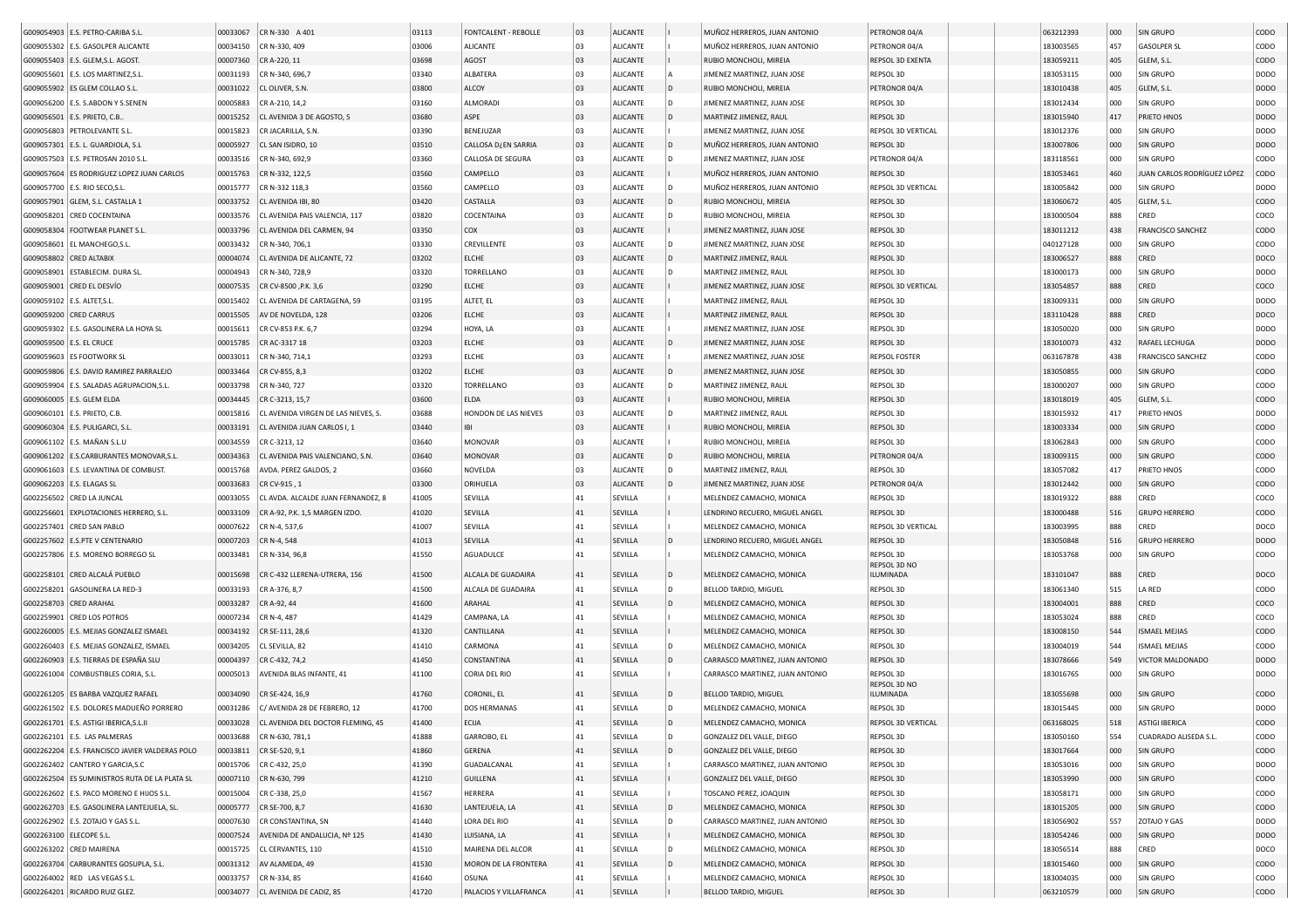|                          | G002264604 ES EL BLANQUILLO SL                 | 00007202 | CR SE-491, 10,6                       | 41566 | PEDRERA                 | 41 | SEVILLA          | D   | MORENO BELMONTE, JULIAN          | REPSOL 3D VERTICAL        | 183058148 | 000 | SIN GRUPO                     | CODO        |
|--------------------------|------------------------------------------------|----------|---------------------------------------|-------|-------------------------|----|------------------|-----|----------------------------------|---------------------------|-----------|-----|-------------------------------|-------------|
|                          | G002264803 E.S. ZOTAJO Y GAS SL                | 00005774 | CR C-431, 62,6                        | 41470 | PEÑAFLOR                | 41 | SEVILLA          | D   | CARRASCO MARTINEZ, JUAN ANTONIO  | REPSOL 3D                 | 183110741 | 557 | <b>ZOTAJO Y GAS</b>           | CODO        |
|                          | G002264902 ES GASOLINERA LANTEJUELA S.L.       | 00033756 | CR N-334, 69,2                        | 41540 | PUEBLA DE CAZALLA, L    | 41 | SEVILLA          |     | MELENDEZ CAMACHO, MONICA         | REPSOL 3D                 | 063199152 | 000 | SIN GRUPO                     | CODO        |
|                          | G002265804 E.S. GOSUPLA SL                     | 00034116 | CR SE-118, 2,5                        | 41300 | SAN JOSE DE LA RINCO    | 41 | SEVILLA          |     | MELENDEZ CAMACHO, MONICA         | REPSOL 3D                 | 183010032 | 542 | GOSUPLA                       | CODO        |
| G002265903               | E.S. CNES JOSE Mª RODRIGUEZ NAVAS              | 00005495 | CR N-334, 124,8                       | 41590 | RODA DE ANDALUCIA, L    | 41 | SEVILLA          |     | TOSCANO PEREZ, JOAQUIN           | REPSOL 3D                 | 183058155 | 000 | <b>SIN GRUPO</b>              | CODO        |
|                          | G002266203 E.S. SAN EUSTAQUIO, S.L.            | 00005474 | CR N-431, 18,7                        | 41800 | SANLUCAR LA MAYOR       | 41 | SEVILLA          | D   | CARRASCO MARTINEZ, JUAN ANTONIO  | REPSOL 3D                 | 183001478 | 000 | SIN GRUPO                     | <b>DODO</b> |
| G002266803               | ES BARBA VAZQUEZ RAFAEL                        | 00033771 | CR N-333, 75                          | 41710 | UTRERA                  | 41 | SEVILLA          |     | BELLOD TARDIO, MIGUEL            | REPSOL 3D                 | 183053909 | 000 | SIN GRUPO                     | CODO        |
|                          | G002267403 ES SANTACRUZ MEDINA OSCAR           | 00003544 | CR N-122, 102                         | 42100 | AGREDA                  | 42 | SORIA            |     | MORIDO NIÑO, EDUARDO             | REPSOL 3D                 | 183058031 | 738 | SANTACRUZ MEDINA              | CODO        |
| G002267503               | OSCAR SANTACRUZ MEDINA                         | 00015728 | CR N-122, PK.112                      | 42113 | MATALEBRERAS            | 42 | SORIA            |     | MORIDO NIÑO, EDUARDO             | REPSOL 3D VERTICAL        | 183058049 | 738 | SANTACRUZ MEDINA              | CODO        |
|                          | G002267701 CRED TARRAGONA                      | 00005664 | CR N-340, 1160                        | 43006 | <b>TARRAGONA</b>        | 43 | <b>TARRAGONA</b> |     | IBAÑEZ MONTSERRAT, JORDI         | REPSOL 3D                 | 183000108 | 888 | CRED                          | coco        |
|                          | G002268401 CRED ALTAFULLA                      | 00033383 | CR N-340, 1173                        | 43007 | <b>TARRAGONA</b>        | 43 | TARRAGONA        |     | IBAÑEZ MONTSERRAT, JORDI         | REPSOL 3D VERTICAL        | 063212369 | 888 | CRED                          | coco        |
| G002268501               | E.S. GEX SL                                    | 00033734 | CR N-340 1159.5                       | 43006 | <b>TARRAGONA</b>        | 43 | TARRAGONA        |     | IBAÑEZ MONTSERRAT, JORDI         | REPSOL 3D VERTICAL        | 002276665 | 734 | GEX, SL                       | CODO        |
| G002268604               | <b>ES GEX SL</b>                               | 00034231 | CR N-340, 1167                        | 43007 | TARRAGONA               | 43 | TARRAGONA        |     | IBAÑEZ MONTSERRAT, JORDI         | REPSOL 3D                 | 183017896 | 734 | GEX, SL                       | CODO        |
|                          | G002268702 CRED SABINOSA                       | 00034232 | CR N-340, 1165                        | 43007 | <b>TARRAGONA</b>        | 43 | TARRAGONA        |     | IBAÑEZ MONTSERRAT, JORDI         | REPSOL 3D                 | 183017938 | 888 | CRED                          | COCO        |
|                          | G002269304 E.S. JOSE LUIS SOLER ACUÑA          | 00034005 | CR N-340, 1110.0                      | 43860 | AMETLLA DE MAR          | 43 | TARRAGONA        |     | SANCHEZ SENDRA, FRANCISCO JAVIER | REPSOL 3D                 | 183018290 | 000 | <b>SIN GRUPO</b>              | CODO        |
|                          | G002269402 ES CUATRO CAMINOS SA                | 00002616 | CL AVENIDA DE LA RAPITA, 141          | 43870 | AMPOSTA                 | 43 | TARRAGONA        |     | SANCHEZ SENDRA, FRANCISCO JAVIER | REPSOL 3D VERTICAL        | 183053891 | 000 | <b>SIN GRUPO</b>              | CODO        |
|                          | G002269603 CRED RIU EBRE                       | 00010453 | CR TV-3405, 0,5                       | 43870 | <b>AMPOSTA</b>          | 43 | TARRAGONA        |     | SANCHEZ SENDRA, FRANCISCO JAVIER | REPSOL 3D                 | 063193486 | 888 | CRED                          | coco        |
|                          | G002269702 CRED EL DESCANS                     | 00031624 | AU AP-7 OESTE, 208                    | 43713 | SANT JAUME DELS DOMENYS | 43 | <b>TARRAGONA</b> |     | IBAÑEZ MONTSERRAT, JORDI         | REPSOL 3D                 | 183004373 | 888 | CRED                          | DOCO        |
|                          | G002269905   TEJEDOR LOMBARTE, S.L             | 00015989 | CR C-221, 68                          | 43786 | BATEA                   | 43 | TARRAGONA        |     | SANCHEZ SENDRA, FRANCISCO JAVIER | REPSOL 3D VERTICAL        | 183052802 | 000 | SIN GRUPO                     | CODO        |
|                          | G002270001 CRED BORGES                         | 00033536 | CR N-420, 510,1                       | 43350 | BORGES DEL CAMP, LES    | 43 | TARRAGONA        |     | IBAÑEZ MONTSERRAT, JORDI         | REPSOL 3D VERTICAL        | 223030206 | 888 | CRED                          | COCO        |
| G002270301 E.S. LA SENIA |                                                | 00034045 | CL TARRAGONA, 33                      | 43560 | SENIA, LA               | 43 | TARRAGONA        |     | SANCHEZ SENDRA, FRANCISCO JAVIER | PETRONOR 04/A             | 183004043 | 000 | SIN GRUPO                     | CODO        |
|                          | G002270404 E.S. EL BRUCH S.A                   | 00034500 | CR N-240, 3,7                         | 43130 | SAN SALVADOR URB        | 43 | TARRAGONA        |     | SOTO CANUT, GERARD               | REPSOL 3D                 | 183019215 | 269 | <b>BRUCH-LA PANADELLA</b>     | CODO        |
|                          | G002270504   LES 4 RODES, S.L.                 | 00031068 | CR C-12, 11                           | 43592 | <b>XERTA</b>            | 43 | TARRAGONA        |     | SANCHEZ SENDRA, FRANCISCO JAVIER | REPSOL 3D                 | 183016500 | 245 | LES CUATRE RODES, S.L.        | CODO        |
| G002270701 CRED FALSET   |                                                | 00033537 | CR N-420, 841                         | 43730 | <b>FALSET</b>           | 43 | TARRAGONA        |     | SANCHEZ SENDRA, FRANCISCO JAVIER | REPSOL 3D VERTICAL        | 183003623 | 888 | CRED                          | COCO        |
|                          | G002270802 E.S. CAMPOSINES S.C.P.              | 00034373 | CR N-420, 455,6                       | 43781 | FATARELLA, LA           | 43 | TARRAGONA        |     | SANCHEZ SENDRA, FRANCISCO JAVIER | PETRONOR 04/A             | 183012111 | 000 | SIN GRUPO                     | CODO        |
| G002270901 E.S. FLIX SL  |                                                | 00033861 | CR C-12 PK 84                         | 43750 | <b>FLIX</b>             | 43 | TARRAGONA        |     | IBAÑEZ MONTSERRAT, JORDI         | REPSOL 3D VERTICAL        | 223029315 | 000 | <b>SIN GRUPO</b>              | CODO        |
|                          | G002271002 CRED GANDESA                        | 00004145 | CL AVENIDA DE ARAGON, 7               | 43780 | GANDESA                 | 43 | TARRAGONA        |     | SANCHEZ SENDRA, FRANCISCO JAVIER | REPSOL 3D                 | 183052083 | 888 | CRED                          | coco        |
| G002271104               | <b>HORTA</b>                                   | 00034158 | CR TA-330, 16,5                       | 43596 | HORTA DE SAN JUAN       | 43 | <b>TARRAGONA</b> |     | SANCHEZ SENDRA, FRANCISCO JAVIER | REPSOL 3D                 | 183018720 | 000 | <b>SIN GRUPO</b>              | CODO        |
|                          | G002271401 CRED MONTBLANC                      | 00033538 | CL AV. MURALLA, STA.TECLA, 10         | 43400 | MONTBLANC               | 43 | TARRAGONA        |     | IBAÑEZ MONTSERRAT, JORDI         | REPSOL 3D                 | 015030588 | 888 | CRED                          | coco        |
|                          | G002271601   E.S. LES 4 RODES, S.L.            | 00033735 | CR N-420, 467,1                       | 43770 | MORA LA NOVA            | 43 | TARRAGONA        |     | SANCHEZ SENDRA, FRANCISCO JAVIER | REPSOL 3D VERTICAL        | 183003631 | 245 | LES CUATRE RODES, S.L.        | CODO        |
|                          | G002271705   E.S. FCO.JAVIER POYATOS MOLINA    | 00005877 | CR N-240, 7                           | 43152 | PERAFORT                | 43 | TARRAGONA        |     | SANCHEZ SENDRA, FRANCISCO JAVIER | REPSOL 3D VERTICAL        | 183050897 | 000 | SIN GRUPO                     | CODO        |
|                          | G002271803   S.C. DE PETROLIS, S.A.            | 00007564 | CR N-340, 185                         | 43895 | AMPOLLA L'- PERELLÓ     | 43 | TARRAGONA        |     | SANCHEZ SENDRA, FRANCISCO JAVIER | PETROCAT                  | 183051283 | 271 | S.C. PETROLIS, S.A.           | DOCO        |
|                          | G002271904 ES SOCIETAT CATALANA DE PETROLIS SA | 00033838 | CR VALLS-IGUALADA, P.K. 9,850         | 43810 | PLA DE SANTA MARIA      | 43 | TARRAGONA        |     | IBAÑEZ MONTSERRAT, JORDI         | REPSOL 3D VERTICAL        | 183002344 | 271 | S.C. PETROLIS, S.A.           | DOCO        |
|                          | G002272301 CRED CRTA. ALCOLEA                  | 00033534 | CL DR.VILASECA-PAISES CATALANS, 26    | 43205 | <b>REUS</b>             | 43 | <b>TARRAGONA</b> |     | SANCHEZ SENDRA, FRANCISCO JAVIER | REPSOL 3D VERTICAL        | 015030521 | 888 | CRED                          | COCO        |
|                          | G002272404 ES ENCARNACIÓN MOLINA LORENTE       | 00033535 | AV MONTBLANC, 16                      | 43203 | <b>REUS</b>             | 43 | TARRAGONA        |     | IBAÑEZ MONTSERRAT, JORDI         | REPSOL 3D                 | 183003615 | 000 | SIN GRUPO                     | CODO        |
|                          | G002272501 CRED SANT BERNAT II                 | 00034036 | CL AVENIDA S.BERNARDO CALVO, S.N      | 43205 | <b>REUS</b>             | 43 | <b>TARRAGONA</b> |     | SANCHEZ SENDRA, FRANCISCO JAVIER | REPSOL 3D                 | 063180301 | 888 | CRED                          | COCO        |
|                          |                                                |          |                                       |       |                         |    |                  |     |                                  | REPSOL 3D NO              |           |     |                               |             |
|                          | G002272701 CRED LA RÁPITA                      | 00033889 | CL DELS FUNDADORS, 104                | 43540 | LA RAPITA               | 43 | TARRAGONA        |     | SANCHEZ SENDRA, FRANCISCO JAVIER | ILUMINADA                 | 183018696 | 888 | CRED                          | DOCO        |
|                          | G002273202 E.S. OT MEDITERRANI, SL             | 00034415 | CR C-14, 45                           | 43412 | SOLIVELLA               | 43 | TARRAGONA        |     | IBAÑEZ MONTSERRAT, JORDI         | REPSOL 3D VERTICAL        | 040139115 | 000 | SIN GRUPO                     | <b>DODO</b> |
|                          | G002273400 E.S. CUATRO CAMINOS, SA             | 00004994 | CL PZA. CORONA DE ARAGON, S.N.        | 43500 | <b>TORTOSA</b>          | 43 | TARRAGONA        |     | SANCHEZ SENDRA, FRANCISCO JAVIER | REPSOL 3D                 | 183010024 | 000 | <b>SIN GRUPO</b>              | <b>DODO</b> |
|                          | G002273603 ES.CUATRO CAMINOS, SA               | 00034250 | CL RONDA REUS, 31                     | 43500 | <b>TORTOSA</b>          | 43 | <b>TARRAGONA</b> |     | SANCHEZ SENDRA, FRANCISCO JAVIER | REPSOL 3D                 | 183012392 | 000 | SIN GRUPO                     | CODO        |
|                          | G002273702 CRED BAIX EBRE                      | 00034326 | CL AVENIDA GENERALITAT, 152           | 43500 | <b>TORTOSA</b>          | 43 | TARRAGONA        |     | SANCHEZ SENDRA, FRANCISCO JAVIER | REPSOL 3D                 | 183003557 | 888 | CRED                          | COCO        |
|                          | G002273804 E.S. LA QUINTA PROVINCIA SCP        | 00034472 | CR T-332 ULLDECONA-VINAROS S/N        | 43550 | ULLDECONA               | 43 | TARRAGONA        |     | SANCHEZ SENDRA, FRANCISCO JAVIER | PETRONOR 04/A             | 183006519 | 000 | <b>SIN GRUPO</b>              | CODO        |
|                          | G002274004 PCAT VALLS - GALICIA                | 00034492 | CR N-240, 20                          | 43800 | VALLS                   | 43 | TARRAGONA        |     | IBAÑEZ MONTSERRAT, JORDI         | REPSOL 3D VERTICAL        | 183004530 | 271 | S.C. PETROLIS, S.A.           | DOCO        |
|                          | G002274103 CRED VALLS POLIGONO                 | 00033839 | CR T-200, 2,5                         | 43800 | VALLS                   | 43 | TARRAGONA        |     | SANCHEZ SENDRA, FRANCISCO JAVIER | REPSOL 3D                 | 183006535 | 888 | CRED                          | DOCO        |
|                          | G002274204 PCAT VALLS - ELS CASTELLS           | 00033840 | CR C-246, 91                          | 43800 | VALLS                   | 43 | TARRAGONA        |     | IBAÑEZ MONTSERRAT, JORDI         | REPSOL 3D VERTICAL        | 183008572 | 271 | S.C. PETROLIS, S.A.           | DOCO        |
|                          | G002274504 E.S.ENCARNACION MOLINA LORENTE      | 00007233 | CR C-51, 26,5                         | 43814 | VILA-RODONA             | 43 | TARRAGONA        |     | IBAÑEZ MONTSERRAT, JORDI         | REPSOL 3D VERTICAL        | 183050889 | 000 | SIN GRUPO                     | CODO        |
|                          | G002275003 E.S. CASO MARTINEZ, S.L             | 00034173 | AV GENERALITAT, 44                    | 43580 | DELTEBRE                | 43 | TARRAGONA        |     | SANCHEZ SENDRA, FRANCISCO JAVIER | REPSOL 3D                 | 063193908 | 000 | SIN GRUPO                     | CODO        |
|                          | G002275605 ES MICHAELA TRUTA                   | 00034006 | CR N-340, 1121,8                      | 43890 | HOSPITALET DE L'INFA    | 43 | <b>TARRAGONA</b> |     | SANCHEZ SENDRA, FRANCISCO JAVIER | REPSOL 3D                 | 183055227 | 000 | <b>SIN GRUPO</b>              | CODO        |
|                          | G002275701 CRED MIAMI PLAYA                    | 00033999 | CR N-340, 1132                        | 43892 | MIAMI PLAYA             | 43 | TARRAGONA        |     | SANCHEZ SENDRA, FRANCISCO JAVIER | REPSOL 3D VERTICAL        | 063194690 | 888 | CRED                          | DOCO        |
|                          | G002276501 CRED ALCORISA                       | 00034401 | CR N-211, 212,5                       | 44550 | ALCORISA                | 44 | <b>TERUEL</b>    |     | GONZALEZ MAYO, PEDRO             | REPSOL 3D                 | 183000413 | 888 | CRED                          | COCO        |
|                          | G002276601   E.S. ANDORRA, S.L.                | 00005666 | CR A-223, 12,1                        | 44500 | ANDORRA                 | 44 | <b>TERUEL</b>    | D   | GONZALEZ MAYO, PEDRO             | REPSOL 3D                 | 183001585 | 000 | <b>SIN GRUPO</b>              | <b>DODO</b> |
|                          | G002276901 E.S. LAS LAGUNAS                    | 00005580 | CR N-420, 418,5                       | 44610 | CALACEITE               | 44 | TERUEL           | D   | GONZALEZ MAYO, PEDRO             | REPSOL 3D                 | 183015650 | 000 | SIN GRUPO                     | <b>DODO</b> |
|                          | G002277102 E.S. MONROYO, S.L.                  | 00015310 | CR N-232, 93,6                        | 44652 | MONROYO                 | 44 | TERUEL           | D   | GONZALEZ MAYO, PEDRO             | REPSOL 3D                 | 183056910 | 000 | SIN GRUPO                     | <b>DODO</b> |
|                          | G002277301 E.S. VENTA DEL BARRO                | 00004587 | CR N-232, 170,2                       | 44510 | PUEBLA DE HIJAR, LA     | 44 | TERUEL           |     | GONZALEZ MAYO, PEDRO             | REPSOL 3D VERTICAL        | 183054659 | 000 | SIN GRUPO                     | <b>DODO</b> |
|                          | G002277404 E.S. GRUPO MAICAS SANTA EULALIA     | 00034008 | CR N-234, 150,5                       | 44360 | SANTA EULALIA DEL CA    | 44 | <b>TERUEL</b>    |     | GONZALEZ MAYO, PEDRO             | REPSOL 3D                 | 063167928 | 012 | MAICAS                        | CODO        |
|                          | G002278002 ES GASOLEOS TALAVERA                | 00031607 | CR N-502, 118,6                       | 45600 | TALAVERA DE LA REINA    | 45 | <b>TOLEDO</b>    |     | PEREZ GUTIERREZ, JESUS IGNACIO   | REPSOL 3D                 | 183007186 | 912 | <b>GASOLEOS GALAPAGAR</b>     | <b>DODO</b> |
|                          | G002278101 GASTARAYS S.L.                      | 00033064 | CR N-4A, 94                           | 45780 | TEMBLEQUE               | 45 | TOLEDO           | D   | BAÑON PEDRERA, JOSE ANTONIO      | REPSOL 3D VERTICAL        | 183001601 | 000 | SIN GRUPO                     | CODO        |
|                          | G002278202 CRED CÁDIZ-VALENCIA                 | 00031903 | CL CADIZ (ESQ. PERIS Y VALERO), 98    | 46006 | VALENCIA                | 46 | VALENCIA         | l D | LOPEZ ALCAYDE, FIDEL             | REPSOL 3D VERTICAL        | 183012632 | 888 | CRED                          | DOCO        |
|                          | G002279101 CRED XUQUER                         | 00005987 | CL CLARIANO, 3                        | 46021 | VALENCIA                | 46 | VALENCIA         | D   | LOPEZ ALCAYDE, FIDEL             | REPSOL 3D                 | 183001395 | 888 | CRED                          | DOCO        |
|                          | G002279601 ES ANDRATIS CAPITAL                 | 00033047 | CL CAMINO DE LAS MORERAS, 58          | 46024 | VALENCIA                | 46 | VALENCIA         | l D | SOLER ASSUCENA, JOSE CARLOS      | <b>REPSOL 3D VERTICAL</b> | 183002724 | 438 | <b>FRANCISCO SANCHEZ</b>      | CODO        |
|                          | G002279901 FCO. RIPOLL S.L.                    | 00033448 | CL AV. JAIME ROIG, ESQ. PRIMADO R, S. | 46010 | VALENCIA                | 46 | VALENCIA         | ۱D  | LOPEZ ALCAYDE, FIDEL             | REPSOL 3D                 | 183017946 | 413 | <b>GRUPO RIPOLL-CARBONELL</b> | CODO        |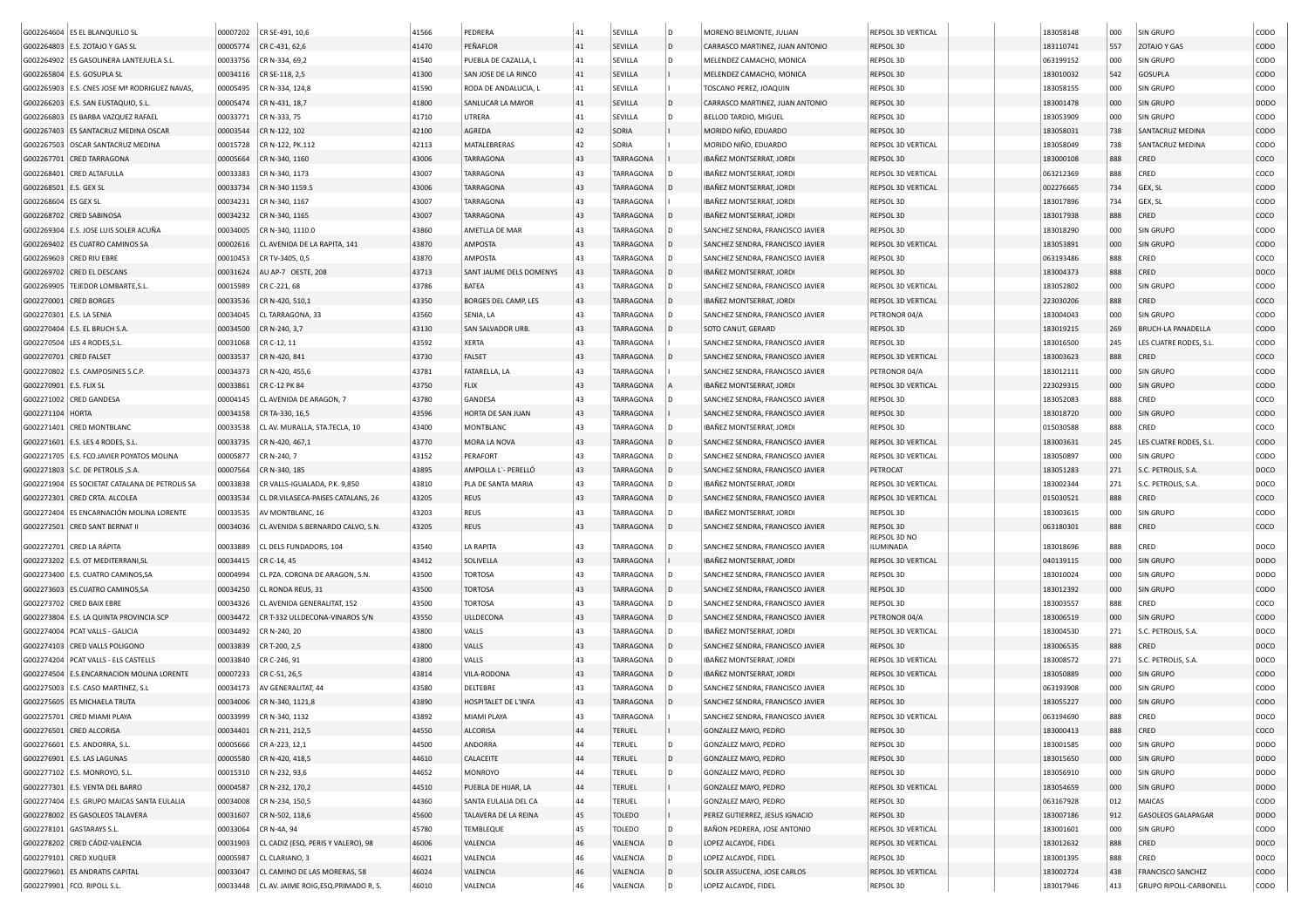|                        | G002280004 ES AFRILUC 2012, SOCIEDAD LIMITADA   | 00033454 | CL AVENIDA DE LA CONSTITUCION, 137  | 46019 | VALENCIA               | 46       | VALENCIA           | $\overline{D}$ | SOLER ASSUCENA, JOSE CARLOS                       | REPSOL 3D VERTICAL        | 183014109 | 443 | AFRILUC 2012 S.L.                     | <b>CODO</b>         |
|------------------------|-------------------------------------------------|----------|-------------------------------------|-------|------------------------|----------|--------------------|----------------|---------------------------------------------------|---------------------------|-----------|-----|---------------------------------------|---------------------|
|                        | G002280503 ES FRANCISCO RIPOLL S.L.             | 00033971 | V-21, P.K. 11,5                     | 46135 | ALBALAT DEL SORELLS    | 46       | VALENCIA           |                | LOPEZ ALCAYDE, FIDEL                              | REPSOL 3D VERTICAL        | 183019165 | 413 | GRUPO RIPOLL-CARBONELL                | CODO                |
|                        | G002280704 ES ESTACIONES DE SERVICIO RIPOLL SL  | 00031384 | CL ALBORAYA A TABERNES BLANQUES,    | 46120 | <b>ALBORAYA</b>        | 46       | VALENCIA           |                | LOPEZ ALCAYDE, FIDEL                              | <b>REPSOL 3D VERTICAL</b> | 183010818 | 413 | <b>GRUPO RIPOLL-CARBONELL</b>         | <b>CODO</b>         |
|                        | G002281302 ES CATOALC CARBURANTES, SL           | 00001094 | CL AVENIDA CASTILLA, 6              | 46690 | ALCUDIA DE CRESPINS    | 46       | VALENCIA           | D              | RUBIO MONCHOLI, MIREIA                            | REPSOL 3D                 | 183053156 | 451 | <b>CATOALC CARBURANTES</b>            | CODO                |
|                        | G002281400 E.S. VALMOTOR, S.A                   | 00034118 | CL COLAORS - SAN ONOFRE, S.N        | 46960 | ALDAYA                 | 46       | VALENCIA           |                | DE LA CUADRA RIBES, FERNANDO                      | <b>REPSOL 3D</b>          | 202076949 | 426 | BAÑON Y VALERO, S.L                   | <b>CODO</b>         |
|                        | G002281501 E.S. HERBAXAL, S.L                   | 00015496 | CL AVENIDA ALBUFERA, 11             | 46910 | ALFAFAR                | 46       | VALENCIA           |                | LOPEZ ALCAYDE, FIDEL                              | REPSOL 3D                 | 183051747 | 000 | SIN GRUPO                             | <b>DODO</b>         |
|                        | G002281604 CATOALC CARBURANTES S.L              | 00034570 | CR CV-42, 7                         | 46680 | ALGEMESI               | 46       | VALENCIA           |                | RUBIO MONCHOLI, MIREIA                            | REPSOL 3D                 | 183001452 | 451 | <b>CATOALC CARBURANTES</b>            | <b>CODO</b>         |
|                        |                                                 |          |                                     |       |                        |          |                    |                |                                                   |                           |           |     | <b>AUTOMOCION Y SERVICIOS LA</b>      |                     |
|                        | G002282103 ES SAFOR ESTACIONES, S.L             | 00033996 | CR CV-60, 29                        | 46726 | ALMISERAT              | 46       | VALENCIA           |                | MOYA ABELLAN, DAVID                               | REPSOL 3D                 | 183009828 | 452 | <b>SAFOR SL</b>                       | CODO                |
|                        | G002282202 ES FOOTWORK S.L                      | 00033729 | CR N-332 218                        | 46715 | ALQUERIA DE LA CONDE   | 46       | VALENCIA           |                | MUÑOZ HERREROS, JUAN ANTONIO                      | <b>REPSOL 3D VERTICAL</b> | 183006949 | 438 | <b>FRANCISCO SANCHEZ</b>              | <b>CODO</b>         |
|                        | G002282302 E.S. MEDINA Y VALERO                 | 00034201 | CL VIRGEN DEL ROSARIO, S.N.         | 46620 | AYORA                  | 46       | VALENCIA           |                | MOYA ABELLAN, DAVID                               | REPSOL 3D                 | 183011394 | 000 | <b>SIN GRUPO</b>                      | CODO                |
|                        | G002282501 E.S. BAÑON Y VALERO BENAGUACIL       | 00033205 | CR VV-6108, 0,5                     | 46180 | BENAGUACIL             | 46       | VALENCIA           |                | DE LA CUADRA RIBES, FERNANDO                      | <b>REPSOL 3D VERTICAL</b> | 183013812 | 426 | BAÑON Y VALERO, S.L                   | <b>CODO</b>         |
|                        | G002282902 CRED BENIGANIM                       | 00033879 | CR VP-1022, 2,2                     | 46830 | BENIGANIM              | 46       | VALENCIA           |                | RUBIO MONCHOLI, MIREIA                            | <b>CAMPSA EXPRESS</b>     | 063195838 | 888 | CRED                                  | coco                |
| G002283502 E.S. HOLCLI |                                                 | 00003281 | CL SANTA BARBARA, 1                 | 46740 | CARCAIXENT             | 46       | VALENCIA           |                | MOYA ABELLAN, DAVID                               | REPSOL 3D                 | 183018274 | 000 | <b>SIN GRUPO</b>                      | <b>DODO</b>         |
|                        | G002283801 E.S. AMADO, S.L                      | 00033801 | CR CV-35 , P.K. 38                  | 46171 | CASINOS                | 46       | VALENCIA           |                | DE LA CUADRA RIBES, FERNANDO                      | REPSOL 3D VERTICAL        | 063201438 | 010 | AMADO                                 | CODO                |
|                        | G002284001   M Y R CORBERA SL                   | 00005870 | CR C-3322, 40,1                     | 46196 | CATADAU                | 46       | VALENCIA           |                | MOYA ABELLAN, DAVID                               | <b>REPSOL 3D VERTICAL</b> | 183059468 | 000 | <b>SIN GRUPO</b>                      | <b>DODO</b>         |
|                        | G002284702 E.S. AFRILUC 2012 S.L.               | 00033206 | AT A-3, 348                         | 46930 | <b>QUART DE POBLET</b> | 46       | VALENCIA           | D              | SOLER ASSUCENA, JOSE CARLOS                       | REPSOL 3D                 | 183001643 | 443 | AFRILUC 2012 S.L                      | CODO                |
|                        | G002284902 E.S. TERESA SIGNES SEGURA            | 00034907 | CR C-322 AYORA-C-320, 81,2          | 46837 | QUATRETONDA            | 46       | VALENCIA           |                | RUBIO MONCHOLI, MIREIA                            | REPSOL 3D                 | 183080290 | 000 | <b>SIN GRUPO</b>                      | <b>CODO</b>         |
|                        | G002285001 E.S. PROMOC. Y DISTR. DE GASES , S.A | 00033066 | CL SUECA, 5                         | 46400 | CULLERA                | 46       | VALENCIA           | D              | SOLER ASSUCENA, JOSE CARLOS                       | REPSOL 3D                 | 063167910 | 114 | PILAR GALAN                           | <b>DODO</b>         |
|                        | G002285103 LUXOIL FUEL SERVICES DON BENITO S.L  | 00007079 | CR CV-35, 67,9                      | 46176 | CHELVA                 | 46       | VALENCIA           | D              | DE LA CUADRA RIBES, FERNANDO                      | REPSOL 3D                 | 183051762 | 000 | <b>SIN GRUPO</b>                      | <b>DODO</b>         |
|                        | G002285201 E.S. H. FRIGOLS                      | 00010120 | CR VV-3076 C-322 - NAVARRES, 4,3    | 46821 | CHELLA                 | 46       | VALENCIA           | D              | MOYA ABELLAN, DAVID                               | REPSOL 3D                 | 183013994 | 000 | SIN GRUPO                             | DOD <sub>O</sub>    |
|                        | G002285602 CRED LA ELIANA                       | 00010208 | CL CAMP.DEL TURIA, S.N.             | 46183 | ELIANA, L              | 46       | VALENCIA           | l D            | DE LA CUADRA RIBES, FERNANDO                      | REPSOL 3D                 | 183009778 | 888 | CRED                                  | coco                |
|                        | G002285702 E.S. ENGUERA S.L.                    | 00005683 | CL AVENIDA CONSTITUCION, 20         | 46810 | <b>ENGUERA</b>         | 46       | VALENCIA           | D              | MOYA ABELLAN, DAVID                               | REPSOL 3D                 | 183019389 | 000 | SIN GRUPO                             | <b>DODO</b>         |
|                        | G002285908 ES SAFOR ESTACIONES, SL              | 00034408 | CL AVENIDA DE VALENCIA, 23          | 46700 | <b>GANDIA</b>          | 46       | VALENCIA           |                | MOYA ABELLAN, DAVID                               | REPSOL 3D                 | 183019181 | 452 | AUTOMOCION Y SERVICIOS LA<br>SAFOR SL | <b>CODO</b>         |
| G002286002 ES RS2      |                                                 | 00003986 | CALLE SAN RAFAEL Nº 5               | 46702 | <b>GANDIA</b>          | 46       | VALENCIA           |                | MOYA ABELLAN, DAVID                               | REPSOL 3D                 | 183018134 | 000 | <b>SIN GRUPO</b>                      | <b>DODO</b>         |
|                        | G009105107 ES SANALEMO GESTION SL               |          |                                     | 14014 | CORDOBA                | 14       | CORDOBA            |                | FERNANDEZ POZANCO, MELCHOR                        | REPSOL 3D                 | 183003797 | 559 | AGRUPACIÓN SANALEMO                   |                     |
|                        |                                                 | 00034264 | CR N-4, 398,3                       |       |                        |          |                    |                |                                                   |                           |           |     |                                       | CODO                |
|                        | G009105201 E.S. "NTRA.S.D.PILAR"                | 00015995 | CR CO-412, 12,7                     | 14430 | ADAMUZ                 | 14       | CORDOBA            |                | TOSCANO PEREZ, JOAQUIN                            | REPSOL 3D                 | 183014802 | 000 | <b>SIN GRUPO</b>                      | <b>DODO</b>         |
|                        | G009105303 DOMIPETROL, S.L                      | 00015957 | CR N-331, 51,3                      | 14920 | AGUILAR DE LA FRONTERA | 14       | CORDOBA            |                | FERNANDEZ POZANCO, MELCHOR                        | REPSOL 3D<br>REPSOL 3D NO | 183060581 | 529 | <b>DOMIPETROL</b>                     | <b>CODO</b>         |
|                        | G009105900 E.S. LA PARADA                       | 00033379 | CL TRAJANO, 8                       | 14240 | BELMEZ                 | 14       | CORDOBA            |                | TOSCANO PEREZ, JOAQUIN                            | ILUMINADA                 | 183011014 | 508 | RAMON HERNANDEZ                       | CODO                |
|                        | G009106303 E.S. MONCAVIMA S.L                   | 00033061 | CL AVDA.CARLOS III, 139             | 14100 | CARLOTA, LA            | 14       | CORDOBA            |                | TOSCANO PEREZ, JOAQUIN                            | REPSOL 3D                 | 183000629 | 549 | VICTOR MALDONADO                      | <b>CODO</b>         |
|                        | G009106402 ES PETROSOL GESTION SL               | 00004191 | CR N-4, 372                         | 14620 | CARPIO, EL             | 14       | CORDOBA            |                | TOSCANO PEREZ, JOAQUIN                            | REPSOL 3D NO<br>ILUMINADA | 183055995 | 000 | SIN GRUPO                             | CODO                |
|                        |                                                 |          |                                     |       |                        |          |                    |                |                                                   | REPSOL 3D NO              |           |     |                                       |                     |
|                        | G009106602 E.S. LA MOLINERA                     | 00015284 | CR C-327, 92                        | 14860 | DOÑA MENCIA            | 14       | CORDOBA            |                | FERNANDEZ POZANCO, MELCHOR                        | ILUMINADA                 | 183015189 | 000 | SIN GRUPO                             | <b>DODO</b>         |
|                        | G009106901 E.S. LA PISCINA FUENTEOBEJUNA        | 00034470 | CR N-432, 179,6                     | 14290 | <b>FUENTE OBEJUNA</b>  | 14       | CORDOBA            | D              | TOSCANO PEREZ, JOAQUIN                            | REPSOL 3D VERTICAL        | 183000595 | 508 | RAMON HERNANDEZ                       | CODO                |
|                        | G009107701 CRED LUCENA                          | 00031012 | CL RONDA SAN FRANCISCO, S.N         | 14900 | LUCENA                 | 14       | CORDOBA            | D              | FERNANDEZ POZANCO, MELCHOR                        | REPSOL 3D                 | 183060144 | 888 | CRED                                  | DOCO                |
|                        | G009107904 ES CARBURANTES MONTALBAN S.L.        | 00010532 | CR CO-741, 3,2                      | 14548 | MONTALBAN DE CORDOBA   | 14       | CORDOBA            |                | FERNANDEZ POZANCO, MELCHOR                        | REPSOL 3D                 | 183005628 | 529 | <b>DOMIPETROL</b>                     | <b>DODO</b>         |
|                        | G009108501   ES CARO CUMPLIDO, S.L              | 00033740 | CL AV DIPUTACION ,85                | 14700 | PALMA DEL RIO          | 14       | CORDOBA            |                | FERNANDEZ POZANCO, MELCHOR                        | REPSOL 3D                 | 183008960 | 000 | <b>SIN GRUPO</b>                      | CODO                |
|                        | G009108600 E.S. LA PISCINA PEÑARROYA            | 00034044 | CR N-432, 192,2                     | 14200 | PEÑARROYA-PUEBLONUEVO  | 14       | CORDOBA            |                | TOSCANO PEREZ, JOAQUIN                            | REPSOL 3D                 | 183003771 | 508 | RAMON HERNANDEZ                       | CODO                |
|                        | G009108802 CRED POZOBLANCO                      | 00004099 | CR C-420 VVA. SERENA-ANDUJAR, 131   | 14400 | POZOBLANCO             | 14       | CORDOBA            |                | TOSCANO PEREZ, JOAQUIN                            | REPSOL 3D VERTICAL        | 183058684 | 888 | CRED                                  | coco                |
|                        | G009109302 E.S. JESUS MARIA GAMEZ RIVAS         | 00034164 | CL ESTEPA, S.N.                     | 14500 | <b>PUENTE GENIL</b>    | 14       | CORDOBA            |                | TOSCANO PEREZ, JOAQUIN                            | REPSOL 3D VERTICAL        | 183055292 | 000 | <b>SIN GRUPO</b>                      | CODO                |
|                        |                                                 |          |                                     | 14220 | <b>ESPIEL</b>          | 14       |                    |                |                                                   | REPSOL 3D NO              | 183054519 |     | RAMON HERNANDEZ                       | <b>CODO</b>         |
|                        | G009109800 E.S.N.SRA.DEL CARMEN                 | 00033377 | CR N-432, 236,2                     | 14440 | VILLANUEVA DE CORBOBA  |          | CORDOBA<br>CORDOBA |                | TOSCANO PEREZ, JOAQUIN                            | ILUMINADA                 |           | 508 |                                       | CODO                |
|                        | G009109900   E.S. "SAHEFE"                      | 00033954 | CR C-420, 154                       | 14470 |                        | 14<br>14 |                    |                | TOSCANO PEREZ, JOAQUIN                            | REPSOL 3D                 | 183007921 | 524 | SAHEFE                                |                     |
|                        | G009110001 ES HERENCIA YACENTE JOSE MORENO MOR  | 00015581 | CR N-502, 354,2                     |       | VISO, EL               |          | CORDOBA            |                | TOSCANO PEREZ, JOAQUIN<br>ESMORIS ANDRADE, ISABEL | <b>REPSOL 3D</b>          | 183063155 | 000 | <b>SIN GRUPO</b>                      | <b>DODO</b><br>coco |
|                        | G009110101 CRED ELVIÑA                          | 00031270 | AV DE ALFONSO DE MOLINA 106         | 15008 | CORUÑA, LA             | 15       | LA CORUÑA          |                |                                                   | REPSOL 3D                 | 183058957 | 888 | CRED                                  |                     |
|                        | G009110300 E.S. GALURESA POCOMACO               | 00031598 | PG POCOMACO-MESOIRO, S.N.           | 15190 | POLIGONO POCOMACO      | 15       | LA CORUÑA          |                | <b>ESMORIS ANDRADE, ISABEL</b>                    | REPSOL 3D                 | 183005917 | 602 | <b>GALURESA</b>                       | <b>DODO</b>         |
|                        | G009110401 E.S. CAMPSA-1                        | 00033465 | CL SALVADOR DE MADARIAGA, S.N.      | 15008 | CORUÑA, LA             | 15       | LA CORUÑA          |                | MENDEZ GONZALEZ, CARMEN                           | CAMPSA 04/A               | 183063312 | 608 | <b>TOJEIRO</b>                        | CODO                |
|                        | G009110500 E.S. LAS JUBIAS, S.L                 | 00033523 | AV DEL PASAJE, S.N.                 | 15006 | CORUÑA, LA             | 15       | LA CORUÑA          |                | MENDEZ GONZALEZ, CARMEN                           | REPSOL 3D VERTICAL        | 183061126 | 608 | <b>TOJEIRO</b>                        | CODO                |
|                        | G009110600 E.S. AS MOAS                         | 00034215 | CL AVDA.DEL EJERCITO(FRENTE 68), S. | 15006 | CORUÑA, LA             | 15       | LA CORUÑA          |                | MENDEZ GONZALEZ, CARMEN                           | REPSOL 3D                 | 183014521 | 000 | <b>SIN GRUPO</b>                      | CODO                |
|                        | G009110801 CRED VILLARRODIS                     | 00005583 | CR L-410.9                          | 15141 | <b>VILLARRODIS</b>     | 15       | A CORUÑA           |                | MENDEZ GONZALEZ, CARMEN                           | REPSOL 3D                 | 183058064 | 888 |                                       | <b>DOCO</b>         |
|                        | G009110904 ES COMBUSTIBLES SALCEDO SL           |          | 00031293 CR L-410, 4                | 15140 | GRELA, LA              | 15       | LA CORUÑA          | D              | MENDEZ GONZALEZ, CARMEN                           | REPSOL 3D VERTICAL        | 183011477 | 620 | CHOUSAL                               | CODO                |
|                        | G009111001 E.S. OTACOR S.L.                     | 00034341 | CR CORUÑA-FINISTERRE AC-415         | 15142 | MEICENDE-E.S           | 15       | LA CORUÑA          |                | MENDEZ GONZALEZ, CARMEN                           | REPSOL 3D                 | 183008937 | 000 | <b>SIN GRUPO</b>                      | CODO                |
|                        | G009111101   E.S. VALIÑO J.R.S.L.               | 00004478 | CR N-547, 63,8                      | 15810 | ARZUA                  | 15       | LA CORUÑA          |                | ALVAREZ VILLAR, JUAN CARLOS                       | REPSOL 3D VERTICAL        | 183002625 | 000 | SIN GRUPO                             | <b>DODO</b>         |
|                        | G009111201 PORTODEMOUROS S.C.                   | 00005802 | CR AC-905, km. 12,2-DOMBODAN        | 15819 | ARZUA                  | 15       | LA CORUÑA          |                | ALVAREZ VILLAR, JUAN CARLOS                       | REPSOL 3D                 | 183060201 | 000 | SIN GRUPO                             | DODO                |
|                        | G009112100 HIDROCARBUROS DEL NORTE, S.L.        | 00033437 | CR L-141 CABAÑAS-AS PONTES, 11      | 15613 | NIEVES, LAS            | 15       | LA CORUÑA          |                | ESMORIS ANDRADE, ISABEL                           | REPSOL 3D VERTICAL        | 183007731 | 000 | SIN GRUPO                             | CODO                |
|                        | G009112201 CRED CARBALLO                        | 00003885 | VIA PONIENTE, 1                     | 15100 | CARBALLO               | $15\,$   | LA CORUÑA          |                | ESMORIS ANDRADE, ISABEL                           | REPSOL 3D                 | 183132687 | 888 | CRED                                  | DOCO                |
|                        | G009112602 E.S. GASOLINERA CARRAL SL            | 00034144 | CR N-550, 18 I                      | 15175 | CARRAL                 | 15       | LA CORUÑA          |                | ESMORIS ANDRADE, ISABEL                           | REPSOL 3D VERTICAL        | 063195085 | 000 | SIN GRUPO                             | CODO                |
|                        | G009112701 E.S. BAZARRA S.L.                    | 00015265 | LUGAR DE BAZARRA, 64                | 15270 | CEE                    | $15\,$   | LA CORUÑA          |                | MENDEZ GONZALEZ, CARMEN                           | <b>REPSOL 3D VERTICAL</b> | 183078732 | 000 | SIN GRUPO                             | <b>DODO</b>         |
|                        | G009112901 ES GASOLINERA AGUALADA S.L.          | 00005420 | AV CORUÑA-BORMOIO-AGUALADA, 36      | 15147 | CORISTANCO             | 15       | LA CORUÑA          |                | <b>ESMORIS ANDRADE, ISABEL</b>                    | REPSOL 3D                 | 183018712 | 631 | POSE PORTEIRO                         | DOD <sub>O</sub>    |
|                        | G009113001 E.S. BARREAL                         | 00010515 | CR C-552, 37,5                      | 15147 | CORISTANCO             | 15       | LA CORUÑA          |                | <b>ESMORIS ANDRADE, ISABEL</b>                    | REPSOL 3D                 | 183004472 | 631 | POSE PORTEIRO                         | <b>DODO</b>         |
|                        | G009113102 GALURESA FONTECULLER                 | 00005974 | AV DE FONTECULLER, S.N.             | 15174 | <b>FONTE CULLER</b>    | 15       | LA CORUÑA          |                | ESMORIS ANDRADE, ISABEL                           | REPSOL 3D                 | 183051564 | 602 | GALURESA                              | CODO                |
|                        | G009113201 CRED O BURGO                         |          | 00031748   AU AP-9 P.K. 6 I         | 15670 | EL BURGO-AU            | 15       | LA CORUÑA          |                | MENDEZ GONZALEZ, CARMEN                           | REPSOL 3D                 | 183057561 | 888 | CRED                                  | DOCO                |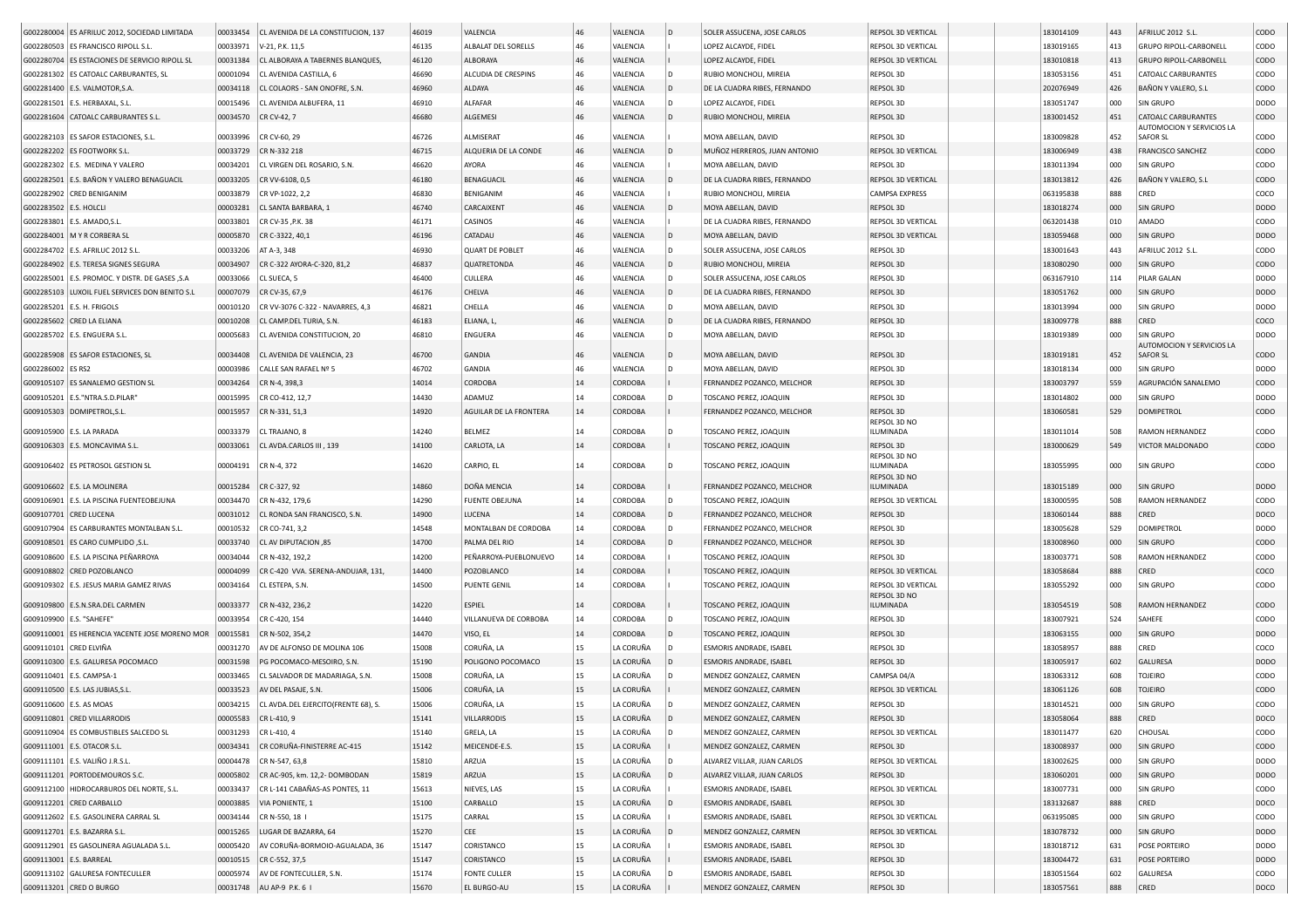| G009113301 CRED FENE    |                                                | 00034156 | CR N-651, 30 I                      | 15500 | FENE                   | 15 | LA CORUÑA     |                | ESMORIS ANDRADE, ISABEL        | REPSOL 3D VERTICAL        | 183008812 | 888 | CRED                      | coco             |
|-------------------------|------------------------------------------------|----------|-------------------------------------|-------|------------------------|----|---------------|----------------|--------------------------------|---------------------------|-----------|-----|---------------------------|------------------|
|                         | G009113601 E.S. CHOUSAL SL                     | 00034027 | CR C-646, 3 D                       | 15405 | CATABOIS-E.S.          | 15 | LA CORUÑA     | D              | MENDEZ GONZALEZ, CARMEN        | REPSOL 3D                 | 183058890 | 620 | CHOUSAL                   | <b>CODO</b>      |
|                         | G009113703 E.S. MOSYPER GESTION SL             | 00033841 | CR N-634, 688                       | 15686 | PONTE CARREIRAS        | 15 | LA CORUÑA     | l D            | ALVAREZ VILLAR, JUAN CARLOS    | REPSOL 3D                 | 063192694 | 792 | MOSYPER GESTION           | CODO             |
|                         | G009113901 E.S. NJULIAN, S. L                  | 00005750 | CR C-552, 20 D                      | 15145 | PAYOSACO               | 15 | LA CORUÑA     | $\overline{D}$ | MENDEZ GONZALEZ, CARMEN        | PETRONOR 04/A             | 183055680 | 000 | <b>SIN GRUPO</b>          | <b>CODO</b>      |
| G009114201 CRED MIÑO    |                                                | 00033854 | CR N-651, 9,5                       | 15630 | MIÑO                   | 15 | LA CORUÑA     |                | ESMORIS ANDRADE, ISABEL        | REPSOL 3D VERTICAL        | 183008796 | 888 | CRED                      | coco             |
|                         | G009114601   E.S. COMBUSTIBLES SALCEDO S.L.    | 00004143 | CR AC-862 P.K. 6,30                 | 15570 | <b>XUBIA</b>           | 15 | LA CORUÑA     |                | MENDEZ GONZALEZ, CARMEN        | REPSOL 3D EXENTA          | 183012806 | 620 | CHOUSAL                   | DOD <sub>O</sub> |
|                         | G009114901 ESTACION DE SERVICION FALCON SLNE   | 00004513 | CR AC-862 P.K. 8,201                | 15577 | MOURELA, LA            | 15 | LA CORUÑA     |                | ESMORIS ANDRADE, ISABEL        | PETRONOR 04/A             | 183007970 | 000 | SIN GRUPO                 | <b>DODO</b>      |
|                         | G009115002 E.S. GALURESA NEGREIRA              | 00034140 | AV DE SANTIAGO 70                   | 15830 | NEGREIRA               | 15 | LA CORUÑA     |                | ESMORIS ANDRADE, ISABEL        | REPSOL 3D VERTICAL        | 183003680 | 602 | <b>GALURESA</b>           | <b>DODO</b>      |
|                         | G009115601 CRED AMEIXEIRA NORTE                | 00031688 | AU AP-9 P.K. 39,5                   | 15689 | AMEIXEIRA              | 15 | LA CORUÑA     |                | ALVAREZ VILLAR, JUAN CARLOS    | REPSOL 3D                 | 183057629 | 888 | CRED                      | DOCO             |
|                         | G009115701 CRED AMEIXEIRA SUR                  | 00031689 | AU AP-9 P.K. 39,5                   | 15689 | AMEIXEIRA              | 15 | LA CORUÑA     |                | ALVAREZ VILLAR, JUAN CARLOS    | REPSOL 3D                 | 183057611 | 888 | CRED                      | DOCO             |
|                         | G009116401   MABAGAS S.L                       | 00015418 | CR LC-422, 11 D                     | 15110 | PONTECESO              | 15 | LA CORUÑA     | l D            | MENDEZ GONZALEZ, CARMEN        | REPSOL 3D                 | 183014356 | 000 | SIN GRUPO                 | <b>DODO</b>      |
|                         |                                                |          |                                     | 15320 |                        | 15 | LA CORUÑA     |                |                                | REPSOL 3D                 | 183007947 |     | ESAME AS PONTES S.L.      |                  |
|                         | G009116601 E.S. ESAME AS PONTES SL             | 00033955 | CR C-641 480                        |       | PONTES, AS             | 15 |               |                | ESMORIS ANDRADE, ISABEL        |                           |           | 636 |                           | CODO             |
|                         | G009117200 GALURESA PTE.PEDRIÑA                | 00003866 | CL ROMERO DONALLO, S.N.             | 15703 | SANTIAGO DE COMPOSTELA |    | LA CORUÑA     |                | ESMORIS ANDRADE, ISABEL        | REPSOL 3D EXENTA          | 183005941 | 602 | <b>GALURESA</b>           | <b>DODO</b>      |
|                         | G009117300 GALURESA S.CAYETANO                 | 00005019 | AVDA. DO CRUCEIRO DA CORUÑA Nº 2    | 15705 | SANTIAGO DE COMPOSTELA | 15 | LA CORUÑA     |                | ESMORIS ANDRADE, ISABEL        | REPSOL 3D                 | 183005925 | 602 | <b>GALURESA</b>           | <b>DODO</b>      |
|                         | G009117400 E.S. GALURESA LA ROCHA              | 00005585 | SC-20 KM 9,7 D                      | 15899 | ROCHA, LA              | 15 | LA CORUÑA     |                | <b>ESMORIS ANDRADE, ISABEL</b> | REPSOL 3D                 | 183005933 | 602 | <b>GALURESA</b>           | DOD <sub>O</sub> |
|                         | G009118102 E.S. MARIA DEL CARMEN BALEATO PEREI | 00007432 | CR AC-413, 13                       | 15683 | <b>TORDOYA</b>         | 15 | LA CORUÑA     |                | MENDEZ GONZALEZ, CARMEN        | REPSOL 3D                 | 183011352 | 000 | <b>SIN GRUPO</b>          | <b>DODO</b>      |
|                         | G009118401 E.S. RAMON VIÑA CANEDO              | 00001892 | CR C-545, 15                        | 15871 | PORTOMOURO             | 15 | LA CORUÑA     |                | ESMORIS ANDRADE, ISABEL        | REPSOL 3D                 | 183058106 | 000 | SIN GRUPO                 | <b>DODO</b>      |
|                         | G009118703 CRED VILASANTAR                     | 00015360 | CTRA. AC.840, Km.22,50              | 15807 | VILASANTAR             | 15 | LA CORUÑA     | ۱D             | ALVAREZ VILLAR, JUAN CARLOS    | PETRONOR 04/A             | 183054501 | 888 | CRED                      | coco             |
|                         | G009118802 E.S. GALURESA VIMIANZO              | 00007213 | CR C-552, 68,4 D                    | 15120 | VIMIANZO               | 15 | LA CORUÑA     | l D            | ESMORIS ANDRADE, ISABEL        | REPSOL 3D VERTICAL        | 063195663 | 602 | <b>GALURESA</b>           | <b>DODO</b>      |
|                         | G009119102 FUENTE CASAMAYOR, SL                | 00033513 | CR CM-3110, 30,6                    | 16620 | ALBERCA DE ZANCARA     | 16 | <b>CUENCA</b> |                | ILLAN LOPEZ, OSCAR             | REPSOL 3D                 | 183052869 | 000 | <b>SIN GRUPO</b>          | <b>CODO</b>      |
|                         | G009119604   E.S. LORENA Y NATALIA, SL         | 00005365 | CR CM-311, 17,3                     | 16235 | INIESTA                | 16 | <b>CUENCA</b> | In.            | ILLAN LOPEZ, OSCAR             | REPSOL 3D VERTICAL        | 183076728 | 000 | <b>SIN GRUPO</b>          | CODO             |
|                         | G009119800   E.S. TRILLO IRNAN, C.             | 00034035 | CR CM-3102, 35,1                    | 16650 | MESAS, LAS             | 16 | <b>CUENCA</b> |                | DIAZ TRILLO, MIGUEL ANGEL      | REPSOL 3D                 | 183009125 | 000 | <b>SIN GRUPO</b>          | <b>CODO</b>      |
|                         | G009119901 E.S. EL MESON, S.L.                 | 00033210 | CAMINO REAL ALTO, 1                 | 16630 | MOTA DEL CUERVO        | 16 | <b>CUENCA</b> |                | DIAZ TRILLO, MIGUEL ANGEL      | REPSOL 3D VERTICAL        | 183002229 | 000 | SIN GRUPO                 | CODO             |
|                         | G009121405 ES ECOFORESTAL ENERGY SI            | 00034001 | CR N-320, 56                        | 16230 | VILLANUEVA DE LA JARA  | 16 | <b>CUENCA</b> |                | ILLAN LOPEZ, OSCAR             | PETRONOR 04/A             | 183009117 | 000 | SIN GRUPO                 | <b>CODO</b>      |
| G009122106 E.S. ZAIDIN  |                                                | 00031050 | CL AVENIDA DILAR, 19                | 18006 | GRANADA                | 18 | GRANADA       |                | MONTALVO LAMELAS, MANUEL       | REPSOL 3D VERTICAL        | 183013937 | 000 | SIN GRUPO                 | CODO             |
|                         | G009122501 E.S. NUESTRA SEÑORA NIEVES          | 00033192 | CR A-44 P.K. 123 IZ                 | 18220 | <b>ALBOLOTE</b>        | 18 | GRANADA       |                | MONTALVO LAMELAS, MANUEL       | REPSOL 3D                 | 183056340 | 000 | <b>SIN GRUPO</b>          | <b>CODO</b>      |
| G009122801 E.S. LA JOYA |                                                | 00015132 | CL DUQUE DE MANDAS 52               | 18120 | ALHAMA DE GRANADA      | 18 | GRANADA       | l D            | GUTIERREZ MARIN, MANUEL        | REPSOL 3D                 | 183132323 | 527 | RODRIGUEZ LOZA            | <b>DODO</b>      |
|                         | G009122900 E.S. C Y S LA PALOMA                | 00005556 | CL AVENIDA SALOBRAÑA, 1             | 18690 | ALMUÑECAR              | 18 | GRANADA       |                | MOSCOSO TORRES, JOSE MARIA     | REPSOL 3D VERTICAL        | 183013085 | 000 | <b>SIN GRUPO</b>          | <b>DODO</b>      |
|                         | G009123700 E.S. EL MAÑO                        | 00033750 | CR C-330, 29,9                      | 18816 | CASTRIL                | 18 | GRANADA       | l D.           | MONTALVO LAMELAS, MANUEL       | REPSOL 3D                 | 183012715 | 533 | ATLANTIC ROMERO           | CODO             |
|                         | G009124001 CRED DEIFONTES                      | 00015487 | CR A-44 P.K. 105                    | 18570 | <b>DEIFONTES</b>       | 18 | GRANADA       |                | MONTALVO LAMELAS, MANUEL       | REPSOL 3D                 | 183051366 | 888 | CRED                      | coco             |
|                         |                                                |          |                                     |       |                        |    |               |                |                                | REPSOL 3D NO              |           |     |                           |                  |
|                         | G009124201 E.S. MARCHENA, S.L                  | 00005742 | CR N-323, 155                       | 18650 | <b>DURCAL</b>          | 18 | GRANADA       |                | MOSCOSO TORRES, JOSE MARIA     | ILUMINADA                 | 183001940 | 000 | <b>SIN GRUPO</b>          | <b>DODO</b>      |
|                         | G009124401 E.S. GUADAHORTUNA SL                | 00033882 | CR N-324, 175,3                     | 18560 | <b>GUADAHORTUNA</b>    | 18 | GRANADA       | l D            | MONTALVO LAMELAS, MANUEL       | REPSOL 3D                 | 183015221 | 000 | SIN GRUPO                 | CODO             |
|                         | G009124601 SERVIBALISA SL                      | 00033651 | AV. BUENOS AIRES, S/N               | 18500 | <b>GUADIX</b>          | 18 | GRANADA       |                | MONTALVO LAMELAS, MANUEL       | REPSOL 3D                 | 183001429 | 902 | SERVIARAGON, S.A.         | CODO             |
|                         | G009124702 E.S. SANTA ANA                      | 00034287 | AV. MEDINA OLMOS, 50                | 18500 | <b>GUADIX</b>          | 18 | GRANADA       | ID.            | MONTALVO LAMELAS, MANUEL       | REPSOL 3D<br>REPSOL 3D NO | 063212583 | 550 | <b>BLAZQUEZ Y TARRAGO</b> | <b>CODO</b>      |
| G009125104 E.S.HUESCAR  |                                                | 00015868 | CL BARROETA, S.N                    | 18830 | <b>HUESCAR</b>         | 18 | GRANADA       |                | MONTALVO LAMELAS, MANUEL       | ILUMINADA                 | 183005750 | 533 | ATLANTIC ROMERO           | CODO             |
|                         | G009125702 E.S. BLAZQUEZ Y TARRAGO 2007, S.L.  | 00034309 | CR A-92 P.K. 312                    | 18512 | CALAHORRA, LA          | 18 | GRANADA       | ID.            | MONTALVO LAMELAS, MANUEL       | REPSOL 3D                 | 183004233 | 550 | <b>BLAZQUEZ Y TARRAGO</b> | <b>CODO</b>      |
|                         | G009125801 E.S. LANJARON                       | 00007309 | CL SEÑOR DE LA EXPIRACION, S.N      | 18420 | LANJARON               | 18 | GRANADA       |                | MOSCOSO TORRES, JOSE MARIA     | REPSOL 3D                 | 183051374 | 000 | SIN GRUPO                 | <b>DODO</b>      |
|                         |                                                |          |                                     |       |                        |    |               |                |                                | REPSOL 3D NO              |           |     |                           |                  |
|                         | G009125902 CRED LOJA PUEBLO                    | 00003499 | CR N-342, 483                       | 18300 | LOJA                   | 18 | GRANADA       |                | MORENO BELMONTE, JULIAN        | ILUMINADA                 | 183012285 | 888 | CRED                      | DOCO             |
|                         | G009126000 ES LAS TORRES                       | 00015101 | CR N-342 485                        | 18300 | LOJA                   | 18 | GRANADA       |                | MORENO BELMONTE, JULIAN        | REPSOL 3D                 | 183001411 | 000 | SIN GRUPO                 | <b>DODO</b>      |
|                         | G009126202 ES SERVIBALISA SL                   | 00034072 | CL CAMINO ALBOLOTE, S.N.            | 18200 | MARACENA               | 18 | GRANADA       | ID.            | MONTALVO LAMELAS, MANUEL       | REPSOL 3D                 | 063212633 | 902 | SERVIARAGON, S.A.         | <b>CODO</b>      |
|                         | G009126303 E.S. PUERTO LOPE GESTIONES SL       | 00031137 | CR N-432, 407,5                     | 18247 | <b>MOCLIN</b>          | 18 | GRANADA       | l D            | MORENO BELMONTE, JULIAN        | REPSOL 3D                 | 183057447 | 000 | <b>SIN GRUPO</b>          | CODO             |
|                         | G009126402 E.S. HIPONOVA SL                    | 00015573 | CR C-335, 26,8                      | 18270 | <b>MONTEFRIO</b>       | 18 | GRANADA       | l D            | SILVA DE LA ROSA, GUILLERMO    | REPSOL 3D                 | 183014083 | 000 | <b>SIN GRUPO</b>          | <b>DODO</b>      |
|                         | G009126800 E.S. MOTRIL S.A.                    | 00033406 | CL AVENIDA ANDALUCIA, 11            | 18600 | <b>MOTRIL</b>          | 18 | GRANADA       |                | MOSCOSO TORRES, JOSE MARIA     | REPSOL 3D                 | 183013135 | 000 | <b>SIN GRUPO</b>          | CODO             |
|                         | G009127001 E.S. LA POSTA                       | 00034242 | CL AVENIDA ENRIQUE MARTIN CUEVA, 45 | 18600 | <b>MOTRIL</b>          | 18 | GRANADA       | l D            | MOSCOSO TORRES, JOSE MARIA     | REPSOL 3D VERTICAL        | 001178284 | 000 | <b>SIN GRUPO</b>          | CODO             |
|                         | G009127100 E.S. LOS LLANOS                     | 00033795 | CR N-323, 138                       | 18151 | OGIJARES               | 18 | GRANADA       |                | MORENO BELMONTE, JULIAN        | REPSOL 3D                 | 183001437 | 000 | <b>SIN GRUPO</b>          | CODO             |
|                         | G009147102   E.S. EL CASTILLO                  | 00004294 | CL AVENIDA GALICIA, 41              | 27400 | MONFORTE DE LEMOS      | 27 | <b>LUGO</b>   | ID.            | ALVAREZ VILLAR, JUAN CARLOS    | REPSOL 3D                 | 183001197 | 633 | <b>GRUPO EQUINVER</b>     | <b>CODO</b>      |
|                         | G009147201 CRED MONFORTE                       | 00005456 | CL DOCTOR CASARES, S.N.             | 27400 | MONFORTE DE LEMOS      | 27 | LUGO          |                | ALVAREZ VILLAR, JUAN CARLOS    | REPSOL 3D                 | 183017441 | 888 | CRED                      | DOCO             |
|                         | G009147303 E.S. COMBUSTIBLES AS FONTES, S.L.   | 00010525 | CL CARRETERA DE CHANTADA, S.N.      | 27400 | MONFORTE DE LEMOS      | 27 | LUGO          |                | ALVAREZ VILLAR, JUAN CARLOS    | REPSOL 3D                 | 183056100 | 000 | <b>SIN GRUPO</b>          | <b>DODO</b>      |
|                         | G009148003 ES SANTOME GONZALEZ JULIO JOSE      |          | 00007576 CR C-546, 69,1             | 27430 | FERREIRA DE PANTON     | 27 | LUGO          |                | ALVAREZ VILLAR, JUAN CARLOS    | PETRONOR                  | 183014349 | 000 | <b>SIN GRUPO</b>          | <b>DODO</b>      |
|                         | G009148201 ES LOPEZ SANTIN SL                  | 00033964 | CR N-6, 433                         | 27670 | PEDRAFITA DO CEBREIRO  | 27 | LUGO          |                | ALVAREZ VILLAR, JUAN CARLOS    | REPSOL 3D                 | 183001221 | 000 | SIN GRUPO                 | <b>CODO</b>      |
|                         | G009148303 E.S. EXPLOTACION CARBURANTES CANIDO | 00034416 | CR N-120, 511                       | 27330 | PUEBLA DE BROLLON      | 27 | LUGO          | l D            | ALVAREZ VILLAR, JUAN CARLOS    | REPSOL 3D                 | 183008002 | 635 | CANIDO                    | CODO             |
|                         | G009148401 E.S. A PONTENOVA S.L.               | 00004930 | CR N-640, 37                        | 27720 | PONTENOVA, A           | 27 | LUGO          | $\vert$ D      | DIAZ GAY, PABLO                | REPSOL 3D                 | 183004464 | 000 | SIN GRUPO                 | DODO             |
|                         |                                                |          |                                     |       |                        |    |               |                |                                | REPSOL 3D NO              |           |     |                           |                  |
|                         | G009148601 E.S. QUIROGA S.L.                   | 00033129 | CL REAL, 143                        | 27320 | QUIROGA                | 27 | LUGO          | l D            | ALVAREZ VILLAR, JUAN CARLOS    | ILUMINADA                 | 183100718 | 000 | <b>SIN GRUPO</b>          | <b>CODO</b>      |
|                         | G009148700 E.S. EL JARDIN S.L.                 | 00034049 | CR N-642, 10                        | 27700 | RIBADEO                | 27 | LUGO          |                | DIAZ GAY, PABLO                | REPSOL 3D                 | 183007335 | 000 | SIN GRUPO                 | <b>CODO</b>      |
|                         | G009148803 CRED RABADE                         | 00034000 | CL AVENIDA D FERROL, 67             | 27370 | RABADE                 | 27 | LUGO          |                | DIAZ GAY, PABLO                | REPSOL 3D VERTICAL        | 183012988 | 888 | CRED                      | coco             |
|                         | G009149102 E.S. EXPLOT. DE GASOLINERAS, S.L.   | 00034330 | CR C-546, 33,7                      | 27392 | OURAL                  | 27 | LUGO          | D              | ALVAREZ VILLAR, JUAN CARLOS    | REPSOL 3D                 | 183015767 | 635 | CANIDO                    | <b>DODO</b>      |
|                         | G009149203 E.S. ESCAIRON, S.L.                 | 00007260 | CL PARDO BAZAN, 18                  | 27540 | <b>ESCAIRON</b>        | 27 | LUGO          | l D            | ALVAREZ VILLAR, JUAN CARLOS    | REPSOL 3D VERTICAL        | 183052422 | 000 | SIN GRUPO                 | <b>CODO</b>      |
|                         | G009149604 CRED VILLALBA                       | 00033091 | CL CAMPO DEL PUENTE, S.N.           | 27800 | VILLALBA               | 27 | LUGO          | D              | DIAZ GAY, PABLO                | REPSOL 3D                 | 183000249 | 888 | CRED                      | coco             |
|                         | G009149801 E.S. BUENAVISTA                     | 00033463 | CL SAN LAZARO, S.N.                 | 27850 | <b>VIVERO</b>          | 27 | LUGO          | l D            | DIAZ GAY, PABLO                | REPSOL 3D                 | 183003110 | 000 | SIN GRUPO                 | CODO             |
|                         | G009150001 CRED ORCASITAS                      | 00000652 | CL AV PRINCESA JUANA DE AUSTRIA, S. | 28026 | MADRID                 | 28 | MADRID        | $\mathsf{D}$   | MONASTERIO LLEO, HECTOR JESUS  | REPSOL 3D                 | 183114834 | 888 | CRED                      | DOCO             |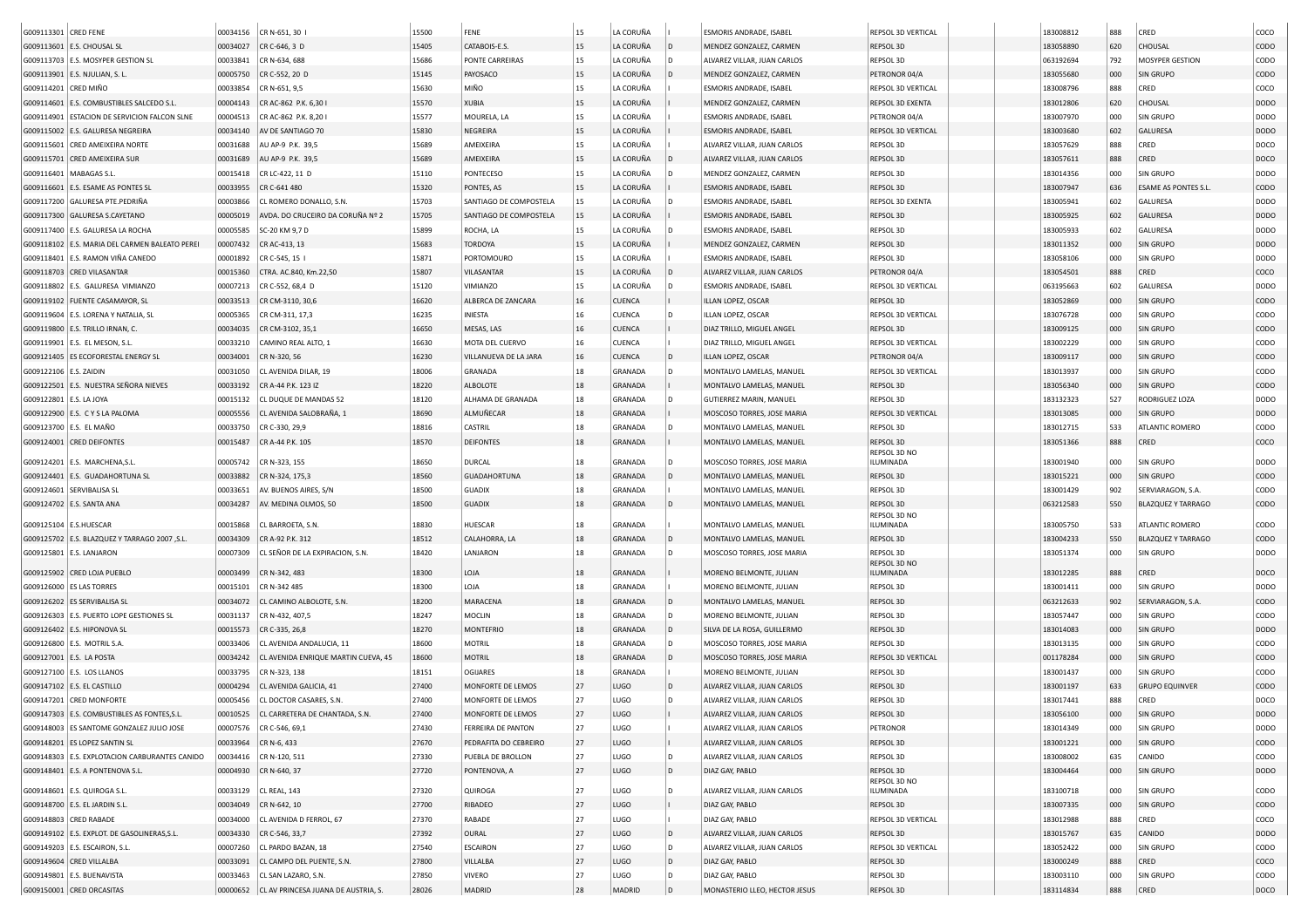|                          | G009150703 E.S.SARRYMECA,S.L                   | 00001851 | CL AVENIDA PIO XII, 98                                                         | 28036 | MADRID                           | 28     | MADRID         | D    | ROCA GONZALEZ, JESUS                | REPSOL 3D VERTICAL   | 183061746 | 000 | SIN GRUPO                             | DODO        |
|--------------------------|------------------------------------------------|----------|--------------------------------------------------------------------------------|-------|----------------------------------|--------|----------------|------|-------------------------------------|----------------------|-----------|-----|---------------------------------------|-------------|
|                          | G009150802 CRED CEA BERMUDEZ                   | 00002097 | CL CEA BERMUDEZ, 32                                                            | 28003 | MADRID                           | 28     | MADRID         | D    | DIAZ PANIAGUA, ELENA                | REPSOL 3D            | 183054345 | 888 | CRED                                  | DOCO        |
|                          | G009150903   MADESE DISTRIBUCION               | 00002555 | CL PASEO ACACIAS, 8                                                            | 28005 | MADRID                           | 28     | MADRID         | D    | DIAZ PANIAGUA, ELENA                | REPSOL 3D            | 183054204 | 516 | <b>GRUPO HERRERO</b>                  | CODO        |
|                          | G009151202 CRED GLORIETA VALLE DE ORO          | 00034478 | CL GLORIETA VALLE DE ORO, 10                                                   | 28019 | MADRID                           | 28     | MADRID         | l D  | MONASTERIO LLEO, HECTOR JESUS       | REPSOL 3D            | 183014430 | 888 | CRED                                  | DOCO        |
|                          | G009151600 E.S. ESMO, S.A.                     | 00004533 | CL MARIA DE MOLINA, 21                                                         | 28006 | MADRID                           | 28     | MADRID         | D    | MONASTERIO LLEO, HECTOR JESUS       | REPSOL 3D            | 183054352 | 008 | MATEO                                 | DODO        |
|                          | G009151702 CRED SAN BLAS                       | 00004549 | CL ALCALA, 510                                                                 | 28027 | MADRID                           | 28     | MADRID         | l D  | DIAZ PANIAGUA, ELENA                | REPSOL 3D            | 183051051 | 888 | CRED                                  | coco        |
|                          | G009151801 CRED DR. ESQUERDO                   | 00004561 | AV DOCTOR ESQUERDO, 153                                                        | 28007 | MADRID                           | 28     | MADRID         | D    | DIAZ PANIAGUA, ELENA                | REPSOL 3D            | 183009307 | 888 | CRED                                  | coco        |
|                          | G009152302 CRED HERRERA ORIA                   | 00005610 | CL AVDA. CARDENAL HERRERA ORIA, 290                                            | 28035 | MADRID                           | 28     | MADRID         | l D  | DIAZ PANIAGUA, ELENA                | REPSOL 3D            | 183051473 | 888 | CRED                                  | coco        |
|                          | G009152502 CRED ARTURO SORIA                   | 00005761 | CL ARTURO SORIA, 175                                                           | 28043 | MADRID                           | 28     | MADRID         | D    | DIAZ PANIAGUA, ELENA                | REPSOL 3D            | 183051069 | 888 | CRED                                  | coco        |
|                          | G009152600 E.S. E. FERRARI                     | 00005762 | CL EMILIO FERRARI, 68                                                          | 28017 | MADRID                           | 28     | MADRID         | l D  | ROCA GONZALEZ, JESUS                | REPSOL 3D            | 183051184 | 128 | ARANGUREN/HEVIA/FREISERO              | <b>DODO</b> |
|                          | G009152700   E.S. EL BATAN, SA                 | 00005763 | CR A-5, 5,4                                                                    | 28011 | MADRID                           | 28     | MADRID         |      | MONASTERIO LLEO, HECTOR JESUS       | REPSOL 3D            | 183053727 | 008 | MATEO                                 | DODO        |
|                          | G009153000 E.S. VICALVARO                      |          |                                                                                | 28032 | MADRID                           | 28     | MADRID         |      | MONASTERIO LLEO, HECTOR JESUS       |                      |           |     |                                       | DODO        |
|                          |                                                | 00007189 | CL AVENIDA DAROCA, 336<br>CL GL.CORREGIDOR SANCHO DE CORD. S.                  |       |                                  | 28     |                | D    |                                     | REPSOL 3D            | 002300408 | 105 | RIVELSA                               | coco        |
|                          | G009153101 CRED MORATALAZ                      | 00007270 |                                                                                | 28030 | MADRID                           |        | MADRID         |      | DIAZ PANIAGUA, ELENA                | REPSOL 3D            | 183012673 | 888 | CRED                                  |             |
|                          | G009153200 E.S. SANTA ANA                      | 00007385 | CR M-607, 10,5                                                                 | 28034 | MADRID                           | 28     | MADRID         |      | ROCA GONZALEZ, JESUS                | REPSOL 3D            | 183055193 | 000 | SIN GRUPO                             | DODO        |
|                          | G009153401 ES ATEN OIL SETOR OPERACIONES, S.L. | 00007580 | ARTURO SORIA 29                                                                | 28027 | MADRID                           | 28     | MADRID         | D    | MONTERO BARAHONA, JAVIER            | REPSOL 3D            | 183013564 | 162 | ATEN OIL                              | DODO        |
|                          | G009153601 CRED AVDA ANDALUCIA DCHO            | 00007642 | CR A-4 P.K. 6,70 DCHO                                                          | 28041 | MADRID                           | 28     | MADRID         | D    | MONASTERIO LLEO, HECTOR JESUS       | REPSOL 3D            | 183015288 | 888 | CRED                                  | DOCO        |
|                          | G009153700   E.S. G. EL PILAR                  | 00034531 | CL AVENIDA GENERAL, 22                                                         | 28042 | MADRID                           | 28     | MADRID         | D    | MONTERO BARAHONA, JAVIER            | REPSOL 3D            | 183001239 | 000 | SIN GRUPO                             | DODO        |
|                          | G009153800 E.S. ALFAMBRA, SA                   | 00015108 | CL PASEO CASTELLANA, 276                                                       | 28046 | MADRID                           | 28     | MADRID         | l D  | ROCA GONZALEZ, JESUS                | REPSOL 3D            | 183061142 | 114 | PILAR GALAN                           | DODO        |
|                          | G009154001 E.S. MONTEJANO                      | 00015111 | CL AVENIDA CARABANCHEL ALTO, 180                                               | 28054 | MADRID                           | 28     | MADRID         | l D. | MONASTERIO LLEO, HECTOR JESUS       | REPSOL 3D VERTICAL   | 183058536 | 129 | MONTEJANO                             | DODO        |
|                          | G009154402 E.S. DIAMOND S.L                    | 00015622 | CL AVENIDA AVIACION, 32                                                        | 28024 | MADRID                           | 28     | MADRID         | l D  | MONASTERIO LLEO, HECTOR JESUS       | REPSOL 3D            | 183015296 | 000 | SIN GRUPO                             | DODO        |
|                          | G009154701 CRED VICALVARO                      | 00031391 | CR M-214, 4,6                                                                  | 28052 | MADRID                           | 28     | MADRID         | l D  | MONASTERIO LLEO, HECTOR JESUS       | REPSOL 3D            | 183058510 | 888 | CRED                                  | DOCO        |
|                          | G009154902 E.S. GILMASA S.L                    | 00031526 | CL AVENIDA ALBUFERA, 319                                                       | 28031 | MADRID                           | 28     | MADRID         |      | MONASTERIO LLEO, HECTOR JESUS       | REPSOL 3D            | 183011311 | 102 | <b>HERMANOS GIL</b>                   | DODO        |
|                          | G009155100   E.S. CONCORDY, SA                 | 00031544 | CR A-6, 12                                                                     | 28023 | ARAVACA-EL PLANTIO               | 28     | MADRID         |      | ROCA GONZALEZ, JESUS                | REPSOL 3D            | 183008036 | 000 | SIN GRUPO                             | <b>DODO</b> |
| G009155400 E.S. ESECISA  |                                                | 00031601 | CL SANGENJO C/V GINZO DE LIMIA, S.N                                            | 28034 | MADRID                           | 28     | MADRID         | l D  | ROCA GONZALEZ, JESUS                | REPSOL 3D            | 183014026 | 128 | ARANGUREN/HEVIA/FREISERO              | <b>DODO</b> |
|                          | G009155601 GPV-MATEO INURRI-101                | 00033009 | CL MATEO INURRIA, 4                                                            | 28036 | MADRID                           | 28     | MADRID         | l D  | GARCIA-BERMUDEZ RODRIGUEZ, FERNANDO | <b>REPSOL FOSTER</b> | 183080019 | 999 | GESPEVESA                             | coco        |
|                          | G009155701 CRED MONTECARMELO                   | 00033079 | CR M-607, 11,7                                                                 | 28034 | MADRID - FUENCARRAL              | 28     | MADRID         | D    | ROCA GONZALEZ, JESUS                | REPSOL 3D            | 183007178 | 888 | CRED                                  | coco        |
|                          | G009156601 CRED LEGAZPI                        | 00033171 | CL PLAZA LEGAZPI, 9                                                            | 28045 | MADRID                           | 28     | MADRID         | ۱D   | DIAZ PANIAGUA, ELENA                | REPSOL 3D EXENTA     | 183003912 | 888 | CRED                                  | DOCO        |
|                          | G009156801 CARABANCHEL AUTO S.L                | 00033181 | CL ANTONIO LOPEZ, 244                                                          | 28026 | MADRID                           | 28     | MADRID         |      | MONASTERIO LLEO, HECTOR JESUS       | REPSOL 3D VERTICAL   | 183004563 | 129 | MONTEJANO                             | <b>DODO</b> |
|                          | G009156903 E.S. MACE, S.L                      | 00033199 | CL PASEO STA MARIA DE LA CABEZA, 18                                            | 28045 | MADRID                           | 28     | MADRID         | D    | MONASTERIO LLEO, HECTOR JESUS       | REPSOL 3D            | 049900046 | 008 | MATEO                                 | CODO        |
|                          | G009157102 CRED FUENCARRAL                     | 00033234 | CL NUESTRA SEÑORA DE VALVERDE, 175                                             | 28034 | MADRID                           | 28     | MADRID         |      | ROCA GONZALEZ, JESUS                | REPSOL 3D            | 042196287 | 888 | CRED                                  | coco        |
|                          | G009127702 E.S. SAN ISIDRO                     | 00015528 | CR C-330 ALMACILES, 88                                                         | 18829 | <b>ALMACILES</b>                 | 18     | GRANADA        |      | MONTALVO LAMELAS, MANUEL            | REPSOL 04/A          | 183011188 | 000 | SIN GRUPO                             | DODO        |
|                          | G009127801 E.S. RDGUEZ ROMERO L                | 00033661 | CR C-330, 76,4                                                                 | 18820 | PUEBLA DE DON FADRIQUE           | 18     | GRANADA        |      | MONTALVO LAMELAS, MANUEL            | REPSOL 3D            | 183014927 | 000 | SIN GRUPO                             | CODO        |
|                          |                                                |          |                                                                                |       |                                  |        |                |      |                                     |                      |           |     |                                       |             |
|                          | G009128303 ES COMBUSTIBLES VELEZ SL            | 00034440 | CR N-323, 187,5                                                                | 18670 | VELEZ DE BENAUDALLA              | 18     | <b>GRANADA</b> |      | MOSCOSO TORRES, JOSE MARIA          | REPSOL 3D            | 042146027 | 000 | SIN GRUPO                             | CODO        |
|                          | G009129502 E.S. PETROALCOLEA, S.L.             | 00004718 | CR A-2, 135                                                                    | 19260 | ALCOLEA DEL PINAR                | 19     | GUADALAJARA    |      | GARCIA-BERMUDEZ RODRIGUEZ, FERNANDO | REPSOL 99/2          | 041167818 | 000 | SIN GRUPO                             | <b>DODO</b> |
|                          | G009129700 E.S. SANTA CECILIA                  | 00033865 | CR CM-219, 17,3                                                                | 19115 | ALMOGUERA                        | 19     | GUADALAJARA    |      | GARCIA-BERMUDEZ RODRIGUEZ, FERNANDO | REPSOL 3D            | 183014919 | 000 | SIN GRUPO                             | CODO        |
|                          | G009129902 CRED ALOVERA                        | 00005561 | CR A-2, 45,6                                                                   | 19208 | ALOVERA                          | 19     | GUADALAJARA    |      | GARCIA-BERMUDEZ RODRIGUEZ, FERNANDO | REPSOL 3D            | 183050400 | 888 | CRED                                  | coco        |
|                          | G009130101 CRED AZUQUECA                       | 00033935 | CR N-320 289,7 D                                                               | 19200 | AZUQUECA DE HENARES              | 19     | GUADALAJARA    |      | GARCIA-BERMUDEZ RODRIGUEZ, FERNANDO | REPSOL 3D VERTICAL   | 183008911 | 888 | CRED                                  | coco        |
|                          | G009130207 ES DANIEL IBAÑEZ DE LA PEÑA SLU     | 00033836 | CR N-320, 239,5                                                                | 19133 | <b>BERNINCHES</b>                | 19     | GUADALAJARA    |      | GARCIA-BERMUDEZ RODRIGUEZ, FERNANDO | REPSOL 3D            | 183107432 | 000 | SIN GRUPO                             | CODO        |
|                          | G009130502 ES COMBUSTIBLES GUTIERREZ, S.L.     | 00033791 | CR N-320, 314,4                                                                | 19170 | <b>EL CASAR</b>                  | 19     | GUADALAJARA    |      | GARCIA-BERMUDEZ RODRIGUEZ, FERNANDO | REPSOL 3D VERTICAL   | 183012517 | 155 | COMBUSTIBLES GUTIÉRREZ                | CODO        |
|                          | G009130701 ES NEREA MARTINEZ SEPULVEDA         | 00033850 | CR GU-177 3,8                                                                  | 19292 | <b>ESPINOSA DE HENARES</b>       | 19     | GUADALAJARA    |      | GARCIA-BERMUDEZ RODRIGUEZ, FERNANDO | REPSOL 3D            | 183008903 | 170 | NEREA MARTÍNEZ SEPÚLVEDA              | CODO        |
|                          | G009131104 ES SALAS GESTION DE CARBURANTES     | 00033049 | CR A-2, 95                                                                     | 19195 | LEDANCA                          | 19     | GUADALAJARA    |      | GARCIA-BERMUDEZ RODRIGUEZ, FERNANDO | REPSOL 3D            | 183002401 | 177 | SALAS GESTIÓN DE CARBURANTES,<br>l si | CODO        |
|                          | G009131301 E.S. SANCHEZ'S S.L                  | 00033763 | CR CM-219, 4,9                                                                 | 19110 | MONDEJAR                         | 19     | GUADALAJARA    |      | GARCIA-BERMUDEZ RODRIGUEZ, FERNANDO | REPSOL 3D VERTICAL   | 183055003 | 172 | SANCHEZ                               | CODO        |
|                          | G009131703   E.S. BALDOPLUS SL                 | 00007199 | CR GU-221, 20,6                                                                | 19161 | POZO DE GUADALAJARA              | 19     | GUADALAJARA    |      | MONTERO BARAHONA, JAVIER            | REPSOL 3D            | 183003821 | 194 | <b>GRUPO BALDOMINOS</b>               | <b>DODO</b> |
| G009131804   SACEPLUS SL |                                                | 00034460 | CR N-320, PK. 221,5                                                            | 19120 | SACEDON                          | 19     | GUADALAJARA    |      | GARCIA-BERMUDEZ RODRIGUEZ, FERNANDO | REPSOL 3D            | 183005685 | 000 | SIN GRUPO                             | CODO        |
|                          | G009131906 E.S. NEREA MARTINEZ SEPULVEDA       | 00033338 | CR A-2, 125                                                                    | 19262 | SAUCA                            | 19     | GUADALAJARA    |      | GARCIA-BERMUDEZ RODRIGUEZ, FERNANDO | REPSOL 3D VERTICAL   | 183054030 | 170 | NEREA MARTÍNEZ SEPÚLVEDA              | CODO        |
|                          |                                                |          |                                                                                |       |                                  |        |                |      |                                     |                      |           |     |                                       | DODO        |
|                          | G009132002 E.S. ALCAZAR ARRAZOLA SL            | 00005999 | CR GU-204, 129                                                                 | 19250 | SIGUENZA                         | 19     | GUADALAJARA    |      | GARCIA-BERMUDEZ RODRIGUEZ, FERNANDO | REPSOL 3D            | 183018852 | 179 | ALCAZAR ARRAZOLA                      |             |
| G009132202 MAYPA S.L.    |                                                | 00034346 | CR A-2, 75,7                                                                   | 19192 | TRIJUEQUE                        | 19     | GUADALAJARA    |      | GARCIA-BERMUDEZ RODRIGUEZ, FERNANDO | REPSOL 3D            | 183015544 | 000 | SIN GRUPO                             | DODO        |
|                          | G009132501 E.S. YEBRA S.L.                     | 00015465 | CR GU-231, 4,5                                                                 | 19111 | YEBRA                            | 19     | GUADALAJARA    |      | GARCIA-BERMUDEZ RODRIGUEZ, FERNANDO | REPSOL 3D            | 183016286 | 000 | SIN GRUPO                             | DODO        |
|                          | G009132602 ES COMBUSTIBLES GUTIERREZ           | 00033664 | CR GU-130, 12,5 CALLE REAL 121                                                 | 19210 | YUNQUERA DE HENARES              | 19     | GUADALAJARA    |      | GARCIA-BERMUDEZ RODRIGUEZ, FERNANDO | REPSOL 3D            | 183012525 | 155 | COMBUSTIBLES GUTIÉRREZ                | CODO        |
|                          | G009133001 CRED LA ORDEN                       |          | 00031416 CL BARRIO LA ORDEN, S.N.                                              | 21002 | <b>HUELVA</b>                    | 21     | HUELVA         | D    | GONZALEZ DEL VALLE, DIEGO           | REPSOL 3D            | 183059922 | 888 | CRED                                  | DOCO        |
|                          | G009133100 CRED HUELVA                         |          | 00033019 CL AVENIDA FEDERICO MAYO, S.N.<br>CR H-50 KM. 3,5 MARGEN IZDO. VIA DE | 21004 | HUELVA                           | $21\,$ | HUELVA         | D    | GONZALEZ DEL VALLE, DIEGO           | REPSOL 3D            | 063167993 | 888 | CRED                                  | COCO        |
|                          | G009133201 E.S. PEGUERILLAS                    | 00034254 | <b>SERVICIO</b>                                                                | 21005 | HUELVA                           | 21     | HUELVA         |      | GONZALEZ DEL VALLE, DIEGO           | REPSOL 3D            | 183061795 | 000 | SIN GRUPO                             | CODO        |
|                          | G009133401   E.S. ALMONTE, S.L.                | 00004566 | CL RAFAEL ALBERTI Nº 7                                                         | 21730 | <b>ALMONTE</b>                   | $21\,$ | HUELVA         |      | CARRASCO MARTINEZ, JUAN ANTONIO     | REPSOL 3D            | 183001098 | 000 | SIN GRUPO                             | <b>DODO</b> |
|                          | G009134401   E.S."EL SANCHO, S.L."             | 00033146 | $CR N-431, 89, 1$                                                              | 21500 | <b>GIBRALEON</b>                 | 21     | HUELVA         |      | GONZALEZ DEL VALLE, DIEGO           | REPSOL 3D            | 063206312 | 000 | SIN GRUPO                             | CODO        |
|                          | G009134600   E.S.CARB.COSTA LUZ                | 00033434 | CR N-431, 686                                                                  | 21440 | LEPE                             | $21\,$ | HUELVA         |      | CARRASCO MARTINEZ, JUAN ANTONIO     | REPSOL 99/2          | 183003847 | 000 | SIN GRUPO                             | <b>DODO</b> |
|                          | G009135504 E.S. MARIA LUISA LOPEZ MARQUEZ      | 00031417 | CR N-433, 119,9                                                                | 21250 | ROSAL DE LA FRONTERA             | 21     | HUELVA         |      | GONZALEZ DEL VALLE, DIEGO           | REPSOL 3D            | 183011568 | 000 | SIN GRUPO                             | DODO        |
|                          | G009136201 CRED VALVERDE                       | 00033883 | CR N-435, 191                                                                  | 21600 | VALVERDE DEL CAMINO              | 21     | HUELVA         |      | GONZALEZ DEL VALLE, DIEGO           | REPSOL 3D            | 183000876 | 888 | CRED                                  | COCO        |
|                          | G009136302 ES SUMINISTROS DE COMBUSTIBLES      |          | CR H-131, 31                                                                   |       | VILLANUEVA DE LOS CASTILLEJOS 21 |        | HUELVA         | D    | GONZALEZ DEL VALLE, DIEGO           | REPSOL 3D            | 183019553 | 000 | SIN GRUPO                             | <b>DODO</b> |
|                          | G009137204 ES GUTIERREZ RUEDA SL               | 00007215 |                                                                                | 21540 |                                  |        |                | D    |                                     |                      |           |     |                                       | CODO        |
|                          |                                                | 00034063 | CL AVDA ANDALUCIA, S.N.                                                        | 23680 | ALCALA LA REAL                   | 23     | JAEN           |      | SILVA DE LA ROSA, GUILLERMO         | REPSOL 3D            | 183101088 | 000 | SIN GRUPO                             |             |
|                          | G009137401 E.S.ALCAUNION, S.L.                 | 00033123 | CR N-321, 104                                                                  | 23660 | ALCAUDETE                        | 23     | JAEN           | l D  | SILVA DE LA ROSA, GUILLERMO         | REPSOL 3D            | 183011444 | 000 | SIN GRUPO                             | CODO        |
|                          | G009137800 E.S. URGAVONA S.A.                  |          | 00007500 CR C-3219, 13,7                                                       | 23760 | ARJONA                           | 23     | JAEN           | D    | SILVA DE LA ROSA, GUILLERMO         | REPSOL 3D            | 183061266 | 000 | SIN GRUPO                             | <b>DODO</b> |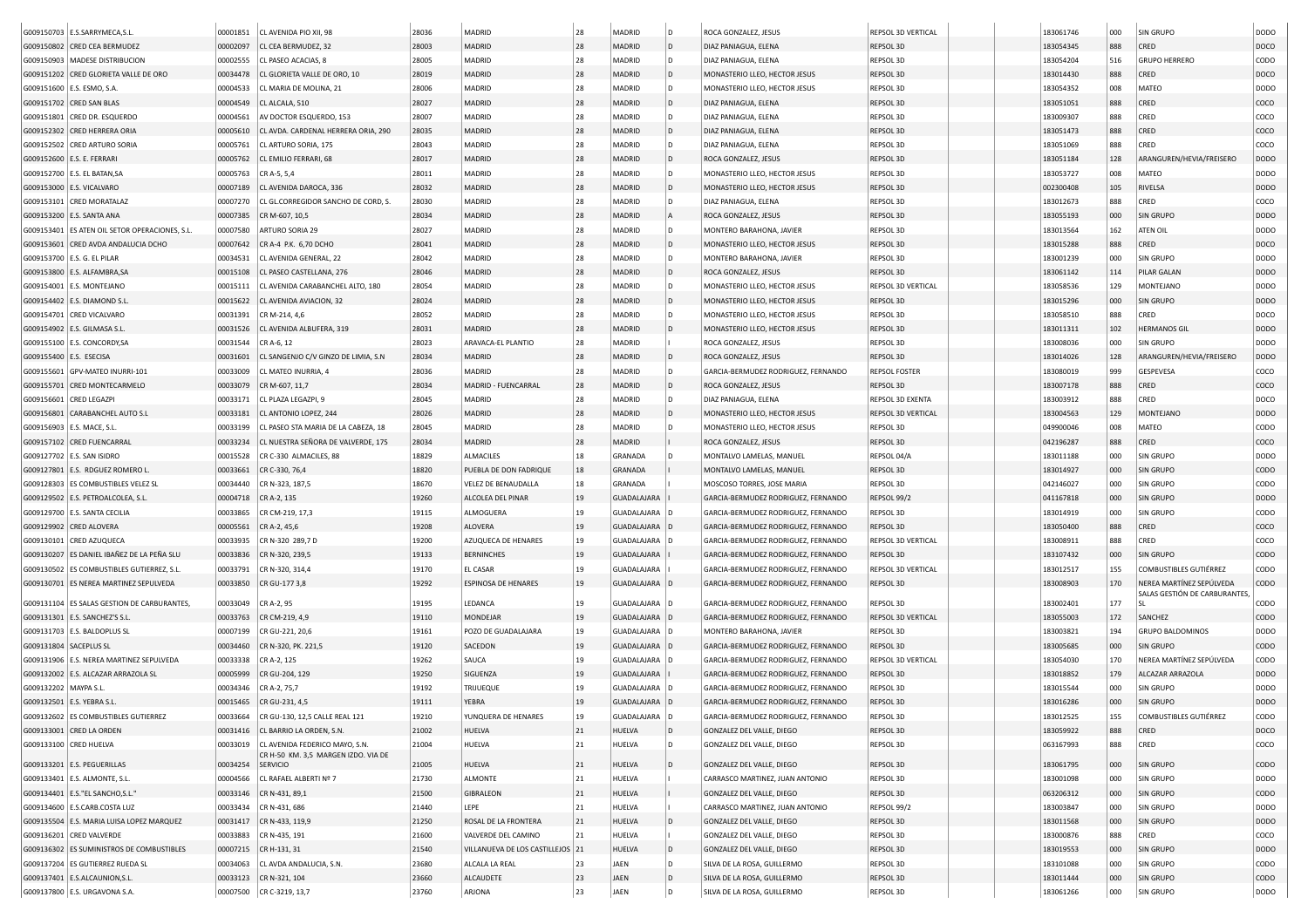|                         | G009138005 ES ARQUILLOS RUIZ LOPEZ S.L.        | 00033351 | CR LINARES ORCERA, KM 28                | 23230 | ARQUILLOS              | 23 | JAEN          | l D | MERCADO NOVES, EMILIO           | REPSOL 3D                 | 183055334 | 000 | <b>SIN GRUPO</b>           | CODO        |
|-------------------------|------------------------------------------------|----------|-----------------------------------------|-------|------------------------|----|---------------|-----|---------------------------------|---------------------------|-----------|-----|----------------------------|-------------|
| G009138202 CRED BAEZA   |                                                | 00033233 | CL AVENIDA PUCHE PARDO, S.N.            | 23440 | BAEZA                  | 23 | JAEN          | D   | SILVA DE LA ROSA, GUILLERMO     | REPSOL 3D                 | 183115112 | 888 | CRED                       | COCO        |
| G009138401 CRED BAILÉN  |                                                | 00033439 | CR N-323 A, 0                           | 23710 | BAILEN                 | 23 | JAEN          | l D | SILVA DE LA ROSA, GUILLERMO     | REPSOL 3D                 | 183001924 | 888 | CRED                       | coco        |
|                         | G009138500   IND.DEL VALLE, S.A.               | 00031589 | CR A-6301, km. 26                       | 23293 | CORTIJOS NUEVOS        | 23 | JAEN          | D   | MERCADO NOVES, EMILIO           | REPSOL 3D EXENTA          | 183075548 | 000 | SIN GRUPO                  | DODO        |
|                         | G009138602 ES MANZANEDA GARCIA S.L             | 00033960 | CR N-322, 215                           | 23340 | ARROYO DEL OJANCO      | 23 | JAEN          |     | MERCADO NOVES, EMILIO           | REPSOL 3D                 | 183004332 | 000 | SIN GRUPO                  | CODO        |
|                         | G009138802 CRED LA FRONTERA                    | 00004258 | CL AUTOVIA BAILEN-MOTRIL I, 69,4        | 23130 | CAMPILLO DE ARENAS     | 23 | JAEN          |     | SILVA DE LA ROSA, GUILLERMO     | REPSOL 3D                 | 183003862 | 888 | CRED                       | DOCO        |
|                         |                                                |          |                                         |       |                        |    |               |     |                                 |                           |           |     |                            |             |
|                         | G009139101 E.S. LA CAROLINA                    | 00033373 | CR N-4, 269                             | 23200 | CAROLINA, LA           | 23 | JAEN          |     | MERCADO NOVES, EMILIO           | REPSOL 3D                 | 042133660 | 000 | SIN GRUPO                  | CODO        |
|                         | G009139501 CRED GUARROMÁN                      | 00033201 | CR N-4, 280,5                           | 23210 | <b>GUARROMAN</b>       | 23 | JAEN          |     | MERCADO NOVES, EMILIO           | REPSOL 3D                 | 017119561 | 888 | CRED                       | coco        |
|                         | G009139601 E.S. SEBASTIAN MORENO SORIANO Y DO  | 00015209 | CR N-324, P.K. 24,5                     | 23560 | HUELMA                 | 23 | JAEN          | D   | SILVA DE LA ROSA, GUILLERMO     | REPSOL 3D                 | 183050111 | 000 | SIN GRUPO                  | <b>DODO</b> |
|                         | G009139703 E.S. GABRIEL TOMAS ANTONAYA         | 00034541 | CR N-322, 128                           | 23450 | <b>IBROS</b>           | 23 | JAEN          |     | MERCADO NOVES, EMILIO           | REPSOL 3D VERTICAL        | 183013465 | 000 | SIN GRUPO                  | CODO        |
|                         | G009140300 CRED LINARES                        | 00033626 | CL AVENIDA DE ESPAÑA, 3                 | 23700 | LINARES                | 23 | JAEN          |     | SILVA DE LA ROSA, GUILLERMO     | <b>REPSOL 3D</b>          | 183017409 | 888 | CRED                       | coco        |
|                         | G009140502 CRED LOS CABALLOS                   | 00033554 | CR N-4, 346.6 M.I. (SENTIDO MADRID)     | 23780 | LOPERA                 | 23 | JAEN          |     | SILVA DE LA ROSA, GUILLERMO     | REPSOL 3D                 | 183108935 | 888 | CRED                       | coco        |
|                         | G009140705 GASOLEOS LA CAÑADA, SL              | 00033555 | CL CAMINO DE LA ESTACION, S.N.          | 23770 | MARMOLEJO              | 23 | JAEN          | D   | SILVA DE LA ROSA, GUILLERMO     | REPSOL 3D                 | 183108943 | 561 | GASOLEOS LA CAÑADA         | CODO        |
|                         | G009140801 CRED MARTOS                         | 00005747 | AV EUROPA, 106                          | 23600 | <b>MARTOS</b>          | 23 | JAEN          | D   | MERCADO NOVES, EMILIO           | REPSOL 3D                 | 183059179 | 888 | CRED                       | DOCO        |
|                         | G009140901 E.S. EL ROSALEJO                    | 00031399 | CR N-321, 80                            | 23600 | <b>MARTOS</b>          | 23 | JAEN          | D   | MERCADO NOVES, EMILIO           | REPSOL 3D                 | 183059575 | 000 | SIN GRUPO                  | <b>DODO</b> |
|                         | G009141201   E.S. FAVIA, S.L                   | 00033431 | CR JA-3120 TORREPEROGIL-PEAL, 21,6      | 23460 | PEAL DE BECERRO        | 23 | JAEN          | D   | SILVA DE LA ROSA, GUILLERMO     | REPSOL 3D                 | 183108612 | 000 | SIN GRUPO                  | CODO        |
|                         | G009141304 E.S. DOMINGUEZ JABALQUINTO, S.L.    | 00034034 | CL AVDA.JOAQUIN COSTA, S.N.             | 23790 | PORCUNA                | 23 | JAEN          |     | SILVA DE LA ROSA, GUILLERMO     | REPSOL 3D                 | 183108919 | 514 | HIJOS DE JOAQUIN DOMINGUEZ | CODO        |
|                         | G009141402 E.S. NUESTRA SEÑORA TISCAR          | 00007403 | CR C-323, 66                            | 23485 | POZO ALCON             | 23 | JAEN          |     | SILVA DE LA ROSA, GUILLERMO     | REPSOL 3D                 | 183009265 | 000 | SIN GRUPO                  | DODO        |
|                         | G009141502 E.S. SUAREZ PENALBA SI              | 00033976 | CL AVENIDA DE ANDALUCIA, 131            | 23350 | PUENTE DE GENAVE       | 23 | JAEN          |     | MERCADO NOVES, EMILIO           | REPSOL 3D                 | 183013952 | 000 | SIN GRUPO                  | <b>CODO</b> |
|                         | G009141705 ES MUÑOZ GONZALEZ JUAN FRANCISCO    | 00010517 | CR C-604, 6,2                           | 23410 | SABIOTE                | 23 | JAEN          |     | MERCADO NOVES, EMILIO           | REPSOL 3D                 | 183018761 | 000 | SIN GRUPO                  | CODO        |
|                         | G009141901 ES REPSOL SANTISTEBAN               | 00034050 | CR C-3210 48,3                          | 23250 | SANTISTEBAN DEL PUERTO | 23 | JAEN          |     | MERCADO NOVES, EMILIO           | REPSOL 3D                 | 183134378 | 750 | FAJAREAS S.L.U.            | <b>DODO</b> |
|                         | G009142100 GARRIMARTI, S.L                     | 00015429 | CR A-310, Km 23                         | 23380 | SILES                  | 23 | JAEN          |     | MERCADO NOVES, EMILIO           | REPSOL 3D EXENTA          | 183078559 | 000 | SIN GRUPO                  | DODO        |
|                         |                                                |          |                                         | 23640 |                        | 23 | JAEN          | D   |                                 |                           |           |     |                            | <b>DODO</b> |
|                         | G009142401 ES REPSOL TORREDELCAMPO             | 00034119 | CR A-316, KM 65,8                       |       | TORREDELCAMPO          |    |               |     | MERCADO NOVES, EMILIO           | REPSOL 3D                 | 183134360 | 750 | FAJAREAS S.L.U.            |             |
|                         | G009142503 E.S. GABRIEL TOMAS ANTONAYA LIEBANA | 00003774 | CL AVENIDA DE JAEN, 17                  | 23650 | TORREDONJIMENO         | 23 | JAEN          |     | MERCADO NOVES, EMILIO           | REPSOL 3D                 | 063209944 | 000 | SIN GRUPO                  | DODO        |
|                         | G009142702 CRED TORREPEROGIL                   | 00005890 | CR N-322, 154,0                         | 23320 | TORREPEROGIL           | 23 | JAEN          | D   | SILVA DE LA ROSA, GUILLERMO     | REPSOL 3D                 | 183014190 | 888 | CRED                       | DOCO        |
|                         | G009142903 ES SAN MIGUEL SL                    | 00031161 | CL AVENIDA DE LA LIBERTAD, 76           | 23400 | UBEDA                  | 23 | JAEN          |     | MERCADO NOVES, EMILIO           | REPSOL 3D                 | 152000170 | 000 | SIN GRUPO                  | DODO        |
|                         | G009143000 RED AZUL S.A                        | 00033440 | CL AVDA.CRISTO REY, S.N, S.N.           | 23400 | <b>UBEDA</b>           | 23 | JAEN          | D   | MERCADO NOVES, EMILIO           | REPSOL 3D                 | 183010545 | 905 | RED AZUL, S.A.             | CODO        |
|                         | G009143103 E.S. LUIS JESUS ANTONAYA BAENA      | 00034122 | CR C-3217, 13.2                         | 23220 | VILCHES                | 23 | JAEN          |     | MERCADO NOVES, EMILIO           | REPSOL 3D                 | 183057884 | 000 | SIN GRUPO                  | CODO        |
|                         | G009143401 CRED VILLANUEVA DEL ARZOBISPO       | 00033790 | CR N-322, 191                           | 23330 | VILLANUEVA DEL ARZOB   | 23 | JAEN          | D   | SILVA DE LA ROSA, GUILLERMO     | REPSOL 3D                 | 183007517 | 888 | CRED                       | coco        |
|                         | G009143601 E.S. PETROBLAN S.L                  | 00033794 | CR N-601, 291,9                         | 24290 | MATALLANA DE VALMADR   | 24 | LEON          |     | FERNANDEZ RUIZ, PABLO ANDRES    | PETRONOR 04/A             | 183008283 | 000 | SIN GRUPO                  | CODO        |
|                         | G009144002 CRED SAN RAFAEL                     | 00004059 | CL AVENIDA LA CORUÑA, 310               | 27003 | LUGO                   | 27 | LUGO          | D   | DIAZ GAY, PABLO                 | REPSOL 3D                 | 183052877 | 888 | CRED                       | DOCO        |
|                         | G009144200 ES.O "CARQUEIXO"S.L                 | 00015364 | CR LU 530, KM 3-S.CASTELO 175           | 27295 | CASTELO                | 27 | LUGO          | D   | DIAZ GAY, PABLO                 | REPSOL 3D                 | 063204531 | 000 | SIN GRUPO                  | DODO        |
|                         | G009144302 CRED LUGO (LA MURALLA)              | 00015877 | CL RONDA MURALLA, 134                   | 27004 | LUGO                   | 27 | LUGO          | l D | DIAZ GAY, PABLO                 | REPSOL 3D                 | 183055573 | 888 | CRED                       | coco        |
|                         |                                                |          | CR N-540, KM 10,5 (Sta. Mª Magdalena    |       |                        |    |               |     |                                 | REPSOL 3D NO              |           |     |                            |             |
|                         | G009144402 E.S. O PICATO                       | 00031061 | Monte de Meda)                          | 27210 | LUGO                   | 27 | LUGO          |     | ALVAREZ VILLAR, JUAN CARLOS     | ILUMINADA                 | 183013903 | 000 | <b>SIN GRUPO</b>           | CODO        |
|                         | G009144503 E.S. LENCE TORRES                   | 00033136 | CR N-6, 498                             | 27169 | TOLDA, LA              | 27 | LUGO          |     | DIAZ GAY, PABLO                 | REPSOL 3D                 | 183119650 | 611 | LENCE                      | <b>DODO</b> |
|                         | G009144602   E.S. LENCE TORRES                 | 00005603 | CR N-540, 2                             | 27297 | LOUZANETA              | 27 | LUGO          |     | DIAZ GAY, PABLO                 | REPSOL 3D                 | 183053396 | 611 | LENCE                      | DODO        |
|                         | G009145002 CRED BARREIROS                      | 00033471 | CR N-634, 570,4                         | 27790 | <b>BARREIROS</b>       | 27 | LUGO          | D   | DIAZ GAY, PABLO                 | REPSOL 3D                 | 183017672 | 888 | CRED                       | coco        |
|                         | G009145402 E.S. CASTRO RIBERAS DE LEA, S.L.    | 00033540 | CR L-1101, 4,6                          | 27260 | CASTRO-RIBERAS DE LE   | 27 | LUGO          |     | DIAZ GAY, PABLO                 | REPSOL 3D                 | 183055730 | 000 | SIN GRUPO                  | CODO        |
|                         | G009146001 E.S. COSPEITO, S.L                  | 00007009 | AVEDINA CIDADE DE VERIA S/N             | 27377 | <b>COSPEITO</b>        | 27 | LUGO          |     | DIAZ GAY, PABLO                 | <b>REPSOL 3D VERTICAL</b> | 183063387 | 000 | SIN GRUPO                  | <b>DODO</b> |
|                         | G009146100   E.S. A.M.M.N.S.A.                 | 00015362 | CR N-540, 57,4                          | 27500 | CHANTADA               | 27 | LUGO          |     | ALVAREZ VILLAR, JUAN CARLOS     | REPSOL 3D                 | 183001213 | 000 | SIN GRUPO                  | DODO        |
|                         | G009146201 E.S. CHANTADA, S.L                  | 00033662 | CR N-540, 56,3                          | 27500 | CHANTADA               | 27 | LUGO          | D   | ALVAREZ VILLAR, JUAN CARLOS     | REPSOL 3D                 | 183052513 | 630 | <b>CHANTADA S.L</b>        | CODO        |
| G009146301              | E.S. CARBALLEIRA                               | 00015030 | CR LU-530 P.K. 56,80 D                  | 27100 | FONSAGRADA             | 27 | LUGO          | D   | DIAZ GAY, PABLO                 | REPSOL 3D                 | 183014018 | 000 | SIN GRUPO                  | DODO        |
| G009146403 CRED FOZ     |                                                | 00031565 | CR N-642, 34,6                          | 27780 | FOZ                    | 27 | LUGO          |     | DIAZ GAY, PABLO                 | REPSOL 3D                 | 183007327 | 888 | CRED                       | DOCO        |
|                         |                                                |          |                                         |       |                        |    |               |     |                                 | REPSOL 3D NO              |           |     |                            |             |
|                         | G009146501 E.S. SERV.FORMULA 2                 | 00034085 | CR L-232, 19,9                          | 27220 | FRIOL                  | 27 | LUGO          |     | ALVAREZ VILLAR, JUAN CARLOS     | ILUMINADA<br>REPSOL 3D NO | 183058619 | 000 | SIN GRUPO                  | CODO        |
|                         | G009146602 ES GRUPO ROMA 2020 S.L.             | 00033522 | CR C-641, 32,1                          | 27832 | CANDAMIL               | 27 | LUGO          |     | DIAZ GAY, PABLO                 | ILUMINADA                 | 183056126 | 622 | <b>GRUPO ROMA</b>          | CODO        |
|                         | G009146701 E.S. DE GUITIRIZ                    | 00033916 | CR N-6, 539,6                           | 27300 | GUITIRIZ               | 27 | LUGO          | D   | ALVAREZ VILLAR, JUAN CARLOS     | REPSOL 3D VERTICAL        | 063207336 | 000 | SIN GRUPO                  | CODO        |
|                         |                                                |          |                                         |       |                        |    |               |     |                                 | REPSOL 3D NO              |           |     |                            |             |
|                         | G009146903 ES GRUPO ROMA 2020 S.L.             |          | 00033521 CR LU-862 P.K. 97,00 I         | 27870 | XOVE-E.S.              | 27 | LUGO          |     | DIAZ GAY, PABLO                 | ILUMINADA                 | 183008010 | 622 | <b>GRUPO ROMA</b>          | CODO        |
|                         | G009147002 ES GASOLEO DEL NORTE, SUR, ESTE Y O |          | 00033989 CL AVENIDA ELADIO LORENZO, 2   | 27740 | MONDOÑEDO              | 27 | LUGO          |     | DIAZ GAY, PABLO                 | REPSOL 3D                 | 183000140 |     | <b>ESTACIONES NOW</b>      | CODO        |
|                         | G009073901 GALLARDO BERROCAL J.                |          | 00015834 CL CARRETERA SAN VICENTE, S.N. | 06518 | CODOSERA, LA           | 06 | BADAJOZ       | D   | BLANCO RODRIGUEZ, SERGIO        | REPSOL 3D                 | 183062892 | 000 | SIN GRUPO                  | DODO        |
|                         | G009074202 MANUEL TENA SANCHEZ                 | 00033687 | CR N-432, 154,7                         | 06910 | GRANJA DE TORREHERMOSA | 06 | BADAJOZ       |     | ROMERO ALFONSO, MARIA TERESA    | <b>REPSOL 3D VERTICAL</b> | 063204465 | 000 | SIN GRUPO                  | CODO        |
|                         | G009074404 ES LA PARADA A5 S.L.                |          | 00033894 CR A-5, 314,2                  | 06470 | GUAREÑA                | 06 | BADAJOZ       | D   | ROMERO ALFONSO, MARIA TERESA    | REPSOL 3D                 | 183005420 | 000 | SIN GRUPO                  | <b>CODO</b> |
|                         | G009074602 LINEROS PEREDA, C.B.                |          | 00015027 CR DE BADAJOZ, 3               | 06380 | JEREZ DE LOS CABALLE   | 06 | BADAJOZ       |     | ROMERO ALFONSO, MARIA TERESA    | REPSOL 3D                 | 183051341 | 000 | SIN GRUPO                  | DODO        |
|                         |                                                |          |                                         |       |                        |    |               |     |                                 | REPSOL 3D NO              |           |     |                            |             |
| G009074900 VITICO S.L.  |                                                |          | 00007135 CR N-430, 138                  | 06760 | NAVALVILLAR DE PELA    | 06 | BADAJOZ       |     | SANCHEZ MILLA, ISIDORO          | ILUMINADA                 | 063227029 | 000 | SIN GRUPO                  | DODO        |
|                         | G009075201 RAFAEL RIOS S. L.                   |          | 00005929 CR C-413, 44                   | 06630 | PUEBLA DE ALCOCER      | 06 | BADAJOZ       | D   | SANCHEZ MILLA, ISIDORO          | REPSOL 3D                 | 183052828 | 000 | SIN GRUPO                  | <b>DODO</b> |
|                         | G009075702   E.S. SOLANA, S.L.                 |          | 00034196   CR BA-422, 47,1              | 06209 | SOLANA DE LOS BARROS   | 06 | BADAJOZ       |     | <b>BLANCO RODRIGUEZ, SERGIO</b> | REPSOL 3D                 | 183007830 | 000 | SIN GRUPO                  | <b>CODO</b> |
|                         | G009076101 DISTRIBUCIONES Y SUMINISTROS SAMANI |          | 00015327 CR C-413, 163,9                | 06444 | VALENCIA DE LAS TORR   | 06 | BADAJOZ       |     | ROMERO ALFONSO, MARIA TERESA    | REPSOL 3D                 | 183058825 | 000 | SIN GRUPO                  | DODO        |
| G009076302 CORPAZ, S.L. |                                                |          | 00034319 CR BA-700, 9,5                 | 06717 | PUEBLA DE ALCOLLARIN   | 06 | BADAJOZ       |     | SANCHEZ MILLA, ISIDORO          | REPSOL 3D                 | 183006311 | 000 | SIN GRUPO                  | <b>CODO</b> |
|                         | G009076400 CRED ZAFRA C.                       |          | 00033035 CR N-432, P.K. 72              | 06300 | ZAFRA                  | 06 | BADAJOZ       | D   | SANCHEZ MILLA, ISIDORO          | REPSOL 3D VERTICAL        | 063167951 | 888 | CRED                       | COCO        |
|                         | G009076702 E.S. SERVICIOS OLMEDILLO, S.L.      |          | 00033503 CR BU-619, 26,1                | 09311 | OLMEDILLO DE ROA       | 09 | <b>BURGOS</b> |     | MORIDO NIÑO, EDUARDO            | <b>REPSOL 3D VERTICAL</b> | 183006709 | 714 | <b>GRUPO OLMEDILLO</b>     | CODO        |
|                         | G009076802 E.S. RAUDA OIL S.A                  |          | 00007159 CR BU-111, 1                   | 09300 | ROA DE DUERO           | 09 | <b>BURGOS</b> |     | GOMEZ DE LA CALLE, ROSA MARIA   | REPSOL 3D                 | 183052182 | 780 | PIZARRO                    | CODO        |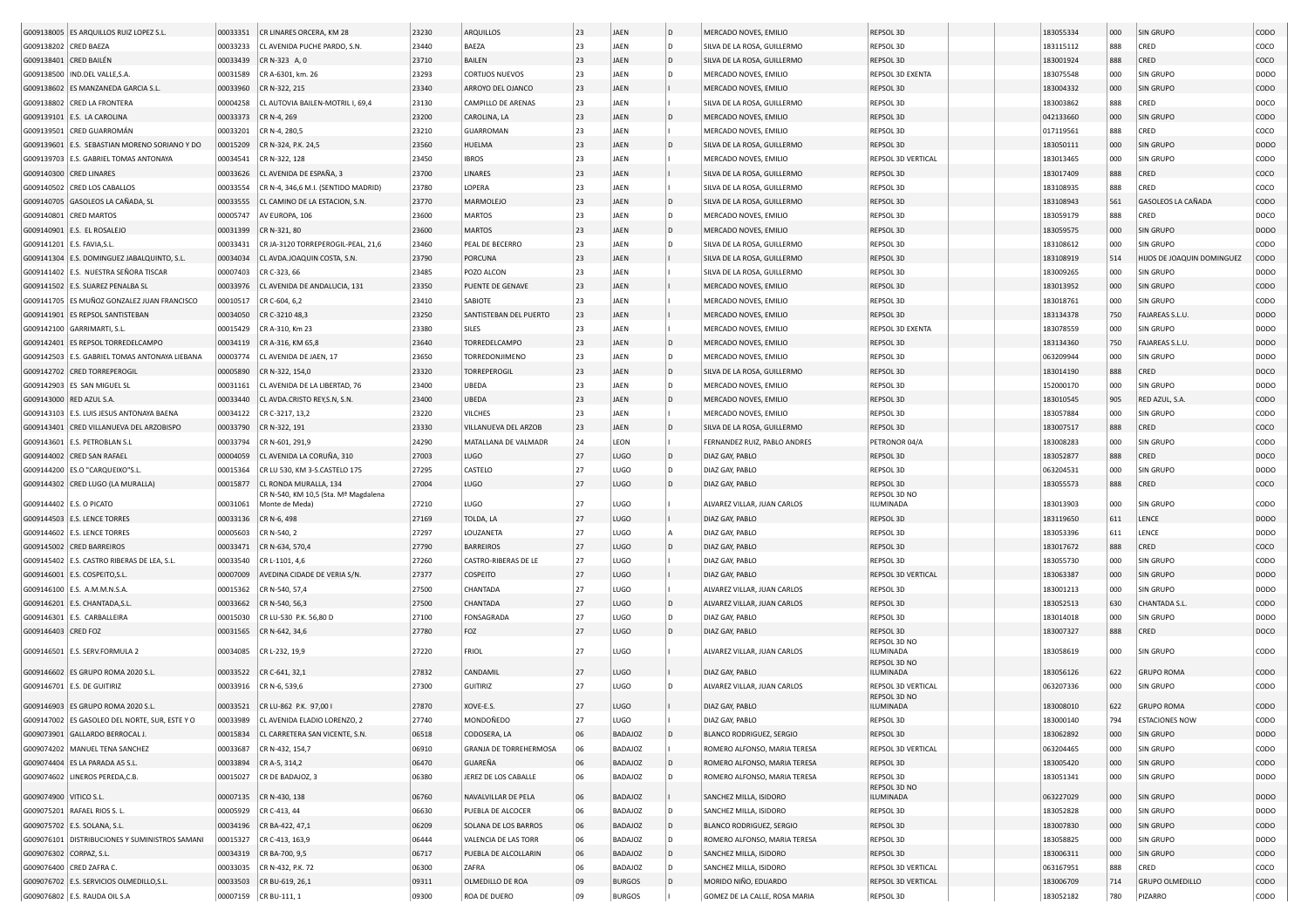|                        | G009076901 E.S. MIRAT COMBUSTIBLES, S.L        | 00000854 | CL GIL CORDERO, S.N.               | 10001 | CACERES                   | 10 | CACERES   |              | LEANDRO MANSO, AIDA          | REPSOL 3D                 | 183019439              | 903 | S.A. MIRAT              | DODO        |
|------------------------|------------------------------------------------|----------|------------------------------------|-------|---------------------------|----|-----------|--------------|------------------------------|---------------------------|------------------------|-----|-------------------------|-------------|
|                        | G009077101 CRED CÁCERES                        | 00005837 | CR N-630, 548,9                    | 10005 | CACERES                   | 10 | CACERES   | D            | LEANDRO MANSO, AIDA          | REPSOL 3D                 | 183056951              | 888 | CRED                    | COCO        |
|                        | G009077201 CRED CÁCERES I                      | 00015533 | CR N-521, 45                       | 10004 | CACERES                   | 10 | CACERES   |              | LEANDRO MANSO, AIDA          | REPSOL 3D                 | 063197024              | 888 | CRED                    | coco        |
|                        | G009077502 E.S. RUSUAPAMI                      | 00033498 | CR N-630, 590,5                    | 10160 | ALCUESCAR                 | 10 | CACERES   | D            | LEANDRO MANSO, AIDA          | REPSOL 3D                 | 183000728              | 000 | SIN GRUPO               | CODO        |
|                        | G009077801   E.S. LA PISTA, S.L                | 00033818 | CR N-630, 509,3                    | 10820 | CAÑAVERAL                 | 10 | CACERES   | l D          | LEANDRO MANSO, AIDA          | PETRONOR 04/A             | 183015551              | 187 | LA PISTA                | CODO        |
|                        | G009077901 E.S. RUBEN CANSADO TEJADO           | 00033585 | CR N-630, 542,6                    | 10003 | CACERES                   | 10 | CACERES   |              | LEANDRO MANSO, AIDA          | REPSOL 3D VERTICAL        | 183005883              | 000 | SIN GRUPO               | CODO        |
|                        | G009078203 ES GASOLINERA ROLO SL               | 00033701 | CR C-526, 29,2                     | 10800 | CORIA                     | 10 | CACERES   | D            | LEANDRO MANSO, AIDA          | <b>REPSOL 3D VERTICAL</b> | 183112648              | 154 | <b>ROLO</b>             | CODO        |
|                        | G009078601 E.S. EL EMPERADOR                   | 00005838 | CL AVENIDA CONSTITUCION, S.N.      | 10400 | JARAIZ DE LA VERA         | 10 | CACERES   | D            | SANCHEZ MILLA, ISIDORO       | REPSOL 3D                 | 183001296              | 000 | SIN GRUPO               | DODO        |
|                        | G009078801 E.S.DE LOGROSAN, S.A                | 00005539 | CR C-401, 203                      | 10120 | LOGROSAN                  | 10 | CACERES   | l D          | SANCHEZ MILLA, ISIDORO       | REPSOL 3D                 | 183057355              | 000 | SIN GRUPO               | <b>DODO</b> |
|                        | G009078903 E.S. NAZARET CARRANZA MUÑOZ         | 00034039 | CR C-701, 4                        | 10110 | MADRIGALEJO               | 10 | CACERES   | D            | SANCHEZ MILLA, ISIDORO       | REPSOL 3D VERTICAL        | 183053180              | 000 | SIN GRUPO               | CODO        |
|                        | G009079001 E.S. SAN CRISTOBAL                  | 00005465 | CR C-204, 27,3                     | 10810 | <b>MONTEHERMOSO</b>       | 10 | CACERES   | D            | LEANDRO MANSO, AIDA          | <b>REPSOL 3D</b>          | 183003730              | 000 | SIN GRUPO               | DODO        |
|                        | G009079200 E.S. SERVIMOSA                      | 00033531 | CR N-5A, 180,8                     | 10300 | NAVALMORAL DE LA MATA     | 10 | CACERES   |              | LEANDRO MANSO, AIDA          | REPSOL 3D                 | 183003748              | 000 | SIN GRUPO               | CODO        |
|                        | G009079302 CRED NAVALMORAL IZQ                 | 00034391 | CR N-5A, 179,0 M IZQ               | 10300 | NAVALMORAL DE LA MAT      | 10 | CACERES   |              | SANCHEZ MILLA, ISIDORO       | REPSOL 3D                 | 183063056              | 888 | CRED                    | coco        |
|                        |                                                | 00005788 | AV MARTIN PALOMINO, S.N.           | 10600 | PLASENCIA                 | 10 | CACERES   | D            | LEANDRO MANSO, AIDA          | REPSOL 3D                 | 183062777              | 888 | CRED                    | coco        |
|                        | G009079500 CRED PLASENCIA I                    |          |                                    |       |                           | 10 |           | D            |                              |                           |                        |     | SIN GRUPO               | <b>DODO</b> |
|                        | G009079602 E.S. EL PUERTO 1                    | 00033160 | AV DE ESPAÑA, 44                   | 10600 | PLASENCIA                 | 10 | CACERES   |              | SANCHEZ MILLA, ISIDORO       | REPSOL 3D                 | 183010644              | 000 |                         |             |
|                        | G009079701 E.S. JUMCON, S. L                   | 00033567 | CR N-110, 403,2                    | 10600 | PLASENCIA                 |    | CACERES   |              | LEANDRO MANSO, AIDA          | REPSOL 3D VERTICAL        | 183002609<br>183000751 | 186 | <b>GRUPO JUMCOM</b>     | CODO        |
|                        | G009079803   E.S. LA PISTA, S.L.               | 00033686 | CR N-630 MIRABEL, 489,9            | 10600 | PLASENCIA                 | 10 | CACERES   | D            | LEANDRO MANSO, AIDA          | REPSOL 3D                 |                        | 187 | <b>LA PISTA</b>         | CODO        |
|                        | G009080003   E.S. MIRASIERRA S.L.              | 00034256 | CR N-5, 268                        | 10260 | SANTA CRUZ DE LA SIE      | 10 | CACERES   | D            | SANCHEZ MILLA, ISIDORO       | REPSOL 3D<br>REPSOL 3D NO | 183012236              | 000 | SIN GRUPO               | CODO        |
|                        | G009080100 E.S. J. BREÑA E HIJAS, S.A.         | 00033526 | CR C-904, 12,4                     | 10310 | TALAYUELA                 | 10 | CACERES   |              | LEANDRO MANSO, AIDA          | ILUMINADA                 | 183000686              | 000 | SIN GRUPO               | CODO        |
|                        | G009080301 ES LAS GLORIAS E.S.P.J              | 00033866 | CR EX-206, 34,7                    | 10186 | TORRE DE SANTA MARIA      | 10 | CACERES   | D            | ROMERO ALFONSO, MARIA TERESA | REPSOL 3D VERTICAL        | 183010628              | 000 | SIN GRUPO               | CODO        |
|                        | G009080401 E.S. MIRAT COMBUSTIBLES, S.L        | 00007629 | CR N-5, 253                        | 10200 | <b>TRUJILLO</b>           | 10 | CACERES   |              | SANCHEZ MILLA, ISIDORO       | REPSOL 3D VERTICAL        | 183018415              | 903 | S.A. MIRAT              | <b>DODO</b> |
|                        | G009080501 E.S. JUMCON, S.L.                   | 00033568 | CR N-110, 382,2                    | 10614 | VALDASTILLAS              | 10 | CACERES   |              | LEANDRO MANSO, AIDA          | REPSOL 3D                 | 183005354              | 186 | <b>GRUPO JUMCOM</b>     | CODO        |
|                        | G009080701 CRISFAL LUSOPOR, S.L                | 00005015 | CL PIZARRO, 8                      | 10500 | VALENCIA DE ALCANTAR      | 10 | CACERES   | ID.          | BLANCO RODRIGUEZ, SERGIO     | REPSOL 3D                 | 183019280              | 000 | SIN GRUPO               | <b>DODO</b> |
|                        | G009080901 E.S. EL AVION, S.L                  | 00033586 | CR N-630, 454,3                    | 10720 | VILLAR DE PLASENCIA       | 10 | CACERES   | D            | LEANDRO MANSO, AIDA          | <b>REPSOL 3D VERTICAL</b> | 043098243              | 000 | SIN GRUPO               | CODO        |
|                        | G009081002   E.S. EL PARADOR                   | 00015318 | CR C-401, 225                      | 10130 | ZORITA                    | 10 | CACERES   |              | SANCHEZ MILLA, ISIDORO       | REPSOL 3D                 | 183057942              | 000 | SIN GRUPO               | <b>DODO</b> |
|                        | G009081101 CRED PUERTA DE TIERRA               | 00002677 | CL AVENIDA ANDALUCIA, 2            | 11006 | CADIZ                     | 11 | CADIZ     | D            | BELLOD TARDIO, MIGUEL        | REPSOL 3D                 | 183000678              | 888 | CRED                    | DOCO        |
|                        | G009081202 CRED CORTADURA                      | 00004087 | CL AVDA.JOSE LEON DE CARRANZA, 1   | 11011 | CADIZ                     | 11 | CADIZ     | l D          | <b>BELLOD TARDIO, MIGUEL</b> | REPSOL 3D                 | 183000660              | 888 | CRED                    | DOCO        |
|                        | G009081402 GPV-AVDA.LACAVE-123                 | 00033043 | AV SEGUNDA AGUADA, 2 C             | 11012 | CADIZ                     | 11 | CADIZ     | D            | BELLOD TARDIO, MIGUEL        | <b>REPSOL FOSTER</b>      | 183007913              | 999 | GESPEVESA               | coco        |
|                        | G009081504 ES PROYECTOS JARAMILLOS SL          | 00034362 | CL AV. ALC. MANUEL DE LA PINTA     | 11011 | CADIZ                     | 11 | CADIZ     | D            | <b>BELLOD TARDIO, MIGUEL</b> | REPSOL 3D                 | 183007889              | 000 | SIN GRUPO               | CODO        |
|                        |                                                |          |                                    |       |                           |    |           |              |                              | REPSOL 3D NO              |                        |     |                         |             |
|                        | G009081703 E.S. CARBURANTES Y DERIVADOS        | 00033014 | CL AVENIDA VIRGEN DE EUROPA, S.N   | 11201 | ALGECIRAS                 | 11 | CADIZ     | D            | MORENO BELMONTE, JULIAN      | ILUMINADA                 | 063167977              | 000 | SIN GRUPO               | CODO        |
|                        | G009082002 E.S. ALGODONALES S.L                | 00033953 | A-384 PK. 43,5                     | 11680 | ALGODONALES               | 11 | CADIZ     |              | PAREDES SERRANO, FERNANDO    | REPSOL 3D VERTICAL        | 183051333              | 517 | <b>FRANCISCO BERNAL</b> | CODO        |
| G009082600 ESBOR, S.A  |                                                | 00034349 | CR N-342, 44                       | 11640 | <b>BORNOS</b>             | 11 | CADIZ     | D            | BELLOD TARDIO, MIGUEL        | REPSOL 3D                 | 183010867              | 000 | SIN GRUPO               | CODO        |
|                        | G009082701 CRED CABO ROCHE                     | 00005411 | CR N-340, 16,7                     | 11140 | CONIL DE LA FRONTERA      | 11 | CADIZ     |              | PAREDES SERRANO, FERNANDO    | REPSOL 3D                 | 183000033              | 888 | CRED                    | coco        |
|                        | G009082801 E.S. LOS MOLINOS                    | 00031143 | CR L-213, 1                        | 11140 | CONIL DE LA FRONTERA      | 11 | CADIZ     |              | PAREDES SERRANO, FERNANDO    | REPSOL 3D                 | 183017615              | 000 | SIN GRUPO               | DODO        |
|                        | G009083002 CRED LA BARROSA                     | 00031076 | AVDA REYES CATOLICOS Nº 16         | 11130 | CHICLANA DE LA FRONTERA   | 11 | CADIZ     |              | PAREDES SERRANO, FERNANDO    | REPSOL 3D                 | 132001850              | 888 | CRED                    | coco        |
|                        | G009083300 E.S. VULCANO                        | 00004965 | CR N-342, 2                        | 11401 | JEREZ DE LA FRONTERA      | 11 | CADIZ     |              | PAREDES SERRANO, FERNANDO    | REPSOL 3D                 | 183014125              | 523 | MORILLO ZAMORANO        | DODO        |
|                        | G009083404 E.S. JOSE LUIS CASALEIRO ACOSTA     | 00005402 | CR N-342, 4                        | 11407 | JEREZ DE LA FRONTERA      | 11 | CADIZ     |              | PAREDES SERRANO, FERNANDO    | REPSOL 3D                 | 183000652              | 000 | SIN GRUPO               | CODO        |
|                        | G009083600 E.S. LA PLATA                       | 00007049 | CL BARRIADA DE LA PLATA, S.N.      | 11404 | JEREZ DE LA FRONTERA      | 11 | CADIZ     | D            | PAREDES SERRANO, FERNANDO    | REPSOL 3D                 | 183056662              | 523 | MORILLO ZAMORANO        | DODO        |
|                        | G009083902 CRED LAS DELICIAS                   | 00015095 | CL PASEO DE LAS DELICIAS, 1        | 11406 | JEREZ DE LA FRONTERA      | 11 | CADIZ     | D            | PAREDES SERRANO, FERNANDO    | REPSOL 3D                 | 183018654              | 888 | CRED                    | DOCO        |
|                        | G009084002 CRED JEREZ ALTO                     | 00015380 | AVDA. PRESIDENTE ADOLFO SUAREZ N   | 11407 | JEREZ DE LA FRONTERA      | 11 | CADIZ     |              | PAREDES SERRANO, FERNANDO    | REPSOL 3D                 | 183002013              | 888 | CRED                    | DOCO        |
|                        | G009084301 E.S. JOSE L. CASALEIRO ACOSTA       | 00033020 | CL CUATRO CAMINOS, S.N.            | 11408 | JEREZ DE LA FRONTERA      | 11 | CADIZ     | D            | PAREDES SERRANO, FERNANDO    | REPSOL 3D VERTICAL        | 183000801              | 000 | <b>SIN GRUPO</b>        | CODO        |
|                        | G009084502 CRED MONTEALEGRE                    | 00033223 | CR C-440, 2                        | 11406 | JEREZ DE LA FRONTERA      | 11 | CADIZ     | D            | PAREDES SERRANO, FERNANDO    | REPSOL 3D                 | 183015858              | 888 | CRED                    | coco        |
|                        | G009084605 ES GEST. RECURSOS ENERGET. DE SUR S | 00033442 | AVENIDA DUQUE DE ABRANTES. SN      | 11407 | JEREZ DE LA FRONTERA      | 11 | CADIZ     | D            | PAREDES SERRANO, FERNANDO    | <b>REPSOL 3D VERTICAL</b> | 183111376              | 000 | SIN GRUPO               | CODO        |
|                        | G009084902 CRED SAN ROQUE                      | 00033622 | CR N-351 P.K. 3                    | 11360 | SAN ROQUE                 | 11 | CADIZ     |              | PAREDES SERRANO, FERNANDO    | REPSOL 3D                 | 183010875              | 888 | CRED                    | coco        |
|                        | G009085101 E.S. Mª DE LOS ÁNGELES NÚÑEZ MELÉN  | 00034092 | CR C-440, 32                       | 11170 | MEDINA SIDONIA            | 11 | CADIZ     |              | PAREDES SERRANO, FERNANDO    | REPSOL 3D                 | 183007905              | 000 | SIN GRUPO               | CODO        |
|                        | G009085201 CARB.NTRA.S.REMEDIOS                |          | CL AVENIDA JULIAN BESTEIRO, S.N.   |       |                           |    |           |              |                              | REPSOL 3D NO              |                        |     |                         |             |
|                        |                                                | 00005880 |                                    | 11690 | OLVERA                    | 11 | CADIZ     | D            | PAREDES SERRANO, FERNANDO    | ILUMINADA                 | 183016401              | 000 | SIN GRUPO               | DODO        |
|                        | G009085502 CRED PTO STA. MARIA M.D             | 00031049 | CR P-603, 1 M.D.                   | 11500 | PUERTO DE SANTA MARIA, EL | 11 | CADIZ     | D            | PAREDES SERRANO, FERNANDO    | REPSOL 3D                 | 183009141              | 888 | CRED                    | DOCO        |
|                        | G009085900 HNOS.FDEZ.MARQUEZ                   | 00033941 | PG INDUSTRIAL, 83                  | 11520 | ROTA                      | 11 | CADIZ     | D            | BELLOD TARDIO, MIGUEL        | REPSOL 3D                 | 183009158              | 000 | SIN GRUPO               | CODO        |
|                        | G009086702 E.S. ADISJUBER, S.L.                |          | 00015187   CR N-340, 118           | 11360 | SAN ROQUE                 | 11 | CADIZ     |              | PAREDES SERRANO, FERNANDO    | REPSOL 3D                 | 183053693              | 000 | SIN GRUPO               | <b>DODO</b> |
|                        | G009087201 E.S. LA MILAGROSA DE TREBUJENA, S.L | 00005540 | AV SEVILLA, 45                     | 11560 | TREBUJENA                 | 11 | CADIZ     | l D          | PAREDES SERRANO, FERNANDO    | REPSOL 3D                 | 183007863              | 522 | ALFONSO RUIZ CARO       | DODO        |
|                        | G009087302 E.S. G DE RECURSOS ENERGETICOS GUIL | 00015981 | CR C-3331, 20                      | 11600 | UBRIQUE                   | 11 | CADIZ     | $\mathsf{D}$ | PAREDES SERRANO, FERNANDO    | REPSOL 3D                 | 183055714              | 000 | SIN GRUPO               | CODO        |
|                        | G009087501 E.S. ISMAEL MEJIAS GONZALEZ         | 00033755 | CR N-342, 52                       | 11650 | VILLAMARTIN               | 11 | CADIZ     |              | BELLOD TARDIO, MIGUEL        | REPSOL 3D VERTICAL        | 063198865              | 544 | <b>ISMAEL MEJIAS</b>    | CODO        |
|                        | G009088004   ES MAFON 2018, S.L.               |          | 00015152 CR C-232 GRAU-TERUEL, 1,0 | 12100 | EL GRAO                   | 12 | CASTELLON | D            | ALBERO LOPEZ, RAUL           | REPSOL 3D VERTICAL        | 183016914              | 000 | SIN GRUPO               | CODO        |
|                        | G009088602 CRED LA MAGDALENA                   | 00034109 | CR N-340, 976,7                    | 12004 | CASTELLON DE LA PLANA     | 12 | CASTELLON | D            | ALBERO LOPEZ, RAUL           | <b>REPSOL 3D VERTICAL</b> | 183003755              | 888 | CRED                    | coco        |
|                        | G009088703 GPV-CASTELLON - 134                 | 00034249 | CL AVENIDA VALENCIA, 96            | 12005 | CASTELLON DE LA PLANA     | 12 | CASTELLON | D            | ALBERO LOPEZ, RAUL           | REPSOL 3D                 | 183003193              | 999 | GESPEVESA               | coco        |
|                        | G009088901   SANT PAU,C.B.                     | 00007096 | CR CS-800 32,3                     | 12140 | ALBOCACER                 | 12 | CASTELLON |              | ALBERO LOPEZ, RAUL           | REPSOL 3D VERTICAL        | 183055854              | 000 | SIN GRUPO               | <b>DODO</b> |
|                        | G009089001 E.S. BASTIMENTS ALCOCEBRE SL        |          | 00034296   CR N-340, 1021,7        | 12570 | ALCALA DE CHIVERT         | 12 | CASTELLON |              | ALBERO LOPEZ, RAUL           | REPSOL 3D                 | 183003573              | 000 | SIN GRUPO               | CODO        |
|                        | G009089103 ES GESINSA CARBURANTES SL           | 00003768 | CL CARRETERA DE CASTELLON, Nº 60   | 12110 | ALCORA                    | 12 | CASTELLON |              | ALBERO LOPEZ, RAUL           | REPSOL 3D                 | 108006008              | 450 | GESINSA                 | CODO        |
|                        | G009089600 E.S. ORENGA, S.L.                   |          | 00034226 CR CS-233, 2,8            | 12549 | BECHI                     | 12 | CASTELLON |              | ALBERO LOPEZ, RAUL           | PETRONOR 04/A             | 183010222              | 000 | SIN GRUPO               | CODO        |
| G009090000 BATRA, S.L. |                                                |          | 00033276 CR N-340, 1043,8          | 12580 | BENICARLO                 | 12 | CASTELLON |              | ALBERO LOPEZ, RAUL           | REPSOL 3D                 | 183006337              | 412 | BATRA, S.L.             | CODO        |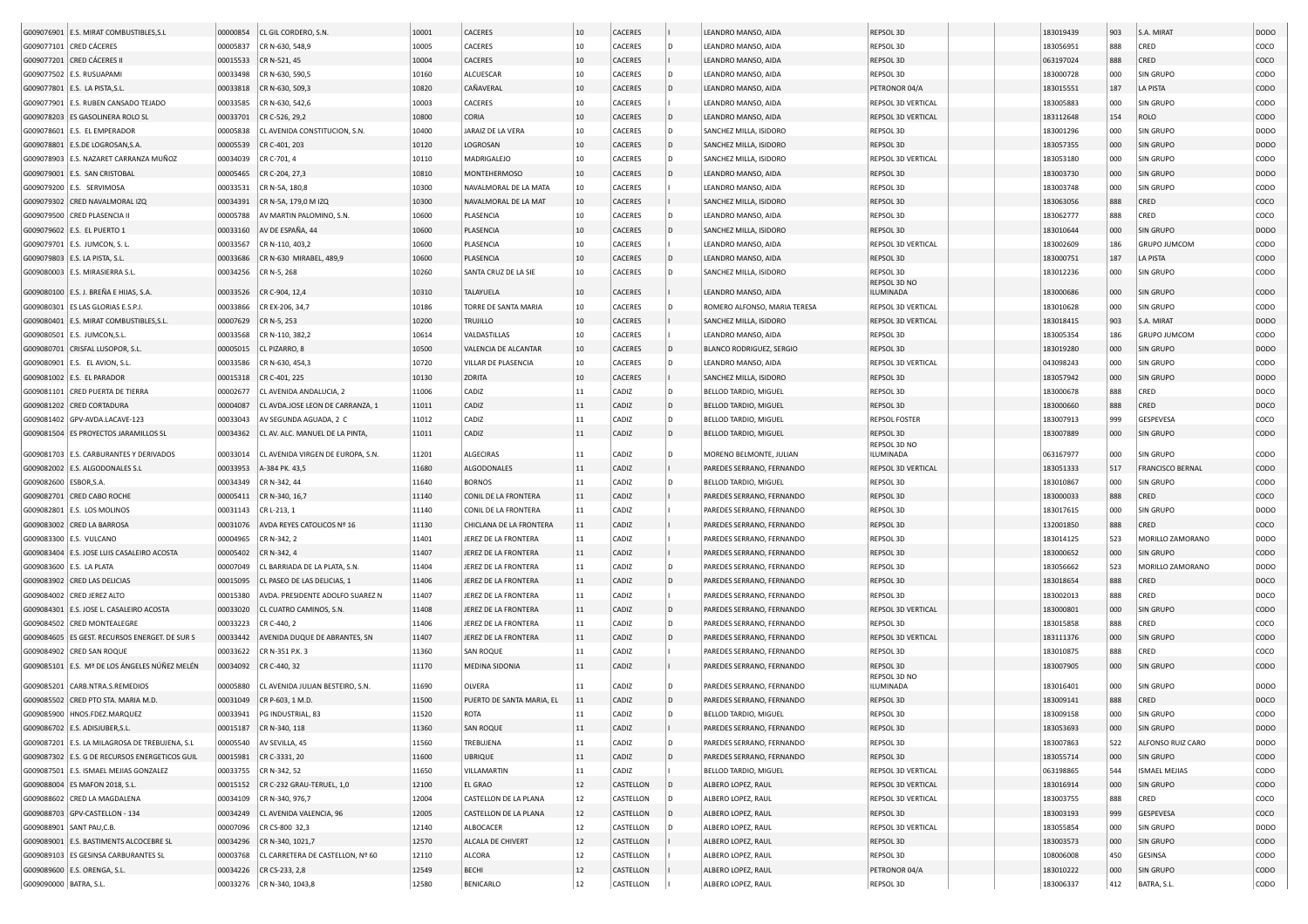|                           | G009090201 E.S. CARBURANTES BENICASSIM                       | 00033016 | CR N-340, 986,8                  | 12560 | <b>BENICASIM</b>           | 12       | CASTELLON          |                | ALBERO LOPEZ, RAUL         | REPSOL 3D VERTICAL                              | 183000041 | 000        | SIN GRUPO                   | CODO                |
|---------------------------|--------------------------------------------------------------|----------|----------------------------------|-------|----------------------------|----------|--------------------|----------------|----------------------------|-------------------------------------------------|-----------|------------|-----------------------------|---------------------|
|                           | G009090302 ES COMBUSTIBLES Y SERVICIO VINROMA                | 00015603 | CR CV-10 P.K. 46,70              | 12181 | BENLLOCH                   | 12       | CASTELLON          |                | ALBERO LOPEZ, RAUL         | REPSOL 3D                                       | 183057256 | 000        | SIN GRUPO                   | DODO                |
|                           | G009090702 E.S. HERMANOS SIMO S.L.                           | 00033262 | CL CAMINO DE ONDA, 90            | 12530 | <b>BURRIANA</b>            | 12       | CASTELLON          |                | ALBERO LOPEZ, RAUL         | REPSOL 3D VERTICAL                              | 183007681 | 000        | <b>SIN GRUPO</b>            | <b>CODO</b>         |
|                           | G009091105 ES COMBUSTIBLES Y SERVICIOS VINROMA               | 00033754 | CR C-238, 45,7                   | 12185 | <b>CUEVAS DE VINROMA</b>   | 12       | CASTELLON          | D              | ALBERO LOPEZ, RAUL         | REPSOL 3D                                       | 183014935 | 000        | SIN GRUPO                   | CODO                |
|                           | G009091504 ES DIANA CATALAN PALANQUES                        | 00031124 | AVD FERNANDO LEON N 69           | 12120 | LUCENA DEL CID             | 12       | CASTELLON          |                | ALBERO LOPEZ, RAUL         | REPSOL 3D                                       | 183058023 | 000        | SIN GRUPO                   | <b>CODO</b>         |
| G009091702   E.S. AGUILAR |                                                              | 00004953 | CR N-232, 63,5                   | 12300 | MORELLA                    | 12       | CASTELLON          |                | ALBERO LOPEZ, RAUL         | PETRONOR 04/A                                   | 183054337 | 000        | <b>SIN GRUPO</b>            | DODO                |
| G009092300   BATRA, S.L   |                                                              | 00034913 | CR CS-500 N-340 A PEÑISCOLA, 4,9 | 12598 | PEÑISCOLA                  | $12\,$   | CASTELLON          |                | ALBERO LOPEZ, RAUL         | REPSOL 3D VERTICAL                              | 183101096 | 412        | BATRA, S.L                  | CODO                |
|                           | G009092602 E.S. LA TORRE, S.L.                               | 00003742 | CR N-340, 1011,6                 | 12596 | TORREBLANCA                | 12       | CASTELLON          |                | ALBERO LOPEZ, RAUL         | REPSOL 3D                                       | 183055649 | 000        | <b>SIN GRUPO</b>            | <b>DODO</b>         |
|                           | G009092700 RIBES Y ARAGON, S.L                               | 00015690 | CR CS-800, 11,4                  | 12194 | VALL D ALBA                | 12       | CASTELLON          |                | ALBERO LOPEZ, RAUL         | REPSOL 3D                                       | 183057231 | 453        | <b>RIBES ARAGON</b>         | DODO                |
|                           | G009093204   MAFON 2018, S.L                                 | 00015260 | CL AVENIDA CASTELLON, 33         | 12540 | VILA-REAL                  | 12       | CASTELLON          |                | ALBERO LOPEZ, RAUL         | REPSOL 3D                                       | 108005828 | 740        | <b>MAFON 2018, SL</b>       | CODO                |
|                           | G009093801 CRED EL ENCUENTRO                                 | 00000666 | CL RONDA DE ALARCOS, 21          | 13002 | <b>CIUDAD REAL</b>         | 13       | <b>CIUDAD REAL</b> |                | ROMERO GARCIA, LAURA       | REPSOL 3D                                       | 183012681 | 888        | CRED                        | DOCO                |
| G009094101                | <b>CRED CERVANTES</b>                                        | 00033051 | CL RONDA DE LA MATA, S.N.        | 13004 | <b>CIUDAD REAL</b>         | 13       | <b>CIUDAD REAL</b> |                | ROMERO GARCIA, LAURA       | <b>REPSOL FOSTER</b>                            | 183009299 | 888        | CRED                        | coco                |
|                           | G009094202 E.S. LA ATALAYA COMBUSTIBLES SL                   | 00033831 | CR N-401, 183,6                  | 13005 | <b>CIUDAD REAL</b>         | 13       | <b>CIUDAD REAL</b> |                | ROMERO GARCIA, LAURA       | REPSOL 3D                                       | 183055821 | 013        | LA ATALAYA COMBUSTIBLES, SL | <b>CODO</b>         |
| G009094401                | E.S. STA CATALINA S.L                                        | 00031622 | CR ALMADÉN S/N                   | 13410 | AGUDO                      | 13       | <b>CIUDAD REAL</b> |                | ROMERO GARCIA, LAURA       | PETRONOR 04/A                                   | 183057181 | 000        | SIN GRUPO                   | DODO                |
| G009094601                | CRED ALCÁZAR                                                 | 00003862 | CR N-420, 284,7                  | 13600 | ALCAZAR DE SAN JUAN        | 13       | <b>CIUDAD REAL</b> |                | DIAZ TRILLO, MIGUEL ANGEL  | <b>REPSOL 3D VERTICAL</b>                       | 183013861 | 888        | CRED                        | coco                |
| G009095704                | E.S. DANIMA S.L                                              | 00033507 | CR PUERTOLLANO, 38               | 13580 | ALMODOVAR DEL CAMPO        | 13       | <b>CIUDAD REAL</b> |                | ROMERO GARCIA, LAURA       | REPSOL 3D                                       | 183063353 | 000        | SIN GRUPO                   | CODO                |
|                           | G009095800 SURTIMOVIL ALMURADIE                              | 00033785 | CR N-4, 232,5                    | 13760 | ALMURADIEL                 | 13       | <b>CIUDAD REAL</b> |                | ROMERO GARCIA, LAURA       | REPSOL 3D VERTICAL                              | 073080764 | 142        | ABORGA-GONZALO              | copo                |
|                           | G009095902   HERMANOS SEVILLA SOSA S.C.                      | 00007126 | CR N-420, 252,1                  | 13679 | ARENAS DE SAN JUAN         | 13       | CIUDAD REAL        |                | ROMERO GARCIA, LAURA       | REPSOL 3D                                       | 183007319 | 000        | SIN GRUPO                   | <b>DODO</b>         |
|                           | G009096003 ES COMBUSTIBLES RUIDERA, S.L                      | 00015280 | CR. N-430 (RUIDERA), 415         | 13249 | <b>RUIDERA</b>             | 13       | <b>CIUDAD REAL</b> |                | DIAZ TRILLO, MIGUEL ANGEL  | REPSOL 3D                                       | 183051721 | 000        | <b>SIN GRUPO</b>            | DODO                |
|                           | G009096103   E.S. GASOGAS CALEFACCION SLU                    | 00033044 | CR N-310, 82,5                   | 13710 | ARGAMASILLA DE ALBA        | 13       | <b>CIUDAD REAL</b> |                | DIAZ TRILLO, MIGUEL ANGEL  | REPSOL 3D                                       | 183008929 | 151        | <b>GARCIA PERONA</b>        | CODO                |
|                           | G009096503 JOSE Mª BARRAGAN MERIDA                           | 00033380 | CR N-420, 141,9                  | 13450 | <b>BRAZATORTAS</b>         | 13       | <b>CIUDAD REAL</b> |                | ROMERO GARCIA, LAURA       | <b>REPSOL 3D VERTICAL</b>                       | 183051705 | 000        | <b>SIN GRUPO</b>            | CODO                |
|                           | G009096801 E.S. LORENZO RASINES SL                           | 00033374 | CR N-420, 294,6                  | 13610 | CAMPO DE CRIPTANA          | 13       | <b>CIUDAD REAL</b> |                | DIAZ TRILLO, MIGUEL ANGEL  | PETRONOR 04/A                                   | 183003540 | 000        | <b>SIN GRUPO</b>            | CODO                |
| G009096903                | E.S. ARAMAR EL QUIXOTE SL                                    | 00034155 | CR N-420, 296                    | 13610 | CAMPO DE CRIPTANA          | 13       | <b>CIUDAD REAL</b> |                | DIAZ TRILLO, MIGUEL ANGEL  | REPSOL 3D                                       | 063207070 | 000        | SIN GRUPO                   | CODO                |
|                           | G009097003 E.S.CALATRAVA, S.L                                | 00033500 | CR N-430, 317 M IZQ              | 13150 | CARRION DE CALATRAVA       | 13       | <b>CIUDAD REAL</b> |                | ROMERO GARCIA, LAURA       | REPSOL 3D                                       | 183000637 | 196        | <b>EES CALATRAVA SL</b>     | CODO                |
|                           | G009097101 FAMILIA LEON RDGUEZ                               | 00015586 | CR CM-3129, 7                    | 13329 | CARRIZOSA                  | 13       | <b>CIUDAD REAL</b> |                | DIAZ TRILLO, MIGUEL ANGEL  | PETRONOR                                        | 183058692 | 000        | SIN GRUPO                   | DODO                |
|                           | G009097202 E.S. CARRERO LEON                                 | 00031525 | CR CR-611, 0,1                   | 13750 | CASTELLAR DE SANTIAG       | 13       | <b>CIUDAD REAL</b> |                | ROMERO GARCIA, LAURA       | REPSOL 3D                                       | 183078054 | 000        | <b>SIN GRUPO</b>            | <b>DODO</b>         |
|                           | G009097300 LA ENCRUCIJADA                                    | 00033487 | CR N-420, 183                    | 13190 | <b>CORRAL DE CALATRAVA</b> | 13       | <b>CIUDAD REAL</b> |                | ROMERO GARCIA, LAURA       | REPSOL 3D                                       | 183019397 | 000        | SIN GRUPO                   | CODO                |
|                           | G009097502 ES ANGEL MANUEL EXPOSITO, SOCIEDAD                | 00033786 | CL TIBURCIO, 98                  | 13250 | DAIMIEL                    | 13       | <b>CIUDAD REAL</b> | D              | ROMERO GARCIA, LAURA       | REPSOL 3D                                       | 073121717 | 000        | <b>SIN GRUPO</b>            | CODO                |
|                           |                                                              |          |                                  | 13640 | <b>HERENCIA</b>            | 13       |                    |                |                            | REPSOL 3D                                       | 183017193 |            | SIN GRUPO                   | CODO                |
|                           | G009097802   MARITORNES S.L.<br>G009098300 CRED MANZANARES I | 00034188 | CR N-420, 276                    | 13200 | MANZANARES                 | 13       | <b>CIUDAD REAL</b> |                | DIAZ TRILLO, MIGUEL ANGEL  | REPSOL 3D VERTICAL                              |           | 000<br>888 | CRED                        | coco                |
|                           |                                                              | 00033265 | CL CRTA. LA SOLANA, 56           |       |                            |          | CIUDAD REAL        |                | DIAZ TRILLO, MIGUEL ANGEL  |                                                 | 063167795 |            |                             |                     |
|                           | G009098405   E.S. GARCERAN 1 SL                              | 00007038 | CR N-4, 162                      | 13200 | MANZANARES                 | 13<br>13 | <b>CIUDAD REAL</b> |                | DIAZ TRILLO, MIGUEL ANGEL  | <b>REPSOL 3D VERTICAL</b><br>REPSOL 3D VERTICAL | 183115682 | 436        | <b>GRUPO GARCERAN</b>       | <b>DODO</b><br>coco |
|                           | G009098601 CRED MANZANARES III                               | 00033946 | CR N-4, 171,1                    | 13200 | MANZANARES                 |          | CIUDAD REAL        |                | DIAZ TRILLO, MIGUEL ANGEL  |                                                 | 183013853 | 888        | CRED                        |                     |
|                           | G009098802 CARBURANTES DE NTRA SRA DE PE#ARROY               | 00033933 | CR N-430, 368                    | 13230 | MEMBRILLA                  | 13       | CIUDAD REAL        |                | DIAZ TRILLO, MIGUEL ANGEL  | <b>REPSOL 3D VERTICAL</b>                       | 183002484 | 188        | PEÑARROYA                   | CODO                |
|                           | G009099100   E.S. LA BARCA, S.L                              | 00033345 | CR N-420, 311                    | 13620 | PEDRO MUÑOZ                | 13       | CIUDAD REAL        |                | DIAZ TRILLO, MIGUEL ANGEL  | REPSOL 3D                                       | 183011600 | 000        | SIN GRUPO                   | CODO                |
|                           | G009099400 E.S. PORZUNA                                      | 00005001 | CR CM-403, 111,5                 | 13120 | PORZUNA                    | 13       | <b>CIUDAD REAL</b> |                | ROMERO GARCIA, LAURA       | REPSOL 3D                                       | 183060961 | 000        | <b>SIN GRUPO</b>            | <b>DODO</b>         |
|                           | G009099703 E.S. LUCIA E HIJOS VILLA GUTIERREZ                | 00034154 | CL AVENIDA CASTILLA-LA MANCHA, 1 | 13109 | PUEBLA DE DON RODRIG       | 13       | <b>CIUDAD REAL</b> |                | ROMERO GARCIA, LAURA       | REPSOL 3D VERTICAL                              | 183014760 | 000        | SIN GRUPO                   | CODO                |
|                           | G009099805 E.S. GASOGAS CALEFACCION SLU                      | 00034120 | CR N-4, 134,8                    | 13650 | PUERTO LAPICE              | 13       | <b>CIUDAD REAL</b> | D              | DIAZ TRILLO, MIGUEL ANGEL  | REPSOL 3D                                       | 183019231 | 151        | <b>GARCIA PERONA</b>        | CODO                |
|                           | G009099902 CRED PUERTOLLANO                                  | 00034498 | CR N-420, 163                    | 13500 | PUERTOLLANO                | 13       | <b>CIUDAD REAL</b> | D              | ROMERO GARCIA, LAURA       | REPSOL 3D                                       | 183018308 | 888        | CRED                        | COCO                |
|                           | G009100002 E.S. JUAN MANUEL ROBLES ARIAS                     | 00007314 | CR-503 P.K. 3,2                  | 13500 | PUERTOLLANO                | 13       | <b>CIUDAD REAL</b> | D              | ROMERO GARCIA, LAURA       | REPSOL 3D                                       | 183007194 | 000        | <b>SIN GRUPO</b>            | CODO                |
|                           | G009100200 E.S. PUERTOLLANO S.A.                             | 00034212 | CL ASDRUBAL S.N.                 | 13500 | PUERTOLLANO                | 13       | <b>CIUDAD REAL</b> |                | ROMERO GARCIA, LAURA       | REPSOL 3D VERTICAL                              | 183010651 | 000        | <b>SIN GRUPO</b>            | CODO                |
| G009100501                | CRED SANTA CRUZ DE MUDELA                                    | 00033470 | CR N-4, 216,9                    | 13730 | SANTA CRUZ DE MUDELA       | 13       | <b>CIUDAD REAL</b> |                | ROMERO GARCIA, LAURA       | REPSOL 3D                                       | 073092090 | 888        | CRED                        | COCO                |
| G009100603                | E.S. PRAXEDES COMBUSTIBLES, S.L.                             | 00033311 | CL PASEO MARTIRES, 48            | 13630 | SOCUELLAMOS                | 13       | CIUDAD REAL        |                | DIAZ TRILLO, MIGUEL ANGEL  | REPSOL 3D                                       | 183019447 | 000        | SIN GRUPO                   | CODO                |
|                           | G009100802 E.S. SAN JORGE, S.L                               | 00033313 | CR CR-100, 0,9                   | 13630 | SOCUELLAMOS                | 13       | <b>CIUDAD REAL</b> |                | DIAZ TRILLO, MIGUEL ANGEL  | REPSOL 3D VERTICAL                              | 183050574 | 000        | SIN GRUPO                   | CODO                |
|                           | G009101003 ES INVERSIONES BLACAR SL                          | 00005569 | CR L-603, 24,8                   | 13240 | SOLANA, LA                 | 13       | <b>CIUDAD REAL</b> |                | DIAZ TRILLO, MIGUEL ANGEL  | REPSOL 3D VERTICAL                              | 183012608 | 189        | CARMELIN                    | CODO                |
| G009101101                | E.S. CARMELIN S.L                                            | 00033907 | CR N-430, 307,3                  | 13240 | SOLANA, LA                 | 13       | <b>CIUDAD REAL</b> |                | DIAZ TRILLO, MIGUEL ANGEL  | REPSOL 3D VERTICAL                              | 183010669 | 189        | CARMELIN                    | CODO                |
|                           | G009101207 E.S. GASOGAS CALEFACCION SLU                      | 00034404 | CR CR-122, 26,1                  | 13700 | TOMELLOSO                  | 13       | <b>CIUDAD REAL</b> |                | DIAZ TRILLO, MIGUEL ANGEL  | REPSOL 3D                                       | 063141113 | 151        | <b>GARCIA PERONA</b>        | CODO                |
|                           | G009101301 CRED TOMELLOSO II                                 | 00005392 | CL SOCUELLAMOS, 92               | 13700 | TOMELLOSO                  | 13       | <b>CIUDAD REAL</b> |                | DIAZ TRILLO, MIGUEL ANGEL  | REPSOL 3D                                       | 183052620 | 888        | CRED                        | COCO                |
|                           | G009101404 ES GASOGAS CALEFACCIÓN S.L.U.                     | 00007362 | CL CAMPO, 117                    | 13700 | TOMELLOSO                  | 13       | <b>CIUDAD REAL</b> |                | DIAZ TRILLO, MIGUEL ANGEL  | REPSOL 3D                                       | 183052638 | 151        | <b>GARCIA PERONA</b>        | CODO                |
|                           | G009101605 ES PIQUERAS ABAD SL                               | 00033806 | CR CR-614, 25                    | 13344 | TORRE DE JUAN ABAD         | 13       | CIUDAD REAL        |                | DIAZ TRILLO, MIGUEL ANGEL  | REPSOL 3D                                       | 183079524 | 000        | <b>SIN GRUPO</b>            | CODO                |
|                           | G009102103 GASOLEOS GARCIA PERONA SL                         |          | 00033530 CR CM-412, PK 84,8      | 13300 | VALDEPEÑAS                 | 13       | CIUDAD REAL        | D              | ROMERO GARCIA, LAURA       | REPSOL 3D                                       | 183002476 | 000        | SIN GRUPO                   | CODO                |
|                           | G009102202 ES ATEN OIL OPERACIONES S.L.U.                    |          | 00033698 CL SEIS DE JUNIO, 247   | 13300 | VALDEPEÑAS                 | 13       | <b>CIUDAD REAL</b> | D              | ROMERO GARCIA, LAURA       | REPSOL 3D                                       | 183002203 | 162        | ATEN OIL                    | <b>DODO</b>         |
|                           | G009102301 ES ATEN OIL OPERACIONES S.L.U.                    | 00033699 | CR N-4, 185,2                    | 13310 | LA CONSOLACION             | 13       | CIUDAD REAL        | D              | ROMERO GARCIA, LAURA       | REPSOL 3D                                       | 183002195 | 162        | ATEN OIL                    | <b>DODO</b>         |
|                           | G009102704 FRANCISCO TORRES RODRIGUEZ                        | 00033959 | CR CR-604, 1,4                   | 13320 | VILLANUEVA DE LOS INFANTES | 13       | <b>CIUDAD REAL</b> | D              | DIAZ TRILLO, MIGUEL ANGEL  | REPSOL 3D                                       | 183006832 | 000        | SIN GRUPO                   | <b>CODO</b>         |
|                           | G009102900 MENCHERO Y RUBIO S.L                              | 00033264 | CR N-4, 147,6                    | 13210 | VILLARTA DE SAN JUAN       | 13       | CIUDAD REAL        | $\mathsf{D}$   | ROMERO GARCIA, LAURA       | REPSOL 3D                                       | 063206627 | 141        | ABORGA-JUANI                | CODO                |
|                           | G009103000 SURTIMOVIL - VISO M.                              | 00034903 | CR CM-4111, 64                   | 13770 | VISO DEL MARQUES           | 13       | <b>CIUDAD REAL</b> |                | ROMERO GARCIA, LAURA       | REPSOL 3D                                       | 183078682 | 142        | ABORGA-GONZALO              | <b>CODO</b>         |
|                           | G009103101 E.S. NUESTRA SEÑORA DEL PRADO                     | 00015098 | CR CR-722, 11,7                  | 13114 | ROBLEDO, EL                | 13       | <b>CIUDAD REAL</b> | $\overline{D}$ | ROMERO GARCIA, LAURA       | REPSOL 3D                                       | 183063106 | 000        | SIN GRUPO                   | <b>DODO</b>         |
|                           | G009103702 E.S. "LA REINA"                                   | 00015289 | CR N-432, 298,4                  | 14820 | <b>SANTA CRUZ</b>          | 14       | CORDOBA            |                | FERNANDEZ POZANCO, MELCHOR | REPSOL 3D                                       | 183014703 | 538        | LA REINA                    | <b>DODO</b>         |
|                           | G009103902 CRED CHINALES                                     |          | 00015545 CR N-432, 269,2         | 14007 | CORDOBA                    | 14       | CORDOBA            | D              | FERNANDEZ POZANCO, MELCHOR | REPSOL 3D                                       | 183058817 | 888        | CRED                        | coco                |
|                           | G009104106 E.S. JOSE ALONSO FOTOGRAFIA CORDOBE               | 00031003 | CR N-4, 419,9                    | 14191 | <b>CORDOBA</b>             | 14       | CORDOBA            |                | FERNANDEZ POZANCO, MELCHOR | REPSOL 3D VERTICAL                              | 183050921 | 000        | SIN GRUPO                   | CODO                |
|                           | G009104400 E.S. BUENOS AIRES                                 |          | 00033378 CR N-432, 252           | 14310 | OBEJO-CERRO MURIANO        | 14       | CORDOBA            | D              | TOSCANO PEREZ, JOAQUIN     | REPSOL 3D                                       | 183000603 | 508        | RAMON HERNANDEZ             | CODO                |
|                           | G009104504 ES OPTIMAOIL PETROLIUM, S.L.                      |          | 00033510 CL AVENIDA DE CADIZ, 74 | 14013 | <b>CORDOBA</b>             | 14       | CORDOBA            | D              | FERNANDEZ POZANCO, MELCHOR | REPSOL 3D                                       | 183102979 | 558        | AGRUPACIÓN OPTIMAOIL        | CODO                |
|                           | G009105002 E.S. LAS CIGÜEÑAS                                 |          | 00033961 CR N-4, 394             | 14010 | CORDOBA                    | 14       | CORDOBA            |                | TOSCANO PEREZ, JOAQUIN     | REPSOL 3D                                       | 183054253 | 545        | JIMENEZ CASADO              | CODO                |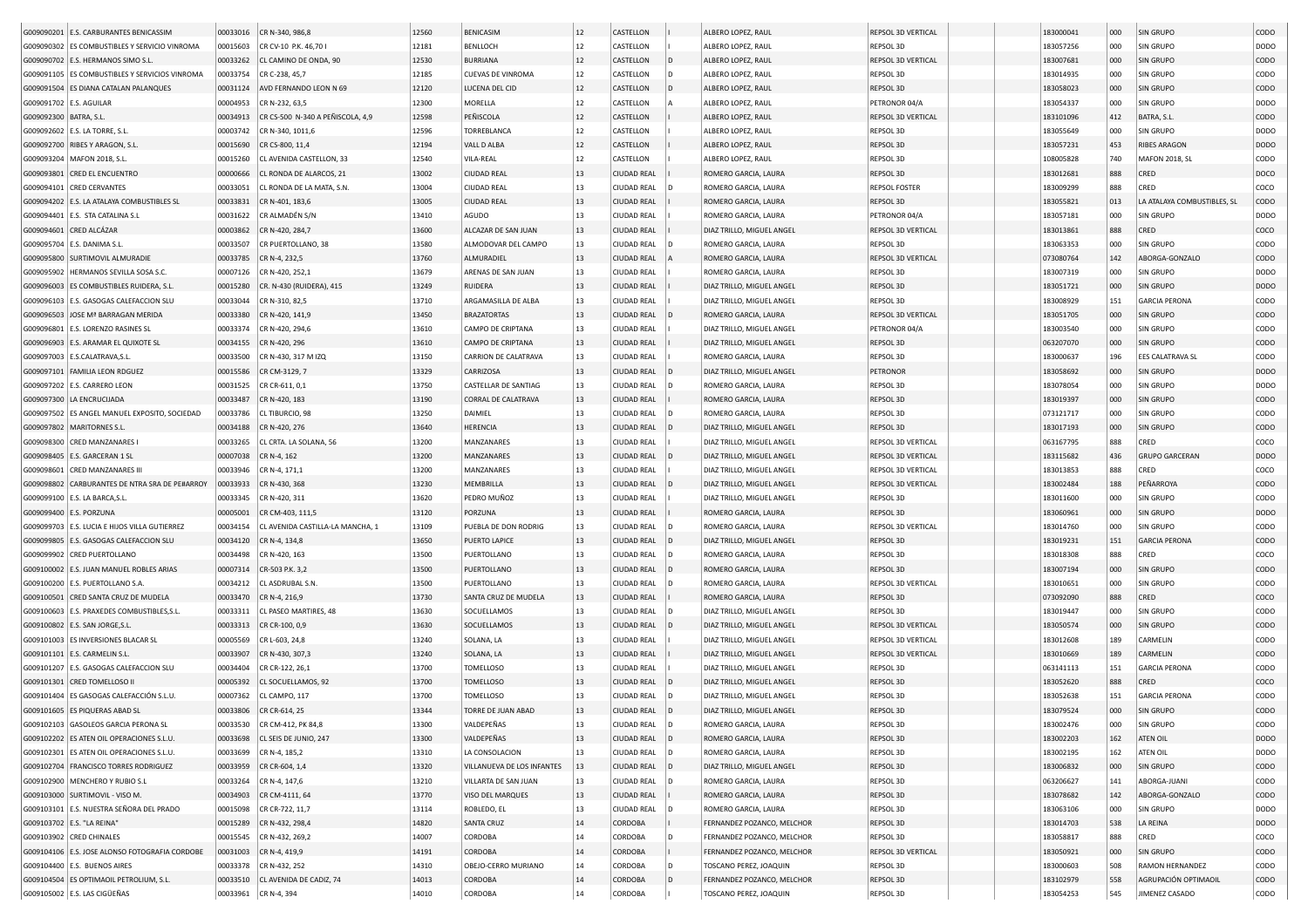|                            | G010698802 E.S. BAÑON Y VALERO, S.L            | 00011462 | CL FERNANDO FURIO ROCA, 4              | 46900 | <b>TORRENTE</b>        | 46       | VALENCIA           | $\overline{D}$ | DE LA CUADRA RIBES, FERNANDO          | REPSOL 3D                 | 183014505 | 426 | BAÑON Y VALERO, S.L.                       | CODO             |
|----------------------------|------------------------------------------------|----------|----------------------------------------|-------|------------------------|----------|--------------------|----------------|---------------------------------------|---------------------------|-----------|-----|--------------------------------------------|------------------|
|                            | G010702304 E.S. DALUFERCAN SL                  | 00011156 | CR A-420 P.K. 74,10 I                  | 14440 | VILLANUEVA CORDOBA     | 14       | <b>CORDOBA</b>     |                | TOSCANO PEREZ, JOAQUIN                | REPSOL 3D                 | 183016591 | 000 | SIN GRUPO                                  | CODO             |
|                            | G010726606 E.S. COMBUSTIBLES GUTIERREZ SL      | 00010091 | CR A-4, 129,6                          | 45720 | CAMUÑAS                | 45       | <b>TOLEDO</b>      |                | BAÑON PEDRERA, JOSE ANTONIO           | REPSOL 3D                 | 183055276 | 155 | COMBUSTIBLES GUTIÉRREZ                     | <b>DODO</b>      |
|                            | G010745301 E.S. ESAME AS PONTES SL             | 00034606 | CL AVDA. DE LUGO, 94                   | 15320 | PONTES AS              | 15       | LA CORUÑA          |                | <b>ESMORIS ANDRADE, ISABEL</b>        | REPSOL 3D VERTICAL        | 183016997 | 636 | ESAME AS PONTES S.L.                       | CODO             |
|                            | G010751103   E.S. OJEDA Y OJEDA, S.L.          | 00096297 | CR A-6301 KM. 3,5                      | 23280 | <b>BEAS DE SEGURA</b>  | 23       | JAEN               |                | MERCADO NOVES, EMILIO                 | REPSOL 3D NO<br>ILUMINADA | 183100312 | 000 | SIN GRUPO                                  | DODO             |
|                            | G010807604 ES ESPIFER OIL SL                   | 00011163 | CR C-344, 3,0                          | 11630 | ARCOS DE LA FRONTERA   | 11       | CADIZ              |                | BELLOD TARDIO, MIGUEL                 | REPSOL 3D                 | 183059872 | 000 | SIN GRUPO                                  | CODO             |
| G010814901   E.S.SOL Y LUZ |                                                | 00034568 | CR A-214, 1,5                          | 03690 | SAN VICENT DEL RASPEIG | 03       | ALICANTE           |                | MUÑOZ HERREROS, JUAN ANTONIO          | REPSOL 3D                 | 183058726 | 446 | HIJOS DE GARCÍA PASTOR                     | CODO             |
|                            | G010838600 E.S. AUTODROM BAIX P.               | 00034014 | PG RIU CLAR- PARCELA 169-179, S.N.     | 43006 | <b>TARRAGONA</b>       | 43       | TARRAGONA          |                | SANCHEZ SENDRA, FRANCISCO JAVIER      | REPSOL 3D                 | 183015999 | 000 | SIN GRUPO                                  | DODO             |
|                            |                                                |          |                                        | 31570 | <b>SAN ADRIAN</b>      |          | NAVARRA            |                |                                       | REPSOL 3D                 | 183019546 | 888 |                                            | DOCO             |
|                            | G010894703 CRED SAN ADRIAN                     | 00011301 | CR NA-134, 51,7                        |       |                        | 31<br>43 |                    |                | GARCIA GARCIA, MARIA                  |                           |           |     | CRED                                       |                  |
| G010900303                 | E.S. ENCARNACION MOLINA LORENTE                | 00034360 | CR C-242 62,6                          | 43365 | ALFORJA                |          | TARRAGONA          |                | IBAÑEZ MONTSERRAT, JORDI              | REPSOL 3D                 | 183018738 | 000 | SIN GRUPO                                  | CODO             |
|                            | G010909705 JUAN JOSE GONZALEZ                  | 00011460 | CR CM-412, 69,92                       | 13350 | MORAL DE CALATRAVA     | 13       | <b>CIUDAD REAL</b> |                | ROMERO GARCIA, LAURA                  | REPSOL 3D                 | 183019579 | 000 | SIN GRUPO                                  | CODO             |
| G010938602                 | <b>CRED ZUASTI</b>                             | 00011889 | AU A-15, 98,5                          | 31892 | ZUASTI                 | 31       | NAVARRA            |                | GARCIA GARCIA, MARIA                  | REPSOL 3D                 | 183017953 | 888 | CRED                                       | DOCO             |
|                            | G010942002 E.S. GUADIARO                       | 00011567 | CR C-341, 112,7                        | 11330 | JIMENA DE LA FRONTER   | 11       | CADIZ              |                | PAREDES SERRANO, FERNANDO             | REPSOL 3D                 | 183058429 | 000 | SIN GRUPO                                  | DODO             |
| G010961203 E.S. AJOFRIN    |                                                | 00011571 | CR N-401, 89,5                         | 45110 | <b>AJOFRIN</b>         | 45       | <b>TOLEDO</b>      |                | PEREZ GUTIERREZ, JESUS IGNACIO        | REPSOL 3D                 | 183019504 | 159 | <b>HERMANOS NAVAMUEL</b>                   | DODO             |
|                            | G010961801 E.S. GALURESA BERDEOGAS             | 00011639 | CR C-552, 81,1                         | 15151 | <b>BERDEOGAS</b>       | 15       | LA CORUÑA          |                | ESMORIS ANDRADE, ISABEL               | REPSOL 3D VERTICAL        | 183056142 | 602 | <b>GALURESA</b>                            | <b>DODO</b>      |
|                            | G010971602 E.S. ADMON Y DISTRIB. DE COMBUSTIBI | 00034526 | CL MURCIA, 33                          | 02400 | HELLIN                 | 02       | ALBACETE           |                | SANCHEZ RODRIGUEZ, JESUS (DOWNSTREAM) | PETRONOR 04/A             | 183018324 | 000 | SIN GRUPO                                  | CODO             |
|                            | G010983302 E.S. EL POLIGONO                    | 00011641 | CR A-2, 441,4                          | 22520 | FRAGA                  | 22       | <b>HUESCA</b>      |                | SANCHEZ POLO, JESUS ANGEL             | REPSOL 3D                 | 183050145 | 000 | SIN GRUPO                                  | <b>DODO</b>      |
|                            | G010986402 E.S. ATEN OIL OPERACIONES, S.L.U.   | 00011695 | AVDA. ANTONIO CALVO RUIZ, 56           | 41740 | LEBRIJA                | 41       | SEVILLA            |                | BELLOD TARDIO, MIGUEL                 | REPSOL 3D                 | 183016278 | 162 | ATEN OIL                                   | DODO             |
|                            | G011024503 E.S. LOS DOLORES                    | 00011588 | CL CAMINO DE TIÑOSA, 45                | 30011 | DOLORES, LOS - MURCI   | 30       | <b>MURCIA</b>      |                | JIMENEZ MARTINEZ, JUAN JOSE           | PETRONOR 04/A             | 183109628 | 000 | SIN GRUPO                                  | CODO             |
|                            | G011039203 CRED LAS VILLAS                     | 00011552 | CL CAMINO VIEJO DE SIMANCAS, 46        | 47008 | VALLADOLID             | 47       | VALLADOLID         |                | CERVERO ESTRADA, JOSE ANTONIO         | REPSOL 3D                 | 183050780 | 888 | CRED                                       | coco             |
|                            | G011047900 E.S. GAMADO, S.L                    | 00034635 | CL AVENIDA CONSTITUCION, 3             | 06450 | QUINTANA DE LA SEREN   | 06       | BADAJOZ            |                | ROMERO ALFONSO, MARIA TERESA          | REPSOL 3D VERTICAL        | 183059823 | 000 | SIN GRUPO                                  | CODO             |
| G011058102 CRED FERROL     |                                                | 00011488 | CR C-646, 2                            | 15405 | CATABOIS-E.S.          | 15       | LA CORUÑA          |                | MENDEZ GONZALEZ, CARMEN               | REPSOL 3D VERTICAL        | 183056860 | 888 | CRED                                       | coco             |
|                            | G011061902 CRED O GROVE - M.IZQ.               | 00011400 | CR PO-316, P.K. 3,3                    | 36980 | GROVE, O               | 36       | PONTEVEDRA         |                | REBANAL ALFAYA, ROMAN                 | REPSOL 3D                 | 183051580 | 888 | CRED                                       | DOCO             |
|                            | G013516200 E.S. ROSALEDA                       | 00013402 | CL AVENIDA S.RAMON Y CAJAL, 1          | 29014 | MALAGA                 | 29       | MALAGA             |                | LENDRINO RECUERO, MIGUEL ANGEL        | REPSOL 3D<br>REPSOL 3D NO | 183063981 | 516 | <b>GRUPO HERRERO</b>                       | CODO             |
| G013528405   BETAOIL, S.L. |                                                | 00012716 | CL SAN ANTONIÑO, 21                    | 36002 | PONTEVEDRA             | 36       | PONTEVEDRA         | $\mathsf{D}$   | REBANAL ALFAYA, ROMAN                 | ILUMINADA                 | 183075407 | 000 | SIN GRUPO                                  | <b>DODO</b>      |
|                            | G013536502 E.S. GASOLPER ESPARTAL              | 00013474 | CL CRTA.MADRID ESQ.RIO JUCAR, 19       | 03006 | <b>ALICANTE</b>        | 03       | <b>ALICANTE</b>    | l D            | MUÑOZ HERREROS, JUAN ANTONIO          | REPSOL 3D                 | 183075951 | 457 | <b>GASOLPER SL</b>                         | CODO             |
|                            | G013568905 E.S. TIERRAS DE ESPAÑA SLU          | 00013336 | CR N-4, 384,8                          | 14610 | <b>ALCOLEA</b>         | 14       | <b>CORDOBA</b>     | ID.            | FERNANDEZ POZANCO, MELCHOR            | REPSOL 3D                 | 183076280 | 549 | VICTOR MALDONADO                           | CODO             |
|                            | G013569201 ESTEVE MIRET, S.L.                  | 00013430 | CL AVENIDA LERIDA, 75                  | 25120 | <b>ALFARRAS</b>        | 25       | LERIDA             | l D            | ARMENGOL AUMEDES, MARTA               | PETRONOR 04/A             | 183075977 | 000 | SIN GRUPO                                  | DODO             |
|                            | G013570800 E.S. PANTANO DE S.JUAN              | 00013502 | CR M-501, 48,2                         | 28696 | PELAYOS DE LA PRESA    | 28       | MADRID             | ID.            | GARCIA QUEVEDO, PERE MIQUEL           | REPSOL 3D                 | 183075423 | 135 | ALFREDO HERNANDEZ                          | DODO             |
|                            | G013578300   E.I. VALLEGUERRA SL               | 00060032 | CR TF-16, 7,1                          | 38270 | VALLEGUERRA            | 38       | <b>TENERIFE</b>    | ID.            | HERNANDEZ DIAZ, ELADIO                | REPSOL 3D                 | 183076447 | 806 | <b>GRUPO RODEOS</b>                        | DODO             |
|                            | G013581900 GASOLEOS MALLORCA SL                | 00096009 | CL ABEVRADERO-ESQUINA CR C-715, S.N    | 07570 | ARTA                   | 07       | <b>BALEARES</b>    |                | FERNANDEZ CAMPINS, PABLO              | PETRONOR 04/A             | 183075886 | 000 | <b>SIN GRUPO</b>                           | CODO             |
| G013588302                 | E.S. LAS NAVAS                                 | 00013471 | PG IND. EL BRAJERO C-PARAL             | 05230 | NAVAS DEL MARQUES, L   | 05       | AVILA              | l D            |                                       | REPSOL 3D VERTICAL        | 183076884 | 000 | SIN GRUPO                                  | CODO             |
|                            |                                                |          |                                        |       |                        |          |                    |                | MAYORGA DIAZ, ANA ISABEL              |                           |           |     |                                            |                  |
| G013602400 CRED EL PLÁ     |                                                | 00012965 | CR CV-739, P.K. 1,5                    | 03730 | <b>JAVEA</b>           | 03       | <b>ALICANTE</b>    | I D            | MUÑOZ HERREROS, JUAN ANTONIC          | REPSOL 3D                 | 183076009 | 888 | CRED                                       | coco             |
|                            | G013604700   HOTEL OVERA S.L                   | 00096088 | CR N-340, 547                          | 04662 | OVERA                  | 04       | ALMERIA            |                | VIDAL LOPEZ, MANUEL                   | REPSOL 3D                 | 183076058 | 000 | SIN GRUPO                                  | DODO             |
| G013609101 CRED ESTEPA     |                                                | 00096209 | CR A-92, 110,1                         | 41560 | <b>ESTEPA</b>          | 41       | <b>SEVILLA</b>     |                | MELENDEZ CAMACHO, MONICA              | REPSOL 3D                 | 183076629 | 888 | CRED<br>AUTOMOCION Y SERVICIOS LA          | coco             |
|                            | G013613901 ES SAFOR ESTACIONES SL              | 00012704 | CR N-332 KM 209,5                      | 46780 | OLIVA                  | 46       | VALENCIA           |                | MOYA ABELLAN, DAVID                   | REPSOL 3D VERTICAL        | 183076256 | 452 | <b>SAFOR SL</b>                            | CODO             |
|                            | G013618200 CRED CALONGE                        | 00013202 | CR GE-667, 1                           | 17251 | CALONGE                | 17       | <b>GERONA</b>      | D              | SOLE NIUBO, JORDI                     | PETRONOR 04/A             | 183075928 | 888 | CRED                                       | coco             |
|                            | G013618301 CRED CTRA. LEDESMA                  | 00013393 | CR C-300, 5,4                          | 37185 | VILLAMAYOR             | 37       | SALAMANCA          |                | RODRIGUEZ BENITEZ, JOSE MANUEL        | REPSOL 3D VERTICAL        | 183076074 | 888 | CRED                                       | coco             |
|                            | G013620500 E.S. AVDA. LOS PINOS                | 00096001 | CL AVDA. LOS PINOS, 4                  | 30009 | <b>MURCIA</b>          | 30       | <b>MURCIA</b>      | I D            | ESCUDERO GARCERAN, EMILIO             | REPSOL 3D                 | 183076066 | 128 | ARANGUREN/HEVIA/FREISERO                   | DOD <sub>O</sub> |
|                            | G013635600 CRED NEPTUNO                        | 00013411 | CL PROLONGACION RECOGIDAS, S/N         | 18004 | <b>GRANADA</b>         | 18       | GRANADA            |                | MORENO BELMONTE, JULIAN               | REPSOL 3D                 | 183076132 | 888 | CRED                                       | coco             |
|                            | G013635700 CRED CARTUJA                        | 00013412 | CL AV PULIANAS, S.N                    | 18011 | GRANADA                | 18       | GRANADA            |                | MONTALVO LAMELAS, MANUEL              | REPSOL 3D                 | 183076140 | 888 | CRED                                       | COCO             |
|                            | G013638801 ES ENERGIA SANTA ANA SL             | 00013087 | CR N-330, 71,4                         | 02660 | CAUDETE                | 02       | ALBACETE           |                | SANCHEZ RODRIGUEZ, JESUS (DOWNSTREAM) | REPSOL 3D VERTICAL        | 183076124 | 156 | ENERGÍA SANTA ANA                          | CODO             |
|                            | G013641700   E.S. STA. LUCIA                   | 00096222 | CR N-525, 336,4                        | 15893 | EIXO                   | 15       | LA CORUÑA          |                | ALVAREZ VILLAR, JUAN CARLOS           | REPSOL 3D                 | 183076025 | 630 | CHANTADA S.L                               | DODO             |
|                            | G013643102 AREA DE VILA-SANA                   | 00013063 | CR A-2, 486,4                          | 25245 | VILA-SANA              | 25       | LERIDA             |                | ARMENGOL AUMEDES, MARTA               | REPSOL 3D                 | 183076033 | 000 | SIN GRUPO                                  | DODO             |
|                            | G013648802 ES POZA CASADO S.L                  | 00012800 | CR A-1, 187,7                          | 09349 | <b>FONTIOSO</b>        | 09       | <b>BURGOS</b>      |                | MORIDO NIÑO, EDUARDO                  | REPSOL 3D                 | 183075852 | 789 | POZA CASADO SL                             | CODO             |
|                            | G013666101 CRED SON CLADERA                    | 00096007 | CL CALA BLANCA, 9                      | 07009 | PALMA DE MALLORCA      | 07       | <b>BALEARES</b>    |                | FERNANDEZ CAMPINS, PABLO              | REPSOL 3D                 | 183076348 | 888 | CRED                                       | COCO             |
|                            | G013680901 ES ESTACION DE SERVICIO HELLIN, SL  | 00012206 | CR A-31 PK 103                         | 02696 | HOYA GONZALO           | 02       | ALBACETE           |                | SANCHEZ RODRIGUEZ, JESUS (DOWNSTREAM) | REPSOL 3D                 | 183075936 | 192 | E.S. HELLIN S.L.                           | DODO             |
|                            | G019128403 E.S. AREA DE SERVICIO LOS CERRILLOS | 00096555 | CL AUTOVIA EXTREMADURA, 174            | 10335 | PERALEDA DE LA MATA    | 10       | CACERES            |                | SANCHEZ MILLA, ISIDORO                | REPSOL 3D VERTICAL        | 183108539 | 000 | SIN GRUPO                                  | DODO             |
|                            | G019129101 E.S. GARDOAN 63, S.L.               | 00096369 |                                        | 46500 | SAGUNTO                | 46       | VALENCIA           | D              | DE LA CUADRA RIBES, FERNANDO          | REPSOL 3D                 | 183108513 | 000 | SIN GRUPO                                  | <b>DODO</b>      |
|                            |                                                |          | V-23 Puçol-Sagunto P.K. 0,5            |       |                        |          |                    |                |                                       |                           |           |     |                                            |                  |
|                            | G019131500 HERMANOS GARCIA MONTES S.A.         | 00096458 | CL 1º DE MAYO, S.N.                    | 30006 | MURCIA                 | 30       | MURCIA             |                | JIMENEZ MARTINEZ, JUAN JOSE           | REPSOL 3D                 | 183108380 | 000 | SIN GRUPO<br>AREA DE SERVICIO VIRGEN DE LA | CODO             |
| G019180603 ES CARTES       |                                                | 00096624 | CR N-611 ANTIGUA CTRA 182              | 39311 | CARTES                 | 39       | <b>CANTABRIA</b>   |                | DE CELIS LAVIN, IVANA                 | REPSOL 3D VERTICAL        | 183108687 | 320 | PEÑA                                       | CODO             |
|                            | G019248501 ES HIJOS DE JOAQUIN DOMINGUEZ SL    | 00002704 | CL CIRCUNVALACION, S.N.                | 14546 | SANTAELLA              | 14       | CORDOBA            | l D            | FERNANDEZ POZANCO, MELCHOR            | REPSOL 3D                 | 183063221 | 514 | HIJOS DE JOAQUIN DOMINGUEZ                 | CODO             |
|                            | G019250701 TRES COLUMNAS, S.L.                 | 00006702 | CL AVDA DE GUADALAJARA, 29             | 28805 | ALCALA DE HENARES      | 28       | MADRID             | ID.            | MONTERO BARAHONA, JAVIER              | REPSOL 3D                 | 183015726 | 168 | TRES COLUMNAS                              | CODO             |
|                            | G019256904 E.S. LOS CABALLOS II                | 00096629 | CR N-4, 346,6 M.D. (SENTIDO ANDALUCIA) | 23780 | LOPERA                 | 23       | JAEN               |                | SILVA DE LA ROSA, GUILLERMO           | REPSOL 3D                 | 183108950 | 514 | HIJOS DE JOAQUIN DOMINGUEZ                 | CODO             |
|                            | G019286201 ES INTER-ALFARA SA                  | 00096479 | CV-336 PK. 6. M DCHO                   | 46183 | ELIANA, L              | 46       | VALENCIA           |                | DE LA CUADRA RIBES, FERNANDO          | REPSOL 3D                 | 183109115 | 454 | INTER-ALFARA                               | CODO             |
|                            | G019313300 CRED MENORCA (MENORCA)              | 00096519 | CR ME-1, 1,50                          | 07703 | MAHON                  | 07       | <b>BALEARES</b>    |                | VADELL BONET PERE, JOAN               | REPSOL 3D                 | 183109347 | 888 | CRED                                       | COCO             |
|                            | G019314701 CRED BIDASOA IZQ                    | 00096632 | CL AVENIDA DE IPARRALDE, 43            | 20304 | <b>IRUN</b>            | 20       | <b>GUIPUZCOA</b>   |                | RODRIGUEZ ZULAICA, JUAN JOSE          | REPSOL 3D                 | 183109214 | 888 | CRED                                       | coco             |
|                            | G019315600 CERRO DE LOS GAMOS I                | 00096407 | CL ENRIQUE GRANADOS, 1                 | 28224 | POZUELO DE ALARCON     | 28       | MADRID             |                | ROCA GONZALEZ, JESUS                  | REPSOL 3D                 | 183109255 | 143 | <b>GRUPO ARELLANO</b>                      | DODO             |
|                            | G019315700 CERRO DE LOS GAMOS II               | 00096413 | CL MANUEL DE FALLA, 2                  | 28224 | POZUELO DE ALARCON     | 28       | MADRID             |                | ROCA GONZALEZ, JESUS                  | REPSOL 3D                 | 183109248 | 143 | <b>GRUPO ARELLANO</b>                      | DODO             |
|                            | G019317001 ES FOOTWEAR PLANET SL               | 00096391 | CR N-340, 688,6                        | 03300 | ORIHUELA               | 03       | ALICANTE           |                | JIMENEZ MARTINEZ, JUAN JOSE           | <b>REPSOL FOSTER</b>      | 183109354 | 438 | <b>FRANCISCO SANCHEZ</b>                   | CODO             |
|                            |                                                |          |                                        |       |                        |          |                    |                |                                       |                           |           |     |                                            |                  |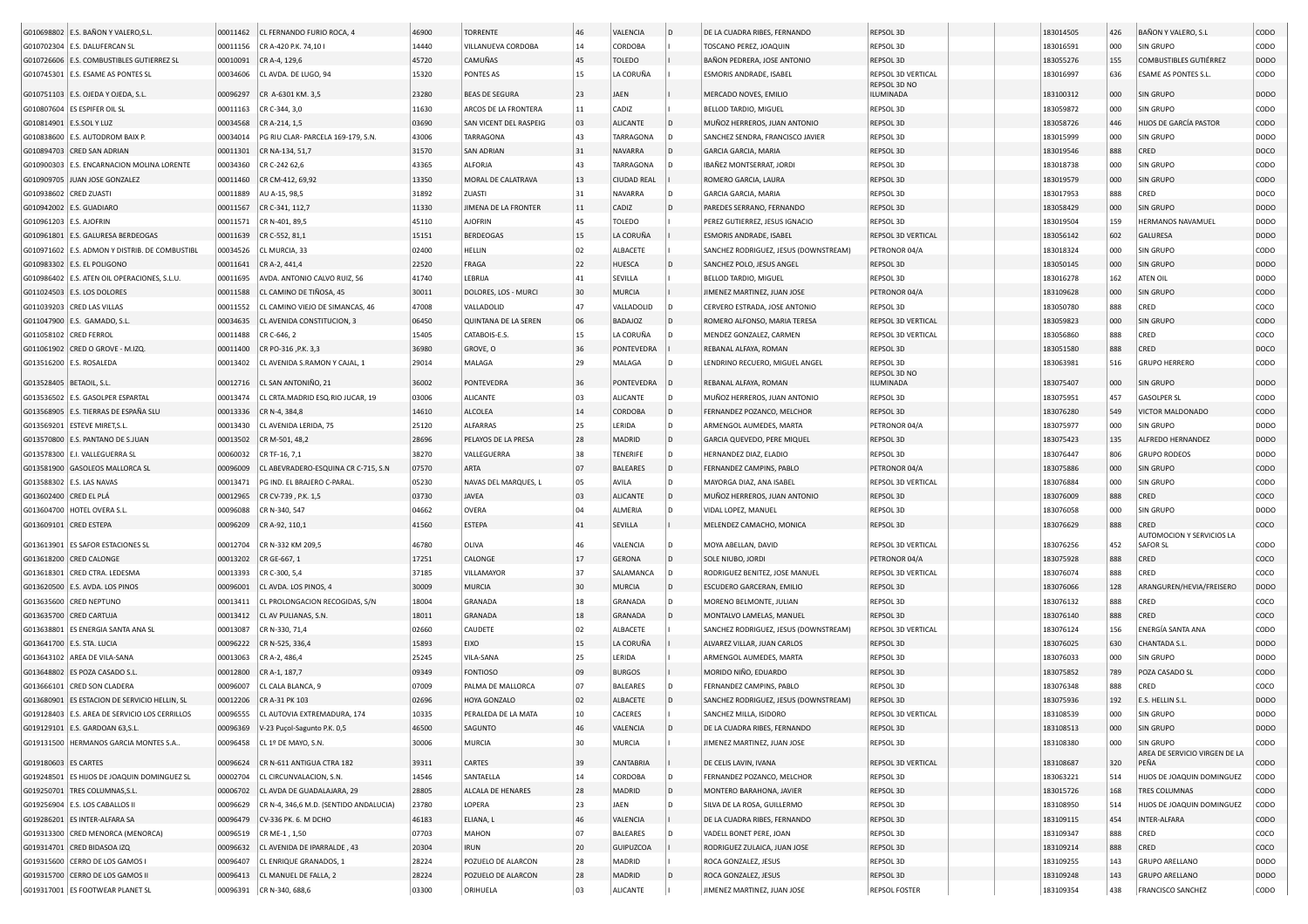|                        | G019317200 BAÑON Y VALERO, S.L                                          | 00096460 | CL CAMINO LLARI, S.N                               | 46130 | MASSAMAGRELL                    | 46 | VALENCIA           | D            | DE LA CUADRA RIBES, FERNANDO     | <b>REPSOL 3D</b>     | 183109230 | 426        | BAÑON Y VALERO, S.L          | CODO        |
|------------------------|-------------------------------------------------------------------------|----------|----------------------------------------------------|-------|---------------------------------|----|--------------------|--------------|----------------------------------|----------------------|-----------|------------|------------------------------|-------------|
| G019335100 CRED AÑAZA  |                                                                         | 00060052 | PG IND. AÑAZA PARC-39, S.N.                        | 38109 | AÑAZA                           | 38 | <b>TENERIFE</b>    |              | HERNANDEZ DIAZ, ELADIO           | REPSOL 3D            | 183109909 | 888        | CRED                         | coco        |
|                        | G019335900 CRED SANSE AUTOVIA                                           | 00096133 | CR N-1, 18,6                                       | 28700 | SAN SEBASTIAN DE LOS REYES      | 28 | MADRID             | ID.          | ROCA GONZALEZ, JESUS             | REPSOL 3D            | 183109586 | 888        | CRED                         | coco        |
|                        | G019337600 GAS SUR SERVICIOS.SL                                         | 00096634 | CR MU-602, 11.30                                   | 30390 | ALJORRA, LA                     | 30 | <b>MURCIA</b>      |              | SANCHEZ ABELLAN, IGNACIO         | REPSOL 3D VERTICAL   | 183109271 | 416        | <b>LAS CUMBRE</b>            | DODO        |
|                        | G019344300 CRED QUINTANILLA DE URZ                                      | 00096507 | CR A-52, 15,8                                      | 49622 | <b>QUINTANILLA DE URZ</b>       | 49 | ZAMORA             | l D          | CACHON LOPEZ, RAFAEL             | REPSOL 3D            | 183109123 | 888        | CRED                         | COCO        |
|                        |                                                                         |          |                                                    |       |                                 |    |                    |              |                                  | REPSOL 3D NO         |           |            |                              |             |
|                        | G019364902 E.S. C.E.E. ASPACE-RIOJA, S.L.                               | 00006053 | CR LR-113, 44                                      | 26320 | BAÑOS DE RIO TOBIA              | 26 | LA RIOJA           |              | COLOMA RUIZ, DIEGO               | ILUMINADA            | 183109495 | 314        | CEE. ASPACERIOJA, S.L.       | CODO        |
|                        | G019371500 AREA DE SERVICIO MI#O                                        | 00096635 | AU AP-9 P.K. 15,50                                 | 15630 | MIÑO                            | 15 | LA CORUÑA          |              | ESMORIS ANDRADE, ISABEL          | REPSOL 3D VERTICAL   | 183109503 | 265        | AREAS, S.A.                  | <b>DODO</b> |
|                        | G019390800 CRED MIJ-ARAN                                                | 00092158 | CR N-230, 164,1                                    | 25530 | VIELHA                          | 25 | LERIDA             |              | IBAÑEZ MONTSERRAT, JORDI         | REPSOL 3D EXENTA     | 183109594 | 888        | CRED                         | DOCO        |
|                        | G019409401   E.S. BARGUES, S.L                                          | 00096442 | CR A-2, 484,5                                      | 25244 | <b>FONDARELLA</b>               | 25 | LERIDA             |              | ARMENGOL AUMEDES, MARTA          | REPSOL 3D            | 183110923 | <b>2A1</b> | <b>GRUPO BARGUES</b>         | CODO        |
|                        | G019423003 ES AUT. LOS PANTANOS DIREC. MADRID                           | 00096639 | CR M-501, 34,1                                     | 28213 | COLMENAR DE ARROYO              | 28 | MADRID             |              | GARCIA QUEVEDO, PERE MIQUEL      | REPSOL 3D            | 183111285 | 000        | SIN GRUPO                    | CODO        |
|                        | G019428401 E.S.JORBA, S.L.                                              | 00096630 | CR A-2, 543,1                                      | 08719 | <b>JORBA</b>                    | 08 | <b>BARCELONA</b>   |              | SOTO CANUT, GERARD               | REPSOL 3D            | 183109701 | 291        | <b>GRUPO UBALS</b>           | <b>DODO</b> |
|                        | G019430100 GPV-MAESTRO RODRIGO-129                                      | 00096640 | CL MAESTRO RODRIGO, S.N.                           | 46015 | VALENCIA                        | 46 | VALENCIA           |              | SOLER ASSUCENA, JOSE CARLOS      | <b>REPSOL FOSTER</b> | 183109685 | 999        | GESPEVESA                    | coco        |
| G009187602 E.S. ALHAMA |                                                                         | 00010296 | CR MU-414 SANTOMERA-ABANILLA, 6                    | 30140 | SANTOMERA                       | 30 | <b>MURCIA</b>      | l D          | JIMENEZ MARTINEZ, JUAN JOSE      | REPSOL 3D            | 183056332 | 462        | NOVA ALHAMA                  | CODO        |
|                        | G009187801 E.S. MIRAMAR, S.L                                            | 00015007 | CR N-332, 23,5                                     | 30710 | ALCAZARES, LOS                  | 30 | <b>MURCIA</b>      |              | SANCHEZ ABELLAN, IGNACIO         | REPSOL 3D            | 183016633 | 000        | SIN GRUPO                    | DODO        |
|                        | G009188005 ES IBAIA BERRIOZAR                                           | 00034435 | AV.DE GIPUZKOA ETORBIDEA                           | 31013 | <b>BERRIOZAR</b>                | 31 | NAVARRA            |              | <b>GARCIA GARCIA, MARIA</b>      | REPSOL 3D EXENTA     | 183012129 | 737        | <b>IBAIA ENERGY</b>          | <b>DODO</b> |
|                        | G009188307 ESTACION DE SERVICIO AEZKOA S.L.U                            | 00015105 | CR NA-140 (BURGUETE-EZCAROZ) P.K                   | 31671 | ARIBE                           | 31 | <b>NAVARRA</b>     |              | GARCIA GARCIA, MARIA             | PETRONOR             | 183016377 | 000        | SIN GRUPO                    | DODO        |
|                        | G009189204 ES PETRONALCA SL                                             | 00004304 | CR N-121, 5                                        | 31110 | <b>NOAIN</b>                    | 31 | NAVARRA            | l D          | GARCIA GARCIA, MARIA             | <b>REPSOL 3D</b>     | 183054303 | 735        | PETRONALCA SL                | CODO        |
|                        | G009190005   ES PETRONALCA S.L.                                         | 00033135 | CR N-240, 41                                       | 31487 | LIEDENA                         | 31 | <b>NAVARRA</b>     |              | GARCIA GARCIA, MARIA             | REPSOL 3D            | 183014257 | 735        | PETRONALCA SL                | CODO        |
|                        | G009190605   ES ARAZURI GUREAK SLU                                      | 00005623 | CR NA-7000, 5,                                     | 31170 | ARAZURI                         | 31 | NAVARRA            | ID.          | GARCIA GARCIA, MARIA             | PETRONOR 04/A        | 183016351 | 306        | <b>GUREGAS</b>               | CODO        |
|                        | G011062804 CRED YUNCLER                                                 | 00011481 | CR A-42, 47,3                                      | 45529 | YUNCLER                         | 45 | <b>TOLEDO</b>      |              | GARCIA QUEVEDO, PERE MIQUEL      | REPSOL 3D            | 183055953 | 888        | CRED                         | coco        |
|                        | G011068401 E.S. GAMA (CANTABRIA)                                        | 00034620 | CR CA-148, 0,3                                     | 39790 | GAMA                            | 39 | <b>CANTABRIA</b>   |              | DE CELIS LAVIN, IVANA            | <b>REPSOL 3D</b>     | 183052794 | 901        | FAGRA                        | CODO        |
|                        | G011071702 9S JUAN DIEGO ARAGON GSL                                     | 00034486 | CR A480 CHIPIONA JEREZ KM 1,2                      | 11550 | CHIPIONA                        | 11 | CADIZ              |              | BELLOD TARDIO, MIGUEL            | REPSOL 3D            | 183053867 | 000        | SIN GRUPO                    | CODO        |
|                        |                                                                         |          |                                                    |       |                                 |    |                    |              |                                  | REPSOL 3D NO         |           |            |                              |             |
|                        | G011077902 E.S. MADRE DEL SOCORRO                                       | 00034610 | CR HU-614, 8,6                                     | 21720 | ROCIANA DEL CONDADO             | 21 | HUELVA             | l D          | GONZALEZ DEL VALLE, DIEGO        | ILUMINADA            | 183051887 | 000        | SIN GRUPO                    | CODO        |
|                        | G011085903 ES VALDEPARES                                                | 00011553 | CR N-634, 535,8                                    | 33746 | VALDEPARES                      | 33 | <b>ASTURIAS</b>    | l D          | DIAZ GAY, PABLO                  | REPSOL 3D            | 183055540 | 000        | SIN GRUPO                    | CODO        |
|                        | G011089802 CRED SAN JUAN DE AZNALFARACHE                                | 00011769 | CR SE-640, 0,7                                     | 41920 | SAN JUAN DE AZNALFARACHE        | 41 | SEVILLA            |              | GONZALEZ DEL VALLE, DIEGO        | REPSOL 3D            | 183018936 | 888        | CRED                         | coco        |
|                        | G011105606 ES SANDRA BAS GARCIA                                         | 00012242 | PASEO DE LAS CORTES VALENCIANAS                    | 46691 | VALLADA                         | 46 | VALENCIA           |              | MOYA ABELLAN, DAVID              | PETRONOR 04/A        | 183056001 | 000        | SIN GRUPO                    | CODO        |
|                        | G011137000 DAS RONDAS S.L                                               | 00034520 | AV ALFONSO MOLINA, S.N.                            | 15008 | CORUÑA, LA                      | 15 | LA CORUÑA          |              | MENDEZ GONZALEZ, CARMEN          | <b>REPSOL 3D</b>     | 183060151 | 608        | TOJEIRO                      | CODO        |
|                        | G011146404 ES IBAIA OLAZ DCHO                                           | 00011282 | CR N-135, 4,6                                      | 31620 | OLAZ DE EGUES                   | 31 | NAVARRA            |              | GARCIA GARCIA, MARIA             | REPSOL 3D            | 183050806 | 737        | <b>IBAIA ENERGY</b>          | CODO        |
|                        | G011152702 E.S.EL ESPINAR SL                                            | 00011734 | CL AVDA LAS PEÑITAS, 104                           | 40400 | ESPINAR, EL                     | 40 | SEGOVIA            | $\mathsf{D}$ | SAENZ DE MIERA, LUIS             | REPSOL 3D            | 183054568 | 000        | SIN GRUPO                    | CODO        |
| G011188800 UBARSI, S.A |                                                                         | 00011448 | CR C-243, 10,9                                     | 08224 | TERRASSA                        |    | BARCELONA          |              | SOTO CANUT, GERARD               | REPSOL 3D            | 183051614 | 291        | <b>GRUPO UBALS</b>           | CODO        |
|                        | G011190101 ASTIGI IBERICA, S.L                                          | 00011299 | CR CP-246 P.K. 8,8                                 | 14120 | FUENTE PALMERA(LOS VILLARES)    |    | CORDOBA            |              | MELENDEZ CAMACHO, MONICA         | REPSOL 3D VERTICAL   | 183113216 | 518        | <b>ASTIGI IBERICA</b>        | <b>DODO</b> |
|                        | G011191602 E.S. ENERGY EXPRESS SL                                       | 00011717 | CR C-37, 95,39                                     | 08240 | MANRESA                         | 08 | <b>BARCELONA</b>   |              | TRESCASAS BATALLER, JORDI        | PETROCAT             | 183078807 | 271        | S.C. PETROLIS, S.A.          | coco        |
|                        | G013716606 E.S. ORPINSOIL SL                                            | 00014001 | CR M-600, 45,8                                     | 28600 | NAVALCARNERO                    | 28 | MADRID             | ID.          | GARCIA QUEVEDO, PERE MIQUEL      | REPSOL 3D            | 183076785 | 167        | ORPINSOIL                    | CODO        |
|                        | G013718000 ES ENERGIA Y SERVICIOS PARA EL BIEN                          | 00096231 | CR N-420 876,8                                     | 43204 | <b>REUS</b>                     | 43 | TARRAGONA          |              | TRESCASAS BATALLER, JORDI        | REPSOL 3D            | 183076827 | 000        | SIN GRUPO                    | DODO        |
|                        | G013722901 CASARES DAZA S.L                                             | 00096234 | CR N-521, 151,4                                    | 10500 | VALENCIA DE ALCANTARA           | 10 | CACERES            | l D          | <b>BLANCO RODRIGUEZ, SERGIO</b>  | REPSOL 3D            | 183076876 | 000        | SIN GRUPO                    | CODO        |
|                        | G013724004 CRED COLLADO II                                              | 00096226 | CR M-601, 1,3                                      | 28400 | COLLADO VILLALBA                | 28 | <b>MADRID</b>      |              | DIAZ PANIAGUA, ELENA             | REPSOL 3D            | 183076611 | 888        | CRED                         | DOCO        |
|                        | G013733100 E.S. SAN ROMAN II                                            | 00096018 | Autovía A-64 PK 30 (NUDO DE ENLACE CLAS)           | 33429 | VIELLA                          | 33 | <b>ASTURIAS</b>    |              | GONZALEZ ESPINA, MARIA LUISA     | REPSOL 3D            | 183076942 | 624        | <b>SAN ROMAN GARCIA</b>      | <b>DODO</b> |
|                        | G013735700   E.S. LAS CUMBRES, S.L                                      | 00096029 | CL AVENIDA SANCHEZ MECA, S.N                       | 30202 | CARTAGENA                       | 30 | MURCIA             |              | SANCHEZ ABELLAN, IGNACIO         | REPSOL 3D            | 183076793 | 416        | LAS CUMBRE                   | DODO        |
|                        | G013738700   MONTE LAS ENCINAS SL                                       | 00096207 | CR A-6, 223                                        | 47850 | VILLANUEVA DE LOS<br>CABALLEROS | 47 | VALLADOLID         |              | CERVERO ESTRADA, JOSE ANTONIO    | REPSOL 3D            | 183076678 | 724        | VILLANUEVA DE LOS CABALLEROS | <b>DODO</b> |
|                        |                                                                         |          |                                                    |       |                                 |    |                    |              |                                  |                      |           |            |                              |             |
|                        | G013739302 E.S. ANGELES GUTIERREZ RUEDA                                 | 00096221 | CR N-432, 367,9                                    | 23660 | ALCAUDETE                       | 23 | JAEN<br>LERIDA     | l D          | SILVA DE LA ROSA, GUILLERMO      | REPSOL 3D VERTICAL   | 183075514 | 532        | ANGELES GUTIERREZ            | DODO        |
|                        | G013741100 AREA EUROTRAK<br>G013751001 E.S. VIRGEN DE LA ESTRELLA, S.L. | 00096217 | CR A-2, 513,8<br>CL CRTA. NAVAS A PTE. ARIZA, S.N. | 25218 | <b>FONOLLERES</b>               | 25 |                    |              | ARMENGOL AUMEDES, MARTA          | REPSOL 3D            | 183076850 | 000        | <b>SIN GRUPO</b>             | DODO        |
|                        |                                                                         | 00096228 |                                                    | 23240 | NAVAS DE SAN JUAN               | 23 | JAEN               | l D          | MERCADO NOVES, EMILIO            | REPSOL 3D            | 183059567 | 000        | SIN GRUPO                    | CODO        |
|                        | G013760901 E.S. CARE OF PEOPLE SL                                       | 00096227 | CL CRTRA.CALA FIGUERA (RANCHO H                    | 07182 | <b>SA PORRASA</b>               | 07 | <b>BALEARES</b>    | ID.          | FERNANDEZ CAMPINS, PABLO         | REPSOL 3D            | 183076801 | 403        | MATAS Y CAMPINS SUMTRO., S   | CODO        |
| G013774700   E.S. MILA |                                                                         | 00013346 | CR N-310, 85,1                                     | 13710 | ARGAMASILLA DE ALBA             | 13 | <b>CIUDAD REAL</b> |              | DIAZ TRILLO, MIGUEL ANGEL        | REPSOL 3D            | 183076868 | 000        | SIN GRUPO                    | DODO        |
|                        | G013776301 CARBURANTES DE MEDINA, S.L                                   | 00096206 | CR N-6, 147.2                                      | 47493 | SAN VICENTE DEL PALACIO         | 47 | VALLADOLID         |              | MAYORGA DIAZ, ANA ISABEI         | REPSOL 3D            | 183076918 | 000        | SIN GRUPO                    | DODO        |
|                        | G013776400   LES 4 RODES S.L                                            | 00012542 | CR C-12, 61                                        | 43770 | MORA LA NOVA                    | 43 | TARRAGONA          |              | SANCHEZ SENDRA, FRANCISCO JAVIER | REPSOL 3D            | 183076835 | 245        | LES CUATRE RODES, S.L.       | CODO        |
|                        | G013776900 LAGUNFER S.L.                                                | 00096203 | CR BI-631, 20                                      | 48120 | LARRAURI                        | 48 | VIZCAYA            |              | FERNANDEZ DIAZ, JUAN LUIS        | REPSOL 3D            | 183076967 | 000        | SIN GRUPO                    | CODO        |
|                        | G013786202 GESBALISA, SOCIEDA LIMITADA                                  | 00096017 | CR A-44 P.K. 125                                   | 18210 | PELIGROS                        | 18 | GRANADA            |              | MONTALVO LAMELAS, MANUEL         | REPSOL 3D            | 183052570 | 902        | SERVIARAGON, S.A             | CODO        |
|                        | G013787601 E.S. ALZ BUÑOL                                               |          | 00012680   AT A-3, 322                             | 46360 | BUÑOL                           | 46 | VALENCIA           |              | LOPEZ ALCAYDE, FIDEL             | REPSOL 3D            | 183076934 | 427        | <b>GRUPO ALZ</b>             | CODO        |
|                        | G013787700 CRED ALCALÁ DE HENARES                                       | 00096240 | CR M-300, 30.3                                     | 28805 | ALCALA DE HENARES               | 28 | MADRID             |              | MONTERO BARAHONA, JAVIER         | REPSOL 3D VERTICAL   | 183077049 | 888        | CRED                         | coco        |
|                        | G013788101 E.S. MIRAT COMBUSTIBLES, S.L                                 | 00013371 | CL AVDA. DE LA ALDEHUELA, S.N.                     | 37008 | SALAMANCA                       | 37 | SALAMANCA          |              | RODRIGUEZ BENITEZ, JOSE MANUEL   | REPSOL 3D            | 183077031 | 903        | S.A. MIRAT                   | <b>DODO</b> |
| G013790900 CRED RACC   |                                                                         | 00096028 | CL AVENIDA DIAGONAL, 687                           | 08028 | BARCELONA                       | 08 | BARCELONA          |              | LOPEZ BAENA, MARC                | REPSOL 3D            | 183077007 | 888        | CRED                         | coco        |
|                        | G013804000 NAVAL.OIL S.L.                                               | 00096040 | CR A-44 P.K. 97                                    | 18550 | IZNALLOZ                        | 18 | GRANADA            | ID.          | SILVA DE LA ROSA, GUILLERMO      | REPSOL 3D            | 183076991 | 000        | SIN GRUPO                    | <b>CODO</b> |
|                        | G013804501 ES GASOLEOS TALAVERA                                         | 00012917 | CR A-5, 91.9                                       | 45552 | CERRALBOS, LOS                  | 45 | TOLEDO             | l D          | GARCIA QUEVEDO, PERE MIQUEL      | REPSOL 3D VERTICAL   | 183077015 | 912        | GASOLEOS GALAPAGAR           | CODO        |
|                        | G013807403 MOSYPER GESTION S.L.                                         | 00096036 | CL LUIS LOPEZ CASANEGRA, Nº 1                      | 15006 | CORUÑA, LA                      | 15 | LA CORUÑA          |              | MENDEZ GONZALEZ, CARMEN          | PETRONOR 04/A        | 183077098 | 792        | MOSYPER GESTION              | <b>CODO</b> |
|                        | G013807602 ES GESTION ESTACIONES DE SERVICIO 2                          | 00013172 | CR CV-36F, 11                                      | 30310 | <b>LOS BARREROS</b>             | 30 | <b>MURCIA</b>      |              | SANCHEZ ABELLAN, IGNACIO         | REPSOL 3D VERTICAL   | 183077163 | 429        | PLAZA DE ESPAÑA-CARTAGENA    | CODO        |
|                        | G013808001 GPV-REUS-133                                                 | 00096012 | CL AVDA. MARIA FORTUNY, 57                         | 43205 | REUS                            | 43 | <b>TARRAGONA</b>   |              | IBAÑEZ MONTSERRAT, JORDI         | REPSOL 3D            | 183077114 | 999        | GESPEVESA                    | coco        |
|                        | G013810001 GAS. EL CRUCE S.L.                                           | 00096214 | CR A-5 P.K. 240,00 I                               | 10200 | TRUJILLO                        | 10 | CACERES            |              | SANCHEZ MILLA, ISIDORO           | REPSOL 3D            | 183077189 | 000        | SIN GRUPO                    | <b>DODO</b> |
| G019461200 CRED RANTE  |                                                                         | 00096641 | CL CR COMARCAL INFESTA-RANTE ENLACE                | 32910 | <b>INFESTA</b>                  | 32 | ORENSE             | ۱D           | PUGA ROBLES, MARCOS              | REPSOL 3D            | 183109933 | 888        | CRED                         | DOCO        |
|                        | G019470400 CRED ALBORAYA                                                | 00096520 | CL PARTIDA DE VERA, 98                             | 46120 | ALBORAYA-PATACONA               | 46 | VALENCIA           |              | LOPEZ ALCAYDE, FIDEL             | <b>REPSOL FOSTER</b> | 183109743 | 888        | CRED                         | DOCO        |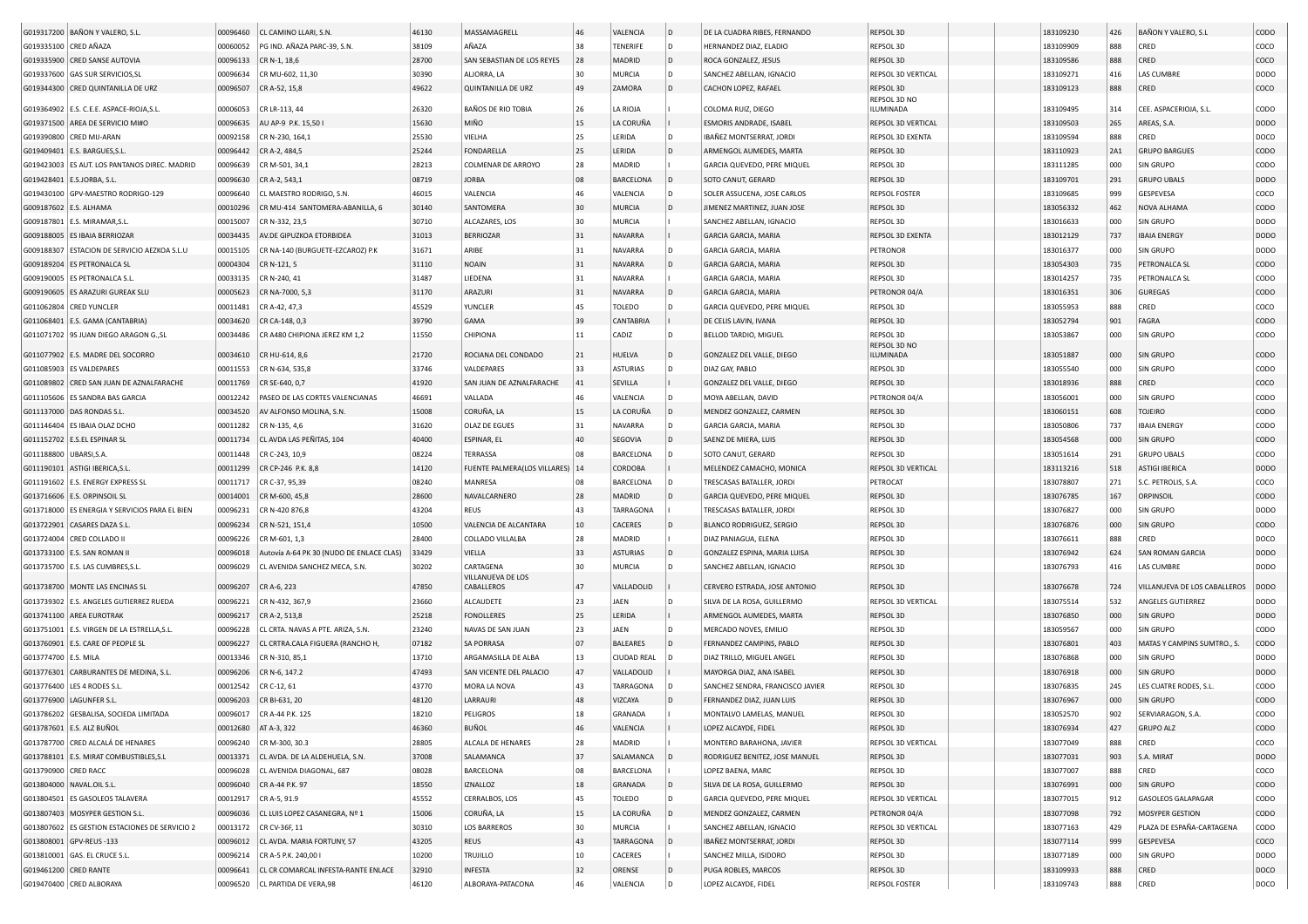|                        | G019473003 E.S. HERMANOS BAYO ESTACIONES, S.L.  | 00096642 | CR A-92, 369                              | 18850 | <b>CULLAR</b>           | 18 | <b>GRANADA</b>   |                | VIDAL LOPEZ, MANUEL                 | REPSOL 3D VERTICAL               | 183109768 | 519        | <b>HNOS BAYO</b>         | CODO                |
|------------------------|-------------------------------------------------|----------|-------------------------------------------|-------|-------------------------|----|------------------|----------------|-------------------------------------|----------------------------------|-----------|------------|--------------------------|---------------------|
|                        | G019564101 CRED CTRA FORTUNA                    | 00096633 | CL ALAVA -PARCELA 11.4.1.I-10, S.N.       | 28917 | LEGANES                 | 28 | MADRID           | D              | MONASTERIO LLEO, HECTOR JESUS       | REPSOL 3D                        | 183110188 | 888        | CRED                     | DOCO                |
|                        | G019681701 E.S. FRANCISCO VILLALBA AVILA        | 00096643 | CR N-4, 465                               | 41400 | ECIJA-E.S               | 41 | SEVILLA          |                | MELENDEZ CAMACHO, MONICA            | REPSOL 3D                        | 183110493 | 540        | FRANCISCO VILLALBA AVILA | CODO                |
|                        | G019719202 ES ESTACIONES DE SERVICIO GIL LOPEZ  | 00096644 | CL LA VIÑUELA, 2 (INTERS. CRTA CABR       | 14900 | LUCENA                  | 14 | CORDOBA          | D              | FERNANDEZ POZANCO, MELCHOR          | REPSOL 3D                        | 183110568 | 553        | <b>GRUPO GIL LOPEZ</b>   | CODO                |
|                        | G019730500 CRED EL REALENGO                     | 00096636 | AP-7, P.K. 728,200                        | 03330 | CREVILLENTE             | 03 | <b>ALICANTE</b>  | D              | JIMENEZ MARTINEZ, JUAN JOSE         | REPSOL 3D                        | 183110584 | 888        | CRED                     | DOCO                |
| G019730600 CRED CATRAL |                                                 | 00096637 | AP-7, P.K. 728                            | 03330 | CREVILLENTE             | 03 | <b>ALICANTE</b>  |                | JIMENEZ MARTINEZ, JUAN JOSE         | REPSOL 3D                        | 183110592 | 888        | CRED                     | DOCO                |
|                        | G019731204 ES CATALAN PALANQUES DIANA           | 00096521 | CR CV-16 P.K. 8                           | 12130 | SAN JUAN DE MORO        | 12 | CASTELLON        |                | ALBERO LOPEZ, RAUL                  | REPSOL 3D                        | 183110634 | 000        | SIN GRUPO                | CODO                |
|                        | G019737600 GESTIONES CARDEZ S.L                 | 00001539 | CL AVENIDA DE LA LIBERTAD.S.N.            | 24400 | PONFERRADA              | 24 | LEON             |                | FERNANDEZ RUIZ, PABLO ANDRES        | REPSOL 3D                        | 183055771 | 000        | SIN GRUPO                | CODO                |
|                        | G019746800 AREA SERVICIO LOS NOGALES, S.L.      | 00096645 | CR VP-6701 VILLAESTER- PEDROSA DEL        | 47112 | PEDROSA DEL REY         | 47 | VALLADOLID       |                | CERVERO ESTRADA, JOSE ANTONIO       | REPSOL 3D                        | 183110774 | 000        | <b>SIN GRUPO</b>         | <b>DODO</b>         |
| G019749600 CRED EIRIS  |                                                 | 00096647 | AV AVENIDA DE MONELOS, S.N.               | 15009 | CORUÑA, LA              | 15 | LA CORUÑA        | D              | ESMORIS ANDRADE, ISABEL             | REPSOL 3D                        | 183110816 | 888        | CRED                     | coco                |
|                        |                                                 |          |                                           |       |                         |    |                  |                |                                     |                                  |           |            |                          |                     |
|                        | G040462600 CRED FINESTRAT                       | 00096469 | PG P.IND. LA CALA - PARC.1 A              | 03509 | <b>FINESTRAT</b>        | 03 | ALICANTE         | l D            | MUÑOZ HERREROS, JUAN ANTONIO        | REPSOL 3D                        | 183110782 | 888        | CRED                     | DOCO                |
|                        | G040492100 REGÁS-OIL, S.L.                      | 00093265 | CL TARRAGONA, 29-31                       | 08850 | GAVA                    | 08 | BARCELONA        | D              | LOPEZ BAENA, MARC                   | REPSOL 3D                        | 183110881 | 000        | SIN GRUPO                | DODO                |
|                        | G040493501 E.S. APSIL DISTRIBUCIONES SL         | 00096646 | CL VULCA, 11 P.I. CAN MET SIDRU           | 08530 | GARRIGA, LA             | 08 | <b>BARCELONA</b> | D              | LOPEZ BAENA, MARC                   | REPSOL 3D                        | 183110840 | 000        | SIN GRUPO                | <b>DODO</b>         |
|                        | G040511500 E.S. HINOJEDO FAGRA S.L.             | 00093459 | CR CA-132 , P.K. 2,5                      | 39350 | HINOJEDO                | 39 | CANTABRIA        | D              | GONZALEZ ESPINA, MARIA LUISA        | REPSOL 3D VERTICAL               | 183110857 | 901        | FAGRA                    | DODO                |
|                        | G040514600 CRED VALDALIGA M.DCHO                | 00096650 | AU A-8, P.K. 256                          | 39593 | VALDÁLIGA-E.S.          | 39 | CANTABRIA        | D              | DE CELIS LAVIN, IVANA               | REPSOL 3D                        | 183110899 | 888        | CRED                     | coco                |
|                        | G040514700 CRED VALDALIGA M.IZQ                 | 00096651 | AU A-8, P.K. 256                          | 39593 | VALDÁLIGA-E.S.          | 39 | CANTABRIA        |                | DE CELIS LAVIN, IVANA               | REPSOL 3D                        | 183110907 | 888        | CRED                     | coco                |
|                        | G040519000 CRED PORTAL DE GAMARRA               | 00096652 | AV AVENIDA DEL CANTABRICO,8 -(PG PO       | 01013 | VITORIA-GASTEIZ         | 01 | ALAVA            | D              | GARCIA GARCIA, MARIA                | REPSOL FOSTER                    | 183110915 | 888        | CRED                     | coco                |
|                        | G040540600 CRED BOUZAS                          | 00096653 | CL EXPLANADA DE BOUZAS (2ª GLORIETA       | 36208 | VIGO-BOUZAS             | 36 | PONTEVEDRA       | D              | MOLINA BANDIN, SARA                 | REPSOL FOSTER                    | 183111392 | 888        | CRED                     | coco                |
|                        | G040549100 CENTRO EL BULEVAR DEL VALLE, S.L.    | 00096649 | AV JUAN CARLOS I , S.N                    | 05004 | AVILA                   | 05 | AVILA            |                | MAYORGA DIAZ, ANA ISABEL            | REPSOL 3D EXENTA                 | 183110972 | 000        | SIN GRUPO                | <b>DODO</b>         |
| G040550402             | E.S FRANCISCO JESUS GONZALEZ LUNA               | 00006615 | CR N-433, P.K. 94,2                       | 21240 | AROCHE                  | 21 | HUELVA           |                | GONZALEZ DEL VALLE, DIEGO           | REPSOL 3D                        | 183059476 | 000        | SIN GRUPO                | CODO                |
| G041448200             | FEBRER 12                                       | 00096655 | CL ARAGON, 217                            | 07008 | PALMA DE MALLORCA       | 07 | <b>BALEARES</b>  |                | VADELL BONET PERE, JOAN             | REPSOL 3D                        | 183111079 | 400        | FEBRER 1                 | DODO                |
|                        | G041522201 ES ECOGASER CIDACOS S.L              | 00096656 | AVENIDA DE PAMPLONA, S. N.                | 31300 | TAFALLA                 | 31 | NAVARRA          |                | GARCIA GARCIA, MARIA                | REPSOL 3D                        | 183111129 | 322        | ECOGASER                 | CODO                |
|                        | G041543701 ES SEITT SME S.A.                    | 00096657 | AU R-2, P.K. 35,5 M.D.                    | 28880 | MECO                    | 28 | MADRID           |                | GARCIA-BERMUDEZ RODRIGUEZ, FERNANDO | REPSOL FOSTER                    | 183111087 | 180        | SEITTSA                  | <b>DODO</b>         |
| G041543901             | ES SEITT SME S.A.                               | 00096658 | AU R-2, P.K. 35,5 M.I.                    | 28880 | MECO                    | 28 | MADRID           |                | GARCIA-BERMUDEZ RODRIGUEZ, FERNANDO | REPSOL FOSTER                    | 183111095 | 180        | <b>SEITTSA</b>           | DODO                |
|                        | G041579400 ES AGREDA AUTOMÓVIL, S.A             | 00096659 | CL. RONDA OLIVER, SN                      | 50012 | ZARAGOZA                | 50 | ZARAGOZA         |                | FERRER MARTINEZ, ELENA              | REPSOL 3D                        | 183111145 | 256        | AGREDA AUTOMÓVIL, S.L.   | <b>DODO</b>         |
|                        | G041694700 E.S. LA CAÑIZA                       | 00096654 | CR N-120 KM 613,70 M.I                    | 36880 | CAÑIZA, LA              | 36 | PONTEVEDRA       |                | PUGA ROBLES, MARCOS                 | REPSOL 3D                        | 183111160 | 634        | <b>GRUPO MACÍA VEGA</b>  | DODO                |
|                        | G041771400 ORQUIN GOMEZ, S.L.                   | 00000065 | CR N-433, 86,3- ARACENA                   | 21200 | ARACENA                 | 21 | HUELVA           |                | GONZALEZ DEL VALLE, DIEGO           | REPSOL 3D                        | 183053719 | 000        | SIN GRUPO                | CODO                |
|                        | G041842402 ES G.R.A. BLANCO ARRABAL             | 00000437 | CL BA, CHAMBERI-CR FREGENEDA, 45          | 37008 | SALAMANCA               | 37 | SALAMANCA        | D              | RODRIGUEZ BENITEZ, JOSE MANUEL      | REPSOL 3D VERTICAL               | 183015791 | 901        | FAGRA                    | CODO                |
| G042386300 CRED OLLER  |                                                 | 00012034 | CL OLLER,1                                | 46988 | <b>FUENTE DEL JARRO</b> | 46 | VALENCIA         | l D            | DE LA CUADRA RIBES, FERNANDO        | REPSOL 3D                        | 183111327 | 888        | CRED                     | DOCO                |
|                        | G042548800 LAS PALMERAS S.C.A                   | 00006433 | CR EL TROBAL - LOS PALACIOS, S.N          | 41727 | TROBAL, EL              | 41 | SEVILLA          | D              | BELLOD TARDIO, MIGUEL               | REPSOL 3D                        | 183106830 | 000        | SIN GRUPO                | CODO                |
|                        | G042563602 CRED ALDEANUEVA DE FIGUEROA          | 00096648 | CR A-62, P.K. 214 MD                      | 37429 | ALDEANUEVA DE FIGUEROA  | 37 | SALAMANCA        | D              | RODRIGUEZ BENITEZ, JOSE MANUEL      | REPSOL 3D                        | 183111319 | 888        | CRED                     | coco                |
|                        | G042635400 CRED AREA Sº LA ATALAYA M.I.         | 00096670 | CR M-50, P.K. 66.5                        | 28670 | VILLAVICIOSA DE ODON    | 28 | MADRID           |                | ROCA GONZALEZ, JESUS                | REPSOL FOSTER                    | 183111442 | 888        | CRED                     | DOCO                |
|                        | G009191001 CRED LANDABEN                        | 00015934 | CL POLIGONO LANDABEN, S.N.                | 31012 | PAMPLONA                | 31 | NAVARRA          | $\overline{D}$ | <b>GARCIA GARCIA, MARIA</b>         | PETRONOR 04/A                    | 183013390 | 888        | CRED                     | coco                |
|                        | G009191801   E.S. VALLE DE RONCAL S.L.          | 00031044 | CR NA-137, 28,7                           | 31416 | URZAINQUI               | 31 | NAVARRA          | D              | GARCIA GARCIA, MARIA                | PETRONOR 04/A                    | 183016344 | 000        | SIN GRUPO                | <b>DODO</b>         |
|                        | G009192001 E.S.HIJOS DE MODESTO ARCE S.L        | 00005620 | PS DE LA RIBERA, 215                      | 31514 | VALTIERRA               | 31 | NAVARRA          |                | <b>GARCIA GARCIA, MARIA</b>         | REPSOL 3D                        | 183011196 | 000        | SIN GRUPO                | <b>DODO</b>         |
|                        | G009192102 CRED VALTIERRA M.I.                  | 00031577 | AU A-15, 14                               | 31514 | VALTIERRA               | 31 | NAVARRA          |                | GARCIA GARCIA, MARIA                | REPSOL 3D                        | 183017979 | 888        | CRED                     | DOCO                |
|                        | G009192202 CRED VALTIERRA M.D.                  | 00031578 | AU A-15, 14                               | 31514 | VALTIERRA               | 31 | NAVARRA          | D              | <b>GARCIA GARCIA, MARIA</b>         | REPSOL 3D                        | 183016831 | 888        | CRED                     | DOCO                |
|                        |                                                 |          |                                           | 33774 |                         | 33 |                  |                |                                     |                                  |           |            |                          | CODO                |
|                        | G009192704 GASOLINERA HNOS YANES, S.L.          | 00031531 | CR N-640, PK. 26                          |       | SAN TIRSO DE ABRES      |    | ASTURIAS         |                | DIAZ GAY, PABLO                     | PETRONOR 04/A                    | 183016526 | 000        | SIN GRUPO                |                     |
|                        | G009192802 CRED A VEIGA                         | 00005636 | CL AVENIDA DE ASTURIAS, 67                | 33770 | VEGADEO                 | 33 | <b>ASTURIAS</b>  | l D            | DIAZ GAY, PABLO                     | PETRONOR 04/A                    | 183000165 | 888        | CRED                     | DOCO                |
|                        | G009192902 CRED AVDA ASTURIAS                   | 00004411 | CR C-615, 2,3                             | 34005 | PALENCIA                | 34 | PALENCIA         | D              | GOMEZ DE LA CALLE, ROSA MARIA       | REPSOL 3D VERTICAL               | 183009240 | 888        | CRED                     | DOCO                |
|                        | G009193101 E.S. AUPASA, S.L.                    | 00007045 | CL AVENIDA MADRID, 2                      | 34004 | PALENCIA                | 34 | PALENCIA         | l D            | GOMEZ DE LA CALLE, ROSA MARIA       | REPSOL 3D                        | 008325409 | 000        | SIN GRUPO                | <b>DODO</b>         |
|                        | G009193200 E.S. EMILIO LOZANO                   | 00033760 | CL AVENIDA CAMPOS GOTICOS, S.N.           | 34003 | PALENCIA                | 34 | PALENCIA         | D              | GOMEZ DE LA CALLE, ROSA MARIA       | REPSOL 3D                        | 183003920 | 000        | SIN GRUPO                | CODO                |
|                        | G009193502 E.S. FUENTEPINO.S.L.L                | 00033828 | CR C-619, 64                              | 34240 | <b>BALTANAS</b>         | 34 | PALENCIA         |                | GOMEZ DE LA CALLE, ROSA MARIA       | REPSOL 3D                        | 183076207 | 000        | SIN GRUPO                | CODO                |
|                        | G009194101 E.S. JUAN IGNACIO LOPEZ ZAZO         | 00007441 | CR PA-110, 0,9                            | 34218 | CEVICO DE LA TORRE      | 34 | PALENCIA         |                | GOMEZ DE LA CALLE, ROSA MARIA       | REPSOL 3D                        | 183057496 | 000        | SIN GRUPO                | <b>DODO</b>         |
|                        | G009194301 CRED DUEÑAS DCHO                     | 00034115 | CR A-62, KM. 88,9 M. DCHO                 | 34210 | DUEÑAS                  | 34 | PALENCIA         | D              | GOMEZ DE LA CALLE, ROSA MARIA       | REPSOL 3D                        | 183002336 | 888        | CRED                     | DOCO                |
|                        | G009194405 ES LUYKAR 2021, S.L                  | 00033804 | AVDA. INGENIERO RIVERA, S.N               | 34440 | FROMISTA                | 34 | PALENCIA         | D              | CERVERO ESTRADA, JOSE ANTONIO       | REPSOL 3D                        | 183017888 | 000        | SIN GRUPO                | CODO                |
|                        | G009194704 E.S. SERV.OLMEDILLO, S.L. UNIPERSONA | 00033021 | CR N-620, P.K. 77,7                       | 34220 | MAGAZ                   | 34 | PALENCIA         |                | GOMEZ DE LA CALLE, ROSA MARIA       | REPSOL 3D VERTICAL               | 063167829 | 714        | <b>GRUPO OLMEDILLO</b>   | CODO                |
|                        | G011198405   E.S. ANDRYMAR                      | 00011821 | AV RIBERA DE SAN ISIDRO LABRADOR          | 14640 | VILLA DEL RIO           | 14 | CORDOBA          |                | TOSCANO PEREZ, JOAQUIN              | REPSOL 3D                        | 183108927 | 000        | SIN GRUPO                | CODO                |
|                        | G011199001 CRED LA VILAVELLA                    | 00034622 | CR CS-220, 1,2                            | 12520 | <b>NULES</b>            | 12 | CASTELLON        | D              | ALBERO LOPEZ, RAUL                  | PETRONOR 04/A                    | 183052547 | 888        | CRED                     | coco                |
|                        | G011203501 E.S.EL SALTAOR S.L                   |          | 00011710 CR N-332, 16,2                   | 30876 | SALTAOR, EL             | 30 | <b>MURCIA</b>    |                | ESCUDERO GARCERAN, EMILIO           | REPSOL 3D NO<br><b>ILUMINADA</b> | 183055888 | 000        | SIN GRUPO                | <b>DODO</b>         |
|                        | G011212600 JOSE DIAZ BRITO                      |          | 00060001 CR LP-1-SUR, 78,4                | 38789 | PUNTAGORDA              | 38 | <b>TENERIFE</b>  |                | HERNANDEZ DIAZ, ELADIO              | REPSOL 3D VERTICAL               | 183076272 | 000        | SIN GRUPO                | DODO                |
|                        |                                                 |          |                                           |       |                         |    |                  |                |                                     | REPSOL 3D NO                     |           |            |                          |                     |
| G011213301 E.S. GENETO |                                                 |          | 00060003 CR TF-263, 3,5                   | 38296 | <b>GENETO-LA LAGUNA</b> | 38 | TENERIFE         |                | HERNANDEZ DIAZ, ELADIO              | ILUMINADA                        | 183076405 | 802        | MIGUEL GONZALEZ MARTIN   | CODO                |
|                        | G011213401 E.S. EL RAMONAL, S.L.                |          | 00060004 CR TF-65 KM 3,9                  | 38628 | ZOCAS, LAS              | 38 | <b>TENERIFE</b>  |                | HERNANDEZ DIAZ, ELADIO              | REPSOL 3D                        | 183076389 | 802        | MIGUEL GONZALEZ MARTIN   | DODO                |
|                        | G011213500 E.S. BARROSO                         | 00060005 | CR TF-21, S.N.                            | 38310 | BARROSO-LA OROTAVA      | 38 | TENERIFE         |                | HERNANDEZ DIAZ, ELADIO              | REPSOL 3D NO<br>ILUMINADA        | 183076454 | 000        | SIN GRUPO                | DODO                |
|                        | G011213601 E.S. SANTA URSULA                    |          |                                           |       |                         | 38 |                  |                |                                     |                                  |           |            |                          |                     |
|                        |                                                 | 00060006 | CR TF-213 KM S.N<br>CL OBISPO VERDUGO, 39 | 38390 | ZONA SAN CLEMENTE-SA    | 35 | TENERIFE         |                | HERNANDEZ DIAZ, ELADIO              | REPSOL 3D                        | 183076439 | 000<br>888 | SIN GRUPO                | <b>DODO</b><br>coco |
|                        | G011213701 CRED EL CARACOL                      | 00060007 |                                           | 35200 | <b>TELDE</b>            |    | LAS PALMAS       | D              | ABADAL FORNAS, ALVARO               | REPSOL 3D                        | 183076538 |            | CRED                     |                     |
|                        | G011213801 CRED CASILLAS DEL ANGEL              | 00060008 | CL CASILLAS DEL ANGEL, 132                | 35600 | PUERTO DEL ROSARIO(F    | 35 | LAS PALMAS       | l D            | ABADAL FORNAS, ALVARO               | REPSOL 3D                        | 183076512 | 888        | CRED                     | DOCO                |
|                        | G011214001 E.S. ARGANABAJA                      | 00060009 | CL GARCIA ESCAMEZ, 230                    | 35500 | ARGANABAJA-ARRECIFE     | 35 | LAS PALMAS       |                | ABADAL FORNAS, ALVARO               | REPSOL 3D                        | 183076546 | 801        | MAYORISTA CANARIAS, S.L. | <b>DODO</b>         |
|                        | G011214102 E.S. CARBURANTES EL TANQUE, S.L.     | 00060010 | CR TF-82, 8                               | 38435 | TANQUE, EL              | 38 | <b>TENERIFE</b>  |                | HERNANDEZ DIAZ, ELADIO              | REPSOL 3D                        | 183076470 | 000        | SIN GRUPO                | DODO                |
| G011214502 DAYEGO, S.L |                                                 |          | 00060012 CR TF-5 KM 46,3                  | 38420 | SAN JUAN DE LA RAMBLA   | 38 | <b>TENERIFE</b>  |                | HERNANDEZ DIAZ, ELADIO              | REPSOL 3D                        | 183076090 | 805        | GRUPO PEDRO TODARO       | CODO                |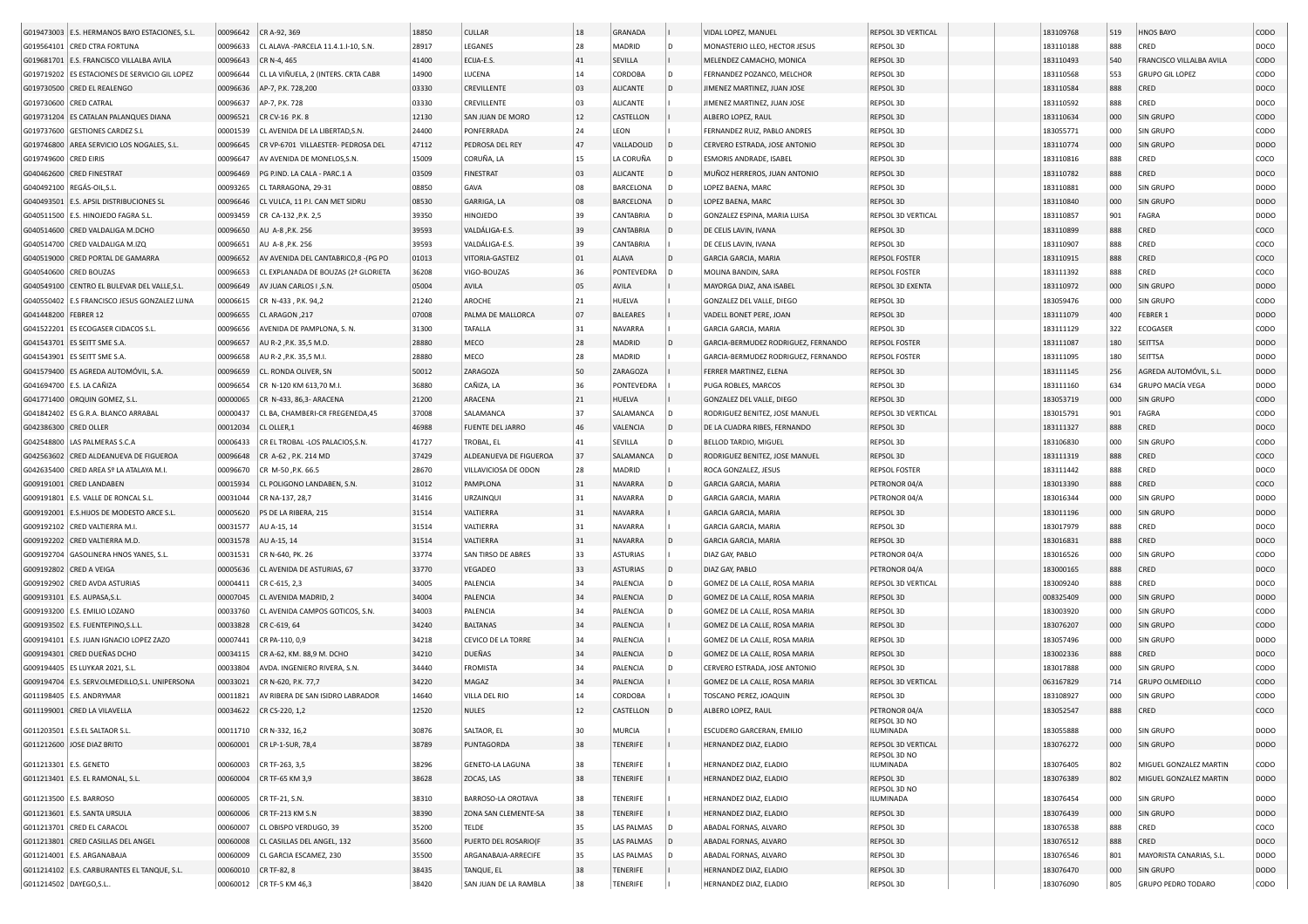|                          | G011214601 E.S. PETROLEOS MARINOS DE CANARIAS                                    | 00060013 | CR TF-326, 4                        | 38415 | PALO BLANCO - LOS RE    | 38     | <b>TENERIFE</b>   |      | HERNANDEZ DIAZ, ELADIO         | REPSOL 3D NO<br>ILUMINADA       | 183076421 | 807 | PETRÓLEOS MARINOS DE<br>CANARIAS S.L. | <b>DODO</b>      |
|--------------------------|----------------------------------------------------------------------------------|----------|-------------------------------------|-------|-------------------------|--------|-------------------|------|--------------------------------|---------------------------------|-----------|-----|---------------------------------------|------------------|
|                          | G011214702 E.S. FARRAIS PEREZ, S.L.                                              | 00060014 | CR TF-324, 5                        | 38411 | PIÑERA, LA-LOS REALEJOS | 38     | <b>TENERIFE</b>   |      | HERNANDEZ DIAZ, ELADIO         | REPSOL 3D                       | 183076587 | 000 | SIN GRUPO                             | <b>DODO</b>      |
|                          | G011214800 E.S. LOS RODEOS                                                       | 00060015 | CR TF-152, 13,2                     | 38297 | RODEOS, LOS -LA LAGUNA  | 38     | <b>TENERIFE</b>   |      | HERNANDEZ DIAZ, ELADIO         | REPSOL 3D                       | 183076488 | 806 | <b>GRUPO RODEOS</b>                   | <b>DODO</b>      |
|                          | G011215101 CRED LAS GALLETAS                                                     | 00060016 | CR TF-66, 2                         | 38639 | VILLA ISABEL-ARONA      | 38     | TENERIFE          |      | HERNANDEZ DIAZ, ELADIO         | REPSOL 3D                       | 183078286 | 888 | CRED                                  | DOCO             |
|                          |                                                                                  |          |                                     |       |                         |        |                   |      |                                | REPSOL 3D NO                    |           |     |                                       |                  |
|                          | G011236701 E.S. HNOS BAYO ESTACIONES, S.L.<br>G011241401 CRED VERA DE BIDASOA MD | 00011825 | Ctra. A-334, Pk. 4,5 D              | 18800 | BAZA                    | 18     | GRANADA           |      | VIDAL LOPEZ, MANUEL            | ILUMINADA<br>REPSOL 3D VERTICAL | 183052752 | 519 | HNOS BAYO                             | <b>DODO</b>      |
|                          |                                                                                  | 00011654 | CRTA N-121 A KM 66 MD               | 31780 | <b>BERA</b>             | 31     | NAVARRA           |      | RODRIGUEZ ZULAICA, JUAN JOSE   |                                 | 183052034 | 888 | CRED                                  | coco             |
|                          | G011263400 E.S.PER-PRA, S.L.                                                     | 00034619 | CR B-400, 14,8                      | 08697 | SALDES                  | 08     | <b>BARCELONA</b>  |      | GUIX VALLVERDU, ELISENDA       | REPSOL 3D                       | 183055755 | 000 | SIN GRUPO                             | <b>DODO</b>      |
|                          | G011265202 PCAT FONT FREDA (TAGAMANENT)                                          | 00012188 | CR C-17, 36,98                      | 08591 | TAGAMANENT              | 08     | BARCELONA         |      | LOPEZ BAENA, MARC              | PETROCAT                        | 183079425 | 271 | S.C. PETROLIS, S.A.                   | DOCO             |
|                          | G011268202 E.S. GARCIA SALAMANCA, SL                                             | 00011768 | CR N-432, 57                        | 06390 | FERIA                   | 06     | BADAJOZ           |      | SANCHEZ MILLA, ISIDORO         | REPSOL 3D                       | 183059013 | 165 | <b>GARCIA SALAMANCA</b>               | <b>DODO</b>      |
|                          | G011269101 LA RODRIGOSA                                                          | 00011845 | CR SA-314, 28                       | 37251 | MASUECO DE LA RIBERA    | 37     | SALAMANCA         |      | RODRIGUEZ BENITEZ, JOSE MANUEL | REPSOL 3D VERTICAL              | 183063536 | 000 | SIN GRUPO                             | DODO             |
|                          | G011280200 E.S. SAN CRISTOBAL                                                    | 00011310 | AVENIDA DEL FERROCARRIL, 79         | 15008 | CORUÑA, LA              | 15     | LA CORUÑA         |      | MENDEZ GONZALEZ, CARMEN        | REPSOL 3D                       | 183054410 | 000 | SIN GRUPO                             | <b>DODO</b>      |
|                          | G011282100   E.S.EL PINARILLO                                                    | 00011528 | CR N-122, 312                       | 47314 | PADILLA DE DUERO        | 47     | VALLADOLID        |      | SAENZ DE MIERA, LUIS           | REPSOL 3D                       | 183053628 | 000 | SIN GRUPO                             | <b>DODO</b>      |
|                          | G013818901 GALIMOVIL GALICIA, S.L.                                               | 00096031 | AV FINISTERRE, 324                  | 15010 | CORUÑA, LA              | 15     | LA CORUÑA         |      | MENDEZ GONZALEZ, CARMEN        | REPSOL 3D                       | 183077080 | 000 | SIN GRUPO                             | CODO             |
|                          | G013821300 CRED AGUAS NUEVAS                                                     | 00096014 | CL AVDA.CORTES VALENCIANAS ,S.N     | 03180 | TORREVIEJA              | 03     | <b>ALICANTE</b>   |      | SANCHEZ ABELLAN, IGNACIO       | REPSOL 3D                       | 183077155 | 888 | CRED                                  | coco             |
|                          | G013821503 LLOANA ESTACIONES DE SERVICIO SL                                      | 00096219 | CL MUNGUIA BI-3121, 24,2            | 48610 | <b>URDULIZ</b>          | 48     | VIZCAYA           |      | FERNANDEZ DIAZ, JUAN LUIS      | PETRONOR 04/A                   | 183077262 | 000 | SIN GRUPO<br>HERMANOS GARCÍA-CAMACHO  | CODO             |
|                          | G013821900 E.S. HNOS GARCIA-CAMACHO LEAL, S.L                                    | 00096043 | AV MADRID, S.Nº.                    | 06400 | <b>DON BENITO</b>       | 06     | <b>BADAJOZ</b>    | I D. | SANCHEZ MILLA, ISIDORO         | REPSOL 3D VERTICAL              | 183052836 | 123 | LEAL,                                 | CODO             |
|                          | G013829800 E.S. HERMELA, S.A.                                                    | 00096232 | CR A-62, 5,7                        | 09195 | VILLAGONZALO PEDERNALES | 09     | <b>BURGOS</b>     | D    | MORIDO NIÑO, EDUARDO           | REPSOL 3D                       | 183077379 | 910 | <b>GRUPO MELON</b>                    | CODO             |
|                          | G013830405 ES SALAS GESTION DE CARBURANTES,                                      | 00096235 | CR A-4, 33,7                        | 45224 | SESEÑA                  | 45     | TOLEDO            |      | MONASTERIO LLEO, HECTOR JESUS  | REPSOL 3D                       | 183107044 | 177 | SALAS GESTIÓN DE CARBURANTES          | CODO             |
|                          | G013834900 ES CANTO DE'N MASANA                                                  | 00096230 | CR PM-401, 0,4                      | 07200 | <b>FELANITX</b>         | 07     | <b>BALEARES</b>   |      | FERNANDEZ CAMPINS, PABLO       | PETRONOR 04/A                   | 183077296 | 420 | EE.S. MOLINAR                         | DOD <sub>O</sub> |
|                          | G013838202 E.S. LLAGOSTERA                                                       | 00013299 | CR C-35, 97                         | 17240 | LLAGOSTERA              | 17     | GERONA            |      | SOLE NIUBO, JORDI              | REPSOL 3D VERTICAL              | 183077486 | 000 | SIN GRUPO                             | CODO             |
|                          | G013841801 CONTRERAS UNICA SL                                                    | 00096053 | CR A-92 P.K. 256                    | 18183 | <b>HUETOR SANTILLAN</b> | 18     | GRANADA           |      | MOSCOSO TORRES, JOSE MARIA     | REPSOL 3D VERTICAL              | 183013762 | 000 | SIN GRUPO                             | CODO             |
|                          | G013843202 E.S. LLAGOSTERA I                                                     | 00012580 | CR C-250 24,3                       | 17240 | LLAGOSTERA              | 17     | <b>GERONA</b>     |      | PLA DOMENECH, JAUME            | REPSOL 3D                       | 183077304 | 289 | <b>GRUPO QUART</b>                    | CODO             |
| G013847102 CRED EL GOLF  |                                                                                  | 00096239 | CR B-224, 20,8                      | 08791 | SANT LLORENC DE HORTONS | 08     | <b>BARCELONA</b>  |      | TRESCASAS BATALLER, JORD       | REPSOL 3D VERTICAL              | 183077338 | 888 | CRED                                  | coco             |
| G013851603 ES EL CUERVO  |                                                                                  | 00096208 | CR N-4, 594,5                       | 41730 | CABEZAS DE SAN JUAN     | 41     | SEVILLA           |      | BELLOD TARDIO, MIGUEL          | REPSOL 3D                       | 183077122 | 539 | EESS EL CUERVO                        | CODO             |
|                          | G013854200   E.S. SALCEA, SA                                                     | 00096205 | CR N-1, 64,4                        | 28752 | LOZOYUELA               | 28     | MADRID            |      | ROCA GONZALEZ, JESUS           | REPSOL 3D                       | 183077403 | 128 | ARANGUREN/HEVIA/FREISERO              | DOD <sub>O</sub> |
| G013855401 ALMETIR, S.L. |                                                                                  | 00096058 | CR N-340 ENLACE 471, 0.1            | 04004 | ALMERIA                 | 04     | ALMERIA           | D    | VIDAL LOPEZ, MANUEL            | REPSOL 3D                       | 183077353 | 000 | SIN GRUPO                             | <b>DODO</b>      |
| G013870801 CRED ALCOY    |                                                                                  | 00096210 | PG COTES BAIXES, CALLE C, PARC.1, 0 | 03800 | ALCOY                   | 03     | <b>ALICANTE</b>   |      | RUBIO MONCHOLI, MIREIA         | REPSOL 3D VERTICAL              | 183076645 | 888 | CRED                                  | DOCO             |
|                          | G013890500 GASOLINERA ELECHAS                                                    | 00096057 | CR CA-141, 7,8                      | 39130 | <b>ELECHAS</b>          | 39     | <b>CANTABRIA</b>  |      | DE CELIS LAVIN, IVANA          | REPSOL 3D                       | 183077445 | 000 | SIN GRUPO                             | CODO             |
|                          | G013900503   E.S. EDIFICACIONES TIFAN SL                                         | 00096072 | PGNO. EUROPOLIS CL BELGRADO S/N     | 28230 | ROZAS, LAS              | 28     | MADRID            |      | ROCA GONZALEZ, JESUS           | REPSOL 3D                       | 183077502 | 143 | <b>GRUPO ARELLANO</b>                 | <b>DODO</b>      |
|                          | G013904500 SPANPETROL S.L                                                        | 00096223 | CR N-6, 135,5                       | 05215 | PALACIOS DE GODA        | 05     | AVILA             |      | MAYORGA DIAZ, ANA ISABEL       | REPSOL 3D                       | 183077510 | 907 | SPANPETROL, S.L.                      | DODO             |
|                          | G013906002 ES CONQUENSE LEVANTINA SL (EN CONST                                   | 00096236 | CR N-3, 121,3                       | 16443 | ZAFRA DE ZANCARA        | 16     | <b>CUENCA</b>     |      | ILLAN LOPEZ, OSCAR             | REPSOL 3D                       | 183077452 | 000 | <b>SIN GRUPO</b>                      | CODO             |
|                          | G013913400 CRED MONTESIERRA                                                      | 00096238 | CL AVENIDA MONTESIERRA, S.Nº        | 41007 | SEVILLA                 | 41     | SEVILLA           |      | MELENDEZ CAMACHO, MONICA       | REPSOL 3D                       | 183077528 | 888 | CRED                                  | coco             |
|                          | G042635500 CRED AREA Sº LA ATALAYA M.D.                                          | 00096671 | CR M-50, P.K. 66,5                  | 28670 | VILLAVICIOSA DE ODON    | 28     | MADRID            |      | ROCA GONZALEZ, JESUS           | <b>REPSOL FOSTER</b>            | 183111459 | 888 | CRED                                  | DOCO             |
|                          | G042636201 ES SOCIEDAD ESTATAL DE INFRAESTRUCT                                   | 00096664 | CR R-5, P.K. 5,5 M.I.               | 28913 | LEGANES                 | 28     | MADRID            |      | GARCIA QUEVEDO, PERE MIQUEL    | <b>REPSOL FOSTER</b>            | 183111483 | 180 | <b>SEITTSA</b>                        | DODO             |
|                          | G042636301 ES SEITT SME S.A                                                      | 00096665 | CR R-5 P.K. 5,5 M.D.                | 28913 | LEGANES                 | 28     | <b>MADRID</b>     |      | GARCIA QUEVEDO, PERE MIQUEL    | <b>REPSOL FOSTER</b>            | 183111491 | 180 | <b>SEITTSA</b>                        | <b>DODO</b>      |
|                          | G042636401   ES SEITT SME S.A.                                                   | 00096669 | CR R-3, P.K. 19,5                   | 28500 | ARGANDA DEL REY         | 28     | MADRID            |      | MONTERO BARAHONA, JAVIER       | REPSOL 3D                       | 183111517 | 180 | <b>SEITTSA</b>                        | <b>DODO</b>      |
|                          | G042636601 ES SEITT SME S.A                                                      | 00096668 | CR R-3 , P.K. 19,5 M.I.             | 28500 | ARGANDA DEL REY         | 28     | MADRID            |      | MONTERO BARAHONA, JAVIER       | REPSOL 3D                       | 183111509 | 180 | <b>SEITTSA</b>                        | <b>DODO</b>      |
|                          | G042706400 CRED SON VALENTI                                                      | 00096518 | CAMI DELS REIS, S.N.                | 07011 | PALMA DE MALLORCA       | 07     | <b>BALEARES</b>   |      | VADELL BONET PERE, JOAN        | <b>REPSOL FOSTER</b>            | 183111624 | 888 | CRED                                  | coco             |
|                          | G042898900   E.S. TIAS M.DCHA                                                    | 00060054 | CR LZ-2 ARRECIFE-YAIZA , P.K. 6,7 M | 35572 | TIAS-LANZAROTE          | 35     | <b>LAS PALMAS</b> |      | ABADAL FORNAS, ALVARO          | <b>OTROS</b>                    | 183112051 | 801 | MAYORISTA CANARIAS, S.L.              | <b>DODO</b>      |
|                          | G042899000   E.S. TIAS M. IZQ                                                    | 00060055 | CR LZ-2 ARRECIFE-YAIZA, P.K. 6,7 M. | 35572 | TIAS-LANZAROTE          | 35     | <b>LAS PALMAS</b> |      | ABADAL FORNAS, ALVARO          | <b>OTROS</b>                    | 183112044 | 801 | MAYORISTA CANARIAS, S.L               | DODO             |
|                          | G043241700 CRED CIUDAD UNIVERSITARIA                                             | 00096399 | CR SE-625 P.K. 1,150 M.I            | 41930 | <b>BORMUJOS</b>         | 41     | SEVILLA           |      | GONZALEZ DEL VALLE, DIEGO      | REPSOL 3D                       | 183111764 | 888 | CRED                                  | DOCO             |
|                          | G043251300 CRED VENTA DEL MORO                                                   | 00096663 | CR A-3 P.K. 266.1 M.D.              | 46315 | CAUDETE DE LAS FUENTES  | 46     | VALENCIA          |      | DE LA CUADRA RIBES, FERNANDO   | REPSOL 3D                       | 183111707 | 888 | CRED                                  | COCO             |
|                          |                                                                                  |          |                                     |       |                         |        |                   |      |                                |                                 |           |     | AREA DE SERVICIO VIRGEN DE LA         |                  |
|                          | G043396800 AREA SERVICIO LA RETAMA                                               | 00096676 | CR N-634, P.K. 244,20 M.D.          | 39509 | CABROJO                 | 39     | <b>CANTABRIA</b>  |      | DE CELIS LAVIN, IVANA          | REPSOL 3D VERTICAL              | 183111798 | 320 | PEÑA                                  | <b>DODO</b>      |
| G043448200   E.S. GOMEÁN |                                                                                  | 00096674 | CR A-6 P.K. 479 M.D. (SALIDA CAST   | 27164 | GOMEAN                  | 27     | LUGO              |      | DIAZ GAY, PABLO                | REPSOL 3D                       | 183111814 | 611 | LENCE                                 | <b>DODO</b>      |
|                          | G043540400 CRED LA MARETA                                                        | 00060047 | CR GC-1 P.K. 8 M.I. (SALIDA A PARQ  | 35200 | <b>TELDE</b>            | 35     | <b>LAS PALMAS</b> |      | ABADAL FORNAS, ALVARO          | REPSOL 3D                       | 183111988 | 888 | CRED                                  | DOCO             |
|                          | G043541400 CRED CALETA FUSTE                                                     | 00060053 | CR FV-2 P.K. 11 M.D. ( PUERTO DEL   | 35610 | <b>CALETA DE FUSTE</b>  | 35     | <b>LAS PALMAS</b> |      | ABADAL FORNAS, ALVARO          | <b>REPSOL FOSTER</b>            | 183111970 | 888 | CRED                                  | DOCO             |
| G043559800 FEBRER 13     |                                                                                  | 00096679 | CM CAMINO SON RAPINYA ESO.CAMI D'EL | 07013 | PALMA DE MALLORCA       | 07     | <b>BALEARES</b>   |      | VADELL BONET PERE, JOAN        | REPSOL 3D                       | 183111889 | 400 | FEBRER                                | <b>DODO</b>      |
|                          | G043639000 E.S. MORALEDA                                                         | 00096686 | CR A-92 P.K. 211,2 M.D.             | 18370 | MORALEDA DE ZAFAYONA    | 18     | GRANADA           | ID.  | GUTIERREZ MARIN, MANUEL        | REPSOL 3D                       | 183112036 | 527 | RODRIGUEZ LOZA                        | <b>DODO</b>      |
|                          | G043696400 E.S. VIRGEN DEL ROCIO, S.L.                                           | 00092455 | CR A-384 P.K. 23,5                  | 11650 | VILLAMARTIN             | 11     | CADIZ             | D    | PAREDES SERRANO, FERNANDO      | REPSOL 3D VERTICAL              | 183112028 | 517 | <b>FRANCISCO BERNAL</b>               | DODO             |
|                          | G043758600 GPV-LA PRINCESA/ALCORCON-130                                          | 00096675 | CL CAMINO DE LEGANES,55             | 28922 | ALCORCON                | 28     | MADRID            |      | MONASTERIO LLEO, HECTOR JESUS  | REPSOL 3D                       | 183111947 | 999 | GESPEVESA                             | DOCO             |
|                          | G043789102 ES PETRONALCA S.L.                                                    | 00096693 | CL PORTAL DE ELORRIAGA,17           | 01002 | VITORIA                 | 01     | ALAVA             | D    | GARCIA GARCIA, MARIA           | <b>REPSOL FOSTER</b>            | 183112408 | 735 | PETRONALCA SL                         | CODO             |
|                          | G043825100 JOSE CALVO LUCIA E HIJOS, S.L.                                        | 00011021 | CR EX-118 P.K. 1                    | 10140 | <b>GUADALUPE</b>        | $10\,$ | CACERES           |      | SANCHEZ MILLA, ISIDORO         | REPSOL 3D NO<br>ILUMINADA       | 183112135 | 000 | SIN GRUPO                             | <b>DODO</b>      |
|                          | G043827801 CRED APEDADERO                                                        | 00096683 | CR A-3, P.K. 306,5                  | 46392 | SIETE AGUAS             | 46     | VALENCIA          |      | LOPEZ ALCAYDE, FIDEL           | REPSOL 3D                       | 183112143 | 888 | CRED                                  | DOCO             |
|                          | G043852101   E.S. HUENEJA S.L.                                                   | 00096695 | CR A-92 SUR P.K. 321 M.I.           | 18512 | HUENEJA                 | 18     | <b>GRANADA</b>    |      | MONTALVO LAMELAS, MANUEL       | REPSOL 3D                       | 183112275 | 000 | SIN GRUPO                             | CODO             |
|                          | G043893700 CRED ALBERIQUE M.D.                                                   | 00096728 | CR. A-7 PK 379,5 M.D.               | 46292 | MASALAVES               | 46     | VALENCIA          |      | SOLER ASSUCENA, JOSE CARLOS    | REPSOL 3D                       | 183112291 | 888 | CRED                                  | COCO             |
|                          | G043893800 CRED ALBERIQUE M.I.                                                   | 00096729 | CR. A-7 PK 378 M.I.                 | 46292 | MASALAVES               | 46     | VALENCIA          |      | SOLER ASSUCENA, JOSE CARLOS    | REPSOL 3D                       | 183112283 | 888 | CRED                                  | coco             |
|                          | G043894100 E.S. VILLARCE LA VENTILLA                                             | 00096511 | CR N-120, P.K. 108,3                | 09007 | <b>BURGOS</b>           | 09     | <b>BURGOS</b>     |      | GOMEZ DE LA CALLE, ROSA MARIA  | <b>REPSOL FOSTER</b>            | 183112358 | 703 | VILLARCE, S.L.                        | CODO             |
|                          | G043896700 CRED VILLAVIDEL M.I.                                                  | 00096699 | CR A-231, P.K. 8 M.I.               | 24225 | PALANQUINOS             | 24     | LEON              |      | CACHON LOPEZ, RAFAEL           | REPSOL 3D                       | 183112416 | 888 | CRED                                  | DOCO             |
|                          | G043896800 CRED VILLAVIDEL M.D.                                                  |          | 00096700 CR A-231 P.K. 8            | 24225 | CAMPO DE VILLAVIDEL     | 24     | LEON              |      | CACHON LOPEZ, RAFAEL           | REPSOL 3D                       | 183112424 | 888 | CRED                                  | DOCO             |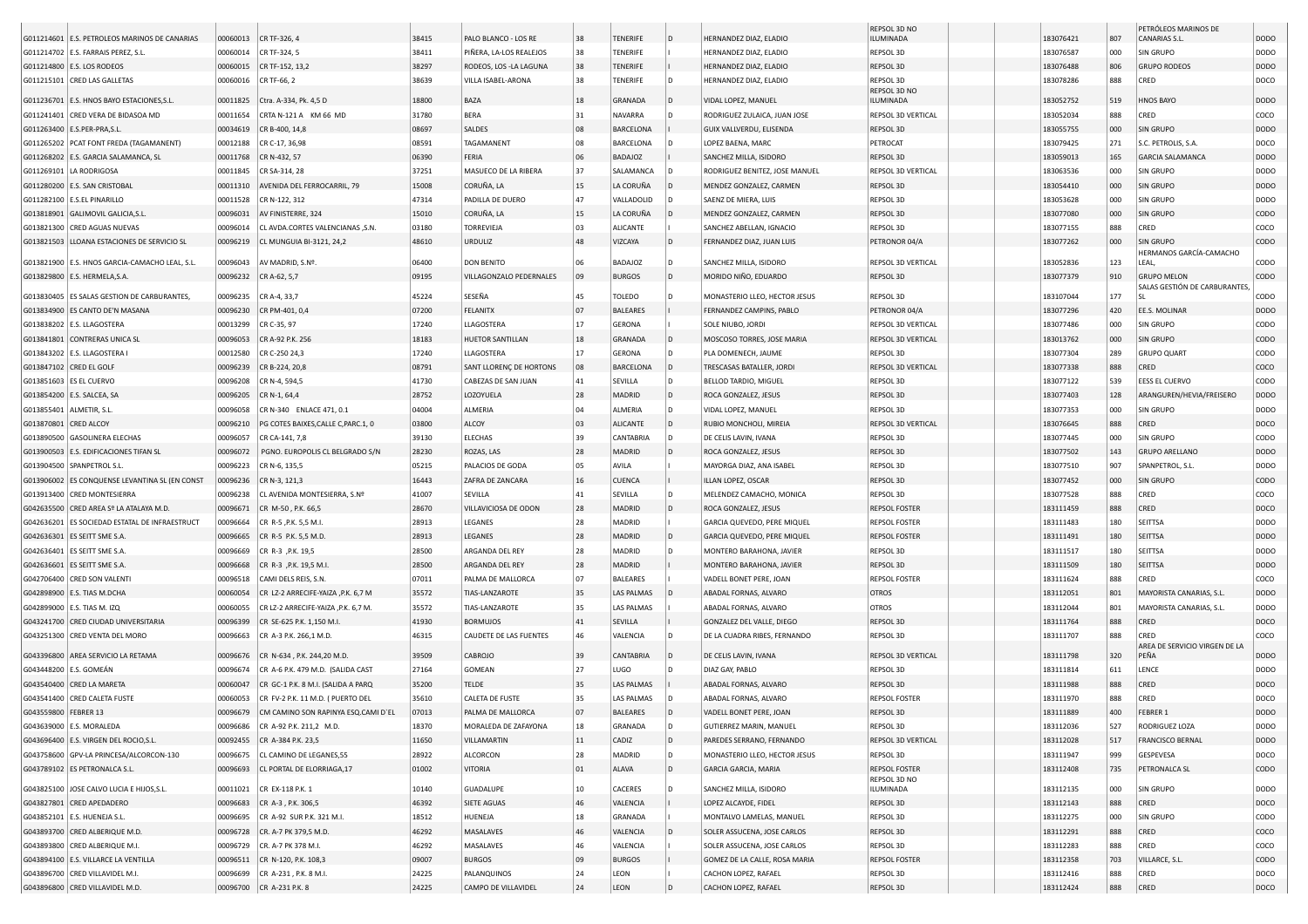|                          | G043907100 GPV- EL ATABAL - 131                  | 00096494 | CL AVDA LOPE DE VEGA, S.N.           | 29010 | MALAGA                   | 29 | MALAGA         | ID.          | MORENO BELMONTE, JULIAN        | <b>REPSOL FOSTER</b>      | 183111954 | 999 | GESPEVESA                       | coco             |
|--------------------------|--------------------------------------------------|----------|--------------------------------------|-------|--------------------------|----|----------------|--------------|--------------------------------|---------------------------|-----------|-----|---------------------------------|------------------|
|                          | G043959100 CRED ESTEPONA PLAYA                   | 00096491 | CR N-340 P.K. 163                    | 29680 | <b>ESTEPONA</b>          | 29 | MALAGA         | D            | LENDRINO RECUERO, MIGUEL ANGEL | REPSOL 3D                 | 183112531 | 888 | CRED                            | coco             |
|                          |                                                  |          |                                      |       |                          |    |                |              |                                |                           |           |     |                                 |                  |
|                          | G043983900 CRED LA NEGRILLA                      | 00096692 | CR SE-021, P.K. 0,8 M.D.             | 41500 | ALCALA DE GUADAIRA       | 41 | SEVILLA        |              | MELENDEZ CAMACHO, MONICA       | REPSOL 3D                 | 183112705 | 888 | CRED                            | coco             |
|                          | G044105801 E.S. AREA DE SERVICIO RUTA 5 SLU      | 00007463 | CR A-5, P.K. 325 D                   | 06893 | SAN PEDRO DE MERIDA      | 06 | <b>BADAJOZ</b> | ID.          | SANCHEZ MILLA, ISIDORO         | REPSOL 3D VERTICAL        | 183112580 | 000 | SIN GRUPO                       | <b>DODO</b>      |
|                          | G044188400   E.S. ALZ ALBORACHE                  | 00012547 | CR CV-425 P.K. 4,9                   | 46369 | ALBORACHE                | 46 | VALENCIA       | ID.          | LOPEZ ALCAYDE, FIDEL           | REPSOL 3D                 | 183112655 | 427 | <b>GRUPO ALZ</b>                | <b>DODO</b>      |
|                          | G009195004 ES ADAN MALANDA LORENZO               | 00033758 | CR CIRCUNVALACION, S.N.              | 34300 | PAREDES DE NAVA          | 34 | PALENCIA       | ID.          | CERVERO ESTRADA, JOSE ANTONIO  | REPSOL 3D                 | 183009513 | 000 | SIN GRUPO                       | CODO             |
|                          | G009195202 ES GASOTO SALDAÑA                     | 00003632 | CR C-615, 62,5                       | 34100 | SALDAÑA                  | 34 | PALENCIA       | l D          | GOMEZ DE LA CALLE, ROSA MARIA  | REPSOL 3D                 | 183057173 | 790 | AISOMOR INVERSION S.L.          | <b>DODO</b>      |
|                          | G009195307 E.S. JOSE MARIA ROMERO MARTINEZ       | 00034394 | CR C-615, 50,6                       | 34128 | SERNA, LA                | 34 | PALENCIA       |              | GOMEZ DE LA CALLE, ROSA MARIA  | REPSOL 3D                 | 183114735 | 000 | SIN GRUPO                       | <b>DODO</b>      |
|                          | G009195703 E.S. HIDIFER SL                       | 00004398 | CR N-610, 32,4                       | 34140 | VILLARRAMIEL             | 34 | PALENCIA       | l D          | GOMEZ DE LA CALLE, ROSA MARIA  | REPSOL 3D                 | 183055813 | 000 | SIN GRUPO                       | <b>DODO</b>      |
|                          | G009195802 ES GASOTO EL PANTANO                  | 00034009 | CR C-615, 28,2                       | 34131 | <b>VILLOLDO</b>          | 34 | PALENCIA       | $\mathsf{D}$ | GOMEZ DE LA CALLE, ROSA MARIA  | REPSOL 3D VERTICAL        | 041143009 | 000 | SIN GRUPO                       | CODO             |
|                          | G009195903 ES GASOLINERA FABIAN S.L              | 00015365 | AV CONCELLO, 2                       | 36520 | AGOLADA                  | 36 | PONTEVEDRA     |              | ALVAREZ VILLAR, JUAN CARLOS    | REPSOL 3D NO<br>ILUMINADA | 183058916 | 000 | SIN GRUPO                       | CODO             |
|                          | G009196000 E.S. FERVI, S.L. 33085                | 00033085 | CR N-525, 291,3                      | 36500 | LALIN                    | 36 | PONTEVEDRA     |              | ALVAREZ VILLAR, JUAN CARLOS    | REPSOL 3D                 | 183011501 | 617 | FERVI                           | <b>CODO</b>      |
|                          | G009196101   E.S. CAMPOS, S.L.                   | 00033751 | CL AVENIDA DE BUENOS AIRES, S.N.     | 36500 | LALIN                    | 36 | PONTEVEDRA     |              | ALVAREZ VILLAR, JUAN CARLOS    | REPSOL 3D                 | 183003243 | 604 | CAMPOS                          | CODO             |
|                          | G009196403 ESTACIONES DE SERVICIO IGLESIAS, SL   | 00033809 |                                      | 36590 | <b>VILLA DE CRUCES</b>   | 36 | PONTEVEDRA     |              |                                |                           |           |     | ESTACIONES DE SERVICIO IGLESIAS | <b>CODO</b>      |
|                          |                                                  |          | CL VAZQUEZ, 39                       |       |                          |    |                |              | ALVAREZ VILLAR, JUAN CARLOS    | REPSOL 3D VERTICAL        | 183055250 | 628 |                                 |                  |
|                          | G009196601 E.S. CARBURANTES GEOT, S.L            | 00004291 | CL PASEO EZEQUIEL GONZALEZ, 28       | 40002 | SEGOVIA                  | 40 | SEGOVIA        |              | SAENZ DE MIERA, LUIS           | REPSOL 3D                 | 183001569 | 711 | GEOT, S.L.                      | <b>DODO</b>      |
| G009197001 E.S. RANI SL  |                                                  | 00033174 | CL AVENIDA PADRE CLARET, 8           | 40001 | SEGOVIA                  | 40 | <b>SEGOVIA</b> | $\mathsf{D}$ | SAENZ DE MIERA, LUIS           | REPSOL 3D                 | 035005958 | 000 | SIN GRUPO                       | <b>DODO</b>      |
|                          | G009197301 E.S. GASOLEOS CANTALEJO S.L.          | 00004722 | CR C-603, 49,7                       | 40320 | CANTALEJO                | 40 | SEGOVIA        |              | SAENZ DE MIERA, LUIS           | REPSOL 3D                 | 183053347 | 000 | SIN GRUPO                       | <b>DODO</b>      |
|                          | G009197400 E.S. MARIGOMEZ DOMINGO                | 00033295 | CR CL-601, 83,7                      | 40270 | CARBONERO EL MAYOR       | 40 | <b>SEGOVIA</b> | ID.          | SAENZ DE MIERA, LUIS           | REPSOL 3D                 | 063157531 | 000 | SIN GRUPO                       | <b>CODO</b>      |
| G009197501   E.S. MATASA |                                                  | 00037001 | CR SG-3431 CUELLAR-ALDEANUEVA, 32,6  | 40480 | COCA                     | 40 | SEGOVIA        | l D          | SAENZ DE MIERA, LUIS           | REPSOL 3D NO<br>ILUMINADA | 183102961 | 781 | MATASA                          | <b>DODO</b>      |
|                          |                                                  |          |                                      |       |                          |    |                |              |                                | REPSOL 3D NO              |           |     |                                 |                  |
|                          | G009197701 E.S. DE SANTOS S.L                    | 00031038 | CR N-110, 171                        | 40170 | <b>COLLADO HERMOSO</b>   | 40 | <b>SEGOVIA</b> | l D          | SAENZ DE MIERA, LUIS           | ILUMINADA                 | 183131820 | 000 | <b>SIN GRUPO</b>                | <b>DODO</b>      |
|                          | G009197901 CRED CUELLAR                          | 00034152 | CR CL-601, 51,1                      | 40200 | CUELLAR                  | 40 | SEGOVIA        |              | SAENZ DE MIERA, LUIS           | REPSOL 3D                 | 183003961 | 888 | CRED                            | coco             |
|                          | G009198201 E.S. CARBURANTES GEOT, S.L            | 00025294 | CR C-605, 14                         | 40120 | <b>GARCILLAN</b>         | 40 | SEGOVIA        |              | SAENZ DE MIERA, LUIS           | CAMPSA                    | 183057512 | 711 | GEOT, S.L.                      | <b>DODO</b>      |
|                          | G009198300   E.S. EL PRADO DE GOMEZSERRACIN, S.L | 00034157 | CR CL-601, 62,9                      | 40240 | GOMEZSERRACIN            | 40 | SEGOVIA        |              | SAENZ DE MIERA, LUIS           | REPSOL 3D                 | 063192611 | 000 | SIN GRUPO                       | CODO             |
| G009198901 E.S. MATASA   |                                                  | 00031574 | CR SG-341 STA. MA. NIEVA - NAVA, 10  | 40450 | NAVA DE LA ASUNCION      | 40 | SEGOVIA        |              | SAENZ DE MIERA, LUIS           | CAMPSA 04/A               | 183056985 | 781 | MATASA                          | <b>DODO</b>      |
|                          | G011283302 E.S. RENEGAS SL                       | 00007335 | CL CRTA. DE BURGOS, 19               | 34200 | VENTA DE BAÑOS           | 34 | PALENCIA       | l D          | GOMEZ DE LA CALLE, ROSA MARIA  | REPSOL 3D                 | 043107184 | 715 | RENEGAS                         | <b>DODO</b>      |
|                          | G011295200 E.S. MONTAHUD SL                      | 00011632 | CR CV-760, P.K. 2,8                  | 03590 | ALTEA                    | 03 | ALICANTE       | ID.          | MUÑOZ HERREROS, JUAN ANTONIO   | REPSOL 3D                 | 183053404 | 000 | SIN GRUPO                       | CODO             |
|                          | G011296102 CRED GANDIA PUERTO                    | 00034604 | CR VP-1056, 7                        | 46730 | <b>GANDIA-PUERTO</b>     | 46 | VALENCIA       |              | MOYA ABELLAN, DAVID            | REPSOL 3D                 | 183053552 | 888 | CRED                            | coco             |
|                          | G011296601 ES. RINCON DE LA BARCA                | 00011697 | CR A-230, 1,8                        | 50700 | CASPE                    | 50 | ZARAGOZA       |              | SANCHEZ POLO, JESUS ANGEL      | REPSOL 3D                 | 183057934 | 270 | ZOILO RIOS                      | <b>DODO</b>      |
|                          | G011298502 E.S. VIADEL GONZALEZ C.B              | 00011786 | CR N-330, 227                        | 16320 | TALAYUELAS               | 16 | CUENCA         |              | ILLAN LOPEZ, OSCAR             | REPSOL 3D                 | 183055326 | 000 | SIN GRUPO                       | <b>DODO</b>      |
|                          | G011299900 E.S. GETXOGASO, S.A.                  | 00011705 | CR BI-634, 18                        | 48990 | <b>GETXO</b>             | 48 | VIZCAYA        |              | FERNANDEZ DIAZ, JUAN LUIS      | REPSOL 3D                 | 183053388 | 000 | SIN GRUPO                       | <b>DODO</b>      |
|                          | G011305003 ESTACION DE SERVICIO BAMIO, S.L.      | 00012039 | CR PO-548 P.K. 13                    | 36618 | BAMIO                    | 36 | PONTEVEDRA     |              | MOLINA BANDIN, SARA            | REPSOL 3D                 | 183053537 | 000 | SIN GRUPO                       | CODO             |
|                          |                                                  |          |                                      |       |                          |    |                |              |                                | REPSOL 3D NO              |           |     |                                 |                  |
|                          | G011310601 ANTONIO FERNANDEZ TORRES              | 00011615 | CR A-334, 50.9                       | 04870 | PURCHENA                 | 04 | ALMERIA        | $\mathsf{D}$ | VIDAL LOPEZ, MANUEL            | ILUMINADA                 | 183059773 | 000 | SIN GRUPO                       | <b>DODO</b>      |
|                          | G011313501 E.S. SERVEI BRUNYOLA SL               | 00034609 | CR COMARCAL 152, KM 5,7              | 17441 | BRUNYOLA                 | 17 | <b>GERONA</b>  |              | PLA DOMENECH, JAUME            | REPSOL 3D                 | 183062371 | 238 | MARTORELL                       | CODO             |
|                          | G011321501 E.S. CAMPOS, S.L.                     | 00034477 | CR N-540, 65                         | 27520 | BARRELA, LA              | 27 | LUGO           |              | ALVAREZ VILLAR, JUAN CARLOS    | REPSOL 3D VERTICAL        | 183057322 | 604 | CAMPOS                          | CODO             |
|                          | G011321703 E.S. ARNAZ PEREZ JOSE LUIS            | 00011610 | CR A-62, 69                          | 34230 | TORQUEMADA               | 34 | PALENCIA       | l D          | GOMEZ DE LA CALLE, ROSA MARIA  | REPSOL 3D                 | 183054162 | 000 | SIN GRUPO                       | copo             |
| G011332202 CRED CONIL    |                                                  | 00011870 | CL ROSA DE LOS VIENTOS, 40           | 11140 | CONIL DE LA FRONTERA     | 11 | CADIZ          | l D          | PAREDES SERRANO, FERNANDO      | REPSOL 3D                 | 183058254 | 888 | CRED                            | DOCO             |
|                          |                                                  |          |                                      |       |                          |    |                |              |                                | REPSOL 3D NO              |           |     |                                 |                  |
|                          | G011340203   E.S. BAROSA 2000                    | 00012010 | CR N-550, 106,8                      | 36194 | SAN ANTONIÑO             | 36 | PONTEVEDRA     |              | REBANAL ALFAYA, ROMAN          | ILUMINADA                 | 183053529 | 000 | SIN GRUPO                       | <b>DODO</b>      |
|                          | G011342704 E.S. LA MANGA OIL                     | 00010936 | CL ATAMARIA-CMP.GOLF MANGA CLUB,     | 30385 | ATAMARIA, LA             | 30 | MURCIA         | D            | JIMENEZ MARTINEZ, JUAN JOSE    | REPSOL 3D                 | 183053594 | 459 | MANGA OIL                       | CODO             |
|                          | G011342801 CRED SAN GINÉS                        | 00011616 | PG INDTRL.OESTE S.GINES PARC., 29    | 30120 | PALMAR, EL               | 30 | <b>MURCIA</b>  |              | MARTINEZ JIMENEZ, RAUL         | <b>CAMPSA EXPRESS</b>     | 183053602 | 888 | CRED                            | coco             |
|                          | G011344002 CRED VALDEZORRAS                      | 00034633 | CR SE-30 (CRTRA. VALDEZORRAS, 0,1    | 41008 | SEVILLA                  | 41 | SEVILLA        | ID.          | MELENDEZ CAMACHO, MONICA       | REPSOL 3D                 | 183053966 | 888 | CRED                            | coco             |
|                          | G013918502 CRED CIEMPOZUELOS                     | 00096216 | CR A-4 P.K. 33,00 I                  | 28350 | CIEMPOZUELOS             | 28 | <b>MADRID</b>  |              | MONTERO BARAHONA, JAVIER       | REPSOL 3D VERTICAL        | 183077288 | 888 | CRED                            | DOCO             |
| G013955700 E.S.RAOS S.L. |                                                  | 00096229 | PG POLIGONO DE RAOS PARCELA C, S.N.  | 39011 | SANTANDER                | 39 | CANTABRIA      |              | DE CELIS LAVIN, IVANA          | PETRONOR 04/A             | 183077395 | 000 | SIN GRUPO                       | DOD <sub>O</sub> |
|                          | G013957802 E.S. TIERRAS DE ESPAÑA SLU            | 00096052 | CR N-4 ENLACE, 432                   | 14100 | CARLOTA, LA              | 14 | CORDOBA        |              | TOSCANO PEREZ, JOAQUIN         | REPSOL 3D                 | 183078195 | 549 | VICTOR MALDONADO                | CODO             |
|                          | G013965100 E.S. VILLANUEVA                       | 00096204 | CR CA-142, 5,8                       | 39690 | VILLANUEVA (VILLAESCUSA) | 39 | CANTABRIA      |              | DE CELIS LAVIN, IVANA          | REPSOL 3D VERTICAL        | 183017078 | 000 | SIN GRUPO                       | <b>CODO</b>      |
|                          | G013969600 E.S. ELOMENDI S.L                     | 00096022 | PG POLIGONO ARETA (RONDA ESTE), S.N  | 31620 | HUARTE-PAMPLONA          | 31 | NAVARRA        |              | GARCIA GARCIA, MARIA           | REPSOL 3D VERTICAL        | 183077635 | 000 | SIN GRUPO                       | CODO             |
|                          | G013978400 CRED QUINTANAPALLA 1                  | 00096024 | AU AP-1 (DCHA), 12                   | 09290 | QUINTANAPALLA            | 09 | <b>BURGOS</b>  | ۱D           | GOMEZ DE LA CALLE, ROSA MARIA  | REPSOL 3D                 | 183077718 | 888 | CRED                            | coco             |
|                          | G013978600 CRED QUINTANAPALLA 2                  | 00096025 | AU AP-1 (IZDA), 12                   | 09290 | QUINTANAPALLA            | 09 | <b>BURGOS</b>  |              | GOMEZ DE LA CALLE, ROSA MARIA  | REPSOL 3D                 | 183077700 | 888 | CRED                            | coco             |
|                          | G013978801 TRANSRAID, S.L.                       |          | 00096063   CR A-2, 507,39            | 25300 | <b>TARREGA</b>           | 25 | LERIDA         | D            | ARMENGOL AUMEDES, MARTA        | REPSOL 3D                 | 183078385 | 000 | <b>SIN GRUPO</b>                | CODO             |
|                          | G013979000 E.S.MONTELLOS                         | 00096023 | CR C-542 3,3                         | 15319 | MONTELLOS                | 15 | LA CORUÑA      |              | ESMORIS ANDRADE, ISABEL        | REPSOL 3D                 | 183077619 | 000 | SIN GRUPO                       | <b>DODO</b>      |
| G013979201 CRED LARIN    |                                                  | 00096038 | CR A-55, 15,3                        | 15144 | LARIN                    | 15 | LA CORUÑA      |              | ESMORIS ANDRADE, ISABEL        | REPSOL 3D                 | 183077627 | 888 | CRED                            | coco             |
|                          | G013981102 E.S. FENOLLOSA LUCIA FRANCISCO RAFA   | 00096107 | AV BARCELONA, 107                    | 46136 | <b>MUSEROS</b>           | 46 | VALENCIA       |              | DE LA CUADRA RIBES, FERNANDO   | REPSOL 3D                 | 183050442 | 000 | SIN GRUPO                       | <b>DODO</b>      |
|                          | G013981901 CRED VALDECARPINTEROS                 | 00096047 | CR N-620, 313,3                      | 37593 | VALDECARPINTEROS         | 37 | SALAMANCA      |              | RODRIGUEZ BENITEZ, JOSE MANUEL | REPSOL 3D                 | 183077833 | 888 | CRED                            | COCO             |
|                          | G013988600 SARMIENTO FUERTES SL                  | 00037002 | CR N-630, 176                        | 24234 | VILLAMAÑAN               | 24 | LEON           |              | CACHON LOPEZ, RAFAEL           | REPSOL 3D                 | 183104876 |     | SARMIENTO FUERTES               | <b>DODO</b>      |
|                          |                                                  |          |                                      |       | CARTAGENA                | 30 |                |              | SANCHEZ ABELLAN, IGNACIO       |                           |           | 712 |                                 |                  |
|                          | G014922202 E.S. JAMAGASA CARTAGENA 2012          | 00096011 | CL PINTOR PORTELA, 42                | 30203 |                          |    | MURCIA         | $\mathsf{D}$ |                                | PETRONOR 04/A             | 183077858 | 000 | <b>SIN GRUPO</b>                | CODO             |
|                          | G014935000 CRED MERCAMADRID                      | 00096074 | CL MERCAMADRID PARCELA D-3, SN       | 28018 | MADRID                   | 28 | MADRID         | l D          | MONASTERIO LLEO, HECTOR JESUS  | REPSOL 3D                 | 183077841 | 888 | CRED                            | COCO             |
|                          | G014935101 ES ADEMAN OIL SLU                     | 00096084 | CL ACCESOS A PUERTO DE RIBEIRA, S.N. | 15960 | RIBEIRA                  | 15 | LA CORUÑA      | $\mathsf{D}$ | ESMORIS ANDRADE, ISABEL        | REPSOL 3D                 | 183078435 | 000 | SIN GRUPO                       | <b>CODO</b>      |
|                          | G014936300 E.S. LA GLORIA S.L.                   | 00096059 | GR SO-10 SURRIANA DE LA VEGA, 2      | 18194 | CHURRIANA DE LA VEGA     | 18 | GRANADA        | ID.          | MOSCOSO TORRES, JOSE MARIA     | REPSOL 3D                 | 183077908 | 000 | SIN GRUPO                       | CODO             |
| G014937101 CRED MIERES   |                                                  | 00096019 | CL POLG.INDUS.VEGA DE ARRIBA, SN     | 33600 | <b>MIERES</b>            | 33 | ASTURIAS       | $\mathsf{D}$ | GONZALEZ ESPINA, MARIA LUISA   | REPSOL 3D                 | 183077577 | 888 | CRED                            | coco             |
|                          | G014943601   E.S. APLICA, S.L.                   | 00096027 | CR A-2, 480,3                        | 25222 | SIDAMON                  | 25 | LERIDA         | l D          | LOPEZ BAENA, MARC              | REPSOL 3D                 | 183077460 | 284 | APLICA                          | <b>DODO</b>      |
|                          | G014948601 SPANPETROL S.L                        |          | 00096066 AU A-7, 144,7               | 29691 | MANILVA                  | 29 | MALAGA         |              | <b>GUTIERREZ MARIN, MANUEL</b> | REPSOL 3D                 | 183077890 | 907 | SPANPETROL, S.L.                | DODO             |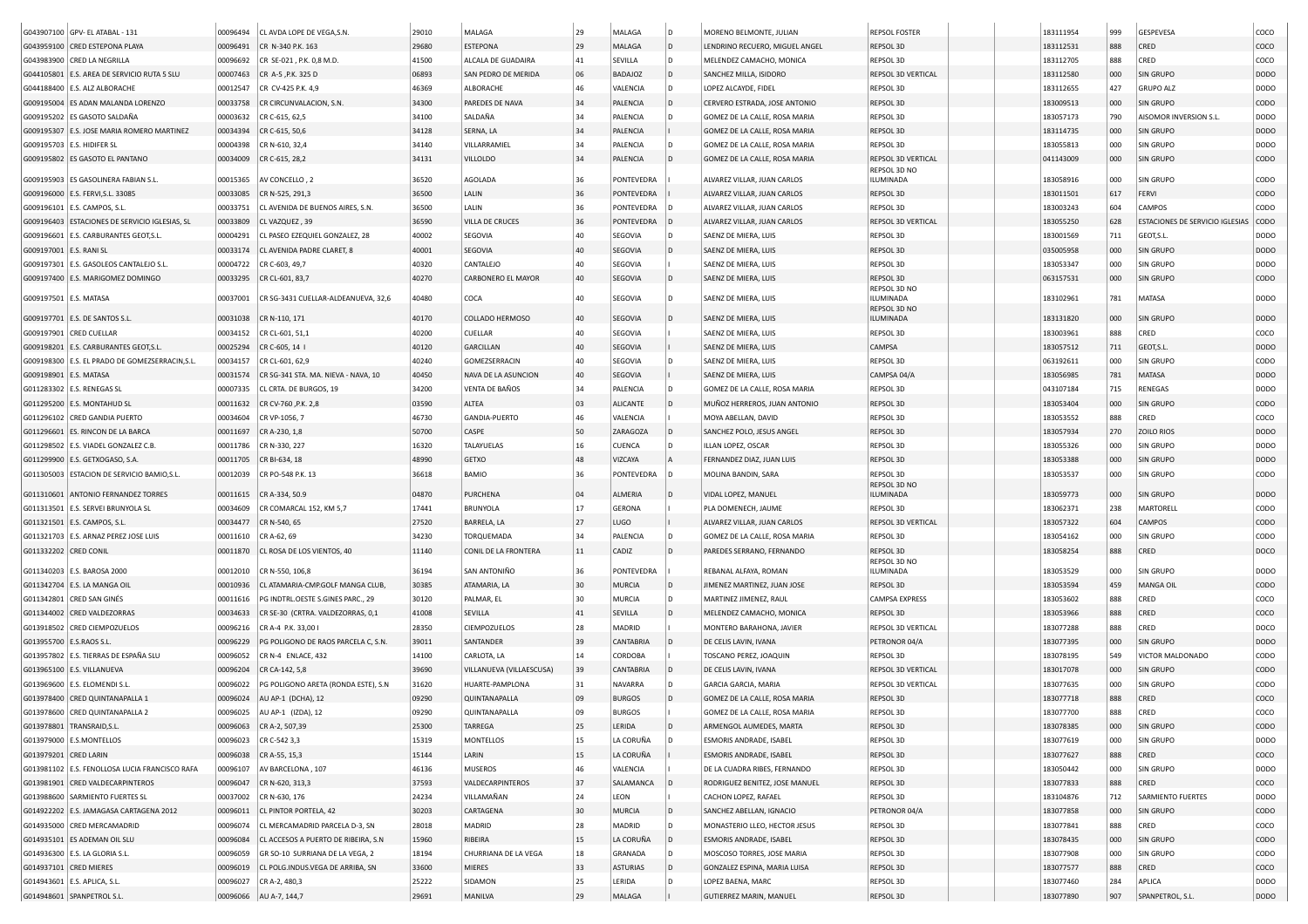|                         | G014961203 E.S. EDIFICACIONES TIFAN SL          | 00096233 | CR A-6, 25,5                                    | 28230          | ROZAS, LAS                                 | 28       | MADRID              | l D          | ROCA GONZALEZ, JESUS                            | REPSOL 3D                                | 183077924              | 143        | <b>GRUPO ARELLANO</b>           | DODO                       |
|-------------------------|-------------------------------------------------|----------|-------------------------------------------------|----------------|--------------------------------------------|----------|---------------------|--------------|-------------------------------------------------|------------------------------------------|------------------------|------------|---------------------------------|----------------------------|
|                         |                                                 | 00096115 | CL PASEO ERRONDO, 7                             | 20010          | <b>SAN SEBASTIAN</b>                       |          | <b>GUIPUZCOA</b>    |              |                                                 | REPSOL 3D                                |                        | 323        | <b>ERRONDO</b>                  | CODO                       |
|                         | G014964402   E.S. ERRONDO,S.L                   |          |                                                 |                |                                            | 20       |                     | D            | RODRIGUEZ ZULAICA, JUAN JOSE                    |                                          | 183018472              |            |                                 |                            |
|                         | G014967201 ES ATEN OIL SETOR OPERACIONES S.L.   | 00096244 | CL SILVANO, 88                                  | 28043          | MADRID                                     | 28       | MADRID              |              | MONTERO BARAHONA, JAVIER                        | REPSOL 3D                                | 183078013              | 162        | ATEN OIL                        | DODO                       |
|                         | G044250400 CRED NOVA BARBERA                    | 00096680 | CL RONDA SANTA MARIA , 202-210 (ESQ.            | 08210          | <b>BARBERA DEL VALLES</b>                  | 08       | <b>BARCELONA</b>    | D            | PLA DOMENECH, JAUME                             | <b>REPSOL FOSTER</b>                     | 183112747              | 888        | CRED                            | coco                       |
|                         | G044268000 CRED ABANILLA                        | 00096726 | CR A-7, P.K. 554 M.D.                           | 30140          | SANTOMERA                                  | 30       | <b>MURCIA</b>       |              | JIMENEZ MARTINEZ, JUAN JOSE                     | REPSOL 3D                                | 183113687              | 888        | CRED                            | DOCO                       |
|                         | G044268400 CRED SANTOMERA M.I                   | 00096727 | CR A-7 P.K. 554 M.I.                            | 30140          | SANTOMERA                                  | 30       | MURCIA              |              | JIMENEZ MARTINEZ, JUAN JOSE                     | REPSOL 3D                                | 183112770              | 888        | CRED                            | DOCO                       |
|                         | G044404601 CRED LOS VERGELES                    | 00096750 | CL DE LA SULTANA, 9                             | 18006          | GRANADA                                    | 18       | GRANADA             |              | MOSCOSO TORRES, JOSE MARIA                      | REPSOL 3D                                | 183112929              | 888        | CRED                            | DOCO                       |
|                         | G044619700 E.S. CANIVELL COMBUSTIBLES S.L.U.    | 00096737 | CL CUDILLERO - ESQ.C/CATEDR.LUIS SEL            | 33012          | OVIEDO                                     | 33       | <b>ASTURIAS</b>     |              | GONZALEZ ESPINA, MARIA LUISA                    | REPSOL 3D                                | 183112838              | 616        | CANIVELL Y FERNANDEZ            | <b>DODO</b>                |
| G044724500 CRED ULTRA   |                                                 | 00092886 | CL RAMBLA MARINA, 428                           | 08907          | HOSPITALET DE LLOBREGAT                    | 08       | BARCELONA           |              | TRESCASAS BATALLER, JORD                        | REPSOL 3D                                | 183112895              | 888        | CRED                            | DOCO                       |
| G044840000 CRED RANTE   |                                                 | 00096689 | CR A-52 ENLACE P.K. 217                         | 32910          | <b>INFESTA</b>                             | 32       | ORENSE              |              | PUGA ROBLES, MARCOS                             | REPSOL 3D                                | 183112960              | 888        | CRED                            | DOCO                       |
|                         | G044840100 CRED TORRE VALLE I                   | 00096697 | CR A-6 P.K. 273 M.D.                            | 49781          | <b>TORRE DEL VALLE (LA)</b>                | 49       | ZAMORA              |              | CACHON LOPEZ, RAFAEL                            | REPSOL 3D                                | 183112945              | 888        | CRED                            | DOCO                       |
|                         | G044840200 CRED TORRE VALLE II                  | 00096698 | CR A-6 P.K. 273 M.I.                            | 49781          | TORRE DEL VALLE (LA)                       | 49       | ZAMORA              |              | CACHON LOPEZ, RAFAEL                            | REPSOL 3D                                | 183112952              | 888        | CRED                            | DOCO                       |
| G044871001 CRED ARTICA  |                                                 | 00096738 | CL CARRETERA DE ARTICA, S.N.                    | 31013          | ARTICA                                     | 31       | NAVARRA             |              | GARCIA GARCIA, MARIA                            | REPSOL 3D                                | 183112937              | 888        | CRED                            | DOCO                       |
|                         | G045080900 CRED INTELHORCE                      | 00096687 | CL CONCEPCION ARENAL , S.N. (ESQ.CR             | 29006          | MALAGA                                     | 29       | MALAGA              | ID.          | MORENO BELMONTE, JULIAN                         | REPSOL 3D                                | 183113208              | 888        | CRED                            | coco                       |
|                         | G045109900 CRED PTO STA.MARIA -M.I.             |          | CR P-603 .P.K. 1 M.I                            | 11500          | PUERTO DE SANTA MARIA, EL                  | 11       | CADIZ               |              | PAREDES SERRANO, FERNANDO                       | REPSOL 3D                                | 183113091              | 888        | CRED                            | DOCO                       |
|                         |                                                 | 00096764 |                                                 |                |                                            |          |                     |              |                                                 |                                          |                        |            |                                 |                            |
|                         | G045191400 CRED LA CAÑADA                       | 00012841 | CR DE MIJAS P.K. 6                              | 29640          | <b>FUENGIROLA</b>                          | 29       | MALAGA              | l D          | MORENO BELMONTE, JULIAN                         | REPSOL 3D                                | 183113182              | 888        | CRED                            | DOCO                       |
|                         | G045191600   E.S EL GRADO, S.L.                 | 00096758 | CR A-138 , P.K. 9, 10                           | 22390          | GRADO, EL                                  | 22       | <b>HUESCA</b>       | l D          | FERRER MARTINEZ, ELENA                          | REPSOL 3D VERTICAL                       | 183113109              | 000        | SIN GRUPO                       | <b>DODO</b>                |
| G045194800 CRED IBAETA  |                                                 | 00096694 | CL DE ZARAUTZ, 136                              | 20018          | <b>SAN SEBASTIAN</b>                       | 20       | <b>GUIPUZCOA</b>    |              | RODRIGUEZ ZULAICA, JUAN JOSE                    | REPSOL 3D                                | 183113703              | 888        | CRED                            | coco                       |
|                         | G045345900 CRED CAMPOLIVAR                      | 00096739 | CL CRTA.VIEJA DE BURJASOT-CENTRO CO             | 46980          | PATERNA                                    | 46       | VALENCIA            |              | DE LA CUADRA RIBES, FERNANDO                    | <b>REPSOL FOSTER</b>                     | 183113281              | 888        | CRED                            | coco                       |
|                         | G045360400 CRED IBARRETA                        | 00096685 | CL DE LA RIBERA, 11                             | 48902          | BARAKALDO                                  | 48       | VIZCAYA             | ID.          | FERNANDEZ DIAZ, JUAN LUIS                       | <b>REPSOL FOSTER</b>                     | 183113273              | 888        | CRED                            | coco                       |
|                         | G045416401   E.S. LAVANCARO                     | 00096769 | CL CARLOS I, 8                                  | 45210          | <b>YUNCOS</b>                              | 45       | TOLEDO              | l D          | PEREZ GUTIERREZ, JESUS IGNACIO                  | REPSOL 3D                                | 183113299              | 160        | LAVANCARO                       | DODO                       |
|                         | G045524701 CRED VARA DE QUART                   | 00012484 | CL TRAGINERS, 2                                 | 46014          | VALENCIA                                   | 46       | VALENCIA            | $\mathsf{D}$ | DE LA CUADRA RIBES, FERNANDO                    | REPSOL 3D                                | 183113679              | 888        | CRED                            | DOCO                       |
|                         | G045525301   ES FUTUR CALPE, S.L.               | 00012122 | CL L'ESPORT, 2                                  | 03710          | CALPE                                      | 03       | ALICANTE            | l D          | MUÑOZ HERREROS, JUAN ANTONIO                    | REPSOL 3D                                | 183113661              | 441        | PETROURBE                       | DODO                       |
|                         | G045593600 E.S. GUREAK ZERBITZUGUNEAK BEASAIN   | 00096710 | CR N-1, P.K. 419                                | 20200          | BEASAIN                                    | 20       | GUIPUZCO/           |              | RODRIGUEZ ZULAICA, JUAN JOSE                    | REPSOL 3D                                | 183113885              | 306        | <b>GUREGAS</b>                  | <b>DODO</b>                |
|                         | G045600800 CRED VALDEMINGOMEZ M.I               | 00096735 | CR M-50 , P.K. 34 M.I                           | 28051          | MADRID                                     | 28       | MADRID              |              | MONTERO BARAHONA, JAVIER                        | <b>REPSOL FOSTER</b>                     | 183113760              | 888        | CRED                            | DOCO                       |
|                         | G045601000 CRED VALDEMINGOMEZ M.D.              | 00096736 | CR M-50, P.K. 34 M.D.                           | 28051          | MADRID                                     | 28       | MADRID              |              | MONTERO BARAHONA, JAVIER                        | <b>REPSOL FOSTER</b>                     | 183113752              | 888        | CRED                            | DOCO                       |
|                         | G045614200 CRED EL PEÑASCO                      | 00096688 | CL VALLE INCLAN, S.N.                           | 29010          | MALAGA                                     | 29       | MALAGA              |              | LENDRINO RECUERO, MIGUEL ANGEL                  | <b>REPSOL FOSTER</b>                     | 183114024              | 888        | CRED                            | coco                       |
|                         | G045667200 CRED PTO CAVERO                      | 00096757 | CR A-2 , P.K. 239, 75 M.I.                      | 50300          | CALATAYUD                                  | 50       | ZARAGOZA            |              | LABORDA LOPEZ, JESUS                            | <b>REPSOL 3D</b>                         | 183113802              | 888        | CRED                            | DOCO                       |
|                         | G045699701 CRED CABORANA                        | 00096771 | PG POL.INDUSTRIAL DE CABORANA                   | 33684          | CABORANA                                   | 33       | <b>ASTURIAS</b>     | l D          | GONZALEZ ESPINA, MARIA LUISA                    | REPSOL 3D                                | 183113836              | 888        | CRED                            | DOCO                       |
|                         |                                                 |          |                                                 |                |                                            |          |                     |              |                                                 |                                          |                        |            |                                 |                            |
|                         | G045766800 TORRES MANCHA, S.L.                  | 00096754 | CR A-4 P.K. 84,7 M.I.                           | 45760          | <b>GUARDIA, LA</b>                         | 45       | <b>TOLEDO</b>       |              | BAÑON PEDRERA, JOSE ANTONIO                     | REPSOL 3D                                | 183113984              | 000        | <b>SIN GRUPO</b>                | <b>DODO</b>                |
|                         | G045767201 ES FUEL MARKT SL                     | 00096765 | CL AVDA, BADIA POLESINE, 49                     | 41560          | <b>ESTEPA</b>                              | 41       | SEVILLA             |              | FERNANDEZ POZANCO, MELCHOR                      | REPSOL 3D                                | 183114107              | 000        | SIN GRUPO                       | DODO                       |
|                         | G045795401 ES GASOLEOS TALAVERA                 | 00096743 | CR N-3 , P.K. 14, 40 M.D.                       | 28529          | RIVAS-VACIAMADRID                          | 28       | MADRID              |              | MONTERO BARAHONA, JAVIER                        | REPSOL 3D                                | 183113992              | 912        | <b>GASOLEOS GALAPAGAR</b>       | CODO                       |
|                         | G045821101 E.S. CANIVELL COMBUSTIBLES S.L.U.    | 00096731 | CR AS-238 P.K. 0,8 (PARQUE EMPRESA              | 33400          | AVILES-ACERALIA                            | 33       | <b>ASTURIAS</b>     |              | GONZALEZ ESPINA, MARIA LUISA                    | REPSOL 3D                                | 183114610              | 616        | CANIVELL Y FERNANDEZ            | CODO                       |
|                         | G045832801 FEBRER MARTI, S.L.                   | 00096742 | CR C-715 P.K. 49,6 (VIA PALMA,87)               | 07500          | MANACOR                                    | 07       | <b>BALEARES</b>     |              | VADELL BONET PERE, JOAN                         | REPSOL 3D                                | 183114537              | 433        | <b>FEBRER 2</b>                 | <b>DODO</b>                |
|                         | G045876600 E.S. LENCE TORRES, S.L               | 00096763 | CL AVDA. BENIGNO RIBERA , S.N. (POL             | 27003          | LUGO-POL.CEAO                              | 27       | LUGO                | D            | DIAZ GAY, PABLO                                 | REPSOL 3D                                | 183114495              | 611        | LENCE                           | DODO                       |
|                         | G046024801 CRED SAN JORGE                       | 00093268 | PR AV MARTINEZ VELASCO C123 KM63                | 22004          | HUESCA                                     | 22       | HUESCA              |              | LABORDA LOPEZ, JESUS                            | REPSOL 3D                                | 183114594              | 888        | CRED                            | DOCO                       |
|                         | G046024901 ES RAFAEL MUGICA SL                  | 00096773 | CR NA-170 P.K. 1,98                             | 31880          | LEIZA                                      | 31       | NAVARRA             | ID.          | RODRIGUEZ ZULAICA, JUAN JOSE                    | CAMPSA 04/B                              | 183114602              | 000        | SIN GRUPO                       | DODO                       |
|                         | G009205000   E.S. TOLEDO, S.A.                  | 00003758 | CL AVENIDA DE MADRID, 41                        | 45003          | <b>TOLEDO</b>                              | 45       | TOLEDO              | ID.          | PEREZ GUTIERREZ, JESUS IGNACIO                  | REPSOL 3D                                | 183059443              | 114        | PILAR GALAN                     | <b>DODO</b>                |
|                         | G009205202   E.S. PEREZ GAMERO                  | 00010111 | CL NOGUERAS, 5                                  | 45007          | <b>TOLEDO</b>                              | 45       | <b>TOLEDO</b>       |              | PEREZ GUTIERREZ, JESUS IGNACIO                  | REPSOL 3D                                | 183006436              | 000        | SIN GRUPO                       | DODO                       |
|                         | G009205302   E.S. MENASALBAS                    | 00010221 | CR TO-7811 P.K., 5,5 M.I.                       | 45128          | MENASALBAS                                 | 45       | <b>TOLEDO</b>       |              | PEREZ GUTIERREZ, JESUS IGNACIO                  | <b>REPSOL 3D</b>                         | 183005701              | 000        | <b>SIN GRUPO</b>                | <b>DODO</b>                |
|                         | G009205601 ES ORPINSOIL SL                      | 00033647 | CL JARAMA (POLG. INDUST.PAR,22), SN             | 45007          | <b>TOLEDO</b>                              | 45       | TOLEDO              |              | GARCIA QUEVEDO, PERE MIQUEL                     | REPSOL 3D VERTICAL                       | 063180061              | 167        | ORPINSOIL                       | CODO                       |
|                         | G009205702   E.S. EXCELLENCE FUEL SERVICE, S.L. | 00031204 | CL NAVALPINO, 30                                | 45004          | <b>TOLEDO</b>                              | 45       | <b>TOLEDO</b>       | ID.          | GARCIA QUEVEDO, PERE MIQUEL                     | REPSOL 3D VERTICAL                       | 183063668              | 134        | <b>GRUPO NICEA</b>              | CODO                       |
|                         | G009205800 E.S.GASOLIN.MARUXIÑA                 | 00033878 | CR CM-4004, P.K. 35 M.D.                        | 45240          | ALAMEDA DE LA SAGRA                        | 45       | TOLEDO              |              | GARCIA QUEVEDO, PERE MIQUEL                     | REPSOL 3D VERTICAL                       | 183001593              | 000        | SIN GRUPO                       | CODO                       |
|                         | G009205901 ES SUMINISTROS SAN AGUSTIN, SOCIEDA  |          |                                                 | 45519          | ALBARREAL DE TAJO                          | 45       | <b>TOLEDO</b>       |              | GARCIA QUEVEDO, PERE MIQUEL                     | <b>REPSOL 3D VERTICAL</b>                |                        |            | SIN GRUPO                       | CODO                       |
|                         |                                                 | 00033681 | CR CM-4000 , P.K. 16,4 M.I                      |                |                                            |          |                     |              |                                                 |                                          | 183015064              | 000        |                                 |                            |
|                         | G009206401 SUM.PETR.ARGES,S.L.                  | 00031745 | CR CM-4013 P.K. 6,4 M.D.                        | 45122          | ARGES                                      | 45       | TOLEDO              | l D          | PEREZ GUTIERREZ, JESUS IGNACIO                  | REPSOL 3D                                | 183006147              | 000        | SIN GRUPO                       | DODO                       |
|                         | G009207002 ES LAVANCARO OROPESA 2016, SLU       | 00033975 | CR A-5, 159                                     | 45580          | CALZADA DE OROPESA                         | 45       | <b>TOLEDO</b>       |              | PEREZ GUTIERREZ, JESUS IGNACIO                  | REPSOL 3D VERTICAL                       | 183016872              | 160        | LAVANCARO                       | CODO                       |
|                         | G009207201 E.S. CAMUÑAS                         | 00010803 | CR CM-4133 P.K. 15,50                           | 45720          | CAMUÑAS                                    | 45       | <b>TOLEDO</b>       |              | BAÑON PEDRERA, JOSE ANTONIO                     | REPSOL 3D                                | 063204564              | 000        | SIN GRUPO                       | DODO                       |
|                         | G009207302 CARMENA S. L.                        | 00033648 | CR SANTA OLALLA-CARPIO, P.K. 2                  | 45531          | CARMENA                                    | 45       | <b>TOLEDO</b>       |              | GARCIA QUEVEDO, PERE MIQUEL                     | <b>REPSOL 3D VERTICAL</b>                | 183063601              | 000        | SIN GRUPO                       | CODO                       |
|                         | G009208004 E.S. BORAGO DCHO                     | 00033296 | CR A-4, 72 M.DCHO                               | 45311          | <b>DOSBARRIOS</b>                          | 45       | <b>TOLEDO</b>       |              | BAÑON PEDRERA, JOSE ANTONIO                     | REPSOL 3D                                | 183055516              | 171        | <b>BORAGO</b>                   | CODO                       |
| G009208301 HITOIL, S.L. |                                                 |          | 00033310 CL PASEO GALATEA, 35                   | 45221          | ESQUIVIAS                                  | 45       | TOLEDO              |              | GARCIA QUEVEDO, PERE MIQUEL                     | REPSOL 3D                                | 183010164              | 000        | SIN GRUPO                       | CODO                       |
|                         | G009209501 E.S. MIGUEL ESTEBAN                  | 00010507 | CR CM-310, 7                                    | 45830          | MIGUEL ESTEBAN                             | 45       | <b>TOLEDO</b>       | l D          | BAÑON PEDRERA, JOSE ANTONIO                     | REPSOL 3D                                | 183018456              | 000        | SIN GRUPO                       | DODO                       |
|                         | G009209602 E.S. MOCEJON, S.L.                   | 00005677 | AV. DE CASTILLA LA MANCHA, 54                   | 45270          | MOCEJON                                    | 45       | <b>TOLEDO</b>       |              | PEREZ GUTIERREZ, JESUS IGNACIO                  | REPSOL 3D                                | 183058478              | 000        | SIN GRUPO                       | DODO                       |
|                         | G009210201 SERVIJARA, S.L.                      | 00034437 | CR N-502, 167,8                                 | 45670          | NAVA DE RICOMALILLO, LA                    | 45       | <b>TOLEDO</b>       |              | PEREZ GUTIERREZ, JESUS IGNACIO                  | PETRONOR 04/A                            | 183063643              | 000        | SIN GRUPO                       | <b>DODO</b>                |
|                         | G011346001 CRED EL ROMPIDO                      | 00012070 | CR H-411, 7                                     | 21450          | CARTAYA                                    | 21       | HUELVA              |              | GONZALEZ DEL VALLE, DIEGO                       | REPSOL 3D                                | 183054725              | 888        | CRED                            | DOCO                       |
|                         |                                                 |          |                                                 |                |                                            |          |                     |              |                                                 | REPSOL 3D NO                             |                        |            |                                 |                            |
|                         | G011347000 E.S. XESTEIRA, S.L.                  | 00011969 | CR PO-550 P.K. 5,9                              | 36639          | CASTRELO                                   | 36       | PONTEVEDRA          |              | REBANAL ALFAYA, ROMAN                           | ILUMINADA                                | 183053545              | 000        | SIN GRUPO                       | <b>DODO</b>                |
|                         | G011360700 M.BELTRAN E HIJOS                    |          | 00011673 CR N-420, 653,1                        | 44760          | <b>UTRILLAS</b>                            | 44       | <b>TERUEL</b>       | ID.          | GONZALEZ MAYO, PEDRO                            | REPSOL 3D                                | 183054196              | 000        | SIN GRUPO                       | DODO                       |
|                         | G011367705   E.S. BELLIDO TEJERO, S.L.          | 00012096 | PG INDUS.FADRICAS C/FERROCARRIL                 | 11100          | SAN FERNANDO                               | 11       | CADIZ               | ID.          | BELLOD TARDIO, MIGUEL                           | REPSOL 3D NO<br>ILUMINADA                | 183055581              | 534        | <b>BELLIDO TEJERO</b>           | CODO                       |
|                         |                                                 |          | CR C-31 P.K. 344,8                              | 17257          | <b>FONTANILLES</b>                         | 17       | <b>GERONA</b>       |              | PLA DOMENECH, JAUME                             | REPSOL 3D                                | 183079128              |            | NIMACI                          | CODO                       |
|                         |                                                 |          |                                                 |                |                                            |          |                     |              |                                                 |                                          |                        | 205        |                                 |                            |
|                         | G011377105 E.S. NIMACI S.L.                     | 00011148 |                                                 |                |                                            |          |                     |              |                                                 |                                          |                        |            |                                 |                            |
|                         | G011378101 CRED VALENCINA                       | 00012299 | CR SE-510, 3,8                                  | 41907          | VALENCINA DE LA CONCEPCION                 | 41       | SEVILLA             | l D          | GONZALEZ DEL VALLE, DIEGO                       | REPSOL 3D                                | 183053883              | 888        | CRED                            | coco                       |
| G011381502 E.S. ANTINEA | G011401100 GASFISTERRA S.L                      | 00034617 | CR M-607, 29,8<br>00034615 CR AC-445, P.K. 12,3 | 28770<br>15154 | <b>COLMENAR VIEJO</b><br><b>FINISTERRE</b> | 28<br>15 | MADRID<br>LA CORUÑA | ID.<br>ID.   | DIAZ PANIAGUA, ELENA<br>MENDEZ GONZALEZ, CARMEN | REPSOL 3D VERTICAL<br>REPSOL 3D VERTICAL | 183058528<br>183054766 | 134<br>000 | <b>GRUPO NICEA</b><br>SIN GRUPO | <b>CODO</b><br><b>CODO</b> |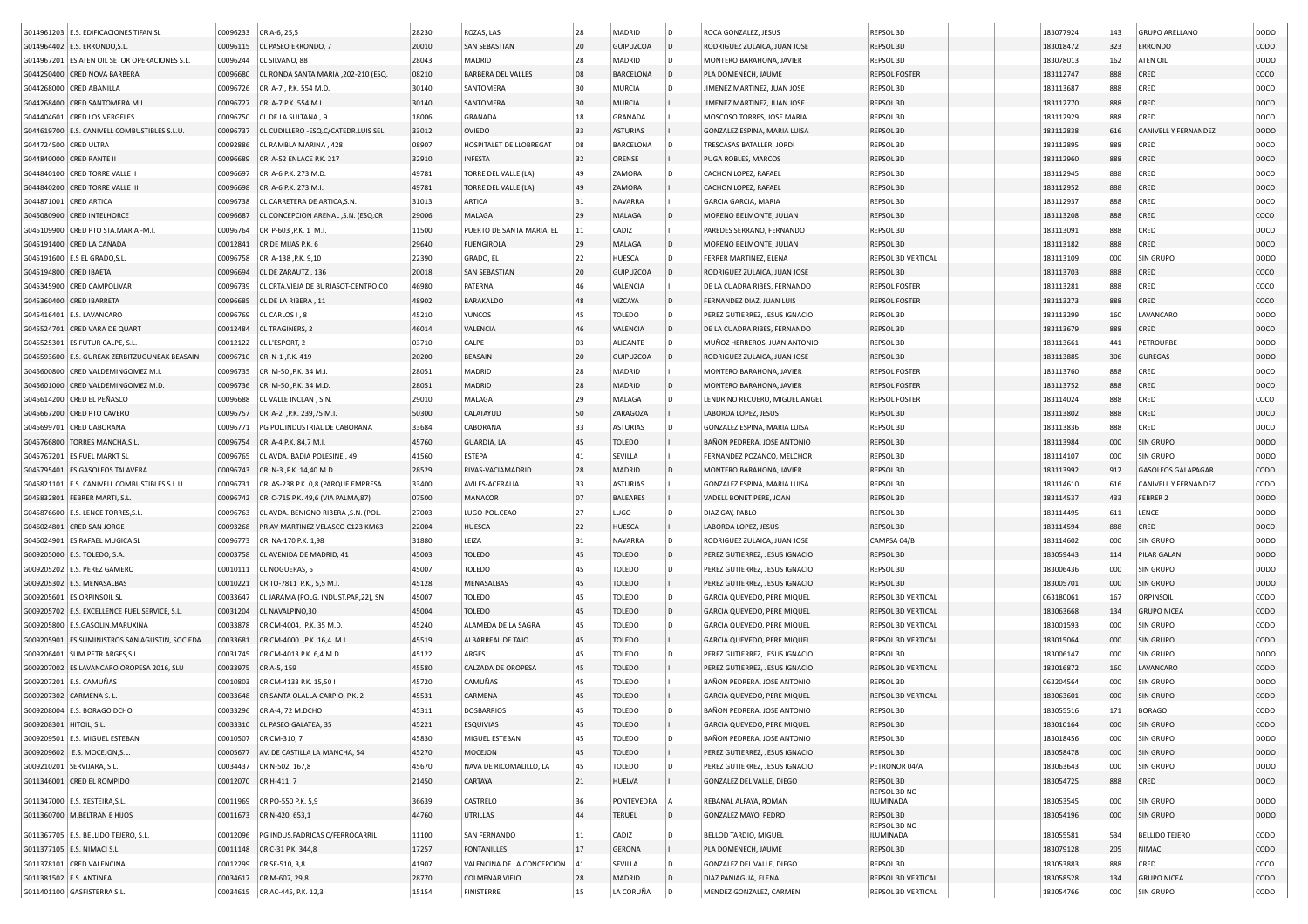| G011414905 E.S. GUZMAN LONGO PEREZ<br>G011424805 ES GARCERAN 1 SL<br>G011428401 E.S. SANTIAGO GARCIA TRADING<br>G011492001 E.S.GASOLINERAS SAN MEDEL,S.L<br>G011496301 APLICA, S.L<br>G011515703 CARB.NTRA.SRA.PEÑARROYA,S.L<br>G011526303 E.S. VALLE GUERRA EL CONSUMO SL<br>G011526401 CRED SAN LORENZO<br>G011527703 ES INVERSIONES JIMENES BARRIOS SL<br>G011528001 CRED LAS CHUMBERAS<br>G011537501 AREA SERVICIO CALAHORRA, S.A<br>G011537701 CRED CASTEJON<br>G014978305 A.S. EL ROSARIO<br>G014994702 ES PARAISO<br>G015002701 CARBURANTES LA ROTONDA, S.L.<br>G015009100 CRED RÍOSECO II<br>G015009301 GPV-NUDO TRINIDA-103<br>G015016502   ES FAST WASH SL<br>G015029101 E.S. GRUPO MAICAS PEIRO S.L.U<br>G015044800 E.S. SARMIENTO FUERTES<br>G015061601   E.S. GALURESA ESCLAVITUD<br>G015061902 ES CARBURANTES Y SERVICIOS GARCERAN<br>G015071902 CRED LAS HUESAS<br>G015074800 CRED PLATJA DÑARO<br>G015093700 CRED ANGEL BRUNA<br>G015109701 GPV-ALCALA-104<br>G015119500 CRED CALLDETENES<br>G015153200   MONTE MANANTIAL SL<br>G015177301 E.S.GUREAK BETOÑO<br>G015186302 CRED EL ARENAL<br>G015186502 ES CATOALC CARBURANTES SOCIEDAD LIM<br>G015217302 ES FOOTWORK SL<br>G015224901 GPV-VILLALBA-108 | 00034651<br>00011425<br>00034636<br>00011841<br>00011748<br>00012142<br>00060019<br>00060018<br>00011895<br>00060017<br>00011689<br>00011302<br>00096067<br>00096020<br>00096071<br>00031742<br>00096062<br>00096055<br>00096048<br>00096224<br>00096037<br>00096050<br>00060033<br>00096075<br>00096010<br>00096243<br>00011757<br>00012778<br>00011364<br>00034911<br>00037004 | CR AS-251, 14,2<br>CR N-344, 1<br>CR A-92 P.K. 386 (SALIDA 382)<br>CR CL-601, 100,8<br>CT. MONTBLANC (C-14) KM. 10,96<br>CR CR-141, 3,7<br>CR TF-16, 4,4<br>CL FINCA LA CANCELA, S.N.<br>CR SE-126, 0,5<br>CL LIBERTAD, S.N.<br>CR N-232, 353,7<br>CR N-232 82<br>AT A92-M p.k. 16,7 M.D.<br>CR A-92, 212,7<br>CL CAMINO CABAÑAL, 25<br>AT AP-66, 126 M.D.<br>PS SANTA COLOMA(E.S.TRINIDAD), 71-7<br>CR AP-1, 7,8<br>CL CTRA.ANTIGUA DE BARCELONA, 4<br>CR N-630, 161,5<br>CR N-550, 78,6<br>CL AVDA. CICLISTA MARIANO ROJAS, SN<br>CL VELAZQUEZ, 1<br>AV DE CASTELL D, ARO, 12, 2<br>CL ANGEL BRUNA-RONDA NORTE, S.N.<br>CR M-300 (PG.MATILLAS-PARC.A1), P.K<br>CR N-141D, 3,3<br>CR A-6, 224,6<br>CL PORTAL BETOÑO, 1<br>CR CV-739 .P.K. 2.9 | 33527<br>30820<br>04260<br>40390<br>43206<br>13200<br>38270<br>35018<br>41320<br>38108<br>26500<br>31590<br>29312<br>18370<br>46022<br>24275<br>08030<br>43840<br>46138<br>24232<br>15980<br>30009<br>35215<br>17250<br>30204<br>28805<br>08519<br>47850                               | SAN JULIAN DE BIMENE<br>ALCANTARILLA<br>RIOJA<br>VALSECA<br>REUS<br>MANZANARES<br>VALLEGUERRA<br>PALMAS DE GRAN CANAR<br>CANTILLANA<br>CHUMBERAS, LAS -LA LAGUNA<br>CALAHORRA<br>CASTEJON<br>VILLANUEVA DEL ROSARIO<br>MORALEDA DE ZAFAYONA<br>VALENCIA<br>RIOSECO DE TAPIA<br>BARCELONA<br>SALOU<br>RAFAELBUNYOL<br>ARDON<br>BAIUCA (ESCRAVITUDE, A)<br>MURCIA<br>CARACOL, EL -TELDE<br>CASTELL-PLATJA D¿ARO<br>CARTAGENA<br>ALCALA DE HENARES<br>CALLDETENES<br>VILLANUEVA DE LOS | 33<br>30<br>04<br>40<br>43<br>13<br>38<br>35<br>41<br>38<br>26<br>31<br>29<br>18<br>46<br>24<br>08<br>43<br>46<br>24<br>15<br>30<br>35<br>17<br>30<br>28 | <b>ASTURIAS</b><br>MURCIA<br>ALMERIA<br>SEGOVIA<br><b>TARRAGONA</b><br><b>CIUDAD REAL</b><br><b>TENERIFE</b><br>LAS PALMAS<br><b>SEVILLA</b><br>TENERIFE<br>LA RIOJA<br><b>NAVARRA</b><br>MALAGA<br>GRANADA<br>VALENCIA<br>LEON<br><b>BARCELONA</b><br><b>TARRAGONA</b><br>VALENCIA<br>LEON<br>LA CORUÑA<br><b>MURCIA</b><br><b>LAS PALMAS</b><br><b>GERONA</b><br><b>MURCIA</b><br>MADRID | ID.<br>ID.<br>ID.<br>ID.<br>ID.                                                               | TORRES MONTERO, LUIS ABEI<br>MARTINEZ JIMENEZ, RAUL<br>VIDAL LOPEZ, MANUEL<br>SAENZ DE MIERA, LUIS<br>LOPEZ BAENA, MARC<br>DIAZ TRILLO, MIGUEL ANGEL<br>HERNANDEZ DIAZ, ELADIO<br>ABADAL FORNAS, ALVARO<br>CARRASCO MARTINEZ, JUAN ANTONIO<br>HERNANDEZ DIAZ, ELADIO<br>COLOMA RUIZ, DIEGO<br>GARCIA GARCIA, MARIA<br>GUTIERREZ MARIN, MANUEL<br>GUTIERREZ MARIN, MANUEL<br>SOLER ASSUCENA, JOSE CARLOS<br>FERNANDEZ RUIZ, PABLO ANDRES<br>GUIX VALLVERDU, ELISENDA<br>IBAÑEZ MONTSERRAT, JORD<br>LOPEZ ALCAYDE, FIDEL<br>CACHON LOPEZ, RAFAEL<br>ESMORIS ANDRADE, ISABEL<br>MARTINEZ JIMENEZ, RAUL<br>ABADAL FORNAS, ALVARO<br>PLA DOMENECH, JAUME | REPSOL 3D NO<br>ILUMINADA<br>REPSOL 3D<br>REPSOL 3D<br>REPSOL 3D<br>REPSOL 3D<br>REPSOL 3D<br>REPSOL 3D<br>REPSOL 3D NO<br>ILUMINADA<br>REPSOL 3D<br>REPSOL 3D<br>REPSOL 3D<br>REPSOL 3D<br>REPSOL 3D<br>REPSOL 3D<br><b>REPSOL 3D</b><br>REPSOL 3D<br><b>REPSOL 3D</b><br><b>REPSOL 3D</b><br>PETRONOR 04/A<br><b>CAMPSA</b><br>REPSOL<br>REPSOL 3D<br>REPSOL 3D<br>REPSOL 3D |                                                                                                                                   | 183053230<br>183077023<br>183061027<br>183056738<br>183054683<br>183055011<br>183076082<br>183076579<br>183055045<br>183076397<br>183054782<br>183054709<br>183077866<br>183078088<br>183078070<br>183078450<br>183078351<br>183078344<br>183078104<br>183078484<br>183078229<br>183078328<br>183078294<br>183078336 | 000<br>436<br>000<br>000<br>284<br>188<br>000<br>888<br>000<br>888<br>000<br>888<br>528<br>527<br>000<br>888<br>999<br>000<br>012<br>712<br>602<br>436<br>888<br>888 | <b>SIN GRUPO</b><br><b>GRUPO GARCERAN</b><br>SIN GRUPO<br>SIN GRUPO<br>APLICA<br>PEÑARROYA<br>SIN GRUPO<br>CRED<br><b>SIN GRUPO</b><br>CRED<br>SIN GRUPO<br>CRED<br>PANEQUE<br>RODRIGUEZ LOZA<br><b>SIN GRUPO</b><br>CRED<br>GESPEVESA<br>SIN GRUPO<br>MAICAS<br><b>SARMIENTO FUERTES</b><br>GALURESA<br><b>GRUPO GARCERAN</b><br>CRED | CODO<br>CODO<br>DODO<br>DODO<br>DODO<br>CODO<br>DODO<br>DOCO<br><b>DODO</b><br>coco<br><b>DODO</b><br>coco<br>CODO<br>CODO<br>CODO<br>DOCO<br>coco<br>CODO<br>CODO<br>DODO<br>DODO<br>DODO |
|-------------------------------------------------------------------------------------------------------------------------------------------------------------------------------------------------------------------------------------------------------------------------------------------------------------------------------------------------------------------------------------------------------------------------------------------------------------------------------------------------------------------------------------------------------------------------------------------------------------------------------------------------------------------------------------------------------------------------------------------------------------------------------------------------------------------------------------------------------------------------------------------------------------------------------------------------------------------------------------------------------------------------------------------------------------------------------------------------------------------------------------------------------------------------------------------------------------------------|----------------------------------------------------------------------------------------------------------------------------------------------------------------------------------------------------------------------------------------------------------------------------------------------------------------------------------------------------------------------------------|------------------------------------------------------------------------------------------------------------------------------------------------------------------------------------------------------------------------------------------------------------------------------------------------------------------------------------------------------------------------------------------------------------------------------------------------------------------------------------------------------------------------------------------------------------------------------------------------------------------------------------------------------------------------------------------------------------------------------------------------|----------------------------------------------------------------------------------------------------------------------------------------------------------------------------------------------------------------------------------------------------------------------------------------|-------------------------------------------------------------------------------------------------------------------------------------------------------------------------------------------------------------------------------------------------------------------------------------------------------------------------------------------------------------------------------------------------------------------------------------------------------------------------------------|----------------------------------------------------------------------------------------------------------------------------------------------------------|--------------------------------------------------------------------------------------------------------------------------------------------------------------------------------------------------------------------------------------------------------------------------------------------------------------------------------------------------------------------------------------------|-----------------------------------------------------------------------------------------------|-----------------------------------------------------------------------------------------------------------------------------------------------------------------------------------------------------------------------------------------------------------------------------------------------------------------------------------------------------------------------------------------------------------------------------------------------------------------------------------------------------------------------------------------------------------------------------------------------------------------------------------------------------|--------------------------------------------------------------------------------------------------------------------------------------------------------------------------------------------------------------------------------------------------------------------------------------------------------------------------------------------------------------------------------|-----------------------------------------------------------------------------------------------------------------------------------|----------------------------------------------------------------------------------------------------------------------------------------------------------------------------------------------------------------------------------------------------------------------------------------------------------------------|----------------------------------------------------------------------------------------------------------------------------------------------------------------------|----------------------------------------------------------------------------------------------------------------------------------------------------------------------------------------------------------------------------------------------------------------------------------------------------------------------------------------|--------------------------------------------------------------------------------------------------------------------------------------------------------------------------------------------|
|                                                                                                                                                                                                                                                                                                                                                                                                                                                                                                                                                                                                                                                                                                                                                                                                                                                                                                                                                                                                                                                                                                                                                                                                                         |                                                                                                                                                                                                                                                                                                                                                                                  |                                                                                                                                                                                                                                                                                                                                                                                                                                                                                                                                                                                                                                                                                                                                                |                                                                                                                                                                                                                                                                                        |                                                                                                                                                                                                                                                                                                                                                                                                                                                                                     |                                                                                                                                                          |                                                                                                                                                                                                                                                                                                                                                                                            |                                                                                               |                                                                                                                                                                                                                                                                                                                                                                                                                                                                                                                                                                                                                                                     |                                                                                                                                                                                                                                                                                                                                                                                |                                                                                                                                   |                                                                                                                                                                                                                                                                                                                      |                                                                                                                                                                      |                                                                                                                                                                                                                                                                                                                                        |                                                                                                                                                                                            |
|                                                                                                                                                                                                                                                                                                                                                                                                                                                                                                                                                                                                                                                                                                                                                                                                                                                                                                                                                                                                                                                                                                                                                                                                                         |                                                                                                                                                                                                                                                                                                                                                                                  |                                                                                                                                                                                                                                                                                                                                                                                                                                                                                                                                                                                                                                                                                                                                                |                                                                                                                                                                                                                                                                                        |                                                                                                                                                                                                                                                                                                                                                                                                                                                                                     |                                                                                                                                                          |                                                                                                                                                                                                                                                                                                                                                                                            |                                                                                               |                                                                                                                                                                                                                                                                                                                                                                                                                                                                                                                                                                                                                                                     |                                                                                                                                                                                                                                                                                                                                                                                |                                                                                                                                   |                                                                                                                                                                                                                                                                                                                      |                                                                                                                                                                      |                                                                                                                                                                                                                                                                                                                                        |                                                                                                                                                                                            |
|                                                                                                                                                                                                                                                                                                                                                                                                                                                                                                                                                                                                                                                                                                                                                                                                                                                                                                                                                                                                                                                                                                                                                                                                                         |                                                                                                                                                                                                                                                                                                                                                                                  |                                                                                                                                                                                                                                                                                                                                                                                                                                                                                                                                                                                                                                                                                                                                                |                                                                                                                                                                                                                                                                                        |                                                                                                                                                                                                                                                                                                                                                                                                                                                                                     |                                                                                                                                                          |                                                                                                                                                                                                                                                                                                                                                                                            |                                                                                               |                                                                                                                                                                                                                                                                                                                                                                                                                                                                                                                                                                                                                                                     |                                                                                                                                                                                                                                                                                                                                                                                |                                                                                                                                   |                                                                                                                                                                                                                                                                                                                      |                                                                                                                                                                      |                                                                                                                                                                                                                                                                                                                                        |                                                                                                                                                                                            |
|                                                                                                                                                                                                                                                                                                                                                                                                                                                                                                                                                                                                                                                                                                                                                                                                                                                                                                                                                                                                                                                                                                                                                                                                                         |                                                                                                                                                                                                                                                                                                                                                                                  |                                                                                                                                                                                                                                                                                                                                                                                                                                                                                                                                                                                                                                                                                                                                                |                                                                                                                                                                                                                                                                                        |                                                                                                                                                                                                                                                                                                                                                                                                                                                                                     |                                                                                                                                                          |                                                                                                                                                                                                                                                                                                                                                                                            |                                                                                               |                                                                                                                                                                                                                                                                                                                                                                                                                                                                                                                                                                                                                                                     |                                                                                                                                                                                                                                                                                                                                                                                |                                                                                                                                   |                                                                                                                                                                                                                                                                                                                      |                                                                                                                                                                      |                                                                                                                                                                                                                                                                                                                                        |                                                                                                                                                                                            |
|                                                                                                                                                                                                                                                                                                                                                                                                                                                                                                                                                                                                                                                                                                                                                                                                                                                                                                                                                                                                                                                                                                                                                                                                                         |                                                                                                                                                                                                                                                                                                                                                                                  |                                                                                                                                                                                                                                                                                                                                                                                                                                                                                                                                                                                                                                                                                                                                                |                                                                                                                                                                                                                                                                                        |                                                                                                                                                                                                                                                                                                                                                                                                                                                                                     |                                                                                                                                                          |                                                                                                                                                                                                                                                                                                                                                                                            |                                                                                               |                                                                                                                                                                                                                                                                                                                                                                                                                                                                                                                                                                                                                                                     |                                                                                                                                                                                                                                                                                                                                                                                |                                                                                                                                   |                                                                                                                                                                                                                                                                                                                      |                                                                                                                                                                      |                                                                                                                                                                                                                                                                                                                                        |                                                                                                                                                                                            |
|                                                                                                                                                                                                                                                                                                                                                                                                                                                                                                                                                                                                                                                                                                                                                                                                                                                                                                                                                                                                                                                                                                                                                                                                                         |                                                                                                                                                                                                                                                                                                                                                                                  |                                                                                                                                                                                                                                                                                                                                                                                                                                                                                                                                                                                                                                                                                                                                                |                                                                                                                                                                                                                                                                                        |                                                                                                                                                                                                                                                                                                                                                                                                                                                                                     |                                                                                                                                                          |                                                                                                                                                                                                                                                                                                                                                                                            |                                                                                               |                                                                                                                                                                                                                                                                                                                                                                                                                                                                                                                                                                                                                                                     |                                                                                                                                                                                                                                                                                                                                                                                |                                                                                                                                   |                                                                                                                                                                                                                                                                                                                      |                                                                                                                                                                      |                                                                                                                                                                                                                                                                                                                                        |                                                                                                                                                                                            |
|                                                                                                                                                                                                                                                                                                                                                                                                                                                                                                                                                                                                                                                                                                                                                                                                                                                                                                                                                                                                                                                                                                                                                                                                                         |                                                                                                                                                                                                                                                                                                                                                                                  |                                                                                                                                                                                                                                                                                                                                                                                                                                                                                                                                                                                                                                                                                                                                                |                                                                                                                                                                                                                                                                                        |                                                                                                                                                                                                                                                                                                                                                                                                                                                                                     |                                                                                                                                                          |                                                                                                                                                                                                                                                                                                                                                                                            |                                                                                               |                                                                                                                                                                                                                                                                                                                                                                                                                                                                                                                                                                                                                                                     |                                                                                                                                                                                                                                                                                                                                                                                |                                                                                                                                   |                                                                                                                                                                                                                                                                                                                      |                                                                                                                                                                      |                                                                                                                                                                                                                                                                                                                                        |                                                                                                                                                                                            |
|                                                                                                                                                                                                                                                                                                                                                                                                                                                                                                                                                                                                                                                                                                                                                                                                                                                                                                                                                                                                                                                                                                                                                                                                                         |                                                                                                                                                                                                                                                                                                                                                                                  |                                                                                                                                                                                                                                                                                                                                                                                                                                                                                                                                                                                                                                                                                                                                                |                                                                                                                                                                                                                                                                                        |                                                                                                                                                                                                                                                                                                                                                                                                                                                                                     |                                                                                                                                                          |                                                                                                                                                                                                                                                                                                                                                                                            |                                                                                               |                                                                                                                                                                                                                                                                                                                                                                                                                                                                                                                                                                                                                                                     |                                                                                                                                                                                                                                                                                                                                                                                |                                                                                                                                   |                                                                                                                                                                                                                                                                                                                      |                                                                                                                                                                      |                                                                                                                                                                                                                                                                                                                                        |                                                                                                                                                                                            |
|                                                                                                                                                                                                                                                                                                                                                                                                                                                                                                                                                                                                                                                                                                                                                                                                                                                                                                                                                                                                                                                                                                                                                                                                                         |                                                                                                                                                                                                                                                                                                                                                                                  |                                                                                                                                                                                                                                                                                                                                                                                                                                                                                                                                                                                                                                                                                                                                                |                                                                                                                                                                                                                                                                                        |                                                                                                                                                                                                                                                                                                                                                                                                                                                                                     |                                                                                                                                                          |                                                                                                                                                                                                                                                                                                                                                                                            |                                                                                               |                                                                                                                                                                                                                                                                                                                                                                                                                                                                                                                                                                                                                                                     |                                                                                                                                                                                                                                                                                                                                                                                |                                                                                                                                   |                                                                                                                                                                                                                                                                                                                      |                                                                                                                                                                      |                                                                                                                                                                                                                                                                                                                                        |                                                                                                                                                                                            |
|                                                                                                                                                                                                                                                                                                                                                                                                                                                                                                                                                                                                                                                                                                                                                                                                                                                                                                                                                                                                                                                                                                                                                                                                                         |                                                                                                                                                                                                                                                                                                                                                                                  |                                                                                                                                                                                                                                                                                                                                                                                                                                                                                                                                                                                                                                                                                                                                                |                                                                                                                                                                                                                                                                                        |                                                                                                                                                                                                                                                                                                                                                                                                                                                                                     |                                                                                                                                                          |                                                                                                                                                                                                                                                                                                                                                                                            |                                                                                               |                                                                                                                                                                                                                                                                                                                                                                                                                                                                                                                                                                                                                                                     |                                                                                                                                                                                                                                                                                                                                                                                |                                                                                                                                   |                                                                                                                                                                                                                                                                                                                      |                                                                                                                                                                      |                                                                                                                                                                                                                                                                                                                                        |                                                                                                                                                                                            |
|                                                                                                                                                                                                                                                                                                                                                                                                                                                                                                                                                                                                                                                                                                                                                                                                                                                                                                                                                                                                                                                                                                                                                                                                                         |                                                                                                                                                                                                                                                                                                                                                                                  |                                                                                                                                                                                                                                                                                                                                                                                                                                                                                                                                                                                                                                                                                                                                                |                                                                                                                                                                                                                                                                                        |                                                                                                                                                                                                                                                                                                                                                                                                                                                                                     |                                                                                                                                                          |                                                                                                                                                                                                                                                                                                                                                                                            |                                                                                               |                                                                                                                                                                                                                                                                                                                                                                                                                                                                                                                                                                                                                                                     |                                                                                                                                                                                                                                                                                                                                                                                |                                                                                                                                   |                                                                                                                                                                                                                                                                                                                      |                                                                                                                                                                      |                                                                                                                                                                                                                                                                                                                                        |                                                                                                                                                                                            |
|                                                                                                                                                                                                                                                                                                                                                                                                                                                                                                                                                                                                                                                                                                                                                                                                                                                                                                                                                                                                                                                                                                                                                                                                                         |                                                                                                                                                                                                                                                                                                                                                                                  |                                                                                                                                                                                                                                                                                                                                                                                                                                                                                                                                                                                                                                                                                                                                                |                                                                                                                                                                                                                                                                                        |                                                                                                                                                                                                                                                                                                                                                                                                                                                                                     |                                                                                                                                                          |                                                                                                                                                                                                                                                                                                                                                                                            |                                                                                               |                                                                                                                                                                                                                                                                                                                                                                                                                                                                                                                                                                                                                                                     |                                                                                                                                                                                                                                                                                                                                                                                |                                                                                                                                   |                                                                                                                                                                                                                                                                                                                      |                                                                                                                                                                      |                                                                                                                                                                                                                                                                                                                                        |                                                                                                                                                                                            |
|                                                                                                                                                                                                                                                                                                                                                                                                                                                                                                                                                                                                                                                                                                                                                                                                                                                                                                                                                                                                                                                                                                                                                                                                                         |                                                                                                                                                                                                                                                                                                                                                                                  |                                                                                                                                                                                                                                                                                                                                                                                                                                                                                                                                                                                                                                                                                                                                                |                                                                                                                                                                                                                                                                                        |                                                                                                                                                                                                                                                                                                                                                                                                                                                                                     |                                                                                                                                                          |                                                                                                                                                                                                                                                                                                                                                                                            |                                                                                               |                                                                                                                                                                                                                                                                                                                                                                                                                                                                                                                                                                                                                                                     |                                                                                                                                                                                                                                                                                                                                                                                |                                                                                                                                   |                                                                                                                                                                                                                                                                                                                      |                                                                                                                                                                      |                                                                                                                                                                                                                                                                                                                                        |                                                                                                                                                                                            |
|                                                                                                                                                                                                                                                                                                                                                                                                                                                                                                                                                                                                                                                                                                                                                                                                                                                                                                                                                                                                                                                                                                                                                                                                                         |                                                                                                                                                                                                                                                                                                                                                                                  |                                                                                                                                                                                                                                                                                                                                                                                                                                                                                                                                                                                                                                                                                                                                                |                                                                                                                                                                                                                                                                                        |                                                                                                                                                                                                                                                                                                                                                                                                                                                                                     |                                                                                                                                                          |                                                                                                                                                                                                                                                                                                                                                                                            |                                                                                               |                                                                                                                                                                                                                                                                                                                                                                                                                                                                                                                                                                                                                                                     |                                                                                                                                                                                                                                                                                                                                                                                |                                                                                                                                   |                                                                                                                                                                                                                                                                                                                      |                                                                                                                                                                      |                                                                                                                                                                                                                                                                                                                                        |                                                                                                                                                                                            |
|                                                                                                                                                                                                                                                                                                                                                                                                                                                                                                                                                                                                                                                                                                                                                                                                                                                                                                                                                                                                                                                                                                                                                                                                                         |                                                                                                                                                                                                                                                                                                                                                                                  |                                                                                                                                                                                                                                                                                                                                                                                                                                                                                                                                                                                                                                                                                                                                                |                                                                                                                                                                                                                                                                                        |                                                                                                                                                                                                                                                                                                                                                                                                                                                                                     |                                                                                                                                                          |                                                                                                                                                                                                                                                                                                                                                                                            |                                                                                               |                                                                                                                                                                                                                                                                                                                                                                                                                                                                                                                                                                                                                                                     |                                                                                                                                                                                                                                                                                                                                                                                |                                                                                                                                   |                                                                                                                                                                                                                                                                                                                      |                                                                                                                                                                      |                                                                                                                                                                                                                                                                                                                                        |                                                                                                                                                                                            |
|                                                                                                                                                                                                                                                                                                                                                                                                                                                                                                                                                                                                                                                                                                                                                                                                                                                                                                                                                                                                                                                                                                                                                                                                                         |                                                                                                                                                                                                                                                                                                                                                                                  |                                                                                                                                                                                                                                                                                                                                                                                                                                                                                                                                                                                                                                                                                                                                                |                                                                                                                                                                                                                                                                                        |                                                                                                                                                                                                                                                                                                                                                                                                                                                                                     |                                                                                                                                                          |                                                                                                                                                                                                                                                                                                                                                                                            |                                                                                               |                                                                                                                                                                                                                                                                                                                                                                                                                                                                                                                                                                                                                                                     |                                                                                                                                                                                                                                                                                                                                                                                |                                                                                                                                   |                                                                                                                                                                                                                                                                                                                      |                                                                                                                                                                      |                                                                                                                                                                                                                                                                                                                                        |                                                                                                                                                                                            |
|                                                                                                                                                                                                                                                                                                                                                                                                                                                                                                                                                                                                                                                                                                                                                                                                                                                                                                                                                                                                                                                                                                                                                                                                                         |                                                                                                                                                                                                                                                                                                                                                                                  |                                                                                                                                                                                                                                                                                                                                                                                                                                                                                                                                                                                                                                                                                                                                                |                                                                                                                                                                                                                                                                                        |                                                                                                                                                                                                                                                                                                                                                                                                                                                                                     |                                                                                                                                                          |                                                                                                                                                                                                                                                                                                                                                                                            |                                                                                               |                                                                                                                                                                                                                                                                                                                                                                                                                                                                                                                                                                                                                                                     |                                                                                                                                                                                                                                                                                                                                                                                |                                                                                                                                   |                                                                                                                                                                                                                                                                                                                      |                                                                                                                                                                      |                                                                                                                                                                                                                                                                                                                                        |                                                                                                                                                                                            |
|                                                                                                                                                                                                                                                                                                                                                                                                                                                                                                                                                                                                                                                                                                                                                                                                                                                                                                                                                                                                                                                                                                                                                                                                                         |                                                                                                                                                                                                                                                                                                                                                                                  |                                                                                                                                                                                                                                                                                                                                                                                                                                                                                                                                                                                                                                                                                                                                                |                                                                                                                                                                                                                                                                                        |                                                                                                                                                                                                                                                                                                                                                                                                                                                                                     |                                                                                                                                                          |                                                                                                                                                                                                                                                                                                                                                                                            |                                                                                               |                                                                                                                                                                                                                                                                                                                                                                                                                                                                                                                                                                                                                                                     |                                                                                                                                                                                                                                                                                                                                                                                |                                                                                                                                   |                                                                                                                                                                                                                                                                                                                      |                                                                                                                                                                      |                                                                                                                                                                                                                                                                                                                                        |                                                                                                                                                                                            |
|                                                                                                                                                                                                                                                                                                                                                                                                                                                                                                                                                                                                                                                                                                                                                                                                                                                                                                                                                                                                                                                                                                                                                                                                                         |                                                                                                                                                                                                                                                                                                                                                                                  |                                                                                                                                                                                                                                                                                                                                                                                                                                                                                                                                                                                                                                                                                                                                                |                                                                                                                                                                                                                                                                                        |                                                                                                                                                                                                                                                                                                                                                                                                                                                                                     |                                                                                                                                                          |                                                                                                                                                                                                                                                                                                                                                                                            |                                                                                               |                                                                                                                                                                                                                                                                                                                                                                                                                                                                                                                                                                                                                                                     |                                                                                                                                                                                                                                                                                                                                                                                |                                                                                                                                   |                                                                                                                                                                                                                                                                                                                      |                                                                                                                                                                      |                                                                                                                                                                                                                                                                                                                                        |                                                                                                                                                                                            |
|                                                                                                                                                                                                                                                                                                                                                                                                                                                                                                                                                                                                                                                                                                                                                                                                                                                                                                                                                                                                                                                                                                                                                                                                                         |                                                                                                                                                                                                                                                                                                                                                                                  |                                                                                                                                                                                                                                                                                                                                                                                                                                                                                                                                                                                                                                                                                                                                                |                                                                                                                                                                                                                                                                                        |                                                                                                                                                                                                                                                                                                                                                                                                                                                                                     |                                                                                                                                                          |                                                                                                                                                                                                                                                                                                                                                                                            |                                                                                               |                                                                                                                                                                                                                                                                                                                                                                                                                                                                                                                                                                                                                                                     |                                                                                                                                                                                                                                                                                                                                                                                |                                                                                                                                   |                                                                                                                                                                                                                                                                                                                      |                                                                                                                                                                      |                                                                                                                                                                                                                                                                                                                                        |                                                                                                                                                                                            |
|                                                                                                                                                                                                                                                                                                                                                                                                                                                                                                                                                                                                                                                                                                                                                                                                                                                                                                                                                                                                                                                                                                                                                                                                                         |                                                                                                                                                                                                                                                                                                                                                                                  |                                                                                                                                                                                                                                                                                                                                                                                                                                                                                                                                                                                                                                                                                                                                                |                                                                                                                                                                                                                                                                                        |                                                                                                                                                                                                                                                                                                                                                                                                                                                                                     |                                                                                                                                                          |                                                                                                                                                                                                                                                                                                                                                                                            |                                                                                               |                                                                                                                                                                                                                                                                                                                                                                                                                                                                                                                                                                                                                                                     |                                                                                                                                                                                                                                                                                                                                                                                |                                                                                                                                   |                                                                                                                                                                                                                                                                                                                      |                                                                                                                                                                      |                                                                                                                                                                                                                                                                                                                                        |                                                                                                                                                                                            |
|                                                                                                                                                                                                                                                                                                                                                                                                                                                                                                                                                                                                                                                                                                                                                                                                                                                                                                                                                                                                                                                                                                                                                                                                                         |                                                                                                                                                                                                                                                                                                                                                                                  |                                                                                                                                                                                                                                                                                                                                                                                                                                                                                                                                                                                                                                                                                                                                                |                                                                                                                                                                                                                                                                                        |                                                                                                                                                                                                                                                                                                                                                                                                                                                                                     |                                                                                                                                                          |                                                                                                                                                                                                                                                                                                                                                                                            |                                                                                               |                                                                                                                                                                                                                                                                                                                                                                                                                                                                                                                                                                                                                                                     |                                                                                                                                                                                                                                                                                                                                                                                |                                                                                                                                   |                                                                                                                                                                                                                                                                                                                      |                                                                                                                                                                      |                                                                                                                                                                                                                                                                                                                                        |                                                                                                                                                                                            |
|                                                                                                                                                                                                                                                                                                                                                                                                                                                                                                                                                                                                                                                                                                                                                                                                                                                                                                                                                                                                                                                                                                                                                                                                                         |                                                                                                                                                                                                                                                                                                                                                                                  |                                                                                                                                                                                                                                                                                                                                                                                                                                                                                                                                                                                                                                                                                                                                                |                                                                                                                                                                                                                                                                                        |                                                                                                                                                                                                                                                                                                                                                                                                                                                                                     |                                                                                                                                                          |                                                                                                                                                                                                                                                                                                                                                                                            |                                                                                               |                                                                                                                                                                                                                                                                                                                                                                                                                                                                                                                                                                                                                                                     |                                                                                                                                                                                                                                                                                                                                                                                |                                                                                                                                   |                                                                                                                                                                                                                                                                                                                      |                                                                                                                                                                      |                                                                                                                                                                                                                                                                                                                                        | coco                                                                                                                                                                                       |
|                                                                                                                                                                                                                                                                                                                                                                                                                                                                                                                                                                                                                                                                                                                                                                                                                                                                                                                                                                                                                                                                                                                                                                                                                         |                                                                                                                                                                                                                                                                                                                                                                                  |                                                                                                                                                                                                                                                                                                                                                                                                                                                                                                                                                                                                                                                                                                                                                |                                                                                                                                                                                                                                                                                        |                                                                                                                                                                                                                                                                                                                                                                                                                                                                                     |                                                                                                                                                          |                                                                                                                                                                                                                                                                                                                                                                                            |                                                                                               |                                                                                                                                                                                                                                                                                                                                                                                                                                                                                                                                                                                                                                                     |                                                                                                                                                                                                                                                                                                                                                                                |                                                                                                                                   |                                                                                                                                                                                                                                                                                                                      |                                                                                                                                                                      | CRED                                                                                                                                                                                                                                                                                                                                   | COCO                                                                                                                                                                                       |
|                                                                                                                                                                                                                                                                                                                                                                                                                                                                                                                                                                                                                                                                                                                                                                                                                                                                                                                                                                                                                                                                                                                                                                                                                         |                                                                                                                                                                                                                                                                                                                                                                                  |                                                                                                                                                                                                                                                                                                                                                                                                                                                                                                                                                                                                                                                                                                                                                |                                                                                                                                                                                                                                                                                        |                                                                                                                                                                                                                                                                                                                                                                                                                                                                                     |                                                                                                                                                          |                                                                                                                                                                                                                                                                                                                                                                                            |                                                                                               | SANCHEZ ABELLAN, IGNACIO                                                                                                                                                                                                                                                                                                                                                                                                                                                                                                                                                                                                                            | REPSOL 3D                                                                                                                                                                                                                                                                                                                                                                      |                                                                                                                                   | 183078377                                                                                                                                                                                                                                                                                                            | 888                                                                                                                                                                  | CRED                                                                                                                                                                                                                                                                                                                                   | coco                                                                                                                                                                                       |
|                                                                                                                                                                                                                                                                                                                                                                                                                                                                                                                                                                                                                                                                                                                                                                                                                                                                                                                                                                                                                                                                                                                                                                                                                         |                                                                                                                                                                                                                                                                                                                                                                                  |                                                                                                                                                                                                                                                                                                                                                                                                                                                                                                                                                                                                                                                                                                                                                |                                                                                                                                                                                                                                                                                        |                                                                                                                                                                                                                                                                                                                                                                                                                                                                                     |                                                                                                                                                          |                                                                                                                                                                                                                                                                                                                                                                                            |                                                                                               | GARCIA-BERMUDEZ RODRIGUEZ, FERNANDO                                                                                                                                                                                                                                                                                                                                                                                                                                                                                                                                                                                                                 | REPSOL 3D                                                                                                                                                                                                                                                                                                                                                                      |                                                                                                                                   | 183078369                                                                                                                                                                                                                                                                                                            | 999                                                                                                                                                                  | GESPEVESA                                                                                                                                                                                                                                                                                                                              | coco                                                                                                                                                                                       |
|                                                                                                                                                                                                                                                                                                                                                                                                                                                                                                                                                                                                                                                                                                                                                                                                                                                                                                                                                                                                                                                                                                                                                                                                                         |                                                                                                                                                                                                                                                                                                                                                                                  |                                                                                                                                                                                                                                                                                                                                                                                                                                                                                                                                                                                                                                                                                                                                                |                                                                                                                                                                                                                                                                                        |                                                                                                                                                                                                                                                                                                                                                                                                                                                                                     | 08                                                                                                                                                       | <b>BARCELONA</b>                                                                                                                                                                                                                                                                                                                                                                           |                                                                                               | SOLE NIUBO, JORDI                                                                                                                                                                                                                                                                                                                                                                                                                                                                                                                                                                                                                                   | REPSOL 3D                                                                                                                                                                                                                                                                                                                                                                      |                                                                                                                                   | 183078393                                                                                                                                                                                                                                                                                                            | 888                                                                                                                                                                  | CRED                                                                                                                                                                                                                                                                                                                                   | COCO                                                                                                                                                                                       |
|                                                                                                                                                                                                                                                                                                                                                                                                                                                                                                                                                                                                                                                                                                                                                                                                                                                                                                                                                                                                                                                                                                                                                                                                                         |                                                                                                                                                                                                                                                                                                                                                                                  |                                                                                                                                                                                                                                                                                                                                                                                                                                                                                                                                                                                                                                                                                                                                                |                                                                                                                                                                                                                                                                                        | CABALLEROS                                                                                                                                                                                                                                                                                                                                                                                                                                                                          | 47                                                                                                                                                       | VALLADOLID                                                                                                                                                                                                                                                                                                                                                                                 |                                                                                               | CERVERO ESTRADA, JOSE ANTONIO                                                                                                                                                                                                                                                                                                                                                                                                                                                                                                                                                                                                                       | REPSOL 3D                                                                                                                                                                                                                                                                                                                                                                      |                                                                                                                                   | 183078542                                                                                                                                                                                                                                                                                                            | 724                                                                                                                                                                  | VILLANUEVA DE LOS CABALLEROS                                                                                                                                                                                                                                                                                                           | DODO                                                                                                                                                                                       |
|                                                                                                                                                                                                                                                                                                                                                                                                                                                                                                                                                                                                                                                                                                                                                                                                                                                                                                                                                                                                                                                                                                                                                                                                                         |                                                                                                                                                                                                                                                                                                                                                                                  |                                                                                                                                                                                                                                                                                                                                                                                                                                                                                                                                                                                                                                                                                                                                                | 01013                                                                                                                                                                                                                                                                                  | VITORIA-GASTEIZ                                                                                                                                                                                                                                                                                                                                                                                                                                                                     | 01                                                                                                                                                       | ALAVA                                                                                                                                                                                                                                                                                                                                                                                      | $\mathsf{D}$                                                                                  | COLOMA RUIZ, DIEGO                                                                                                                                                                                                                                                                                                                                                                                                                                                                                                                                                                                                                                  | PETRONOR 04/A                                                                                                                                                                                                                                                                                                                                                                  |                                                                                                                                   | 183078518                                                                                                                                                                                                                                                                                                            | 306                                                                                                                                                                  | <b>GUREGAS</b>                                                                                                                                                                                                                                                                                                                         | CODO                                                                                                                                                                                       |
|                                                                                                                                                                                                                                                                                                                                                                                                                                                                                                                                                                                                                                                                                                                                                                                                                                                                                                                                                                                                                                                                                                                                                                                                                         |                                                                                                                                                                                                                                                                                                                                                                                  |                                                                                                                                                                                                                                                                                                                                                                                                                                                                                                                                                                                                                                                                                                                                                | 03730                                                                                                                                                                                                                                                                                  | JAVEA                                                                                                                                                                                                                                                                                                                                                                                                                                                                               | 03                                                                                                                                                       | <b>ALICANTE</b>                                                                                                                                                                                                                                                                                                                                                                            |                                                                                               | MUÑOZ HERREROS, JUAN ANTONIO                                                                                                                                                                                                                                                                                                                                                                                                                                                                                                                                                                                                                        | REPSOL 3D VERTICAL                                                                                                                                                                                                                                                                                                                                                             |                                                                                                                                   | 183101286                                                                                                                                                                                                                                                                                                            | 888                                                                                                                                                                  | CRED                                                                                                                                                                                                                                                                                                                                   | coco                                                                                                                                                                                       |
|                                                                                                                                                                                                                                                                                                                                                                                                                                                                                                                                                                                                                                                                                                                                                                                                                                                                                                                                                                                                                                                                                                                                                                                                                         |                                                                                                                                                                                                                                                                                                                                                                                  | CL AVDA. CORTES VALENCIANAS, S.N.                                                                                                                                                                                                                                                                                                                                                                                                                                                                                                                                                                                                                                                                                                              | 46650                                                                                                                                                                                                                                                                                  | CANALS                                                                                                                                                                                                                                                                                                                                                                                                                                                                              | 46                                                                                                                                                       | VALENCIA                                                                                                                                                                                                                                                                                                                                                                                   | ID.                                                                                           | RUBIO MONCHOLI, MIREIA                                                                                                                                                                                                                                                                                                                                                                                                                                                                                                                                                                                                                              | REPSOL 3D                                                                                                                                                                                                                                                                                                                                                                      |                                                                                                                                   | 183102284                                                                                                                                                                                                                                                                                                            | 451                                                                                                                                                                  | CATOALC CARBURANTES                                                                                                                                                                                                                                                                                                                    | CODO                                                                                                                                                                                       |
|                                                                                                                                                                                                                                                                                                                                                                                                                                                                                                                                                                                                                                                                                                                                                                                                                                                                                                                                                                                                                                                                                                                                                                                                                         | 00012673                                                                                                                                                                                                                                                                                                                                                                         | CR A-311, 1,8                                                                                                                                                                                                                                                                                                                                                                                                                                                                                                                                                                                                                                                                                                                                  | 03314                                                                                                                                                                                                                                                                                  | SAN BARTOLOME-MEDIALEGUA                                                                                                                                                                                                                                                                                                                                                                                                                                                            | 03                                                                                                                                                       | <b>ALICANTE</b>                                                                                                                                                                                                                                                                                                                                                                            |                                                                                               | JIMENEZ MARTINEZ, JUAN JOSE                                                                                                                                                                                                                                                                                                                                                                                                                                                                                                                                                                                                                         | REPSOL 3D VERTICAL                                                                                                                                                                                                                                                                                                                                                             |                                                                                                                                   | 183078609                                                                                                                                                                                                                                                                                                            | 438                                                                                                                                                                  | FRANCISCO SANCHEZ                                                                                                                                                                                                                                                                                                                      | CODO                                                                                                                                                                                       |
|                                                                                                                                                                                                                                                                                                                                                                                                                                                                                                                                                                                                                                                                                                                                                                                                                                                                                                                                                                                                                                                                                                                                                                                                                         | 00096142                                                                                                                                                                                                                                                                                                                                                                         | CL RAFAEL ALBERTI, 2 (Antigua C/ REAL, 2).                                                                                                                                                                                                                                                                                                                                                                                                                                                                                                                                                                                                                                                                                                     | 28400                                                                                                                                                                                                                                                                                  | COLLADO VILLALBA                                                                                                                                                                                                                                                                                                                                                                                                                                                                    | 28                                                                                                                                                       | <b>MADRID</b>                                                                                                                                                                                                                                                                                                                                                                              | ID.                                                                                           | DIAZ PANIAGUA, ELENA                                                                                                                                                                                                                                                                                                                                                                                                                                                                                                                                                                                                                                | REPSOL 3D                                                                                                                                                                                                                                                                                                                                                                      |                                                                                                                                   | 183078781                                                                                                                                                                                                                                                                                                            | 999                                                                                                                                                                  | GESPEVESA                                                                                                                                                                                                                                                                                                                              | DOCO                                                                                                                                                                                       |
|                                                                                                                                                                                                                                                                                                                                                                                                                                                                                                                                                                                                                                                                                                                                                                                                                                                                                                                                                                                                                                                                                                                                                                                                                         |                                                                                                                                                                                                                                                                                                                                                                                  | AVENIDA GARCIA SABELL, Nº 12                                                                                                                                                                                                                                                                                                                                                                                                                                                                                                                                                                                                                                                                                                                   |                                                                                                                                                                                                                                                                                        |                                                                                                                                                                                                                                                                                                                                                                                                                                                                                     |                                                                                                                                                          |                                                                                                                                                                                                                                                                                                                                                                                            |                                                                                               |                                                                                                                                                                                                                                                                                                                                                                                                                                                                                                                                                                                                                                                     |                                                                                                                                                                                                                                                                                                                                                                                |                                                                                                                                   |                                                                                                                                                                                                                                                                                                                      |                                                                                                                                                                      |                                                                                                                                                                                                                                                                                                                                        |                                                                                                                                                                                            |
| G015226201 ES CHOUSAL, SL                                                                                                                                                                                                                                                                                                                                                                                                                                                                                                                                                                                                                                                                                                                                                                                                                                                                                                                                                                                                                                                                                                                                                                                               | 00096033                                                                                                                                                                                                                                                                                                                                                                         | (GASOLINERA)                                                                                                                                                                                                                                                                                                                                                                                                                                                                                                                                                                                                                                                                                                                                   | 15190                                                                                                                                                                                                                                                                                  | SOMESO                                                                                                                                                                                                                                                                                                                                                                                                                                                                              | 15                                                                                                                                                       | LA CORUÑA                                                                                                                                                                                                                                                                                                                                                                                  |                                                                                               | MENDEZ GONZALEZ, CARMEN                                                                                                                                                                                                                                                                                                                                                                                                                                                                                                                                                                                                                             | <b>REPSOL 3D</b>                                                                                                                                                                                                                                                                                                                                                               |                                                                                                                                   | 183078625                                                                                                                                                                                                                                                                                                            | 620                                                                                                                                                                  | CHOUSAL                                                                                                                                                                                                                                                                                                                                | CODO                                                                                                                                                                                       |
| G015235100 CEL.MON.Y MER.SL                                                                                                                                                                                                                                                                                                                                                                                                                                                                                                                                                                                                                                                                                                                                                                                                                                                                                                                                                                                                                                                                                                                                                                                             | 00096160                                                                                                                                                                                                                                                                                                                                                                         | CL RONDA PUENTE NUEVO, S.N                                                                                                                                                                                                                                                                                                                                                                                                                                                                                                                                                                                                                                                                                                                     | 14840                                                                                                                                                                                                                                                                                  | CASTRO DEL RIO                                                                                                                                                                                                                                                                                                                                                                                                                                                                      | 14                                                                                                                                                       | CORDOBA                                                                                                                                                                                                                                                                                                                                                                                    |                                                                                               | TOSCANO PEREZ, JOAQUIN                                                                                                                                                                                                                                                                                                                                                                                                                                                                                                                                                                                                                              | REPSOL 3D                                                                                                                                                                                                                                                                                                                                                                      |                                                                                                                                   | 183063148                                                                                                                                                                                                                                                                                                            | 000                                                                                                                                                                  | SIN GRUPO                                                                                                                                                                                                                                                                                                                              | CODO                                                                                                                                                                                       |
| G046167300   E.S. CARRERA CUESTA, S.L.                                                                                                                                                                                                                                                                                                                                                                                                                                                                                                                                                                                                                                                                                                                                                                                                                                                                                                                                                                                                                                                                                                                                                                                  | 00096781                                                                                                                                                                                                                                                                                                                                                                         | CL AVDA CANTABRIA, 73-75                                                                                                                                                                                                                                                                                                                                                                                                                                                                                                                                                                                                                                                                                                                       | 39200                                                                                                                                                                                                                                                                                  | REINOSA                                                                                                                                                                                                                                                                                                                                                                                                                                                                             | 39                                                                                                                                                       | CANTABRIA                                                                                                                                                                                                                                                                                                                                                                                  |                                                                                               | DE CELIS LAVIN, IVANA                                                                                                                                                                                                                                                                                                                                                                                                                                                                                                                                                                                                                               | REPSOL 3D VERTICAL                                                                                                                                                                                                                                                                                                                                                             |                                                                                                                                   | 183115245                                                                                                                                                                                                                                                                                                            | 000                                                                                                                                                                  | SIN GRUPO                                                                                                                                                                                                                                                                                                                              | DODO                                                                                                                                                                                       |
| G046261300   E.S. ANGORA N.R. , S.L                                                                                                                                                                                                                                                                                                                                                                                                                                                                                                                                                                                                                                                                                                                                                                                                                                                                                                                                                                                                                                                                                                                                                                                     | 00096779                                                                                                                                                                                                                                                                                                                                                                         | CR AV-910 P.K. 1,910                                                                                                                                                                                                                                                                                                                                                                                                                                                                                                                                                                                                                                                                                                                           | 05480                                                                                                                                                                                                                                                                                  | CANDELEDA                                                                                                                                                                                                                                                                                                                                                                                                                                                                           | 05                                                                                                                                                       | AVILA                                                                                                                                                                                                                                                                                                                                                                                      | ID.                                                                                           | MAYORGA DIAZ, ANA ISABEL                                                                                                                                                                                                                                                                                                                                                                                                                                                                                                                                                                                                                            | REPSOL 3D VERTICAL<br>REPSOL 3D NO                                                                                                                                                                                                                                                                                                                                             |                                                                                                                                   | 183114859                                                                                                                                                                                                                                                                                                            | 796                                                                                                                                                                  | <b>GRUPO ANGORA</b>                                                                                                                                                                                                                                                                                                                    | <b>DODO</b>                                                                                                                                                                                |
| G046556700 CEREADUEY, S.L.U.                                                                                                                                                                                                                                                                                                                                                                                                                                                                                                                                                                                                                                                                                                                                                                                                                                                                                                                                                                                                                                                                                                                                                                                            | 00096793                                                                                                                                                                                                                                                                                                                                                                         | CL FRANCIA, 52                                                                                                                                                                                                                                                                                                                                                                                                                                                                                                                                                                                                                                                                                                                                 | 34004                                                                                                                                                                                                                                                                                  | PALENCIA                                                                                                                                                                                                                                                                                                                                                                                                                                                                            | 34                                                                                                                                                       | PALENCIA                                                                                                                                                                                                                                                                                                                                                                                   |                                                                                               | GOMEZ DE LA CALLE, ROSA MARIA                                                                                                                                                                                                                                                                                                                                                                                                                                                                                                                                                                                                                       | ILUMINADA                                                                                                                                                                                                                                                                                                                                                                      |                                                                                                                                   | 183115013                                                                                                                                                                                                                                                                                                            | 000                                                                                                                                                                  | <b>SIN GRUPO</b>                                                                                                                                                                                                                                                                                                                       | DODO                                                                                                                                                                                       |
| G046568300 CRED Pº MARITIMO HUELVA                                                                                                                                                                                                                                                                                                                                                                                                                                                                                                                                                                                                                                                                                                                                                                                                                                                                                                                                                                                                                                                                                                                                                                                      |                                                                                                                                                                                                                                                                                                                                                                                  | CL BARRIADA MOLINO DE LA VEGA, 37 -                                                                                                                                                                                                                                                                                                                                                                                                                                                                                                                                                                                                                                                                                                            | 21002                                                                                                                                                                                                                                                                                  | HUELVA                                                                                                                                                                                                                                                                                                                                                                                                                                                                              | 21                                                                                                                                                       | HUELVA                                                                                                                                                                                                                                                                                                                                                                                     |                                                                                               | GONZALEZ DEL VALLE, DIEGO                                                                                                                                                                                                                                                                                                                                                                                                                                                                                                                                                                                                                           | <b>REPSOL 3D</b>                                                                                                                                                                                                                                                                                                                                                               |                                                                                                                                   | 183115104                                                                                                                                                                                                                                                                                                            | 888                                                                                                                                                                  | CRED                                                                                                                                                                                                                                                                                                                                   | coco                                                                                                                                                                                       |
| G046604700   E.S. HERED. MANUEL ALEJO,S.L                                                                                                                                                                                                                                                                                                                                                                                                                                                                                                                                                                                                                                                                                                                                                                                                                                                                                                                                                                                                                                                                                                                                                                               | 00093902                                                                                                                                                                                                                                                                                                                                                                         | CR A-432, P.K. 30,15                                                                                                                                                                                                                                                                                                                                                                                                                                                                                                                                                                                                                                                                                                                           | 41360                                                                                                                                                                                                                                                                                  | PEDROSO, EL                                                                                                                                                                                                                                                                                                                                                                                                                                                                         | 41                                                                                                                                                       | SEVILLA                                                                                                                                                                                                                                                                                                                                                                                    |                                                                                               | CARRASCO MARTINEZ, JUAN ANTONIO                                                                                                                                                                                                                                                                                                                                                                                                                                                                                                                                                                                                                     | <b>REPSOL 3D</b>                                                                                                                                                                                                                                                                                                                                                               |                                                                                                                                   | 183115088                                                                                                                                                                                                                                                                                                            | 000                                                                                                                                                                  | SIN GRUPO                                                                                                                                                                                                                                                                                                                              | DODO                                                                                                                                                                                       |
| G046674402 ES ATEN OIL SETOR OPERACIONES, S.L                                                                                                                                                                                                                                                                                                                                                                                                                                                                                                                                                                                                                                                                                                                                                                                                                                                                                                                                                                                                                                                                                                                                                                           |                                                                                                                                                                                                                                                                                                                                                                                  | C/ SIERRA DE CAZORLA, 33 POL. IND. JUAIDA                                                                                                                                                                                                                                                                                                                                                                                                                                                                                                                                                                                                                                                                                                      | 04240                                                                                                                                                                                                                                                                                  | <b>VIATOR</b>                                                                                                                                                                                                                                                                                                                                                                                                                                                                       | 04                                                                                                                                                       | ALMERIA                                                                                                                                                                                                                                                                                                                                                                                    |                                                                                               | VIDAL LOPEZ, MANUEL                                                                                                                                                                                                                                                                                                                                                                                                                                                                                                                                                                                                                                 | REPSOL 3D                                                                                                                                                                                                                                                                                                                                                                      |                                                                                                                                   | 183115138                                                                                                                                                                                                                                                                                                            | 162                                                                                                                                                                  | ATEN OIL                                                                                                                                                                                                                                                                                                                               | <b>DODO</b>                                                                                                                                                                                |
| G046688100   E.S. FERVI,S.L.                                                                                                                                                                                                                                                                                                                                                                                                                                                                                                                                                                                                                                                                                                                                                                                                                                                                                                                                                                                                                                                                                                                                                                                            | 00094274                                                                                                                                                                                                                                                                                                                                                                         | CL CARBALLEIRA DA BOTICA. CC. PONT                                                                                                                                                                                                                                                                                                                                                                                                                                                                                                                                                                                                                                                                                                             | 36500                                                                                                                                                                                                                                                                                  | LALIN                                                                                                                                                                                                                                                                                                                                                                                                                                                                               | 36                                                                                                                                                       | PONTEVEDRA                                                                                                                                                                                                                                                                                                                                                                                 |                                                                                               | ALVAREZ VILLAR, JUAN CARLOS                                                                                                                                                                                                                                                                                                                                                                                                                                                                                                                                                                                                                         | REPSOL 3D                                                                                                                                                                                                                                                                                                                                                                      |                                                                                                                                   | 183115153                                                                                                                                                                                                                                                                                                            | 617                                                                                                                                                                  | FERVI                                                                                                                                                                                                                                                                                                                                  | <b>DODO</b>                                                                                                                                                                                |
| G046814700 E.S. ARAGON - ZOILO RIOS                                                                                                                                                                                                                                                                                                                                                                                                                                                                                                                                                                                                                                                                                                                                                                                                                                                                                                                                                                                                                                                                                                                                                                                     |                                                                                                                                                                                                                                                                                                                                                                                  | CR A-68, P.K. 258,25                                                                                                                                                                                                                                                                                                                                                                                                                                                                                                                                                                                                                                                                                                                           | 50692                                                                                                                                                                                                                                                                                  | VILLARRAPA                                                                                                                                                                                                                                                                                                                                                                                                                                                                          | 50                                                                                                                                                       | ZARAGOZA                                                                                                                                                                                                                                                                                                                                                                                   |                                                                                               | SANCHEZ POLO, JESUS ANGEL                                                                                                                                                                                                                                                                                                                                                                                                                                                                                                                                                                                                                           | REPSOL 3D                                                                                                                                                                                                                                                                                                                                                                      |                                                                                                                                   | 183114628                                                                                                                                                                                                                                                                                                            | 270                                                                                                                                                                  | <b>ZOILO RIOS</b>                                                                                                                                                                                                                                                                                                                      | CODO                                                                                                                                                                                       |
| G046879800 E.S.GARCIA MERODIO,L                                                                                                                                                                                                                                                                                                                                                                                                                                                                                                                                                                                                                                                                                                                                                                                                                                                                                                                                                                                                                                                                                                                                                                                         | 00004063                                                                                                                                                                                                                                                                                                                                                                         | CL AVENIDA DE LA LIBERTAD, S.N                                                                                                                                                                                                                                                                                                                                                                                                                                                                                                                                                                                                                                                                                                                 | 28770                                                                                                                                                                                                                                                                                  | <b>COLMENAR VIEJO</b>                                                                                                                                                                                                                                                                                                                                                                                                                                                               | 28                                                                                                                                                       | <b>MADRID</b>                                                                                                                                                                                                                                                                                                                                                                              |                                                                                               | DIAZ PANIAGUA, ELENA                                                                                                                                                                                                                                                                                                                                                                                                                                                                                                                                                                                                                                | REPSOL 3D                                                                                                                                                                                                                                                                                                                                                                      |                                                                                                                                   | 183110238                                                                                                                                                                                                                                                                                                            | 000                                                                                                                                                                  | SIN GRUPO                                                                                                                                                                                                                                                                                                                              | CODO                                                                                                                                                                                       |
| G046918600 E.S. REPSOL VOLCAN DE ARAFO                                                                                                                                                                                                                                                                                                                                                                                                                                                                                                                                                                                                                                                                                                                                                                                                                                                                                                                                                                                                                                                                                                                                                                                  |                                                                                                                                                                                                                                                                                                                                                                                  | CL CTRA DE LA HIDALGA, S.N. - LA HID                                                                                                                                                                                                                                                                                                                                                                                                                                                                                                                                                                                                                                                                                                           | 38509                                                                                                                                                                                                                                                                                  | POL.IND.GUIMAR                                                                                                                                                                                                                                                                                                                                                                                                                                                                      | 38                                                                                                                                                       | <b>TENERIFE</b>                                                                                                                                                                                                                                                                                                                                                                            |                                                                                               | HERNANDEZ DIAZ, ELADIO                                                                                                                                                                                                                                                                                                                                                                                                                                                                                                                                                                                                                              | REPSOL 3D                                                                                                                                                                                                                                                                                                                                                                      |                                                                                                                                   | 183115294                                                                                                                                                                                                                                                                                                            | 802                                                                                                                                                                  |                                                                                                                                                                                                                                                                                                                                        | <b>DODO</b>                                                                                                                                                                                |
| G046918800 ES.LENCE TORRES, J.                                                                                                                                                                                                                                                                                                                                                                                                                                                                                                                                                                                                                                                                                                                                                                                                                                                                                                                                                                                                                                                                                                                                                                                          |                                                                                                                                                                                                                                                                                                                                                                                  |                                                                                                                                                                                                                                                                                                                                                                                                                                                                                                                                                                                                                                                                                                                                                |                                                                                                                                                                                                                                                                                        |                                                                                                                                                                                                                                                                                                                                                                                                                                                                                     |                                                                                                                                                          |                                                                                                                                                                                                                                                                                                                                                                                            |                                                                                               |                                                                                                                                                                                                                                                                                                                                                                                                                                                                                                                                                                                                                                                     |                                                                                                                                                                                                                                                                                                                                                                                |                                                                                                                                   |                                                                                                                                                                                                                                                                                                                      |                                                                                                                                                                      |                                                                                                                                                                                                                                                                                                                                        | DODO                                                                                                                                                                                       |
|                                                                                                                                                                                                                                                                                                                                                                                                                                                                                                                                                                                                                                                                                                                                                                                                                                                                                                                                                                                                                                                                                                                                                                                                                         |                                                                                                                                                                                                                                                                                                                                                                                  |                                                                                                                                                                                                                                                                                                                                                                                                                                                                                                                                                                                                                                                                                                                                                |                                                                                                                                                                                                                                                                                        |                                                                                                                                                                                                                                                                                                                                                                                                                                                                                     |                                                                                                                                                          |                                                                                                                                                                                                                                                                                                                                                                                            |                                                                                               |                                                                                                                                                                                                                                                                                                                                                                                                                                                                                                                                                                                                                                                     |                                                                                                                                                                                                                                                                                                                                                                                |                                                                                                                                   |                                                                                                                                                                                                                                                                                                                      |                                                                                                                                                                      |                                                                                                                                                                                                                                                                                                                                        | <b>DODO</b>                                                                                                                                                                                |
|                                                                                                                                                                                                                                                                                                                                                                                                                                                                                                                                                                                                                                                                                                                                                                                                                                                                                                                                                                                                                                                                                                                                                                                                                         |                                                                                                                                                                                                                                                                                                                                                                                  |                                                                                                                                                                                                                                                                                                                                                                                                                                                                                                                                                                                                                                                                                                                                                |                                                                                                                                                                                                                                                                                        |                                                                                                                                                                                                                                                                                                                                                                                                                                                                                     |                                                                                                                                                          |                                                                                                                                                                                                                                                                                                                                                                                            |                                                                                               |                                                                                                                                                                                                                                                                                                                                                                                                                                                                                                                                                                                                                                                     |                                                                                                                                                                                                                                                                                                                                                                                |                                                                                                                                   |                                                                                                                                                                                                                                                                                                                      |                                                                                                                                                                      |                                                                                                                                                                                                                                                                                                                                        | COCO                                                                                                                                                                                       |
| G047066600 CRED LEGASA IZQ                                                                                                                                                                                                                                                                                                                                                                                                                                                                                                                                                                                                                                                                                                                                                                                                                                                                                                                                                                                                                                                                                                                                                                                              |                                                                                                                                                                                                                                                                                                                                                                                  |                                                                                                                                                                                                                                                                                                                                                                                                                                                                                                                                                                                                                                                                                                                                                |                                                                                                                                                                                                                                                                                        |                                                                                                                                                                                                                                                                                                                                                                                                                                                                                     |                                                                                                                                                          |                                                                                                                                                                                                                                                                                                                                                                                            |                                                                                               |                                                                                                                                                                                                                                                                                                                                                                                                                                                                                                                                                                                                                                                     |                                                                                                                                                                                                                                                                                                                                                                                |                                                                                                                                   |                                                                                                                                                                                                                                                                                                                      |                                                                                                                                                                      |                                                                                                                                                                                                                                                                                                                                        | DOCO                                                                                                                                                                                       |
|                                                                                                                                                                                                                                                                                                                                                                                                                                                                                                                                                                                                                                                                                                                                                                                                                                                                                                                                                                                                                                                                                                                                                                                                                         |                                                                                                                                                                                                                                                                                                                                                                                  |                                                                                                                                                                                                                                                                                                                                                                                                                                                                                                                                                                                                                                                                                                                                                |                                                                                                                                                                                                                                                                                        |                                                                                                                                                                                                                                                                                                                                                                                                                                                                                     |                                                                                                                                                          |                                                                                                                                                                                                                                                                                                                                                                                            |                                                                                               |                                                                                                                                                                                                                                                                                                                                                                                                                                                                                                                                                                                                                                                     |                                                                                                                                                                                                                                                                                                                                                                                |                                                                                                                                   |                                                                                                                                                                                                                                                                                                                      |                                                                                                                                                                      |                                                                                                                                                                                                                                                                                                                                        | <b>DODO</b>                                                                                                                                                                                |
|                                                                                                                                                                                                                                                                                                                                                                                                                                                                                                                                                                                                                                                                                                                                                                                                                                                                                                                                                                                                                                                                                                                                                                                                                         |                                                                                                                                                                                                                                                                                                                                                                                  |                                                                                                                                                                                                                                                                                                                                                                                                                                                                                                                                                                                                                                                                                                                                                |                                                                                                                                                                                                                                                                                        |                                                                                                                                                                                                                                                                                                                                                                                                                                                                                     |                                                                                                                                                          |                                                                                                                                                                                                                                                                                                                                                                                            |                                                                                               |                                                                                                                                                                                                                                                                                                                                                                                                                                                                                                                                                                                                                                                     |                                                                                                                                                                                                                                                                                                                                                                                |                                                                                                                                   |                                                                                                                                                                                                                                                                                                                      |                                                                                                                                                                      |                                                                                                                                                                                                                                                                                                                                        | coco                                                                                                                                                                                       |
|                                                                                                                                                                                                                                                                                                                                                                                                                                                                                                                                                                                                                                                                                                                                                                                                                                                                                                                                                                                                                                                                                                                                                                                                                         |                                                                                                                                                                                                                                                                                                                                                                                  |                                                                                                                                                                                                                                                                                                                                                                                                                                                                                                                                                                                                                                                                                                                                                |                                                                                                                                                                                                                                                                                        |                                                                                                                                                                                                                                                                                                                                                                                                                                                                                     |                                                                                                                                                          |                                                                                                                                                                                                                                                                                                                                                                                            |                                                                                               |                                                                                                                                                                                                                                                                                                                                                                                                                                                                                                                                                                                                                                                     |                                                                                                                                                                                                                                                                                                                                                                                |                                                                                                                                   |                                                                                                                                                                                                                                                                                                                      |                                                                                                                                                                      |                                                                                                                                                                                                                                                                                                                                        | DOCO                                                                                                                                                                                       |
|                                                                                                                                                                                                                                                                                                                                                                                                                                                                                                                                                                                                                                                                                                                                                                                                                                                                                                                                                                                                                                                                                                                                                                                                                         |                                                                                                                                                                                                                                                                                                                                                                                  |                                                                                                                                                                                                                                                                                                                                                                                                                                                                                                                                                                                                                                                                                                                                                |                                                                                                                                                                                                                                                                                        |                                                                                                                                                                                                                                                                                                                                                                                                                                                                                     |                                                                                                                                                          |                                                                                                                                                                                                                                                                                                                                                                                            |                                                                                               |                                                                                                                                                                                                                                                                                                                                                                                                                                                                                                                                                                                                                                                     |                                                                                                                                                                                                                                                                                                                                                                                |                                                                                                                                   |                                                                                                                                                                                                                                                                                                                      |                                                                                                                                                                      |                                                                                                                                                                                                                                                                                                                                        | DOCO<br>DOCO                                                                                                                                                                               |
|                                                                                                                                                                                                                                                                                                                                                                                                                                                                                                                                                                                                                                                                                                                                                                                                                                                                                                                                                                                                                                                                                                                                                                                                                         |                                                                                                                                                                                                                                                                                                                                                                                  | CL RAMIRO PASCUAL, 18 (VIAL ACCESO                                                                                                                                                                                                                                                                                                                                                                                                                                                                                                                                                                                                                                                                                                             |                                                                                                                                                                                                                                                                                        |                                                                                                                                                                                                                                                                                                                                                                                                                                                                                     |                                                                                                                                                          |                                                                                                                                                                                                                                                                                                                                                                                            |                                                                                               |                                                                                                                                                                                                                                                                                                                                                                                                                                                                                                                                                                                                                                                     |                                                                                                                                                                                                                                                                                                                                                                                |                                                                                                                                   |                                                                                                                                                                                                                                                                                                                      |                                                                                                                                                                      |                                                                                                                                                                                                                                                                                                                                        |                                                                                                                                                                                            |
| G047389400 CRED EL CONSUL                                                                                                                                                                                                                                                                                                                                                                                                                                                                                                                                                                                                                                                                                                                                                                                                                                                                                                                                                                                                                                                                                                                                                                                               | 00096730                                                                                                                                                                                                                                                                                                                                                                         | UNIVERSIDAD VIGO)                                                                                                                                                                                                                                                                                                                                                                                                                                                                                                                                                                                                                                                                                                                              | 36312                                                                                                                                                                                                                                                                                  | VIGO                                                                                                                                                                                                                                                                                                                                                                                                                                                                                | 36                                                                                                                                                       | PONTEVEDRA                                                                                                                                                                                                                                                                                                                                                                                 |                                                                                               | REBANAL ALFAYA, ROMAN                                                                                                                                                                                                                                                                                                                                                                                                                                                                                                                                                                                                                               | REPSOL 3D                                                                                                                                                                                                                                                                                                                                                                      |                                                                                                                                   | 183116177                                                                                                                                                                                                                                                                                                            | 888                                                                                                                                                                  | CRED                                                                                                                                                                                                                                                                                                                                   | DOCO                                                                                                                                                                                       |
| G047428101 CRED AVDA DA UNIVERSIDADE                                                                                                                                                                                                                                                                                                                                                                                                                                                                                                                                                                                                                                                                                                                                                                                                                                                                                                                                                                                                                                                                                                                                                                                    |                                                                                                                                                                                                                                                                                                                                                                                  |                                                                                                                                                                                                                                                                                                                                                                                                                                                                                                                                                                                                                                                                                                                                                |                                                                                                                                                                                                                                                                                        |                                                                                                                                                                                                                                                                                                                                                                                                                                                                                     | 06                                                                                                                                                       | BADAJOZ                                                                                                                                                                                                                                                                                                                                                                                    |                                                                                               | BLANCO RODRIGUEZ, SERGIO                                                                                                                                                                                                                                                                                                                                                                                                                                                                                                                                                                                                                            | REPSOL 3D NO<br>ILUMINADA                                                                                                                                                                                                                                                                                                                                                      |                                                                                                                                   | 183115724                                                                                                                                                                                                                                                                                                            | 000                                                                                                                                                                  | SIN GRUPO                                                                                                                                                                                                                                                                                                                              | DODO                                                                                                                                                                                       |
| G047438100 E.S. ESTAC.DE AUTOBUSES DE BADAJOZ,                                                                                                                                                                                                                                                                                                                                                                                                                                                                                                                                                                                                                                                                                                                                                                                                                                                                                                                                                                                                                                                                                                                                                                          | 00020021                                                                                                                                                                                                                                                                                                                                                                         | CL JOSE REBOLLO LOPEZ, 2                                                                                                                                                                                                                                                                                                                                                                                                                                                                                                                                                                                                                                                                                                                       | 06010                                                                                                                                                                                                                                                                                  | BADAJOZ                                                                                                                                                                                                                                                                                                                                                                                                                                                                             |                                                                                                                                                          |                                                                                                                                                                                                                                                                                                                                                                                            |                                                                                               |                                                                                                                                                                                                                                                                                                                                                                                                                                                                                                                                                                                                                                                     | PETRONOR 04/A                                                                                                                                                                                                                                                                                                                                                                  |                                                                                                                                   |                                                                                                                                                                                                                                                                                                                      |                                                                                                                                                                      |                                                                                                                                                                                                                                                                                                                                        |                                                                                                                                                                                            |
| G047609901 E.S. HERMANOS ESPINO ES SL                                                                                                                                                                                                                                                                                                                                                                                                                                                                                                                                                                                                                                                                                                                                                                                                                                                                                                                                                                                                                                                                                                                                                                                   | 00096816                                                                                                                                                                                                                                                                                                                                                                         | CR GI-2132 P.K. 0,4 M.I.                                                                                                                                                                                                                                                                                                                                                                                                                                                                                                                                                                                                                                                                                                                       | 20120                                                                                                                                                                                                                                                                                  | HERNANI                                                                                                                                                                                                                                                                                                                                                                                                                                                                             | 20                                                                                                                                                       | <b>GUIPUZCOA</b>                                                                                                                                                                                                                                                                                                                                                                           |                                                                                               | RODRIGUEZ ZULAICA, JUAN JOSE                                                                                                                                                                                                                                                                                                                                                                                                                                                                                                                                                                                                                        |                                                                                                                                                                                                                                                                                                                                                                                |                                                                                                                                   | 183115914                                                                                                                                                                                                                                                                                                            | 317                                                                                                                                                                  | <b>HERMANOS ESPINO</b>                                                                                                                                                                                                                                                                                                                 | <b>CODO</b>                                                                                                                                                                                |
| G047635500 E.S. NUESTRA SEÑORA NIEVES                                                                                                                                                                                                                                                                                                                                                                                                                                                                                                                                                                                                                                                                                                                                                                                                                                                                                                                                                                                                                                                                                                                                                                                   | 00096819                                                                                                                                                                                                                                                                                                                                                                         | CR A-44 P.K. 123 D                                                                                                                                                                                                                                                                                                                                                                                                                                                                                                                                                                                                                                                                                                                             | 18220                                                                                                                                                                                                                                                                                  | <b>ALBOLOTE</b>                                                                                                                                                                                                                                                                                                                                                                                                                                                                     | 18                                                                                                                                                       | GRANADA                                                                                                                                                                                                                                                                                                                                                                                    |                                                                                               | MONTALVO LAMELAS, MANUEL                                                                                                                                                                                                                                                                                                                                                                                                                                                                                                                                                                                                                            | REPSOL 3D VERTICAL                                                                                                                                                                                                                                                                                                                                                             |                                                                                                                                   | 183115971                                                                                                                                                                                                                                                                                                            | 000                                                                                                                                                                  | SIN GRUPO                                                                                                                                                                                                                                                                                                                              | CODO                                                                                                                                                                                       |
|                                                                                                                                                                                                                                                                                                                                                                                                                                                                                                                                                                                                                                                                                                                                                                                                                                                                                                                                                                                                                                                                                                                                                                                                                         | G046918900 E.S. LENCE TORRES, S.<br>G046919100 CRED PALOL DE REVARDIT<br>G047095100 E.S. CIUDAD DEL AUTOMOVIL<br>G047116500 CRED ESPINARDO M.I. AGRUP<br>G047265000 CRED ECUADOR<br>G047369800 CRED LEGASA DCHO                                                                                                                                                                  | 00096717<br>00096778<br>00096766<br>00093110<br>00003573<br>00092801<br>00096709<br>00011708<br>00096808<br>00096684<br>00096708<br>00096712                                                                                                                                                                                                                                                                                                                                                                                                                                                                                                                                                                                                   | CL SAN ROQUE, 90-92<br>CL AVDA BENIGNO RIVERA,50 - POL. IND<br>00096776 CR C-66 P.K. 36<br>CR N-121A, P.K. 44,5 M.I.<br>CR M-406, P.K. 7,3<br>CR N-301 DESVIO ESPINARDO, P.K. 3<br>CL AVDA EL ECUADOR (ESQ. GRAL.LLOR<br>CR N-121 A P.K. 44,50 D<br>CL DEMÓSTONES ESQ. AVDA JENOFONTES | 27002<br>27003<br>17843<br>31792<br>28914<br>30100<br>46025<br>31792<br>29010                                                                                                                                                                                                                                                                                                                                                                                                       | LUGO<br>LUGO-POL.CEAO<br>PALOL DE REVARDIT<br>LEGASA<br>LEGANES<br>ESPINARDO A<br>VALENCIA<br>LEGASA<br>MALAGA                                           | 27<br>27<br>17<br>31<br>28<br>30<br>46<br>31<br>29                                                                                                                                                                                                                                                                                                                                         | LUGO<br>LUGO<br><b>GERONA</b><br>NAVARRA<br>MADRID<br>MURCIA<br>VALENCIA<br>NAVARRA<br>MALAGA | ID.<br>ID.<br>ID.<br>$\vert$ D<br>ID.                                                                                                                                                                                                                                                                                                                                                                                                                                                                                                                                                                                                               | DIAZ GAY, PABLO<br>DIAZ GAY, PABLO<br>SOLE NIUBO, JORDI<br>GARCIA GARCIA, MARIA<br>MONTERO BARAHONA, JAVIER<br>SANCHEZ ABELLAN, IGNACIO<br>LOPEZ ALCAYDE, FIDEL<br>GARCIA GARCIA, MARIA<br>LENDRINO RECUERO, MIGUEL ANGEL                                                                                                                                                      | REPSOL 3D<br>REPSOL 3D VERTICAL<br>REPSOL 3D EXENTA<br>REPSOL 3D<br>REPSOL 3D<br>REPSOL 3D<br>REPSOL 3D<br>REPSOL 3D<br>REPSOL 3D |                                                                                                                                                                                                                                                                                                                      | 183115252<br>183115260<br>183115302<br>183115807<br>183115377<br>183115385<br>183115591<br>183115799<br>183116375                                                    | 611<br>611<br>888<br>888<br>132<br>888<br>888<br>888<br>888                                                                                                                                                                                                                                                                            | MIGUEL GONZALEZ MARTIN<br>LENCE<br>LENCE<br>CRED<br>CRED<br>MEGINO<br>CRED<br>CRED<br>CRED<br>CRED                                                                                         |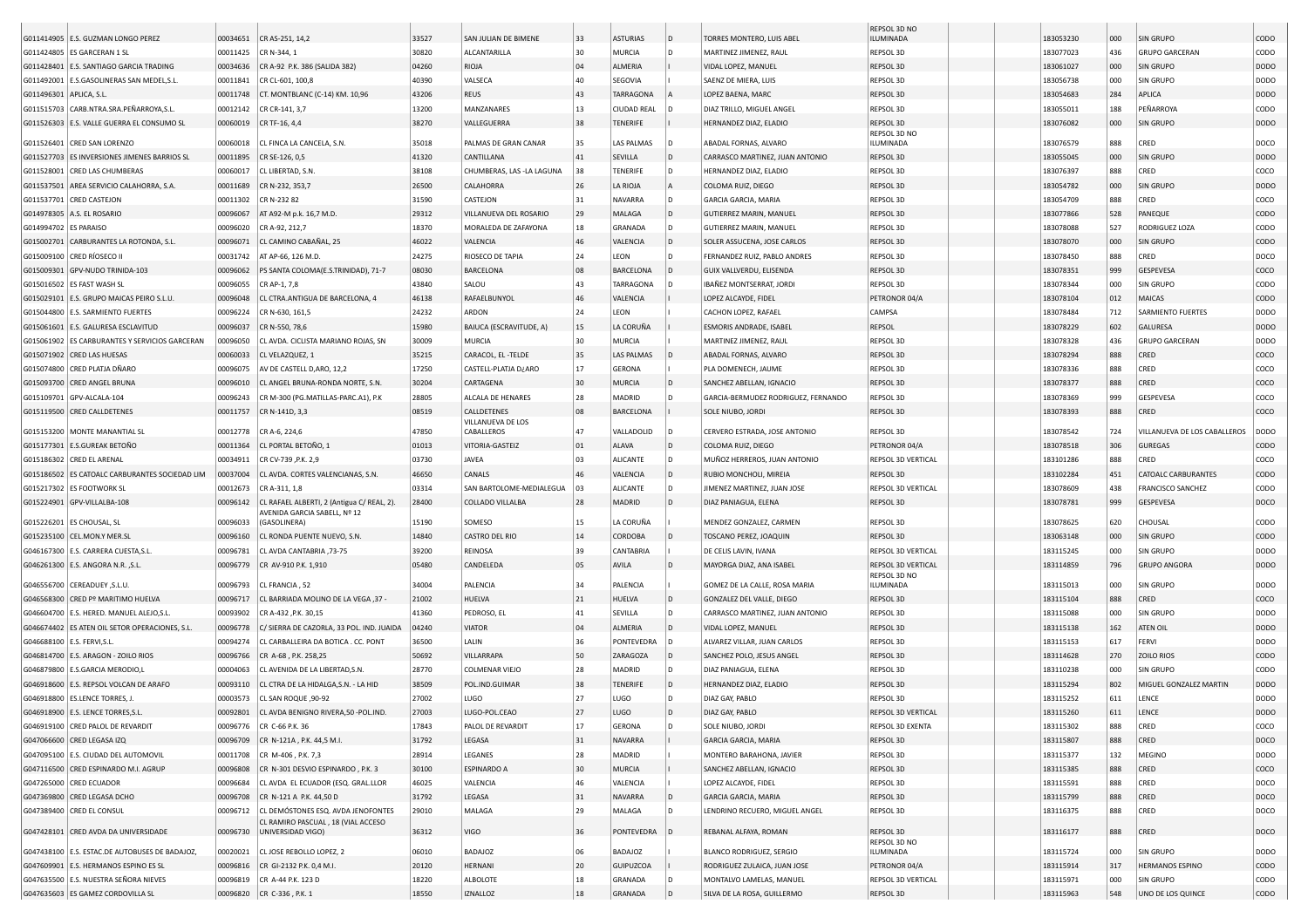|                              |                                                |          |                                       |       |                              |        |                  |     |                                       | REPSOL 3D NO       |           |     |                           |                  |
|------------------------------|------------------------------------------------|----------|---------------------------------------|-------|------------------------------|--------|------------------|-----|---------------------------------------|--------------------|-----------|-----|---------------------------|------------------|
|                              | G047717201 E.S. BAMAGASA INVERSIONES S.L       | 00094341 | CR VP-6044 P.K. 17,5 - P.IND. LLOMA   | 46119 | NAQUERA                      | 46     | VALENCIA         |     | LOPEZ ALCAYDE, FIDEL                  | ILUMINADA          | 183116078 | 431 | BAMAGASA INVERSIONES, S.L | DODO             |
|                              | G047739202 ES EGARA 2005 S.L                   | 00096702 | CL AVDA. RIO DE JANEIRO, 59           | 08016 | BARCELONA                    | 08     | <b>BARCELONA</b> |     | LOPEZ BAENA, MARC                     | REPSOL 3D          | 183116201 | 212 | <b>EGARA 2005</b>         | <b>CODO</b>      |
|                              | G047746700 GPV-TORREVIEJA - 135                | 00096800 | CR CV-95 P.K. 2 - URB.LOS BALCONES    | 03180 | TORREVIEJA                   | 03     | ALICANTE         |     | JIMENEZ MARTINEZ, JUAN JOSE           | REPSOL 3D          | 183116086 | 999 | GESPEVESA                 | DOCO             |
|                              | G047804602 CRED BAL DE TENA                    | 00092143 | CR N-260 P.K. 516,00 I                | 22600 | SABIÑANIGO                   | 22     | <b>HUESCA</b>    |     | FERRER MARTINEZ, ELENA                | REPSOL 3D          | 183116144 | 888 | CRED                      | DOCO             |
|                              | G047944800 E.S LA INMACULADA                   | 00096806 | CR A-356, P.K. 45,800 D               | 29700 | VELEZ MALAGA                 | 29     | MALAGA           | D   | <b>GUTIERREZ MARIN, MANUEL</b>        | REPSOL 3D          | 183116367 | 520 | CARBURANTES CLAVERO, S.L  | <b>DODO</b>      |
|                              | G047953500 CRED BARRIO CAULINA                 | 00096805 | CL BARRIO CAULINA - (CRTA ACCESO N-4  | 11405 | JEREZ DE LA FRONTERA         | 11     | CADIZ            | D   | PAREDES SERRANO, FERNANDO             | REPSOL 3D          | 183116664 | 888 | CRED                      | DOCO             |
|                              | G047973600 CRED EL MESON                       | 00096792 | CR N-525, P.K. 136,71                 | 32547 | EROSA                        | 32     | ORENSE           |     | PUGA ROBLES, MARCOS                   | REPSOL 3D          | 183117118 | 888 | CRED                      | DOCO             |
|                              | G009199400 E.S. LOPEZ HERMANOS                 | 00015205 | CR N-110, 144,6                       | 40165 | PRADENA                      | 40     | SEGOVIA          |     | SAENZ DE MIERA, LUIS                  | REPSOL 3D          | 183061167 | 000 | <b>SIN GRUPO</b>          | <b>DODO</b>      |
| G009199601                   | HROS.DE GERARDO OTERO RASCON,C.B               | 00031326 | CR CL-601, 120,1                      | 40100 | SAN ILDEFONSO O LA G         | 40     | SEGOVIA          |     | SAENZ DE MIERA, LUIS                  | REPSOL 3D          | 183057538 | 711 | GEOT, S.L.                | <b>DODO</b>      |
| G009199801                   | E.S. POLO, S.L.                                | 00007036 | CL CORONEL ORTEGA, 45                 | 40440 | SANTA MARIA LA REAL DE NIEVA | 40     | SEGOVIA          | D   | SAENZ DE MIERA, LUIS                  | REPSOL 3D          | 183050012 | 000 | <b>SIN GRUPO</b>          | <b>DODO</b>      |
|                              | G009200005 ES ESTACION DE SERVICIO TOLOCIRIO S | 00033550 | CR N-601, 131                         | 40467 | <b>TOLOCIRIO</b>             | 40     | SEGOVIA          | D   | SAENZ DE MIERA, LUIS                  | REPSOL 3D          | 183002047 | 000 | <b>SIN GRUPO</b>          | copo             |
|                              | G009200101 ES FAHERRIBAS S.L                   | 00005955 | CR C-603, 33,7                        | 40370 | TUREGANO                     | 40     | SEGOVIA          | D   | SAENZ DE MIERA, LUIS                  | REPSOL 3D VERTICAL | 183002096 | 000 | <b>SIN GRUPO</b>          | DOD <sub>O</sub> |
|                              | G009201603   E.S. NAVAS AGUEDA S.L.            | 00005949 | CR N-122, 146                         | 42005 | SORIA                        | 42     | SORIA            | D   | MORIDO NIÑO, EDUARDO                  | REPSOL 3D          | 183003425 | 727 | NAVAS AGUEDA              | CODO             |
|                              | G009201702 E.S. NAVAS AGUEDA SL                | 00015247 | CR N-122, 147                         | 42005 | SORIA                        | 42     | SORIA            |     | MORIDO NIÑO, EDUARDO                  | REPSOL 3D          | 183012137 | 727 | NAVAS AGUEDA              | <b>CODO</b>      |
|                              | G009202101 CRED ALMAZÁN                        | 00003217 | CR N-111, 190                         | 42200 | ALMAZAN                      | 42     | SORIA            | D   | MORIDO NIÑO, EDUARDO                  | REPSOL 3D          | 183006352 | 888 | CRED                      | coco             |
|                              | G009202502 E.S. JACINTO MANUEL MIGUEL SANTANDE | 00005660 | CR N-2, 150                           | 42240 | MEDINACELI                   | 42     | SORIA            |     | MORIDO NIÑO, EDUARDO                  | REPSOL 3D          | 183055870 | 000 | <b>SIN GRUPO</b>          | <b>DODO</b>      |
|                              | G009202800 E.S.VILLA HUERTA                    | 00033056 | AT A-2 P.K. 180,0 A                   | 42260 | SANTA MARIA DE HUERTA        | 42     | SORIA            | D   | MORIDO NIÑO, EDUARDO                  | REPSOL 3D VERTICAL | 183006410 | 786 | VILLAHUERTA               | CODO             |
|                              | G009203102 E.S. GRUPO MAICAS HOSTALES          | 00033628 | CR N-234, 123,5                       | 44001 | <b>TERUEL</b>                | 44     | <b>TERUEL</b>    | D   | GONZALEZ MAYO, PEDRO                  | REPSOL 3D          | 183009992 | 012 | MAICAS                    | CODO             |
| G009203203 E.S. CENTRO       |                                                | 00033629 | CL AVENIDA SAGUNTO, 5                 | 44002 | TERUEL                       | 44     | <b>TERUEL</b>    | D   | GONZALEZ MAYO, PEDRO                  | REPSOL 3D          | 183010016 | 000 | <b>SIN GRUPO</b>          | CODO             |
|                              | G009203301 CRED TERUEL II (PL.)                | 00033630 | CL AVDA. DE SAGUNTO-FUENFRESCA, S.N   | 44002 | <b>TERUEL</b>                | 44     | TERUEL           | D   | GONZALEZ MAYO, PEDRO                  | REPSOL 3D VERTICAL | 183009984 | 888 | CRED                      | coco             |
|                              | G009203601 E.S. GRUPO MAICAS ALFAMBRA          | 00033824 | CR N-420 CORDOBA-TARRAGONA, P.K.      | 44160 | ALFAMBRA                     | 44     | <b>TERUEL</b>    | D   | GONZALEZ MAYO, PEDRO                  | REPSOL 3D          | 183117878 | 012 | MAICAS                    | <b>DODO</b>      |
|                              | G009203802 E.S. CALAMOCHA                      | 00003579 | CL AVENIDA ESTACION NUEVA, 2          | 44200 | CALAMOCHA                    | 44     | <b>TERUEL</b>    | D   | FERRER MARTINEZ, ELENA                | REPSOL 3D          | 183056324 | 902 | SERVIARAGON, S.A.         | <b>CODO</b>      |
|                              | G009203901 MIRALLES D., JOSE                   | 00033930 | CR A-227, 1,1                         | 44140 | CANTAVIEJA                   | 44     | <b>TERUEL</b>    |     | GONZALEZ MAYO, PEDRO                  | PETRONOR 04/A      | 183014877 | 000 | <b>SIN GRUPO</b>          | CODO             |
|                              | G009204202 GASOLEOS PLAZA SLU                  | 00033631 | CR N-234, 175,5                       | 44300 | MONREAL DE CAMPO             | 44     | <b>TERUEL</b>    |     | GONZALEZ MAYO, PEDRO                  | REPSOL 3D          | 063212641 | 000 | <b>SIN GRUPO</b>          | <b>CODO</b>      |
|                              | G011549701 CRED LA GINETA AUTOVIA              | 00011809 | CR A-31, 235                          | 02110 | GINETA, LA                   | 02     | ALBACETE         |     | SANCHEZ RODRIGUEZ, JESUS (DOWNSTREAM) | REPSOL 3D          | 183055961 | 888 | CRED                      | coco             |
|                              | G011559701 ES LA MANGA OIL                     | 00011455 | CR F-35, 24,3                         | 30280 | <b>TORRECIEGA</b>            | 30     | <b>MURCIA</b>    | D   | JIMENEZ MARTINEZ, JUAN JOSE           | REPSOL 3D          | 183057801 | 459 | MANGA OIL                 | <b>CODO</b>      |
|                              | G011562006   E.S. DELTA AMOROS, S.L            | 00011857 | CL SAN JUAN BOSCO, 44                 | 43580 | DELTEBRE                     | 43     | TARRAGONA        | D   | SANCHEZ SENDRA, FRANCISCO JAVIER      | REPSOL 3D          | 183055078 | 000 | <b>SIN GRUPO</b>          | CODO             |
|                              | G011562201 CRED TORRES DE COTILAS              | 00012045 | CR N-344, 4                           | 30832 | <b>JABALI NUEVO</b>          | 30     | <b>MURCIA</b>    |     | MARTINEZ JIMENEZ, RAUL                | REPSOL 3D          | 183075274 | 888 | CRED                      | DOCO             |
|                              | G011568001 ESTACION DE SERVICIO BEMBIBRE, S.L. | 00011865 | RUA ARCAI, 120                        | 15873 | BEMBIBRE                     | 15     | LA CORUÑA        |     | MENDEZ GONZALEZ, CARMEN               | REPSOL 3D          | 183058015 | 000 | SIN GRUPO                 | <b>DODO</b>      |
|                              | G011569800 E.S. AS NEVES, S.L.                 | 00034628 | CL CRTA. ENTRECINES-LAREDO, S.N.      | 36440 | AS NEVES                     | 36     | PONTEVEDRA       | D   | MOLINA BANDIN, SARA                   | PETRONOR 04/A      | 183057603 | 000 | <b>SIN GRUPO</b>          | CODO             |
|                              |                                                | 00011907 |                                       | 15897 | <b>BRINS</b>                 | 15     | LA CORUÑA        |     | ESMORIS ANDRADE, ISABEL               | REPSOL 3D VERTICAL |           | 602 | GALURESA                  | <b>DODO</b>      |
|                              | G011582201 E.S. GALURESA BRINS                 |          | CR CR C-545, 6,7                      |       |                              |        |                  |     |                                       |                    | 183055466 |     |                           |                  |
|                              | G011585300 E.S. GESTOSO, SRL                   | 00011785 | CR N-630, 210,1                       | 49690 | SAN CRISTOBAL DE ENTREVIÑAS  | 49     | ZAMORA           |     | CACHON LOPEZ, RAFAEL                  | REPSOL 3D          | 183057686 | 000 | <b>SIN GRUPO</b>          | <b>DODO</b>      |
|                              | G011588002 CRED COLMENAR VIEJO                 | 00011257 | CR M-607, 28,2                        | 28770 | <b>COLMENAR VIEJO</b>        | 28     | MADRID           | D   | DIAZ PANIAGUA, ELENA                  | REPSOL 3D          | 183056407 | 888 | CRED                      | COCO             |
|                              | G011593101 E.S. GALURESA TAMBRE                | 00011963 | CL VIA EDISON. POL. DEL TAMBRE        | 15890 | TAMBRE - E.S.                | 15     | LA CORUÑA        | D   | <b>ESMORIS ANDRADE, ISABEL</b>        | REPSOL 3D VERTICAL | 183055482 | 602 | <b>GALURESA</b>           | <b>DODO</b>      |
|                              | G011614502 E.S. FERNANDO AMADOR PEGUERO        | 00034654 | CL GREMI DE SUCRERS I CANDELERS       | 07009 | PALMA DE MALLORCA            | 07     | <b>BALEARES</b>  | D   | VADELL BONET PERE, JOAN               | PETRONOR 04/B      | 183061365 | 000 | <b>SIN GRUPO</b>          | <b>CODO</b>      |
|                              | G011620200 E.S. NAVAS HUERTOS                  | 00011966 | CR C-501, 79,3                        | 05430 | ADRADA, LA                   | 05     | AVILA            | D   | MAYORGA DIAZ, ANA ISABEL              | REPSOL 3D          | 183058361 | 000 | <b>SIN GRUPO</b>          | <b>DODO</b>      |
|                              | G011625500 E.S. MONTSACRO                      | 00011953 | CL POL. INDUSTRIAL RIAÑO (LANGREO, S. | 33920 | RIAÑO-LANGREO                | 33     | <b>ASTURIAS</b>  | D   | TORRES MONTERO, LUIS ABEL             | REPSOL 3D VERTICAL | 183055458 | 000 | <b>SIN GRUPO</b>          | <b>DODO</b>      |
| G011657800   E.S. K124, S.L. |                                                | 00011832 | CL CAMINO CASALONGA, 0,1              | 16442 | <b>VILLARES DEL SAZ</b>      | 16     | CUENCA           | l D | ILLAN LOPEZ, OSCAR                    | REPSOL 3D VERTICAL | 183056076 | 000 | <b>SIN GRUPO</b>          | CODO             |
|                              | G011668501   SANCTIPETRI OIL SA                | 00012273 | CL CARRETERA DE MEDINA, S.N           | 11130 | CHICLANA DE LA FRONTERA      | $11\,$ | CADIZ            | D   | PAREDES SERRANO, FERNANDO             | REPSOL 3D          | 183057371 | 507 | SANCHEZ MORENO            | copo             |
|                              | G011670804 ES GRUPO MAICAS PEIRO               | 00011675 | CR NACIONAL 430 SDO VALENCIA KM, 35   | 46692 | MONTESA                      | 46     | VALENCIA         | l D | LOPEZ ALCAYDE, FIDEL                  | REPSOL 3D          | 183056803 | 012 | MAICAS                    | <b>CODO</b>      |
|                              | G011671000 E.S. SAN ROQUE, S.L                 | 00011990 | CR A-5 , P.K. 134                     | 45595 | CALERA Y CHOZAS              | 45     | <b>TOLEDO</b>    | ۱D  | GARCIA QUEVEDO, PERE MIQUEL           | REPSOL 3D VERTICAL | 183057702 | 173 | PEREZ Y CARVAJAL          | <b>DODO</b>      |
|                              | G011678204 ES GESTION RECURSOS ENERGETICOS GUI | 00011600 | CR N-340, 12,3                        | 11130 | CHICLANA DE LA FRONT         | 11     | CADIZ            | D   | PAREDES SERRANO, FERNANDO             | REPSOL 3D          | 183058866 | 000 | <b>SIN GRUPO</b>          | <b>CODO</b>      |
|                              | G011700100 S. FRANCISCO JAVIER                 | 00012137 | CR RV-19, 1,1 M.D.                    | 41500 | ALCALA DE GUADAIRA           | 41     | SEVILLA          |     | CARRASCO MARTINEZ, JUAN ANTONIO       | REPSOL 3D          | 183056027 | 000 | SIN GRUPO                 | <b>DODO</b>      |
|                              | G015236102 CRED ALFAZ DEL PI                   | 00096041 | CL AVDA. DEL PAIS VALENCIANO, S.N     | 03580 | ALFAZ DEL PI                 | 03     | <b>ALICANTE</b>  | D   | MUÑOZ HERREROS, JUAN ANTONIO          | REPSOL 3D          | 183134576 | 888 | CRED                      | COCO             |
| G015251901 CRED LARIN II     |                                                | 00096039 | CR A-55, 15,3                         | 15144 | LARIN                        | 15     | LA CORUÑA        |     | ESMORIS ANDRADE, ISABEL               | REPSOL 3D          | 183078617 | 888 | CRED                      | coco             |
|                              | G015254400 ALGETE FUEL S.L                     | 00096082 | CR M-106, 3,7                         | 28110 | ALGETE                       | 28     | MADRID           |     | MONTERO BARAHONA, JAVIER              | REPSOL 3D          | 183078641 | 130 | ALGETE FUEL               | <b>DODO</b>      |
|                              | G015254500 ALGETE FUEL S.L                     | 00096083 | CR M-106, 3,7                         | 28110 | ALGETE                       | 28     | MADRID           | D   | MONTERO BARAHONA, JAVIER              | REPSOL 3D          | 183078633 | 130 | ALGETE FUEL               | <b>DODO</b>      |
|                              | G015256203 ES BUENOS AIRES SA                  | 00096102 | CL RIO BEMBEZAR-PARCELA 13            | 28906 | <b>GETAFE</b>                | 28     | <b>MADRID</b>    | D   | MONASTERIO LLEO, HECTOR JESUS         | REPSOL 3D VERTICAL | 183079599 | 000 | SIN GRUPO                 | CODO             |
|                              | G015281602 CRED CANOVELLES                     | 00096086 | CL INDUSTRIA, 104                     | 08420 | CANOVELLES                   | 08     | BARCELONA        | ID  | LOPEZ BAENA, MARC                     | REPSOL 3D          | 183078773 | 888 | CRED                      | coco             |
|                              | G015311507 ES MAJARALGABA S.L.                 |          | 00096110 A-8002 P.K. 2                | 41309 | RINCONADA, LA                | 41     | SEVILLA          |     | MELENDEZ CAMACHO, MONICA              | REPSOL 3D          | 183078898 | 000 | <b>SIN GRUPO</b>          | <b>CODO</b>      |
| G015312700   IVILARA S.L.    |                                                | 00096044 | CR N-340 232,9                        | 46469 | BENIPARRELL                  | 46     | VALENCIA         |     | SOLER ASSUCENA, JOSE CARLOS           | REPSOL 3D          | 183078930 | 000 | <b>SIN GRUPO</b>          | <b>CODO</b>      |
|                              | G015315300 A. DE S. CELEIRO S.L                | 00096030 | CR LU-862 P.K. 87,71                  | 27863 | CILLERO                      | 27     | LUGO             |     | DIAZ GAY, PABLO                       | REPSOL 3D VERTICAL | 183078906 | 000 | SIN GRUPO                 | <b>DODO</b>      |
|                              | G015315904 E.S. ROMEU-REIXACH SL               | 00096061 | CR C-153 PGNO. MALLOLES 2,7           | 08500 | VIC                          | 08     | BARCELONA        | D   | SOLE NIUBO, JORDI                     | REPSOL 3D          | 183079623 | 000 | <b>SIN GRUPO</b>          | CODO             |
|                              | G015327502 E.S. INVERSIONES OPORTUNIDADES Y NE | 00096134 | CL FRANCISCO GERVAS POL.IND.ALC, 15   | 28108 | ALCOBENDAS - POLGO.          | 28     | MADRID           | D   | ROCA GONZALEZ, JESUS                  | REPSOL 3D          | 183078591 | 000 | <b>SIN GRUPO</b>          | <b>DODO</b>      |
| G015331000   BALLUS S.A.     |                                                | 00096097 | CL PERE II Z.COMERCIAL EL CANAL, S.   | 08600 | BERGA                        | 08     | BARCELONA        | ۱D  | GUIX VALLVERDU, ELISENDA              | REPSOL 3D          | 183078922 | 223 | BALLUS, S.A.              | copo             |
|                              | G015333600 CRED BELINCHÓN                      | 00096246 | CR N-3 (POR CAMINO CAMPILLO), 71.9    | 16470 | <b>BELINCHON</b>             | 16     | CUENCA           | D   | ILLAN LOPEZ, OSCAR                    | REPSOL 3D          | 183078963 | 888 | CRED                      | coco             |
|                              | G015346401 CRED FUENLABRADA H DIR TOLEDO       | 00096177 | CR A-42, 18,7                         | 28946 | <b>FUENLABRADA</b>           | 28     | MADRID           | D   | MONASTERIO LLEO, HECTOR JESUS         | REPSOL 3D          | 183079110 | 888 | CRED                      | DOCO             |
|                              | G015356501 AVELINO COUSELO S.L.                | 00096087 | CL AVENIDA DE MADRID, 139             | 36214 | VIGO                         | 36     | PONTEVEDRA       |     | REBANAL ALFAYA, ROMAN                 | REPSOL 3D          | 183079102 | 000 | SIN GRUPO                 | <b>DODO</b>      |
| G015370502   E.S. RIPOLL SL  |                                                | 00096070 | CL IBIZA, 31                          | 46024 | VALENCIA                     | 46     | VALENCIA         |     | LOPEZ ALCAYDE, FIDEL                  | REPSOL 3D          | 183078948 | 413 | GRUPO RIPOLL-CARBONELL    | CODO             |
|                              | G015379101 E.S. ENERGY EXPRESS SL              | 00096178 | CR C-32, 49,61                        | 08850 | GAVA                         | 08     | BARCELONA        | l D | LOPEZ BAENA, MARC                     | PETROCAT           | 183079144 | 271 | S.C. PETROLIS, S.A.       | DOCO             |
|                              | G015380600 CRED SAN VICENTE                    |          | 00096049 CL CARRETERA DE AGOST, 68    | 03690 | SAN VICENT DEL RASPEIG       | 03     | ALICANTE         | D   | MUÑOZ HERREROS, JUAN ANTONIO          | REPSOL 3D          | 183079037 | 888 | CRED                      | coco             |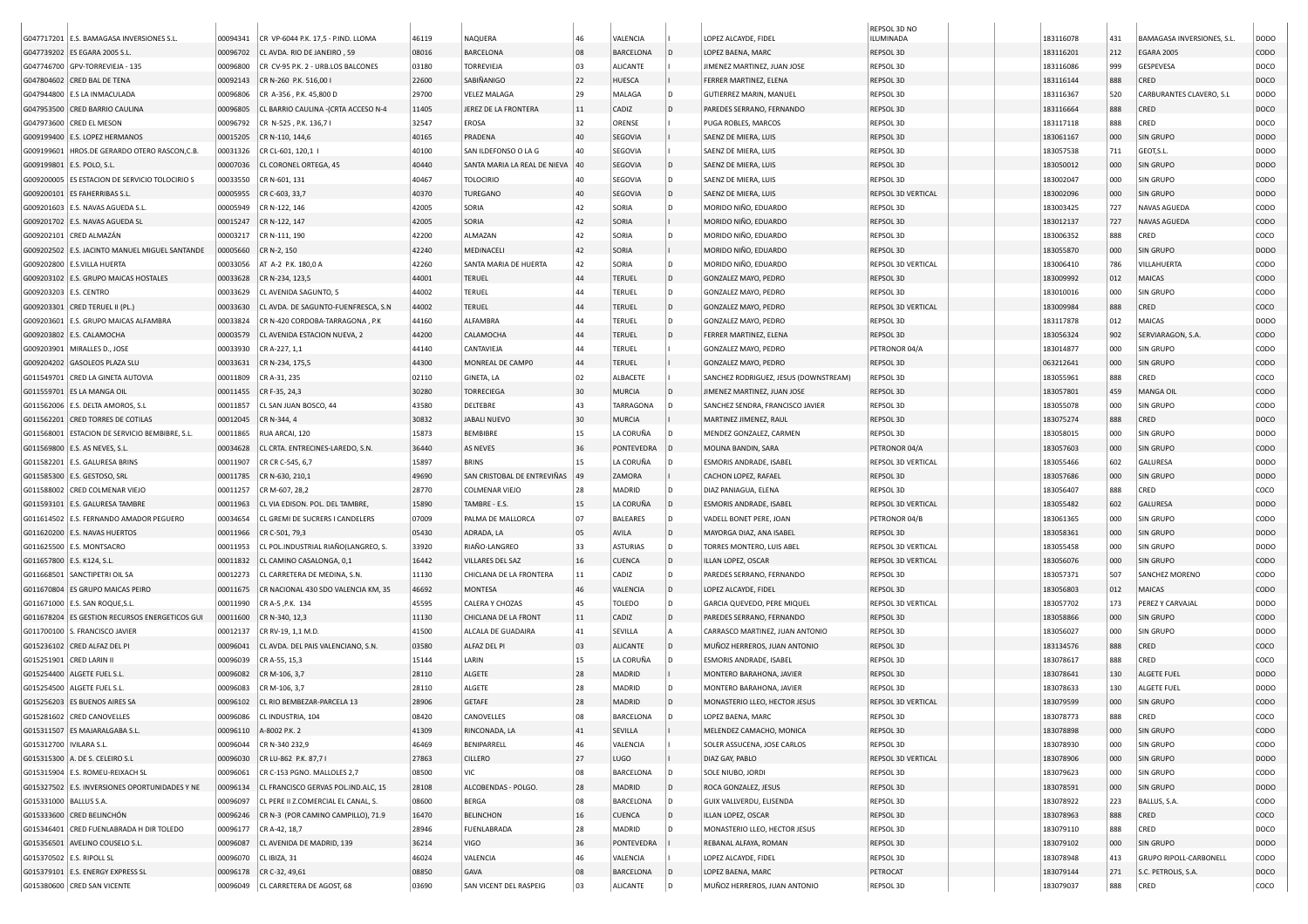| G015389900 AREA SERVICIO POIO                                      | 00096144             | CR C-550, 77,1                                   | 36994          | POIO                                           | 36       | PONTEVEDRA              |      | REBANAL ALFAYA, ROMAN                                      | REPSOL 3D              | 183079177              | 000        | SIN GRUPO                                            | <b>DODO</b>  |
|--------------------------------------------------------------------|----------------------|--------------------------------------------------|----------------|------------------------------------------------|----------|-------------------------|------|------------------------------------------------------------|------------------------|------------------------|------------|------------------------------------------------------|--------------|
| G015395500 GESMOVIL B.LLOBREGAT                                    | 00096101             | CL CARRETERA DE TORRELLES, 68                    | 08620          | SANT VICENC DELS HORTS                         | 08       | BARCELONA               | D    | LOPEZ BAENA, MARC                                          | REPSOL 3D              | 183079243              | 000        | SIN GRUPO                                            | CODO         |
| G047985103 ES RECAPOL CARROCERIAS S.L.                             | 00096411             | CR M-413, P.K. 1,1 M.D.                          | 28970          | HUMANES DE MADRID                              | 28       | MADRID                  | l D  | MONASTERIO LLEO, HECTOR JESUS                              | <b>REPSOL FOSTER</b>   | 183118157              | 000        | SIN GRUPO                                            | CODO         |
| G048035900 CRED MORA M.D.                                          | 00096783             | CR CM-42, P.K. 21,3                              | 45430          | MASCARAQUE                                     | 45       | TOLEDO                  | D    | BAÑON PEDRERA, JOSE ANTONIO                                | REPSOL 3D              | 183116458              | 888        | CRED                                                 | DOCO         |
| G048036002 ES VIRGINIA VICENTE                                     | 00096784             | CR CM-42, P.K.21,5                               | 45430          | MASCARAQUE                                     | 45       | TOLEDO                  |      | PEREZ GUTIERREZ, JESUS IGNACIO                             | REPSOL 3D              | 183116466              | 000        | SIN GRUPO                                            | CODO         |
| G048048401 CRED ALBORAYA PUEBLO                                    | 00092319             | CL POLIGONO 3, CALLE 7                           | 46120          | ALBORAYA-POLG.INDUST                           | 46       | VALENCIA                | D    | LOPEZ ALCAYDE, FIDEL                                       | REPSOL 3D              | 183116300              | 888        | CRED                                                 | DOCO         |
| G048048600 CRED VIA DE LA PLATA                                    | 00096756             | CR A-66, P.K. 494                                | 10680          | MALPARTIDA DE PLASENCIA                        | 10       | CACERES                 | D    | LEANDRO MANSO, AIDA                                        | REPSOL 3D              | 183116474              | 888        | CRED                                                 | DOCO         |
| G048067300 E.S. PETROSELF                                          | 00092138             | A-7 (AUTOVIA DEL MEDITERRANEO) PK 591,5          | 30892          | LIBRILLA                                       | 30       | MURCIA                  |      | ESCUDERO GARCERAN, EMILIO                                  | REPSOL 04/A            | 183116425              | 439        | HNOS BAÑOS ANTOLINOS                                 | DODO         |
| G048098501 E.S. MEIXONFRIO                                         | 00096704             | CR N-550, P.K. 60 - MEIXONFRIO                   | 15705          | SANTIAGO DE COMPOSTE                           | 15       | LA CORUÑA               |      | ESMORIS ANDRADE, ISABEL                                    | REPSOL 3D VERTICAL     | 183116441              | 602        | <b>GALURESA</b>                                      | CODO         |
| G048112500 E.S. HNOS PRIETO DE BOAL, S.L.                          | 00096821             | PG RIO PINTO DE JARRIO, PARC.102                 | 33719          | <b>JARRIO</b>                                  | 33       | <b>ASTURIAS</b>         | D    | DIAZ GAY, PABLO                                            | REPSOL 3D              | 183116508              | 000        | SIN GRUPO                                            | DODO         |
| G048117000 CRED SANCTI SPIRITUS                                    | 00096772             | CR CR A-62, P.K. 309 M.I                         | 37470          | <b>SANCTI SPIRITUS</b>                         | 37       | SALAMANCA               |      | RODRIGUEZ BENITEZ, JOSE MANUEL                             | REPSOL 3D              | 183116656              | 888        | CRED                                                 | DOCO         |
| G048117100 CRED AREA Sº PONFERRADA M.D.                            | 00096746             | CR A-6, P.K. 390,3 M.D                           | 24400          | PONFERRADA                                     | 24       | LEON                    | D    | FERNANDEZ RUIZ, PABLO ANDRES                               | REPSOL 3D              | 183116607              | 888        | CRED                                                 | DOCO         |
| G048117200 CRED AREA Sº PONFERRADA M.I.                            | 00096747             | CR A-6 , P.K. 390, 3 M.I.                        | 24400          | PONFERRADA                                     | 24       | LEON                    |      | FERNANDEZ RUIZ, PABLO ANDRES                               | REPSOL 3D              | 183116615              | 888        | CRED                                                 | DOCO         |
|                                                                    |                      |                                                  |                |                                                |          |                         |      |                                                            |                        |                        |            | PETRÓLEOS MARINOS DE                                 |              |
| G048267502 E.S. PETROLEOS MARINOS DE CANARIAS                      | 00060061             | CR LZ-2 ARRECIFE-PLAYA BLANCA P                  | 35570          | YAIZA                                          | 35       | LAS PALMAS              |      | ABADAL FORNAS, ALVARO                                      | REPSOL 3D              | 183116805              | 807        | CANARIAS S.L.                                        | DODO         |
| G048580000 GPV-GUADALAJARA -136                                    | 00096760             | CL AVDA.FRANCIA,S.N.                             | 19005          | <b>GUADALAJARA</b>                             | 19       | GUADALAJARA             |      | MONTERO BARAHONA, JAVIER                                   | REPSOL 3D              | 183116698              | 999        | GESPEVESA                                            | coco         |
| G048738000 CRED LOS BARRIOS                                        | 00096703             | CR A-381, P.K. 80 M.I                            | 11370          | <b>BARRIOS, LOS</b>                            | 11       | CADIZ                   |      | PAREDES SERRANO, FERNANDO                                  | REPSOL 3D              | 183116755              | 888        | CRED                                                 | DOCO         |
|                                                                    |                      | CL BARLOVENTO, nº 30 (CENTRO COMERCIAL           |                |                                                |          | MADRID                  |      |                                                            |                        |                        |            | MONTEJANO                                            |              |
| G048746500 E.S. ALFRESNO 23 , S.A.                                 | 00096832             | ZOC                                              | 28223          | POZUELO DE ALARCON                             | 28       |                         |      | MONASTERIO LLEO, HECTOR JESUS                              | REPSOL 3D              | 183116706              | 129        |                                                      | <b>DODO</b>  |
| G048804900 CRED ROQUETAS                                           | 00096493             | CR E-15 , P.K. 429 (N-340 SALIDA                 | 04740          | ROQUETAS DE MAR                                | 04       | ALMERIA                 | D    | MOSCOSO TORRES, JOSE MARIA                                 | <b>REPSOL FOSTER</b>   | 183117332              | 888        | CRED                                                 | coco         |
| G048935100 CRED ZAISA III                                          | 00096707             | CL ANTXOTXIPI, 15                                | 20305          | <b>IRUN</b>                                    | 20       | <b>GUIPUZCOA</b>        | D    | RODRIGUEZ ZULAICA, JUAN JOSE                               | REPSOL 3D              | 183117134              | 888        | CRED                                                 | DOCO         |
| G048992200 GPV-SANT CUGAT DEL VALLES-137                           | 00096720             | CL CERDANYA Y LA RONDA NORTE , S.N.              | 08190          | SANT CUGAT DEL VALLES                          | 08       | BARCELONA               | D    | TRESCASAS BATALLER, JORDI                                  | REPSOL 3D              | 183117266              | 999        | GESPEVESA                                            | DOCO         |
| G049016801 E.S. AZALEA DEL REY SL                                  | 00096842             | CR A-42 P.K. 63,30 D                             | 45280          | OLIAS DEL REY                                  | 45       | TOLEDO                  | D    | GARCIA QUEVEDO, PERE MIQUEI                                | REPSOL 3D              | 183117258              | 134        | <b>GRUPO NICEA</b>                                   | CODO         |
| G049052301 PAFER ZALLA SL                                          | 00096788             | CL POLIG.IND. BALPARDA EL ARBOL, 2               | 48980          | SANTURCE                                       | 48       | VIZCAYA                 | D    | FERNANDEZ DIAZ, JUAN LUIS                                  | REPSOL 3D              | 183117233              | 000        | SIN GRUPO                                            | CODO         |
| G049063701 CRED MERIDA AUTOVIA IZQDO.                              | 00096787             | CTRA A-5, KM 341                                 | 06800          | MERIDA                                         | 06       | <b>BADAJOZ</b>          |      | ROMERO ALFONSO, MARIA TERESA                               | REPSOL 3D              | 183117340              | 888        | CRED                                                 | DOCO         |
| G049212800   E.S. LAS PLAYAS M.I.                                  | 00060062             | CR LZ-40, P.K. 0,6 M.I.                          | 35572          | <b>TIAS-LANZAROTE</b>                          | 35       | LAS PALMAS              |      | ABADAL FORNAS, ALVARO                                      | <b>OTROS</b>           | 183117803              | 801        | MAYORISTA CANARIAS, S.L.                             | DODO         |
| G049661900 E.S. CAFESTORE - QUINTANILLA                            | 00093504             | CR A-52 BENAVENTE -ORENSE, P.K. 1                | 49622          | <b>QUINTANILLA DE URZ</b>                      | 49       | ZAMORA                  |      | CACHON LOPEZ, RAFAEL                                       | REPSOL 3D              | 183117282              | 615        | CAFESTORE                                            | <b>DODO</b>  |
| G049759601 E.S. CIX SERVEIS LLEIDA SLU                             | 00096839             | CL AVDA.DEL EJERCITO. 2                          | 25194          | LERIDA                                         | 25       | LERIDA                  |      | ARMENGOL AUMEDES, MARTA                                    | REPSOL 3D              | 183117654              | 000        | SIN GRUPO                                            | DODO         |
| G049760100 GPV-ALFONSO XIII-138                                    | 00096774             | CL AVDA , ALFONSO XIII ESQ.C/ COSTA              | 28016          | MADRID                                         | 28       | MADRID                  | D    | DIAZ PANIAGUA, ELENA                                       | REPSOL 3D              | 183117290              | 999        | GESPEVESA                                            | COCO         |
| G049868400 E.S. SAN JUAN BOSCO, S.A. - NUENO                       | 00096848             | CR A-23 , P.K. 584 M.D. Salida 372               | 22193          | <b>NUENO</b>                                   | 22       | HUESCA                  | D    | FERRER MARTINEZ, ELENA                                     | REPSOL 3D              | 183117472              | 256        | AGREDA AUTOMÓVIL, S.L.                               | <b>DODO</b>  |
| G049872601 E.S. LOLIUM SLU.                                        | 00060060             | CL AVENIDA AYYO (URB. LAS TORRES                 | 38670          | ADEJE                                          | 38       | <b>TENERIFE</b>         |      | HERNANDEZ DIAZ, ELADIO                                     | REPSOL 3D EXENTA       | 183117225              | 802        | MIGUEL GONZALEZ MARTIN                               | <b>DODO</b>  |
| G049990600 E.S. MAJANEQUE                                          | 00092308             | CR N-437 CORDOBA-ALMODOVAR DEL RIO               | 14193          | HIGUERON, EL                                   | 14       | CORDOBA                 |      | FERNANDEZ POZANCO, MELCHOR                                 | REPSOL 3D              | 183117589              | 529        | <b>DOMIPETROL</b>                                    | DODO         |
| G050053602 E.S. LLAGOSTERA II                                      | 00096855             | CR C-250, 24, 3 M.I.                             | 17240          | LLAGOSTERA                                     | 17       | <b>GERONA</b>           |      | PLA DOMENECH, JAUME                                        | REPSOL 3D              | 183117670              | 289        | <b>GRUPO QUART</b>                                   | CODO         |
| G050161900 CRED CABECICOS BLANCOS                                  | 00096751             | CR A-7 P.K. 588                                  | 30892          | LIBRILLA                                       | 30       | MURCIA                  |      | ESCUDERO GARCERAN, EMILIO                                  | REPSOL 3D              | 183118041              | 888        | CRED                                                 | DOCO         |
| G050209501 E.S. MARTIN REJANO ANTONIO                              | 00092856             | CR EX-100 , P.K. 85, 6                           | 06007          | <b>BADAJOZ</b>                                 | 06       | BADAJOZ                 | D    | BLANCO RODRIGUEZ, SERGIO                                   | REPSOL 3D              | 183117811              | 000        | SIN GRUPO                                            | <b>DODO</b>  |
| G050213100 E.S. MINGACHO, S.L.                                     | 00096841             | CL AVDA MALPICA, 80-84                           | 15100          | CARBALLO                                       | 15       | LA CORUÑA               |      | MENDEZ GONZALEZ, CARMEN                                    | REPSOL 3D              | 183117860              | 000        | SIN GRUPO                                            | DODO         |
| G100000000 CRED ALBACETE                                           | 00096378             | CR A-31, P.K. 69                                 | 02006          | <b>ALBACETE</b>                                | 02       | ALBACETE                |      | SANCHEZ RODRIGUEZ, JESUS (DOWNSTREAM)                      | REPSOL 3D              | 183118140              | 888        | CRED                                                 | coco         |
| G100000100 E.S. VALDETORRES SL                                     | 00096872             | CR M-103, P.K. 20,100                            | 28150          | VALDETORRES DE JARAM                           | 28       | MADRID                  |      | MONTERO BARAHONA, JAVIER                                   | REPSOL 3D              | 183118231              | 000        | SIN GRUPO                                            | DODO         |
| G100000200 E.S. INVERSIONES SANROFER, S.L                          | 00096854             | CL ARTURO DUPERIER, S.N                          | 28340          | VALDEMORC                                      | 28       | MADRID                  |      | ROCA GONZALEZ, JESUS                                       | REPSOL 3D              | 183118223              | 143        | <b>GRUPO ARELLANO</b>                                | <b>DODO</b>  |
| G100000303 ES COLON TERRASSA SL                                    | 00096874             | CR N-150 18                                      | 08227          | TERRASSA                                       | 08       | <b>BARCELONA</b>        |      | SOTO CANUT, GERARD                                         | REPSOL 3D              | 183118264              | 228        | <b>COLON TERRASA</b>                                 | CODO         |
| G009210504 ES GRUPO ELECTROCHIMPO SL                               | 00010020             | CR N-400, 56,8                                   | 45350          | NOBLEJAS                                       | 45       | TOLEDO                  |      | BAÑON PEDRERA, JOSE ANTONIO                                | REPSOL 3D              | 183005644              | 182        | <b>GRUPO ELECTROCHIMPO</b>                           | CODO         |
| G009210802 CRED OLIAS DEL REY M.I.                                 | 00007481             | CR A-42, 63,30                                   | 45280          | OLIAS DEL REY                                  | 45       | TOLEDO                  |      | GARCIA QUEVEDO, PERE MIQUEL                                | REPSOL 3D              | 183002526              | 888        | CRED                                                 | DOCO         |
|                                                                    | 00010025             |                                                  | 45290          | PANTOJA                                        | 45       |                         |      | GARCIA QUEVEDO, PERE MIQUEL                                | REPSOL 3D              | 183008176              | 000        | SIN GRUPO                                            | CODO         |
| G009211103 E.S. DE PANTOJA                                         | 00034548             | CR CM-4004, P.K. 29,9 M.I.<br>CR-CM-4101 PK 32,4 | 45571          | ALCOLEA DE TAJO                                | 45       | TOLEDO<br>TOLEDO        |      |                                                            | REPSOL 3D              | 183063593              | 000        | SIN GRUPO                                            |              |
| G009211601 E.S.GONZALEZ G.E HIJ                                    |                      |                                                  |                |                                                |          |                         |      | PEREZ GUTIERREZ, JESUS IGNACIO                             |                        |                        |            |                                                      | DODO         |
| G009211703 ES ALCAJOINVER, S.L.<br>G009211802 ES ALCAJOINVER, S.L. | 00000657<br>00033565 | CR N-301, 122<br>CR N-301, 119                   | 45800<br>45800 | QUINTANAR DE LA ORDEN<br>QUINTANAR DE LA ORDEN | 45<br>45 | <b>TOLEDO</b><br>TOLEDO |      | BAÑON PEDRERA, JOSE ANTONIO<br>BAÑON PEDRERA, JOSE ANTONIO | REPSOL 3D<br>REPSOL 3D | 183015056<br>183009901 | 184<br>184 | <b>GRUPO ALCAJOINVER</b><br><b>GRUPO ALCAJOINVER</b> | CODO<br>CODO |
|                                                                    |                      |                                                  |                |                                                |          |                         |      |                                                            |                        |                        |            |                                                      |              |
| G009212301 E.S.SE.SANCHEZ TRIGO                                    | 00005565             | CR N-400, 82,4                                   | 45370          | SANTA CRUZ DE LA ZARZA                         | 45       | TOLEDO                  | D    | BAÑON PEDRERA, JOSE ANTONIO                                | REPSOL 3D              | 183057876              | 000        | SIN GRUPO                                            | <b>DODO</b>  |
| G009212502 CRED SESEÑA M.DCHO                                      | 00004696             | CR A-4, 36,5 M.DCHO                              | 45223          | SESEÑA                                         | 45       | TOLEDO                  | D    | BAÑON PEDRERA, JOSE ANTONIO                                | REPSOL 3D EXENTA       | 183051044              | 888        | CRED                                                 | COCO         |
| G009212700 E.S. EDAN, S.A.                                         | 00003607             | CL AVENIDA EXTREMADURA, 25                       | 45600          | TALAVERA DE LA REINA                           | 45       | TOLEDO                  | D    | PEREZ GUTIERREZ, JESUS IGNACIO                             | REPSOL 3D              | 183019512              | 000        | SIN GRUPO                                            | DODO         |
| G009212801 E.S.PEREZ Y CARVAJAL                                    | 00031413             | CR A-5, 123,7                                    | 45600          | TALAVERA DE LA REINA                           | 45       | TOLEDO                  | D    | GARCIA QUEVEDO, PERE MIQUEL                                | REPSOL 3D              | 183055763              | 173        | PEREZ Y CARVAJAL                                     | CODO         |
| G009212903   E.S. DAVIDIGA SL                                      |                      | 00031466 CL CALERA, 100                          | 45600          | TALAVERA DE LA REINA                           | 45       | TOLEDO                  | D    | PEREZ GUTIERREZ, JESUS IGNACIO                             | REPSOL 3D              | 183014414              | 000        | SIN GRUPO                                            | CODO         |
| G009213000 E.S. ORTIVAZ, SL                                        |                      | 00031492 CR N-502, P.K. 120,2                    | 45600          | TALAVERA DE LA REINA                           | 45       | TOLEDO                  | l D  | PEREZ GUTIERREZ, JESUS IGNACIO                             | REPSOL 3D              | 183015973              | 000        | SIN GRUPO                                            | <b>DODO</b>  |
| G009213301 E.S. SIERRA EXPOSITO BENITO JOSE                        | 00034331             | CR C-3103, 10                                    | 45820          | TOBOSO, EL                                     | 45       | <b>TOLEDO</b>           | D    | BAÑON PEDRERA, JOSE ANTONIO                                | PETRONOR 04/A          | 183018035              | 000        | SIN GRUPO                                            | <b>CODO</b>  |
| G009213601 E.S. AMALIO GARCIA RABADA                               | 00005678             | CR TO-233, 10,7                                  | 45480          | URDA                                           | 45       | TOLEDO                  | l D. | BAÑON PEDRERA, JOSE ANTONIO                                | REPSOL 3D              | 183063676              | 000        | SIN GRUPO                                            | <b>DODO</b>  |
| G009213702 E.S. SERGIL S.L.                                        | 00005679             | AVDA. MADRID 25                                  | 45940          | VALMOJADO                                      | 45       | TOLEDO                  | D    | GARCIA QUEVEDO, PERE MIQUEL                                | REPSOL 3D              | 063194153              | 000        | SIN GRUPO                                            | DODO         |
| G009214005 ES GRUPO ELECTROCHIMPO S.L.                             |                      | 00033435 CR C-402, 106,3                         | 45860          | VILLACAÑAS                                     | 45       | TOLEDO                  | D    | BAÑON PEDRERA, JOSE ANTONIO                                | REPSOL 3D VERTICAL     | 183008440              | 182        | <b>GRUPO ELECTROCHIMPO</b>                           | CODO         |
| G009214303 ES LUIS MIGUEL TORRESANO SANTOS                         |                      | 00033742 CL MAYOR, 102                           | 45810          | VILLANUEVA DE ALCARDETE                        | 45       | TOLEDO                  | D    | BAÑON PEDRERA, JOSE ANTONIO                                | REPSOL 3D              | 183010776              | 000        | SIN GRUPO                                            | CODO         |
| G009214500 E.S. CASTELLAR                                          |                      | 00007480 CR N-400A, 63,2                         | 45360          | VILLARRUBIA DE SANTIAGO                        | 45       | TOLEDO                  | D    | BAÑON PEDRERA, JOSE ANTONIO                                | REPSOL 3D              | 183058973              | 000        | SIN GRUPO                                            | DODO         |
| G009214801 ES GASOLEOS CHICHARRO SL                                |                      | 00033140 CR N-401A, 114,7                        | 45470          | LOS YEBENES                                    | 45       | TOLEDO                  | ID.  | BAÑON PEDRERA, JOSE ANTONIO                                | REPSOL 3D VERTICAL     | 183011725              | 181        | <b>GRUPO CHICHARRO</b>                               | CODO         |
| G011704903 CRED FUENLABRADA II DIR MADRID                          |                      | 00012400 CR A-42, 18,7                           | 28940          | <b>FUENLABRADA</b>                             | 28       | MADRID                  |      | MONASTERIO LLEO, HECTOR JESUS                              | REPSOL 3D              | 183058569              | 888        | CRED                                                 | DOCO         |
| G011705601 E.S. EL CHARCON                                         |                      | 00012035 CR GR-4, 2,3                            | 18220          | <b>ALBOLOTE</b>                                | 18       | GRANADA                 | D    | SILVA DE LA ROSA, GUILLERMO                                | REPSOL 3D              | 183057140              | 000        | SIN GRUPO                                            | DODO         |
| G011713002 E.S. LORQUI S.L.                                        | 00012084             | CL POLG.INDUS. NUEVOS ACCESOS, S.N.              | 30564          | LORQUI                                         | 30       | MURCIA                  | D    | ESCUDERO GARCERAN, EMILIO                                  | REPSOL 3D              | 183056571              | 128        | ARANGUREN/HEVIA/FREISERO                             | <b>DODO</b>  |
| G011721301 E.S. VAZQUEZ, S.L                                       |                      | 00010993 CL CTRA. DE TARRAGONA, 28               | 43800          | VALLS                                          | 43       | TARRAGONA               | ID.  | SANCHEZ SENDRA, FRANCISCO JAVIER                           | REPSOL 3D              | 183058189              | 000        | SIN GRUPO                                            | DODO         |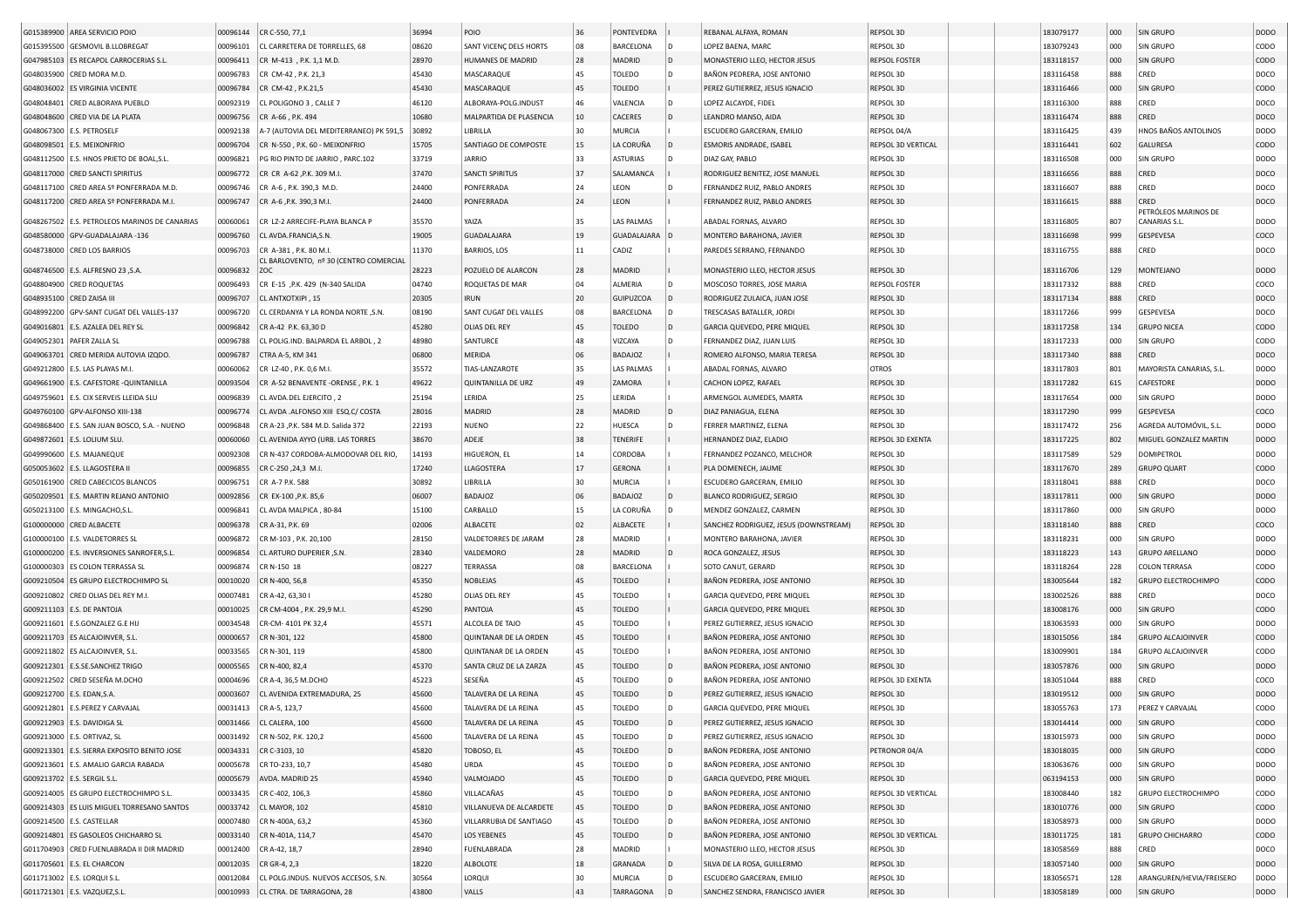|                         | G011723904 ES ALJACOR OIL SL                     | 00011831 | CR A-494 P.K. 7,101                                            | 21800 | <b>MOGUER</b>               | 21       | HUELVA             |              | GONZALEZ DEL VALLE, DIEGO           | REPSOL 3D          | 183109339 | 000        | SIN GRUPO                  | CODO        |
|-------------------------|--------------------------------------------------|----------|----------------------------------------------------------------|-------|-----------------------------|----------|--------------------|--------------|-------------------------------------|--------------------|-----------|------------|----------------------------|-------------|
|                         | G011743602 ESTACION DE SERVICIO PICA SL          | 00010326 | CR A-92 P.K. 379 (SALIDA 376)                                  | 04200 | <b>TABERNAS</b>             | 04       | ALMERIA            |              | VIDAL LOPEZ, MANUEI                 | REPSOL 3D          | 183057132 | 519        | <b>HNOS BAYO</b>           | <b>DODO</b> |
|                         | G011747801 CRED LA RATLLA                        | 00011028 | CR N-340, 981,8                                                | 12004 | CASTELLON DE LA PLANA       | 12       | CASTELLON          |              | ALBERO LOPEZ, RAUL                  | REPSOL 3D          | 183056266 | 888        | CRED                       | DOCO        |
|                         |                                                  |          |                                                                |       |                             |          |                    |              |                                     | REPSOL 3D NO       |           |            |                            |             |
|                         | G011751902 ES HIJOS DE NAVARRO ROBLES S.L.       | 00011441 | CR C-3314, 61,8                                                | 30510 | YECLA                       | 30<br>14 | MURCIA             |              | MARTINEZ JIMENEZ, RAUL              | ILUMINADA          | 183059716 | 000        | <b>SIN GRUPO</b>           | CODO        |
|                         | G011752402 ES HEREDEROS DE RAFAEL GOMEZ SOLER    | 00034653 | CR A-420, 105                                                  | 14250 | VILLANUEVA DEL DUQUE        |          | <b>CORDOBA</b>     |              | TOSCANO PEREZ, JOAQUIN              | REPSOL 3D          | 183058304 | 000        | SIN GRUPO                  | CODO        |
|                         | G011759201 CRED LARACHE                          | 00012145 | CR CR-514, 0,3                                                 | 13005 | <b>CIUDAD REAL</b>          | 13       | <b>CIUDAD REAL</b> |              | ROMERO GARCIA, LAURA                | REPSOL 3D          | 183057793 | 888        | CRED                       | DOCO        |
|                         | G011760205 ES CARBURANTES ALQUERIA SL            | 00012480 | CR N-340, PK. 386,6                                            | 04770 | ADRA                        | 04       | ALMERIA            |              | MOSCOSO TORRES, JOSE MARIA          | REPSOL 3D          | 183057280 | 556        | JOSE ANTONIO ROMAN FUNES   | CODO        |
| G011768702 CRED SILVOTA |                                                  | 00012080 | PG INDUSTRIAL SILVOTA, S.N.                                    | 33192 | SILVOTA-LLANERA POL. INDUST | 33       | <b>ASTURIAS</b>    | D            | GONZALEZ ESPINA, MARIA LUISA        | REPSOL 3D          | 183057504 | 888        | CRED                       | coco        |
|                         | G011780002 E.S. GASOLINERA SAN RAFAEL SL         | 00011474 | CR C-731, 7,1                                                  | 07816 | SAN RAFAEL-6                | 07       | <b>BALEARES</b>    |              | FERNANDEZ CAMPINS, PABLO            | REPSOL 3D VERTICAL | 183057918 | 000        | SIN GRUPO                  | DODO        |
|                         | G011783304 GASOLEOS LA CAÑADA, SL                | 00011879 | CR N-4, 335,5                                                  | 23770 | MARMOLEJO                   | 23       | JAEN               | D            | SILVA DE LA ROSA, GUILLERMO         | REPSOL 3D          | 183058320 | 561        | GASOLEOS LA CAÑADA         | CODO        |
|                         | G015401600 CRED JOAQUIM BLUME                    | 00096095 | CL JOAQUIN BLUME. 1                                            | 08205 | SABADELL                    | 08       | <b>BARCELONA</b>   |              | SOTO CANUT, GERARD                  | REPSOL 3D          | 183079151 | 888        | CRED                       | COCO        |
|                         | G015404300 E.S. HEVAGO, S.A.                     | 00096245 | CL AVENIDA DE SANTA MARINA, S.N.                               | 36800 | <b>REDONDELA</b>            | 36       | PONTEVEDRA         |              | REBANAL ALFAYA, ROMAN               | REPSOL 3D          | 183079441 | 619        | PLAZA DE ESPAÑA            | <b>DODO</b> |
|                         | G015408000 G.VAQUERO CRUCHET                     | 00096184 | CR M-610, 6,7                                                  | 45930 | MENTRIDA                    | 45       | TOLEDO             |              | GARCIA QUEVEDO, PERE MIQUEL         | REPSOL 3D          | 183079235 | 000        | SIN GRUPO                  | DODO        |
|                         | G015412902 CRED LA GELTRU                        | 00096113 | CL RONDA EUROPA, 58                                            | 08800 | VILANOVA I LA GELTRU        | 08       | <b>BARCELONA</b>   |              | LOPEZ BAENA, MARC                   | REPSOL 3D          | 183079250 | 888        | CRED                       | coco        |
|                         | G015442802 E.S. CESENA INVERSIONES S.L.          | 00096247 | CR A-2, 132,2                                                  | 19260 | ALCOLEA DEL PINAR           | 19       | GUADALAJARA        |              | GARCIA-BERMUDEZ RODRIGUEZ, FERNANDO | REPSOL 3D          | 183079276 | 158        | <b>CESENA INVERSIONES</b>  | CODO        |
|                         | G015443400 E.S. GUREAK ZERBITZUGUNEAK MIRAMON    | 00096249 | PG MIRAMON P.K.1200-GI3401 DCHA, SN                            | 20014 | <b>SAN SEBASTIAN</b>        | 20       | GUIPUZCOA          |              | RODRIGUEZ ZULAICA, JUAN JOSE        | REPSOL 3D          | 183079391 | 306        | <b>GUREGAS</b>             | CODO        |
|                         | G015446202 PCAT MAÇANET DE CABRENYS              | 00096190 | CL CAMINO DE ROVIRA, SN                                        | 17720 | MASSANET DE CAMBRENY        | 17       | <b>GERONA</b>      |              | SOLE NIUBO, JORDI                   | PETROCAT           | 183131341 | 271        | S.C. PETROLIS, S.A.        | COCO        |
|                         | G015446301 PCAT TARRAGONA                        | 00096191 | CR AUTOVÍA DE SALOU, 0                                         | 43006 | <b>TARRAGONA</b>            | 43       | <b>TARRAGONA</b>   |              | IBAÑEZ MONTSERRAT, JORDI            | PETROCAT           | 183079433 | 271        | S.C. PETROLIS, S.A.        | coco        |
|                         | G015454501 E.S. BOGATELL-AGUADER, S.L.           | 00096094 | CL DOCTOR AIGUADER, 74                                         | 08003 | BARCELONA                   | 08       | <b>BARCELONA</b>   |              | GUIX VALLVERDU, ELISENDA            | REPSOL 3D          | 183079870 | 220        | <b>BOGATELL-AIGUADER</b>   | CODO        |
|                         | G015468201 CRED POBRA II                         | 00096119 | CL VRG. 1.1 PADRON-RIVEIRA, 34                                 | 15940 | PUEBLA DE CARAMIÑAL         | 15       | LA CORUÑA          |              | ESMORIS ANDRADE, ISABEL             | REPSOL 3D          | 183079409 | 888        | CRED                       | coco        |
|                         | G015480101   ES SILLA BLUE ENERGY AND TRADE S.L. | 00096093 | CL POLIGONO VII-C PARCELA 29 S.N.                              | 46460 | SILLA                       | 46       | VALENCIA           |              | SOLER ASSUCENA, JOSE CARLOS         | REPSOL 3D          | 183079268 | 437        | RAIMUNDO GARCIA            | DODO        |
|                         | G015485900 CRED GALAPAGAR                        | 00096060 | CR M-505, 17,4                                                 | 28260 | GALAPAGAR                   | 28       | MADRID             |              | ROCA GONZALEZ, JESUS                | REPSOL 3D VERTICAL | 183079714 | 888        | CRED                       | coco        |
|                         | G015526000 CRED VÍA EUROPA                       | 00096104 | CL VIA EUROPA (A-19), 220                                      | 08304 | MATARO                      | 08       | <b>BARCELONA</b>   |              | LOPEZ BAENA, MARC                   | REPSOL 3D          | 183079565 | 888        | CRED                       | coco        |
|                         | G015566401 CRED TALAVERA DE LA REINA             | 00096250 | CR N-5A, 113,6                                                 | 45600 | TALAVERA DE LA REINA        | 45       | <b>TOLEDO</b>      |              | PEREZ GUTIERREZ, JESUS IGNACIO      | REPSOL 3D          | 183079482 | 888        | CRED                       | coco        |
|                         | G015571600 BAÑON Y VALERO S.L.                   | 00096145 | CL DOLORES MARQUES, 50                                         | 46020 | VALENCIA                    | 46       | VALENCIA           |              | DE LA CUADRA RIBES, FERNANDO        | REPSOL 3D          | 183079458 | 426        | BAÑON Y VALERO, S.L        | CODO        |
|                         | G015575701 CRED BRUGUERA                         | 00096098 | CR B-124, 5,4                                                  | 08211 | CASTELLAR DEL VALLES        | 08       | <b>BARCELONA</b>   |              | SOTO CANUT, GERARD                  | REPSOL 3D          | 183079581 | 888        | CRED                       | DOCO        |
| G015585700 E.S. JOGONE  |                                                  | 00096153 | CL MUNGUIA-PLENCIA BI-2120, 18                                 | 48100 | MUNGIA                      | 48       | VIZCAYA            |              | FERNANDEZ DIAZ, JUAN LUIS           | PETRONOR 04/A      | 183079649 | 311        | MUNGUIA                    | CODO        |
|                         | G015599302 ES ECHEVARRIA VITORIA SL              | 00096162 | CL AVENIDA HUETOS, 81                                          | 01195 | VITORIA-GASTEIZ             | 01       | ALAVA              |              | COLOMA RUIZ, DIEGO                  | PETRONOR 04/A      | 183079615 | 000        | SIN GRUPO                  | CODO        |
|                         | G015634901 E.S. GLEM SL ELCHE                    | 00096108 | CAMINO VIEJO ELCHE-SANTA POLA (F                               | 03290 | <b>ELCHE</b>                | 03       | <b>ALICANTE</b>    |              | RUBIO MONCHOLI, MIREIA              | REPSOL 3D          | 183079698 | 405        | GLEM, S.L.                 | <b>DODO</b> |
|                         | G015641303 ES COLOMAR INVERSIONES Y SERVICIOS    | 00096092 | CR N-621, 4.5                                                  | 24195 | VILLAOBISPO D.L.REGU        | 24       | LEON               |              | FERNANDEZ RUIZ, PABLO ANDRES        | REPSOL 3D          | 183079607 | 728        | <b>ISIDORO BLAS GARCIA</b> | CODO        |
|                         | G015678301 E.S. FORMIGAL                         | 00096257 | CR A-136, 94                                                   | 22640 | FORMIGAL, EL                | 22       | HUESCA             |              | FERRER MARTINEZ, ELENA              | REPSOL 3D          | 183079805 | 000        | SIN GRUPO                  | <b>DODO</b> |
|                         | G015697902 PCAT SANT JOAN DESPÍ                  | 00096295 | CR BV-2001, 2.1                                                | 08970 | SANT JOAN DESPI             | 08       | <b>BARCELONA</b>   |              | LOPEZ BAENA, MARC                   | PETROCAT           | 183100080 | 271        | S.C. PETROLIS, S.A.        | coco        |
|                         | G100004801   E.S. SERVICIOS ALCUDIA SA 3         | 00012684 | CL CRUCERO,12                                                  | 07458 | PLAYA DE MURO               | 07       | <b>BALEARES</b>    | l D          | FERNANDEZ CAMPINS, PABLO            | REPSOL 3D          | 183118520 | 423        | SERVIALSA                  | <b>DODO</b> |
|                         | G100004900   E.S. AREA 365 URTINSA               | 00092786 | CL EBANISTAS C/V AVDA. LEGANES, 2                              | 28923 | <b>ALCORCON</b>             | 28       | MADRID             |              | MONTERO BARAHONA, JAVIER            | REPSOL 3D          | 183132331 | 132        | MEGINO                     | <b>DODO</b> |
| G100005001 ES RIPOLL SL |                                                  | 00001469 | CL PIO XII, 10                                                 | 46009 | VALENCIA                    | 46       | VALENCIA           |              | LOPEZ ALCAYDE, FIDEL                | REPSOL 3D          | 183118629 | 413        | GRUPO RIPOLL-CARBONELL     | CODO        |
|                         | G100005100 E.S. LA PAVA, S.A.                    | 00003886 | CR C-31, P.K. 182, 6 M.D                                       | 08850 | GAVA                        | 08       | <b>BARCELONA</b>   |              | LOPEZ BAENA, MARC                   | REPSOL 3D          | 183118645 | 247        | LA PAVA                    | <b>DODO</b> |
|                         | G100005200   E.S. LA PAVA,S.A.                   | 00096891 | CR C-31 P.K. 182,6 M.IZQ                                       | 08850 | GAVA                        | 08       | BARCELONA          |              | LOPEZ BAENA, MARC                   | REPSOL 3D VERTICAL | 183118637 | 247        | LA PAVA                    | <b>DODO</b> |
|                         | G100005401 CRED ARAPILES                         | 00096895 | CR A-66, P.K. 348 M.I. (POLIG.501-PARC.236)                    | 37796 | ARAPILES                    | 37       | SALAMANCA          |              | RODRIGUEZ BENITEZ, JOSE MANUEI      | REPSOL 3D          | 183118728 | 888        | CRED                       | DOCO        |
|                         | G100005500 E.S. HUMANES, S.L                     | 00093543 | AV DE LA INDUSTRIA, 23                                         | 28970 | HUMANES DE MADRID           | 28       | MADRID             |              | MONASTERIO LLEO, HECTOR JESUS       | REPSOL 3D          | 183118736 | 153        | TERCEÑO                    | <b>DODO</b> |
|                         | G100005603 ES NIMACI S.L                         | 00094503 | CL TIBIDABO S/N                                                | 08214 | <b>BADIA DEL VALLES</b>     | 08       | <b>BARCELONA</b>   |              | PLA DOMENECH, JAUME                 | REPSOL 3D          | 183119098 | 205        | NIMACI                     | CODO        |
|                         | G100005800   E.S. LA COLINA                      | 00096897 | CL AVDA. MANUEL FRAGA IRIBARNE, 9                              | 29620 | <b>TORREMOLINOS</b>         | 29       | MALAGA             |              | LENDRINO RECUERO, MIGUEL ANGEL      | REPSOL 3D          | 183120104 | 516        | <b>GRUPO HERRERO</b>       | DODO        |
|                         | G100005900   E.S. ELVIRIA, S.L                   | 00096898 | AT N-340, 192,1                                                | 29600 | MARBELLA                    | 29       | MALAGA             |              | LENDRINO RECUERO, MIGUEL ANGEL      | REPSOL 3D VERTICAL | 183125293 | 516        | <b>GRUPO HERRERO</b>       | <b>DODO</b> |
| G100006000 A.S. LA PEÑA |                                                  | 00096889 | CR ENLACE A-92 CR. A-354 KM. 159,7                             | 29300 | ARCHIDONA                   | 29       | MALAGA             |              | GUTIERREZ MARIN, MANUEL             | REPSOL 3D          | 183119007 | 000        | SIN GRUPO                  | DODO        |
|                         | G100006200 AREA DE SERVICIO VIASTUR-PRUVIA       | 00096877 | AU AS-II (OVIEDO-GIJÓN) KM. 9,8                                | 33192 | PRUVIA                      | 33       | <b>ASTURIAS</b>    |              | TORRES MONTERO, LUIS ABEI           | REPSOL 3D          | 183119130 | 615        | CAFESTORE                  | <b>DODO</b> |
|                         | G100006400 CRED EL PADUL                         | 00096892 | CR A-44 P.K. 147                                               | 18640 | PADUL                       | 18       | GRANADA            |              | MOSCOSO TORRES, JOSE MARIA          | REPSOL 3D          | 183119395 | 888        | CRED                       | DOCO        |
|                         | G100006500 E.S. LUIS GASCON SAN MARTIN           | 00096890 | Ctra. A-1213, P.K. 33                                          | 22214 | LALUEZA                     | 22       | <b>HUESCA</b>      |              | FERRER MARTINEZ, ELENA              | REPSOL 3D          | 183119148 | 000        | SIN GRUPO                  | <b>DODO</b> |
|                         | G100006600 CRED CERVELLÓ                         |          |                                                                | 08758 |                             | 08       |                    |              |                                     | REPSOL 3D          |           | 888        | CRED                       |             |
|                         |                                                  | 00096903 | CR N-340 P.K. 1242<br>CR A-431 CÓRDOBA-SEVILLA, KM. 40         |       | CERVELLO                    |          | <b>BARCELONA</b>   |              | TRESCASAS BATALLER, JORDI           |                    | 183121219 |            |                            | DOCO        |
|                         | G100006801 E.S. SUMI. PETROLIFEROS MORATALLA S   | 00007169 |                                                                | 14740 | HORNACHUELOS                | 14       | <b>CORDOBA</b>     |              | FERNANDEZ POZANCO, MELCHOR          | REPSOL 3D          | 183119189 | 000<br>888 | SIN GRUPO                  | <b>DODO</b> |
|                         | G100006900 CRED HERNANI DCHO                     | 00096904 | AP-8 P.K. 22,000 MD                                            | 20120 | HERNANI                     | 20       | GUIPUZCOA          |              | RODRIGUEZ ZULAICA, JUAN JOSE        | REPSOL 3D          | 183123728 |            | CRED                       | COCO        |
|                         | G100007000 CRED HERNANI IZDO                     | 00096905 | AP-8 P.K. 22,000 MI                                            | 20120 | <b>HERNANI</b>              | 20       | <b>GUIPUZCOA</b>   |              | RODRIGUEZ ZULAICA, JUAN JOSE        | REPSOL 3D          | 183123736 | 888        | CRED                       | coco        |
|                         | G100007100 CRED ARRASATE MONDRAGON               | 00096906 | AP-1 P.K. 129 MD                                               | 20500 | MONDRAGON                   | 20       | GUIPUZCOA          |              | RODRIGUEZ ZULAICA, JUAN JOSE        | REPSOL 3D          | 183124304 | 888        | CRED                       | coco        |
|                         | G100007200 CRED ESKORIATZA                       | 00096907 | AP-1 P.K. 121,500 MI                                           | 20540 | <b>ESKORIATZA</b>           | 20       | <b>GUIPUZCOA</b>   |              | RODRIGUEZ ZULAICA, JUAN JOSE        | REPSOL 3D          | 183124296 | 888        | CRED                       | coco        |
| G100007300 CRED AIELO   |                                                  | 00092270 | CR CV-40 P.K. 14                                               | 46850 | L'OLLERÍA                   | 46       | VALENCIA           |              | RUBIO MONCHOLI, MIREIA              | REPSOL 3D          | 183119296 | 888        | CRED                       | DOCO        |
|                         | G100007401 E.S. NUEVA MAYPA S.L.                 | 00096888 | CR A-2 P.K. 72 M.I.                                            | 19190 | <b>TORIJA</b>               | 19       | <b>GUADALAJARA</b> |              | GARCIA-BERMUDEZ RODRIGUEZ, FERNANDO | REPSOL 3D          | 183119437 | 000        | SIN GRUPO                  | DODO        |
|                         | G100007500 CRED MONASTERIO AUTOVIA               | 00096911 | CR A-66 P.K. 727 MI                                            | 06260 | <b>MONESTERIO</b>           | 06       | <b>BADAJOZ</b>     |              | SANCHEZ MILLA, ISIDORO              | REPSOL 3D          | 183122050 | 888        | CRED                       | DOCO        |
|                         | G100007601   E.S. EL QUEJIGAL S.L.               | 00096894 | CTRA. EX-A1 P.K. 16 M.D.                                       | 10529 | MAJADAS                     | 10       | CACERES            |              | SANCHEZ MILLA, ISIDORO              | REPSOL 3D          | 183120989 | 000        | SIN GRUPO                  | DODO        |
|                         | G100007802 E.S. AREA SALIDA 129 S.L.             | 00096900 | CR A-43 P.K. 129 M.D.                                          | 02600 | VILLARROBLEDO               | 02       | ALBACETE           | l D          | DIAZ TRILLO, MIGUEL ANGEL           | REPSOL 3D          | 183121458 | 000        | SIN GRUPO                  | <b>DODO</b> |
|                         | G100008000 CRED SAN MIGUEL DE SALINAS            | 00096901 | RONDA OESTE S/N ESQUINA C/MIGUEL<br>HERNANDEZ (LOS INVERNADERO | 03193 | SAN MIGUEL DE SALINA        | 03       | ALICANTE           | $\mathsf{D}$ | SANCHEZ ABELLAN, IGNACIO            | REPSOL 3D          | 183123165 | 888        | CRED                       | DOCO        |
|                         |                                                  |          | Ctra. Molina-Fortuna Rotonda A-3 APDO.                         |       |                             |          |                    |              |                                     |                    |           |            |                            |             |
|                         | G100008201   E.S. LAS SALINAS                    | 00096896 | CORREOS 2094                                                   | 30500 | MOLINA DE SEGURA            | 30       | MURCIA             |              | MARTINEZ JIMENEZ, RAUL              | REPSOL 3D          | 183119411 | 000        | <b>SIN GRUPO</b>           | <b>DODO</b> |
|                         | G100008302 E.S. PZ. ESPAÑA-LOS CAMACHOS          | 00096899 | AV. DEL CARBONO Nº 46 (POL. LOS<br>CAMACHOS)                   | 30201 | CARTAGENA                   | 30       | <b>MURCIA</b>      |              | SANCHEZ ABELLAN, IGNACIO            | REPSOL 3D          | 183122670 | 429        | PLAZA DE ESPAÑA-CARTAGENA  | DODO        |
|                         |                                                  |          |                                                                |       |                             |          |                    |              |                                     |                    |           |            |                            |             |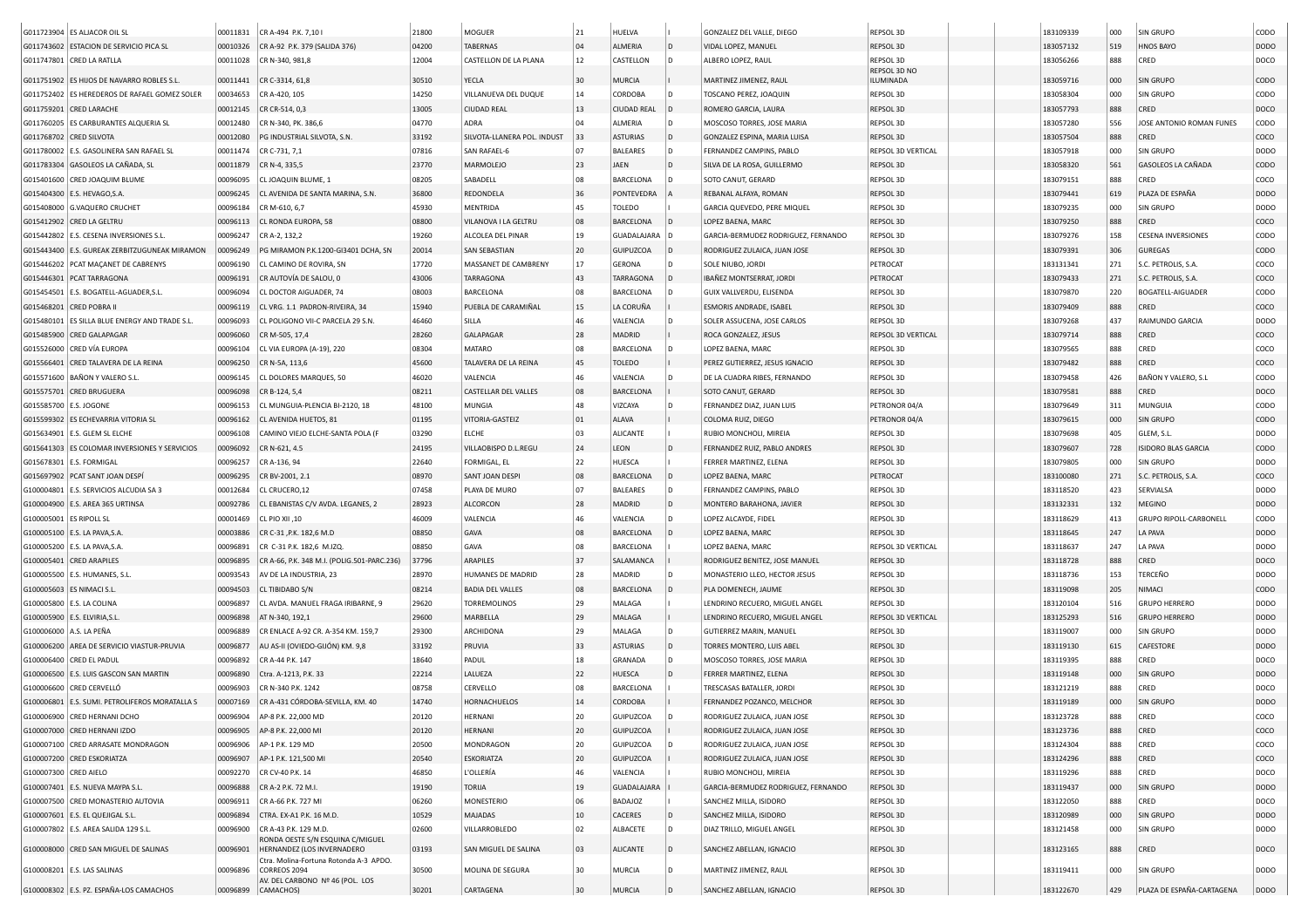|                         | G100008400 CRED MARZAGAN                       | 00060045 | GC 300, CRUCE MARZAGAN, KM 7,600      | 35229 | LAS PALMAS DE GRAN CANARIA               | 35 | LAS PALMAS      | l D            | ABADAL FORNAS, ALVARO               | REPSOL 3D                 | 183123884 | 888 | CRED                          | coco        |
|-------------------------|------------------------------------------------|----------|---------------------------------------|-------|------------------------------------------|----|-----------------|----------------|-------------------------------------|---------------------------|-----------|-----|-------------------------------|-------------|
| G100008700 E.S. GENIL   |                                                | 00034601 | CR A-364 P.K. 6,9                     | 41400 | <b>ECIJA</b>                             | 41 | SEVILLA         |                | MELENDEZ CAMACHO, MONICA            | REPSOL 3D                 | 183119304 | 518 | <b>ASTIGI IBERICA</b>         | <b>DODO</b> |
| G100008801 E.S. EL SOTO |                                                | 00096915 | CR CA-270 EL SOTO-SANTIBAÑEZ KM 1,200 | 39691 | IRUZ                                     | 39 | CANTABRIA       | l D            | DE CELIS LAVIN, IVANA               | REPSOL 04/A               | 183119403 | 000 | SIN GRUPO                     | <b>DODO</b> |
|                         |                                                |          |                                       |       |                                          |    |                 |                |                                     | REPSOL 3D NO              |           |     |                               |             |
|                         | G009215001 E.S. ROLDAN HNOS, S.L               | 00004571 | AV DE SAN LUIS, 2                     | 45313 | <b>YEPES</b>                             | 45 | <b>TOLEDO</b>   | l D            | PEREZ GUTIERREZ, JESUS IGNACIO      | ILUMINADA                 | 183057363 | 000 | SIN GRUPO                     | <b>DODO</b> |
|                         | G009215203 ESTACION TURIAGAS SL                | 00034181 | CL AVENIDA VALENCIA, S.N.             | 46140 | ADEMUZ                                   | 46 | VALENCIA        | D              | DE LA CUADRA RIBES, FERNANDO        | REPSOL 3D                 | 183054212 | 000 | SIN GRUPO                     | <b>DODO</b> |
| G009215601              | E.S. GIL S.L                                   | 00001269 | CL AVENIDA DE VALENCIA, 3             | 46870 | ONTENIENTE                               | 46 | VALENCIA        |                | RUBIO MONCHOLI, MIREIA              | REPSOL 3D                 | 183056480 | 419 | GIL, S.L.                     | <b>DODO</b> |
| G009215701 E.S. GIL S.L |                                                | 00007625 | CL ALMANSA, 25                        | 46870 | ONTENIENTE                               | 46 | VALENCIA        | D              | RUBIO MONCHOLI, MIREIA              | REPSOL 3D                 | 183056464 | 419 | GIL, S.L.                     | <b>DODO</b> |
| G009215801              | <b>E.S. GASOLPER ONTENIENTE</b>                | 00034522 | CL AVENIDA DOS DE MAYO, 207           | 46870 | ONTENIENTE                               | 46 | VALENCIA        | D              | RUBIO MONCHOLI, MIREIA              | REPSOL 3D                 | 183052265 | 457 | <b>GASOLPER SL</b>            | CODO        |
| G009215901              | E.S. VICTORIA, S.L                             | 00031252 | CL AVENIDA DEL TEXTIL, 42             | 46870 | ONTENIENTE                               | 46 | VALENCIA        | D              | RUBIO MONCHOLI, MIREIA              | REPSOL 3D                 | 183056290 | 419 | GIL, S.L.                     | DODO        |
|                         | G009216001 CRED RONDA ESTE                     | 00002741 | CR N-601, 187                         | 47008 | VALLADOLID                               | 47 | VALLADOLID      |                | CERVERO ESTRADA, JOSE ANTONIO       | REPSOL 3D                 | 183004134 | 888 | CRED                          | coco        |
|                         | G009216200 CRED ARGALES                        | 00034524 | PG ARGALES -PARCELA 38-, S.N.         | 47008 | VALLADOLID                               | 47 | VALLADOLID      | D              | CERVERO ESTRADA, JOSE ANTONIO       | REPSOL 3D VERTICAL        | 063236624 | 888 | CRED                          | DOCO        |
|                         | G009216302 CRED EL CERRO                       | 00031091 | CR CL-601, 4,9                        | 47012 | VALLADOLID                               | 47 | VALLADOLID      | D              | CERVERO ESTRADA, JOSE ANTONIO       | REPSOL 3D                 | 183004126 | 888 | CRED                          | DOCO        |
|                         | G009216502 ES ALJOBAR SL                       | 00033050 | AV DE SALAMANCA, 68 A                 | 47014 | VALLADOLID                               | 47 | VALLADOLID      |                | CERVERO ESTRADA, JOSE ANTONIO       | REPSOL 3D                 | 183006964 | 725 | <b>BARBERO</b>                | CODO        |
|                         | G009216604 ES HAMIGO ESTACIONES DE SERVICIO S. | 00033058 | CL AVENIDA PALENCIA, 33               | 47010 | VALLADOLID                               | 47 | VALLADOLID      |                | CERVERO ESTRADA, JOSE ANTONIO       | REPSOL 3D                 | 183018027 | 794 | <b>ESTACIONES NOW</b>         | CODO        |
|                         | G009216803 ES TERTIA OIL SL                    | 00033128 | CL PASEO ARCO DE LADRILLO 65          | 47013 | VALLADOLID                               | 47 | VALLADOLID      |                | CERVERO ESTRADA, JOSE ANTONIO       | REPSOL 3D                 | 183014513 | 779 | <b>CESAR VILLAIZAN</b>        | CODO        |
|                         | G009216903 ES PALMAPIRO 81 S.L                 | 00033502 | CL AVENIDA SEGOVIA, 44                | 47013 | VALLADOLID                               | 47 | VALLADOLID      |                | CERVERO ESTRADA, JOSE ANTONIO       | REPSOL 3D                 | 183009695 | 783 | PALMAPIRO 81 S.L              | CODO        |
|                         | G009217101 CRED PUENTE COLGANTE                | 00034111 | CL PUENTE COLGANTE, 12                | 47007 | VALLADOLID                               | 47 | VALLADOLID      |                | CERVERO ESTRADA, JOSE ANTONIO       | REPSOL 3D                 | 018025262 | 888 | CRED                          | DOCO        |
|                         | G009217301 E.S. EL PINAR, S.L.                 | 00034311 | CR C-610, P.K. 3,500                  | 47008 | VALLADOLID                               | 47 | VALLADOLID      | D              | CERVERO ESTRADA, JOSE ANTONIO       | REPSOL 3D                 | 183062272 | 000 | SIN GRUPO                     | CODO        |
|                         | G009217402 ES PALMAPIRO 81 SL                  | 00034333 | CL AVENIDA DE BURGOS, 33              | 47009 | VALLADOLID                               | 47 | VALLADOLID      |                | CERVERO ESTRADA, JOSE ANTONIO       | REPSOL 3D                 | 183010248 | 783 | PALMAPIRO 81 S.L              | CODO        |
|                         | G009217502 CRED VALLADOLID                     | 00034393 | CL AVDA. DE BURGOS, 100               | 47009 | VALLADOLID                               | 47 | VALLADOLID      |                |                                     | REPSOL 3D VERTICAL        | 183013424 | 888 |                               | coco        |
|                         |                                                |          |                                       |       |                                          | 47 |                 |                | CERVERO ESTRADA, JOSE ANTONIO       |                           |           |     | CRED                          |             |
|                         | G009217704 CRED LA FLECHA                      | 00033874 | AV DE SALAMANCA, 36                   | 47195 | ARROYO DE LA ENCOMIE                     |    | VALLADOLID      | D              | CERVERO ESTRADA, JOSE ANTONIO       | REPSOL 3D                 | 183013705 | 888 | CRED                          | coco        |
|                         | G009217805 E.S. ROGONOIL SL                    | 00005693 | CR N-6, 141                           | 47210 | <b>ATAQUINES</b>                         | 47 | VALLADOLID      | l D            | MAYORGA DIAZ, ANA ISABEL            | REPSOL 3D                 | 183003706 | 000 | SIN GRUPO                     | <b>DODO</b> |
|                         | G009218601 E.S. DISTROIL GASOLEOS SLU          | 00007160 | CR A-62, 102                          | 47290 | <b>CUBILLAS DE SANTA MARTA</b>           | 47 | VALLADOLID      |                | CERVERO ESTRADA, JOSE ANTONIO       | REPSOL 3D                 | 063190995 | 000 | SIN GRUPO                     | DODO        |
| G009218804 CRED ISCAR   |                                                | 00034562 | CR C-112, 21                          | 47420 | <b>ISCAR</b>                             | 47 | VALLADOLID      |                | CERVERO ESTRADA, JOSE ANTONIO       | REPSOL 3D VERTICAL        | 183018043 | 888 | CRED                          | coco        |
|                         | G009219101 CRED MEDINA DEL CAMPO               | 00033601 | AV DEL QUINTO CENTENARIO, 2           | 47400 | MEDINA DEL CAMPO                         | 47 | VALLADOLID      |                | MAYORGA DIAZ, ANA ISABEL            | REPSOL 3D VERTICAL        | 008381196 | 888 | CRED                          | coco        |
|                         | G009219202 CRED MEDINA PUEBLO                  | 00034113 | CL AVENIDA DE LA CONSTITUCION, 54     | 47400 | MEDINA DEL CAMPO                         | 47 | VALLADOLID      | D              | MAYORGA DIAZ, ANA ISABEL            | REPSOL 3D                 | 183006717 | 888 | CRED                          | DOCO        |
|                         | G011783801 CRED ZUBIETA                        | 00012210 | CR N-1 Bº ZUBIETA, 451                | 20160 | LASARTE                                  | 20 | GUIPUZCOA       | D              | RODRIGUEZ ZULAICA, JUAN JOSE        | REPSOL 3D VERTICAL        | 183057090 | 888 | CRED                          | coco        |
|                         | G011784805   ES GERNILAN SA AMOREBIETA M DCHO  | 00011898 | CR BI-635, 20                         | 48340 | AMOREBIETA-ATEGORRI                      | 48 | VIZCAYA         | D              | FERNANDEZ DIAZ, JUAN LUIS           | REPSOL 3D VERTICAL        | 183057454 | 733 | <b>GERNILAN</b>               | CODO        |
|                         | G011794600 E.S. R.R.R. OIL                     | 00012057 | CR CM-410 P.K. 116,50 D               | 45840 | PUEBLA DE ALMORADIEL                     | 45 | TOLEDO          | D              | BAÑON PEDRERA, JOSE ANTONIO         | PETRONOR 04/A             | 183058627 | 000 | SIN GRUPO                     | <b>DODO</b> |
|                         | G011819801 E.S. BEROGLEZ INVERSIONES SL        | 00011062 | CR N-6, 391                           | 24410 | CAMPONARAYA                              | 24 | LEON            | D              | FERNANDEZ RUIZ, PABLO ANDRES        | REPSOL 3D                 | 183058999 | 000 | SIN GRUPO                     | CODO        |
|                         | G011824802 CRED POLIGONO ANTEQUERA             | 00012141 | CL EL EFEBO Nº 1                      | 29200 | ANTEQUERA                                | 29 | MALAGA          | D              | <b>GUTIERREZ MARIN, MANUEL</b>      | REPSOL 3D                 | 183058494 | 888 | CRED                          | DOCO        |
|                         | G011829201 E.S. ANTAS DE ULLA, S.L             | 00012024 | CR N-640, 138,5                       | 27570 | ANTAS DE ULLA                            | 27 | LUGO            | D              | ALVAREZ VILLAR, JUAN CARLOS         | REPSOL 3D NO<br>ILUMINADA | 183057983 | 000 | SIN GRUPO                     | CODO        |
|                         |                                                |          |                                       | 20150 | VILLABONA                                | 20 | GUIPUZCOA       | D              |                                     | REPSOL 3D                 | 183059229 | 001 | MANTEROLA                     | <b>DODO</b> |
|                         | G011829702   E.S. AMASA S.L.U.                 | 00011978 | CR N-1, 440,7                         |       |                                          |    |                 |                | RODRIGUEZ ZULAICA, JUAN JOSE        |                           |           |     |                               |             |
|                         | G011839202 ES CARBURANTES MONTEARENAS SL       | 00011996 | CL MONTEARENAS (ANTIGUA N-VI), S.N.   | 24416 | MONTEARENAS                              | 24 | LEON            |                | FERNANDEZ RUIZ, PABLO ANDRES        | REPSOL 3D                 | 183059591 | 000 | SIN GRUPO                     | CODO        |
| G011840801              | E.S. SUM. INTEGRAL DE COMBUSTIBLES,            | 00012428 | CL TITULCIA, 10                       | 28978 | CASARRUBUELOS                            | 28 | MADRID          | D              | GARCIA QUEVEDO, PERE MIQUEL         | REPSOL 3D VERTICAL        | 183058122 | 185 | <b>GRUPO CAMARILLO</b>        | DODO        |
|                         | G011854003 ES ESS AVENIDA OASIS SL             | 00012421 | CL AVENIDA OASIS-BO.STO.DOMINGO, S.   | 04700 | EJIDO, EL                                | 04 | ALMERIA         | D              | MOSCOSO TORRES, JOSE MARIA          | REPSOL 3D                 | 183112739 | 556 | JOSE ANTONIO ROMAN FUNES      | CODO        |
|                         | G011864502 CRED CAMPO REAL                     | 00012079 | CR CM-209, 4                          | 28510 | CAMPO REAL                               | 28 | MADRID          |                | MONTERO BARAHONA, JAVIER            | REPSOL 3D                 | 183058551 | 888 | CRED                          | DOCO        |
|                         | G011868203 E.S. DIAZ BARRIGA S.L               | 00011986 | CR BA-426, 7,9                        | 06412 | <b>VIVARES</b>                           | 06 | BADAJOZ         |                | ROMERO ALFONSO, MARIA TERESA        | REPSOL 3D                 | 183062462 | 000 | SIN GRUPO                     | CODO        |
|                         | G011884501 E.S. JOMISOLEO HOSTALGAS SL         | 00011696 | CR A-4, 106,9                         | 45710 | MADRIDEJOS                               | 45 | TOLEDO          | D              | BAÑON PEDRERA, JOSE ANTONIO         | REPSOL 3D                 | 183058965 | 000 | SIN GRUPO                     | CODO        |
|                         | G011892102 ES GARCERAN 1 SL                    | 00012189 | CR N-340, 665,3                       | 30006 | <b>MURCIA</b>                            | 30 | <b>MURCIA</b>   | D              | MARTINEZ JIMENEZ, RAUL              | REPSOL 04/A               | 183057595 | 436 | <b>GRUPO GARCERAN</b>         | <b>DODO</b> |
|                         | G011892503 ES OIL CORNER RETAIL SL UNIPERSONAL | 00060020 | CR GC-43, S.N.                        | 35412 | CASTILLOS, LOS - ARUC                    | 35 | LAS PALMAS      | Ð              | ABADAL FORNAS, ALVARO               | REPSOL 3D                 | 183076520 | 000 | SIN GRUPO                     | DODO        |
|                         | G011906000 E.S. PETROUXO, S.L                  | 00012162 | CR C-225, 23,3                        | 12600 | VALL D, UIXO, LA                         | 12 | CASTELLON       | l D            | ALBERO LOPEZ, RAUL                  | REPSOL 3D                 | 183058718 | 000 | SIN GRUPO                     | <b>DODO</b> |
|                         | G011911702 E.S. ENERGY EXPRESS SL              | 00012827 | CR C-17, 26,65                        | 08480 | AMETLLA DEL VALLES                       | 08 | BARCELONA       | D              | SOLE NIUBO, JORDI                   | PETROCAT                  | 183078864 | 271 | S.C. PETROLIS, S.A.           | DOCO        |
|                         | G011914000 E.S. HNOS. DOMINGUEZ                | 00010899 | CR A-343, 18,9                        | 29240 | VALLE DE ABDALAJIS                       | 29 | MALAGA          | l D            | LENDRINO RECUERO, MIGUEL ANGEL      | REPSOL 3D                 | 183059450 | 000 | SIN GRUPO                     | <b>DODO</b> |
|                         | G011914103 CRED MIRABUENO                      | 00012389 | CR A-2, 107                           | 19268 | MIRABUENO                                | 19 | GUADALAJARA     | $\overline{D}$ | GARCIA-BERMUDEZ RODRIGUEZ, FERNANDO | REPSOL 3D                 | 183059682 | 888 | CRED                          | coco        |
|                         | G015723301 CRED APARCABISA                     | 00096154 | CL Bº EL JUNCAL, S.N.                 |       | S. SALVADOR DEL VALLE-<br><b>TRAPAGA</b> | 48 | VIZCAYA         | D              |                                     | PETRONOR 04/A             | 183080076 | 888 | CRED                          | coco        |
|                         |                                                |          |                                       | 48510 |                                          | 43 |                 |                | FERNANDEZ DIAZ, JUAN LUIS           |                           |           |     |                               |             |
|                         | G015749601 E.S. NEXILAND STOCK S.L             | 00096136 | CL AVDA. S.BERNAT CALBO, 26.28        | 43205 | REUS                                     |    | TARRAGONA       | D              | IBAÑEZ MONTSERRAT, JORDI            | REPSOL 3D VERTICAL        | 183080183 | 000 | SIN GRUPO                     | CODO        |
|                         | G015749701 CRED RABASA                         | 00096089 | CL AVDA. DE LA UNIVERSIDAD, S.N.      | 03009 | <b>ALICANTE</b>                          | 03 | <b>ALICANTE</b> | D              | MUÑOZ HERREROS, JUAN ANTONIO        | REPSOL 3D                 | 183079813 | 888 | CRED                          | coco        |
|                         | G015768000 E.S. MENDIGAIN S.L.                 |          | 00096199 CR GI-632, 1                 | 20200 | <b>BEASAIN</b>                           | 20 | GUIPUZCOA       | $\overline{D}$ | RODRIGUEZ ZULAICA, JUAN JOSE        | REPSOL 3D                 | 183079854 | 000 | SIN GRUPO                     | CODO        |
|                         |                                                | 00096268 | CR M-600, 3                           | 28200 | SAN LORENZO DE EL ESCORIAL               | 28 | MADRID          | D              | DIAZ PANIAGUA, ELENA                | REPSOL FOSTER             | 183080043 | 999 | GESPEVESA                     | coco        |
|                         | G015817200 GPV-ESCORIAL DIR ESCORIAL (106)     |          |                                       |       |                                          |    |                 |                | DIAZ PANIAGUA, ELENA                | REPSOL FOSTER             | 183080050 | 999 | GESPEVESA                     | coco        |
|                         | G015817400 GPV-ESCORIAL DIR MADRID (107)       | 00096269 | CR M-600, 3                           | 28200 | SAN LORENZO DE EL ESCORIAL               | 28 | MADRID          |                |                                     |                           |           |     |                               |             |
|                         | G015824301 CRED ALFAFAR                        | 00096114 | CR N-332, 282                         | 46910 | ALFAFAR                                  | 46 | VALENCIA        |                | LOPEZ ALCAYDE, FIDEL                | REPSOL 3D                 | 183079912 | 888 | CRED                          | coco        |
|                         | G015831101 E.S. SERVICIOS ALCUDIA SA 4         | 00096188 | CL POLLENTIA ESQ. CL. L, ESTEL, S     | 07400 | ALCUDIA                                  | 07 | BALEARES        |                | FERNANDEZ CAMPINS, PABLO            | REPSOL 3D                 | 183080027 | 423 | SERVIALSA                     | CODO        |
|                         | G015843800 GPV-COLLSEROLA-102                  | 00096106 | CL COLLSEROLA, 2                      | 08035 | <b>BARCELONA</b>                         | 08 | BARCELONA       | D              | SOTO CANUT, GERARD                  | <b>REPSOL FOSTER</b>      | 183079995 | 999 | GESPEVESA                     | coco        |
| G015855601 FEBRER 14    |                                                | 00096122 | CL AVDA. JUAN CARLOS I, 109-111       | 07408 | BAHIA DE ALCUDIA                         | 07 | BALEARES        |                | VADELL BONET PERE, JOAN             | REPSOL 3D                 | 183079987 | 400 | FEBRER 1                      | <b>DODO</b> |
|                         | G015882600 CRED LOS ROSALES                    | 00096255 | CL AVDA GRAN CANARIA(PG.ROSALE, S.N   | 15011 | CORUÑA, LA                               | 15 | LA CORUÑA       | ID.            | <b>ESMORIS ANDRADE, ISABEL</b>      | REPSOL 3D                 | 183080134 | 888 | CRED                          | DOCO        |
|                         | G015889401 ES FRANCISCO RIPOLL S.L.            | 00096069 | CL BALEARES, 20                       | 46023 | VALENCIA                                 | 46 | VALENCIA        | ۱D             | LOPEZ ALCAYDE, FIDEL                | REPSOL 3D                 | 183080068 | 413 | <b>GRUPO RIPOLL-CARBONELL</b> | CODO        |
|                         | G015899401 E.S. DOMIPETROL, S.L.               | 00096284 | CL PGNO. LAS QUEMADAS P29-B, S.N      | 14014 | CORDOBA                                  | 14 | CORDOBA         | ID.            | FERNANDEZ POZANCO, MELCHOR          | REPSOL 3D                 | 183013960 | 529 | <b>DOMIPETROL</b>             | CODO        |
|                         | G015905503 CRED ARAVACA-EL PLANTIO             | 00096131 | CL AVENIDA VICTORIA, 34               | 28023 | ARAVACA-EL PLANTIO                       | 28 | MADRID          | D              | ROCA GONZALEZ, JESUS                | REPSOL 3D                 | 183080159 | 888 | CRED                          | COCO        |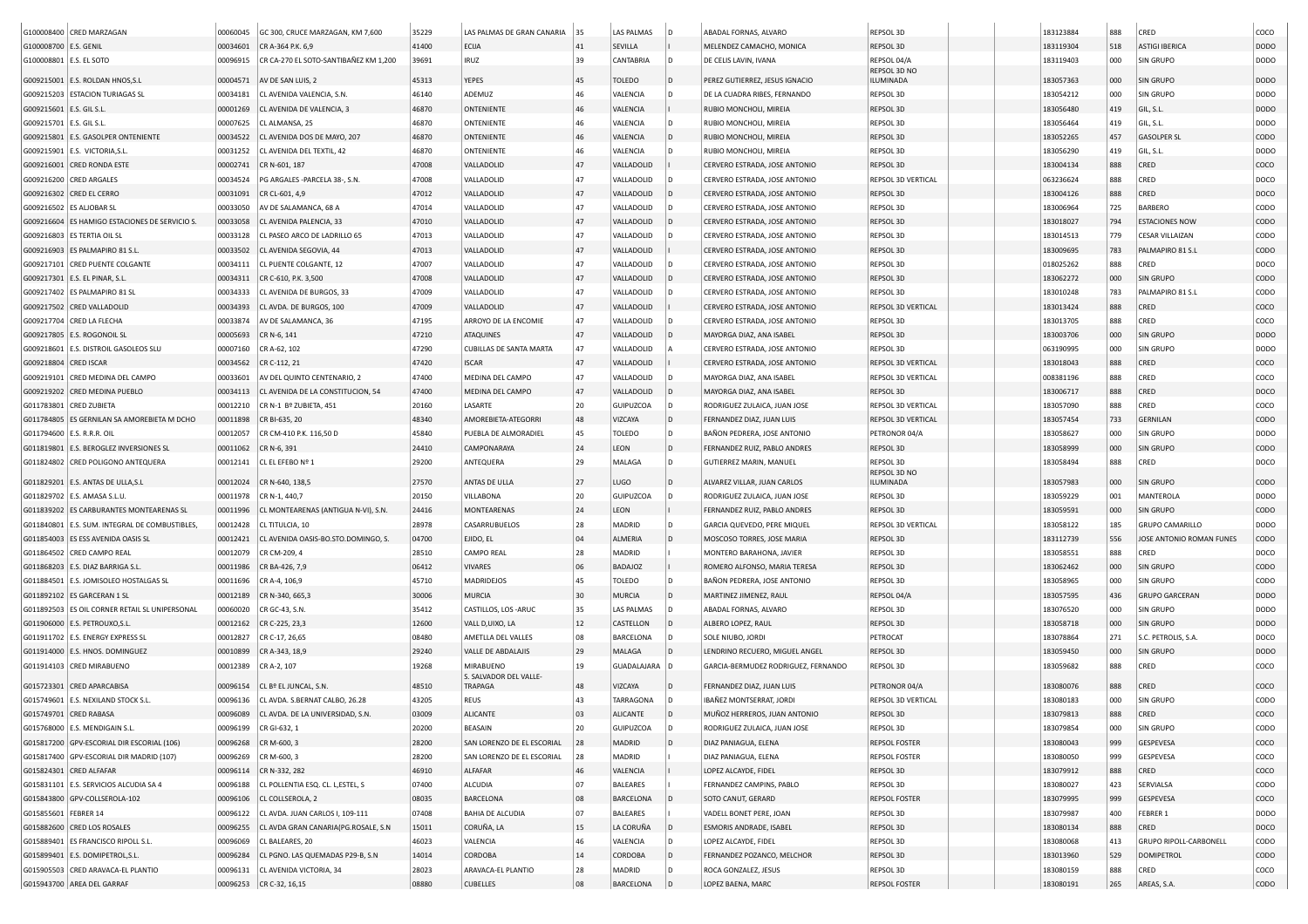|                              | G015944000 AREA DEL GARRAF                       | 00096266             | CR C-32, 15,75                          | 08880 | <b>CUBELLES</b>                              | 08       | <b>BARCELONA</b>               |     | LOPEZ BAENA, MARC                                              | <b>REPSOL FOSTER</b>      | 183080209              | 265        | AREAS, S.A.             | CODO             |
|------------------------------|--------------------------------------------------|----------------------|-----------------------------------------|-------|----------------------------------------------|----------|--------------------------------|-----|----------------------------------------------------------------|---------------------------|------------------------|------------|-------------------------|------------------|
|                              | G015950700 CRED CIM VALLÉS                       | 00096192             | PG CIM VALLES, PARCELA 13, S.N.         | 08130 | SANTA PERPETUA DE MOGUDA                     | 08       | BARCELONA                      | ID. | GUIX VALLVERDU, ELISENDA                                       | REPSOL 3D                 | 183080217              | 888        | CRED                    | coco             |
| G015952500 A-15 S.L.         |                                                  | 00096196             | CL AVDA. S. MARTIN DE VALDEIGLE, S.     | 28921 | <b>ALCORCON</b>                              | 28       | MADRID                         |     | MONASTERIO LLEO, HECTOR JESUS                                  | REPSOL 3D                 | 183080357              | 000        | SIN GRUPO               | DODO             |
|                              | G015977601 E.S. HIDROCARBUROS EL MAMI            | 00096290             | CR AL-201, PK. 1,6                      | 04120 | CAÑADA S. URBANO-EL                          | 04       | <b>ALMERIA</b>                 |     | VIDAL LOPEZ, MANUEL                                            | REPSOL 3D                 | 183080365              | 519        | <b>HNOS BAYO</b>        | <b>DODO</b>      |
|                              | G015983700 CRED EL ARCÁNGEL                      | 00096065             | CL ENRIQUE PUGA, S.N.                   | 14010 | CORDOBA                                      | 14       | CORDOBA                        |     | TOSCANO PEREZ, JOAQUIN                                         | <b>REPSOL 3D EXENTA</b>   | 183080308              | 888        | CRED                    | coco             |
|                              |                                                  |                      | CALLE SALVADOR ESPRIU 59 ESQUINA AVD    |       |                                              |          |                                |     |                                                                |                           |                        |            |                         |                  |
|                              | G015986000 GPV-PEDROSA-144                       | 00096105             | <b>GAN VIA DE L'HOSPITALET</b>          | 08908 | HOSPITALET DE LLOBREGAT                      | 08       | BARCELONA                      |     | SOTO CANUT, GERARD                                             | REPSOL 3D EXENTA          | 183080001              | 999        | GESPEVESA               | coco             |
|                              | G015990200 CDAD.TNPTE.PONIENTE                   | 00096163             | CR N-340, 420,7                         | 04730 | MOJONERA, LA                                 | 04       | ALMERIA                        |     | MOSCOSO TORRES, JOSE MARIA                                     | REPSOL 3D                 | 183080282              | 521        | <b>JL CARRION</b>       | CODO             |
| G015991400   E.S. GONGAM     |                                                  | 00060036             | CR TF-1, 54                             | 38611 | GRANADILLA                                   | 38       | <b>TENERIFE</b>                |     | HERNANDEZ DIAZ, ELADIO                                         | REPSOL 3D                 | 183080266              | 802        | MIGUEL GONZALEZ MARTIN  | DOD <sub>O</sub> |
|                              | G015998802 E.S. CARBURANTES EDYCA SLU            | 00096120             | CR A-1, 121,1                           | 40569 | GRAJERA                                      | 40       | <b>SEGOVIA</b>                 |     | SAENZ DE MIERA, LUIS                                           | REPSOL 3D                 | 183080241              | 000        | <b>SIN GRUPO</b>        | DODO             |
|                              | G016005500 CRED OZONE TORREVIEJA                 | 00096045             | CR CV-905 P.K. 10,1                     | 03180 | <b>TORREVIEJA</b>                            | 03       | <b>ALICANTE</b>                |     | SANCHEZ ABELLAN, IGNACIO                                       | REPSOL 3D                 | 183080324              | 888        | CRED                    | coco             |
| G100012800 E.S. GALERA       |                                                  | 00092622             | CR A-330 P.K. 21                        | 18840 | GALERA                                       | 18       | GRANADA                        |     | MONTALVO LAMELAS, MANUEL                                       | REPSOL 3D                 | 183120393              | 000        | SIN GRUPO               | DODO             |
|                              | G100013000 CRED EL ALGAR                         | 00092623             | VIA PARTIDA GARGANES, 42                | 03590 | ALTEA                                        | 03       | <b>ALICANTE</b>                | D   | MUÑOZ HERREROS, JUAN ANTONIO                                   | REPSOL 3D                 | 183120468              | 888        | CRED                    | DOCO             |
|                              | G100013100 ESTACIONES DE SERVICIO BERTÓLEZ S.L   | 00093999             | RUA PONTE SEVILLA, 18                   | 32005 | SAN CIPRIAN DE VIÑAS                         | 32       | ORENSE                         |     | PUGA ROBLES, MARCOS                                            | REPSOL 3D                 | 183120427              | 000        | SIN GRUPO               | DODO             |
|                              | G100013302 ES GASOLEOS CHICHARRO S.L             | 00010037             | CR. CM-4011 KM. 18                      | 45594 | VILLAMIEL DE TOLEDO                          | 45       | <b>TOLEDO</b>                  |     | GARCIA QUEVEDO, PERE MIQUEL                                    | REPSOL 3D                 | 183122910              | 181        | <b>GRUPO CHICHARRO</b>  | CODO             |
|                              | G100013400 E.S. HINOJEDO                         | 00004540             | AVENIDA BUENAVISTA Nº 7-9               | 33700 | LUARCA                                       | 33       | <b>ASTURIAS</b>                |     | TORRES MONTERO, LUIS ABEL                                      | REPSOL 3D                 | 183120625              | 000        | SIN GRUPO               | DODO             |
|                              | G100013602 ES VIDRERES ENERGIES S.L.             | 00096939             | C-63 P.K. 9,4                           | 17411 | VIDRERAS                                     | 17       | <b>GERONA</b>                  |     | SOLE NIUBO, JORDI                                              | REPSOL 3D                 | 183121763              | 000        | SIN GRUPO               | CODO             |
|                              | G100013702 ES STIGLER 2012 SL                    | 00096940             | N-240 ESQ C/COGULL                      | 25190 | POLG.CAMI DEIS FRARES                        | 25       | LERIDA                         |     | ARMENGOL AUMEDES, MARTA                                        | REPSOL 3D                 | 183121920              | 000        | SIN GRUPO               | CODO             |
|                              | G100013800 AREAS DE BASSELLA, S.L                | 00092735             | CR C-14, P.K. 134                       | 25289 | BASELLA                                      | 25       | LERIDA                         |     | ARMENGOL AUMEDES, MARTA                                        | REPSOL 3D                 | 183120740              | 000        | SIN GRUPO               | <b>DODO</b>      |
| G100013901                   | ES TASONIS DIRECTORSHIP SL                       | 00092004             | CR N-432 (BADAJOZ-GRANADA) KM. 239,5    | 14310 | EL VACAR OBEJO                               | 14       | CORDOBA                        |     | TOSCANO PEREZ, JOAQUIN                                         | REPSOL 3D                 | 183120401              | 162        | ATEN OIL                | DODO             |
|                              | G100014101 CRED DUEÑAS IZQ                       | 00096941             | CR A-62, KM. 88,9 M. IZQ                | 34210 | DUEÑAS                                       | 34       | PALENCIA                       |     | GOMEZ DE LA CALLE, ROSA MARIA                                  | REPSOL 3D                 | 183121409              | 888        | CRED                    | DOCO             |
|                              | G100014202 ES GAS CORDOBA SL                     | 00031659             | CR N-432, P.K. 265 M.I.                 | 14014 | CORDOBA                                      | $14\,$   | CORDOBA                        |     | FERNANDEZ POZANCO, MELCHOR                                     | REPSOL 3D                 | 183120914              | 552        | <b>GRUPO LARREA</b>     | CODO             |
|                              | G100014301 CRED SAN ALVARO                       | 00003582             | AV. REPUBLICA ARGENTINA, S/N            | 14005 | CORDOBA                                      | 14       | <b>CORDOBA</b>                 |     | FERNANDEZ POZANCO, MELCHOR                                     | REPSOL 3D                 | 183120906              | 888        | CRED                    | DOCO             |
|                              | G100014400   E.S. ORO VERDE                      | 00093359             | CR. N-340 KM 479                        | 04200 | <b>TABERNAS</b>                              | 04       | ALMERIA                        |     | VIDAL LOPEZ, MANUEL                                            | REPSOL 3D                 | 183120971              | 000        | SIN GRUPO               | DODO             |
|                              | G100014600 E.S. ASCIA EAS SA                     | 00094182             | POLIGONO EL CAMPON S/N                  | 39011 | SANTANDEF                                    | 39       | <b>CANTABRIA</b>               |     | DE CELIS LAVIN, IVANA                                          | REPSOL 3D                 | 183121110              | 000        | SIN GRUPO               | DODO             |
|                              | G100014702 E.S. DIEGO GONZALEZ CANALES S.L.      | 00007214             | CR. CU-2023 KM. 74,5                    | 16800 | PRIEGO                                       | 16       | <b>CUENCA</b>                  |     | ILLAN LOPEZ, OSCAR                                             | REPSOL 3D                 | 183121151              | 000        | SIN GRUPO               | DODO             |
|                              | G100014801   OS SOCIETAT CATALANA DE PETROLIS, S | 00034518             | CR C-55 P.K. 17,10 MARGEN DCHO.         | 08296 | CASTELLBELL I EL VIL                         | 08       | <b>BARCELONA</b>               |     | GUIX VALLVERDU, ELISENDA                                       | REPSOL 3D                 | 183121243              | 271        | S.C. PETROLIS, S.A.     | DOCO             |
|                              | G100014901 PCAT CASTELLBELL II                   | 00096947             | CR C-55 P.K. 17,10 MARGEN IZQDO.        | 08296 | CASTELLBELL I EL VILAR                       | 08       | <b>BARCELONA</b>               |     | SOTO CANUT, GERARD                                             | REPSOL 3D                 | 183121235              | 271        | S.C. PETROLIS, S.A.     | DOCO             |
|                              | G100015001 E.S. PARRA VIZCAINO, JESUS            | 00096944             | CR A-5 P.K. 182 M.I.                    | 10300 | NAVALMORAL DE LA MATA                        | 10       | <b>CACERES</b>                 |     | SANCHEZ MILLA, ISIDORO                                         | REPSOL 3D                 | 183121433              | 000        | SIN GRUPO               | DODO             |
|                              | G100015100   E.S. GESTUSERSA                     | 00011775             | CR EX-100 CACERES-BADAJOZ KM. 85,600    | 06006 | <b>BADAJOZ</b>                               | 06       | <b>BADAJOZ</b>                 |     | BLANCO RODRIGUEZ, SERGIO                                       | REPSOL 3D                 | 183121342              | 000        | SIN GRUPO               | DODO             |
|                              | G100015501 E.S. BORAGO IZDO                      | 00096931             | CR A-4, 72 M.IZDO                       | 45311 | <b>DOSBARRIOS</b>                            | 45       | <b>TOLEDO</b>                  |     | BAÑON PEDRERA, JOSE ANTONIO                                    | REPSOL 3D                 | 183121326              | 171        | <b>BORAGO</b>           | CODO             |
|                              | G100015600 CRED SESEÑA M.IZDO                    | 00096930             | CR A-4, 36.5 M.IZDO                     | 45223 | SESEÑA                                       | 45       | TOLEDO                         |     | GARCIA QUEVEDO, PERE MIQUEL                                    | REPSOL 3D                 | 183121318              | 888        | CRED                    | COCO             |
|                              | G100015700 CRED GUTURRIBAI                       | 00096948             | CR N-634 p.k. 101,800 MI                | 48960 | <b>GALDAKAO</b>                              | 48       | VIZCAYA                        |     | FERNANDEZ DIAZ, JUAN LUIS                                      | REPSOL 3D                 | 183125061              | 888        | CRED                    | DOCO             |
|                              | G100015900 E.S. ENEA DE LA DEHESA                | 00003941             | CR M-601, 1,03                          | 28400 | COLLADO VILLALBA                             | 28       | MADRID                         | ID. | DIAZ PANIAGUA, ELENA                                           | REPSOL 3D                 | 183063411              | 134        | <b>GRUPO NICEA</b>      | CODO             |
|                              | G100016002 E.S. ESTACIONES CONVENIENCE Y SERVI   | 00096950             | N-340 P.K. 674,5 (M.D.)                 | 30140 | SANTOMERA                                    | 30       | <b>MURCIA</b>                  |     | MARTINEZ JIMENEZ, RAUL                                         | REPSOL 3D                 | 183122837              | 000        | SIN GRUPO               | DODO             |
|                              | G100016201 GPV-TERRA MITICA-142                  | 00096943             | CR CV-70 P.K. 47                        | 03500 | BENIDORM-TERRA MITIC                         | 03       | <b>ALICANTE</b>                |     | MUÑOZ HERREROS, JUAN ANTONIO                                   | REPSOL 3D                 | 183121722              | 999        | GESPEVESA               | DOCO             |
|                              | G100016302   E.S. CANIVELL COMBUSTIBLES S.L.U.   | 00094204             | CL MOLIN LA CASUCA S/N                  | 33011 | OVIEDO-LA CORREDORIA                         | 33       | <b>ASTURIAS</b>                |     | GONZALEZ ESPINA, MARIA LUISA                                   | REPSOL 3D                 | 183121599              | 616        | CANIVELL Y FERNANDEZ    | <b>DODO</b>      |
| G100016400                   | <b>CRED PERALES CTRA</b>                         | 00096767             | N-III PK. 35,2                          | 28540 | PERALES DE TAJUÑA                            | 28       | MADRID                         |     | MONTERO BARAHONA, JAVIER                                       | REPSOL 3D                 | 183122522              | 888        | CRED                    | DOCO             |
| G009219304                   | E.S. CARAMANZA MARKETING Y MEDIO AM              | 00003461             | CR N-601, 233,6                         | 47800 | MEDINA DE RIOSECO                            | 47       | VALLADOLID                     |     | CERVERO ESTRADA, JOSE ANTONIO                                  | REPSOL 3D VERTICAL        | 183055383              | 785        | <b>GRUPO CARAMAZANA</b> | CODO             |
|                              | G009219403 CAÑO DORADO SL                        | 00034228             | CR N-601, 167,7                         | 47250 | <b>MOJADOS</b>                               | 47       | VALLADOLID                     |     | CERVERO ESTRADA, JOSE ANTONIO                                  | REPSOL 3D                 | 183008218              | 000        | SIN GRUPO               | CODO             |
|                              | G009220002 E.S. DISCARPE, S.L                    | 00003619             | CR N-122, 307                           | 47300 | PEÑAFIEL                                     | 47       | VALLADOLID                     |     | SAENZ DE MIERA, LUIS                                           | REPSOL 3D                 | 183051515              | 000        | SIN GRUPO               | <b>DODO</b>      |
|                              | G009220201 CRED ARRABAL DE PORTILLO              | 00005031             | CR CL-601, 22,7                         | 47160 | ARRABAL DE PORTILLO                          | 47       | VALLADOLID                     |     | CERVERO ESTRADA, JOSE ANTONIO                                  | REPSOL 3D                 | 183057389              | 888        | CRED                    | coco             |
| G009220308 E.S. JAYCER CB    |                                                  | 00003878             | CR N-122, 329,1                         | 47350 | <b>QUINTANILLA DE ONESI</b>                  | 47       | VALLADOLID                     |     | CERVERO ESTRADA, JOSE ANTONIO                                  | REPSOL 3D NO<br>ILUMINADA | 183052901              | 000        | SIN GRUPO               | CODO             |
|                              | G009220402   E.S. EMILIO ESTEBAN SLU             | 00007047             | CR VALLADOLID - RENEDO                  | 47170 | RENEDO DE ESGUEVA                            | 47       | VALLADOLID                     |     | CERVERO ESTRADA, JOSE ANTONIO                                  | REPSOL 3D                 | 183062041              | 000        | SIN GRUPO               | DODO             |
|                              | G009220803 ES 2V SERRADA SUMINISTROS SL          | 00007653             | CR C-610, P.K. 24,800                   | 47239 | SERRADA                                      | 47       | VALLADOLID                     |     | CERVERO ESTRADA, JOSE ANTONIO                                  | REPSOL 3D                 | 183004100              | 779        | <b>CESAR VILLAIZAN</b>  | CODO             |
|                              |                                                  |                      |                                         | 47830 |                                              | 47       |                                |     |                                                                |                           |                        |            |                         | DODO             |
| G009221000   E.S. FAER, S.L. | G009221101 CRED EL CARRO                         | 00007144<br>00015482 | CR C-519, 12<br>CR A-62 P.K. 142,00 D   | 47132 | <b>TORDEHUMOS</b><br>VILLAMARCIEL            | 47       | VALLADOLID<br>VALLADOLID       |     | CERVERO ESTRADA, JOSE ANTONIO<br>CERVERO ESTRADA, JOSE ANTONIO | REPSOL 3D<br>REPSOL 3D    | 183004142<br>183002138 | 000<br>888 | SIN GRUPO<br>CRED       | COCO             |
|                              | G009221401   E.S. OLMOS SANZ SL                  | 00033830             | CR N-122, 349,6                         | 47320 | TUDELA DE DUERO                              | 47       | VALLADOLID                     |     | CERVERO ESTRADA, JOSE ANTONIO                                  | REPSOL 3D VERTICAL        | 183009703              | 000        | SIN GRUPO               | CODO             |
|                              | G009221901 ES AREA DE SERVICIO VILLARDEFRADES,   | 00033097             | CR N-6 216                              | 47860 | VILLARDEFRADES                               | 47       | VALLADOLID                     |     | CACHON LOPEZ, RAFAEL                                           | PETRONOR 04/A             | 042139410              | 000        | SIN GRUPO               | CODO             |
|                              | G009222609 ES FERTOL SRL                         |                      | 00033488 CR N-122, 453,8 D (VILLAGODIO) | 49022 | ZAMORA                                       | 49       | ZAMORA                         |     | CACHON LOPEZ, RAFAEL                                           | REPSOL 3D VERTICAL        | 183006196              | 726        | <b>GRUPO FERTOL</b>     | CODO             |
|                              | G009222803 E.S. FERTOL, SRL.                     |                      | 00034227 CR N-122, 516,7 I              | 49500 | ALCAÑICES                                    | 49       | ZAMORA                         |     | CACHON LOPEZ, RAFAEL                                           | REPSOL 3D                 | 183050434              | 726        | <b>GRUPO FERTOL</b>     | CODO             |
|                              | G009223102 CRED BENAVENTE                        | 00033268             | CR N-6, 260,5 1                         | 49600 | BENAVENTE                                    | 49       | ZAMORA                         |     | CACHON LOPEZ, RAFAEL                                           | REPSOL 3D                 | 183052885              | 888        | CRED                    | coco             |
|                              | G009223305 E.S. DIEZ RAMOS E HIJOS SL            | 00033147             | CR ZA-527 34,9                          | 49200 | BERMILLO DE SAYAGO                           | 49       | ZAMORA                         |     | CACHON LOPEZ, RAFAEL                                           | REPSOL 3D                 | 183010677              | 000        | SIN GRUPO               | CODO             |
|                              | G011923003 ES AREA DE SERVICIO GODISA SL         |                      |                                         |       |                                              |          |                                |     |                                                                |                           |                        |            |                         | CODO             |
|                              | G011925702 CRED PINOS DEL RASO                   | 00012296             | CR CR-506, 3.300                        | 13440 | ARGAMASILLA DE CALAT                         | 13<br>47 | <b>CIUDAD REAL</b>             |     | ROMERO GARCIA, LAURA                                           | REPSOL 3D                 | 183059724              | 000        | SIN GRUPO               |                  |
|                              |                                                  | 00012560             | CR N-601, 173,8                         | 47196 | PEDRAJA DEL PORTILLO<br>SAN MAMES DE MERUELO | 39       | VALLADOLID<br><b>CANTABRIA</b> |     | CERVERO ESTRADA, JOSE ANTONIO                                  | REPSOL 3D VERTICAL        | 183059104              | 888        | CRED                    | DOCO<br>DOCO     |
|                              | G011932101 CRED SAN MAMES DE MERUELO             | 00012705             | CR CA-147, 4,7                          | 39192 |                                              |          |                                |     | DE CELIS LAVIN, IVANA                                          | REPSOL 3D                 | 183059351              | 888        | CRED                    |                  |
|                              | G011932300 E.S. KARENTO, S.L.                    | 00012384             | CR A-5, 162,1                           | 45580 | CALZADA DE OROPESA                           | 45       | <b>TOLEDO</b>                  |     | PEREZ GUTIERREZ, JESUS IGNACIO                                 | REPSOL 3D                 | 183060227              | 000        | SIN GRUPO               | CODO             |
| G011933500   TEIS E.S., S.L. |                                                  | 00012448             | CL TRAVESIA DE VIGO, 233                | 36207 | VIGO                                         | 36       | PONTEVEDRA                     |     | MOLINA BANDIN, SARA                                            | REPSOL 3D                 | 183059427              | 000        | SIN GRUPO               | DODO             |
|                              | G011946900   E.S. VIVEIRO, S.L.                  | 00012025             | CR LU-540 P.K. 3,101                    | 27850 | MAGAZOS                                      | 27       | LUGO                           |     | DIAZ GAY, PABLO<br>ROCA GONZALEZ, JESUS                        | REPSOL 3D                 | 183059609              | 000        | SIN GRUPO               | <b>DODO</b>      |
|                              | G011951601 CRED LA FUENTE                        | 00010626             | CL CRTA. DE TORRELODONES, 10            | 28260 | GALAPAGAR                                    | 28       | MADRID                         |     |                                                                | REPSOL 3D VERTICAL        | 183059146              | 888        | CRED                    | DOCO             |
|                              | G011952701 CRED CIUDADELLA (MENORCA)             | 00012964             | CL PINTOR TORRENT, 10                   | 07760 | CIUTADELLA                                   | 07       | <b>BALEARES</b>                |     | VADELL BONET PERE, JOAN                                        | REPSOL 3D                 | 183059500              | 888        | CRED                    | coco             |
|                              | G011962102 E.S. SANTOÑA (CANTABRIA)              |                      | 00012694 CR CA-141, 38,0                | 39740 | SANTOÑA                                      | 39       | <b>CANTABRIA</b>               |     | DE CELIS LAVIN, IVANA                                          | REPSOL 3D                 | 183059666              | 901        | FAGRA                   | CODO             |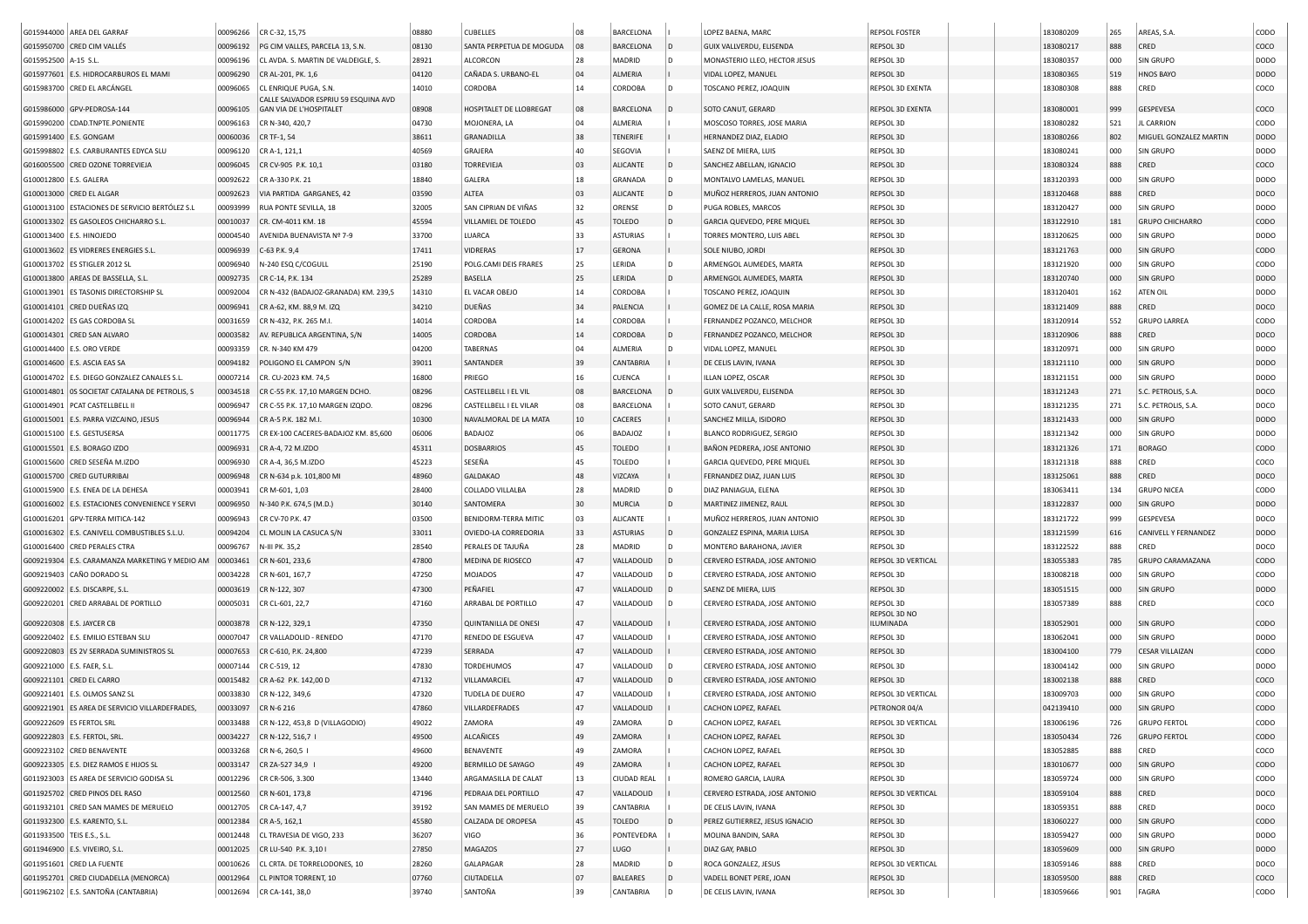| G011966201 CRED BELLVEI  |                                                | 00012315 | CR N-340, 1194,3                           | 43719 | BELLVEI                    | 43       | <b>TARRAGONA</b> |              | IBAÑEZ MONTSERRAT, JORDI              | REPSOL 3D VERTICAL        | 183058650 | 888 | CRED                         | coco        |
|--------------------------|------------------------------------------------|----------|--------------------------------------------|-------|----------------------------|----------|------------------|--------------|---------------------------------------|---------------------------|-----------|-----|------------------------------|-------------|
|                          | G011983403   E.S. GASOLEOS DEL LEVANTE 2015 SL | 00012641 | CL CAMINO VIEJO DE MASAMAGRELL             | 46137 | PLAYA POBLA DE FARNA       | 46       | VALENCIA         |              | LOPEZ ALCAYDE, FIDEL                  | REPSOL 3D                 | 183060185 | 444 | GASOLEOS DEL LEVANTE S.L     | CODO        |
|                          | G012004403 CRED SON ANTEM                      | 00012318 | CTRA. MA-19, KM. 20                        | 07620 | LLUCMAJOR                  | 07       | <b>BALEARES</b>  | l D          | FERNANDEZ CAMPINS, PABLO              | REPSOL 3D VERTICAL        | 183059963 | 888 | CRED                         | coco        |
| G012008200 FEBRER 09     |                                                | 00012134 | CL GREMI SUCRERS Y CANDELERS, 5            | 07009 | PALMA DE MALLORCA          | 07       | <b>BALEARES</b>  | l D          | VADELL BONET PERE, JOAN               | REPSOL 3D NO<br>ILUMINADA | 183059732 | 400 | FEBRER 1                     | DODO        |
|                          | G012013201 CRED LA CERRADA                     | 00012270 |                                            | 39600 | MALIAÑO                    |          | CANTABRIA        | l D          |                                       |                           | 183060300 |     |                              | DOCO        |
|                          |                                                |          | AU A-10, 5                                 |       |                            | 39       |                  |              | DE CELIS LAVIN, IVANA                 | REPSOL 3D                 |           | 888 | CRED                         |             |
|                          | G012029702 E.S. CHASNERA                       | 00060022 | CR TF-1, 54                                | 38611 | GRANADILLA                 | 38       | <b>TENERIFE</b>  |              | HERNANDEZ DIAZ, ELADIO                | REPSOL 3D                 | 183076371 | 802 | MIGUEL GONZALEZ MARTIN       | DODO        |
| G012048300 E.S. TRAEXSA  |                                                | 00011443 | CR N-630, 564,5 M.D.                       | 10164 | VALDESALOR                 | 10       | CACERES          |              | LEANDRO MANSO, AIDA                   | REPSOL 3D                 | 183060565 | 000 | <b>SIN GRUPO</b>             | CODO        |
|                          | G012050102 MJR.GEST,EMPRESARIAL                | 00012473 | CL BIENVENIDOS, 64                         | 07660 | CALA D¿OR                  | 07       | <b>BALEARES</b>  |              | VADELL BONET PERE, JOAN               | REPSOL 3D                 | 183060805 | 000 | SIN GRUPO                    | DODO        |
|                          | G012056600   E.S. ALIVIO, S.L.                 | 00012596 | CR N-122, 464                              | 49027 | ZAMORA                     | 49       | ZAMORA           |              | CACHON LOPEZ, RAFAEL                  | REPSOL 3D VERTICAL        | 183063718 | 000 | <b>SIN GRUPO</b>             | DODO        |
|                          | G012056800 E.S. CHOUSAL, S.L                   | 00011747 | CL AVENIDA RICARDO MEYA, S.N.              | 36213 | VIGO                       | 36       | PONTEVEDRA       |              | REBANAL ALFAYA, ROMAN                 | REPSOL 3D VERTICAL        | 183060276 | 620 | CHOUSAL                      | DODO        |
| G012062601 CRED ASUA     |                                                | 00012250 | CR BI-3704 ASUA-LOIU, 57                   | 48950 | ERANDIO                    | 48       | VIZCAYA          |              | FERNANDEZ DIAZ, JUAN LUIS             | PETRONOR 04/A             | 183059880 | 888 | CRED                         | DOCO        |
|                          | G012076601 E.S. LAS PLAYAS M.D.                | 00060023 | CR LZ-40, 0,6                              | 35572 | TIAS-LANZAROTE             | 35       | LAS PALMAS       |              | ABADAL FORNAS, ALVARO                 | <b>OTROS</b>              | 183076553 | 801 | MAYORISTA CANARIAS, S.L.     | DODO        |
|                          | G012080600 E.S. SAVICMASA, S.L                 | 00012419 | CR M-311, 4,9                              | 28530 | MORATA DE TAJUÑA           | 28       | <b>MADRID</b>    | l D          | MONTERO BARAHONA, JAVIER              | PETRONOR                  | 183060177 | 000 | SIN GRUPO                    | <b>DODO</b> |
|                          | G012116401 E.S. OTERO VAZQUEZ SL               | 00010370 | CR N-642, 52,1                             | 27888 | CERVO                      | 27       | LUGO             |              | DIAZ GAY, PABLO                       | REPSOL 3D VERTICAL        | 183060334 | 000 | SIN GRUPO                    | CODO        |
| G016005803 ES NIMACI S.L |                                                | 00096157 | CL VILADOMAT, 201                          | 08205 | SABADELL                   | 08       | <b>BARCELONA</b> |              | PLA DOMENECH, JAUME                   | REPSOL 3D                 | 183080225 | 205 | NIMACI                       | CODO        |
| G016012701 ES CEDIJA SL  |                                                | 00096291 | CR CA-5032, 15.92                          | 11178 | PATERNA DE RIVERA          | 11       | CADIZ            |              | PAREDES SERRANO, FERNANDO             | REPSOL 3D                 | 183061159 | 000 | SIN GRUPO                    | DODO        |
|                          | G016063800 GPV-ARROYOMOLINO-110                | 00096201 | CR A-5, 23.5                               | 28939 | ARROYO MOLINO              | 28       | MADRID           |              | GARCIA QUEVEDO, PERE MIQUEL           | <b>REPSOL FOSTER</b>      | 183080274 | 999 | GESPEVESA                    | coco        |
|                          |                                                |          |                                            | 07009 |                            | 07       |                  |              |                                       | REPSOL 3D                 | 183102235 | 400 | FEBRER 1                     | DODO        |
| G016068600 FEBRER 10     |                                                | 00096293 | CL CAMI VELL DE BUNYOLA, S.N.              |       | PALMA DE MALLORCA          |          | <b>BALEARES</b>  |              | VADELL BONET PERE, JOAN               |                           |           |     |                              |             |
|                          | G016088901 AREA SERVICIO TERMINO, S.L          | 00096296 | CR N-634, 196                              | 39716 | <b>HOZNAYO</b>             | 39       | CANTABRIA        |              | DE CELIS LAVIN, IVANA                 | REPSOL 3D EXENTA          | 183100726 | 000 | <b>SIN GRUPO</b>             | <b>DODO</b> |
|                          | G016091902 SOCIETAT CATALANA DE PETROLIS, S.A  | 00096099 | CL CARRETERA DE TERRASSA, 216              | 08202 | SABADELL                   |          | BARCELONA        |              | TRESCASAS BATALLER, JORD              | PETROCAT                  | 183100163 | 271 | S.C. PETROLIS, S.A.          | DOCO        |
|                          | G016093301 E.S. LA GRANADINA                   | 00096129 | CR CV-909 P.K. 4,2 (CATRAL-ALBATERA)       | 03349 | SAN ISIDRO DE ALBATE       | 03       | ALICANTE         |              | RUBIO MONCHOLI, MIREIA                | REPSOL 3D                 | 183100072 | 405 | GLEM, S.L                    | CODO        |
|                          | G016096300   E.S. ES RIU (IBIZA)               | 00096121 | CR PM-810 STA.EULALIA-S.CARLOS, 0          | 07840 | CAN FURNET-SANTA EULALIA   | 07       | <b>BALEARES</b>  |              | FERNANDEZ CAMPINS, PABLO              | REPSOL 3D                 | 183080332 | 407 | CARBURANTES IBIZA, S.L.      | CODO        |
|                          | G016104100 CRED GUARDAMAR                      | 00096182 | CL MADRID, 20-24                           | 03140 | <b>GUARDAMAR</b>           | 03       | ALICANTE         |              | SANCHEZ ABELLAN, IGNACIO              | REPSOL 3D                 | 183100304 | 888 | CRED                         | coco        |
|                          | G016110400   E.S. SANTISO, S.L                 | 00096294 | CR N-634, 707,1                            | 15821 | SANTISO-CASTROFEITO        | 15       | LA CORUÑA        |              | ESMORIS ANDRADE, ISABEL               | REPSOL 3D                 | 183100064 | 000 | SIN GRUPO                    | DODO        |
|                          | G016112102 E.S. RABANALES                      | 00034910 | CR N-4, 394 - M.DCHO                       | 14010 | CORDOBA                    | 14       | CORDOBA          | $\mathsf{D}$ | TOSCANO PEREZ, JOAQUIN                | REPSOL 3D                 | 183100221 | 545 | JIMENEZ CASADO               | CODO        |
| G016140300 CRED PP3      |                                                | 00096127 | CL AVDA. DE LOS ESCRITORES, S.N.           | 24400 | PONFERRADA                 | 24       | LEON             |              | FERNANDEZ RUIZ, PABLO ANDRES          | REPSOL 3D                 | 183100262 | 888 | CRED                         | COCO        |
| G016155500 CRED CIM I    |                                                | 00096274 | CL LAS PALMAS, S.N.                        | 08130 | SANTA PERPETUA DE MOGUDA   | 08       | <b>BARCELONA</b> | l D          | GUIX VALLVERDU, ELISENDA              | REPSOL 3D                 | 183100338 | 888 | CRED                         | COCO        |
|                          |                                                |          |                                            |       |                            |          |                  |              |                                       |                           |           |     | SALAS GESTIÓN DE CARBURANTES |             |
|                          | G016190803 ES SALAS GESTIÓN DE CARBURANTES SAN | 00096195 | CR M-203, 0.28                             | 28031 | MADRID                     | 28       | MADRID           |              | MONASTERIO LLEO, HECTOR JESUS         | <b>REPSOL FOSTER</b>      | 183100445 | 177 |                              | CODO        |
|                          | G016190903 ES SALAS GESTIÓN DE CARBURANTES SAN | 00096279 | CR M-203, 0.28                             | 28031 | MADRID                     | 28       | MADRID           |              | MONASTERIO LLEO, HECTOR JESUS         | <b>REPSOL FOSTER</b>      | 183100437 | 177 | SALAS GESTIÓN DE CARBURANTES | CODO        |
|                          | G016192200   INVER. FEBECO S.L.                | 00096299 | CR PO-410 P.K. 6,1 MG. IZ.                 | 36473 | SALCEDA DE CASELAS         | 36       | PONTEVEDRA       |              | MOLINA BANDIN, SARA                   | PETRONOR 04/A             | 183102789 | 000 | SIN GRUPO                    | CODO        |
|                          | G016193000 CRED MARKINA                        | 00096198 | CR BI-633 BERRIZ-ONDARROA, 45,9            | 48270 | MARKINA                    | 48       | VIZCAYA          |              | FERNANDEZ DIAZ, JUAN LUIS             | PETRONOR 04/A             | 183100593 | 888 | CRED                         | coco        |
|                          |                                                |          |                                            | 28700 |                            | 28       |                  |              |                                       |                           |           |     |                              |             |
|                          | G016212600 CRED S.S. DE LOS REYES II           | 00096300 | CL REAL (ANTIGUA N-1), 120                 |       | SAN SEBASTIAN DE LOS REYES |          | MADRID           |              | ROCA GONZALEZ, JESUS                  | REPSOL 3D VERTICAL        | 183100601 | 888 | CRED                         | coco        |
|                          | G016221900 CRED LA JUNQUERA                    | 00096262 | CR N-2, 772,5                              | 17700 | JONQUERA, LA               | 17       | <b>GERONA</b>    |              | PLA DOMENECH, JAUME                   | <b>REPSOL FOSTER</b>      | 183100551 | 888 | CRED                         | coco        |
|                          | G016226800 GPV-TORREMOLINOS-113                | 00096252 | AV BENALMADENA, 1                          | 29620 | <b>TORREMOLINOS</b>        | 29       | MALAGA           |              | MORENO BELMONTE, JULIAN               | <b>REPSOL FOSTER</b>      | 183100429 | 999 | GESPEVESA                    | coco        |
|                          | G016311801 E.S. EL COLORADO OIL SL             | 00096304 | CL EXPOSICION- POLIGONO PISA, S.N.         | 41927 | MAIRENA DE ALJARAFE        | 41       | SEVILLA          |              | MELENDEZ CAMACHO, MONICA              | REPSOL 3D                 | 183100825 | 507 | SANCHEZ MORENO               | <b>DODO</b> |
|                          | G016320100 GPV-ALCORCON-115                    | 00096271 | CL AVDA DEL PINAR, S.N.                    | 28925 | <b>ALCORCON</b>            | 28       | MADRID           |              | MONASTERIO LLEO, HECTOR JESUS         | <b>REPSOL FOSTER</b>      | 183100866 | 999 | <b>GESPEVESA</b>             | coco        |
|                          | G016320901 E.S. PETROBAGES, S.L                | 00096096 | CL PGNO. INDUST. SANTA ANA II, S.N.        | 08251 | SANTPEDOF                  | 08       | BARCELONA        |              | TRESCASAS BATALLER, JORD              | REPSOL 3D                 | 183101062 | 203 | <b>GRUPO PARERA-FONT</b>     | CODO        |
|                          | G016333602 ES BLANLEI S.L.                     | 00096130 | CL AV MUCHAMIEL, 8                         | 03550 | <b>SAN JUAN</b>            | 03       | <b>ALICANTE</b>  | l D          | MUÑOZ HERREROS, JUAN ANTONIO          | REPSOL 3D                 | 183100791 | 000 | SIN GRUPO                    | CODO        |
|                          | G016338802 GPV-BENAHAVIS-122                   | 00096181 | CR N-340, 169,1                            | 29680 | <b>ESTEPONA</b>            | 29       | MALAGA           |              | MORENO BELMONTE, JULIAN               | REPSOL 3D                 | 183100817 | 999 | GESPEVESA                    | coco        |
|                          | G016371600 AREA SERVICIO QUINTANS, S.L         | 00096301 | CR A-52 , P.K. 272                         | 36880 | CAÑIZA, LA                 | 36       | PONTEVEDRA       | I D          | PUGA ROBLES, MARCOS                   | REPSOL 3D                 | 183100585 | 634 | <b>GRUPO MACÍA VEGA</b>      | CODO        |
|                          | G016371800 E.S. GERNILAN, S.A. GERNIKA Y LUNO  | 00096305 | PG P.IND.TXAPORTA, S.N.                    | 48300 | <b>GERNIKA Y LUNO</b>      | 48       | VIZCAYA          | l D          | FERNANDEZ DIAZ, JUAN LUIS             | REPSOL 3D                 | 183100874 | 733 | <b>GERNILAN</b>              | CODO        |
| G016397800 CRED BEASAÍN  |                                                | 00096308 | CR A-636, PK. 1,5                          | 20200 | BEASAIN                    | 20       | GUIPUZCOA        |              | RODRIGUEZ ZULAICA, JUAN JOSE          | REPSOL 3D                 | 183101740 | 888 | CRED                         | coco        |
|                          | G100000501 E.S. VALAES, S.L                    | 00096875 | CR N-1, P.K. 34                            | 28750 | SAN AGUSTIN DE GUADA       | 28       | MADRID           |              | ROCA GONZALEZ, JESUS                  | REPSOL 3D                 | 183118348 | 000 | SIN GRUPO                    | DODO        |
| G100000600               | AREA DE SERVICIO MOTILLANA                     | 00093671 | CR A-3 P.K. 212 (M.I.)                     | 16200 | MOTILLA DEL PALANCAR       | 16       | CUENCA           |              | ILLAN LOPEZ, OSCAR                    | REPSOL 3D                 | 183118355 | 000 | SIN GRUPO                    | DODO        |
|                          | G100000701 ES PROVALEST, SL                    | 00011988 | CR N-340 P.K. 4,2                          | 46131 | CASAS DE BARCENA           | 46       | VALENCIA         |              | LOPEZ ALCAYDE, FIDEL                  | REPSOL 3D                 | 183118397 | 441 | PETROURBE                    | <b>DODO</b> |
|                          | G100001000 CRED MOSTOLES (CTR)                 | 00096759 | CR M-856 ROTON. ENTR.MOSTOLES CONFL        | 28935 | MOSTOLES                   | 28       | MADRID           |              | PEREZ GUTIERREZ, JESUS IGNACIO        | <b>REPSOL FOSTER</b>      | 183118454 | 888 | CRED                         | coco        |
|                          |                                                |          |                                            |       |                            |          |                  |              |                                       |                           |           |     |                              |             |
|                          | G100001100 E.S AREA DE Sº DOÑANA 365           | 00093914 | CL COTO DE DOÑANA, 1                       | 28320 | PINTO                      | 28<br>02 | MADRID           |              | MONTERO BARAHONA, JAVIER              | REPSOL 3D                 | 183118470 | 132 | MEGINO                       | DODO        |
|                          | G100001300 CRED LA RODA AUTOVIA                | 00096375 | A-31 P.K. 40 MD                            | 02630 | RODA, LA                   |          | ALBACETE         |              | SANCHEZ RODRIGUEZ, JESUS (DOWNSTREAM) | REPSOL 3D                 | 183119460 | 888 | CRED                         | coco        |
|                          | G100001500 CRED MERIDA AUTOVIA DCHO.           | 00096786 | CTRA A-5, KM 341                           | 06800 | MERIDA                     | 06       | BADAJOZ          | D            | ROMERO ALFONSO, MARIA TERESA          | REPSOL 3D                 | 183119445 | 888 | CRED                         | DOCO        |
|                          | G100001600 GPV-PAU VALLECAS-139                | 00096795 | AVENIDA REAL DE ARGANDA Nº 74              | 28031 | MADRID                     | 28       | MADRID           | l D          | MONASTERIO LLEO, HECTOR JESUS         | <b>REPSOL FOSTER</b>      | 183119429 | 999 | GESPEVESA                    | coco        |
|                          | G100001700 CRED T1 LADO AIRE                   | 00096829 | PLATAF. AEROP. BARAJAS T123                | 28042 | MADRID                     | 28       | MADRID           | $\mathsf{D}$ | MONTERO BARAHONA, JAVIER              | REPSOL 3D                 | 183120443 | 888 | CRED                         | coco        |
|                          | G100001800 CRED BARAJAS TIERRA T-2             | 00096830 | TERMINAL 2 DEL AEROP. BARAJAS              | 28042 | MADRID                     | 28       | MADRID           | l D          | MONTERO BARAHONA, JAVIER              | REPSOL 3D                 | 183120435 | 888 | CRED                         | coco        |
|                          | G100001900 CRED T4 TIERRA                      | 00096835 | Avda. de la Hispanidad, 44 BARAJAS-TIERRA  | 28042 | MADRID                     | 28       | MADRID           |              | MONTERO BARAHONA, JAVIER              | <b>REPSOL FOSTER</b>      | 183121417 | 888 | CRED                         | coco        |
|                          |                                                |          |                                            |       |                            | 28       |                  |              | MONTERO BARAHONA, JAVIER              |                           |           |     |                              | coco        |
| G100002000 CRED T4 AIRE  |                                                | 00096834 | Avda. de la Hispanidad, 44 BARAJAS-AIRE T4 | 28042 | MADRID                     |          | MADRID           |              |                                       | REPSOL 3D                 | 183121425 | 888 | CRED                         |             |
|                          | G100002101 E.S. EL MOLAR GESTION SL            | 00096852 | $A-1, 41$                                  | 28710 | MOLAR, EL                  | 28       | MADRID           |              | ROCA GONZALEZ, JESUS                  | REPSOL 3D                 | 183122886 | 128 | ARANGUREN/HEVIA/FREISERO     | <b>CODO</b> |
|                          | G100002301 GPV-LAS TABLAS-140                  | 00096849 | CL DEL ABETAL (PAU LAS TABLAS), 8          | 28050 | MADRID                     | 28       | MADRID           |              | DIAZ PANIAGUA, ELENA                  | <b>REPSOL FOSTER</b>      | 183119841 | 999 | GESPEVESA                    | COCO        |
|                          | G100002400 E.S. MAIRENA CENTRO                 | 00096845 | CL CRTA MAIRENA CENTRO                     | 41927 | MAIRENA DE ALJARAFE        | 41       | SEVILLA          | ID.          | MELENDEZ CAMACHO, MONICA              | REPSOL 3D                 | 183118017 | 507 | SANCHEZ MORENO               | <b>DODO</b> |
|                          | G100002500 CRED PAU CARABANCHEL                | 00096850 | AVDA. DE LA PESETA, 6                      | 28054 | MADRID                     | 28       | MADRID           | l D          | MONASTERIO LLEO, HECTOR JESUS         | <b>REPSOL FOSTER</b>      | 183120161 | 888 | CRED                         | COCO        |
|                          | G100002600 CRED LA ATALAYUELA                  | 00096856 | CTRA M-602, KM 13                          | 28018 | MADRID                     | 28       | MADRID           | ID.          | MONASTERIO LLEO, HECTOR JESUS         | REPSOL 3D                 | 183123876 | 888 | CRED                         | coco        |
|                          | G100002700 CRED VENTURADA                      |          | 00096777 CR A-I , P.K. 49 M.D.             | 28729 | VENTURADA                  | 28       | MADRID           | ID.          | ROCA GONZALEZ, JESUS                  | REPSOL 3D                 | 183124262 | 888 | CRED                         | coco        |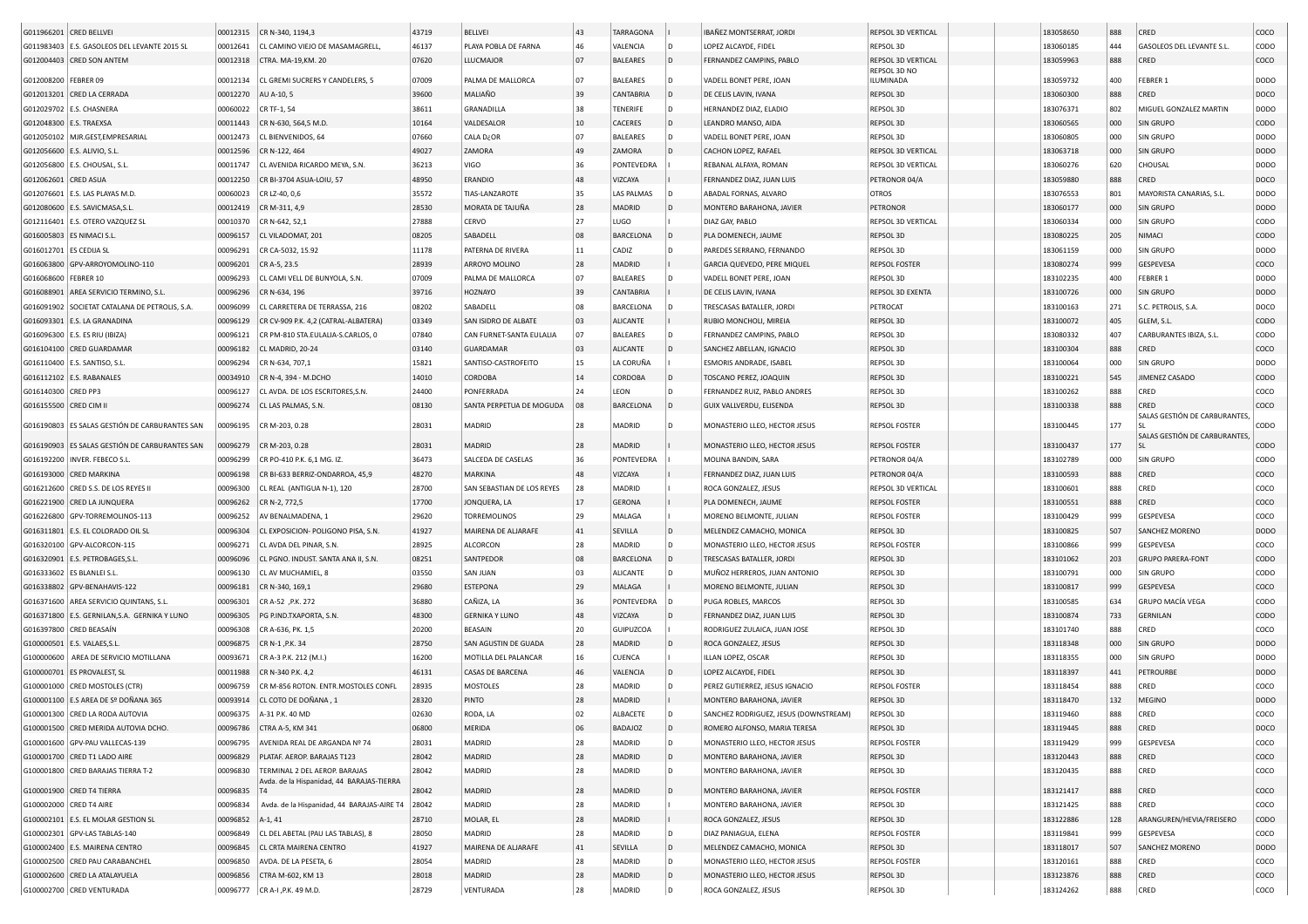|                          | G100002900 CRED TIRANT LO BLANCH              | 00096799 | CL AVDA.TIRANT LO BLANC, S/N                                                   | 03801 | ALCOY                        | 03     | ALICANTE          | $\overline{D}$ | RUBIO MONCHOLI, MIREIA                | REPSOL 3D                 | 183119577 | 888        | CRED                       | DOCO        |
|--------------------------|-----------------------------------------------|----------|--------------------------------------------------------------------------------|-------|------------------------------|--------|-------------------|----------------|---------------------------------------|---------------------------|-----------|------------|----------------------------|-------------|
|                          | G100003401 E.S. DISGASOIL                     | 00096802 | CR C-717, P.K. 53                                                              | 07650 | SANTANYI                     | 07     | <b>BALEARES</b>   |                | VADELL BONET PERE, JOAN               | REPSOL 3D                 | 183122282 | 400        | FEBRER 1                   | DODO        |
|                          | G100003701   E.S. GLEM, S.L. CASTALLA 2       | 00096843 | CR CV-815 P.K. 5,700                                                           | 03420 | CASTALLA                     | 03     | <b>ALICANTE</b>   |                | RUBIO MONCHOLI, MIREIA                | REPSOL 3D                 | 183120088 | 405        | GLEM, S.L                  | <b>DODO</b> |
|                          |                                               |          |                                                                                | 46400 | CULLERA                      | 46     |                   |                |                                       | REPSOL 3D                 |           | 888        | CRED                       | coco        |
|                          | G100003800 CRED NOVA CULLERA                  | 00096846 | CL CORBERA S/N BULEVAR DE PARCELA 1<br>CR. CV 405 P.K. 3,5 POL.IND. TOLL DE LA |       |                              |        | VALENCIA          |                | SOLER ASSUCENA, JOSE CARLOS           |                           | 183119767 |            |                            |             |
|                          | G100004001 AREA DE SERVICIO EL TOLL           | 00096790 | <b>ALBERCA</b>                                                                 | 46900 | <b>TORRENTE</b>              | 46     | VALENCIA          |                | SOLER ASSUCENA, JOSE CARLOS           | REPSOL 3D                 | 183118298 | 437        | RAIMUNDO GARCIA            | <b>DODO</b> |
|                          | G100004100 CRED LUCENTUM                      | 00096884 | C/ FORTUNY ESQ AVDA NOVELDA 141                                                | 03009 | <b>ALICANTE</b>              | 03     | ALICANTE          |                | MUÑOZ HERREROS, JUAN ANTONIO          | REPSOL 3D                 | 183125004 | 888        | CRED                       | DOCO        |
|                          | G100004200 CRED RECTA DE TARAHALES            | 00060063 | AVDA DE ESCALERITAS ESQUINA CALLE<br><b>TELEGRAFOS SN</b>                      | 35003 | PALMAS DE GRAN CANAR         | 35     | LAS PALMAS        |                | ABADAL FORNAS, ALVARO                 | REPSOL 3D                 | 183130103 | 888        | CRED                       | COCO        |
|                          |                                               |          | POLIGONO INDUCTRIAL DE GÜIMAR                                                  |       |                              |        |                   |                |                                       |                           |           |            |                            |             |
|                          | G100004300 CRED POLÍGONO DE GÜIMAR            | 00060064 | MANZANA A                                                                      | 38550 | ARAFO                        | 38     | TENERIFE          |                | HERNANDEZ DIAZ, ELADIO                | REPSOL 3D                 | 183126069 | 888        | CRED                       | DOCO        |
|                          | G100004400 GLEM, S.L.-AUTOVIA R-2B            | 00096886 | CR A-31, P.K.53 M.D.                                                           | 03400 | VILLENA                      | 03     | <b>ALICANTE</b>   |                | RUBIO MONCHOLI, MIREIA                | REPSOL 3D VERTICAL        | 183120070 | 405        | GLEM, S.L                  | CODO        |
|                          | G100004600 E.S. VILLARCE LA VARGA             | 00096873 | CR A-1, 232,7 MARGEN IZQ.                                                      | 09195 | VILLAGONZALO PEDERNA         | 09     | <b>BURGOS</b>     |                | GOMEZ DE LA CALLE, ROSA MARIA         | REPSOL 3D VERTICAL        | 183118504 | 703        | VILLARCE, S.L              | DODO        |
|                          | G100004700 E.S. SERVICIOS ALCUDIA, S.A. :     | 00033863 | AV CORNELI ATIC, 5                                                             | 07410 | PUERTO DE ALCUDIA            | 07     | <b>BALEARES</b>   |                | FERNANDEZ CAMPINS, PABLO              | REPSOL 3D                 | 183118512 | 423        | SERVIALSA                  | <b>DODO</b> |
|                          | G009223404   E.S. SUMINISTROS CUCOALVA        | 00033438 | CR TORO-SALAMANCA, 21                                                          | 49155 | BOVEDA DE TORO, LA           | 49     | ZAMORA            |                | CACHON LOPEZ, RAFAEL                  | REPSOL 3D                 | 183006873 | 795        | SUMINISTROS CUCOALVA       | CODO        |
|                          | G009223503 E.S. TERA GASOLINERA SL            | 00033885 | CR N-525, 31,5 D                                                               | 49332 | CAMARZANA DE TERA            | 49     | ZAMORA            |                | CACHON LOPEZ, RAFAEL                  | REPSOL 3D VERTICAL        | 183054329 | 723        | <b>TERA GASOLINERA</b>     | CODO        |
|                          | ES CARAMANZANA MARKETING Y                    |          |                                                                                |       |                              |        |                   |                |                                       |                           |           |            |                            |             |
| G009223602 MEDIOAMB      |                                               | 00004991 | CR N-620, 203 D                                                                | 49440 | CAÑIZAL                      | 49     | ZAMORA            | D              | CACHON LOPEZ, RAFAEL                  | REPSOL 3D                 | 183004167 | 785        | GRUPO CARAMAZANA           | <b>DODO</b> |
|                          | G009224204   SEGUIN Y DIEGO,S.L               | 00034273 | CR C-519, 35                                                                   | 49400 | <b>FUENTESAUCO</b>           | 49     | ZAMORA            |                | CACHON LOPEZ, RAFAEL                  | PETRONOR 04/A             | 183010255 | 000        | SIN GRUPO                  | CODO        |
|                          | G009224301 E.S. GRUPO EMPRESARIAL EESS E.F.C. | 00033077 | CR N-525, 103                                                                  | 49574 | PADORNELO                    | 49     | ZAMORA            |                | CACHON LOPEZ, RAFAEL                  | REPSOL 3D VERTICAL        | 183001866 | 000        | <b>SIN GRUPO</b>           | CODO        |
| G009225402               | <b>CRED TORO</b>                              | 00034371 | AV CARLOS DE LA TORRE                                                          | 49800 | TORO                         | 49     | ZAMORA            |                | CACHON LOPEZ, RAFAEL                  | REPSOL 3D                 | 183011162 | 888        | CRED                       | COCO        |
| G009225603               | <b>ES VILLANUEVA ROANROES S.L</b>             | 00034137 | CR N-610 81,8                                                                  | 49100 | VILLANUEVA DEL CAMPO         | 49     | ZAMORA            |                | CACHON LOPEZ, RAFAEL                  | PETRONOR 04/A             | 183001023 | 000        | <b>SIN GRUPO</b>           | CODO        |
| G009302900 E.S. PINOMAR  |                                               | 00031276 | CR N-340, 189                                                                  | 29600 | MARBELLA                     | 29     | MALAGA            |                | LENDRINO RECUERO, MIGUEL ANGEL        | REPSOL 3D                 | 183050822 | 516        | <b>GRUPO HERRERO</b>       | <b>DODO</b> |
|                          | G009304300   E.S. MUNUERA S.L.                | 00033514 | CR C-3211, 64,8                                                                | 30800 | LORCA E.S. MUNUERA           | 30     | MURCIA            |                | ESCUDERO GARCERAN, EMILIO             | REPSOL 3D VERTICAL        | 183011055 | 434        | MUNUERA                    | CODO        |
|                          | G009323203 RUTA LOS ANCARES, S.I              | 00034340 | CR C-712, 27                                                                   | 24430 | VEGA DE ESPINAREDA           | 24     | LEON              |                | FERNANDEZ RUIZ, PABLO ANDRES          | REPSOL 3D                 | 183051457 | 000        | SIN GRUPO                  | CODO        |
|                          | G009323601 E.S. LES 4 RODES S.L.              | 00034185 | CR C-233, 20,2                                                                 | 43746 | TIVISSA                      | 43     | TARRAGONA         |                | SANCHEZ SENDRA, FRANCISCO JAVIER      | REPSOL 3D                 | 183007020 | 245        | LES CUATRE RODES, S.L.     | CODO        |
|                          | G009339500 R.BERICOCHEA Y 4 MAS               | 00010704 | CL AVENIDA LOBETE, 46                                                          | 26004 | LOGROÑO                      | 26     | LA RIOJA          |                | COLOMA RUIZ, DIEGO                    | REPSOL 3D                 | 183002260 | 000        | SIN GRUPO                  | <b>DODO</b> |
|                          |                                               |          |                                                                                |       |                              |        |                   |                |                                       | REPSOL 3D NO              |           |            |                            |             |
|                          | G009354800 XUNQUEIRA S.L.                     | 00034342 | CR C-550 35                                                                    | 15940 | PUEBLA DE CARAMIÑAL          | 15     | LA CORUÑA         |                | ESMORIS ANDRADE, ISABEL               | ILUMINADA                 | 183017524 | 000        | <b>SIN GRUPO</b>           | CODO        |
|                          | G009370601 E.S. LA PALMERA                    | 00010631 | CR GE-643, 5                                                                   | 17133 | SERRA DE DARO                | 17     | <b>GERONA</b>     |                | SOLE NIUBO, JORDI                     | REPSOL 3D                 | 183005792 | 000        | <b>SIN GRUPO</b>           | <b>DODO</b> |
|                          | G012119500   E.S. BAÑALES, S.L.               | 00012295 | CR A-471, 34                                                                   | 41740 | LEBRIJA                      | 41     | SEVILLA           |                | BELLOD TARDIO, MIGUEL                 | REPSOL 3D VERTICAL        | 183063825 | 000        | <b>SIN GRUPO</b>           | <b>DODO</b> |
|                          | G012122501 HIJOS DE NAVARRO ROBLES, S.L.      | 00012356 | CR N-344, 73,3                                                                 | 30520 | JUMILLA                      | 30     | <b>MURCIA</b>     |                | MARTINEZ JIMENEZ, RAUL                | <b>REPSOL 3D VERTICAL</b> | 183060706 | 000        | SIN GRUPO                  | DODO        |
|                          | G012125701 E.S. LAS CUMBRES, S.L              | 00012693 | CR N-301, 410                                                                  | 30155 | BAÑOS Y MENDIGO              | 30     | MURCIA            | D              | SANCHEZ ABELLAN, IGNACIO              | REPSOL 3D VERTICAL        | 183060649 | 416        | LAS CUMBRE                 | <b>DODO</b> |
|                          | G012138401 CRED GRANDA-GIJON                  | 00012621 | CR AS-248 - 1.440                                                              | 33391 | <b>GRANDA-GIJON</b>          | 33     | <b>ASTURIAS</b>   |                | GONZALEZ ESPINA, MARIA LUISA          | REPSOL 3D                 | 183060102 | 888        | CRED                       | DOCO        |
|                          | G012144700   E.S. ISLA (IBIZA)                | 00012980 | CR PM-801, 1,2                                                                 | 07802 | EIVISSA                      | 07     | <b>BALEARES</b>   |                | FERNANDEZ CAMPINS, PABLO              | REPSOL 3D                 | 183060748 | 407        | CARBURANTES IBIZA, S.L.    | CODO        |
| G012160600 E.S. ZAISA    |                                               | 00012040 | CL TERMINAL DE ZAISA-BEHOBIA, S.N                                              | 20305 | <b>IRUN</b>                  | 20     | GUIPUZCOA         |                | RODRIGUEZ ZULAICA, JUAN JOSE          | REPSOL 04/A               | 183060359 | 001        | MANTEROLA                  | <b>DODO</b> |
|                          | G012174200   E.S. NAVAS A., SL                | 00012501 | CR A-1, 107,4                                                                  | 40593 | CASTILLEJO DE MESLEON        | 40     | SEGOVIA           | D              | MORIDO NIÑO, EDUARDO                  | REPSOL 3D VERTICAL        | 183060870 | 727        | NAVAS AGUEDA               | <b>DODO</b> |
|                          | G012199601 E.S. BESAYA, S.L.- ARENAS DE IGUÑA | 00012335 | CR N-611, 163,2                                                                | 39450 | ARENAS DE IGUÑA              | 39     | <b>CANTABRIA</b>  |                | DE CELIS LAVIN, IVANA                 | PETRONOR 04/A             | 183062181 | 319        | BESAYA                     | CODO        |
| G012201701               | HDOS DE COCHERO SL                            | 00012835 | CL ESPAÑA (PROLONGACION), S.N.                                                 | 21410 | <b>ISLA CRISTINA</b>         | $21\,$ | HUELVA            | D              | GONZALEZ DEL VALLE, DIEGO             | REPSOL 3D VERTICAL        | 183058312 | 000        | <b>SIN GRUPO</b>           | CODO        |
|                          |                                               | 00012311 |                                                                                | 24288 |                              | 24     | LEON              |                |                                       |                           | 183060763 |            | <b>ISIDORO BLAS GARCIA</b> | CODO        |
|                          | G012208302 E.S. ISIDORO BLAS GARCIA           |          | CR. N-120 342,5                                                                | 45683 | ESTEBANEZ DE LA CALZ         | 45     |                   |                | FERNANDEZ RUIZ, PABLO ANDRES          | REPSOL 3D VERTICAL        |           | 728<br>888 | CRED                       | coco        |
|                          | G012237302 CRED CAZALEGAS                     | 00012955 | CR A-5, 104,3                                                                  |       | CAZALEGAS                    |        | TOLEDO            |                | PEREZ GUTIERREZ, JESUS IGNACIO        | REPSOL 3D                 | 183060599 |            |                            |             |
| G012241102 E.S. SAN ELOY |                                               | 00012563 | CR P-0435, 0.5                                                                 | 11591 | <b>GUADALCACIN</b>           | 11     | CADIZ             |                | PAREDES SERRANO, FERNANDO             | REPSOL 3D                 | 183061118 | 522        | ALFONSO RUIZ CARO          | CODO        |
|                          | G012244302 CRED PUERTO DEL ROSARIO            | 00060024 | CR FV-1, 2                                                                     | 35600 | PUERTO DEL ROSARIO(F         | 35     | <b>LAS PALMAS</b> |                | ABADAL FORNAS, ALVARO                 | REPSOL 3D                 | 183076504 | 888        | CRED                       | DOCO        |
|                          | G012247201 ES. LA LAGUNA                      | 00012369 | CR N-122, 53,5                                                                 | 50560 | AGON                         | 50     | ZARAGOZA          |                | SANCHEZ POLO, JESUS ANGEI             | REPSOL 3D                 | 183059658 | 270        | ZOILO RIOS                 | <b>DODO</b> |
|                          | G012287102   E.S. GLORIA TELLO SL             | 00012135 | CR CA-131, 2                                                                   | 39314 | VIVEDA                       | 39     | CANTABRIA         |                | DE CELIS LAVIN, IVANA                 | REPSOL 3D                 | 183060821 | 000        | <b>SIN GRUPO</b>           | CODO        |
|                          | G012303901 E.S. VILLAFRANCA                   | 00012391 | CR CO 5+68, 1,4                                                                | 14420 | VILLAFRANCA DE CORDOBA       | 14     | CORDOBA           |                | FERNANDEZ POZANCO, MELCHOR            | REPSOL 3D                 | 183060797 | 514        | HIJOS DE JOAQUIN DOMINGUEZ | CODO        |
|                          | G012304601 CRED CAZALEGAS I                   | 00012954 | CR A-5, 103,2                                                                  | 45683 | CAZALEGAS                    | 45     | TOLEDO            |                | PEREZ GUTIERREZ, JESUS IGNACIO        | REPSOL 3D                 | 183060607 | 888        | CRED                       | COCO        |
|                          | G012313703 ES FOOTWEAR PLANET S.L             | 00012768 | CR A-214 VILLAFRANQUE-TANGE, 5                                                 | 03112 | VILLAFRANQUEZA               | 03     | <b>ALICANTE</b>   |                | MUÑOZ HERREROS, JUAN ANTONIO          | REPSOL 3D                 | 183062140 | 438        | <b>FRANCISCO SANCHEZ</b>   | CODO        |
|                          | G012319802 E.S. JAVIER ANGEL CABRERA LAPARRA  | 00012491 | CR N-332, 155,5                                                                | 03590 | ALTEA                        | 03     | <b>ALICANTE</b>   |                | MUÑOZ HERREROS, JUAN ANTONIO          | REPSOL 3D                 | 183061472 | 000        | SIN GRUPO                  | CODO        |
|                          | G012326601 CRED MERCAVALENCIA                 | 00012994 | CTRA. FUENTE EN CORTS, 231 (MERC                                               | 46013 | VALENCIA                     | 46     | VALENCIA          |                | LOPEZ ALCAYDE, FIDEL                  | REPSOL 3D                 | 183060680 | 888        | CRED                       | COCO        |
|                          | G012335800 E.S. CAN RITA (FORMENTERA)         | 00013011 | CR PM-820, 4,6                                                                 | 07860 | SAN FRANCISCO                | 07     | <b>BALEARES</b>   |                | FERNANDEZ CAMPINS, PABLO              | REPSOL 3D                 | 183060664 | 000        | <b>SIN GRUPO</b>           | <b>DODO</b> |
|                          | G012338200 LAGARTO DE JAEN S.L                | 00012131 | CR N-321, 58,8                                                                 | 23005 | JAEN                         | 23     | <b>JAEN</b>       |                | MERCADO NOVES, EMILIO                 | REPSOL 3D                 | 183108323 | 000        | SIN GRUPO                  | <b>DODO</b> |
| G016397900 CRED TOLOSA   |                                               |          | 00096307   CR N-1, 432,5                                                       | 20400 | TOLOSA - C.RED               | 20     | GUIPUZCOA         |                | RODRIGUEZ ZULAICA, JUAN JOSE          | REPSOL 3D                 | 183101732 | 888        | CRED                       | COCO        |
|                          | G016405500 NACINCO47 S.L.                     | 00011958 | CR A-5, 47,7                                                                   | 45950 | <b>CASARRUBIOS DEL MONTE</b> | 45     | <b>TOLEDO</b>     | D              | GARCIA QUEVEDO, PERE MIQUEL           | REPSOL 3D                 | 183100908 | 102        | <b>HERMANOS GIL</b>        | DODO        |
|                          | G016425800 JACINTO NIETO E HIJOS, S.L.        | 00092567 | CR A-5, 219                                                                    | 10370 | DELEITOSA                    | 10     | CACERES           | D              | SANCHEZ MILLA, ISIDORO                | REPSOL 3D VERTICAL        | 183100940 | 000        | SIN GRUPO                  | <b>DODO</b> |
|                          | G016429900 GPV-LEON-116                       | 00096309 | CL CRUZ ROJA DE LEON, S.N.                                                     | 24001 | LEON                         | 24     | LEON              | l D            | FERNANDEZ RUIZ, PABLO ANDRES          | <b>REPSOL FOSTER</b>      | 183054139 | 999        | GESPEVESA                  | coco        |
|                          | G016478703 E.S. INDALICA COPEC SA             | 00096079 | CR A-92, 279                                                                   | 18180 | DIEZMA                       | 18     | GRANADA           |                | MONTALVO LAMELAS, MANUEL              | REPSOL 3D                 | 183101013 | 543        | INDALICA COPEC             | CODO        |
|                          | G016479103 E.S. INDALICA COPEC SA             | 00096080 | CR A-92, 279                                                                   | 18180 | DIEZMA                       | 18     | GRANADA           |                | MONTALVO LAMELAS, MANUEL              | REPSOL 3D                 | 183101021 | 543        | <b>INDALICA COPEC</b>      | <b>CODO</b> |
|                          |                                               |          | CL AV DE LA INDUSTRIA, 58                                                      | 28760 | TRES CANTOS                  | 28     | MADRID            |                |                                       | REPSOL 3D                 |           | 102        | <b>HERMANOS GIL</b>        | DODO        |
|                          | G016487501   E.S. TRES CANTOS S.L.            | 00096306 | CL AVDA JAUME CARNER ESQ.C/DEL MAR,                                            |       |                              | 43     |                   |                | DIAZ PANIAGUA, ELENA                  |                           | 183100890 |            |                            |             |
|                          | G016490500 CRED EL VENDRELL                   | 00096169 |                                                                                | 43700 | VENDRELL, EL                 |        | TARRAGONA         |                | IBAÑEZ MONTSERRAT, JORDI              | REPSOL 3D                 | 183101104 | 888        | CRED                       | coco        |
|                          | G016495701 CRED MONASTRELL                    | 00013195 | CR MU-404, 0,7                                                                 | 30510 | YECLA                        | 30     | <b>MURCIA</b>     |                | MARTINEZ JIMENEZ, RAUL                | REPSOL 3D                 | 183101120 | 888        | CRED                       | DOCO        |
|                          | G016521301 CRED BOCEGUILLAS                   | 00096170 | AT A-1 P.K. 116,0 D                                                            | 40560 | <b>BOCEGUILLAS</b>           | 40     | SEGOVIA           | l D            | SAENZ DE MIERA, LUIS                  | REPSOL 3D                 | 183101138 | 888        | CRED                       | coco        |
|                          | G016568500 CRED SANT CUGAT                    | 00096159 | CL AV AUGUSTA, S.N.                                                            | 08190 | SANT CUGAT DEL VALLES        | 08     | BARCELONA         | D              | TRESCASAS BATALLER, JORDI             | REPSOL 3D                 | 183101203 | 888        | CRED                       | COCO        |
|                          | G016583800 CRED HONRUBIA                      | 00096316 | CR CM-3112 (A-3 P.K. 166 MG.DE.),                                              | 16730 | <b>HONRUBIA</b>              | 16     | <b>CUENCA</b>     | D              | SANCHEZ RODRIGUEZ, JESUS (DOWNSTREAM) | REPSOL 3D VERTICAL        | 183101302 | 888        | CRED                       | DOCO        |
|                          | G016622002 CARBURANTES DE TEIXEIRO, S.L.      | 00096331 | CR N-634, 662                                                                  | 15310 | <b>TEIXEIRO</b>              | 15     | LA CORUÑA         | D              | ALVAREZ VILLAR, JUAN CARLOS           | REPSOL 3D VERTICAL        | 183061738 | 000        | SIN GRUPO                  | CODO        |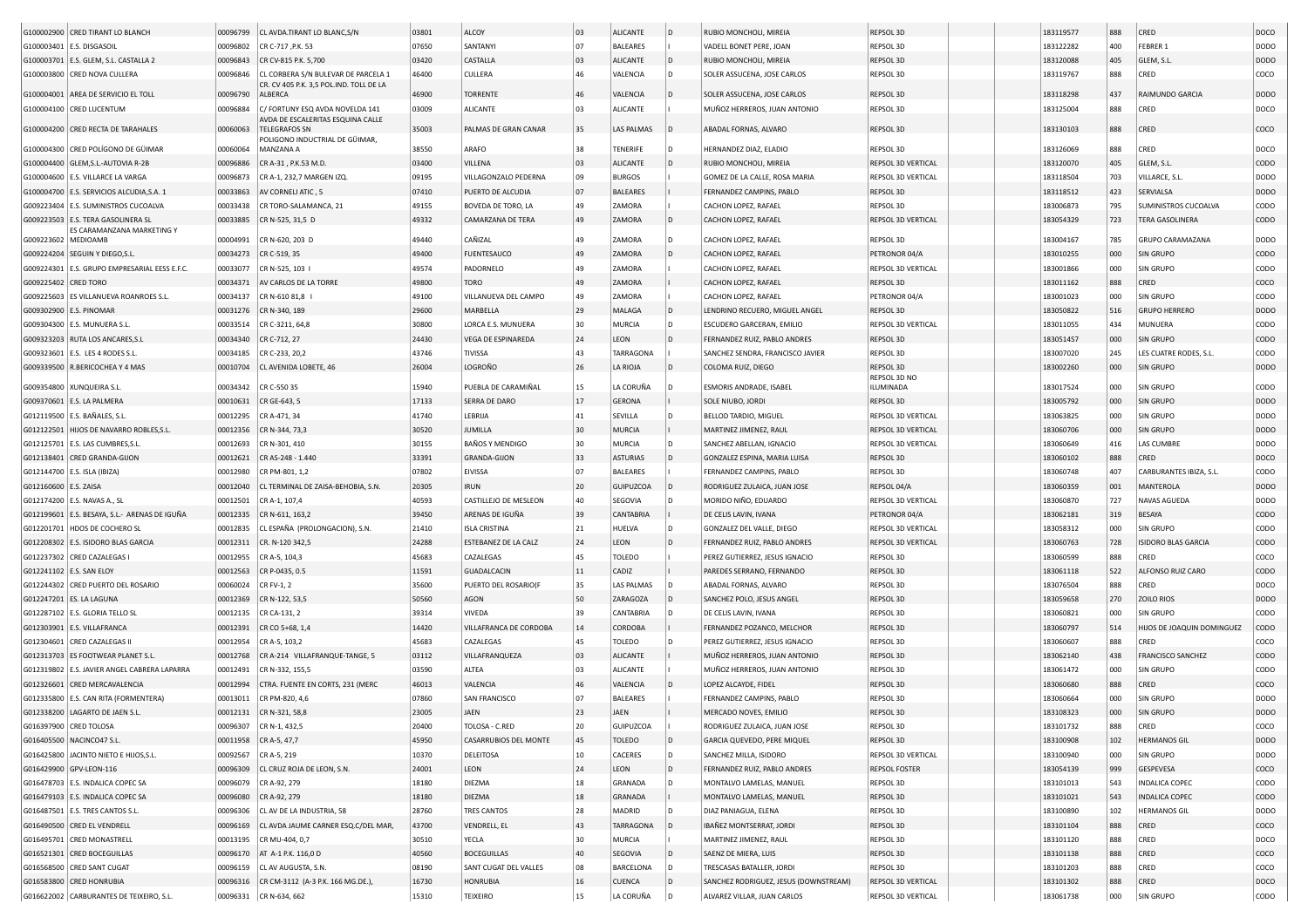|                           | G016659700 E.S. ALMARAZ, S.L                   | 00013991 | CR A-5, 200                                                  | 10350 | ALMARAZ                | 10       | <b>CACERES</b>   | D                   | SANCHEZ MILLA, ISIDORO         | REPSOL 3D                     | 183101344 | 000 | <b>SIN GRUPO</b>                | <b>DODO</b>      |
|---------------------------|------------------------------------------------|----------|--------------------------------------------------------------|-------|------------------------|----------|------------------|---------------------|--------------------------------|-------------------------------|-----------|-----|---------------------------------|------------------|
| G016678200 E.S. RODEO     |                                                | 00096332 | PG P.I. CANTARRANAS, 1                                       | 29100 | COIN                   | 29       | MALAGA           |                     | LENDRINO RECUERO, MIGUEL ANGEL | REPSOL 3D VERTICAL            | 183101518 | 516 | <b>GRUPO HERRERO</b>            | DODO             |
| G016691200   E.S. EL ZOCO |                                                | 00096312 | CL JOSE Mª MARTORELL, S/N                                    | 14005 | CORDOBA                | 14       | <b>CORDOBA</b>   | l D                 | FERNANDEZ POZANCO, MELCHOR     | <b>REPSOL 3D</b>              | 183101906 | 552 | <b>GRUPO LARREA</b>             | CODO             |
|                           | G016699800 P.ISIDORO ORTIZ, S.L                | 00096333 | CL DOS DE MAYO, 167                                          | 02600 | VILLARROBLEDO          | 02       | ALBACETE         |                     | DIAZ TRILLO, MIGUEL ANGEL      | <b>REPSOL 3D VERTICAL</b>     | 183103050 | 000 | SIN GRUPO                       | DODO             |
|                           | G016768800 CRED CABRERA                        | 00096152 | CR N-2, 643                                                  | 08349 | CABRERA DE MAR         | 08       | <b>BARCELONA</b> |                     | LOPEZ BAENA, MARC              | REPSOL 3D                     | 183103712 | 888 | CRED                            | coco             |
|                           | G016769605   ES PETROARAN MAZARRON, SL         | 00096334 | CR MU-603 MURCIA-MAZARRON, 47.2                              | 30870 | <b>MAZARRON</b>        | 30       | <b>MURCIA</b>    |                     | ESCUDERO GARCERAN, EMILIO      | REPSOL 99/2                   | 183101534 | 000 | SIN GRUPO                       | CODO             |
|                           | G016771500   E.S. VALMOTOR II                  | 00096337 | CL OVIDI I MONTLLOR, 18                                      | 46960 | ALDAYA                 | 46       | VALENCIA         |                     | DE LA CUADRA RIBES, FERNANDO   | <b>REPSOL 3D</b>              | 183101559 | 426 | BAÑON Y VALERO, S.L             | <b>DODO</b>      |
|                           | G016792901 ES VILALTA CORPORACION S.A          | 00096112 | CL AVDA DE CALDES, 18                                        | 08750 | MOLINS DE REI          | 08       | <b>BARCELONA</b> |                     | TRESCASAS BATALLER, JORDI      | REPSOL 3D                     | 183101898 | 731 | VILALTA CORP.                   | CODO             |
|                           | G016816700 E.S. GALURESA-PAXONAL               | 00096335 | RUA RESTOLLAL,52                                             | 15702 | SANTIAGO DE COMPOSTELA | 15       | LA CORUÑA        | l D                 | ESMORIS ANDRADE, ISABEL        | REPSOL 3D                     | 183101815 | 602 | GALURESA                        | DOD <sub>O</sub> |
|                           | G016819401   HERCA 1999 S.L.                   | 00096324 | CR CUV8307 (A-3 P.K. 186 MG.DE), 1                           | 16213 | TEBAR                  | 16       | CUENCA           | In.                 | ILLAN LOPEZ, OSCAR             | REPSOL 3D                     | 183101831 | 000 | SIN GRUPO                       | DODO             |
| G016824100 CRED RUBÍ      |                                                | 00096158 | CR E-9, 14,9                                                 | 08191 | <b>RUBI</b>            | 08       | <b>BARCELONA</b> | ID.                 | TRESCASAS BATALLER, JORDI      | <b>REPSOL FOSTER</b>          | 183101757 | 888 | CRED                            | coco             |
|                           | G016859600 E.S. WAY ATALAYA, S.L.              | 00096336 | CR CUV8306 (A-3 P.K. 177 MG.IZ.),                            | 16710 | ATALAYA DEL CAÑAVATE   | 16       | CUENCA           |                     | ILLAN LOPEZ, OSCAR             | REPSOL 3D                     | 183101914 | 256 | AGREDA AUTOMÓVIL, S.L           | DODO             |
|                           | G016863200 CRED RÍO CASTOR I                   | 00096329 | AU AP-7, 161,00 I                                            | 29680 | <b>ESTEPONA</b>        | 29       | MALAGA           |                     | MORENO BELMONTE, JULIAN        | <b>REPSOL FOSTER</b>          | 183101872 | 888 | CRED                            | coco             |
|                           | G016863400 CRED RÍO CASTOR II                  | 00096328 | AU AP-7 161,00 D                                             | 29680 | <b>ESTEPONA</b>        | 29       | MALAGA           |                     | MORENO BELMONTE, JULIAN        | <b>REPSOL FOSTER</b>          | 183101864 | 888 | CRED                            | coco             |
|                           |                                                |          |                                                              | 29600 | MARBELLA               | 29       |                  |                     |                                |                               |           |     | CRED                            | coco             |
|                           | G016863500 CRED ALT MARBELLA                   | 00096346 | AU AP-7, 187,00 I                                            |       |                        |          | MALAGA           |                     | MORENO BELMONTE, JULIAN        | <b>REPSOL FOSTER</b>          | 183101856 | 888 |                                 |                  |
|                           | G016863600 CRED ALT MARBELLA II                | 00096345 | AU AP-7, 187,00 D                                            | 29600 | MARBELLA               | 29       | MALAGA           |                     | MORENO BELMONTE, JULIAN        | <b>REPSOL FOSTER</b>          | 183101849 | 888 | CRED                            | coco             |
| G016866902 FEBRER S.A.    |                                                | 00096289 | CL SANT IGNASI, 68                                           | 07008 | PALMA DE MALLORCA      | 07       | <b>BALEARES</b>  | ID.                 | VADELL BONET PERE, JOAN        | REPSOL 3D                     | 183101823 | 400 | FEBRER                          | CODO             |
|                           | G016872302 CRED VARIANTE ESTE SUR              | 00096267 | CL VIADUCTO MIRAFLORES-LARREAGA, 2                           | 48003 | <b>BILBAO</b>          | 48       | VIZCAYA          |                     | FERNANDEZ DIAZ, JUAN LUIS      | <b>REPSOL FOSTER</b>          | 183101153 | 888 | CRED                            | coco             |
|                           | G016872402 CRED VARIANTE ESTE NORTE            | 00096202 | CL VIADUCTO MIRAFLORES-LARREAGA, 1                           | 48003 | <b>BILBAO</b>          | 48       | VIZCAYA          | l D                 | FERNANDEZ DIAZ, JUAN LUIS      | <b>REPSOL FOSTER</b>          | 183101146 | 888 | CRED                            | coco             |
|                           | G100009000 CRED MUEL 255                       | 00096917 | PG PITARCO PAC. 138 A-23 KM 255 MII                          | 50450 | MUEL                   | 50       | ZARAGOZA         |                     | LABORDA LOPEZ, JESUS           | REPSOL 3D                     | 183131911 | 888 | CRED                            | DOCO             |
| G100009301 E.S. PIOZ      |                                                | 00096908 | CM-2004 KM 21,5                                              | 19162 | PIOZ                   | 19       | GUADALAJARA      |                     | MONTERO BARAHONA, JAVIER       | REPSOL 3D                     | 183119817 | 194 | <b>GRUPO BALDOMINOS</b>         | <b>DODO</b>      |
|                           | G100009400 E.S. PUERTA DE LOS PEDROCHES        | 00093974 | CRA. N-502 KM 366.5<br>CR N-634 IRUN-LA CORUÑA (POL.GRANADA, | 14250 | VILLANUEVA DEL DUQUE   | 14       | CORDOBA          |                     | TOSCANO PEREZ, JOAQUIN         | REPSOL 3D                     | 183119452 | 000 | SIN GRUPO                       | DODO             |
|                           | G100009502 E.S. GASOLINERA ORTUELLA, S.L.      | 00096885 | Nº 1) KM 124,270                                             | 48530 | ORTUELLA               | 48       | VIZCAYA          |                     | FERNANDEZ DIAZ, JUAN LUIS      | REPSOL 3D                     | 183119122 | 000 | <b>SIN GRUPO</b>                | <b>DODO</b>      |
|                           | G100009900 CRED PARQUE LOGISTICO               | 00096909 | CTRA. A-431 P.K. 4 (PARQUE LOGISTICO)                        | 14005 | CORDOBA                | 14       | CORDOBA          |                     | TOSCANO PEREZ, JOAQUIN         | REPSOL 3D                     | 183124015 | 888 | CRED                            | coco             |
|                           | G100010000 CRED RAFELBUÑOL                     | 00093461 | AV CAMI DE LA CEBOLLA, 45                                    | 46138 | RAFAELBUNYOL           | 46       | VALENCIA         | l D                 | LOPEZ ALCAYDE, FIDEL           | REPSOL 3D                     | 183119692 | 888 | CRED                            | DOCO             |
|                           |                                                |          | CTRA CAMINO DE TURRUÑUELOS, PARCELA                          |       |                        |          |                  |                     |                                |                               |           |     |                                 |                  |
|                           | G100010200 GPV-CORDOBA-143                     | 00096922 | 4.2 (PP-0-5)                                                 | 14011 | CORDOBA                | 14       | CORDOBA          |                     | FERNANDEZ POZANCO, MELCHOR     | REPSOL 3D                     | 183124759 | 999 | <b>GESPEVESA</b>                | coco             |
|                           | G100010300 CRED VILASECA                       | 00096923 | VILA DEL COMU 8POL. IND. L'ALBA PARC.A<br>$22-a, 1$          | 43480 | VILA-SECA              | 43       | TARRAGONA        |                     | IBAÑEZ MONTSERRAT, JORDI       | <b>REPSOL 3D</b>              | 183120229 | 888 | CRED                            | coco             |
|                           | G100010400 CRED CARBAJOSA DE LA SAGR           | 00096924 | POL. IND. MONTALVO                                           | 37188 | CARBAJOSA DE LA SAGR   | 37       | SALAMANCA        |                     | RODRIGUEZ BENITEZ, JOSE MANUEL | REPSOL 3D                     | 183120351 | 888 | CRED                            | DOCO             |
|                           | G100010701 E.S. FEBRER PINARO, S.L             | 00034457 | CR PORTO CRISTO-SON SERVERA                                  | 07680 | PORTO CRISTO           | 07       | <b>BALEARES</b>  |                     | VADELL BONET PERE, JOAN        | <b>REPSOL 3D</b>              | 183119270 | 433 | FEBRER 2                        | <b>DODO</b>      |
|                           | G100010800   ESTACION DE SERVICIO LA MINILLA   | 00093962 | CL FEDERICO GARCIA LORCA, 1                                  | 35011 | PALMAS DE GRAN CANAR   | 35       | LAS PALMAS       |                     | ABADAL FORNAS, ALVARO          | <b>REPSOL 3D</b>              | 183119791 | 804 | LLANO ALEGRE                    | DODO             |
|                           | G100011000 CRED ARC DE BARA                    | 00096928 | CL HISPANO SUIZA, 33-35                                      | 43883 | RODA DE BARA           | 43       | TARRAGONA        |                     | IBAÑEZ MONTSERRAT, JORD        | REPSOL 3D                     | 183120765 | 888 | CRED                            | DOCO             |
|                           |                                                |          |                                                              |       |                        |          |                  |                     |                                | REPSOL 3D NO                  |           |     |                                 |                  |
| G100011100   E.S. SOTON   |                                                | 00092823 | Bº TETUAN, CR AS-17 P.K. 48,5                                | 33950 | SOTRONDIO              | 33       | <b>ASTURIAS</b>  |                     | TORRES MONTERO, LUIS ABEL      | ILUMINADA                     | 183119825 | 000 | SIN GRUPO                       | DODO             |
|                           | G100011201 E.S. PETROBADALONA - SANTANDER 100  | 00013109 | CL SANTANDER 100-1004                                        | 08030 | BARCELONA              | 08       | BARCELONA        |                     | SOTO CANUT, GERARD             | REPSOL 3D                     | 183119932 | 290 | <b>GRUPO SUBIRATS</b>           | <b>DODO</b>      |
|                           | G100011400 CRED AVDA. DEL MEDITERRÁNEO         | 00011327 | AV. MEDITERRÁNEO, S/N ESQ. C/ ALPUJARRA                      | 04007 | ALMERIA                | 04       | ALMERIA          |                     | MOSCOSO TORRES, JOSE MARIA     | REPSOL 3D                     | 183120096 | 888 | CRED                            | DOCO             |
|                           | G100011700 CRED ARINAGA                        | 00093465 | CANAL DCHA. POLÍGONO DE ARINAGA, S/N                         | 35118 | ARINAGA                | 35       | LAS PALMAS       |                     | ABADAL FORNAS, ALVARO          | <b>REPSOL 3D</b>              | 183119965 | 888 | CRED                            | DOCO             |
|                           | G100011802   ES NOVES ENERGIES QD 2020 S.L     | 00010611 | CR C-35 P.K. 92,800                                          | 17455 | CALDAS DE MALAVELLA    | 17       | <b>GERONA</b>    |                     | SOLE NIUBO, JORD               | REPSOL 3D                     | 183120054 | 000 | SIN GRUPO                       | DODO             |
|                           | G100011900 AREA DE SERVICIO LINDABARCAS        | 00094001 | AUTOVIA A-8 SALIDA 441                                       | 33157 | <b>NOVELLANA</b>       | 33       | <b>ASTURIAS</b>  | ID.                 | TORRES MONTERO, LUIS ABEI      | <b>REPSOL 3D</b>              | 183120047 | 000 | SIN GRUPO                       | <b>DODO</b>      |
|                           | G100012002 ES GRUPO VILCOGAS S.L.              | 00093638 | AVDA. TERRA CHA, 164                                         | 27800 | VILLALBA               | 27       | LUGO             |                     | DIAZ GAY, PABLO                | REPSOL 3D                     | 183120120 | 632 | <b>GRUPO CARSEI</b>             | CODO             |
| G100012101 E.S. LEDOÑO    |                                                | 00096929 | LG CENTRO LOGISTICO LEDOÑO PARCELA 139                       | 15031 | CULLEREDO              | 15       | LA CORUÑA        |                     | MENDEZ GONZALEZ, CARMEN        | REPSOL 3D                     | 183120179 | 000 | SIN GRUPO                       | <b>DODO</b>      |
|                           | G100012200 E.S. 365 POZUELO                    | 00094104 | CR M-502 P.K. 3,6                                            | 28223 | POZUELO DE ALARCON     | 28       | MADRID           |                     | MONTERO BARAHONA, JAVIER       | REPSOL 3D                     | 183120203 | 132 | <b>MEGINO</b>                   | DODO             |
|                           | G100012300 E.S. ABRIL, S.A.                    | 00096933 | CR N-332, 116,4 M.I.                                         | 03550 | <b>SAN JUAN</b>        | 03       | ALICANTE         |                     | MUÑOZ HERREROS, JUAN ANTONIO   | REPSOL 3D                     | 183120294 | 105 | <b>RIVELSA</b>                  | <b>DODO</b>      |
|                           | G100012600   E.S. DONABRI S.L.                 | 00096932 | A7 SALIDA 289 ENLACE CV3211                                  | 12591 | LLOSA, LA              | 12       | CASTELLON        |                     | ALBERO LOPEZ, RAUL             | REPSOL 3D                     | 183120377 | 000 | SIN GRUPO                       | DODO             |
|                           | G009372502 CONSORCIO DOMON, S.L.               | 00034380 | CR VP-3061, 4                                                | 46370 | CHIVA                  | 46       | VALENCIA         | ID.                 | SOLER ASSUCENA, JOSE CARLOS    | REPSOL 3D                     | 183054642 | 000 | SIN GRUPO                       | CODO             |
|                           | G009373503   E.S. INMUEBLES ALONSO GOMEZ SL    | 00010683 | CR CL-601, 46                                                | 40200 | CUELLAR                | 40       | SEGOVIA          |                     | SAENZ DE MIERA, LUIS           | REPSOL 3D                     | 063219505 | 000 | SIN GRUPO                       | CODO             |
|                           | G009380102 GESINSA CARBURANTES, S.L            | 00010484 | CR C-3322, 90                                                | 46191 | VILAMARXANT            | 46       | VALENCIA         |                     | ALBERO LOPEZ, RAUL             | REPSOL 3D                     | 183006170 | 450 | GESINSA                         | <b>DODO</b>      |
|                           | G009382801 CRED PRADO VIEJO                    | 00034361 | CL POLIGONO PRADO VIEJO, 3                                   | 26006 | LOGROÑO                | 26       | LA RIOJA         |                     | COLOMA RUIZ, DIEGO             | REPSOL 3D                     | 183003417 | 888 | CRED                            | coco             |
|                           | G009420101 CRED OFELIA NIETO                   | 00034240 | CL OFELIA NIETO, 64                                          | 28039 | MADRID                 | 28       | MADRID           | ID.                 | DIAZ PANIAGUA, ELENA           | REPSOL 3D VERTICAL            | 183008051 | 888 | CRED                            | coco             |
| G009424201   E.S. PAU     |                                                |          | 00010949   CR GE-610, 6,8                                    | 17494 |                        | 17       | GERONA           |                     | PLA DOMENECH, JAUME            | REPSOL 3D                     | 183016062 | 272 | ALCANTARA                       | DODO             |
|                           | G009437404 ES PUIGFEL GESTIONS S.L.            |          | 00034306 CTRA C-155 P.K 10,5                                 | 08185 | LLICA DE VALL          | 08       | BARCELONA        |                     | GUIX VALLVERDU, ELISENDA       | REPSOL 3D                     | 063166730 | 299 | <b>GRUPO PUIGFEL</b>            | <b>CODO</b>      |
|                           | G009449303 E.S JUAN VICTOR CIVANTOS ALCAZAR    | 00034410 | CR GR-0 GRANADA-LA ZUBIA, 2                                  | 18140 | ZUBIA, LA              | 18       | GRANADA          | ID.                 | MORENO BELMONTE, JULIAN        | REPSOL 3D                     | 183013556 | 000 | SIN GRUPO                       | CODO             |
|                           | G009449906 E.S. ANTONIO PUERTA ROBLES          | 00010612 | CR C-3314, 10,7                                              | 30430 | CEHEGIN-ARGOS          | 30       | MURCIA           | D                   | ESCUDERO GARCERAN, EMILIO      | REPSOL 3D                     | 183015395 | 000 | SIN GRUPO                       | DODO             |
|                           | G009452001 CRED ILLESCAS                       | 00034359 | CR A-42, 32,8                                                | 45200 | ILLESCAS               | 45       | TOLEDO           |                     | GARCIA QUEVEDO, PERE MIQUEL    | REPSOL 3D                     | 183008184 | 888 | CRED                            | coco             |
|                           | G009460401 E.S. MONZONCILLO                    | 00010791 | CR SG-211, 10,8                                              | 40250 | MOZONCILLO             | 40       | SEGOVIA          |                     | SAENZ DE MIERA, LUIS           | REPSOL 3D                     | 183075720 | 000 | SIN GRUPO                       | <b>DODO</b>      |
|                           | G009463801 E.S.PETROJOISA                      | 00010928 | CR LE-110, 13,1                                              | 24760 | CASTROCALBON           | 24       | LEON             | l D                 | CACHON LOPEZ, RAFAEL           | PETRONOR 04/B                 | 183016120 | 000 | SIN GRUPO                       | CODO             |
|                           |                                                |          |                                                              |       |                        |          |                  |                     |                                |                               |           |     |                                 |                  |
| G009465901 CRED GROS      |                                                | 00011361 | CL AVENIDA DE LA ZURRIOLA, 32                                | 20002 | SAN SEBASTIAN          | 20<br>03 | GUIPUZCOA        | $\mathsf{D}$<br>l D | RODRIGUEZ ZULAICA, JUAN JOSE   | PETRONOR 04/A                 | 183016716 | 888 | CRED                            | COCO<br>coco     |
|                           | G009470202 CRED PEDREGUER                      | 00010209 | CL AVENIDA JAON CARLES I, 27                                 | 03750 | PEDREGUER              |          | ALICANTE         |                     | MUÑOZ HERREROS, JUAN ANTONIO   | REPSOL 3D                     | 183009448 | 888 | CRED                            |                  |
|                           | G009473100 CRED AMOREBIETA IZQ                 | 00031264 | CR A-8 BILBAO-BEHOBIA , P.K. 100                             | 48340 | AMOREBIETA-AUTOPISTA   | 48       | VIZCAYA          |                     | FERNANDEZ DIAZ, JUAN LUIS      | PETRONOR 04/A<br>REPSOL 3D NO | 183110667 | 888 | CRED                            | coco             |
|                           | G009477800   E.S.MUNUERA S.L.                  |          | 00034385 CR C-3211, 69                                       | 30800 | LORCA E.S. MUNUERA     | 30       | MURCIA           |                     | ESCUDERO GARCERAN, EMILIO      | ILUMINADA                     | 183005800 | 434 | MUNUERA                         | CODO             |
|                           | G009483701 E.S. FERNANDO SANTAMARIA SALINILLAS |          | 00011194 CR N-124, 35                                        | 01212 | SALINILLAS DE BURADON  | 01       | ALAVA            |                     | COLOMA RUIZ, DIEGO             | REPSOL 3D                     | 183002880 | 300 | FERNANDO SANTAMARIA GENAGA CODO |                  |
|                           | G009485602 CRED MÓSTOLES M.D.                  |          | 00034096 CR A-5, 21                                          | 28935 | MOSTOLES               | 28       | MADRID           |                     | PEREZ GUTIERREZ, JESUS IGNACIO | REPSOL 3D                     | 183053487 | 888 | CRED                            | COCO             |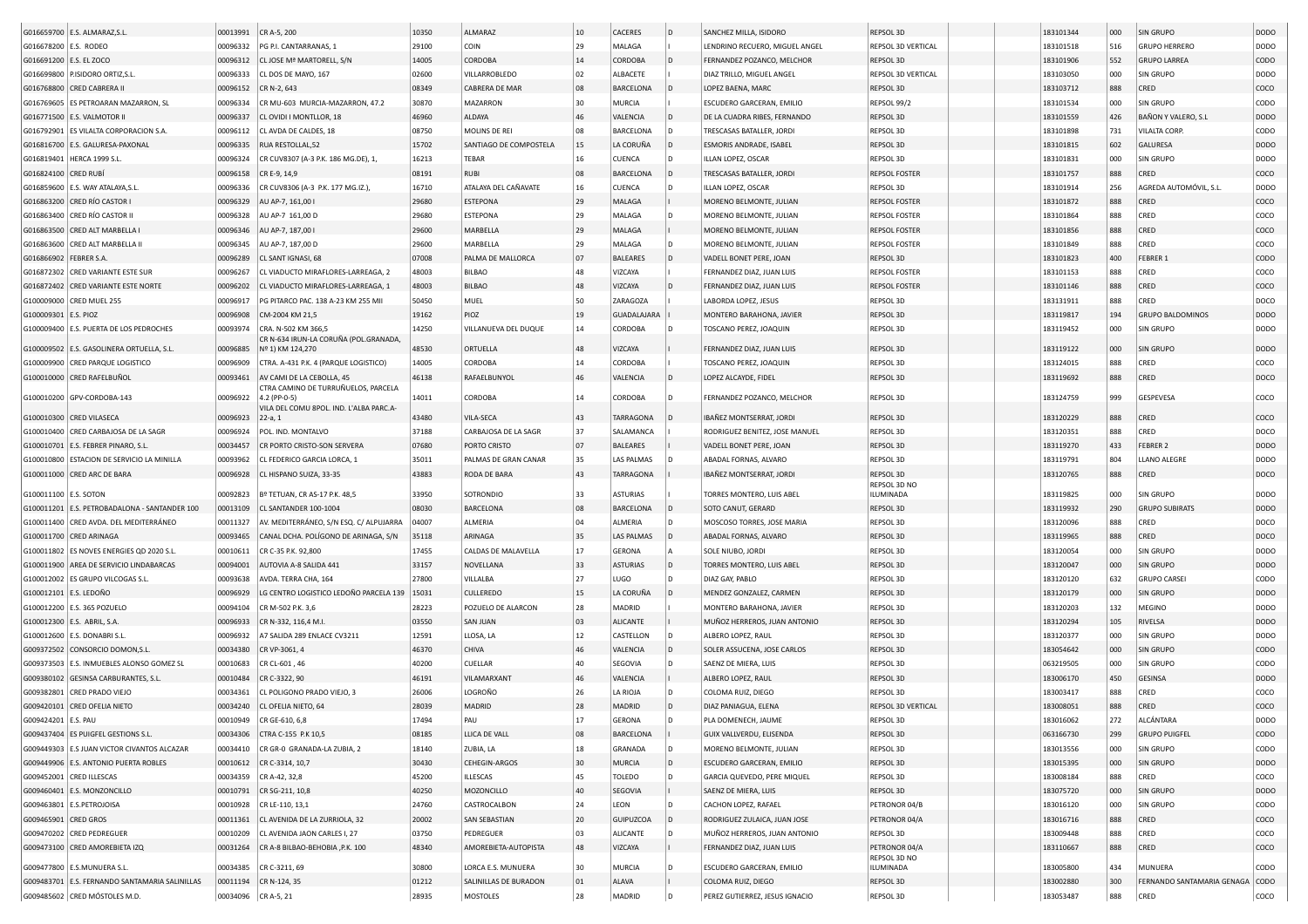|                         | G009485902 CRED MÓSTOLES M.I.                  | 00034095 | CR A-5, 21                                                      | 28935          | <b>MOSTOLES</b>                               | 28       | MADRID             |                | PEREZ GUTIERREZ, JESUS IGNACIO                      | REPSOL 3D VERTICAL              | 183053479              | 888        | CRED                                         | coco                       |
|-------------------------|------------------------------------------------|----------|-----------------------------------------------------------------|----------------|-----------------------------------------------|----------|--------------------|----------------|-----------------------------------------------------|---------------------------------|------------------------|------------|----------------------------------------------|----------------------------|
|                         | G009488902 CRED LOPIDANA                       | 00010822 | CR N-1, 350,5                                                   | 01196          | LOPIDANA                                      | 01       | ALAVA              |                | COLOMA RUIZ, DIEGO                                  | REPSOL 3D                       | 183012152              | 888        | CRED                                         | coco                       |
|                         |                                                |          |                                                                 |                | <b>BIAR</b>                                   | 03       | <b>ALICANTE</b>    |                |                                                     |                                 |                        |            |                                              | <b>DODO</b>                |
|                         | G009494102 GLEM , S.L. BIAR                    | 00010759 | CR A-210, 38,2                                                  | 03410          |                                               |          |                    |                | RUBIO MONCHOLI, MIREIA<br>IBAÑEZ MONTSERRAT, JORDI  | REPSOL 3D VERTICAL              | 183011873              | 405        | GLEM, S.L                                    |                            |
|                         | G009496601 E.S. MARTA GREGORIO FERRUS          | 00034384 | CR C-12, 77,8                                                   | 43792          | VINEBRE                                       | 43       | TARRAGONA          |                |                                                     | PETRONOR 04/A                   | 183012103              | 000        | SIN GRUPO                                    | CODO                       |
|                         | G009500700 CRED FUENTE DEL JARRO               | 00010796 | CL CIUDAD LIRIA, 13-15                                          | 46988          | FUENTE DEL JARRO                              | 46       | VALENCIA           |                | DE LA CUADRA RIBES, FERNANDO                        | REPSOL 3D                       | 183111335              | 888        | CRED                                         | DOCO                       |
|                         | G009510900   E.S.CARMINA - II, SL              | 00034454 | CR LR-115, 26,5                                                 | 26580          | ARNEDO                                        | 26       | LA RIOJA           |                | COLOMA RUIZ, DIEGO                                  | REPSOL 3D                       | 183105238              | 000        | SIN GRUPO                                    | CODO                       |
|                         | G012369602 CRED VEGA DE VALDETRONCO            | 00012600 | CR A-6 P.K. 193,8 I                                             | 47133          | VEGA DE VALDETRONCO                           | 47       | VALLADOLID         |                | CACHON LOPEZ, RAFAEL                                | REPSOL 3D                       | 183060623              | 888        | CRED                                         | DOCO                       |
| G012379803 ES ALARCOS   |                                                | 00012593 | CR N-430, PK 304.4                                              | 13005          | <b>CIUDAD REAL</b>                            | 13       | <b>CIUDAD REAL</b> |                | ROMERO GARCIA, LAURA                                | REPSOL 3D                       | 183060557              | 013        | LA ATALAYA COMBUSTIBLES, SL                  | CODO                       |
|                         | G012384401 DIEGO MENENDEZ RIVERA               | 00012176 | CR AS-15, 4,1                                                   | 33865          | SANTIAGO DE LA BARCA                          | 33       | <b>ASTURIAS</b>    | l D            | GONZALEZ ESPINA, MARIA LUISA                        | PETRONOR 04/A                   | 183101989              | 000        | SIN GRUPO                                    | <b>DODO</b>                |
|                         | G012409001 CRED RODA DE BERÁ                   | 00012615 | CL VALLESPIR, 118                                               | 43883          | RODA DE BARA                                  | 43       | TARRAGONA          |                | IBAÑEZ MONTSERRAT, JORDI                            | REPSOL 3D                       | 183061035              | 888        | CRED                                         | coco                       |
|                         | G012409300   E.S. RUTAVERA, S.L                | 00012347 | CR N-110, 370,8                                                 | 10610          | CABEZUELA DEL VALLE                           | 10       | CACERES            |                | LEANDRO MANSO, AIDA                                 | REPSOL 3D                       | 183063015              | 190        | <b>GRUPO RUTA-VERA</b>                       | <b>CODO</b>                |
|                         | G012417300   E.S. GALPIZA, S.L.                | 00012626 | CR N-627, 51,5                                                  | 09126          | BASCONCILLOS DEL TOZO                         | 09       | <b>BURGOS</b>      |                | GOMEZ DE LA CALLE, ROSA MARIA                       | REPSOL 3D                       | 183060771              | 780        | PIZARRO                                      | <b>DODO</b>                |
| G012424202 E.S. EXPOGAS |                                                | 00012520 | CL MAESTRO SERRANO, 1                                           | 03150          | <b>DOLORES</b>                                | 03       | ALICANTE           | I D            | JIMENEZ MARTINEZ, JUAN JOSE                         | REPSOL 3D                       | 183062835              | 432        | RAFAEL LECHUGA                               | <b>DODO</b>                |
|                         | G012441501   ES. CAMINO VIEJO                  | 00012209 | CR N-232, 291,2                                                 | 50550          | MALLEN                                        | 50       | ZARAGOZA           |                | SANCHEZ POLO, JESUS ANGEL                           | REPSOL 3D                       | 183059641              | 270        | <b>ZOILO RIOS</b>                            | <b>DODO</b>                |
|                         | G012446100   BF SERVICIOS OIL S.A              | 00012217 | CR N-310, 153,3                                                 | 16600          | <b>SAN CLEMENTE</b>                           | 16       | <b>CUENCA</b>      |                | ILLAN LOPEZ, OSCAR                                  | REPSOL 3D                       | 183061043              | 000        | SIN GRUPO                                    | <b>DODO</b>                |
|                         | G012454702 E.S. MAÑUFE, S.L                    | 00010896 | CR PO-340 LA RAMALLOSA-GONDOMA, 23                              | 36380          | MAÑOFRE-FONTAN                                | 36       | PONTEVEDRA         |                | MOLINA BANDIN, SARA                                 | REPSOL 3D VERTICAL              | 183075910              | 638        | ALONSO E HIJOS                               | CODO                       |
|                         | G012457401 E.S. ENERGETICA VALLE DEL TIETAR SL | 00012599 | CR C-501, 106,3                                                 | 05470          | PEDRO BERNARDO                                | 05       | AVILA              | ID.            | MAYORGA DIAZ, ANA ISABEL                            | REPSOL 3D                       | 183061084              | 912        | GASOLEOS GALAPAGAR                           | <b>DODO</b>                |
|                         |                                                |          |                                                                 | 07620          |                                               | 07       |                    |                |                                                     |                                 |                        |            |                                              |                            |
|                         | G012489201 CRED LLUCHMAYOR                     | 00013043 | CR PM-602, 8,2                                                  |                | LLUCMAJOR                                     |          | <b>BALEARES</b>    |                | FERNANDEZ CAMPINS, PABLO                            | REPSOL 3D                       | 183061225              | 888        | CRED<br>CAP DESARROLLO DE INVERS. Y          | coco                       |
|                         | G012546201 ES CAP DESARROLLO DE INVERS. Y PROY | 00012905 | CL LOS DORADORES, 6<br>CL DELS GREMIS, 25-31 (POL. TEULADA)     | 40004          | SEGOVIA                                       | 40       | <b>SEGOVIA</b>     |                | SAENZ DE MIERA, LUIS                                | REPSOL 3D                       | 183061696              | 787        | PROYECT                                      | <b>CODO</b>                |
|                         | G012559402   E.S. Z. CANTOS, S.L.              | 00012617 | <b>BUZÓN 60005B</b>                                             | 03725          | TEULADA                                       | 03       | <b>ALICANTE</b>    | l D            | MUÑOZ HERREROS, JUAN ANTONIO                        | REPSOL 3D VERTICAL              | 183061274              | 461        | E.S. ZCANTOS S.L.                            | CODO                       |
|                         | G012575100 E.S. AINOTEN S.L                    | 00060025 | CR TF-28, 74,4                                                  | 38589          | CISNERA, LA                                   | 38       | <b>TENERIFE</b>    | l D            | HERNANDEZ DIAZ, ELADIO                              | REPSOL                          | 183076413              | 000        | <b>SIN GRUPO</b>                             | <b>DODO</b>                |
|                         | G012581401 E.S. RIPOLL S.L.                    | 00034655 | CL AVENIDA MEDITERRANEO, 12                                     | 46550          | ALBUIXECH                                     | 46       | VALENCIA           | l D            | LOPEZ ALCAYDE, FIDEL                                | REPSOL 3D                       | 183061357              | 413        | GRUPO RIPOLL-CARBONELL                       | CODO                       |
| G012581701              | FEBRER 15                                      | 00013029 | CL BARTOLOME OLIVER 2                                           | 07198          | <b>SON FERRIOL</b>                            | 07       | <b>BALEARES</b>    |                | VADELL BONET PERE, JOAN                             | REPSOL 3D                       | 183061654              | 400        | FEBRER 1                                     | <b>DODO</b>                |
|                         | G012589002 E.S. GRUPO MAICAS PEIRO SLU         | 00012649 | CL AVENIDA MEDITERRANEO, S.N.                                   | 12400          | SEGORBE                                       | 12       | CASTELLON          |                | LOPEZ ALCAYDE, FIDEL                                | PETRONOR 04/A                   | 183118652              | 012        | MAICAS                                       | copo                       |
|                         | G012589202 CRED RAMIRO                         |          |                                                                 | 47400          | MEDINA DEL CAMPO                              | 47       | VALLADOLID         |                |                                                     |                                 | 183061480              | 888        | CRED                                         |                            |
|                         |                                                | 00012653 | CR A-6 P.K. 154,10 D                                            |                |                                               |          |                    |                | MAYORGA DIAZ, ANA ISABEL                            | REPSOL 3D                       |                        |            |                                              | DOCO                       |
| G012599101              | <b>E.S. CONVECTOR OIL SL</b>                   | 00012477 | CL AVENIDA AEROPUERTO, 135                                      | 36318          | CABRAL                                        | 36       | PONTEVEDRA         |                | REBANAL ALFAYA, ROMAN                               | REPSOL                          | 183131465              | 000        | SIN GRUPO                                    | <b>DODO</b>                |
|                         | G016872900 COMPLEJO S.CRISTOBAL                | 00096313 | CL BENIGNO RIVERA, S.N.                                         | 27290          | CEAO                                          | 27       | LUGO               | $\overline{D}$ | DIAZ GAY, PABLO                                     | REPSOL 3D                       | 183101997              | 611        | LENCE                                        | <b>CODO</b>                |
| G016873201              | CRED C-60                                      | 00096283 | CR C-60 KM 8,7                                                  | 08430          | ROCA DEL VALLES, LA                           | 08       | BARCELONA          |                | GUIX VALLVERDU, ELISENDA                            | <b>REPSOL FOSTER</b>            | 183102011              | 888        | CRED                                         | coco                       |
|                         | G016873401 CRED SANTA AGNES                    | 00096282 | CR C-60 KM. 8,7                                                 | 08430          | ROCA DEL VALLES, LA                           | 08       | BARCELONA          |                | GUIX VALLVERDU, ELISENDA                            | <b>REPSOL FOSTER</b>            | 183102003              | 888        | CRED                                         | coco                       |
|                         | G016874500 AREA LA TORRETA S.L                 | 00096314 | CR A-3, 225                                                     | 16250          | CASTILLEJO DE INIESTA                         | 16       | CUENCA             |                | ILLAN LOPEZ, OSCAR                                  | REPSOL 3D                       | 183101922              | 000        | SIN GRUPO                                    | CODO                       |
| G016883300              | CRED MONCALIÁN                                 | 00096338 | AU A-8, 182                                                     | 39791          | AMBROSERO                                     | 39       | CANTABRIA          |                | DE CELIS LAVIN, IVANA                               | <b>REPSOL FOSTER</b>            | 183101880              | 888        | CRED                                         | coco                       |
| G016886501              | ES CATOALC CARBURANTES SOCIEDAD LIM            | 00092246 | CR VV-2041, 0,80                                                | 46650          | CANALS                                        | 46       | VALENCIA           |                | RUBIO MONCHOLI, MIREIA                              | REPSOL 3D VERTICAL              | 183102276              | 451        | CATOALC CARBURANTES                          | CODO                       |
|                         | G016947900 CRED LA BALLENA                     | 00060038 | CL GREGORIO MARAÑON, S.N                                        | 35003          | PALMAS DE GRAN CANAF                          | 35       | LAS PALMAS         |                | ABADAL FORNAS, ALVARO                               | REPSOL 3D                       | 183102102              | 888        | CRED                                         | coco                       |
|                         | G016949800 GPV-SANT QUIRZE-117                 | 00096128 | CL RONDA ARRAONA, S.N.                                          | 08192          | SANT QUIRZE VALLES                            | 08       | BARCELONA          |                | LOPEZ BAENA, MARC                                   | <b>REPSOL FOSTER</b>            | 183102094              | 999        | <b>GESPEVESA</b>                             | coco                       |
| G016954501 CRED CHIVA   |                                                | 00096124 | AT A-3, 337                                                     | 46370          | CHIVA                                         | 46       | VALENCIA           |                | SOLER ASSUCENA, JOSE CARLOS                         | REPSOL 3D                       | 183102078              | 888        | CRED                                         | coco                       |
|                         | G017001400 CRED FONOLLERAS                     | 00096311 | CR A-2, 512                                                     | 25218          | <b>FONOLLERES</b>                             | 25       | LERIDA             |                | ARMENGOL AUMEDES, MARTA                             | REPSOL 3D                       | 183102441              | 888        | CRED                                         | COCO                       |
|                         | G017001500 CRED PUENTE SAN FDO. II             | 00096327 | $CR N-2, 16, 3$                                                 | 28830          | SAN FERNANDO DE HENARES                       | 28       | MADRID             |                | MONTERO BARAHONA, JAVIER                            | <b>REPSOL FOSTER</b>            | 183102888              | 888        | CRED                                         | coco                       |
|                         | G017001604 E.S. NEREA MARTINEZ SEPULVEDA       | 00096320 | CR A-2, 125,15                                                  | 19262          | SAUCA                                         | 19       | <b>GUADALAJARA</b> |                | GARCIA-BERMUDEZ RODRIGUEZ, FERNANDO                 |                                 |                        |            | NEREA MARTÍNEZ SEPÚLVEDA                     | CODO                       |
|                         | G017009801 E.S. LAS LAGUNAS - VILLALPANDO      |          |                                                                 |                |                                               |          |                    |                |                                                     |                                 |                        |            |                                              | <b>CODO</b>                |
|                         |                                                |          |                                                                 |                |                                               |          |                    |                |                                                     | REPSOL 3D                       | 183102896              | 170        |                                              |                            |
|                         |                                                | 00096140 | CR C-612, 49                                                    | 49630          | VILLALPANDO                                   | 49       | ZAMORA             | $\overline{D}$ | CACHON LOPEZ, RAFAEL                                | REPSOL 3D                       | 183102318              | 000        | SIN GRUPC                                    |                            |
|                         | G017033900 CRED CA NÑORIACH                    | 00096287 | CL AVENIDA MATADEPERA, 247                                      | 08207          | SABADELL                                      | 08       | BARCELONA          |                | SOTO CANUT, GERARD                                  | <b>REPSOL FOSTER</b>            | 183102722              | 888        | CRED                                         | coco                       |
|                         | G017053700 CRED AVDA. TENERIFE                 | 00096340 | CL AVDA TENERIFE, 18                                            | 28700          | SAN SEBASTIAN DE LOS REYES                    | 28       | MADRID             | l D            | ROCA GONZALEZ, JESUS                                | REPSOL 3D                       | 183102904              | 888        | CRED                                         | coco                       |
|                         | G017066800 CRED ETXARREN                       | 00096265 | CR A-10 AUTOVIA DE LA BARRANCA                                  | 31868          | ECHARREN-ARAQUIL                              | 31       | NAVARRA            |                | GARCIA GARCIA, MARIA                                | REPSOL 3D                       | 183102953              | 888        | CRED                                         | coco                       |
|                         | G017070002   E.S. BUENOS AIRES S.A             | 00096173 | CR M-506, KM 24,5                                               | 28320          | PINTO                                         | 28       | MADRID             | $\mathsf{D}$   | MONASTERIO LLEO, HECTOR JESUS                       | REPSOL 3D                       | 183102987              | 166        | SAMAR                                        | <b>CODO</b>                |
|                         | G017097401 CRED CIUDAD REAL                    | 00096315 | PG P.I. LARACHE, PARC.93, S.N.                                  | 13002          | <b>CIUDAD REAL</b>                            | 13       | <b>CIUDAD REAI</b> |                | ROMERO GARCIA, LAURA                                | REPSOL 3D                       | 183102763              | 888        | CRED                                         | DOCO                       |
|                         | G017138703 ES ORTA PEREZ ANDRES JESÚS          | 00096347 | CR HV-6131, 4,2                                                 | 21850          | VILLARRASA                                    | 21       | HUELVA             |                | GONZALEZ DEL VALLE, DIEGO                           | REPSOL 3D                       | 183102938              | 000        | SIN GRUPC                                    | <b>CODO</b>                |
|                         | G017500800 CRED A. DE LA MIEL M.I              | 00096322 | AU AP-7 224,00                                                  | 29620          | TORREMOLINOS                                  | 29       | MALAGA             |                | MORENO BELMONTE, JULIAN                             | <b>REPSOL FOSTER</b>            | 183103373              | 888        | CRED                                         | coco                       |
|                         | G017501000 CRED A. DE LA MIEL M.D.             | 00096321 | AU AP-7 224,00 D                                                | 29620          | <b>TORREMOLINOS</b>                           | 29       | MALAGA             |                | MORENO BELMONTE, JULIAN                             | <b>REPSOL FOSTER</b>            | 183103365              | 888        | CRED                                         | coco                       |
| G017502802 ES XELARRIZ  |                                                | 00096276 | CL AVDA. EINSTEIN, 5                                            | 28700          | SAN SEBASTIAN DE LOS                          | 28       | MADRID             |                | ROCA GONZALEZ, JESUS                                | <b>REPSOL FOSTER</b>            | 183103357              | 128        | ARANGUREN/HEVIA/FREISERO                     | CODO                       |
|                         |                                                |          |                                                                 |                | VILLANUEVA DEL TRABUCO                        | 29       | MALAGA             | D              | GUTIERREZ MARIN, MANUEL                             | REPSOL 3D                       | 183103399              | 528        | PANEQUE                                      |                            |
|                         | G017522506 E.S. PANEQUE                        |          | 00096359 CR A-92M P.K. 8 - M.D.                                 | 29313          |                                               | 08       |                    |                |                                                     |                                 |                        | 888        |                                              | <b>DODO</b>                |
|                         | G017568600 CRED SANT ESTEVE                    |          | 00096362 CR B-224, 23,5                                         | 08635          | SANT ESTEVE SESROVIRES                        |          | BARCELONA          | $\mathsf{D}$   | TRESCASAS BATALLER, JORDI                           | REPSOL 3D                       | 183103720              |            | CRED                                         | DOCO                       |
|                         | G017629700 CRED ALMANSA                        | 00096353 | CL AVDA. DE AYORA, S.N. A                                       | 02640          | ALMANSA                                       | 02       | ALBACETE           |                | SANCHEZ RODRIGUEZ, JESUS (DOWNSTREAM)               | REPSOL 3D                       | 183103266              | 888        | CRED                                         | coco                       |
|                         | G009158101 CRED Pº DE EXTREMADURA              |          | 00033826 CR A-5, 9                                              | 28024          | MADRID                                        | 28       | MADRID             |                | MONASTERIO LLEO, HECTOR JESUS                       | REPSOL 3D                       | 183055094              | 888        | CRED                                         | coco                       |
|                         | G009158502 CRED CRTA. FUENCARRAL               | 00034083 | CR M-603, 14,1                                                  | 28100          | ALCOBENDAS                                    | 28       | MADRID             | ID.            | ROCA GONZALEZ, JESUS                                | REPSOL 3D                       | 183002757              | 888        | CRED                                         | coco                       |
|                         | G009158601 CRED BARAJAS II                     | 00034162 | CR N-2, 12,6                                                    | 28042          | MADRID                                        | 28       | MADRID             | l D            | MONTERO BARAHONA, JAVIER                            | REPSOL 3D EXENTA                | 183003433              | 888        | CRED                                         | coco                       |
|                         | G009158702 GPV-RIOS ROSAS-114                  | 00034163 | CL RIOS ROSAS, 1                                                | 28003          | MADRID                                        | 28       | MADRID             | ID.            | DIAZ PANIAGUA, ELENA                                | REPSOL 3D                       | 183052679              | 999        | GESPEVESA                                    | coco                       |
|                         | G009159300 CRED ONGI ETORRI                    | 00003504 | CL BOULEVARD SALVADOR ALLENDE 12-13 M.                          | 28100          | ALCOBENDAS                                    | 28       | MADRID             | l D            | ROCA GONZALEZ, JESUS                                | REPSOL 3D                       | 183006030              | 888        | CRED                                         | coco                       |
|                         | G009159400 CRED ALCOBENDAS                     | 00033543 | CL AVENIDA DE ESPAÑA, S.N.                                      | 28100          | ALCOBENDAS                                    | 28       | MADRID             | $\mathsf{D}$   | ROCA GONZALEZ, JESUS                                | REPSOL 3D VERTICAL              | 063212344              | 888        | CRED                                         | coco                       |
|                         |                                                |          |                                                                 |                |                                               | 28       |                    | l D            |                                                     |                                 |                        |            |                                              |                            |
|                         | G009160201 ES ATEN OIL SETOR OPERACIONES S.L.  | 00031058 | CR N-3, 23,3                                                    | 28500          | ARGANDA DEL REY                               |          | MADRID             |                | MONTERO BARAHONA, JAVIER                            | REPSOL 3D                       | 183000199              | 162        | ATEN OIL                                     | <b>DODO</b>                |
| G009160700 ARAMPE, S.A. | G009160900 E.S. ALPE, S. A.                    | 00033606 | CL AVENIDA MADRID, S.N.<br>00004475 CL FUENTE DE LOS ALAMOS, 12 | 28730<br>28640 | BUITRAGO DEL LOZOYA<br>CADALSO DE LOS VIDRIOS | 28<br>28 | MADRID<br>MADRID   | ۱D             | ROCA GONZALEZ, JESUS<br>GARCIA QUEVEDO, PERE MIQUEL | REPSOL 3D VERTICAL<br>REPSOL 3D | 183018266<br>183061381 | 128<br>000 | ARANGUREN/HEVIA/FREISERO<br><b>SIN GRUPO</b> | <b>CODO</b><br><b>DODO</b> |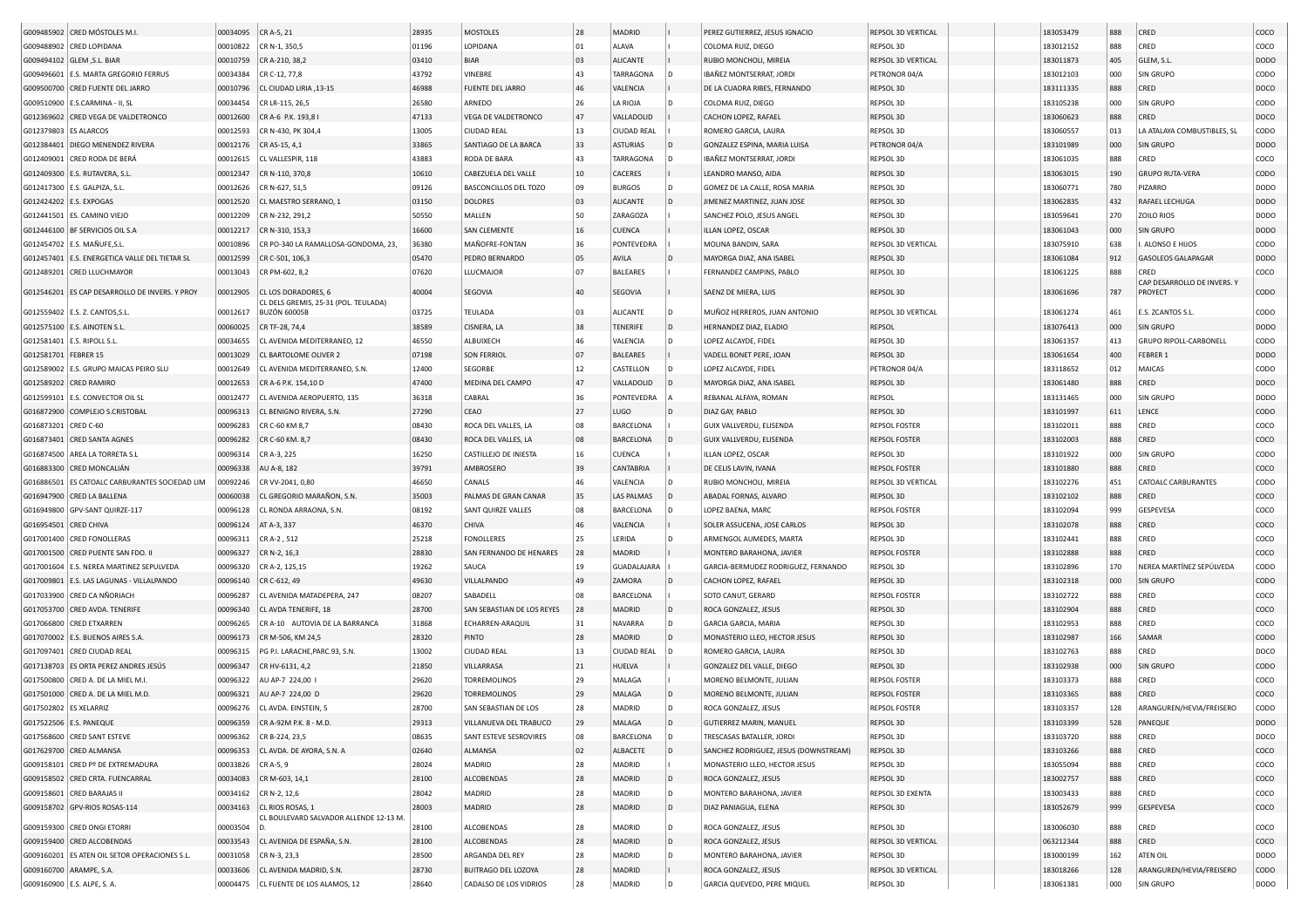| G009161106   ES AUT. LOS PANTANOS DIREC. CHAPIN | 00007147 | CR M-501, 34,1                      | 28213 | COLMENAR DE ARROYO      | 28     | <b>MADRID</b>      | l D            | GARCIA QUEVEDO, PERE MIQUEL           | REPSOL 3D          | 183051085 | 000 | SIN GRUPO                 | CODO        |
|-------------------------------------------------|----------|-------------------------------------|-------|-------------------------|--------|--------------------|----------------|---------------------------------------|--------------------|-----------|-----|---------------------------|-------------|
| G009161202 CRED COLMENAR DE OREJA               | 00034515 | CL MADRID, 1                        | 28380 | COLMENAR DE OREJA       | 28     | <b>MADRID</b>      | D              | BAÑON PEDRERA, JOSE ANTONIO           | REPSOL 3D          | 183014315 | 888 | CRED                      | DOCO        |
| G009161300 ES SIERRAGRANDES SA                  | 00031359 | CR M-607 28                         | 28770 | <b>COLMENAR VIEJO</b>   | 28     | MADRID             |                | DIAZ PANIAGUA, ELENA                  | REPSOL 3D VERTICAL | 183105022 | 134 | <b>GRUPO NICEA</b>        | <b>DODO</b> |
| G009161802 CRED AV CONSTITUCION                 | 00034512 | CL AVENIDA DE LA CONSTITUCION, 3    | 28820 | COSLADA                 | 28     | MADRID             | D              | MONTERO BARAHONA, JAVIER              | REPSOL 3D          | 183063429 | 888 | CRED                      | DOCO        |
| G009161901 E.S. APARC.Y ESTAC.DE SERV., SA      | 00034375 | CL AVENIDA JOSE GARATE, 2           | 28823 | COSLADA                 | 28     | MADRID             | D              | MONASTERIO LLEO, HECTOR JESUS         | REPSOL 3D          | 183000934 | 000 | SIN GRUPO                 | <b>DODO</b> |
| G009162102 E.S. GASOLEOS DAGANZO SL             | 00033982 | CR M-100, 10,1                      | 28814 | DAGANZO DE ARRIBA       | 28     | MADRID             |                | GARCIA-BERMUDEZ RODRIGUEZ, FERNANDO   | REPSOL 3D          | 183007301 | 000 | SIN GRUPO                 | CODO        |
|                                                 |          |                                     |       |                         |        |                    |                |                                       |                    |           |     |                           |             |
| G009162401 CRED COBO CALLEJA                    | 00033317 | CR M-506, 18                        | 28940 | <b>FUENLABRADA</b>      | 28     | MADRID             | D              | MONASTERIO LLEO, HECTOR JESUS         | REPSOL 3D          | 183060466 | 888 | CRED                      | coco        |
| G009162601 CRED FUENLABRADA                     | 00033934 | CR M-506, 15,6                      | 28940 | <b>FUENLABRADA</b>      | 28     | MADRID             |                | MONASTERIO LLEO, HECTOR JESUS         | REPSOL 3D          | 183003441 | 888 | CRED                      | coco        |
| G009162700   E.S. FTE. EL SAZ                   | 00007475 | CL TORRELAGUNA, 78                  | 28140 | FUENTE EL SAZ DE JARAMA | 28     | MADRID             | D              | MONTERO BARAHONA, JAVIER              | REPSOL 3D          | 183004191 | 000 | SIN GRUPO                 | <b>DODO</b> |
| G009162802 ES INFINITY OIL SL                   | 00034314 | CR N-3, 62,5                        | 28597 | FUENTIDUEÑA DE TAJO     | 28     | MADRID             | D              | MONTERO BARAHONA, JAVIER              | REPSOL 3D          | 183008606 | 000 | SIN GRUPO                 | CODO        |
| G009162900 E.S. MAGAVI, S.A                     | 00015416 | CR M-505, 15,5                      | 28260 | GALAPAGAR               | 28     | MADRID             | l D            | ROCA GONZALEZ, JESUS                  | REPSOL 3D          | 183061175 | 114 | PILAR GALAN               | <b>DODO</b> |
| G009511601 TRANSPORTES E INVERSIONES PEREZ FOJ  | 00034467 | CR CL-631, 13                       | 24492 | FRESNEDO                | 24     | LEON               | D              | FERNANDEZ RUIZ, PABLO ANDRES          | REPSOL 3D          | 183003896 | 000 | SIN GRUPO                 | CODO        |
| G009514204 ES GAMEZ CORDOVILLA SL               | 00034476 | CR C-336, 1                         | 18550 | <b>IZNALLOZ</b>         | 18     | <b>GRANADA</b>     |                | SILVA DE LA ROSA, GUILLERMO           | REPSOL 3D          | 183004266 | 000 | SIN GRUPO                 | CODO        |
|                                                 |          |                                     |       |                         |        |                    |                |                                       |                    |           |     |                           |             |
| G009533802 CRED ALMODOVAR                       | 00010600 | CR C-431, 21                        | 14720 | ALMODOVAR DEL RIO       | 14     | CORDOBA            |                | FERNANDEZ POZANCO, MELCHOR            | REPSOL 3D          | 183005529 | 888 | CRED                      | coco        |
| G009539701 CRED CALAFELL                        | 00034420 | CR C-246, 56                        | 43820 | CALAFELL                | 43     | <b>TARRAGONA</b>   |                | IBAÑEZ MONTSERRAT, JORDI              | REPSOL 3D          | 183003656 | 888 | CRED                      | coco        |
| G009559703 CRED POLIGONO AZUQUECA               | 00010824 | CL AVENIDA ALCALA, 84               | 19200 | AZUQUECA DE HENARES     | 19     | <b>GUADALAJARA</b> | l D            | GARCIA-BERMUDEZ RODRIGUEZ, FERNANDO   | REPSOL 3D          | 183002872 | 888 | CRED                      | coco        |
| G009571102 CRED LA ESTRADA                      | 00010995 | CL SAN PELAYO, 73                   | 36680 | ESTRADA, LA             | 36     | PONTEVEDRA         | ۱D             | MOLINA BANDIN, SARA                   | REPSOL 3D          | 183006600 | 888 | CRED                      | DOCO        |
| G009582305 ES ENERGIA SANTA ANA SL              | 00010798 | CL CARRETERA JAEN, 47               | 02400 | HELLIN                  | 02     | ALBACETE           | D              | SANCHEZ RODRIGUEZ, JESUS (DOWNSTREAM) | REPSOL 3D          | 183015403 | 156 | ENERGÍA SANTA ANA         | CODO        |
| G009584305   E.S. EUROBAMAS S.L                 | 00010797 | CR C-3223, 27                       | 30640 | ABANILLA-V              | 30     | <b>MURCIA</b>      | D              | JIMENEZ MARTINEZ, JUAN JOSE           | REPSOL 3D          | 183057678 | 000 | SIN GRUPO                 | DODO        |
| G009591304 ES MAJARALGABA S.L                   | 00034339 | CR A-3131 P.K.1,9                   | 41980 | ALGABA, LA              | 41     | SEVILLA            |                | MELENDEZ CAMACHO, MONICA              | REPSOL 3D VERTICAL | 183017656 | 000 | SIN GRUPO                 | CODO        |
|                                                 |          |                                     |       |                         |        |                    |                |                                       |                    |           |     |                           |             |
| G009599805   E.S. TERE COMBUSTIBLES             | 00010789 | CR C-230, 50,0                      | 43513 | RASQUERA                | 43     | <b>TARRAGONA</b>   |                | SANCHEZ SENDRA, FRANCISCO JAVIER      | REPSOL 3D          | 183052018 | 000 | SIN GRUPO                 | <b>DODO</b> |
| G009601902 E.S.LO BLANC                         | 00010778 | CR CV-945 LO BLANC, 1,3             | 03187 | LOS MONTESINOS-LO BLANC | 03     | ALICANTE           |                | JIMENEZ MARTINEZ, JUAN JOSE           | REPSOL 3D          | 183011097 | 432 | RAFAEL LECHUGA            | DODO        |
| G009648202 E.S. SAN RAFAEL                      | 00010918 | CL SALVADOR PONS, 30                | 12510 | SAN RAFAEL DEL RIO      | 12     | CASTELLON          |                | ALBERO LOPEZ, RAUL                    | REPSOL 3D          | 183012764 | 000 | SIN GRUPO                 | <b>DODO</b> |
| G009652605 ESTACIONES DE SERVICIO EL BRUCH S.A  | 00011376 | CL TA-750, 1,9                      | 43140 | POBLA DE MAFUMET, LA    | 43     | TARRAGONA          |                | SOTO CANUT, GERARD                    | REPSOL 3D          | 183019249 | 269 | BRUCH-LA PANADELLA        | CODO        |
|                                                 |          |                                     |       |                         |        |                    |                |                                       | REPSOL 3D NO       |           |     |                           |             |
| G009704503 CRED CORIGOS                         | 00011216 | CR AS-112, P.K. 12,200              | 33685 | CORIGOS-ALLER           | 33     | <b>ASTURIAS</b>    | $\mathsf{D}$   | GONZALEZ ESPINA, MARIA LUISA          | <b>ILUMINADA</b>   | 183053917 | 888 | CRED                      | DOCO        |
| G009721503 CRED LAS TRIANAS                     | 00010635 | CL TRIANAS, 17                      | 01006 | VITORIA                 | 01     | ALAVA              | D              | COLOMA RUIZ, DIEGO                    | REPSOL 3D          | 183007129 | 888 | CRED                      | DOCO        |
| G009745801   E.S. SAN ROMAN                     | 00010977 | CR N-634 397,6                      | 33199 | <b>GRANDA-SIERO</b>     | 33     | <b>ASTURIAS</b>    | $\overline{D}$ | GONZALEZ ESPINA, MARIA LUISA          | REPSOL 3D          | 183002245 | 624 | <b>SAN ROMAN GARCIA</b>   | <b>DODO</b> |
| G012601901 E.S. GALURESA ROXOS                  | 00013167 | CR C-543, 6,4                       | 15896 | ROXOS                   | 15     | LA CORUÑA          | D              | ESMORIS ANDRADE, ISABEL               | REPSOL 3D          | 183061209 | 602 | <b>GALURESA</b>           | DODO        |
| G012604701 ES MORENO FERNANDEZ MANUEL           | 00013081 | CR A-92 NORTE(N-342), 208           | 18870 | GOR                     | 18     | <b>GRANADA</b>     | D              | MONTALVO LAMELAS, MANUEL              | REPSOL 3D          | 183061431 | 000 | <b>SIN GRUPO</b>          | CODO        |
| G012608002 CRED BERMEO                          | 00012988 | CR BI-631, 32                       | 48370 | BERMEO                  | 48     | VIZCAYA            |                | FERNANDEZ DIAZ, JUAN LUIS             | PETRONOR 04/A      | 183061787 | 888 | CRED                      | DOCO        |
| G012616702 CRED MUNDAKA                         | 00012989 | CR BI-635, 48,5                     | 48360 | MUNDAKA                 | 48     | VIZCAYA            |                | FERNANDEZ DIAZ, JUAN LUIS             | REPSOL 3D          | 183061720 | 888 | CRED                      | DOCO        |
|                                                 |          |                                     |       |                         |        |                    |                |                                       |                    |           |     |                           |             |
| G012617502 CRED ESTEPA                          | 00013023 | CR A-92, 105,2                      | 41560 | ESTEPA                  | 41     | SEVILLA            | D              | MELENDEZ CAMACHO, MONICA              | REPSOL 3D          | 183061548 | 888 | CRED                      | coco        |
| G012618600 E.S. RAMBAR, S.A.                    | 00012946 | AVDA. DEL MEDITERRANEO              | 18680 | SALOBREÑA               | 18     | <b>GRANADA</b>     | D              | MOSCOSO TORRES, JOSE MARIA            | REPSOL 3D          | 183062322 | 000 | SIN GRUPO                 | CODO        |
| G012620604 ES PIÑAR MARTÍN 2000 S.L             | 00013173 | CR C-340, 20,8                      | 18131 | VENTAS DE HUELMA        | 18     | GRANADA            | D              | <b>GUTIERREZ MARIN, MANUEL</b>        | REPSOL 3D          | 183012665 | 000 | SIN GRUPO                 | DODO        |
| G012621202 ES ANTONIO HIDALGO PORCEL            | 00012669 | CR A-92 SUR P.K. 321                | 18512 | HUENEJA                 | 18     | GRANADA            | D              | MONTALVO LAMELAS, MANUEL              | REPSOL 3D          | 183011964 | 000 | SIN GRUPO                 | CODO        |
|                                                 |          |                                     |       |                         |        |                    |                |                                       | REPSOL 3D NO       |           |     |                           |             |
| G012628204 E.S. MUNUERA                         | 00012854 | PG POL. INDUSTRIAL SAPRELORCA, S.N. | 30800 | LORCA-POLIGONO          | 30     | <b>MURCIA</b>      | D              | ESCUDERO GARCERAN, EMILIO             | ILUMINADA          | 183061498 | 434 | MUNUERA                   | CODO        |
| G012644500 E.S. MENCHERO Y RUBIO                | 00012767 | CR N-4, 153,3                       | 13640 | HERENCIA                | 13     | <b>CIUDAD REAL</b> |                | ROMERO GARCIA, LAURA                  | REPSOL 3D VERTICAL | 183061530 | 141 | ABORGA-JUANI              | CODO        |
| G012647601 ES ANDRÉS JESÚS ORTA PÉREZ           | 00012728 | CR H-412, 4,9                       | 21410 | <b>ISLA CRISTINA</b>    | 21     | HUELVA             |                | GONZALEZ DEL VALLE, DIEGO             | REPSOL 3D          | 183063262 | 000 | SIN GRUPO                 | CODO        |
| G012651700 E.S. CAO MOTOR, S.L                  | 00012701 | CR AC-115 P.K. 1,80 D               | 15510 | NEDA                    | 15     | LA CORUÑA          |                | ESMORIS ANDRADE, ISABEL               | REPSOL 3D          | 183061639 | 000 | SIN GRUPO                 | <b>DODO</b> |
| G012655001 CRED CORNELLÁ II                     | 00013174 | PG CAMI DEL MIG, 23                 | 08940 | CORNELLA DE LLOBREGAT   | 08     | <b>BARCELONA</b>   | D              | SOTO CANUT, GERARD                    | REPSOL 3D VERTICAL | 183077254 | 888 | CRED                      | coco        |
| G012659000 AGRICOLA MONTSANT SL                 | 00012582 | CR T-700 21,9                       | 43364 | PRADES                  | 43     | <b>TARRAGONA</b>   |                | IBAÑEZ MONTSERRAT, JORDI              | PETRONOR 04/A      | 183063759 | 239 | AGRICOLA MONTSANT         | <b>DODO</b> |
| G012674301 ES. EL SISALLAR                      |          |                                     |       |                         | 22     |                    |                |                                       |                    |           |     |                           |             |
|                                                 | 00012415 | CR N-240, 129,8                     | 22500 | <b>BINEFAR</b>          |        | <b>HUESCA</b>      |                | SANCHEZ POLO, JESUS ANGEL             | REPSOL 3D          | 183061316 | 270 | <b>ZOILO RIOS</b>         | DODO        |
| G012674902 CRED AREA 280 MADRID                 | 00012471 | CR A-2, 281,6                       | 50280 | CALATORAO               | 50     | ZARAGOZA           |                | FERRER MARTINEZ, ELENA                | REPSOL 3D          | 183061555 | 888 | CRED                      | DOCO        |
| G012692704 ES BIOMOVIL CARBURANTES              | 00013030 | CR SE-180, 10,6                     | 41210 | GUILLENA                | 41     | SEVILLA            | D              | CARRASCO MARTINEZ, JUAN ANTONIO       | REPSOL 3D          | 183109008 | 000 | SIN GRUPO                 | DODO        |
| G012703401 E.S. I.Y P.ES CODUL, SL              | 00013035 | CR C-711 (PALMA-SOLLER), 7          | 07120 | PALMA                   | 07     | <b>BALEARES</b>    | $\overline{D}$ | VADELL BONET PERE, JOAN               | REPSOL 3D          | 183061852 | 000 | SIN GRUPO                 | CODO        |
| G012727701 CRED GUARROMÁN II                    | 00012862 | CR N-4, 280                         | 23210 | <b>GUARROMAN</b>        | 23     | JAEN               | D              | MERCADO NOVES, EMILIO                 | REPSOL 3D          | 183062207 | 888 | CRED                      | coco        |
| G012742604 ES REYSAN SI                         | 00012564 | CR A-92, 62,2 D                     | 41620 | MARCHENA                | 41     | SEVILLA            | D              | MELENDEZ CAMACHO, MONICA              | REPSOL 3D          | 183062017 | 000 | <b>SIN GRUPO</b>          | CODO        |
| G012742804 E.E.S.S. REYSAN S.L.                 | 00012565 | CR A-92, PK.62,2 MI                 | 41620 | MARCHENA                | 41     | SEVILLA            |                | MELENDEZ CAMACHO, MONICA              | REPSOL 3D          | 183062025 | 000 | SIN GRUPO                 | CODO        |
|                                                 |          |                                     |       |                         | 47     |                    |                | CERVERO ESTRADA, JOSE ANTONIO         |                    |           |     |                           |             |
| G017649400 CRED CENTROLID                       |          | 00096356 AVDA DEL EURO              | 47009 | VALLADOLID              |        | VALLADOLID         |                |                                       | REPSOL FOSTER      | 183104421 |     | CRED                      | COCO        |
| G017661300 GPV-MOSTOLES-121                     |          | 00096172 CL TORRES QUEVEDO, 2       | 28937 | MOSTOLES                | 28     | MADRID             | D              | MONASTERIO LLEO, HECTOR JESUS         | REPSOL FOSTER      | 183103241 | 999 | GESPEVESA                 | COCO        |
| G017669702 MINAE INVERSIONES Y PARTICIPANTES S  |          | 00013085 CR C-333, 64,7             | 18700 | ALBUÑOL                 | 18     | GRANADA            |                | MOSCOSO TORRES, JOSE MARIA            | REPSOL 3D VERTICAL | 183103688 | 000 | SIN GRUPO                 | <b>CODO</b> |
| G017714200 PAQUEVI VALENCIA, S.L                | 00096090 | CL AVDA.JUAN XXIII, 64              | 46025 | VALENCIA                | 46     | VALENCIA           | D              | SOLER ASSUCENA, JOSE CARLOS           | REPSOL 3D          | 183104389 | 000 | SIN GRUPO                 | CODO        |
| G017746500 CRED SAN JAVIER                      |          | 00096103 CL CRTA. DE BALSICAS, 64   | 30730 | SAN JAVIER              | 30     | MURCIA             | $\overline{D}$ | SANCHEZ ABELLAN, IGNACIO              | REPSOL 3D          | 183104397 | 888 | CRED                      | COCO        |
| G017755700 CARMELO C. E HIJ., SL                |          | 00096317 CR A-2, 49,68              | 19171 | CABANILLAS DEL CAMPO    | $19\,$ | GUADALAJARA        |                | GARCIA-BERMUDEZ RODRIGUEZ, FERNANDO   | REPSOL 3D          | 063205181 | 000 | SIN GRUPO                 | CODO        |
| G017757500 E.S. SONSECA MARTIN, SL              |          | 00096360   CR A-4, 112,8            | 45710 | MADRIDEJOS              | 45     | TOLEDO             | D              | BAÑON PEDRERA, JOSE ANTONIO           | REPSOL 3D          | 183103803 | 000 | SIN GRUPO                 | <b>DODO</b> |
| G017784601 CRED LOS OLIVOS                      | 00096344 | CR N-323, 11,9                      | 23712 | <b>JABALQUINTO</b>      | 23     | JAEN               |                | SILVA DE LA ROSA, GUILLERMO           | REPSOL 3D          | 183103209 | 888 | CRED                      | COCO        |
|                                                 |          |                                     |       |                         |        |                    |                |                                       |                    |           |     |                           |             |
| G017794501 E.S. CESENA INVERSIONES SL           | 00096361 | CR A-5, 126.6                       | 45600 | TALAVERA DE LA REINA    | 45     | <b>TOLEDO</b>      |                | PEREZ GUTIERREZ, JESUS IGNACIO        | REPSOL 3D          | 183103894 | 158 | <b>CESENA INVERSIONES</b> | CODO        |
| G017808800 CRED POLIGONO GALAPAGAR              | 00096137 | CR M-510, 1,8                       | 28260 | GALAPAGAR               | 28     | MADRID             | D              | ROCA GONZALEZ, JESUS                  | REPSOL FOSTER      | 183104686 | 888 | CRED                      | COCO        |
| G017833104 JUAN ANTONIO MARQUEZ FERNANDEZ       |          | 00096354 CR N-332, 224,2            | 46700 | GANDIA                  | 46     | VALENCIA           |                | MOYA ABELLAN, DAVID                   | REPSOL 3D          | 183104363 | 000 | SIN GRUPO                 | <b>CODO</b> |
| G017963702 CRED CIUDAD EXPO                     | 00096350 | CL AVDA. CUBA, S.N.                 | 41927 | MAIRENA DE ALJARAFE     | 41     | SEVILLA            |                | MELENDEZ CAMACHO, MONICA              | REPSOL 3D          | 183104553 | 888 | CRED                      | COCO        |
| G017973800 TERESA CALLEJON, S.L.                |          | 00002682 CL AVENIDA PAZ, S.N.       | 14700 | PALMA DEL RIO           | 14     | CORDOBA            |                | FERNANDEZ POZANCO, MELCHOR            | REPSOL 3D          | 183052406 | 000 | SIN GRUPO                 | CODO        |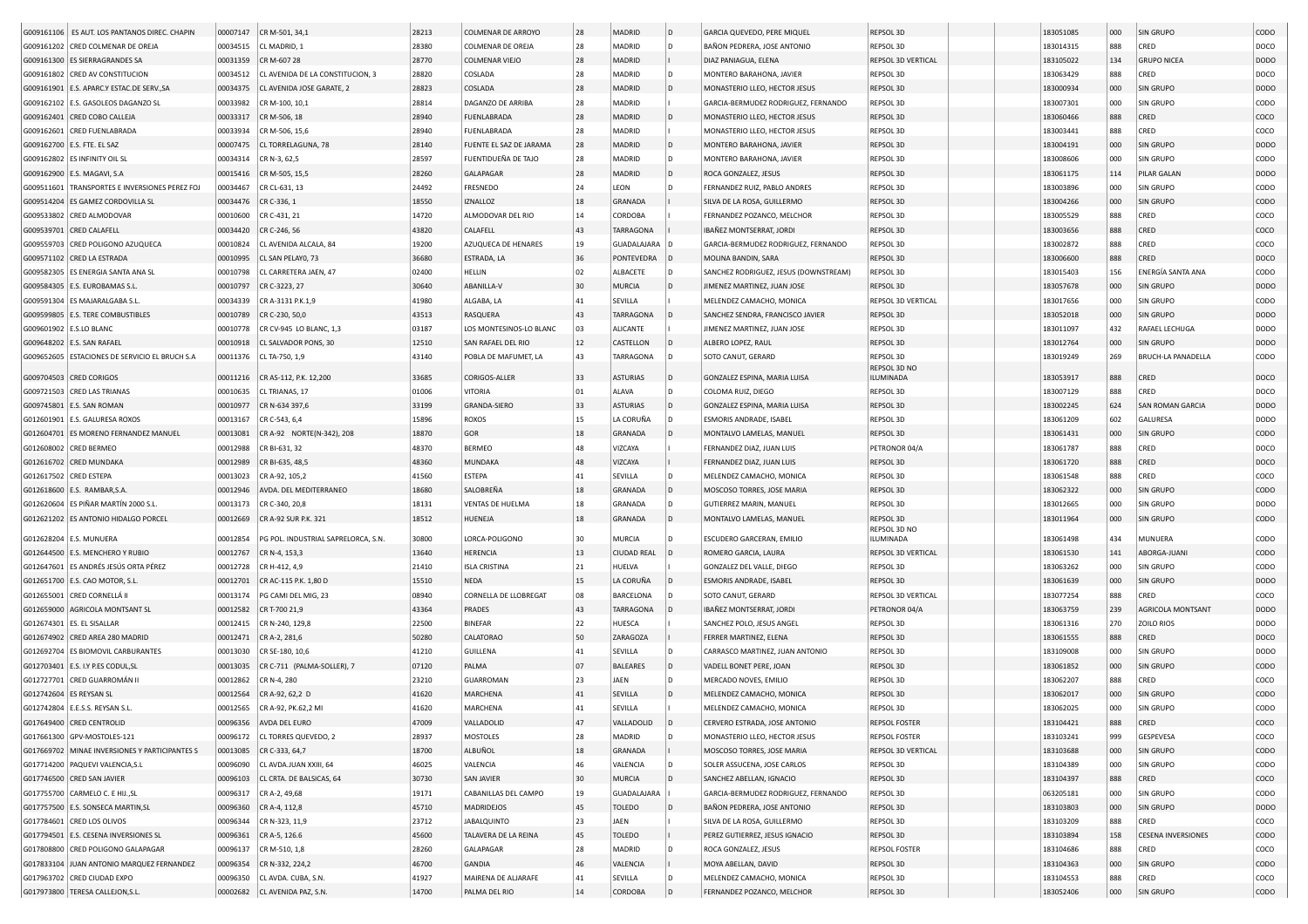|                         | G017988000 COOP. LAS MARISMAS                    | 00005272             | CL AVENIDA DE ANDALUCIA, S.N.                               | 41740 | LEBRIJA                      | 41 | SEVILLA          | l D | BELLOD TARDIO, MIGUEL               | REPSOL 3D VERTICAL                           | 183060532 | 000        | SIN GRUPO                        | CODO         |
|-------------------------|--------------------------------------------------|----------------------|-------------------------------------------------------------|-------|------------------------------|----|------------------|-----|-------------------------------------|----------------------------------------------|-----------|------------|----------------------------------|--------------|
|                         | G018021400 CRED TUNELES VALLVIDRERA              | 00096348             | AU E-9, 6,50                                                | 08190 | SANT CUGAT DEL VALLES        | 08 | BARCELONA        | l D | TRESCASAS BATALLER, JORDI           | REPSOL 3D EXENTA                             | 183104884 | 888        | CRED                             | coco         |
|                         | G018059200 AREA SERVICIO CANUHE                  | 00096363             | CR A-23, 332,8                                              | 22280 | GURREA DE GALLEGO            | 22 | HUESCA           | D   | FERRER MARTINEZ, ELENA              | REPSOL 3D                                    | 183104868 | 000        | SIN GRUPO                        | CODO         |
|                         | G018060700 CRED ESKORTZA                         | 00096200             | CL AVENIDA DE LTXUMBORRO, S.N                               | 20305 | <b>IRUN</b>                  | 20 | GUIPUZCOA        |     | RODRIGUEZ ZULAICA, JUAN JOSE        | PETRONOR 04/A                                | 183106426 | 888        | CRED                             | coco         |
|                         | G018074905 ES PELUQUERIA EUGENIO SL              | 00012558             | CR N-400, 10,80                                             | 45007 | TOLEDO                       | 45 | TOLEDO           | D   | PEREZ GUTIERREZ, JESUS IGNACIO      | REPSOL 3D VERTICAL                           | 183130749 | 000        | SIN GRUPO                        | <b>DODO</b>  |
|                         | G018113500 PETROLIMIA, S.L                       | 00093283             | CL A DEVESA, S.N                                            | 32630 | XINZO DE LIMIA               | 32 | ORENSE           | ID. | PUGA ROBLES, MARCOS                 | REPSOL 3D                                    | 183105139 | 000        | SIN GRUPO                        | <b>DODO</b>  |
|                         | G018144600 CRED YUNCOS                           | 00096349             | CR A-42, 42,8                                               | 45210 | <b>YUNCOS</b>                | 45 | TOLEDO           |     | BAÑON PEDRERA, JOSE ANTONIO         | REPSOL 3D                                    | 183105170 | 888        | CRED                             | COCO         |
|                         | G018149401 E.S. PROYECTO INSERTIUM S.L.          | 00096381             | CL AVDA. SAN PABLO, 32                                      | 28820 | COSLADA                      | 28 | MADRID           |     | MONASTERIO LLEO, HECTOR JESUS       | REPSOL FOSTER                                | 183105956 | 000        | <b>SIN GRUPO</b>                 | CODO         |
|                         | G018212100   E.S. LA TELVA, S.L.                 | 00096514             | CR AC-220 (CONFLUENC. AC-213), S.N.                         | 15181 | TELVA                        | 15 | LA CORUÑA        |     | ESMORIS ANDRADE, ISABEL             | REPSOL 3D VERTICAL                           | 183105311 | 000        | SIN GRUPO                        | <b>DODO</b>  |
|                         | G018265300 CRED TRES CANTOS                      | 00096339             | CL AVDA DE LA INDUSTRIA, 33                                 | 28760 | <b>TRES CANTOS</b>           | 28 | MADRID           | D   | DIAZ PANIAGUA, ELENA                | <b>REPSOL FOSTER</b>                         | 183105337 | 888        | CRED                             | COCO         |
|                         | G018281200 CRED CERDANYOLA                       | 00096366             | CL CAN JERONI MARTI/ESQ.CRTA SABADE                         | 08290 | CERDANYOLA                   | 08 | BARCELONA        | D   | GUIX VALLVERDU, ELISENDA            | REPSOL 3D                                    | 183105485 | 888        | CRED                             | coco         |
|                         | G018282600 CRED ALGARROBO                        | 00096374             | AU A-7 277,8                                                | 29750 | <b>ALGARROBO</b>             | 29 | MALAGA           |     | MORENO BELMONTE, JULIAN             | <b>REPSOL FOSTER</b>                         | 183105469 | 888        | CRED                             | COCO         |
|                         | G018286902 E.S. OGIJARES                         | 00096367             | CR GR-32 SE (SURESTE), 1.8                                  | 18151 | <b>OGIJARES</b>              | 18 | GRANADA          | D   | GUTIERREZ MARIN, MANUEL             | REPSOL 3D                                    | 183105451 | 527        | RODRIGUEZ LOZA                   | CODO         |
|                         | G018295900 GPV-MAJADAHONDA I-124                 |                      | CL MANUEL DE FALLA, SN                                      |       | MAJADAHONDA                  | 28 | MADRID           | D   |                                     |                                              |           |            | GESPEVESA                        |              |
|                         |                                                  | 00096383<br>00096364 | CR C-25, 111,52                                             | 28220 | SANT PERA SALLAVINERA        | 08 | BARCELONA        | D   | DIAZ PANIAGUA, ELENA                | <b>REPSOL FOSTER</b><br><b>REPSOL FOSTER</b> | 183105162 | 999<br>271 | S.C. PETROLIS, S.A.              | COCO<br>coco |
|                         | G018305603 PCAT SALLAVINERA - (MARGEN DCHO)      |                      |                                                             | 08281 | <b>GUADALIX DE LA SIERRA</b> | 28 |                  |     | ARMENGOL AUMEDES, MARTA             |                                              | 183105477 |            |                                  |              |
|                         | G009163502 CRED GUADALIX                         | 00033255             | CR M-608, 6.50                                              | 28794 |                              | 28 | MADRID           | D   | ROCA GONZALEZ, JESUS                | REPSOL 3D VERTICAL                           | 183016880 | 888<br>888 | CRED                             | COCO         |
|                         | G009163703 CRED HUMANES                          | 00034558             | CL MADRID, 52                                               | 28960 | HUMANES DE MADRID            |    | MADRID           |     | MONASTERIO LLEO, HECTOR JESUS       | REPSOL 3D VERTICAL                           | 183053073 |            | CRED                             | DOCO         |
|                         | G009163902 CRED LEGANES MENDIGUICHIA             | 00034479             | AV DR. MENDIGUCHIA CARRICHE, 40                             | 28913 | LEGANES                      | 28 | MADRID           | ID. | MONASTERIO LLEO, HECTOR JESUS       | REPSOL 3D                                    | 183014448 | 888        | CRED                             | DOCO         |
|                         | G009164001 CRED BARRIO FORTUNA                   | 00015795             | CL SAN BERNARDO - BO. FORTUNA, S.N.                         | 28917 | LEGANES                      | 28 | MADRID           | D   | MONASTERIO LLEO, HECTOR JESUS       | REPSOL 3D VERTICAL                           | 183114842 | 888        | CRED                             | DOCO         |
|                         | G009164202 CRED LOECHES                          | 00007022             | CR M-300, 13                                                | 28890 | LOECHES                      | 28 | MADRID           | D   | MONTERO BARAHONA, JAVIER            | REPSOL 3D                                    | 183051093 | 888        | CRED                             | COCO         |
|                         | G009164302 GPV-MAJADAHONDA II-125                | 00031593             | CL DR.MARAÑON C/V PL ESCORIAL, S.N.                         | 28220 | MAJADAHONDA                  | 28 | MADRID           | l D | DIAZ PANIAGUA, ELENA                | REPSOL 3D                                    | 183051127 | 999        | GESPEVESA                        | coco         |
|                         | G009164501 ES EDIFICACIONES TIFAN                | 00033902             | CL CR.MAJADAHONDA-EL PLANTIO, 66                            | 28220 | DE MAJADAHONDA               | 28 | MADRID           | D   | ROCA GONZALEZ, JESUS                | REPSOL 3D VERTICAL                           | 073127417 | 143        | <b>GRUPO ARELLANO</b>            | CODO         |
|                         | G009164900   E.S. HERRERIA, SA                   | 00031516             | CR M-611, 3,1                                               | 28792 | MIRAFLORES DE LA SIERRA      | 28 | MADRID           | D   | DIAZ PANIAGUA, ELENA                | REPSOL 3D                                    | 183056118 | 000        | SIN GRUPO                        | CODO         |
|                         | G009165000 E.S. EL MOLAR SA                      | 00005608             | CR N-1, 40,2                                                | 28710 | MOLAR, EL                    | 28 | MADRID           | D   | ROCA GONZALEZ, JESUS                | REPSOL                                       | 073106296 | 128        | ARANGUREN/HEVIA/FREISERO         | <b>DODO</b>  |
|                         | G009165502 MARIANO GASCUEÑA S.L                  | 00034540             | CR M-204, 27                                                | 28514 | NUEVO BAZTAN                 | 28 | MADRID           |     | MONTERO BARAHONA, JAVIER            | REPSOL 3D NO<br>ILUMINADA                    | 183077734 | 195        | <b>GRUPO VEGAZO</b>              | <b>DODO</b>  |
|                         | G009165602 ALCAZAR ARRAZOLA,S.L                  | 00015501             | CR M-204, 16,7                                              | 28570 | ORUSCO                       | 28 | MADRID           |     | MONTERO BARAHONA, JAVIER            | REPSOL 3D                                    | 183014588 | 179        | ALCAZAR ARRAZOLA                 | <b>DODO</b>  |
|                         | G009165702 ES ENERGIA INTEGRAL IBERICA SL        | 00033788             | CR M-111, 8,2                                               | 28860 | PARACUELLOS DE JARAM         | 28 | MADRID           |     | MONTERO BARAHONA, JAVIER            | <b>REPSOL 3D VERTICAL</b>                    | 183008069 | 175        | ENERGÍA INTEGRAL IBÉRICA         | CODO         |
| G009165801 CRED PARLA   |                                                  | 00034557             | CL REAL, S.N.                                               | 28980 | PARLA                        | 28 | MADRID           | D   | GARCIA QUEVEDO, PERE MIQUEL         | REPSOL 3D                                    | 183053065 | 888        | CRED                             | DOCO         |
|                         | G009165902   E.S. MORATILLA ZONAS DE SERVICIO, S | 00004788             | CR N-3, 39,2                                                | 28540 | PERALES DE TAJUÑA            | 28 | MADRID           |     | MONTERO BARAHONA, JAVIER            | REPSOL 3D                                    | 183014729 | 195        | <b>GRUPO VEGAZO</b>              | DODO         |
|                         | G009166001 AREA DE SERVICIO SAN BENITO SL        | 00033825             | CR C-233 51,6                                               | 28812 | PEZUELA DE LAS TORRE         | 28 | MADRID           |     | GARCIA-BERMUDEZ RODRIGUEZ, FERNANDO | REPSOL 3D                                    | 183005040 | 000        | <b>SIN GRUPO</b>                 | CODO         |
|                         | G009166101 CRED PINTO AUTOVIA                    | 00034377             | CR A-4 P.K. 20,20 D                                         | 28320 | PINTO                        | 28 | MADRID           | D   | MONASTERIO LLEO, HECTOR JESUS       | REPSOL 3D                                    | 183015270 | 888        | CRED                             | DOCO         |
|                         | G009166603 CRED LAS ROZAS                        | 00002879             |                                                             | 28230 |                              | 28 | MADRID           | D   | ROCA GONZALEZ, JESUS                | REPSOL 3D                                    | 183060912 | 888        | CRED                             |              |
|                         | G009166901 CRED SAN MARTIN IZDO                  |                      | CR A-6, 20,3                                                | 28680 | ROZAS, LAS                   | 28 | MADRID           |     |                                     | REPSOL 3D VERTICAL                           |           |            | CRED                             | DOCO         |
|                         |                                                  | 00033391             | CR M-501, 54,1                                              |       | S.MARTIN DE VALDEIGLESIAS    | 28 |                  |     | GARCIA QUEVEDO, PERE MIQUEL         |                                              | 183004571 | 888        |                                  | COCO         |
|                         | G009167300 E.S. GASERTO, SA                      | 00001530             | CL AVENIDA CASTILLA, 43                                     | 28830 | SAN FERNANDO DE HENARES      |    | MADRID           |     | MONTERO BARAHONA, JAVIER            | REPSOL 3D                                    | 183051176 | 128        | ARANGUREN/HEVIA/FREISERO         | <b>DODO</b>  |
|                         | G009167602 E.S. HNOS. IGLESIAS QUINTANA. SLU     | 00034459             | CR C-100, 45,7                                              | 28180 | TORRELAGUNA                  | 28 | MADRID           | D   | MONTERO BARAHONA, JAVIER            | REPSOL 3D                                    | 183003524 | 000        | <b>SIN GRUPO</b>                 | <b>DODO</b>  |
|                         | G009167701 CRED TORRELODONES                     | 00034263             | CR A-6, 28,2                                                | 28250 | <b>TORRELODONES</b>          | 28 | MADRID           |     | ROCA GONZALEZ, JESUS                | REPSOL 3D                                    | 183056746 | 888        | CRED                             | COCO         |
|                         | G009752000 COMERCIAL HERPE, S.A                  | 00034443             | CR EX-100, 40,6                                             | 06191 | PUEBLA DE OBANDO             | 06 | BADAJOZ          |     | <b>BLANCO RODRIGUEZ, SERGIO</b>     | REPSOL 3D                                    | 183051903 | 000        | SIN GRUPO                        | CODO         |
|                         | G009779202 CRED CASTELLAR                        | 00034494             | CR B-124, 5,3                                               | 08211 | <b>CASTELLAR DEL VALLES</b>  | 08 | <b>BARCELONA</b> |     | TRESCASAS BATALLER, JORDI           | REPSOL 3D VERTICAL                           | 183013127 | 888        | CRED                             | DOCO         |
|                         | G009808102 E.S.HERMIOIL,S.L.                     | 00011158             | CR AV-902, 1,2                                              | 05113 | <b>BURGOHONDO</b>            | 05 | AVILA            |     | MAYORGA DIAZ, ANA ISABEL            | REPSOL 3D                                    | 183012202 | 000        | SIN GRUPO                        | <b>DODO</b>  |
|                         | G009813503 CRED BUENOS AIRES                     | 00034511             | CR N-630, 338                                               | 37008 | SALAMANCA                    | 37 | SALAMANCA        |     | RODRIGUEZ BENITEZ, JOSE MANUEL      | REPSOL 3D VERTICAL                           | 183062199 | 888        | CRED                             | COCO         |
|                         | G009813602   E.S. CHOUSAL, S.L.                  | 00034411             | CR N-120, 651,3                                             | 36400 | CONFURCO                     | 36 | PONTEVEDRA       |     | REBANAL ALFAYA, ROMAN               | REPSOL 3D                                    | 183011931 | 620        | CHOUSAL                          | CODO         |
|                         | G009816606 ES ESTACION DE SERVICIO MOCEJON SL    | 00011266             | CR CM-410, P.K. 27 M.D.                                     | 45100 | SONSECA                      | 45 | TOLEDO           | ID. | PEREZ GUTIERREZ, JESUS IGNACIO      | REPSOL 3D                                    | 183130731 | 000        | <b>SIN GRUPO</b>                 | <b>DODO</b>  |
|                         | G009825101 E.S. NUESTRA SEÑORA MILAGROS          | 00010886             | CR C-602 P.K. 6,50                                          | 11500 | PUERTO DE SAMTA MARIA, EL    | 11 | CADIZ            | D   | PAREDES SERRANO, FERNANDO           | REPSOL 3D                                    | 183052331 | 000        | SIN GRUPO                        | <b>DODO</b>  |
|                         | G009867902 E.S. SAN JUAN II                      | 00011277             | CR LR-280, 0,8                                              | 26510 | PRADEJON                     | 26 | LA RIOJA         |     | COLOMA RUIZ, DIEGO                  | REPSOL 3D                                    | 183105188 | 313        | SAN JUAN, S.L.                   | CODO         |
|                         | G009897104   E.S. FEBRER SAFARIGAS, S.L.U.       | 00010966             | CR PM-4023 PORTO CRISTO-S.SER                               | 07687 | SA COMA                      | 07 | <b>BALEARES</b>  |     | VADELL BONET PERE, JOAN             | REPSOL 3D                                    | 183052521 | 433        | <b>FEBRER 2</b>                  | CODO         |
|                         | G009898902 CRED LA BISBAL                        | 00034409             | CR T-240, 3,5                                               | 43717 | BISBAL DEL PENEDES, LA       | 43 | <b>TARRAGONA</b> |     | IBAÑEZ MONTSERRAT, JORDI            | REPSOL 3D                                    | 183006402 | 888        | CRED                             | COCO         |
|                         | G009899602 MIFAMI IV GASOLINERAS.S.L.            | 00034383             | Autovia A-7 P.K.1148                                        | 43850 | CAMBRILS                     | 43 | TARRAGONA        |     | SANCHEZ SENDRA, FRANCISCO JAVIER    | REPSOL 3D                                    | 183017920 | 000        | SIN GRUPO                        | CODO         |
|                         | G009904000 CRED RÍOTINTO                         | 00034487             | CR HU-421, 4,4                                              | 21660 | MINAS DE RIOTINTO            | 21 | HUELVA           |     | GONZALEZ DEL VALLE, DIEGO           | REPSOL 3D                                    | 183000868 | 888        | CRED                             | COCO         |
|                         | G009904300   HNOS GARCIA-CAMACHO LEAL, S.L.      |                      | 00034525   CR C-520, 90                                     | 06411 | MEDELLIN                     | 06 | BADAJOZ          |     | SANCHEZ MILLA, ISIDORO              | REPSOL 3D                                    | 183012293 | 123        | HERMANOS GARCÍA-CAMACHO<br>LEAL, | DODO         |
|                         | G009921200 E.S. RED AZUL, S.A.                   |                      | 00034495   CR CV-50, 19,5                                   | 46600 | ALZIRA                       | 46 | VALENCIA         |     | MOYA ABELLAN, DAVID                 | REPSOL 3D                                    | 183011345 | 905        | RED AZUL, S.A.                   | <b>DODO</b>  |
|                         | G009929201 CRED MONTBRIO                         |                      | 00034308 CR T-310, 8,6                                      | 43340 | MONTBRIO DEL CAMP            | 43 | TARRAGONA        |     | SANCHEZ SENDRA, FRANCISCO JAVIER    | REPSOL 3D VERTICAL                           | 183017508 | 888        | CRED                             | coco         |
|                         |                                                  |                      |                                                             |       |                              |    |                  |     |                                     |                                              |           |            |                                  |              |
|                         | G009944601 ES LA ZAMORA BERMUDEZ                 | 00034529             | CR A-340 (AGUILAR-IZNALLOZ), 62<br>CL AVENIDA DE MADRID, 66 | 14810 | CARCABUEY                    | 14 | CORDOBA          |     | FERNANDEZ POZANCO, MELCHOR          | REPSOL 3D                                    | 183008952 | 000        | SIN GRUPO                        | <b>CODO</b>  |
| G009950801 GASVIVE S.L. |                                                  | 00034455             |                                                             | 36204 | VIGO                         | 36 | PONTEVEDRA       | ١D  | REBANAL ALFAYA, ROMAN               | REPSOL 3D VERTICAL                           | 183011733 | 000        | SIN GRUPO                        | CODO         |
|                         | G009955204 E.S. MURRIA HERMANOS                  | 00010916             | CR N-232, 134,8                                             | 44600 | ALCAÑIZ                      | 44 | <b>TERUEL</b>    | D   | GONZALEZ MAYO, PEDRO                | REPSOL 3D                                    | 183011022 | 000        | SIN GRUPO                        | CODO         |
|                         | G009972603 E.S. GASOLEOS ENERGETICOS DEL SUR S   | 00011355             | CR CO-741, 0,8                                              | 14540 | RAMBLA, LA                   | 14 | CORDOBA          |     | FERNANDEZ POZANCO, MELCHOR          | REPSOL 3D                                    | 183005610 | 514        | HIJOS DE JOAQUIN DOMINGUEZ       | <b>DODO</b>  |
|                         | G012751102 PCAT MATADEPERA                       | 00012263             | CR C-1415, 20                                               | 08222 | TERRASSA                     | 08 | BARCELONA        |     | SOTO CANUT, GERARD                  | PETROCAT                                     | 183079839 | 271        | S.C. PETROLIS, S.A.              | COCO         |
|                         | G012752202 UNIO COMERCIAL DE GASOILS, S.L.       | 00012837             | AV AVENIDA DE EUROPA, 26 (POLIG.INDU                        | 08700 | <b>IGUALADA</b>              | 08 | BARCELONA        |     | SOTO CANUT, GERARD                  | REPSOL 3D VERTICAL                           | 183078823 | 291        | <b>GRUPO UBALS</b>               | <b>DODO</b>  |
|                         | G012754903 CRED ALGECIRAS                        | 00013080             | CL PASEO VICTORIA EUGENIA, S.N.                             | 11207 | ALGECIRAS                    | 11 | CADIZ            |     | MORENO BELMONTE, JULIAN             | REPSOL 3D                                    | 183061845 | 888        | CRED                             | coco         |
|                         | G012755104 ES PEDRO SOSA GARCIA                  | 00012433             | AT A-45, 111,500 m.i.                                       | 29200 | ANTEQUERA                    | 29 | MALAGA           |     | MORENO BELMONTE, JULIAN             | REPSOL 3D                                    | 183061910 | 000        | SIN GRUPO                        | <b>CODO</b>  |
|                         | G012755300 E.S. GUREAK ZERBITZUGUNEAK TOLOSA     | 00013218             | CR N-1, 437,2                                               | 20400 | TOLOSA - GUREGAS             | 20 | <b>GUIPUZCOA</b> |     | RODRIGUEZ ZULAICA, JUAN JOSE        | PETRONOR 04/A                                | 183062033 | 306        | <b>GUREGAS</b>                   | <b>CODO</b>  |
|                         | G012755901 CRED CARMONA - AUTOVIA                |                      | 00013096 CR N-4, 519,5                                      | 41410 | CARMONA                      | 41 | SEVILLA          | l D | MELENDEZ CAMACHO, MONICA            | REPSOL 3D                                    | 183061936 | 888        | CRED                             | coco         |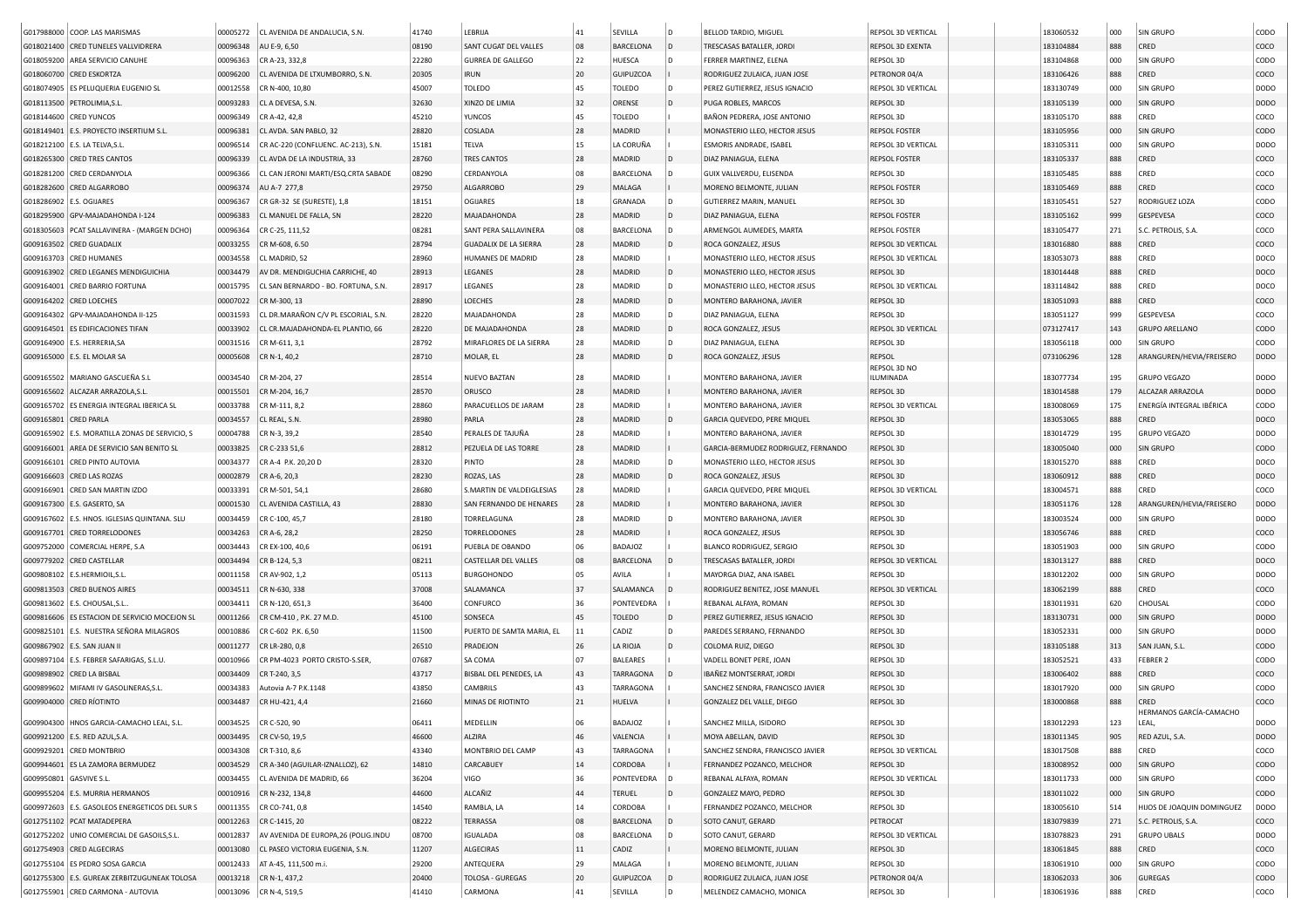|                         | G012763202 CRED MANZANARES IV                  | 00012429 | CR N-4, 167,1                         | 13200 | MANZANARES                  | 13 | <b>CIUDAD REAL</b> |     | DIAZ TRILLO, MIGUEL ANGEL           | REPSOL 3D                 | 183079797 | 888 | CRED                       | coco             |
|-------------------------|------------------------------------------------|----------|---------------------------------------|-------|-----------------------------|----|--------------------|-----|-------------------------------------|---------------------------|-----------|-----|----------------------------|------------------|
|                         |                                                |          |                                       |       |                             |    |                    |     |                                     |                           |           |     |                            |                  |
|                         | G012776002   E.S. G.R.A. BLANCO I. Y SEVARES   | 00013316 | CR N-634, 353,7                       | 33584 | SEVARES                     | 33 | <b>ASTURIAS</b>    | l D | GONZALEZ ESPINA, MARIA LUISA        | REPSOL 3D                 | 183062066 | 901 | FAGRA                      | <b>DODO</b>      |
|                         | G012777902 E.S. CANIVELL COMBUSTIBLES S.L.U.   | 00011019 | CR N-634, 530,1                       | 33719 | CARTAVIO                    | 33 | <b>ASTURIAS</b>    |     | GONZALEZ ESPINA, MARIA LUISA        | REPSOL                    | 183061902 | 616 | CANIVELL Y FERNANDEZ       | <b>DODO</b>      |
|                         | G012778500   E.S. LA CARTUJA                   | 00013038 | CR C-440, 7,5                         | 11406 | JEREZ DE LA FRONTERA        | 11 | CADIZ              |     | PAREDES SERRANO, FERNANDO           | REPSOL 3D                 | 183061894 | 000 | SIN GRUPO                  | <b>DODO</b>      |
|                         | G012800101 E.S. PARAISO ESTACION NORTE SLU     | 00013079 | CR A-92, 212,7                        | 18370 | MORALEDA DE ZAFAYONA        | 18 | GRANADA            |     | GUTIERREZ MARIN, MANUEL             | <b>REPSOL 3D</b>          | 183061811 | 000 | <b>SIN GRUPO</b>           | <b>CODO</b>      |
|                         | G012805000 E.S. MORAGRAN S.L                   | 00012479 | CR N-625, 31,4                        | 24920 | ALDEA DEL PUENTE, LA        | 24 | LEON               |     | FERNANDEZ RUIZ, PABLO ANDRES        | PETRONOR                  | 183063361 | 730 | FIGRAN                     | <b>DODO</b>      |
|                         | G012808000 E.S. SAN ROQUE S.L.                 | 00012957 | CR PO-552 P.K. 44                     | 36780 | GUARDIA, LA - LOUZENZAS     | 36 | PONTEVEDRA         |     | MOLINA BANDIN, SARA                 | PETRONOR 04/A             | 183076843 | 625 | LOMBA                      | <b>DODO</b>      |
|                         | G012808700 E.S. DIEGO GIL PINO                 | 00012065 | CR N-331, 38                          | 14530 | <b>MONTEMAYOR</b>           | 14 | CORDOBA            |     | FERNANDEZ POZANCO, MELCHOR          | REPSOL 3D                 | 183062058 | 538 | LA REINA                   | CODO             |
| G012851002 ES SILS SL   |                                                | 00012475 | CR C-63, 17                           | 17410 | SILS                        | 17 | <b>GERONA</b>      |     | PLA DOMENECH, JAUME                 | REPSOL 3D                 | 183062355 | 238 | MARTORELL                  | <b>DODO</b>      |
|                         | G012856400 E.S. ASTIGI IBERICA SL I            | 00012714 | CR C-430, 1                           | 41400 | ECIJA                       | 41 | SEVILLA            |     | MELENDEZ CAMACHO, MONICA            | REPSOL 3D                 | 183062157 | 518 | <b>ASTIGI IBERICA</b>      | <b>DODO</b>      |
|                         |                                                |          |                                       |       |                             |    |                    |     |                                     |                           |           |     |                            |                  |
| G012861801              | <b>E.S. SERVEI AMER SL</b>                     | 00012464 | CR COMARCAL 152 KM 22,032             | 17170 | AMER                        | 17 | <b>GERONA</b>      | ID. | PLA DOMENECH, JAUME                 | REPSOL 3D                 | 183062363 | 238 | MARTORELL                  | DOD <sub>O</sub> |
| G012870301              | E.S. MARIA DEL PRADO VILLA GUTIERRE            | 00013150 | CL ARENAL, 47                         | 13414 | SACERUELA                   | 13 | <b>CIUDAD REAL</b> |     | ROMERO GARCIA, LAURA                | REPSOL 3D                 | 183018159 | 000 | <b>SIN GRUPO</b>           | copo             |
|                         | G012888704 ES REPSOL TOMARES                   | 00013068 | CR SE-617, 3,3                        | 41940 | <b>TOMARES</b>              | 41 | SEVILLA            |     | MELENDEZ CAMACHO, MONICA            | REPSOL 3D                 | 183075779 | 000 | <b>SIN GRUPO</b>           | DOD <sub>O</sub> |
|                         | G012889000   E.S. FELISA, S. L.                | 00013260 | CR CA-133 (BARRIO VISTALEGRE), 1,2    | 39530 | PUENTE DE SAN MIGUEL        | 39 | <b>CANTABRIA</b>   |     | DE CELIS LAVIN, IVANA               | PETRONOR 04/A             | 183062611 | 000 | <b>SIN GRUPO</b>           | <b>DODO</b>      |
|                         | G018305703 PCAT SALLAVINERA - (MARGEN IZDO)    | 00096365 | CR C-25, PK. 111,52                   | 08281 | SANT PERE DE SALLAVINERA    | 08 | <b>BARCELONA</b>   |     | ARMENGOL AUMEDES, MARTA             | <b>REPSOL FOSTER</b>      | 183105493 | 271 | S.C. PETROLIS, S.A.        | coco             |
|                         | G018336701 CRED CONTRUECES                     | 00006285 | CL CARRETERA CARBONERA/ESQ.C/CASTRO   | 33210 | GIJON                       | 33 | <b>ASTURIAS</b>    |     | TORRES MONTERO, LUIS ABEL           | REPSOL 3D                 | 183058114 | 888 | CRED                       | coco             |
| G018339101              | <b>CRED CAN CASANOVES</b>                      | 00096513 | CR BP-1503, 22.5                      | 08228 | TERRASSA                    | 08 | <b>BARCELONA</b>   |     | TRESCASAS BATALLER, JORDI           | <b>CAMPSA EXPRESS</b>     | 183105600 | 888 | CRED                       | DOCO             |
|                         | G018398100 CRED ARCHIDUQUE CARLOS              | 00096373 | CL ARCHIDUQUE CARLOS, 70              | 46018 | VALENCIA                    | 46 | VALENCIA           |     | LOPEZ ALCAYDE, FIDEL                | REPSOL 3D                 | 183105592 | 888 | CRED                       | coco             |
|                         | G018419100 CRED ENTRAMBASAGUAS                 | 00096390 | AU A-8, 195                           | 39716 | HOZNAYO                     | 39 | CANTABRIA          |     | DE CELIS LAVIN, IVANA               | <b>REPSOL FOSTER</b>      | 183105675 | 888 | CRED                       | coco             |
|                         |                                                | 00096371 | CR A-68, 258, 20                      | 50298 | PINSEQUE                    | 50 |                    |     | SANCHEZ POLO, JESUS ANGEL           | <b>REPSOL FOSTER</b>      |           | 270 | ZOILO RIOS                 | CODO             |
|                         | G018468001 ES ZOILO RIOS - PINSEQUE            |          | CL PROL.FEDERICO GARCIA LORCA (RAMBLA |       |                             |    | ZARAGOZA           |     |                                     |                           | 183105683 |     |                            |                  |
|                         | G018495501 CRED RAMBLA BELEN                   | 00096091 | BELEN, S.N.                           | 04008 | ALMERIA                     | 04 | <b>ALMERIA</b>     |     | MOSCOSO TORRES, JOSE MARIA          | <b>REPSOL 3D</b>          | 183105972 | 888 | CRED                       | coco             |
|                         | G018501000 CRED UGALDEBIETA M.D.               | 00096388 | AT A-8, 131                           | 48509 | ABANTO-AUTOPISTA            | 48 | VIZCAYA            |     | FERNANDEZ DIAZ, JUAN LUIS           | PETRONOR 04/A             | 183106079 | 888 | CRED                       | coco             |
|                         | G018501100 CRED UGALDEBIETA M.I                | 00096389 | AT A-8, 131                           | 48509 | ABANTO-AUTOPISTA            | 48 | VIZCAYA            |     | FERNANDEZ DIAZ, JUAN LUIS           | PETRONOR 04/A             | 183106061 | 888 | CRED                       | coco             |
| G018522000 FEBRER 11    |                                                | 00096515 | CM CAMI SALARD, S.N.                  | 07008 | PALMA DE MALLORCA           | 07 | <b>BALEARES</b>    |     | VADELL BONET PERE, JOAN             | REPSOL 3D                 | 183105758 | 400 | FEBRER 1                   | <b>DODO</b>      |
|                         |                                                |          |                                       |       |                             |    |                    |     |                                     |                           |           |     | HIJOS DE JOAQUIN DOMINGUEZ |                  |
|                         | G018523901 E.S. GASOLEOS ENERGÉTICOS DEL SUR   | 00006140 | CR CO-761, 1                          | 14511 | MORILES-LUCENA              | 14 | CORDOBA            |     | FERNANDEZ POZANCO, MELCHOR          | <b>REPSOL 3D VERTICAL</b> | 183063171 | 514 |                            | CODO             |
|                         | G018548200 CRED PARQUE ASTUR                   | 00096402 | CL CENTRO COMERCIAL PARQUE ASTUR. S   | 33468 | TRASONA-PARQUE ASTUR        | 33 | <b>ASTURIAS</b>    |     | TORRES MONTERO, LUIS ABEL           | REPSOL 3D                 | 183107077 | 888 | CRED                       | COCO             |
|                         | G018558900 CRED MAS MORATO                     | 00096386 | CR N-2, 772,50                        | 17700 | JONQUERA, LA                | 17 | <b>GERONA</b>      |     | PLA DOMENECH, JAUME                 | <b>REPSOL FOSTER</b>      | 183106012 | 888 | CRED                       | coco             |
|                         | G018559201 E.S. RENEGAS SL                     | 00096516 | CR P-900, 5                           | 34190 | VILLAMURIEL DE CERRATO      | 34 | PALENCIA           |     | GOMEZ DE LA CALLE, ROSA MARIA       | REPSOL 3D VERTICAL        | 183105519 | 715 | RENEGAS                    | <b>DODO</b>      |
|                         | G018567700 CRED GUADALAJARA                    | 00096380 | CL JULIAN BESTEIRO, 25                | 19004 | <b>GUADALAJARA</b>          | 19 | GUADALAJARA        |     | GARCIA-BERMUDEZ RODRIGUEZ, FERNANDO | <b>REPSOL 3D</b>          | 183106186 | 888 | CRED                       | coco             |
|                         | G018573701 E.S. ALMUDEVAR                      | 00096372 | CR A-23, 341,5                        | 22270 | ALMUDEVAR                   | 22 | HUESCA             |     | FERRER MARTINEZ, ELENA              | REPSOL 3D                 | 183106194 | 902 | SERVIARAGON, S.A.          | CODO             |
|                         | G018605400   PARLA ABORGA                      | 00096357 | CL LONDRES, 43                        | 28980 | PARLA                       | 28 | MADRID             |     | BAÑON PEDRERA, JOSE ANTONIO         | REPSOL 3D                 | 183106368 | 140 | ABORGA-MIXTA               | <b>CODO</b>      |
| G018618700 CRED GINES   |                                                | 00096398 | CR SE-625, 0,750                      | 41960 | <b>GINES</b>                | 41 | SEVILLA            |     | GONZALEZ DEL VALLE, DIEGO           | REPSOL 3D                 | 183106392 | 888 | CRED                       | coco             |
|                         | G018665303 E.S. PEDRO MARTIN E HIJOS 2010, SL  | 00096397 | AV LAS SALINAS-LOMA BAJA, S.N.        | 29640 | <b>FUENGIROLA</b>           | 29 | MALAGA             |     | MORENO BELMONTE, JULIAN             | <b>REPSOL FOSTER</b>      | 183106384 | 000 | <b>SIN GRUPO</b>           | <b>CODO</b>      |
|                         | G018697801 AREA DE SERVICIO LEGORRETA          | 00096523 | CR N-1, 425                           | 20250 | LEGORRETA                   | 20 | <b>GUIPUZCOA</b>   |     | RODRIGUEZ ZULAICA, JUAN JOSE        | REPSOL 99/2               | 183106657 | 001 | MANTEROLA                  | <b>DODO</b>      |
|                         |                                                |          |                                       |       |                             |    |                    |     |                                     |                           |           |     |                            | DOCO             |
| G018697900              | <b>CRED FASNIA</b>                             | 00093430 | CR TF-1, 36,5                         | 38570 | FASNIA                      | 38 | <b>TENERIFE</b>    |     | HERNANDEZ DIAZ, ELADIO              | REPSOL 3D EXENTA          | 183106558 | 888 | CRED                       |                  |
| G018724200 CRED RUBI II |                                                | 00096286 | AU E-9, 14,7                          | 08191 | <b>RUBI</b>                 | 08 | BARCELONA          |     | TRESCASAS BATALLER, JORDI           | <b>REPSOL FOSTER</b>      | 183106665 | 888 | CRED                       | coco             |
| G018728200 E.S. HORPOSA |                                                | 00092604 | CR PO-410, 1,26                       | 36418 | <b>ATIOS</b>                | 36 | PONTEVEDRA         |     | MOLINA BANDIN, SARA                 | REPSOL 3D                 | 183107853 | 613 | SIAL                       | DOD <sub>O</sub> |
|                         | G018737100 GPV-SABADELL-126                    | 00096439 | CR N-150, 14,2                        | 08207 | SABADELL                    | 08 | <b>BARCELONA</b>   |     | SOTO CANUT, GERARD                  | <b>REPSOL FOSTER</b>      | 183106822 | 999 | GESPEVESA                  | coco             |
|                         | G018742900 CARBURANTES Y SERVICOS JOVIPE, S.L. | 00011106 | CR M-505, 5,5                         | 28230 | ROZAS, LAS                  | 28 | MADRID             |     | ROCA GONZALEZ, JESUS                | <b>REPSOL 3D</b>          | 183106806 | 143 | <b>GRUPO ARELLANO</b>      | <b>DODO</b>      |
|                         | G018764500 E.S. A GRANXA                       | 00096529 | PG INDUSTRIAL A GRANXA, SN            | 36470 | PORRIÑO-POG.A GRANXA-E.S.   | 36 | PONTEVEDRA         |     | MOLINA BANDIN, SARA                 | REPSOL 3D                 | 183108562 | 613 | SIAL                       | <b>DODO</b>      |
|                         | G018805500 CRED VECINDARIO                     | 00060044 | AV DEL ATLANTICO, S.N.                | 35110 | VECINDARIO                  | 35 | <b>LAS PALMAS</b>  |     | ABADAL FORNAS, ALVARO               | <b>REPSOL FOSTER</b>      | 183107051 | 888 | CRED                       | DOCO             |
|                         | G018807403 ES MARTINOIL 2013                   | 00096325 | CR. A-3, 111 M.I                      | 16441 | VILLAS VIEJAS               | 16 | <b>CUENCA</b>      |     | ILLAN LOPEZ, OSCAR                  | REPSOL 3D                 | 183107069 | 000 | SIN GRUPO                  | CODO             |
|                         | G009174002 ES RINCON DE LA VICTORIA            | 00005764 | CL AVENIDA DE MALAGA, S.N.            | 29730 | <b>RINCON DE LA VICTORI</b> | 29 | MALAGA             |     | LENDRINO RECUERO, MIGUEL ANGEL      | REPSOL 3D                 | 183005495 | 516 | <b>GRUPO HERRERO</b>       | <b>DODO</b>      |
|                         | G009174101 CRED RINCON DE LA VICTORIA          | 00034086 | CL AVENIDA DE LA TORRE, 26            | 29730 | RINCON DE LA VICTORIA       | 29 | MALAGA             |     | LENDRINO RECUERO, MIGUEL ANGEL      | REPSOL 3D                 | 183015437 | 888 | CRED                       | COCO             |
|                         | G009174801 E.S. LOS REMEDIOS                   | 00004104 | CL AVDA. VIVAR TELLEZ, 26             | 29700 | <b>VELEZ MALAGA</b>         | 29 | MALAGA             | I D | GUTIERREZ MARIN, MANUEL             | REPSOL 3D                 | 183010693 | 520 | CARBURANTES CLAVERO, S.L   | <b>DODO</b>      |
|                         |                                                |          |                                       |       |                             |    |                    |     |                                     |                           |           |     |                            |                  |
|                         | G009174903 E.S. RUYTOL-LA VEGA                 | 00004962 | CL AVENIDA DE ANDALUCIA, 169          | 29740 | <b>TORRE DEL MAR</b>        | 29 | MALAGA             |     | MORENO BELMONTE, JULIAN             | REPSOL 3D                 | 183001247 | 000 | SIN GRUPO                  | CODO             |
|                         | G009175101 E.S. SAN SEBASTIAN                  | 00031138 | CL LAUREANO CASQUERO, S.N             | 29700 | <b>VELEZ MALAGA</b>         | 29 | MALAGA             |     | GUTIERREZ MARIN, MANUEL             | REPSOL 3D VERTICAL        | 183011543 | 520 | CARBURANTES CLAVERO, S.L   | <b>DODO</b>      |
|                         | G009175502 CRED LA PALOMA                      | 00004721 | CL AVENIDA 1º DE MAYO, 95             | 30120 | PALMAR, EL                  | 30 | <b>MURCIA</b>      |     | MARTINEZ JIMENEZ, RAUL              | REPSOL 3D                 | 183008085 | 888 | CRED                       | coco             |
|                         | G009176005 ES GARCERAN 1 SL                    | 00005894 | CR MU-300, 4,8                        | 30570 | <b>BENIAJAN</b>             | 30 | <b>MURCIA</b>      |     | MARTINEZ JIMENEZ, RAUL              | REPSOL 3D                 | 183054089 | 436 | <b>GRUPO GARCERAN</b>      | CODO             |
|                         | G009176204 E.S. NUEVA LUPA ROJA 2011 S.L.      |          | 00007043 CR N-340 A, 655,5            | 30166 | NONDUERMAS                  | 30 | MURCIA             |     | MARTINEZ JIMENEZ, RAUL              | REPSOL 3D                 | 183007566 | 000 | SIN GRUPO                  | <b>CODO</b>      |
|                         | G009176301 E.S. LAS CUMBRES, S.L.              | 00007220 | CR A-30 P.K. 408,1                    | 30155 | <b>BAÑOS Y MENDIGO</b>      | 30 | MURCIA             |     | SANCHEZ ABELLAN, IGNACIO            | REPSOL 3D                 | 202054284 | 416 | <b>LAS CUMBRE</b>          | DODO             |
|                         | G009176503 ES ALTIPLANO CARBURANTES S.L.       | 00007352 | CR N-301 (ESPINARDO), 388             | 30100 | CABEZO CORTADO              | 30 | MURCIA             |     | ESCUDERO GARCERAN, EMILIO           | REPSOL 3D                 | 183011089 | 000 | SIN GRUPO                  | CODO             |
|                         | G009176705 ES GARCERAN 1 SL                    | 00015288 | CR N-301, 401,2                       | 30120 | PALMAR, EL                  | 30 | MURCIA             |     | MARTINEZ JIMENEZ, RAUL              | REPSOL 3D                 | 002263655 | 436 | <b>GRUPO GARCERAN</b>      | CODO             |
|                         |                                                |          | CR RM-15 (AUTOVIA DEL NOROESTE) KM 9  |       |                             |    |                    |     |                                     |                           |           |     |                            |                  |
|                         | G009176900 E.S. CAÑADA HERMOSA                 | 00015537 | (ALCANTARILLA)                        | 30837 | CAÑADA HERMOSA              | 30 | MURCIA             |     | ESCUDERO GARCERAN, EMILIO           | REPSOL 3D                 | 100033406 | 439 | HNOS BAÑOS ANTOLINOS       | <b>DODO</b>      |
|                         | G009177001 CRED EL PALMAR                      | 00015565 | CR MU-603 2                           | 30120 | PALMAR, EL                  | 30 | MURCIA             |     | MARTINEZ JIMENEZ, RAUL              | <b>CAMPSA EXPRESS</b>     | 002263663 | 888 | CRED                       | coco             |
|                         | G009177103 ES GARCERAN 1 SL                    | 00015608 | CTRA. SAN JAVIER NUM.45               | 30579 | TORREAGÜERA                 | 30 | MURCIA             |     | MARTINEZ JIMENEZ, RAUL              | REPSOL 3D                 | 183055532 | 436 | <b>GRUPO GARCERAN</b>      | <b>DODO</b>      |
|                         | G009177402 CRED EL VALLE                       | 00015669 | CL MU-4F CR.SANTA CATALINA, 2         | 30150 | ALBERCA, LA                 | 30 | MURCIA             |     | MARTINEZ JIMENEZ, RAUL              | REPSOL 3D                 | 183051952 | 888 | CRED                       | coco             |
|                         | G009177503 E.S. GARCIA GARCIA                  | 00015701 | CR MU-601, 6.9                        | 30153 | CORVERA                     | 30 | MURCIA             |     | ESCUDERO GARCERAN, EMILIO           | REPSOL 3D                 | 183008093 | 000 | <b>SIN GRUPO</b>           | <b>DODO</b>      |
|                         | G009177701 CRED PUENTE TOCINOS                 | 00031347 | CR L-2F *PUENTE TOCINOS*, 5           | 30015 | MURCIA - PUENTETOCIN        | 30 | MURCIA             |     | SANCHEZ ABELLAN, IGNACIO            | REPSOL 3D                 | 183054915 | 888 | CRED                       | coco             |
|                         | G009177802 ES NOVA ALHAMA S.L.                 | 00033105 | CR N-340 A, 671,6                     | 30163 | ESPARRAGAL, EL              | 30 | <b>MURCIA</b>      |     | JIMENEZ MARTINEZ, JUAN JOSE         | REPSOL 3D VERTICAL        | 183000496 | 462 | NOVA ALHAMA                | CODO             |
|                         | G009177900 E.S. RUTAMUR, SA.                   | 00033566 | CL AVENIDA MIGUEL DE CERVANTES, 50    | 30009 | <b>MURCIA</b>               | 30 | MURCIA             |     | JIMENEZ MARTINEZ, JUAN JOSE         | REPSOL 3D VERTICAL        | 183058940 | 910 | <b>GRUPO MELON</b>         | CODO             |
|                         |                                                |          |                                       |       |                             |    |                    |     |                                     |                           |           |     |                            |                  |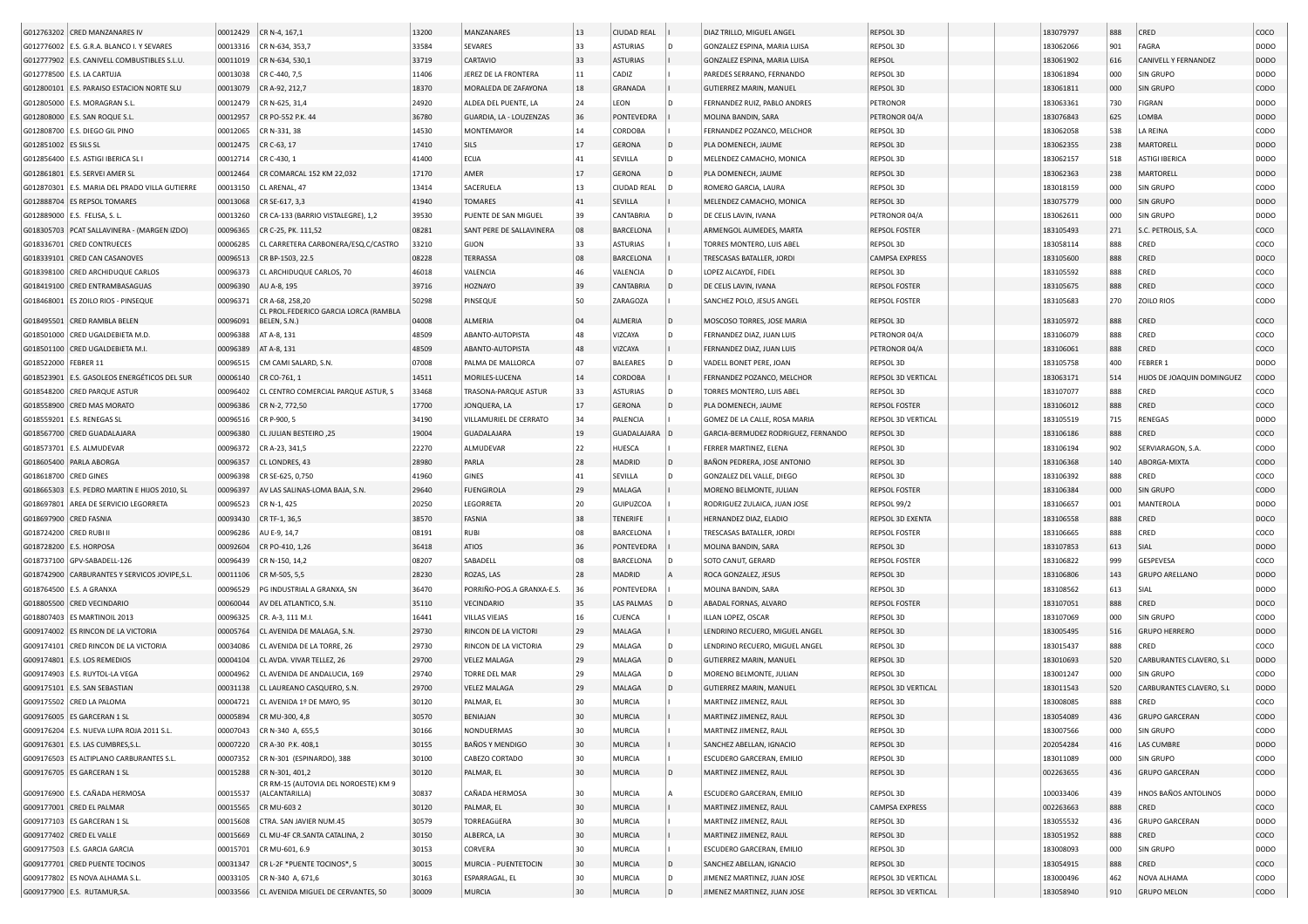|                           | G009178008 E.S. SUMINISTROS BUENJI SL           | 00033799 | AVDA, PUNTARRON LOCAL G 29                             | 30835 | SANGONERA LA SECA      | 30     | <b>MURCIA</b>      | ۱D  | JIMENEZ MARTINEZ, JUAN JOSE           | REPSOL 3D                 | 183003326 | 000 | <b>SIN GRUPO</b>                | CODO        |
|---------------------------|-------------------------------------------------|----------|--------------------------------------------------------|-------|------------------------|--------|--------------------|-----|---------------------------------------|---------------------------|-----------|-----|---------------------------------|-------------|
|                           | G009975502 ES ESTACION DE SERVICIO EL BRUCH, S. | 00034379 | CL AVENIDA ANGEL GUIMERA, 15                           | 08700 | <b>IGUALADA</b>        | 08     | <b>BARCELONA</b>   | ۱D  | SOTO CANUT, GERARD                    | PETRONOR 04/A             | 183003086 | 269 | <b>BRUCH-LA PANADELLA</b>       | CODO        |
|                           | G009994203 ES GESTION DE ESTACIONES DE SERVICI  | 00034505 | CL AVENIDA CIRCUNVALACION, S.N.                        | 06008 | BADAJOZ                | 06     | <b>BADAJOZ</b>     | l D | <b>BLANCO RODRIGUEZ, SERGIO</b>       | REPSOL 3D                 | 183000777 | 178 | <b>GESMARAN</b>                 | CODO        |
|                           | G010001800 CRED HIPÓDROMO                       | 00033003 | CR A-6, 8                                              | 28040 | MADRID                 | 28     | <b>MADRID</b>      | l D | DIAZ PANIAGUA, ELENA                  | REPSOL 3D                 | 063237572 | 888 | CRED                            | DOCO        |
|                           | G010002807 ES AFRILUC 2012 S.L.                 | 00011020 | CR VP-405 PK 10,1                                      | 46192 | MONSERRAT              | 46     | VALENCIA           |     | SOLER ASSUCENA, JOSE CARLOS           | REPSOL 3D                 | 183057710 | 443 | AFRILUC 2012 S.L.               | DODO        |
| G010004100 O'SEIXO S.L    |                                                 | 00034386 | CR N-6, 589                                            | 15176 | SAN PEDRO-EL SEIJAL    | 15     | LA CORUÑA          |     | MENDEZ GONZALEZ, CARMEN               | REPSOL 3D                 | 183007723 | 000 | SIN GRUPO                       | CODO        |
| G010005601                | <b>CRED EMPURIA BRAVA</b>                       | 00034469 | CL ORLINA, S.N                                         | 17486 | CASTELLO D'EMPURIAS    | 17     | <b>GERONA</b>      |     | SOLE NIUBO, JORDI                     | REPSOL 3D                 | 183005966 | 888 | CRED                            | DOCO        |
|                           | G010008901 RAMIBEN SADAD COOP                   | 00034537 | CR SE-433, 35                                          | 41230 | CASTIBLANCO DE LOS A   | 41     | SEVILLA            | ۱D  | GONZALEZ DEL VALLE, DIEGO             | REPSOL 3D VERTICAL        | 183053743 | 000 | <b>SIN GRUPO</b>                | CODO        |
|                           | G010012105   E.S. ALJACOR OIL SL                | 00010910 | CR HU-5135, 0,3                                        | 21880 | PATERNA DEL CAMPO      | 21     | HUELVA             | D   | GONZALEZ DEL VALLE, DIEGO             | PETRONOR 04/B             | 183050087 | 000 | <b>SIN GRUPO</b>                | DODO        |
| G010014101 E.S. MURO      |                                                 | 00011232 | VI DE SERVICIO, 3-ESQ. BISBE MIQUEL<br><b>MONCADAS</b> | 07440 | MURO                   | 07     | <b>BALEARES</b>    |     | VADELL BONET PERE, JOAN               | REPSOL 3D                 | 183013614 | 442 | EE.S. MURO                      | <b>DODO</b> |
|                           | G010015802 ESTACIONES DE SERVICIO IGLESIAS, SL  | 00034536 | CR PO-960 P.K. 0,100                                   | 36587 | GRES                   | 36     | PONTEVEDRA         | D   | ALVAREZ VILLAR, JUAN CARLOS           | PETRONOR 04/A             | 183058247 | 628 | ESTACIONES DE SERVICIO IGLESIAS | CODO        |
|                           | G010018801 E.S. AGRICOLA MONTSANT               | 00010863 | CR C-242, 45,4                                         | 43360 | CORNUDELLA DE MONTSANT | 43     | TARRAGONA          | D   | IBAÑEZ MONTSERRAT, JORDI              | REPSOL 3D                 | 183012772 | 239 | AGRICOLA MONTSANT               | <b>DODO</b> |
|                           | G010029400   E.S. RUTA-VERA, S.I                | 00034496 | CR C-501, 22                                           | 10420 | TEJEDA DE TIETAR       | $10\,$ | CACERES            |     | LEANDRO MANSO, AIDA                   | REPSOL 3D                 | 183055128 | 190 | <b>GRUPO RUTA-VERA</b>          | CODO        |
|                           | G010034501 E.S.GRANADA PENEDES                  | 00011258 | CR C-243, 7,5                                          | 08792 | GRANADA, LA            | 08     | BARCELONA          |     | TRESCASAS BATALLER, JORDI             | REPSOL 3D VERTICAL        | 183006634 | 000 | <b>SIN GRUPO</b>                | <b>DODO</b> |
|                           | G010044901 E.S. G.ORDOÑEZ, S.L.                 | 00034488 | CL VALLE INCLAN, 8                                     | 36600 | VILLAGARCIA DE AROSA   | 36     | PONTEVEDRA         | D   | REBANAL ALFAYA, ROMAN                 | REPSOL 3D                 | 183010479 | 000 | <b>SIN GRUPO</b>                | CODO        |
| G010049602 CRED C.T.M     |                                                 | 00034358 | CR M-301 VILLAVERDE-VALLECAS, 3,5                      | 28053 | MADRID                 | 28     | MADRID             |     | MONASTERIO LLEO, HECTOR JESUS         | REPSOL 3D VERTICAL        | 183000405 | 888 | CRED                            | DOCO        |
| G010058602 E.S. TARAYS    |                                                 | 00011018 | CR CM-410 P.K. 95,00                                   | 45860 | VILLACAÑAS             | 45     | <b>TOLEDO</b>      |     | BAÑON PEDRERA, JOSE ANTONIO           | REPSOL 3D                 | 183056647 | 000 | SIN GRUPO                       | CODO        |
|                           |                                                 |          |                                                        |       |                        |        |                    |     |                                       | REPSOL 3D NO              |           |     |                                 |             |
|                           | G010074802 CRED CERDEÑO                         | 00011447 | CR N-634, 406                                          | 33010 | CERDEÑO                | 33     | <b>ASTURIAS</b>    |     | GONZALEZ ESPINA, MARIA LUISA          | <b>ILUMINADA</b>          | 183008432 | 888 | CRED                            | DOCO        |
|                           | G010078102   E.S. GASOLEOS EL PILAR, S.L        | 00034508 | CR C-323, 111                                          | 18810 | CANILES                | 18     | GRANADA            |     | MONTALVO LAMELAS, MANUEL              | REPSOL 3D                 | 183010701 | 000 | SIN GRUPO                       | CODO        |
|                           | G010106203 E.S. FERNANDO SANTAMARIA TIRGO       | 00010847 | CR LR-111, 36                                          | 26211 | TIRGO-E.S              | 26     | LA RIOJA           |     | COLOMA RUIZ, DIEGO                    | REPSOL 3D VERTICAL        | 183012541 | 300 | FERNANDO SANTAMARIA GENAGA      | CODO        |
|                           | G010111600 CRED CABRERA                         | 00011597 | CL RIERA ARGENTONA, 1                                  | 08349 | CABRERA DE MAR         | 08     | BARCELONA          |     | LOPEZ BAENA, MARC                     | REPSOL 3D                 | 183062751 | 888 | CRED                            | coco        |
|                           | G010127001 E.S. DOMAIO SL                       | 00034556 | CR PO-551 P.K. 33,00 A                                 | 36957 | <b>DOMAYO</b>          | 36     | PONTEVEDRA         |     | REBANAL ALFAYA, ROMAN                 | REPSOL 3D                 | 183017599 | 619 | PLAZA DE ESPAÑA                 | CODO        |
|                           | G012909201 E.S. PETRONANSA S.L                  | 00013123 | CR CA-182, 15,4                                        | 39554 | PUENTENANSA            | 39     | CANTABRIA          | ۱D  | DE CELIS LAVIN, IVANA                 | PETRONOR 04/A             | 183063072 | 000 | SIN GRUPO                       | CODO        |
|                           | G012942902 ES HIDROCARBUROS CACABELOS SL        | 00012171 | CR N-6, 396,7                                          | 24410 | <b>CAMPONARAYA</b>     | 24     | LEON               | D   | FERNANDEZ RUIZ, PABLO ANDRES          | PETRONOR 04/A             | 183075613 | 627 | HIDROCARBUROS CACABELOS         | CODO        |
|                           | G012954201 ES ESTACION DE SERVICIO EL BRUCH SA  | 00011979 | CL AVENIDA LA PAU, S.N.                                | 43760 | EL MORELL              | 43     | TARRAGONA          |     | SOTO CANUT, GERARD                    | PETRONOR 04/A             | 183062132 | 269 | BRUCH-LA PANADELLA              | CODO        |
|                           | G012961802 ES SANALEMO GESTIÓN                  | 00013315 | PG P.IND.PEDROCHES, PAR.8S I-2, S/N.                   | 14014 | CORDOBA                | 14     | CORDOBA            | D   | FERNANDEZ POZANCO, MELCHOR            | REPSOL 3D                 | 183062298 | 559 | AGRUPACIÓN SANALEMO             | CODO        |
| G012982001 CRED JÁVEA     |                                                 | 00013040 | CR CV-734, P.K. 4,6                                    | 03730 | JAVEA                  | 03     | <b>ALICANTE</b>    | D   | MUÑOZ HERREROS, JUAN ANTONIO          | REPSOL 3D                 | 183062496 | 888 | CRED                            | coco        |
|                           | G012982200 E.S. S. ISIDRO-PARADOR               | 00012567 | CR A-391, 3,8                                          | 04740 | ROQUETAS DE MAR        | 04     | ALMERIA            |     | MOSCOSO TORRES, JOSE MARIA            | REPSOL 3D                 | 183062173 | 000 | <b>SIN GRUPO</b>                | <b>DODO</b> |
| G012998301 CRED CAMAS     |                                                 | 00013281 | CR SE-610, 0.9                                         | 41900 | CAMAS                  | 41     | SEVILLA            | D   | GONZALEZ DEL VALLE, DIEGO             | REPSOL 3D                 | 183062645 | 888 | CRED                            | COCO        |
|                           | G012999202 ES OIL CORNER RETAIL S.L.U           | 00060030 | CR TF-324, 2                                           | 38315 | PERDOMA, LA            | 38     | <b>TENERIFE</b>    | l D | HERNANDEZ DIAZ, ELADIO                | REPSOL 3D                 | 183076355 | 000 | <b>SIN GRUPO</b>                | <b>DODO</b> |
|                           | G013028902 E.S. AFRILUC 2012 SL                 | 00013333 | AV ALBUFERA, 66                                        | 46910 | ALFAFAR                | 46     | VALENCIA           | ۱D  | SOLER ASSUCENA, JOSE CARLOS           | REPSOL 3D                 | 183063692 | 443 | AFRILUC 2012 S.L.               | CODO        |
|                           | G013046702 ES GLEM S.L.- ALGARS                 | 00013077 | CL AVDA. DE ALICANTE, 49                               | 03820 | COCENTAINA             | 03     | <b>ALICANTE</b>    | D   | RUBIO MONCHOLI, MIREIA                | REPSOL 3D                 | 183062389 | 405 | GLEM, S.L                       | CODO        |
|                           |                                                 |          |                                                        |       |                        |        |                    |     |                                       | REPSOL 3D NO              |           |     |                                 |             |
|                           | G013051501 CRED CAPELLADES                      | 00013214 | CR C-244, 8,3                                          | 08786 | CAPELLADES             | 08     | <b>BARCELONA</b>   | D   | SOTO CANUT, GERARD                    | ILUMINADA                 | 183062397 | 888 | CRED                            | DOCO        |
| G013054501   MALLETA S.L. |                                                 | 00012518 | CR N-540, 59,8                                         | 32860 | ENTRIMO                | 32     | ORENSE             | ۱D  | PUGA ROBLES, MARCOS                   | REPSOL 3D EXENTA          | 183133081 | 000 | <b>SIN GRUPO</b>                | <b>DODO</b> |
|                           | G013055802 ES AFRILUC 2012 SL                   | 00013273 | CL CAMI DEL PONT TRENCAT, SN                           | 46100 | <b>BURJASOT</b>        | 46     | VALENCIA           | D   | SOLER ASSUCENA, JOSE CARLOS           | REPSOL 3D                 | 183062249 | 443 | AFRILUC 2012 S.L.               | CODO        |
|                           | G013062201 E.S. ZONA FRANCA                     | 00013475 | PO ZONA FRANCA, 82-84                                  | 08038 | BARCELONA              | 08     | <b>BARCELONA</b>   | D.  | LOPEZ BAENA, MARC                     | REPSOL 3D                 | 183062439 | 212 | <b>EGARA 2005</b>               | CODO        |
|                           | G013063100 E.S. MAGDALENA C.B.                  | 00013396 | CR GI-2630, 19,8                                       | 20560 | OÑATI                  | 20     | GUIPUZCOA          | D   | RODRIGUEZ ZULAICA, JUAN JOSE          | REPSOL 3D VERTICAL        | 183017474 | 000 | <b>SIN GRUPO</b>                | CODO        |
| G013063800 E.S. TRAPICHE  |                                                 | 00013006 | CR A-356, P.K. 43,5                                    | 29719 | TRAPICHE               | 29     | MALAGA             |     | LENDRINO RECUERO, MIGUEL ANGEL        | REPSOL 3D                 | 183062603 | 516 | <b>GRUPO HERRERO</b>            | <b>DODO</b> |
|                           | G013083700 CRED ESPARRAGUERA                    | 00012710 | CR A-2, 581,5                                          | 08292 | ESPARRAGUERA           | 08     | <b>BARCELONA</b>   |     | SOTO CANUT, GERARD                    | REPSOL 3D                 | 183075217 | 888 | CRED                            | coco        |
|                           | G013086901 GPV-VILLA OLIMPI-105                 | 00013427 | AV DEL LITORAL, 49                                     | 08005 | BARCELONA              | 08     | BARCELONA          |     | GUIX VALLVERDU, ELISENDA              | REPSOL 3D                 | 183062595 | 999 | GESPEVESA                       | DOCO        |
| G013114801 CRED CUNIT     |                                                 | 00013122 | CR C-246, 53,7                                         | 43881 | <b>CUNIT</b>           | 43     | TARRAGONA          |     | IBAÑEZ MONTSERRAT, JORDI              | REPSOL 3D VERTICAL        | 183063577 | 888 | CRED                            | coco        |
| G013115701 E.S. LA TORRE  |                                                 | 00013116 | AV DE ANDALUCIA, 14                                    | 29740 | TORRE DEL MAR          | 29     | MALAGA             |     | LENDRINO RECUERO, MIGUEL ANGEL        | REPSOL 3D                 | 183062470 | 516 | <b>GRUPO HERRERO</b>            | DODO        |
|                           | G013119000 ABORGA GESTION, S.L.                 | 00012730 | CR A-4, 98,20                                          | 45780 | TEMBLEQUE              | 45     | TOLEDO             | D   | BAÑON PEDRERA, JOSE ANTONIO           | REPSOL 3D                 | 183062538 | 140 | ABORGA-MIXTA                    | CODO        |
| G013120100                | <b>CRED ROMAREDA</b>                            | 00034900 | CL AVENIDA HISPANIDAD, 16                              | 50009 | ZARAGOZA               | 50     | ZARAGOZA           | D   | LABORDA LOPEZ, JESUS                  | REPSOL 3D VERTICAL        | 183062561 | 888 | CRED                            | coco        |
|                           | G013122301 EXPLOTACIONES RINCON-SAN JOSE, S.L   | 00012851 | CR A-62, 98,9                                          | 34210 | DUEÑAS                 | 34     | PALENCIA           | D   | GOMEZ DE LA CALLE, ROSA MARIA         | REPSOL 3D                 | 183062728 | 000 | <b>SIN GRUPO</b>                | CODO        |
| G013125303 E.S. ROLO S.L. |                                                 | 00013031 | CR C-526, 46,1                                         | 10840 | MORALEJA               | 10     | CACERES            |     | LEANDRO MANSO, AIDA                   | REPSOL 3D VERTICAL        | 183063049 | 154 | <b>ROLO</b>                     | CODO        |
|                           | G013128000 CRED ANDUJAR                         | 00013153 | CL Pª COLON, S.N.                                      | 23740 | ANDUJAR                | 23     | JAEN               |     | MERCADO NOVES, EMILIO                 | REPSOL 3D                 | 183062686 | 888 | CRED                            | COCO        |
|                           | G018835303 E.S. MOLANDRI S.L                    | 00096497 | CL HERMANOS LUMIERE, SN                                | 29004 | MALAGA                 | 29     | MALAGA             |     | MORENO BELMONTE, JULIAN               | REPSOL 3D                 | 183107119 | 000 | <b>SIN GRUPO</b>                | CODO        |
|                           | G018840200 CRED LOS BERMEJALES                  |          | 00096536 CR N-4, 544                                   | 41012 | SEVILLA                | 41     | SEVILLA            | ۱D  | MELENDEZ CAMACHO, MONICA              | REPSOL 3D                 | 183107176 | 888 | CRED                            | COCO        |
|                           | G018840700 CRED BARAJAS INDUSTRIAL              | 00096539 | AV HISPANIDAD, S.N.                                    | 28042 | MADRID                 | 28     | MADRID             |     | MONTERO BARAHONA, JAVIER              | <b>REPSOL 3D VERTICAL</b> | 183107200 | 888 | CRED                            | coco        |
|                           | G018840803 ES NIMACI S.L.                       | 00096540 | CR N-2, 731                                            | 17468 | VILADEMULS             | 17     | GERONA             |     | PLA DOMENECH, JAUME                   | REPSOL 3D VERTICAL        | 183107218 | 205 | NIMACI                          | CODO        |
|                           | G018841000 CRED CASABLANCA NORTE                | 00096541 | CR A-2, 333,8                                          | 50171 | PUEBLA DE ALFINDEN     | 50     | ZARAGOZA           |     | SANCHEZ POLO, JESUS ANGEL             | REPSOL 3D                 | 183107226 | 888 | CRED                            | coco        |
|                           | G018841701 ES TERA GASOLINERA SL                | 00096544 | CR N-630, 149                                          | 24190 | ARMUNIA-E.S.           | 24     | LEON               |     | CACHON LOPEZ, RAFAEL                  | REPSOL 3D VERTICAL        | 183107259 | 723 | <b>TERA GASOLINERA</b>          | CODO        |
|                           | G018841900 CRED SARRIA M.I.                     | 00096545 | CL MATIAS LOPEZ, 97                                    | 27600 | SARRIA                 | 27     | LUGO               |     | ALVAREZ VILLAR, JUAN CARLOS           | REPSOL 3D                 | 183107267 | 888 | CRED                            | coco        |
|                           | G018842200 CRED SANTA CRUZ DE MUDELA            | 00096546 | CR N-4, 216,9                                          | 13730 | SANTA CRUZ DE MUDELA   | 13     | <b>CIUDAD REAL</b> | ۱D  | ROMERO GARCIA, LAURA                  | REPSOL 3D                 | 183107275 | 888 | CRED                            | coco        |
|                           | G018842400 CRED LOPIDANA DCHO                   | 00096548 | CR N-1, 350,5                                          | 01196 | LOPIDANA               | 01     | ALAVA              | D   | COLOMA RUIZ, DIEGO                    | REPSOL 3D                 | 183107291 | 888 | CRED                            | coco        |
|                           | G018842602 E.S. ATLANTIC ROMERO GESTION SL      | 00096550 | CL AVENIDA DE ANDALUCIA, S.N.                          | 18015 | GRANADA                | 18     | GRANADA            | D   | MORENO BELMONTE, JULIAN               | REPSOL 3D                 | 183107317 | 533 | ATLANTIC ROMERO                 | CODO        |
| G018848803 ES OFE SA      |                                                 | 00096487 | CL GRAHAM BELL, S.N.                                   | 29590 | CAMPANILLAS            | 29     | MALAGA             | D   | LENDRINO RECUERO, MIGUEL ANGEL        | <b>REPSOL FOSTER</b>      | 183107861 | 516 | <b>GRUPO HERRERO</b>            | <b>CODO</b> |
|                           |                                                 | 00096557 |                                                        |       |                        | 02     |                    |     |                                       |                           |           |     |                                 |             |
|                           | G018891300 CRED LOS MOLINOS                     |          | A-31 PK 126 M. IZD                                     | 02691 | <b>BONETE</b>          |        | ALBACETE           |     | SANCHEZ RODRIGUEZ, JESUS (DOWNSTREAM) | REPSOL 3D                 | 183107507 | 888 | CRED                            | COCO        |
|                           | G018893802 E.S. Z.CANTOS S.L.                   |          | 00096558 CR N-332, 187,5                               | 03740 | <b>GATA DE GORGOS</b>  | 03     | ALICANTE           |     | MUÑOZ HERREROS, JUAN ANTONIO          | REPSOL 3D                 | 183107515 | 461 | E.S. ZCANTOS S.L.               | CODO        |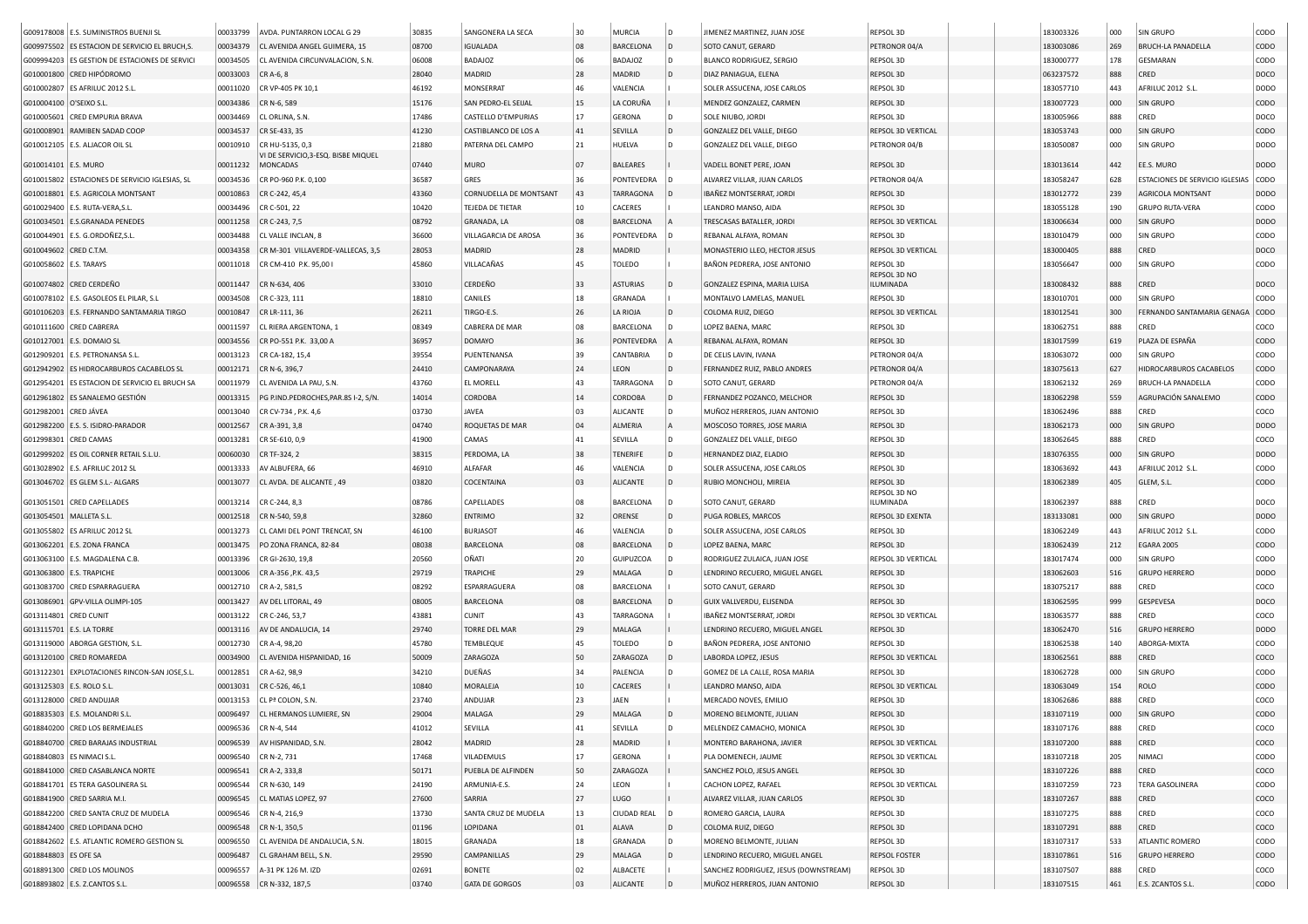|                                           |          |                                             |       |                             |    |                 |              |                                  |                    |           |     | AUTOMOCION Y SERVICIOS LA |             |
|-------------------------------------------|----------|---------------------------------------------|-------|-----------------------------|----|-----------------|--------------|----------------------------------|--------------------|-----------|-----|---------------------------|-------------|
| G018900901 ES SAFOR ESTACIONES SL         | 00096565 | CR N-332, 209,4 MARGEN IZ                   | 46780 | OLIVA                       | 46 | VALENCIA        |              | MOYA ABELLAN, DAVID              | REPSOL 3D VERTICAL | 183107580 | 452 | <b>SAFOR SL</b>           | CODO        |
| G009167801 CRED VALDEMORILLO              | 00015516 | CL SAN JUAN, 38                             | 28210 | VALDEMORILLO                | 28 | MADRID          | D            | ROCA GONZALEZ, JESUS             | REPSOL 3D          | 063203871 | 888 | CRED                      | coco        |
| G009167902 ES LAVANCARO                   | 00015623 | CL CARRETERA ARANJUEZ .56 (CR M-305.7)      | 28360 | VILLACONEJOS                | 28 | MADRID          |              | PEREZ GUTIERREZ, JESUS IGNACIO   | REPSOL 3D          | 183010784 | 160 | LAVANCARO                 | DODO        |
| G009168103   E.S. GUIBE SL                | 00015517 | CR M-509, 7,300                             | 28229 | VILLANUEVA DEL PARDI        | 28 | MADRID          |              | ROCA GONZALEZ, JESUS             | REPSOL 3D          | 183014034 | 102 | <b>HERMANOS GIL</b>       | <b>DODO</b> |
| G009168300 E.S. LOS ALAMOS                | 00001885 | CL AVDA. MANUEL FRAGA IRIBARNE, 14          | 29620 | <b>TORREMOLINOS</b>         | 29 | MALAGA          | D            | LENDRINO RECUERO, MIGUEL ANGEL   | REPSOL 3D          | 183000116 | 516 | <b>GRUPO HERRERO</b>      | DODO        |
| G009168500 E.S. VILLAROSA, S.A.           | 00003966 | CR N-340, 231,9                             | 29004 | MALAGA                      | 29 | MALAGA          | D            | LENDRINO RECUERO, MIGUEL ANGEL   | REPSOL 3D VERTICAL | 183009596 | 516 | <b>GRUPO HERRERO</b>      | <b>DODO</b> |
| G009168603 CRED LA AZUCARERA              | 00034434 | AV VELAZQUEZ, 208                           | 29004 | MALAGA                      | 29 | MALAGA          |              | LENDRINO RECUERO, MIGUEL ANGEL   | REPSOL 3D          | 183014547 | 888 | CRED                      | coco        |
|                                           |          |                                             |       |                             |    |                 |              |                                  |                    |           |     |                           |             |
| G009168800 E.S. SANTA JULIA               | 00007302 | CL PZ. CRUZ HUMILLADERO, S.N.               | 29006 | MALAGA                      | 29 | MALAGA          | D            | LENDRINO RECUERO, MIGUEL ANGEL   | REPSOL 3D          | 183005461 | 516 | <b>GRUPO HERRERO</b>      | <b>DODO</b> |
| G009168901   E/S " TANA"                  | 00015047 | CR A-45 P.K. 165,00 I                       | 29014 | MALAGA                      | 29 | MALAGA          |              | LENDRINO RECUERO, MIGUEL ANGEL   | REPSOL 3D          | 183006253 | 516 | <b>GRUPO HERRERO</b>      | DODO        |
| G009169000   E.S. HERSAN S.L              | 00015401 | CL AVENIDA CARLOS HAYA, 96                  | 29010 | MALAGA                      | 29 | MALAGA          |              | LENDRINO RECUERO, MIGUEL ANGEL   | REPSOL 3D          | 183006261 | 516 | <b>GRUPO HERRERO</b>      | <b>DODO</b> |
| G009169102   E.S. LAS PEDRIZAS            | 00015446 | CR A-45, 159,5                              | 29014 | MALAGA                      | 29 | MALAGA          |              | LENDRINO RECUERO, MIGUEL ANGEL   | REPSOL 3D          | 183018662 | 516 | <b>GRUPO HERRERO</b>      | CODO        |
| G009169201 CRED EL CANDADO PLAYA M. DCHO  | 00034471 | CL ALMERIA, 78 M. DCHO                      | 29018 | MALAGA                      | 29 | MALAGA          | D            | LENDRINO RECUERO, MIGUEL ANGEL   | REPSOL 3D VERTICAL | 183014695 | 888 | CRED                      | DOCO        |
| G009169301 E.S. AYALA S.L.                | 00015982 | CL AYALA, SN                                | 29002 | MALAGA                      | 29 | MALAGA          | D            | LENDRINO RECUERO, MIGUEL ANGEL   | REPSOL 3D          | 183008267 | 516 | <b>GRUPO HERRERO</b>      | DODO        |
| G009169400 OFESA CAMPANILLAS              | 00031213 | CL AVENIDA J. ORTEGA GASSET, S.N.           | 29590 | CAMPANILLAS                 | 29 | MALAGA          | l D          | LENDRINO RECUERO, MIGUEL ANGEL   | REPSOL 3D VERTICAL | 183005503 | 516 | <b>GRUPO HERRERO</b>      | <b>DODO</b> |
| G009169602 CRED EL VISO                   | 00031485 | CL AVENIDA ORTEGA Y GASSET, 234             | 29006 | MALAGA                      | 29 | MALAGA          | <b>D</b>     | MORENO BELMONTE, JULIAN          | REPSOL 3D          | 183002088 | 888 | CRED                      | DOCO        |
| G009170003 ES PAYMAR COMBUSTIBLES         | 00033778 | CL POL.GUADALHORCE C/A P.U-6-2, S.N         | 29006 | MALAGA                      | 29 | MALAGA          | D            | MORENO BELMONTE, JULIAN          | REPSOL 3D          | 183012830 | 000 | SIN GRUPO                 | CODO        |
| G009170101 E.S. HERSAN, S.L.              | 00034321 | CL AV.GARCIA LORCA-ARROYO MIEL,17           | 29639 | BENALMADENA                 | 29 | MALAGA          | D            | LENDRINO RECUERO, MIGUEL ANGEL   | REPSOL 3D          | 183014372 | 516 | <b>GRUPO HERRERO</b>      | CODO        |
| G009170600 E.S.LA PEÑITA II               | 00034241 | CL CARRETERA DE CARTAMA, 1                  | 29120 | ALHAURIN EL GRANDE          | 29 | MALAGA          | ID.          | LENDRINO RECUERO, MIGUEL ANGEL   | REPSOL 3D          | 183015478 | 000 | SIN GRUPO                 | CODO        |
| G009170800 OFE S.A. E/S ÁLORA             | 00015940 | CL AVENIDA CONSTITUCION, S.N.               | 29500 | ALORA                       | 29 | MALAGA          |              | LENDRINO RECUERO, MIGUEL ANGEL   | REPSOL 3D          | 183005479 | 516 | <b>GRUPO HERRERO</b>      | DODO        |
| G009171102 E.S.LAYEDRA HH.DUARTE, S.L.    | 00007121 | AT A-45, 112,500 MD                         | 29200 | ANTEQUERA                   | 29 | MALAGA          | ID.          | MORENO BELMONTE, JULIAN          | REPSOL 3D          | 183006048 | 000 | SIN GRUPO                 | CODO        |
| G009171401 E.S. LOS DOLMENES              | 00034020 | CL CR MÁLAGA, Nº 1                          | 29200 | ANTEQUERA                   | 29 | MALAGA          |              | GUTIERREZ MARIN, MANUEL          | REPSOL 3D          | 183004514 | 530 | CUADRA JIMENEZ, S.L       | CODO        |
|                                           |          |                                             |       |                             |    |                 |              |                                  |                    |           |     |                           |             |
| G009172100 E.S. ROGEN S.L.                | 00015211 | CR C-344, 63                                | 29100 | COIN                        | 29 | MALAGA          | ۱D           | LENDRINO RECUERO, MIGUEL ANGEL   | REPSOL 3D          | 183008259 | 516 | <b>GRUPO HERRERO</b>      | <b>DODO</b> |
| G009172201 E.S.COLMENAR                   | 00033807 | CR A-7204 P.K. 29,600 I                     | 29170 | COLMENAR                    | 29 | MAI AGA         |              | LENDRINO RECUERO, MIGUEL ANGEL   | REPSOL 3D          | 183016435 | 000 | SIN GRUPO                 | CODO        |
| G009172403 ES ESTEPONA                    | 00015376 | CR N-340, 148                               | 29680 | <b>ESTEPONA</b>             | 29 | MALAGA          | $\mathsf{D}$ | LENDRINO RECUERO, MIGUEL ANGEL   | REPSOL 3D          | 183050830 | 516 | <b>GRUPO HERRERO</b>      | <b>DODO</b> |
| G009172603   E.S. FUENGIROLA              | 00007180 | AVDA. RAMON Y CAJAL, 51                     | 29640 | <b>FUENGIROLA</b>           | 29 | MALAGA          | D            | MORENO BELMONTE, JULIAN          | REPSOL 3D          | 063198998 | 000 | SIN GRUPO                 | CODO        |
| G009173001 E.S. ELVIRIA, S.L.             | 00015411 | AT N-340, 192,5                             | 29600 | MARBELLA                    | 29 | MALAGA          | D            | LENDRINO RECUERO, MIGUEL ANGEL   | REPSOL 3D VERTICAL | 183001874 | 516 | <b>GRUPO HERRERO</b>      | <b>DODO</b> |
| G009173300   E.S. LA FUENTE, S.L          | 00031528 | CL AVENIDA ARIAS DE VELASCO, 2              | 29600 | MARBELLA                    | 29 | MALAGA          | D            | LENDRINO RECUERO, MIGUEL ANGEL   | REPSOL 3D          | 183008325 | 516 | <b>GRUPO HERRERO</b>      | DODO        |
| G009173400 E.S. HISPANO MURANO            | 00033280 | CL URB.ANDALUCIA NUEVA-P.BANUS, S.N.        | 29600 | MARBELLA                    | 29 | MALAGA          | l D          | LENDRINO RECUERO, MIGUEL ANGEL   | <b>CAMPSA</b>      | 183055029 | 516 | <b>GRUPO HERRERO</b>      | CODO        |
| G009173800 E.S. OJEN, S.L.                | 00033627 | CL CARRETERA, 2                             | 29610 | OJEN                        | 29 | MALAGA          | D            | LENDRINO RECUERO, MIGUEL ANGEL   | REPSOL 3D VERTICAL | 183079284 | 000 | SIN GRUPO                 | CODO        |
|                                           |          |                                             |       |                             |    |                 |              |                                  | REPSOL 3D NO       |           |     |                           |             |
| G010129102   E.S. VERDECEDO 2, S.L.       | 00034535 | CR PO-542, P.K. 3                           | 36154 | PINO BORA                   | 36 | PONTEVEDRA      |              | MOLINA BANDIN, SARA              | <b>ILUMINADA</b>   | 183054592 | 637 | VERDECEDO                 | CODO        |
| G010137902 CRED SIMANCAS                  | 00011296 | CR A-62 P.K. 132,60 I                       | 47130 | SIMANCAS                    | 47 | VALLADOLID      |              | CERVERO ESTRADA, JOSE ANTONIO    | REPSOL 3D          | 183016823 | 888 | CRED                      | DOCO        |
| G010160602   E.S. LAS CINCO PIEZAS        | 00011155 | CR AL-3327, 3,8                             | 04620 | VERA                        | 04 | ALMERIA         |              | VIDAL LOPEZ, MANUEL              | REPSOL 3D          | 183015122 | 000 | SIN GRUPO                 | <b>CODO</b> |
| G010163803 CRED AJALVIR                   | 00034534 | CR M-132 A 0,2                              | 28864 | <b>AJALVIR</b>              | 28 | MADRID          | D            | MONTERO BARAHONA, JAVIER         | REPSOL 3D VERTICAL | 183056720 | 888 | CRED                      | coco        |
| G010171401 E.S. SANTA ROSA                | 00011480 | CR AC-429 P.K. 9,5                          | 15117 | LAXE-E.S                    | 15 | LA CORUÑA       |              | MENDEZ GONZALEZ, CARMEN          | PETRONOR 04/A      | 183059948 | 000 | SIN GRUPO                 | CODO        |
| G010171702 ES CARBURANTS TEIXIDO SL       | 00010867 | CR C-53, 135,20                             | 25337 | <b>BELLCAIRE D'URGELL</b>   | 25 | LERIDA          | D            | ARMENGOL AUMEDES, MARTA          | REPSOL 3D          | 183007145 | 000 | SIN GRUPO                 | DODO        |
| G010171902 E.S. TRES CANTOS               | 00010843 | AVENIDA ARTESANOS, 40                       | 28760 | <b>TRES CANTOS</b>          | 28 | MADRID          | D            | DIAZ PANIAGUA, ELENA             | REPSOL 3D          | 183054238 | 000 | SIN GRUPO                 | <b>DODO</b> |
| G010178201 E.S. CAMPOS S.L.               | 00034456 | CL MEDICO FDO. MTNEZ.IGLESIAS, S/N          | 36518 | <b>DOZON</b>                | 36 | PONTEVEDRA      |              | ALVAREZ VILLAR, JUAN CARLOS      | PETRONOR 04/A      | 183016567 | 604 | CAMPOS                    | CODO        |
| G010193703 E.S. ADAN MALANDA LORENZO      | 00007183 | CR A-62, 61,5                               | 34230 | TORQUEMADA                  | 34 | PALENCIA        | D            | GOMEZ DE LA CALLE, ROSA MARIA    | REPSOL 3D          | 183013168 | 000 | SIN GRUPO                 | CODO        |
| G010201300 E.S. AHIGAL, S.L.              | 00034506 | CR CC-L AHIGAL-GUIJO GRANADIL, 1            | 10650 | AHIGAL                      | 10 | CACERES         |              | LEANDRO MANSO, AIDA              | REPSOL 3D          | 183052950 | 910 | <b>GRUPO MELON</b>        | DODO        |
|                                           |          |                                             |       |                             |    |                 |              |                                  | REPSOL 3D NO       |           |     |                           |             |
| G010209601 E.S. GASLOSA                   | 00010987 | CR C-604, 14,1                              | 28742 | LOZOYA                      | 28 | MADRID          |              | ROCA GONZALEZ, JESUS             | <b>ILUMINADA</b>   | 183052240 | 000 | SIN GRUPO                 | <b>DODO</b> |
| G010213101 CRED VILASSAR DE DALT          | 00034545 | CL PIO XII, S.N.                            | 08339 | VILASSAR DE DALT            | 08 | BARCELONA       | D            | GUIX VALLVERDU, ELISENDA         | REPSOL 3D          | 183000942 | 888 | CRED                      | DOCO        |
| G010216703 E.S. AMPURBEL SL               | 00034555 | CR C-321, 2,5                               | 18193 | PURCHIL                     | 18 | <b>GRANADA</b>  |              | MOSCOSO TORRES, JOSE MARIA       | REPSOL 3D          | 183019298 | 000 | SIN GRUPO                 | CODO        |
| G010218902 CRED LA NUCIA                  | 00011317 | CL AVENIDA MARINA BAIXA, 80                 | 03530 | NUCIA, LA                   | 03 | <b>ALICANTE</b> | D            | MUÑOZ HERREROS, JUAN ANTONIO     | REPSOL 3D          | 183008382 | 888 | CRED                      | DOCO        |
| G010231000 E.S. RED AZUL, S.A.            | 00034521 | CR CV-42, 0                                 | 46600 | ALZIRA                      | 46 | VALENCIA        | D            | MOYA ABELLAN, DAVID              | PETRONOR 04/A      | 183009893 | 905 | RED AZUL, S.A.            | <b>DODO</b> |
| G010236200 E.S. J. GOLDAR, S.L            | 00004693 | CR N-611, 58.7                              | 34460 | <b>OSORNO</b>               | 34 | PALENCIA        | D            | GOMEZ DE LA CALLE, ROSA MARIA    | REPSOL 3D          | 183056449 | 000 | SIN GRUPO                 | DODO        |
| G010237901 CRED LUGONES                   | 00011458 | CR SI-3, 2,2                                | 33420 | LUGONES                     | 33 | <b>ASTURIAS</b> | D            | GONZALEZ ESPINA, MARIA LUISA     | PETRONOR 04/A      | 183054543 | 888 | CRED                      | DOCO        |
| G010247104 ES VILAVENZA SL                | 00011357 | CR BA-436, 26,6                             | 06100 | OLIVENZA                    | 06 | BADAJOZ         |              | <b>BLANCO RODRIGUEZ, SERGIO</b>  | REPSOL 3D          | 183016583 | 000 | SIN GRUPO                 | CODO        |
| G010251504 ES RIOS CARBALLIDO             | 00011260 | CR SE-150, 21,2                             | 41460 | LAS NAVAS DE LAS CONCEPCION | 41 | SEVILLA         |              | CARRASCO MARTINEZ, JUAN ANTONIO  | REPSOL 3D VERTICAL | 183014398 | 000 | SIN GRUPO                 | <b>DODO</b> |
| G013129301 E.S. LLANO ALEGRE              |          | 00060029 CR GC-2, 22                        | 35458 | LLANO ALEGRE                | 35 | LAS PALMAS      |              | ABADAL FORNAS, ALVARO            | REPSOL 3D          | 183133107 | 804 | <b>LLANO ALEGRE</b>       | <b>DODO</b> |
| G013143001 CRED REBOLLAR                  |          | 00012645   AT A-3, 297                      | 46340 | REQUENA                     | 46 | VALENCIA        |              | MOYA ABELLAN, DAVID              | REPSOL 3D          | 183062710 | 888 | CRED                      | coco        |
| G013148601 CRED BUÑOL PUEBLO              | 00012679 | CR VP-3031, 1                               | 46360 | BUÑOL                       | 46 | VALENCIA        | D            | MOYA ABELLAN, DAVID              | REPSOL 3D          | 183062512 | 888 | CRED                      | coco        |
| G013149801 CRED LAS PALMERAS              |          | 00096004 CR N-4, 392,9                      | 14005 | CORDOBA                     | 14 | CORDOBA         |              | TOSCANO PEREZ, JOAQUIN           | REPSOL 3D          | 183062546 | 888 | CRED                      | coco        |
|                                           |          |                                             |       |                             |    |                 |              |                                  | REPSOL 3D NO       |           |     |                           |             |
| G013150701 VELASCO PEDROSA, J.M.          | 00012445 | CR A-494 P.K. 17,40 I                       | 21810 | PALOS DE LA FRONTERA        | 21 | HUELVA          |              | GONZALEZ DEL VALLE, DIEGO        | ILUMINADA          | 183062793 | 000 | SIN GRUPO                 | CODO        |
| G013150902 PCAT OLOT                      | 00096179 | AV EUROPA (PARCELA 7), 7                    | 17800 | OLOT                        | 17 | GERONA          |              | SOLE NIUBO, JORDI                | PETROCAT           | 183079169 | 271 | S.C. PETROLIS, S.A.       | coco        |
| G013159601 CRED LA ALBERICIA              | 00013343 | CR CA-230 (ALBERICIA-SARDINERO, 0,1         | 39012 | SANTANDER                   | 39 | CANTABRIA       |              | DE CELIS LAVIN, IVANA            | REPSOL 3D          | 183062652 | 888 | CRED                      | coco        |
| G013210200 E.S. ACEUCHAL, S.L.            | 00013309 | CR C-423, 40,6                              | 06207 | ACEUCHAL                    | 06 | BADAJOZ         |              | <b>BLANCO RODRIGUEZ, SERGIO</b>  | REPSOL 3D VERTICAL | 183016443 | 000 | SIN GRUPO                 | CODO        |
| G013229000 CRED MATARÓ III                | 00012239 | PG MATA ROCAFONDA C/ENERGIA 2-4, S.         | 08304 | MATARO                      | 08 | BARCELONA       | D            | LOPEZ BAENA, MARC                | REPSOL 3D          | 183062769 | 888 | CRED                      | coco        |
| G013229101 PCAT ARGENTONA                 | 00012253 | CR B-502, 4,3                               | 08310 | ARGENTONA                   | 08 | BARCELONA       |              | GUIX VALLVERDU, ELISENDA         | PETROCAT           | 183062744 | 271 | S.C. PETROLIS, S.A.       | coco        |
| G013230501 ES. LAS LADERAS                | 00012416 | AT A-2 P.K. 174,5 I                         | 42259 | MONTUENGA DE SORIA          | 42 | SORIA           |              | SANCHEZ POLO, JESUS ANGEL        | REPSOL 3D          | 183062678 | 270 | ZOILO RIOS                | <b>DODO</b> |
| G013231405 E.S. FCO JAVIER POYATOS MOLINA |          | 00013334 PG POLIGONO FRANCOLI PARC. 1, S.N. | 43006 | TARRAGONA                   | 43 | TARRAGONA       |              | SANCHEZ SENDRA, FRANCISCO JAVIER | REPSOL 3D          | 183063585 | 000 | SIN GRUPO                 | CODO        |
|                                           |          |                                             |       |                             |    |                 |              |                                  |                    |           |     |                           |             |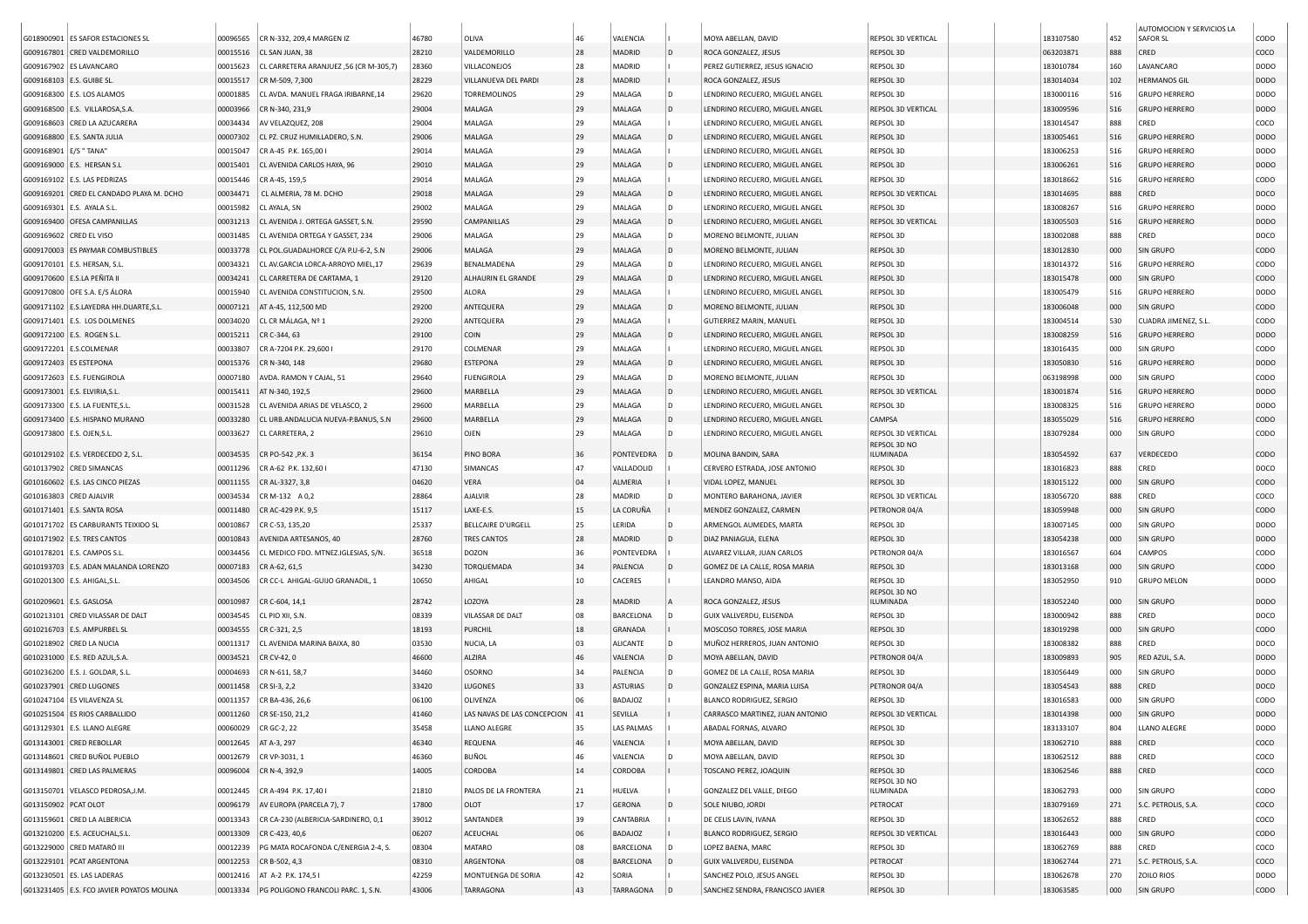| G013231901 CRED NERJA                                                                | 00013397 | CR N-340, 290,5                                | 29780 | NERJA                     | 29 | MALAGA                    |   | MORENO BELMONTE, JULIAN             | REPSOL 3D                 | 183062660 | 888        | CRED                         | DOCO             |
|--------------------------------------------------------------------------------------|----------|------------------------------------------------|-------|---------------------------|----|---------------------------|---|-------------------------------------|---------------------------|-----------|------------|------------------------------|------------------|
| G013245800 CAEMPESA, S.L.                                                            | 00013280 | CR C-421, 113,8                                | 41240 | ALMADEN DE LA PLATA       | 41 | SEVILLA                   |   | GONZALEZ DEL VALLE, DIEGO           | REPSOL 3D                 | 183076116 | 000        | SIN GRUPO                    | <b>CODO</b>      |
| G013251003 E.S. ASAMA CAMPANAR                                                       | 00013505 | CL VALLE DE LA BALLESTERA, 44                  | 46015 | VALENCIA                  | 46 | VALENCIA                  |   | LOPEZ ALCAYDE, FIDEL                | REPSOL 3D                 | 183075290 | 000        | SIN GRUPO                    | CODO             |
| G013251802 ES TERA GASOLINERA SL                                                     | 00012589 | CR N-631, 43,4                                 | 49336 | OTERO DE BODAS            | 49 | ZAMORA                    | D | CACHON LOPEZ, RAFAEL                | REPSOL 3D                 | 183015593 | 723        | <b>TERA GASOLINERA</b>       | CODO             |
| G013253302 CRED AREA 280 ZARAGOZA                                                    | 00012933 | CR A-2, 280,1                                  | 50280 | CALATORAO                 | 50 | ZARAGOZ/                  | D | FERRER MARTINEZ, ELENA              | REPSOL 3D                 | 183063726 | 888        | CRED                         | DOCO             |
| G013260200 E.S. AUTOSERVICO CATUXO, S.L                                              | 00013229 | AVENIDA DE GALICIA Nº 13                       | 33740 | TAPIA DE CASARIEGO        | 33 | ASTURIAS                  |   | DIAZ GAY, PABLO                     | REPSOL 3D                 | 183062876 | 000        | <b>SIN GRUPO</b>             | <b>DODO</b>      |
| G013266601 CRED PUERTO AUTOVÍA                                                       | 00012918 | CR N-340, 584                                  | 30800 | LORCA-POLIGONO-AUTOVIA    | 30 | MURCIA                    |   | ESCUDERO GARCERAN, EMILIO           | REPSOL 3D                 | 183063817 | 888        | CRED                         | COCO             |
| G013275800 E.S. EL QUIJOTE, S.L                                                      | 00012764 | CR CM-4133 P.K. 6,00 I                         | 45710 | MADRIDEJOS                | 45 | <b>TOLEDO</b>             |   | BAÑON PEDRERA, JOSE ANTONIO         | REPSOL 3D                 | 183063635 | 000        | <b>SIN GRUPO</b>             | <b>DODO</b>      |
| G013281501 CRED SADA                                                                 | 00013417 | CR CP-5813, 5,3                                | 15160 | TARABELO                  | 15 | LA CORUÑA                 |   | ESMORIS ANDRADE, ISABEL             | REPSOL 3D                 | 183063346 | 888        | CRED                         | DOCO             |
| G013281702 ES ALCARRIA BUEDO, S.L.                                                   | 00012975 | CR A-31 SALIDA 19, P.K. 19,5                   | 16708 | POZO AMARGO               | 16 | CUENCA                    |   | ILLAN LOPEZ, OSCAR                  | REPSOL 3D                 | 183063874 | 000        | SIN GRUPO                    | CODO             |
| G013282400 E.S. SAN GABRIEL                                                          | 00096006 | CR N-432, 276,5                                | 14820 | CORDOBA                   | 14 | CORDOBA                   |   | FERNANDEZ POZANCO, MELCHOR          | REPSOL 3D                 | 183063833 | 000        | SIN GRUPO                    | <b>DODO</b>      |
| G013286301 CA¿N PARRINO, S.L                                                         | 00010743 | CR C-715, 54,8                                 | 07530 | SAN LORENZO DE CARDASAR   | 07 | <b>BALEARES</b>           |   | FERNANDEZ CAMPINS, PABLO            | REPSOL 3D VERTICAL        | 183062934 | 420        | EE.S. MOLINAR                | <b>DODO</b>      |
| G013287800 E.S.SANT FELIU, S.L                                                       | 00013282 | CL LAUREA MIRO, 403                            | 08980 | SANT FELIU DE LLOBREGAT   | 08 | <b>BARCELONA</b>          |   | LOPEZ BAENA, MARC                   | REPSOL 3D                 | 183062967 | 000        | SIN GRUPO                    | <b>DODO</b>      |
| G013291700 CRED MIGUEL SERVET                                                        | 00013311 | AV MIGUEL SERVET, 254                          | 50013 | ZARAGOZA                  | 50 | ZARAGOZA                  |   | FERRER MARTINEZ, ELENA              | REPSOL 3D VERTICAL        | 183075233 | 888        | CRED                         | coco             |
| G018902201 ES LLODRA SL                                                              | 00096568 | CR C-713, 13,1                                 | 07320 | SANTA MARIA DEL CAMI      | 07 | <b>BALEARES</b>           |   | FERNANDEZ CAMPINS, PABLO            | REPSOL 3D                 | 183107614 | 458        | <b>GRUPO LLODRA SL</b>       | <b>DODO</b>      |
| G018905900 CRED CASTILLETE                                                           | 00096379 | CR N-420, 160                                  | 13500 | PUERTOLLANO               | 13 | <b>CIUDAD REAL</b>        |   | ROMERO GARCIA, LAURA                | REPSOL 3D                 | 183108398 | 888        | CRED                         | coco             |
| JOSE L. GOMEZ GOMEZ<br>G018918303                                                    | 00096572 | CR A-5, 338,80                                 | 06800 | MERIDA                    | 06 | BADAJOZ                   |   | ROMERO ALFONSO, MARIA TERESA        | REPSOL 3D                 | 183107655 | 000        | SIN GRUPO                    | copo             |
|                                                                                      |          |                                                | 03630 | SAX                       | 03 |                           |   |                                     |                           |           |            | CRED                         | coco             |
| G018920600 CRED SAX                                                                  | 00096528 | PJ DE LAS SUERTES, S.N.                        | 44001 | TERUEL                    | 44 | ALICANTE<br><b>TERUEL</b> |   | RUBIO MONCHOLI, MIREIA              | REPSOL 3D                 | 183107796 | 888<br>012 | MAICAS                       | copo             |
| G018931402 E.S. GRUPO MAICAS LA PAZ<br>G018931602 E.S. ALMENARA CASAS INVERSIONES SL | 00096571 | CR N-234, 123,5                                |       | <b>CORRAL DE ALMAGUER</b> | 45 |                           |   | GONZALEZ MAYO, PEDRO                | REPSOL 3D VERTICAL        | 183107648 |            | <b>GRUPO ALCAJOINVER</b>     | <b>CODO</b>      |
|                                                                                      | 00096576 | CR N-301, 97                                   | 45880 |                           |    | TOLEDO                    |   | BAÑON PEDRERA, JOSE ANTONIO         | REPSOL 3D VERTICAL        | 183107697 | 184        | SALAS GESTIÓN DE CARBURANTES |                  |
| G018931705   ES SALAS GESTION DE CARBURANTES S.L                                     | 00096577 | CR A-2, 95                                     | 19195 | LEDANCA                   | 19 | <b>GUADALAJARA</b>        |   | GARCIA-BERMUDEZ RODRIGUEZ, FERNANDO | REPSOL 3D VERTICAL        | 183107705 | 177        | <b>SL</b>                    | <b>CODO</b>      |
| G018932002 E.S. POLÍGONO (SERVIBAYO, SL)                                             | 00096580 | CTRA N 232, 246                                | 50011 | ZARAGOZA                  | 50 | ZARAGOZA                  |   | FERRER MARTINEZ, ELENA              | REPSOL 3D                 | 183107721 | 902        | SERVIARAGON, S.A.            | <b>CODO</b>      |
| G018960403 ESTACIONES DE SERVICIO GIL LOPEZ SL                                       | 00096614 | CR N-4, 412                                    | 14190 | CORDOBA                   | 14 | CORDOBA                   |   | FERNANDEZ POZANCO, MELCHOR          | REPSOL 3D                 | 183107879 | 553        | <b>GRUPO GIL LOPEZ</b>       | copo             |
| G018970400 CRED HUESCA CIUDAD                                                        | 00096582 | CL AVDA MARTINEZ VELASCO, 53                   | 22004 | HUESCA                    | 22 | HUESCA                    |   | LABORDA LOPEZ, JESUS                | REPSOL 3D VERTICAL        | 183107895 | 888        | CRED                         | coco             |
| G018970501 E.S. ENERGY EXPRESS SL                                                    | 00096591 | CR C-32, 49,61                                 | 08850 | GAVA                      | 08 | BARCELONA                 |   | LOPEZ BAENA, MARC                   | PETROCAT                  | 183107903 | 271        | S.C. PETROLIS, S.A.          | DOCO             |
| G018970802 E.S. MKT OIL SL                                                           | 00096587 | CR C-31, 148,50                                | 08880 | <b>CUBELLES</b>           | 08 | BARCELONA                 |   | TRESCASAS BATALLER, JORDI           | REPSOL 3D                 | 183107929 | 732        | <b>MKT OIL</b>               | CODO             |
| G018970901 GPV-BARBERA-128                                                           | 00096589 | CR N-150, 8,6                                  | 08210 | BARBERA DEL VALLES        | 08 | <b>BARCELONA</b>          |   | GUIX VALLVERDU, ELISENDA            | REPSOL 3D                 | 183107937 | 999        | GESPEVESA                    | coco             |
| G018971000 CRED CARDEDEU II                                                          | 00096588 | CR C-251, 5,5                                  | 08440 | CARDEDEU                  | 08 | <b>BARCELONA</b>          |   | SOLE NIUBO, JORDI                   | REPSOL 3D                 | 183107945 | 888        | CRED                         | coco             |
| G018981600 CRED SANTA CLARA                                                          | 00096605 | CR N-4, 537,6                                  | 41007 | SEVILLA                   | 41 | SEVILLA                   |   | MELENDEZ CAMACHO, MONICA            | REPSOL 3D                 | 183107952 | 888        | CRED                         | DOCO             |
| G018981800 CRED MAIRENA II                                                           | 00096606 | CL CERVANTES, 110                              | 41510 | MAIRENA DEL ALCOR         | 41 | SEVILLA                   |   | MELENDEZ CAMACHO, MONICA            | REPSOL 3D                 | 183107960 | 888        | CRED                         | DOCO             |
| G018981900 CRED ARAHAL II                                                            | 00096607 | CR A-92, 44                                    | 41600 | ARAHAL                    | 41 | SEVILLA                   |   | MELENDEZ CAMACHO, MONICA            | REPSOL 3D                 | 183107978 | 888        | CRED                         | COCO             |
| G018982200 CRED PUERTO REAL I                                                        | 00096604 | CR N-4, 668,6                                  | 11510 | PUERTO REAL               | 11 | CADIZ                     |   | PAREDES SERRANO, FERNANDO           | REPSOL 3D VERTICAL        | 183107994 | 888        | CRED                         | coco             |
| G009178806 ES JC GESTION 2015                                                        | 00033189 | CR N-344, 2,8                                  | 30832 | JABALI NUEVO              | 30 | MURCIA                    | D | SANCHEZ ABELLAN, IGNACIO            | REPSOL 3D VERTICAL        | 183003342 | 429        | PLAZA DE ESPAÑA-CARTAGENA    | CODO             |
| G009179000 E.S. ALHAMA S.A.                                                          | 00033857 | AVDA GINES CAMPOS Nº 5                         | 30840 | ALHAMA DE MURCIA          | 30 | MURCIA                    | D | ESCUDERO GARCERAN, EMILIO           | REPSOL 3D                 | 039003520 | 000        | SIN GRUPO                    | CODO             |
| G009179201   E.S. H.LOPEZ E HIJOS                                                    | 00005615 | CL AVENIDA MARIO SPREAFICO, 38                 | 30600 | ARCHENA                   | 30 | MURCIA                    | D | MARTINEZ JIMENEZ, RAUL              | REPSOL 3D                 | 183104652 | 000        | SIN GRUPO                    | <b>DODO</b>      |
| G009179301   E.S. H.LOPEZ E HIJOS                                                    | 00031130 | CR L-522 (ARCHENA-VILLANUEV), :                | 30600 | ARCHENA                   | 30 | MURCIA                    |   | MARTINEZ JIMENEZ, RAUL              | REPSOL 3D                 | 183104645 | 000        | <b>SIN GRUPO</b>             | <b>DODO</b>      |
| G009179402   E.S. ALARCON, S, L,                                                     | 00007433 | CL AVENIDA CALVO SOTELO, 4                     | 30130 | BENIEL                    | 30 | <b>MURCIA</b>             | D | JIMENEZ MARTINEZ, JUAN JOSE         | REPSOL 3D                 | 183003151 | 000        | SIN GRUPO                    | copo             |
| G009179501 CRED BULLAS                                                               | 00034268 | CR C-415, 43                                   | 30180 | <b>BULLAS</b>             | 30 | MURCIA                    |   | ESCUDERO GARCERAN, EMILIO           | REPSOL 3D                 | 183012509 | 888        | CRED                         | coco             |
| G009180202 JUAN ANTONIO GARCIA MARTINEZ                                              | 00033261 | CR C-330 CIEZA-POZO ALCON, 78,5                | 30412 | BARRANDA                  | 30 | MURCIA                    |   | ESCUDERO GARCERAN, EMILIO           | REPSOL 3D                 | 183001486 | 000        | SIN GRUPO                    | copo             |
| G009180300 E.S. PLAZA DE ESPAÑA                                                      | 00001395 | CL PLAZA ESPAÑA, S.N.                          | 30204 | CARTAGENA                 | 30 | MURCIA                    |   | SANCHEZ ABELLAN, IGNACIO            | REPSOL 3D                 | 183003169 | 429        | PLAZA DE ESPAÑA-CARTAGENA    | DOD <sub>O</sub> |
|                                                                                      |          |                                                |       |                           |    |                           |   |                                     | REPSOL 3D NO              |           |            |                              |                  |
| G009181005 ES GESTION ESTACIONES DE SERVICIO 2                                       | 00007560 | CR CARTAGENA- LA ALJORRA", KM 7                | 30390 | CARTAGENA                 | 30 | <b>MURCIA</b>             |   | SANCHEZ ABELLAN, IGNACIO            | ILUMINADA                 | 202052403 | 429        | PLAZA DE ESPAÑA-CARTAGENA    | <b>CODO</b>      |
| G009181101 E.S. PGNO.TORRECIEGA                                                      | 00010301 | CL PG. CABEZO BAEZA-BERLIN E-2, S.N            | 30280 | <b>TORRECIEGA</b>         | 30 | <b>MURCIA</b>             | D | SANCHEZ ABELLAN, IGNACIO            | REPSOL 3D                 | 183055441 | 000        | <b>SIN GRUPO</b>             | DODO             |
| G009181202   SAURA Y VILLENA, S.L.                                                   | 00015068 | CR F-35, 13,1                                  | 30395 | PUEBLA, LA                | 30 | MURCIA                    |   | SANCHEZ ABELLAN, IGNACIO            | REPSOL 3D                 | 183016849 | 000        | SIN GRUPO                    | DODO             |
| G009181506 E.S. AMPEMAR 2014 SL                                                      | 00015592 | CR N-301, 441,2                                | 30205 | CARTAGENA                 | 30 | <b>MURCIA</b>             | D | SANCHEZ ABELLAN, IGNACIO            | REPSOL 3D                 | 041137548 | 429        | PLAZA DE ESPAÑA-CARTAGENA    | <b>CODO</b>      |
| G009181803 E.S. SALMIGAS LEVANTE SL                                                  | 00033072 | CL PASEO ALFONSO XIII, S.N.                    | 30203 | CARTAGENA                 | 30 | MURCIA                    |   | SANCHEZ ABELLAN, IGNACIO            | REPSOL 3D VERTICAL        | 183006576 | 000        | SIN GRUPO                    | CODO             |
| G009182003 ES GESTION ESTACIONES DE SERVICIO 2                                       | 00033867 | CR MU-36F, 1,5                                 | 30310 | <b>LOS BARREROS</b>       | 30 | MURCIA                    |   | SANCHEZ ABELLAN, IGNACIO            | REPSOL 3D                 | 183011832 | 429        | PLAZA DE ESPAÑA-CARTAGENA    | <b>CODO</b>      |
| G009182402 CRED ALBARES                                                              | 00000853 | CR N-301 A, 355                                | 30530 | CIEZA                     | 30 | MURCIA                    |   | MARTINEZ JIMENEZ, RAUL              | REPSOL 3D                 | 183001254 | 888        | CRED                         | DOCO             |
| G009182501 ES GRUPO EMPRESARIAL PETROGO, S.L.                                        | 00004050 | CR N-301, PK. 342,9                            | 30530 | VENTA DEL OLIVO           | 30 | MURCIA                    |   | MARTINEZ JIMENEZ, RAUL              | REPSOL 3D                 | 183054865 | 000        | SIN GRUPO                    | <b>DODO</b>      |
| G009182602 CRED CIEZA                                                                |          | 00015652 CL PARAJE ASENSADO, S.N.              | 30530 | CIEZA                     | 30 | MURCIA                    | D | MARTINEZ JIMENEZ, RAUL              | REPSOL 3D                 | 183019488 | 888        | CRED                         | DOCO             |
| G009182802 ES GARCERAN 1 SL                                                          |          | 00003537 CR A-30, 423                          | 30332 | BALSAPINTADA              | 30 | <b>MURCIA</b>             | A | MARTINEZ JIMENEZ, RAUL              | REPSOL 3D                 | 183052968 | 436        | <b>GRUPO GARCERAN</b>        | <b>DODO</b>      |
| G010253802 E.S. VOLORIU, S.L.                                                        |          | 00034519 CR C-14, 162                          | 25794 | ORGANYA                   | 25 | LERIDA                    | D | IBAÑEZ MONTSERRAT, JORDI            | PETRONOR 04/A             | 183019009 | 000        | SIN GRUPO                    | <b>CODO</b>      |
| G010265602 E.S. DULCE NOMBRE I                                                       |          | 00011290 CR MU-603, 5,1                        | 30833 | SANGONERA LA VERDE        | 30 | <b>MURCIA</b>             | D | MARTINEZ JIMENEZ, RAUL              | REPSOL 3D                 | 183017375 | 000        | SIN GRUPO                    | <b>DODO</b>      |
| G010270503 E.S. GIRONES OIL SL                                                       |          | 00010882 CR C-66, 24                           | 17852 | SERINYA                   | 17 | <b>GERONA</b>             | D | PLA DOMENECH, JAUME                 | REPSOL 3D                 | 183018704 | 298        | PETRO GARROTXA               | <b>DODO</b>      |
| G010277301 E.S. RIANXO                                                               |          | 00011129 CR C-550, 16,3                        | 15985 | TARAGOÑA                  | 15 | LA CORUÑA                 |   | ESMORIS ANDRADE, ISABEL             | REPSOL 3D NO<br>ILUMINADA | 183012343 | 000        | SIN GRUPO                    | DODO             |
| G010330801 E.S. CARBURANTES YAGÜE S.L                                                |          | 00011432 CR N-6, 202,2                         | 47120 | MOTA DEL MARQUES          | 47 | VALLADOLID                |   | CERVERO ESTRADA, JOSE ANTONIO       | REPSOL 3D                 | 183017573 | 000        | SIN GRUPO                    | <b>DODO</b>      |
|                                                                                      |          |                                                |       | MARTIN MUÑOZ DE LAS       |    |                           |   |                                     |                           |           |            |                              |                  |
| G010346403 TRANSFUEL, S.L.                                                           |          | 00010026   CR N-601, 116,3                     | 40446 | POSADAS                   | 40 | SEGOVIA                   |   | SAENZ DE MIERA, LUIS                | REPSOL 3D                 | 183013572 | 000        | <b>SIN GRUPO</b>             | DODO             |
| G010347503 ES HERMANOS BELLIDO ORTEGA SL                                             | 00011383 | CR C-282, 17,3                                 | 14857 | NUEVA CARTEYA             | 14 | CORDOBA                   |   | FERNANDEZ POZANCO, MELCHOR          | REPSOL 3D                 | 183019090 | 000        | SIN GRUPO                    | <b>DODO</b>      |
| G010368301 E.S. LOS LLANOS                                                           |          | 00011433 CR BA-902 FUENTE MAESTRE, 4,4         | 06360 | <b>FUENTE DEL MAESTRE</b> | 06 | BADAJOZ                   |   | SANCHEZ MILLA, ISIDORO              | REPSOL 3D                 | 183016294 | 000        | <b>SIN GRUPO</b>             | DODO             |
| G010370707 E.S. CORTES DAVILA MIGUEL ANGEL                                           |          | 00034569 CR N-320, 131,4                       | 16193 | LA MELGOSA                | 16 | CUENCA                    |   | ILLAN LOPEZ, OSCAR                  | REPSOL 3D VERTICAL        | 183058924 | 000        | SIN GRUPO                    | CODO             |
| G010389501 E.S. LA CALZADA                                                           |          | 00011320 CTRA. A-339 PK 35 PRIEGO-ALMENDINILLA | 14800 | PRIEGO DE CORDOBA         | 14 | CORDOBA                   |   | FERNANDEZ POZANCO, MELCHOR          | REPSOL 3D                 | 183063114 | 000        | SIN GRUPO                    | <b>DODO</b>      |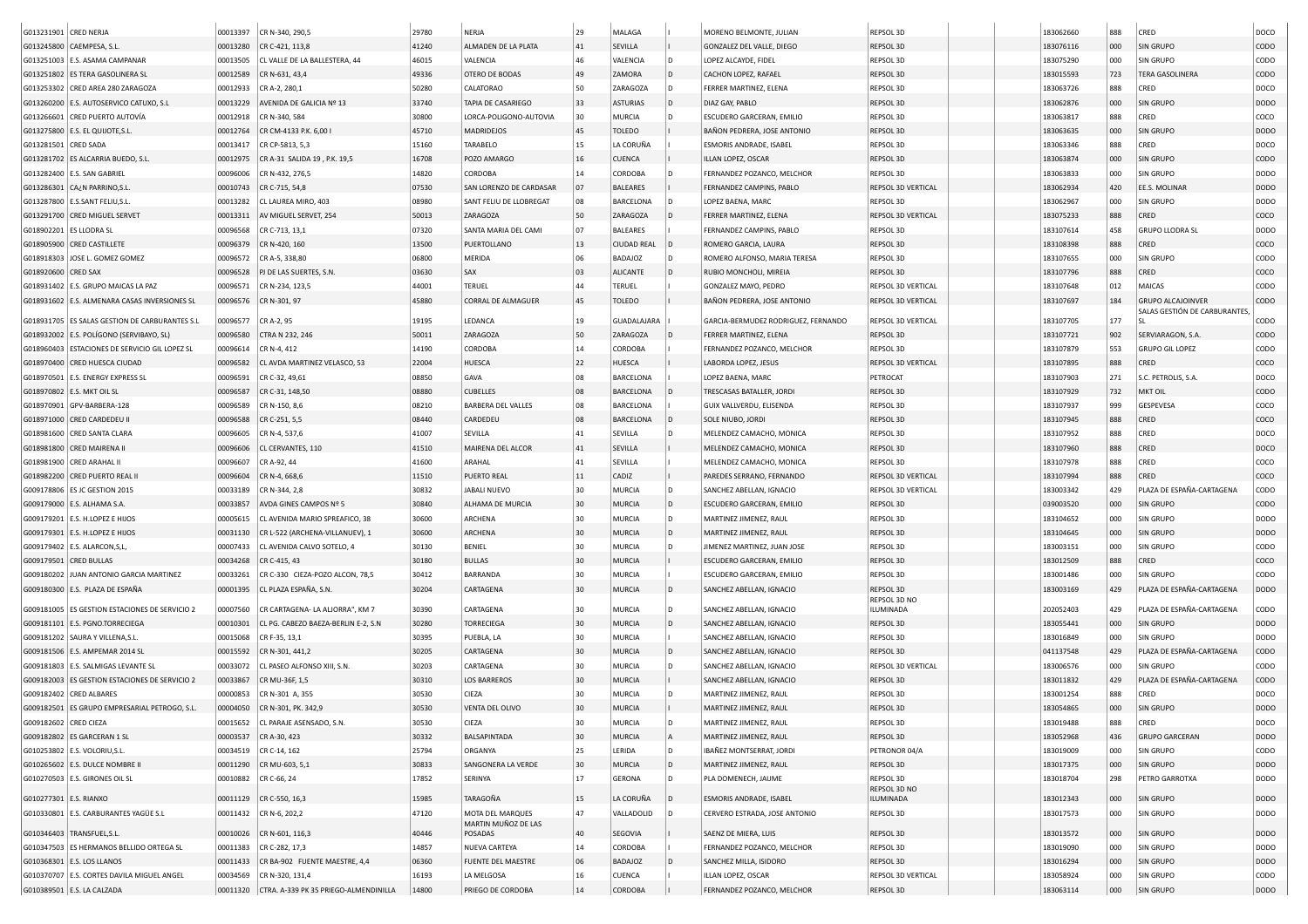|                        | G010449603 PCAT ELS BELLOTS                    | 00011740 | AV DEL VALLES(PG.ELS BELLOTS), S.N.       | 08227          | TERRASSA                          | 08 | <b>BARCELONA</b>   |     | SOTO CANUT, GERARD                  | PETROCAT                  | 183078815 | 271 | S.C. PETROLIS, S.A.           | coco             |
|------------------------|------------------------------------------------|----------|-------------------------------------------|----------------|-----------------------------------|----|--------------------|-----|-------------------------------------|---------------------------|-----------|-----|-------------------------------|------------------|
|                        | G010451300   E.S. ZARZA, S.L.                  | 00034552 | CR C-513, 96,8                            | 10710          | ZARZA DE GRANADILLA               | 10 | CACERES            |     | LEANDRO MANSO, AIDA                 | REPSOL 3D                 | 183052943 | 910 | <b>GRUPO MELON</b>            | <b>DODO</b>      |
|                        | G010476301 CRED JAIME I BURRIAN                | 00033685 | CL AVENIDA JAIME CHICHARRO, 6             | 12530          | BURRIANA                          | 12 | CASTELLON          |     | ALBERO LOPEZ, RAUL                  | REPSOL 3D                 | 183050905 | 888 | CRED                          | coco             |
|                        | G010510403 ES ENERGIA INTEGRAL IBERICA SL      | 00011444 | CR CM-9100, 4                             | 19171          | CABANILLAS DEL CAMPO              | 19 | <b>GUADALAJARA</b> |     | GARCIA-BERMUDEZ RODRIGUEZ, FERNANDO | REPSOL 3D                 | 183017177 | 175 | ENERGÍA INTEGRAL IBÉRICA      | <b>CODO</b>      |
|                        | G010607902 E.S. MAFE, S.L.                     | 00011297 | CR N-431, 595,5                           | 21860          | VILLALBA DEL ALCOR                | 21 | HUELVA             | D   | GONZALEZ DEL VALLE, DIEGO           | REPSOL 3D                 | 183052257 | 000 | <b>SIN GRUPO</b>              | <b>DODO</b>      |
|                        | G010608304 E.S. RECAMBIOS MARIANO SL           | 00011144 | CR SE-162, 21,6                           | 41380          | <b>ALANIS</b>                     | 41 | SEVILLA            | D   | CARRASCO MARTINEZ, JUAN ANTONIO     | REPSOL 3D                 | 183059617 | 000 | SIN GRUPO                     | <b>DODO</b>      |
|                        | G010619703 E.S. JESUS GONZALEZ LOPEZ           | 00034554 | CR CL-803, 3                              | 05290          | <b>BLASCOSANCHO</b>               | 05 | AVILA              |     | MAYORGA DIAZ, ANA ISABEL            | REPSOL 3D                 | 183053362 | 000 | <b>SIN GRUPO</b>              | CODO             |
|                        | G010634800 E.S.ITURRALDE                       | 00034607 | CR GI-3631 (BDA. ITURRALDE), 1,1          | 20180          | <b>OIARTZUN</b>                   | 20 | <b>GUIPUZCOA</b>   |     | RODRIGUEZ ZULAICA, JUAN JOSE        | REPSOL 3D VERTICAL        | 183018175 | 000 | <b>SIN GRUPO</b>              | <b>CODO</b>      |
|                        | G010654902 E.S. VIRGEN VEREDAS                 | 00011506 | CR CO-313, 1                              | 14410          | TORRECAMPO                        | 14 | CORDOBA            |     | TOSCANO PEREZ, JOAQUIN              | PETRONOR 04/A             | 183051929 | 000 | <b>SIN GRUPO</b>              | DODO             |
|                        | G010695101 E.S. MARARNELAS                     | 00011401 | CR PO-300, P.K. 6,9                       | 36620          | VILLANUEVA DE AROSA-PONTE<br>ARNE | 36 | PONTEVEDRA         |     | REBANAL ALFAYA, ROMAN               | REPSOL 3D NO<br>ILUMINADA | 183019603 | 000 | <b>SIN GRUPO</b>              | <b>DODO</b>      |
|                        | G013291800 CRED FRAY J. GARCÉS                 | 00013312 | AV FRAY JULIAN GARCES, 112                | 50007          | ZARAGOZA                          | 50 | ZARAGOZA           | D   | FERRER MARTINEZ, ELENA              | PETRONOR 04/A             | 183075241 | 888 | CRED                          | COCO             |
|                        | G013291901 CRED COMPROMISO DE CASPE            | 00013314 | AV 3ER CINTURON, S/N                      | 50002          | ZARAGOZA                          | 50 | ZARAGOZA           | D   | FERRER MARTINEZ, ELENA              | REPSOL 3D                 | 183075944 | 888 | CRED                          | coco             |
|                        | G013293701 E.S. COMBUSTIBLES SALCEDO S.L       | 00013395 | CR N-550, 126,4                           | 36143          | SALCEDO                           | 36 | PONTEVEDRA         |     | REBANAL ALFAYA, ROMAN               | REPSOL 3D                 | 183075787 | 620 | CHOUSAL                       | CODO             |
| G013306601             | <b>CRED MONTORNÉS</b>                          | 00013476 | AV MOGENT, 3                              | 08170          | MONTORNES DEL VALLES              | 08 | <b>BARCELONA</b>   | l D | LOPEZ BAENA, MARC                   | REPSOL 3D                 | 183062975 | 888 | CRED                          | coco             |
| G013310301             | ES ESTACIO SERVEI BUGANTO SL                   | 00012455 | CR C-65, KM 22,2                          | 17244          | CASSA DE LA SELVA                 | 17 | <b>GERONA</b>      |     | SOLE NIUBO, JORDI                   | REPSOL 3D VERTICAL        | 183075597 | 000 | <b>SIN GRUPO</b>              | CODO             |
| G013316903 PCAT LLÍVIA |                                                | 00096180 | AV CATALUNYA, 31                          | 17527          | LLIVIA                            | 17 | <b>GERONA</b>      | ID  | PLA DOMENECH, JAUME                 | PETROCAT                  | 183079862 | 271 | S.C. PETROLIS, S.A.           | coco             |
|                        |                                                | 00013198 |                                           | 03330          | CREVILLENTE                       | 03 | ALICANTE           |     |                                     | REPSOL 3D                 | 183063767 | 888 | CRED                          | DOCO             |
| G013322601             | <b>CRED CREVILLENTE</b>                        |          | CR CV-875, P.K. 10,5                      |                |                                   | 04 |                    |     | JIMENEZ MARTINEZ, JUAN JOSE         |                           |           |     |                               | DOD <sub>O</sub> |
| G013322801             | E.S. INGENIUS DEVELOPMENT, S.L.                | 00013345 | AVDA. CABO DE GATA 280                    | 04007<br>17150 | ALMERIA<br><b>SANT GREGORI</b>    | 17 | ALMERIA            |     | VIDAL LOPEZ, MANUEL                 | REPSOL 3D<br>REPSOL 3D    | 183075332 | 519 | HNOS BAYO<br><b>SIN GRUPO</b> | copo             |
|                        | G013325001 ES ENERGIA DEL LLEMENA S.L          | 00012781 | CR GE-531, 4,6                            |                |                                   |    | GERONA             |     | SOLE NIUBO, JORDI                   |                           | 183075464 | 000 |                               |                  |
|                        | G013333900 CRED FIGUERAS                       | 00013024 | CR C-260, 27,5                            | 17600          | <b>FIGUERAS</b>                   | 17 | <b>GERONA</b>      |     | SOLE NIUBO, JORD                    | REPSOL 3D                 | 183063775 | 888 | CRED                          | coco             |
| G013341501             | ES GUILLERMO IURGI LOPEZ DE IPIÑA S            | 00013356 | CR N-332, 238                             | 46760          | TAVERNES DE LA VALLD              | 46 | VALENCIA           |     | MOYA ABELLAN, DAVID                 | REPSOL 3D                 | 183063809 | 000 | <b>SIN GRUPO</b>              | <b>DODO</b>      |
|                        | G013351603 GRUPO MUXAGAS, S.L.                 | 00013245 | CR N-640, 87,4                            | 27192          | PEDREDA-MUJA                      | 27 | LUGO               |     | <b>DIAZ GAY, PABLO</b>              | REPSOL 3D                 | 183063957 | 632 | <b>GRUPO CARSEI</b>           | <b>CODO</b>      |
|                        | G013354501 E.S. TERZO S.L.                     | 00034901 | CR N-2, 12,6                              | 28042          | MADRID                            | 28 | MADRID             |     | MONTERO BARAHONA, JAVIER            | REPSOL 3D                 | 183064005 | 168 | TRES COLUMNAS                 | CODO             |
|                        | G013357302 ESTACION DE SERVICIO EL BRUCH SA    | 00012947 | CR N-340, 1128,2                          | 43891          | VANDELLOS                         | 43 | <b>TARRAGONA</b>   |     | SOTO CANUT, GERARD                  | REPSOL 3D                 | 183075795 | 269 | <b>BRUCH-LA PANADELLA</b>     | CODO             |
|                        | G013359703 ES CORUFUEL S.L                     | 00013503 | CR N-6, 117                               | 05296          | ORBITA                            | 05 | AVILA              |     | MAYORGA DIAZ, ANA ISABEL            | REPSOL 3D                 | 183075365 | 000 | <b>SIN GRUPO</b>              | CODO             |
|                        | G013373202 E.S VILLAHUERTA S.L                 | 00013557 | AT A-2 P.K. 154,41                        | 42248          | LODARES DE MEDINACEL              | 42 | SORIA              |     | MORIDO NIÑO, EDUARDO                | REPSOL 3D VERTICAL        | 183075308 | 786 | VILLAHUERTA                   | CODO             |
|                        | G013387200   E.S. SAN JUAN BOSCO, S.A. - R I   | 00050080 | AV JOSE ATARES N 3                        | 50015          | ZARAGOZA                          | 50 | ZARAGOZA           |     | FERRER MARTINEZ, ELENA              | REPSOL 3D                 | 183052273 | 256 | AGREDA AUTOMÓVIL, S.L.        | CODO             |
|                        | G013419300 E.S.IÑURRITZA                       | 00013499 | CL BARRIO IÑURRITZA, S.N.                 | 20800          | ZARAUTZ                           | 20 | <b>GUIPUZCOA</b>   | ID  | RODRIGUEZ ZULAICA, JUAN JOSE        | PETRONOR 04/A             | 183063247 | 001 | <b>MANTEROLA</b>              | <b>DODO</b>      |
|                        | G013437200 CRED BLANCA PALOMA                  | 00013007 | CR MA-426, 1,0                            | 29649          | MIJAS-COSTA                       | 29 | MALAGA             |     | LENDRINO RECUERO, MIGUEL ANGEL      | REPSOL 3D                 | 183075282 | 888 | CRED                          | DOCO             |
|                        | G013444600 CRED TORREVIEJA                     | 00013440 | CL AVDA. ALFREDO NOBEL, 195               | 03180          | <b>TORREVIEJA</b>                 | 03 | <b>ALICANTE</b>    |     | SANCHEZ ABELLAN, IGNACIO            | REPSOL 3D                 | 183076108 | 888 | CRED                          | coco             |
|                        | G013449200 E.S.PEDRIÑANES S.L.                 | 00096002 | CL E-1, 1.7                               | 30168          | ERA ALTA                          | 30 | <b>MURCIA</b>      | D   | ESCUDERO GARCERAN, EMILIO           | REPSOL 3D                 | 183075688 | 000 | <b>SIN GRUPO</b>              | DODO             |
| G013449900 CRED CELRA  |                                                | 00012976 | CR C-66, 30,5                             | 17460          | CELRA                             | 17 | <b>GERONA</b>      |     | <b>SOLE NIUBO, JORDI</b>            | REPSOL 3D                 | 183075985 | 888 | CRED                          | coco             |
|                        | G013469101 ES ATEN OIL SETOR OPERACIONES, S.L. | 00014006 | CL AVDA. LOS ALMENDROS, S.N.              | 28529          | RIVAS-VACIAMADRID                 | 28 | MADRID             |     | MONTERO BARAHONA, JAVIER            | REPSOL 3D                 | 183075662 | 162 | ATEN OIL                      | DODO             |
|                        |                                                |          |                                           |                |                                   |    |                    |     |                                     | REPSOL 3D NO              |           |     |                               |                  |
|                        | G018982406 ES SANALEMO GESTIÓN                 | 00096608 | CR N-4 398,3                              | 14014          | CORDOBA                           | 14 | CORDOBA            | D   | FERNANDEZ POZANCO, MELCHOR          | ILUMINADA                 | 183108000 | 559 | AGRUPACIÓN SANALEMO           | <b>CODO</b>      |
|                        | G018990301 ES MARTINEZ SANCHEZ GASOLEOS SL (EN | 00096525 | CL AVDA JUAN CARLOS I, 46                 | 28400          | COLLADO VILLALBA                  | 28 | <b>MADRID</b>      | D   | DIAZ PANIAGUA, ELENA                | <b>REPSOL FOSTER</b>      | 183108372 | 000 | <b>SIN GRUPO</b>              | CODO             |
|                        | G019001201 E.S. LOS BERMEJALES, S.L            | 00096616 | PG POLIG. LOS BERMEJALES CALLE A-PA       | 21840          | NIEBLA                            | 21 | HUELVA             | D   | CARRASCO MARTINEZ, JUAN ANTONIO     | REPSOL 3D EXENTA          | 183108232 | 000 | <b>SIN GRUPO</b>              | DOD <sub>O</sub> |
|                        | G019004800 CRED VILLARRODIS IZQ                | 00096609 | CR L-410, 9                               | 15141          | VILLARRODIS                       | 15 | LA CORUÑA          |     | MENDEZ GONZALEZ, CARMEN             | REPSOL 3D                 | 183108026 | 888 | CRED                          | DOCO             |
|                        | G019008000 CRED EL MONTICO II                  | 00096401 | AU A-8 P.K. 401,5 I                       | 33469          | <b>TAMON</b>                      | 33 | <b>ASTURIAS</b>    |     | TORRES MONTERO, LUIS ABEL           | PETRONOR 04/A             | 183109065 | 888 | CRED                          | coco             |
|                        | G019008100 CRED EL MONTICO I                   | 00096400 | CR A-8 P.K. 401,5 D                       | 33469          | <b>TAMON</b>                      | 33 | <b>ASTURIAS</b>    | l n | TORRES MONTERO, LUIS ABEL           | PETRONOR 04/A             | 183109057 | 888 | CRED                          | coco             |
|                        | G019011300 CRED CHUCENA NORTE                  | 00096393 | CR A-49, 37                               | 21891          | CHUCENA                           | 21 | HUELVA             |     | GONZALEZ DEL VALLE, DIEGO           | REPSOL 3D                 | 183108489 | 888 | CRED                          | coco             |
|                        | G019011400 CRED CHUCENA SUR                    | 00096394 | CR A-49, 37                               | 21891          | CHUCENA                           | 21 | HUELVA             |     | GONZALEZ DEL VALLE, DIEGO           | REPSOL 3D                 | 183108471 | 888 | CRED                          | coco             |
|                        | G019024201 PCAT TUNEL DEL CADÍ SUD - (DIR. BCN | 00096584 | CR C-16 P.K. 130,733 (DIR.BARNA.          | 25721          | RIU DE CERDANYA                   | 25 | LERIDA             |     | PLA DOMENECH, JAUME                 | REPSOL 3D                 | 183108034 | 271 | S.C. PETROLIS, S.A.           | DOCO             |
|                        | G019026502 ES IBAIA OLAZ IZDO                  | 00096601 | CR N-135, 4.6                             | 31620          | OLAZ DE EGUES                     | 31 | NAVARRA            |     | GARCIA GARCIA, MARIA                | REPSOL 3D                 | 183108075 | 737 | <b>BAIA ENERGY</b>            | CODO             |
|                        | G019026702 ES TALLUNTXE GUREAK SLU             | 00096615 | CR N-121, 5                               | 31110          | <b>NOAIN</b>                      | 31 | <b>NAVARRA</b>     |     | <b>GARCIA GARCIA, MARIA</b>         | REPSOL 3D VERTICAL        | 183108091 | 306 | <b>GUREGAS</b>                | <b>CODO</b>      |
|                        | G019026801 ES HERMANOS ESPINO E.S. S.L.        | 00096599 | GI 636 PK 4,900 M.D.                      | 20180          | <b>OIARTZUN</b>                   | 20 | GUIPUZCOA          |     | RODRIGUEZ ZULAICA, JUAN JOSE        | REPSOL 3D                 | 183108109 | 317 | HERMANOS ESPINO               | CODO             |
|                        | G019044300 CRED RIBADAVIA IZQ                  | 00096610 | CR N-120, 595,9                           | 32400          | RIBADAVIA                         | 32 | ORENSE             |     | PUGA ROBLES, MARCOS                 | PETRONOR 04/A             | 183108125 | 888 | CRED                          | DOCO             |
|                        | G019044400 CRED PONTEAREAS DCHO                | 00096611 | CR N-120, 643,5                           | 36860          | PUENTEAREAS                       | 36 | PONTEVEDRA         |     | REBANAL ALFAYA, ROMAN               | REPSOL 3D VERTICAL        | 183108133 | 888 | CRED                          | coco             |
|                        | G019049100 ES CA S, HEREU                      | 00096531 | CL CR SON SERVERA-CALA MILLOR. 1          | 07550          | <b>SON SERVERA</b>                | 07 | <b>BALEARES</b>    | D   | FERNANDEZ CAMPINS, PABLO            | REPSOL 3D                 | 183108265 | 420 | EE.S. MOLINAR                 | <b>DODO</b>      |
|                        | G019056301 ES IMADI SERVIOIL SL                |          | 00096592 CL MUNOA SN                      | 48903          | BARACALDO                         |    | VIZCAYA            |     | FERNANDEZ DIAZ, JUAN LUIS           | REPSOL 3D VERTICAL        | 183108158 | 733 | GERNILAN                      | <b>CODO</b>      |
|                        | G019056403 ES GERNILAN SA AMOREBIETA M IZDO    |          | 00096593 CR BI-635, 20                    | 48340          | AMOREBIETA-ATEGORRI               | 48 | VIZCAYA            |     | FERNANDEZ DIAZ, JUAN LUIS           | REPSOL 3D VERTICAL        | 183108166 | 733 | GERNILAN                      | CODO             |
| G019057700 CRED LOUI   |                                                |          | 00096594 CR BI-3704, 57                   | 48950          | ERANDIO                           | 48 | VIZCAYA            | D   | FERNANDEZ DIAZ, JUAN LUIS           | PETRONOR 04/A             | 183108174 | 888 | CRED                          | DOCO             |
|                        | G019057801 ES OSKAR RACING TALDEA SL           |          | 00096595 CR BI-3704, 5,5                  | 48950          | ERANDIO                           | 48 | VIZCAYA            | D   | FERNANDEZ DIAZ, JUAN LUIS           | PETRONOR 04/A             | 183108182 | 324 | OSKAR RACING TALDEA, S.L.     | <b>CODO</b>      |
| G019059500 CRED VELEZ  |                                                |          | 00096490 CL ROTONDA PAGO DE LA MATA, S.N. | 29700          | VELEZ MALAGA                      | 29 | MALAGA             | D   | LENDRINO RECUERO, MIGUEL ANGEL      | REPSOL 3D                 | 183108901 | 888 | CRED                          | coco             |
|                        | G019068700 CRED ESPINOSA                       |          | 00096506 CR A-6, 118,5                    | 05296          | ESPINOSA DE LOS CABALLEROS        | 05 | AVILA              | D   | MAYORGA DIAZ, ANA ISABEL            | REPSOL 3D                 | 183108661 | 888 | CRED                          | coco             |
|                        | G019102700 CRED PINTO IZQ                      |          | 00096622 CR A-4 P.K. 20,20 I              | 28320          | PINTO                             | 28 | MADRID             |     | MONASTERIO LLEO, HECTOR JESUS       | REPSOL 3D                 | 183110196 | 888 | CRED                          | DOCO             |
|                        | G009184001 E.S. VIRGEN HUERTAS, SL             |          | 00015819 CR LA PULGARA,130                | 30800          | LORCA                             | 30 | MURCIA             | D   | <b>ESCUDERO GARCERAN, EMILIO</b>    | PETRONOR 04/A             | 183059765 | 000 | <b>SIN GRUPO</b>              | <b>DODO</b>      |
|                        | G009184106 GOMEZ ESTACION DE SERVICIO SL       |          | 00033112   CR N-340, 585,2                | 30800          | LORCA                             | 30 | MURCIA             |     | ESCUDERO GARCERAN, EMILIO           | REPSOL 3D                 | 063212617 | 000 | <b>SIN GRUPO</b>              | CODO             |
|                        | G009184302 CRED LAS PALMERAS                   |          | 00033557 CR N-340 A, 599,5                | 30800          | LORCA                             | 30 | MURCIA             | D   | ESCUDERO GARCERAN, EMILIO           | REPSOL 3D                 | 183010131 | 888 | CRED                          | coco             |
|                        | G009184400 E.S. LOPEZ MOLINA,J                 |          | 00033558   CR MU-3211, 32,1               | 30812          | PACA, LA-LORCA-AVILES             | 30 | MURCIA             |     | ESCUDERO GARCERAN, EMILIO           | REPSOL 3D                 | 183008333 | 000 | <b>SIN GRUPO</b>              | <b>DODO</b>      |
|                        | G009184504 ES SALNASUR, S.L.                   |          | 00033663 CR N-340 A (LA HOYA), 606,5      | 30816          | HOYA, LA-LORCA-ALCAN              | 30 | <b>MURCIA</b>      |     | ESCUDERO GARCERAN, EMILIO           | REPSOL 3D VERTICAL        | 183007558 | 000 | SIN GRUPO                     | CODO             |
|                        |                                                |          |                                           |                |                                   |    |                    |     |                                     |                           |           |     |                               |                  |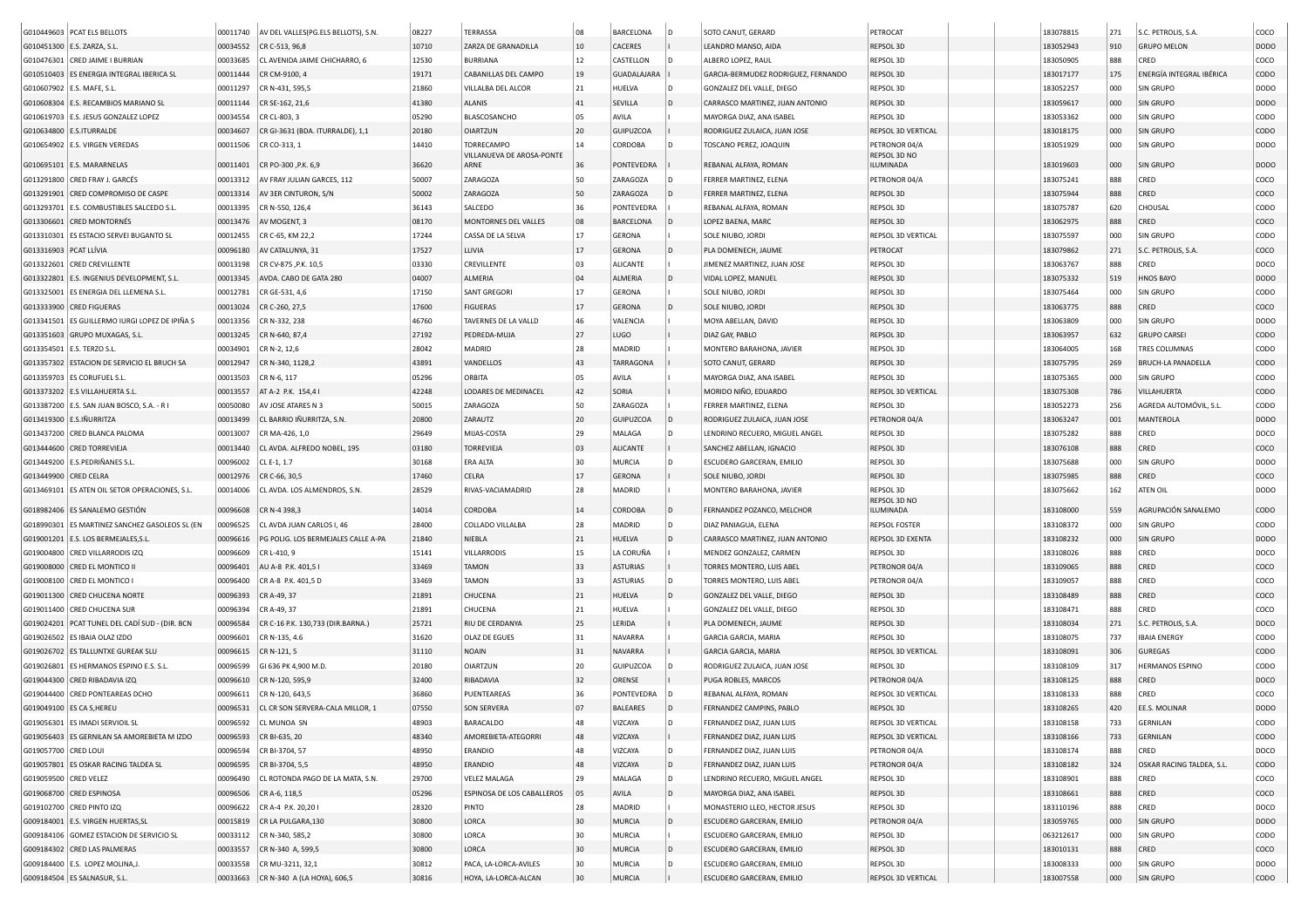|                          |                                                |          |                                                                                   |       |                         |    |                   |     |                                     | REPSOL 3D NO          |  |           |               |                                 |                  |
|--------------------------|------------------------------------------------|----------|-----------------------------------------------------------------------------------|-------|-------------------------|----|-------------------|-----|-------------------------------------|-----------------------|--|-----------|---------------|---------------------------------|------------------|
|                          | G009184806 E.S LOS ALAMICOS EXPLOTACIONES AGRA | 00007387 | CR N-332 LOS CAZADORORES, 7,7                                                     | 30870 | MAZARRON                | 30 | MURCIA            |     | ESCUDERO GARCERAN, EMILIO           | ILUMINADA             |  | 183059088 | 000           | <b>SIN GRUPO</b>                | <b>DODO</b>      |
|                          | G009184901 CRED ALAMILLO                       | 00015210 | CR N-332, 30,2                                                                    | 30868 | ALAMILLO - ISLA PLANA   | 30 | <b>MURCIA</b>     |     | <b>ESCUDERO GARCERAN, EMILIO</b>    | REPSOL 3D             |  | 183059070 | 888           | CRED                            | DOCO             |
|                          | G009185103 ES ALTIPLANO CARBURANTES SL         | 00004535 | CR N-301, 384                                                                     | 30500 | MOLINA                  | 30 | <b>MURCIA</b>     |     | ESCUDERO GARCERAN, EMILIO           | REPSOL 3D             |  | 202054144 | 000           | <b>SIN GRUPO</b>                | CODO             |
|                          | G009185702 ESTACION DE SERVICIO EL NIÑO DE MUL | 00033511 | CR C-415, 23                                                                      | 30170 | <b>MULA</b>             | 30 | <b>MURCIA</b>     | l D | ESCUDERO GARCERAN, EMILIO           | REPSOL 3D VERTICAL    |  | 183009588 | 000           | <b>SIN GRUPO</b>                | <b>CODO</b>      |
| G009185901               | <b>CRED MAR MENOR</b>                          | 00005361 | CL AVENIDA MAR MENOR, 2                                                           | 30720 | SANTIAGO DE LA RIVERA   | 30 | MURCIA            | l D | SANCHEZ ABELLAN, IGNACIO            | REPSOL 3D             |  | 183010933 | 888           | CRED                            | DOCO             |
|                          | G009186002 CRED SAN PEDRO DEL PINATAR          | 00033761 | CR N-332 A, 38,0                                                                  | 30740 | SAN PEDRO DEL PINATA    | 30 | MURCIA            |     | SANCHEZ ABELLAN, IGNACIO            | <b>CAMPSA EXPRESS</b> |  | 183015411 | 888           | CRED                            | coco             |
|                          | G009186202 ES UNIQO OIL SL                     | 00015179 | CL AVENIDA MURCIA, 26                                                             | 30709 | ROLDAN                  | 30 | MURCIA            | l D | SANCHEZ ABELLAN, IGNACIO            | REPSOL 3D             |  | 063196992 | 410           | EE.S. LA HITA, S.L.             | CODO             |
|                          | G009186302 E.S. COMBUSTIBLES LA HITA, S.L.     | 00015228 | CR F-36, 1,0                                                                      | 30700 | TORRE PACHECO           | 30 | <b>MURCIA</b>     | ID. | SANCHEZ ABELLAN, IGNACIO            | REPSOL 99/2           |  | 183010941 | 410           | EE.S. LA HITA, S.L.             | DOD <sub>O</sub> |
|                          | G009186402 ES UNIQO OIL SL                     | 00033365 | CL AVENIDA GENERALISIMO, S.N.                                                     | 30700 | <b>TORRE PACHECO</b>    | 30 | <b>MURCIA</b>     |     | SANCHEZ ABELLAN, IGNACIO            | REPSOL 3D VERTICAL    |  | 183006915 | 410           | EE.S. LA HITA, S.L.             | CODO             |
|                          | G009186501   E.S. FDEZ .- HENAREJOS            | 00034026 | CR F-27, 4                                                                        | 30739 | DOLORES DE PACHECO      | 30 | <b>MURCIA</b>     |     | SANCHEZ ABELLAN, IGNACIO            | REPSOL 3D VERTICAL    |  | 183006899 | 000           | <b>SIN GRUPO</b>                | <b>CODO</b>      |
|                          | G009187102 ES CRESCENCIA CONCESA LOPEZ         | 00003203 | CR N-332 A, 10,5                                                                  | 30360 | UNION, LA               | 30 | MURCIA            |     | SANCHEZ ABELLAN, IGNACIO            | REPSOL                |  | 183014976 | 455           | <b>MERCADER PETROLEOS</b>       | <b>DODO</b>      |
|                          | G009187209 E.S. MERCADER PETROLEOS, S.L.       | 00034125 | CR N-332, 7,2                                                                     | 30360 | UNION, LA               | 30 | <b>MURCIA</b>     |     | SANCHEZ ABELLAN, IGNACIO            | PETRONOR 04/A         |  | 183077437 | 455           | <b>MERCADER PETROLEOS</b>       | <b>CODO</b>      |
|                          | G009187301   E.S. LAS BASILLAS S.L.            | 00031136 | CR C-3223, 1                                                                      | 30510 | YECLA                   | 30 | MURCIA            |     | MARTINEZ JIMENEZ, RAUL              | REPSOL 3D             |  | 183058635 | 456           | LAS BALSILLAS                   | <b>DODO</b>      |
| G009187404 CRED ARABI    |                                                | 00033499 | CR MU-424, 31                                                                     | 30510 | YECLA                   | 30 | <b>MURCIA</b>     |     | MARTINEZ JIMENEZ, RAUL              | REPSOL 3D VERTICAL    |  | 202052213 | 888           | CRED                            | coco             |
| U002119602 POLSAN S.L.   |                                                | 00002760 | MU PUERTO CHICO-DARSENA MOLNEDO, S                                                | 39004 | SANTANDER               | 39 | CANTABRIA         |     | DE CELIS LAVIN, IVANA               | REPSOL 3D             |  | 183060714 | 000           | SIN GRUPO                       | CODO             |
|                          | U002119902 U.S. JOSE VALLEJO LICIAGA, S.L.     | 00002793 | CL JOAQUIN COSTA - EL SARDINERO-, S.                                              | 39005 | SANTANDER               | 39 | <b>CANTABRIA</b>  | ID. | DE CELIS LAVIN, IVANA               | REPSOL 3D             |  | 183075969 | 000           | SIN GRUPO                       | <b>CODO</b>      |
|                          | U002120501 U.S. CARRIEDO, S.L.                 | 00006375 | CR CA-142, 24                                                                     | 39640 | VILLACARRIEDO           | 39 | CANTABRIA         | l D | DE CELIS LAVIN, IVANA               | REPSOL 3D             |  | 183017094 | 000           | <b>SIN GRUPO</b>                | <b>DODO</b>      |
|                          | U002355901 BARCINOVA 98 S.L.                   | 00001287 | CL PUJADAS, 154                                                                   | 08005 | <b>BARCELONA</b>        | 08 | <b>BARCELONA</b>  |     | GUIX VALLVERDU, ELISENDA            | REPSOL 3D             |  | 183058072 | 000           | <b>SIN GRUPO</b>                | <b>DODO</b>      |
|                          | U002356900 DE SANDE PANTRIGO,V.                | 00006719 | CR C-55, 13,33                                                                    | 08691 | MONISTROL DE MONTSERRAT | 08 | <b>BARCELONA</b>  |     | GUIX VALLVERDU, ELISENDA            | REPSOL 3D             |  | 183018621 | 000           | SIN GRUPO                       | CODO             |
|                          | U002357002 E.S. GASOLIL ROBERT SL              | 00006715 | CL AVENIDA CATALUÑA, 1                                                            | 08787 | LA POBLA DE CLARAMUN    | 08 | <b>BARCELONA</b>  |     | IBAÑEZ MONTSERRAT, JORDI            | REPSOL 3D             |  | 183057330 | 000           | <b>SIN GRUPO</b>                | <b>CODO</b>      |
|                          | U002357602 U.S. EL BERRON, S.L                 | 00000897 | CR C-6318, 34                                                                     | 09585 | SANTECILLA DE MENA      | 09 | <b>BURGOS</b>     |     | FERNANDEZ DIAZ, JUAN LUIS           | REPSOL 3D             |  | 183052778 | 000           | <b>SIN GRUPO</b>                | CODO             |
|                          | U002357801 JOSE Mª PORTELA TORRES              | 00006735 | CR N-630, 428,5                                                                   | 10750 | BAÑOS DE MONTEMAYOR     | 10 | <b>CACERES</b>    |     | LEANDRO MANSO, AIDA                 | REPSOL 3D             |  | 183063007 | 000           | <b>SIN GRUPO</b>                | <b>CODO</b>      |
|                          | U00235790 E.S. ROLO.S.L.                       |          | 00000641 CR C-512, 49                                                             | 10620 | CAMINOMORISCO           | 10 | <b>CACERES</b>    | ١D  | LEANDRO MANSO, AIDA                 | REPSOL 3D             |  | 183103647 | 154           | ROLO                            | CODO             |
|                          | U002358204 E.S. RAFAEL LOPEZ PALACIOS          | 00002478 | CR CM-210, 53                                                                     | 16870 | <b>BETETA</b>           | 16 | <b>CUENCA</b>     | ID. | ILLAN LOPEZ, OSCAR                  | PETRONOR 04/A         |  | 183058775 | 000           | <b>SIN GRUPO</b>                | <b>CODO</b>      |
|                          | U002358403   MªLOURDES MONDARAY MONDARAY       | 00002454 | CL MUÑOZ EL GRANDE, S.N.                                                          | 16150 | TRAGACETE               | 16 | <b>CUENCA</b>     |     | ILLAN LOPEZ, OSCAR                  | REPSOL 3D             |  | 183076751 | 000           | <b>SIN GRUPO</b>                | CODO             |
|                          | U002360801 A.S. CEBOLLERO RIBAS J              | 00000209 | CL COSO ALTO 65                                                                   | 22003 | HUESCA                  | 22 | HUESCA            | ID. | LABORDA LOPEZ, JESUS                | REPSOL 3D             |  | 183053818 | 000           | <b>SIN GRUPO</b>                | CODO             |
|                          | U002361002 ES COSCU BROTO S.L.                 | 00000250 | CR N-260, 478                                                                     | 22370 | <b>BROTO</b>            | 22 | HUESCA            |     | LABORDA LOPEZ, JESUS                | REPSOL 3D             |  | 183059542 | 000           | <b>SIN GRUPO</b>                | CODO             |
|                          | G100047001 ES BILMAN BUS SL                    | 00094335 | A-23 AUTOVIA MUDEJAR, KM 165                                                      | 44300 | MONREAL DEL CAMPO       | 44 | <b>TERUEL</b>     | ID. | GONZALEZ MAYO, PEDRO                | REPSOL 3D             |  | 183130848 | 000           | <b>SIN GRUPO</b>                | <b>DODO</b>      |
|                          | G100047101 E.S. COMBUSTIBLES PLATA             | 00097094 | AUTOVIA A-66 (VIA DE LA PLATA) M                                                  | 41210 | <b>GUILLENA</b>         | 41 | SEVILLA           |     | CARRASCO MARTINEZ, JUAN ANTONIO     | REPSOL 3D             |  | 183130871 | 000           | <b>SIN GRUPO</b>                | <b>DODO</b>      |
|                          |                                                |          | CTRA ANTIGUA DE EXTREMADURA (N-V) Km                                              |       |                         |    |                   |     |                                     |                       |  |           |               |                                 |                  |
|                          | G100047401 ES LAVANCARO OROPESA 2016 SLU       | 00001956 | 149                                                                               | 45560 | OROPESA                 | 45 | <b>TOLEDO</b>     |     | PEREZ GUTIERREZ, JESUS IGNACIO      | REPSOL 3D VERTICAL    |  | 183130962 | 160           | LAVANCARO                       | <b>DODO</b>      |
|                          | G100047600 CRED MATAPORQUERA                   | 00097100 | A-67 PK 116 MI                                                                    | 34800 | AGUILAR DE CAMPOO       | 34 | PALENCIA          |     | CERVERO ESTRADA, JOSE ANTONIO       | REPSOL 3D             |  | 183131093 | 888           | CRED                            | DOCO             |
|                          | G100047700 GPV-ALCALA-BRICOR 145               | 00097093 | Av. Juan Carlos I, s/n                                                            | 28806 | ALCALA DE HENARES       | 28 | MADRID            | ID. | GARCIA-BERMUDEZ RODRIGUEZ, FERNANDO | <b>REPSOL FOSTER</b>  |  | 183131028 | 999           | GESPEVESA                       | coco             |
|                          | G100047801 ES BURBUJAS LIMPIEZAS Y LAVADOS SL  | 00097103 | C/ INGENIERIA AN                                                                  | 41015 | SEVILLA                 | 41 | SEVILLA           | l n | CARRASCO MARTINEZ, JUAN ANTONIO     | REPSOL 3D             |  | 183131077 | 000           | <b>SIN GRUPO</b>                | <b>DODO</b>      |
|                          | G100048600 CRED JEREZ ALTO I                   | 00097111 | AVDA. PRESIDENTE ADOLFO SUAREZ N<br>P.I. San Isidro, parcela 48 (rotonda bola del | 11407 | JEREZ DE LA FRONTERA    | 11 | CADIZ             | ID. | PAREDES SERRANO, FERNANDO           | REPSOL 3D             |  | 183131283 | 888           | CRED<br>HERMANOS GARCÍA-CAMACHO | DOCO             |
|                          | G100048700 E.S. DISTRIBUCION GASOLEOS GARCIA-C | 00095108 | mundol                                                                            | 06400 | <b>DON BENITO</b>       | 06 | <b>BADAJOZ</b>    | l D | SANCHEZ MILLA, ISIDORO              | REPSOL 3D             |  | 183131358 | 123           | LEAL,                           | <b>DODO</b>      |
|                          | G100048800 E.S. CARBURANTES LA HISPANIDAD      | 00094698 | AV ANDALUCIA PARCELA M14 PER 10                                                   | 21005 | HUELVA                  | 21 | HUELVA            | ID. | CARRASCO MARTINEZ, JUAN ANTONIO     | REPSOL 3D             |  | 183131309 | 000           | <b>SIN GRUPO</b>                | DOD <sub>O</sub> |
|                          | G100048900   E.S. LAS PALMERAS                 | 00092812 | JRBANIZACION VIRGEN DEL ROCIO KM 7                                                | 41830 | HUEVAR DE ALJARAFE      | 41 | SEVILLA           | l D | CARRASCO MARTINEZ, JUAN ANTONIO     | REPSOL 3D VERTICAL    |  | 183131325 | 000           | <b>SIN GRUPO</b>                | <b>DODO</b>      |
|                          | G100049000 E.S. GRUPO MAICAS MANZANERA         | 00092749 | CTRA A-1514 POLIGONO LAS BATEAS KM                                                | 44420 | <b>MANZANERA</b>        | 44 | <b>TERUEL</b>     |     | GONZALEZ MAYO, PEDRO                | REPSOL 3D             |  | 183131366 | $ 012\rangle$ | <b>MAICAS</b>                   | <b>DODO</b>      |
|                          | G100049100   E.S. FAJAREAS SLU                 | 00011721 | CTRA MALAGA PK 406                                                                | 04700 | EJIDO, EL               | 04 | ALMERIA           | l D | MOSCOSO TORRES, JOSE MARIA          | REPSOL 3D             |  | 183131374 | 750           | FAJAREAS S.L.U.                 | <b>DODO</b>      |
|                          | G100049200 E.S. GARCIA SALAMANCA SL            | 00098134 | CTRA EX 101, KM 4,200                                                             | 06300 | ZAFRA                   | 06 | <b>BADAJOZ</b>    |     | SANCHEZ MILLA, ISIDORO              | REPSOL 3D             |  | 183131382 | 165           | <b>GARCIA SALAMANCA</b>         | <b>DODO</b>      |
|                          | G100049301 E.S. CHICLANA OIL SL                | 00097112 | CO MOLINO VIEJO, SN                                                               | 11139 | CHICLANA DE LA FRONTERA | 11 | CADIZ             | D   | PAREDES SERRANO, FERNANDO           | REPSOL 3D             |  | 183131408 | 507           | SANCHEZ MORENO                  | <b>DODO</b>      |
|                          | G100049400 CRED ALASKA MALAGA                  | 00003441 | C/ HEROES DE SOSTOA, 147                                                          | 29003 | MALAGA                  | 29 | MALAGA            | l D | LENDRINO RECUERO, MIGUEL ANGEL      | REPSOL 3D             |  | 183131424 | 888           | CRED                            | DOCO             |
|                          | G100049500 CRED LAS ROSAS                      | 00060081 | CL MOZART SN                                                                      | 35260 | AGÜIMES                 | 35 | <b>LAS PALMAS</b> |     | ABADAL FORNAS, ALVARO               | REPSOL EN EJECUCION   |  | 183132471 | 888           | CRED                            | coco             |
|                          | G100049900 CRED TOTANA                         | 00097113 | CR A-7 PK 606 M.I.                                                                | 30840 | ALHAMA DE MURCIA        | 30 | <b>MURCIA</b>     |     | ESCUDERO GARCERAN, EMILIO           | <b>REPSOL FOSTER</b>  |  | 183133149 | 888           | CRED                            | DOCO             |
|                          | G100050000 CRED ALHAMA                         | 00097114 | CR A-7 PK 606 M.D.                                                                | 30840 | ALHAMA DE MURCIA        | 30 | <b>MURCIA</b>     |     | ESCUDERO GARCERAN, EMILIO           | <b>REPSOL FOSTER</b>  |  | 183133156 | 888           | CRED                            | DOCO             |
| G100050101 ES MKT OIL SL |                                                | 00031248 | CL TIRSO DE MOLINA, 2                                                             | 08203 | SABADELL                | 08 | <b>BARCELONA</b>  | l D | TRESCASAS BATALLER, JORDI           | REPSOL 3D             |  | 183131648 | 732           | <b>MKT OIL</b>                  | <b>DODO</b>      |
|                          | G100050402 ES LA GAVIOTA SL                    | 00093313 | CR N 432 KM 396 MI                                                                | 23680 | ALCALA LA REAL          | 23 | JAEN              |     | SILVA DE LA ROSA, GUILLERMO         | REPSOL EN EJECUCION   |  | 183131861 | 000           | <b>SIN GRUPO</b>                | <b>DODO</b>      |
| G100050500 ES LAGASE SL  |                                                | 00097108 | CR TO-4421 CARRETERA TORRIJOS KM 26                                               | 45510 | <b>FUENSALIDA</b>       | 45 | <b>TOLEDO</b>     | In. | GARCIA QUEVEDO, PERE MIQUEL         | REPSOL EN EJECUCION   |  | 183131952 | 000           | <b>SIN GRUPO</b>                | <b>DODO</b>      |
|                          | G100050601 ES CARBAHERMA S.L.                  | 00097121 | CR PO-531 P.K. 8,3 MI                                                             | 36692 | <b>CURRO</b>            | 36 | PONTEVEDRA        |     | REBANAL ALFAYA, ROMAN               | REPSOL 3D             |  | 183132018 | 620           | CHOUSAL                         | CODO             |
|                          | G100050701 ESTACIO SERVEI BUGANTO SL           | 00097123 | CR C-65, km 22,2                                                                  | 17244 | CASSA DE LA SELVA       | 17 | <b>GERONA</b>     | D   | SOLE NIUBO, JORDI                   | REPSOL 3D VERTICAL    |  | 183132158 | 000           | SIN GRUPO                       | <b>CODO</b>      |
|                          | G100050900 CRED HOSTALETS                      | 00097124 | Barri dels Hostalets # sector c-2                                                 | 17730 | LLERS                   | 17 | <b>GERONA</b>     |     | PLA DOMENECH, JAUME                 | REPSOL 3D             |  | 183133040 | 888           | CRED                            | DOCO             |
|                          | G100051100 CRED EL MASNOU                      | 00033221 | CTRA NII PK 635,5                                                                 | 08320 | <b>EL MASNOU</b>        | 08 | <b>BARCELONA</b>  |     | GUIX VALLVERDU, ELISENDA            | REPSOL 3D             |  | 183132208 | 888           | CRED                            | DOCO             |
| G100051200 ES ZAISA SL   |                                                | 00097122 | CALLE COMETE SAREA NUM 1                                                          | 20305 | <b>IRUN</b>             | 20 | <b>GUIPUZCOA</b>  |     | RODRIGUEZ ZULAICA, JUAN JOSE        | REPSOL EN EJECUCION   |  | 183132216 | 001           | MANTEROLA                       | <b>DODO</b>      |
|                          | G100051400 CRED AVDA DE LOS ROSALES            | 00015518 | AVDA DE LOS ROSALES 147 M-301 KM 4,1                                              | 28021 | MADRID                  | 28 | MADRID            |     | MONASTERIO LLEO, HECTOR JESUS       | REPSOL 3D             |  | 183132273 | 888           | CRED                            | DOCO             |
|                          | G100052000 E.S. HNOS BAYO ESTACIONES S.L.      | 00003759 | Ctra. N-342, Pk. 177,6 D                                                          | 18800 | BAZA                    | 18 | GRANADA           |     | VIDAL LOPEZ, MANUEL                 | REPSOL 3D             |  | 183118074 | 519           | <b>HNOS BAYO</b>                | <b>DODO</b>      |
|                          | G100052400 CRED SAN FERNANDO PUERTA DE MADRID  | 00097130 | CL DE LOS HERRADORES N 1                                                          | 28830 | SAN FERNANDO DE HENARES | 28 | MADRID            |     | MONTERO BARAHONA, JAVIER            | REPSOL 3D             |  | 183133446 | 888           | CRED                            | DOCO             |
|                          | G100052700 CRED ALCOVER                        | 00097129 | POL. 17 PARCELA 127-129 ENLACE AUTO                                               | 43800 | VALLS                   | 43 | <b>TARRAGONA</b>  |     | SANCHEZ SENDRA, FRANCISCO JAVIER    | REPSOL 3D             |  | 183133206 | 888           | CRED                            | DOCO             |
|                          | U002362501 PETRO ALFARO, S.L.                  | 00003076 | CL AVENIDA ZARAGOZA, 15                                                           | 26540 | ALFARO                  | 26 | LA RIOJA          | l D | COLOMA RUIZ, DIEGO                  | REPSOL 3D             |  | 183015775 | 326           | SERVICIOS PETRO-ALFARO          | CODO             |
|                          | U002362601 GASOLINERA AUTOL, S.L.              | 00006130 | CR LR-115, 35,4                                                                   | 26560 | AUTOL                   | 26 | LA RIOJA          | ID. | COLOMA RUIZ, DIEGO                  | REPSOL 3D VERTICAL    |  | 183059583 | 000           | <b>SIN GRUPO</b>                | <b>CODO</b>      |
|                          | U002362801 LA PLANILLA, S.L.                   | 00003079 | CL AVENIDA NUMANCIA, S.N.                                                         | 26500 | CALAHORRA               | 26 | LA RIOJA          | l D | COLOMA RUIZ, DIEGO                  | REPSOL 3D             |  | 183019264 | 000           | <b>SIN GRUPO</b>                | CODO             |
|                          |                                                |          |                                                                                   |       |                         |    |                   |     |                                     |                       |  |           |               |                                 |                  |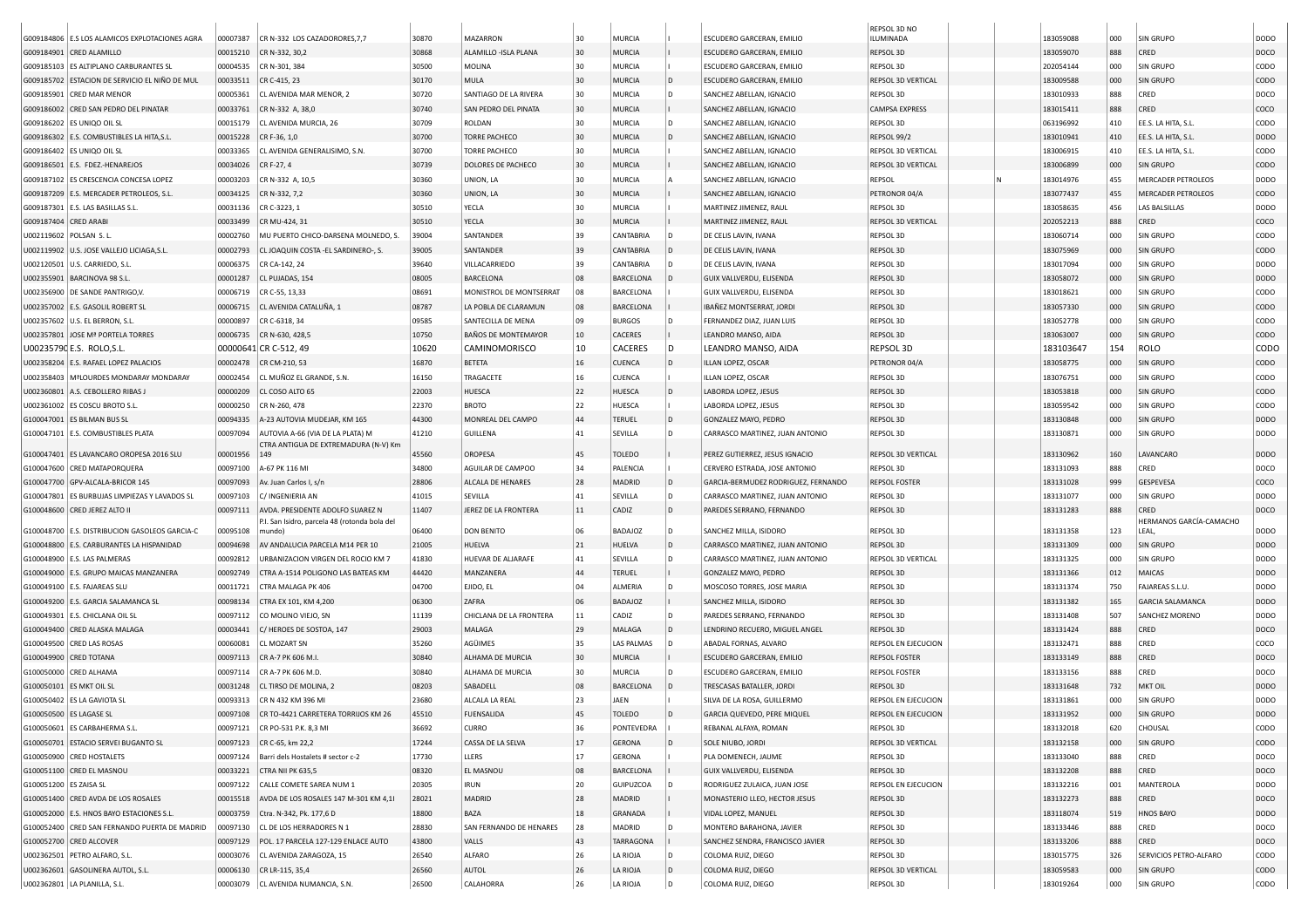|                         | U002363402 CRED V. DE CAMEROS                  | 00003060 | CR N-111, 292                                                             | 26123 | VILLANUEVA DE CAMEROS   | 26       | LA RIOJA         | D              | COLOMA RUIZ, DIEGO               | REPSOL 3D                          | 183016781 | 888        | CRED                         | COCO        |
|-------------------------|------------------------------------------------|----------|---------------------------------------------------------------------------|-------|-------------------------|----------|------------------|----------------|----------------------------------|------------------------------------|-----------|------------|------------------------------|-------------|
|                         | U002363503 E.S. JUAN C JIMENEZ DE MIGUEL Y DOS | 00003094 | CR LR-113, 99,2                                                           | 26325 | VINIEGRA DE ABAJO       | 26       | LA RIOJA         |                | COLOMA RUIZ, DIEGO               | REPSOL 3D                          | 183018340 | 000        | <b>SIN GRUPO</b>             | CODO        |
|                         | U002364303 ES MOHAMED ER ROUAHE                | 00006014 | CR L-105, P.K. 23                                                         | 37255 | BARRUECOPARDO           | 37       | SALAMANCA        |                | RODRIGUEZ BENITEZ, JOSE MANUEL   | REPSOL 3D                          | 183075902 | 000        | <b>SIN GRUPO</b>             | DODO        |
|                         | U002364406 SUMINISTROS CUCOALVA, S.L.          | 00000416 | CL RONDA ESTE, S.N.                                                       | 37400 | CANTALAPIEDRA           | 37       | SALAMANCA        |                | RODRIGUEZ BENITEZ, JOSE MANUEL   | REPSOL 3D                          | 183076694 | 795        | SUMINISTROS CUCOALVA         | CODO        |
|                         | U002364504 GAS.AVDA.PORTUGAL,S                 | 00000412 | CR N-620, 324,5                                                           | 37500 | <b>CIUDAD RODRIGO</b>   | 37       | SALAMANCA        |                | RODRIGUEZ BENITEZ, JOSE MANUEL   | REPSOL 3D                          | 183015809 | 000        | <b>SIN GRUPO</b>             | CODO        |
|                         | U002364602 U.S. YOLANDA PANDO BLAZQUEZ         | 00002721 | CR N-634, 148                                                             | 39700 | <b>CASTRO URDIALES</b>  | 39       | CANTABRIA        | ID.            | DE CELIS LAVIN, IVANA            | REPSOL 3D VERTICAL                 | 183078138 | 000        | <b>SIN GRUPO</b>             | CODO        |
|                         | U002365301 E.S.FLORES, S.L                     | 00000676 | PASEO CRUZ DEL CARMEN, 22                                                 | 41410 | CARMONA                 | 41       | SEVILLA          | D              | MELENDEZ CAMACHO, MONICA         | REPSOL 3D                          | 183056498 | 000        | <b>SIN GRUPO</b>             | CODO        |
|                         | U002366002 E.S. JOSE SANCHO CASTAÑO            | 00000740 | CR N-333 35,8                                                             | 41620 | MARCHENA                | 41       | SEVILLA          |                | MELENDEZ CAMACHO, MONICA         | REPSOL 3D                          | 183060268 | 000        | SIN GRUPO                    | CODO        |
|                         | U002366501 U.S.J.SANCHO CASTA¿O                | 00000726 | CR N-334 67,5                                                             | 41540 | PUEBLA DE CAZALLA, LA   | 41       | <b>SEVILLA</b>   | D              | MELENDEZ CAMACHO, MONICA         | REPSOL 3D                          | 183058676 | 000        | <b>SIN GRUPO</b>             | CODO        |
|                         | U002367603 ES GASOLINERA ERMITA DEL REMEIL SL  | 00002055 | CL AV. DEL REMEI-GENERAL PRIM, S.N.                                       | 43530 | <b>ALCANAR</b>          | 43       | TARRAGONA        |                | SANCHEZ SENDRA, FRANCISCO JAVIER | PETRONOR 04/A                      | 183012087 | 000        | <b>SIN GRUPO</b>             | CODO        |
|                         | U002369103 GAS.TORRES DE QUART                 | 00001257 | CL GUILLEM CASTRO, 68                                                     | 46001 | VALENCIA                | 46       | VALENCIA         | $\overline{D}$ | SOLER ASSUCENA, JOSE CARLOS      | REPSOL 3D                          | 183019462 | 000        | <b>SIN GRUPO</b>             | CODO        |
|                         | G100041500 CRED VALLES SUR                     | 00031715 | AU AP-7 P.K. 144,00 M IZQ                                                 | 08130 | SANTA PERPETUA DE MO    | 08       | BARCELONA        |                | GUIX VALLVERDU, ELISENDA         | REPSOL 3D                          | 183130079 | 888        | CRED                         | DOCO        |
|                         | G10004160 E.S. LA INVENCIBLE                   |          | 00004954 CR NACIONAL 310 KM 174                                           | 16700 | <b>SISANTE</b>          | 16       | <b>CUENCA</b>    | $\mathsf{D}$   | ILLAN LOPEZ, OSCAR               | REPSOL 3D NO ILUMINADA             | 183130004 | 000        | <b>SIN GRUPO</b>             | <b>DODO</b> |
|                         | G100041700 CRED PARLA NORTE                    | 00092554 | CR M-408 0,15                                                             | 28980 | PARLA                   | 28       | <b>MADRID</b>    | l n            | MONASTERIO LLEO, HECTOR JESUS    | REPSOL 3D                          | 183130624 | 888        | CRED                         | DOCO        |
|                         |                                                |          |                                                                           |       | CHICLANA DE LA FRONTERA | 11       | CADIZ            |                |                                  |                                    |           | 888        | CRED                         |             |
|                         | G100041800 CRED EL PINAR DE LOS FRANCESES      | 00097088 | AVDA DEL MUEBLE, 1<br>CTRA BENETUSSER, 80                                 | 11130 | PAIPORTA                | 46       |                  |                | PAREDES SERRANO, FERNANDO        | REPSOL 3D<br><b>CAMPSA EXPRESS</b> | 183130087 |            |                              | DOCO        |
|                         | G100042000 CRED PAIPORTA                       | 00097078 |                                                                           | 46200 |                         |          | VALENCIA         |                | SOLER ASSUCENA, JOSE CARLOS      |                                    | 183130202 | 888        | CRED                         | DOCO        |
|                         | G100042100 CRED MANZANILLA                     | 00097086 | CA-603, PK 0,5 MD                                                         | 11540 | SANLUCAR DE BARRAMED    | 11       | CADIZ            | l D            | BELLOD TARDIO, MIGUEL            | REPSOL 3D                          | 183131184 | 888        | CRED                         | DOCO        |
|                         | G100042200 CRED MOLLET                         | 00097090 | RONDA LA FARINERA 17<br>CL DEHESA DE MARI-MARTIN SN - P I                 | 08100 | MOLLET DEL VALES        | 08       | BARCELONA        |                | LOPEZ BAENA, MARC                | REPSOL 3D                          | 183130921 | 888        | CRED                         | DOCO        |
|                         | G100042302 ES ORPINSOIL SL                     | 00092265 | ALPARRACHE II                                                             | 28600 | NAVALCARNERO            | 28       | MADRID           | D              | GARCIA QUEVEDO, PERE MIQUEL      | REPSOL 3D                          | 183130160 | 167        | ORPINSOIL                    | CODO        |
|                         | G100042402 ES GESTION DE RECURSO ENERGETICOS G | 00012409 | CL AVDA MEDINA SIDONIA, S.N.                                              | 11406 | JEREZ DE LA FRONTERA    | 11       | CADIZ            |                | PAREDES SERRANO, FERNANDO        | REPSOL 3D                          | 183130152 | 000        | <b>SIN GRUPO</b>             | CODO        |
| G100042500 PCAT BEJAR   |                                                | 00094332 | AV. BEJAR, 399                                                            | 08226 | TERRASSA                | 08       | <b>BARCELONA</b> |                | TRESCASAS BATALLER, JORDI        | PETROCAT                           | 183131333 | 271        | S.C. PETROLIS, S.A.          | DOCO        |
|                         | G100042600 PCAT EL PAPIOL                      | 00094745 | CL MONTURIOL ESW C/LES FORQUES                                            | 08754 | PAPIOL, EL              | 08       | <b>BARCELONA</b> |                | TRESCASAS BATALLER, JORDI        | PETROCAT                           | 183130368 | 271        | S.C. PETROLIS, S.A.          | COCO        |
|                         | G100042700 PCAT EL VENDRELL                    | 00094418 | AV. LAS MATAS, 2                                                          | 43700 | VENDRELL, EI            | 43       | TARRAGONA        |                | IBAÑEZ MONTSERRAT, JORDI         | PETROCAT                           | 183130335 | 271        | S.C. PETROLIS, S.A.          | DOCO        |
| G100042800 PCAT ENUR    |                                                | 00092606 | AVDA DEL VALLÉS, S/N                                                      | 08226 | TERRASSA                | 08       | <b>BARCELONA</b> |                | SOTO CANUT, GERARD               | PETROCAT                           | 183130350 | 271        | S.C. PETROLIS, S.A.          | DOCO        |
| G100042900 PCAT ESTESA  |                                                | 00031280 | RBLA. PADRE ALEGRE, SN                                                    | 08224 | TERRASSA                | 08       | BARCELONA        |                | TRESCASAS BATALLER, JORDI        | PETROCAT                           | 183130434 | 271        | S.C. PETROLIS, S.A.          | DOCO        |
|                         | G100043000 PCAT KM 17 - (MARGEN IZDO)          | 00031780 | AUTOPISTA A-18 KM 17,2 IZQUIERDO                                          | 08224 | TERRASSA                | 08       | BARCELONA        |                | SOTO CANUT, GERARD               | PETROCAT                           | 183130426 | 271        | S.C. PETROLIS, S.A           | COCO        |
|                         | G100043100 PCAT KM 17 - (MARGEN DCHO)          | 00031734 | AUTOPISTA A-18 KM. 17,2 DERECHA                                           | 08228 | TERRASSA                | 08       | BARCELONA        |                | SOTO CANUT, GERARD               | PETROCAT                           | 183130392 | 271        | S.C. PETROLIS, S.A.          | DOCO        |
| G100043200 PCAT VENUS   |                                                | 00093420 | CL VENUS 19-25 POL. IND. CAN PARELL                                       | 08228 | TERRASSA                | 08       | BARCELONA        |                | TRESCASAS BATALLER, JORDI        | PETROCAT                           | 183130418 | 271        | S.C. PETROLIS, S.A           | DOCO        |
|                         | G100043300 PCAT LES FONTS                      | 00093310 | CR BP-1503 20 D                                                           | 08192 | SANT QUIRZE VALLES      | 08       | BARCELONA        |                | TRESCASAS BATALLER, JORDI        | PETROCAT                           |           | 271        | S.C. PETROLIS, S.A           | COCO        |
| G100043400 PCAT EL PRAT |                                                | 00094642 | CP AEROPUERTO DEL PRAT PARADA TAXIS                                       | 08820 | PRAT DE LLOBREGAT, E    | 08       | <b>BARCELONA</b> |                | LOPEZ BAENA, MARC                | PETROCAT                           | 183130442 | 271        | S.C. PETROLIS, S.A           | COCO        |
|                         | G100043500 PCAT GRAN VIA                       | 00094327 | AV. GRAN VIA, 12                                                          | 08902 | HOSPITALET DE LLOBRE    | 08       | BARCELONA        |                | SOTO CANUT, GERARD               | PETROCAT                           | 183132547 | 271        | S.C. PETROLIS, S.A.          | DOCO        |
|                         | G100043600 PCAT RODA DE BARA                   | 00094072 | CTRA. TV 2041, KM 0,300                                                   | 43883 | RODA DE BARA            | 43       | <b>TARRAGONA</b> |                | IBAÑEZ MONTSERRAT, JORDI         | PETROCAT                           | 183130384 | 271        | S.C. PETROLIS, S.A.          | COCO        |
|                         | G100043700 PCAT BARICENTRO                     | 00034070 | C/ BARICENTRO, 510                                                        | 08291 | <b>RIPOLLET</b>         | 08       | <b>BARCELONA</b> | l D            | GUIX VALLVERDU, ELISENDA         | PETROCAT                           |           | 271        | S.C. PETROLIS, S.A.          | COCO        |
|                         | G100043800 PCAT MAQUINISTA                     | 00094034 | CIUDAD ASUNCIÓN, 69-71                                                    | 08030 | BARCELONA               | 08       | BARCELONA        |                | SOTO CANUT, GERARD               | PETROCAT                           | 183130376 | 271        | S.C. PETROLIS, S.A.          | DOCO        |
|                         | G100043900 PCAT ST JOAN DE VILATORRADA         | 00092025 | CR BV-4511, 9                                                             | 08250 | SANT JOAN DE VILATOR    | 08       | <b>BARCELONA</b> |                | TRESCASAS BATALLER, JORDI        | PETROCAT                           |           | 271        | S.C. PETROLIS, S.A.          | COCO        |
|                         | G100044000 PCAT OLERDOLA                       | 00093312 | CR C-244 39,3 M IZQ                                                       | 08734 | OLERDOLA                | 08       | <b>BARCELONA</b> |                | TRESCASAS BATALLER, JORDI        | PETROCAT                           |           | 271        | S.C. PETROLIS, S.A.          | COCO        |
|                         | G100044100 PCAT OLERDOLA                       | 00093311 | CR C-244 39,3 M DCHO                                                      | 08734 | OLERDOLA                | 08       | BARCELONA        |                | TRESCASAS BATALLER, JORDI        | PETROCAT                           |           | 271        | S.C. PETROLIS, S.A.          | COCO        |
| G100044200 PCAT VIELHA  |                                                | 00094099 | <b>CTRA C 142, S/N</b>                                                    | 25539 | <b>BETREN</b>           | 25       | LERIDA           |                | ARMENGOL AUMEDES, MARTA          | PETROCAT                           | 183130343 | 271        | S.C. PETROLIS, S.A.          | COCO        |
|                         | G100044300 PCAT SANT ANDREU                    |          |                                                                           | 08740 |                         |          |                  |                |                                  |                                    |           | 271        |                              | DOCO        |
|                         |                                                | 00094501 | C/MEJICO S/N                                                              | 08670 | SANT ANDREU DE LA BA    | 08<br>08 | <b>BARCELONA</b> |                | TRESCASAS BATALLER, JORDI        | PETROCAT                           | 183130400 |            | S.C. PETROLIS, S.A.          | coco        |
| G100044400 PCAT NAVAS   |                                                | 00003923 | CR BERGA, 99                                                              |       | <b>NAVAS</b>            |          | BARCELONA        |                | TRESCASAS BATALLER, JORDI        | PETROCAT                           | 183052109 | 271<br>888 | S.C. PETROLIS, S.A.          |             |
|                         | G100045100 CRED MERCAJEREZ                     | 00097085 | AV ALCALDE CANTOS ROPERO 9A<br>Polígono Landaida Goikoa Sector 3 Parcelas | 11130 | JEREZ DE LA FRONTERA    | 11       | CADIZ            |                | PAREDES SERRANO, FERNANDO        | REPSOL EN EJECUCION                | 183131986 |            | CRED                         | DOCO        |
|                         | G100045200 CRED BERANGO                        | 00097084 | P1 y P2                                                                   | 48640 | <b>BERANGO</b>          | 48       | VIZCAYA          |                | FERNANDEZ DIAZ, JUAN LUIS        | REPSOL 3D                          | 183132869 | 888        | CRED                         | DOCO        |
|                         | G100045300 E.S. HIGUERA DE VARGAS SL           | 00094164 | CTRA HIGUERA-ZAHINOS, KM 0,500                                            | 06132 | HIGUERAS DE VARGAS      | 06       | <b>BADAJOZ</b>   | D              | ROMERO ALFONSO, MARIA TERESA     | REPSOL 3D NO<br>ILUMINADA          | 183130525 | 000        | <b>SIN GRUPO</b>             | <b>DODO</b> |
|                         |                                                | 00002448 | CL HERMANOS BECERRIL, 2                                                   | 16004 |                         | 16       | <b>CUENCA</b>    |                | <b>ILLAN LOPEZ, OSCAR</b>        | REPSOL 3D VERTICAL                 | 183050210 |            | SIN GRUPO                    | CODO        |
| G100045500 E.S. LA LOMA | G100045402 ES PETRODEA S.L                     | 00094913 | VIA A-44 KM 153                                                           | 18659 | CUENCA<br>COZVIJAR      | 18       | GRANADA          | ID.            | MOSCOSO TORRES, JOSE MARIA       | REPSOL 3D                          | 183130541 | 000<br>000 | <b>SIN GRUPO</b>             | DODO        |
|                         | G100045600 CRED AVDA ALEMANIA                  | 00092015 | AVDA ALEMANIA SN                                                          | 10005 | CACERES                 | 10       | CACERES          | l D            |                                  | REPSOL 3D                          | 183130574 | 888        | CRED                         | DOCO        |
|                         |                                                |          |                                                                           |       |                         |          |                  |                | LEANDRO MANSO, AIDA              |                                    |           |            |                              |             |
|                         | G100045700 CRED PUXEIROS IZQ                   | 00097092 | CTRA MADRID Nº 245                                                        | 36318 | VIGO                    | 36<br>28 | PONTEVEDRA       |                | MOLINA BANDIN, SARA              | REPSOL 3D                          | 183130582 | 888        | CRED                         | COCO        |
|                         | G100046300 CRED AVDA DE OPORTO                 | 00095355 | GLORIETA VALLE DE ORO, 10                                                 | 28019 | MADRID                  |          | <b>MADRID</b>    | l D            | MONASTERIO LLEO, HECTOR JESUS    | REPSOL 3D                          | 183130699 | 888        | CRED                         | DOCO        |
|                         | G100046400 CRED CARRER VALENCIA                | 00015987 | CARRER VALENCIA, 503                                                      | 08013 | <b>BARCELONA</b>        | 08       | <b>BARCELONA</b> |                | GUIX VALLVERDU, ELISENDA         | REPSOL 3D                          | 183130707 | 888        | CRED                         | DOCO        |
|                         | G100046500 CRED SALINETAS                      | 00060073 | <b>GC-1 ENLACE SALINETAS</b>                                              | 35214 | DE LA SALINETAS         | 35       | LAS PALMAS       |                | ABADAL FORNAS, ALVARO            | REPSOL 3D                          | 183131192 | 888        | CRED                         | COCO        |
|                         | G100046600 E.S. AREA DE SERVICIO LES CORTS SL  | 00097091 | AVDA DE LES CORTS VALENCIANES 57                                          | 46015 | VALENCIA                | 46       | VALENCIA         | D              | SOLER ASSUCENA, JOSE CARLOS      | REPSOL 3D                          | 183130780 | 437        | RAIMUNDO GARCIA              | DODO        |
|                         | G100046701 CRED MORATILLAS                     | 00096768 | CR A-3 P.K. 304                                                           | 46392 | SIETE AGUAS             | 46       | VALENCIA         | l D            | LOPEZ ALCAYDE, FIDEL             | REPSOL 3D                          | 183118066 | 888        | CRED                         | DOCO        |
|                         | G100046800 CRED EL CANDADO MONTAÑA M. IZQ      | 00097101 | CL ALMERIA, 78 M. IZQ                                                     | 29018 | MALAGA                  | 29       | MALAGA           |                | LENDRINO RECUERO, MIGUEL ANGEL   | REPSOL 3D                          | 183130806 | 888        | CRED                         | DOCO        |
|                         | U002371201 E.S. ERLETXE HNOS OYARZABAL, S.L.   | 00002435 | CR N-634, 99,1                                                            | 48960 | ERLECHES-GALDACANO      | 48       | VIZCAYA          |                | FERNANDEZ DIAZ, JUAN LUIS        | REPSOL 3D VERTICAL                 | 183050293 | 000        | <b>SIN GRUPO</b>             | CODO        |
|                         | U002371702 ES SOPUROIL SL                      | 00006314 | CL BARRIO MERCADILLO, S.N.                                                | 48190 | SOPUERTA                | 48       | VIZCAYA          |                | FERNANDEZ DIAZ, JUAN LUIS        | REPSOL 3D                          | 183050418 | 000        | <b>SIN GRUPO</b>             | CODO        |
|                         | U002371902 U.S. BALMASEDA                      | 00002479 | CL PLAZA LOS FUEROS, S.N.                                                 | 48800 | BALMASEDA               | 48       | VIZCAYA          |                | FERNANDEZ DIAZ, JUAN LUIS        | REPSOL 3D                          | 183019306 | 000        | <b>SIN GRUPO</b>             | CODO        |
|                         | U002372004 US SAN FRANCISCO                    | 00000058 | CL PLAZA SAN FRANCISCO S.N.                                               | 50006 | ZARAGOZA                | 50       | ZARAGOZA         | D              | FERRER MARTINEZ, ELENA           | REPSOL 3D                          | 183105329 | 902        | SERVIARAGON, S.A.            | CODO        |
| U002372503 U.S. ALAGON  |                                                | 00006725 | CL CARRERA DE CABALLOS, 46                                                | 50630 | ALAGON                  | 50       | ZARAGOZA         |                | LABORDA LOPEZ, JESUS             | REPSOL 3D VERTICAL                 | 183017359 | 000        | <b>SIN GRUPO</b>             | CODO        |
|                         | U002372604 PUERTA CABAÑAS, S.L                 | 00000022 | CR N-2 A, 272                                                             | 50100 | ALMUNIA DE DÑA.GODINA   | 50       | ZARAGOZA         |                | GONZALEZ MAYO, PEDRO             | REPSOL 3D                          | 183050301 | 252        | GASOLEOS PUERTA CABAÑA, S.L. | CODO        |
|                         | U004986801 GAS. CAMPORROBLES SL                |          | 00006289 CR VL-502 DE MIRA, 1,1                                           | 46330 | CAMPORROBLES            | 46       | VALENCIA         |                | DE LA CUADRA RIBES, FERNANDO     | REPSOL 3D VERTICAL                 | 183053958 | 000        | <b>SIN GRUPO</b>             | CODO        |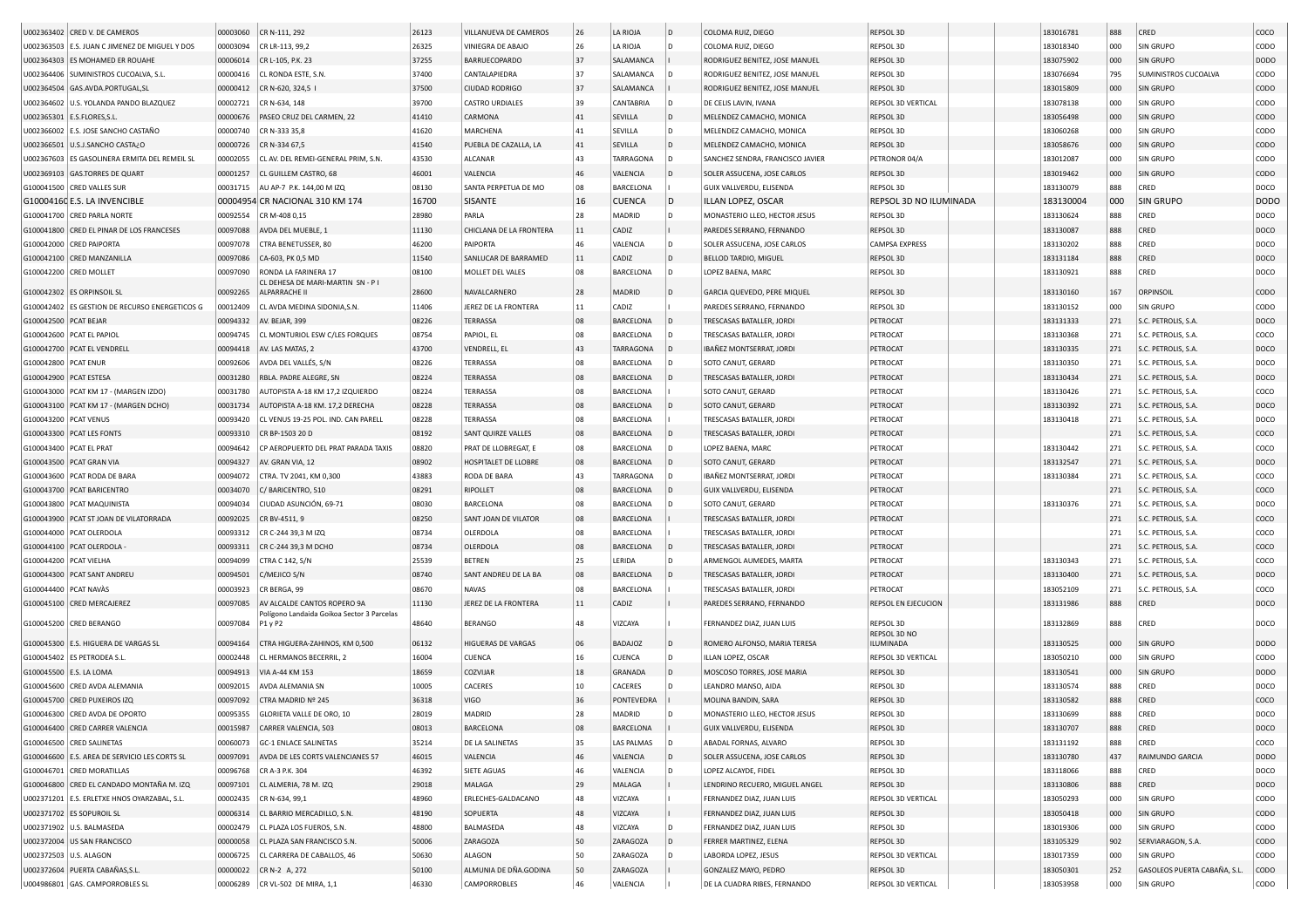|                                | U009258901 E.S. NADAL MUÑOZ S.A                  | 00001366 | CL AVENIDA VALENCIA, 210               | 03720 | <b>BENISA</b>               | 03 | ALICANTE          |              | MUÑOZ HERREROS, JUAN ANTONIO    | REPSOL 3D                 | 183059302 | 000 | SIN GRUPO                   | CODO        |
|--------------------------------|--------------------------------------------------|----------|----------------------------------------|-------|-----------------------------|----|-------------------|--------------|---------------------------------|---------------------------|-----------|-----|-----------------------------|-------------|
|                                | U009259202 U.S.DIEGO PEDROSA LORENTE             | 00000354 | CL ESTACION, S.N.                      | 04800 | ALBOX                       | 04 | ALMERIA           |              | VIDAL LOPEZ, MANUEL             | PETRONOR 04/A             | 183057348 | 000 | SIN GRUPO                   | CODO        |
|                                |                                                  |          |                                        |       |                             |    |                   |              |                                 |                           |           |     |                             |             |
|                                | U009259301 E.S. LOS GALLARDOS SL                 | 00000389 | CR N-340, 520                          | 04280 | GALLARDOS, LOS              | 04 | ALMERIA           |              | VIDAL LOPEZ, MANUEL             | REPSOL 3D VERTICAL        | 183010206 | 546 | LOS GALLARDOS               | CODO        |
|                                | U009259600 A.S. ALUMARCA S.L                     | 00006475 | CR AL-3201 KM. 6,5                     | 04117 | BARRANQUETE-NIJAR           | 04 | ALMERIA           |              | VIDAL LOPEZ, MANUEL             | REPSOL 3D VERTICAL        | 183075340 | 000 | SIN GRUPO                   | CODO        |
|                                | U009259902   ES CARBUMAR S.L                     | 00000859 | CL PLAZA FRAY JUAN GIL 3               | 05200 | AREVALO                     | 05 | AVILA             |              | MAYORGA DIAZ, ANA ISABEL        | REPSOL 3D                 | 183050475 | 000 | SIN GRUPO                   | CODO        |
|                                | U009260103   US CARBURANTES Y LUBRICANTES PIEDRA | 00000882 | CR N-110, 316                          | 05500 | PIEDRAHITA                  | 05 | AVILA             |              | MAYORGA DIAZ, ANA ISABEL        | REPSOL 3D                 | 183063882 | 000 | SIN GRUPO                   | CODO        |
|                                | U009260203 ES UNIDAD DE SUMINITRO PAMEN          | 00001983 | CL PLAZA PUERTA PILAR, S.N.            | 06004 | <b>BADAJOZ</b>              | 06 | <b>BADAJOZ</b>    |              | <b>BLANCO RODRIGUEZ, SERGIO</b> | <b>REPSOL 3D</b>          | 183077981 | 000 | SIN GRUPO                   | CODO        |
|                                | U009260603   E.S. LEAL PAJUELO, S.L              | 00001857 | CL AVENIDA EXTREMADURA, S.N.           | 06850 | ARROYO DE SAN SERVAN        | 06 | <b>BADAJOZ</b>    |              | <b>BLANCO RODRIGUEZ, SERGIO</b> | REPSOL 3D VERTICAL        | 183076298 | 000 | SIN GRUPO                   | CODO        |
|                                | U009260801 EST. DE SERV. HERMANOS SEGURA, S.L.   | 00006443 | CR C-437, 25,7                         | 06250 | BIENVENIDA                  | 06 | <b>BADAJOZ</b>    |              | SANCHEZ MILLA, ISIDORO          | REPSOL 3D                 | 183051895 | 000 | SIN GRUPO                   | CODO        |
|                                |                                                  |          |                                        |       |                             |    |                   |              |                                 | REPSOL 3D NO              |           |     |                             |             |
|                                | U009260901   U.S. JOSE A. LIMA CHAVES            | 00001992 | CR BA-4311, 8,5                        | 06370 | <b>BURGUILLOS DEL CERRO</b> | 06 | <b>BADAJOZ</b>    |              | <b>BLANCO RODRIGUEZ, SERGIO</b> | ILUMINADA                 | 183061688 | 000 | SIN GRUPO                   | CODO        |
|                                | U009261001 US CUADRADO ALISEDA S.L               | 00002014 | CR BA-4026, 0,2                        | 06443 | CAMPILLO DE LLERENA         | 06 | <b>BADAJOZ</b>    |              | ROMERO ALFONSO, MARIA TERESA    | REPSOL 3D NO<br>ILUMINADA | 183062884 | 554 | <b>CUADRADO ALISEDA S.L</b> | CODO        |
|                                | U009261301   U.S. MORAN LOPEZ FRANCISCO JESUS    | 00006357 |                                        | 06196 | <b>CORTE DE PELEAS</b>      | 06 | <b>BADAJOZ</b>    |              | <b>BLANCO RODRIGUEZ, SERGIO</b> | REPSOL 3D                 | 183058874 | 000 | SIN GRUPO                   | CODO        |
|                                |                                                  |          | CR BA-9032, 30,6                       |       |                             |    |                   |              |                                 |                           |           |     |                             |             |
|                                | G100053000 GPV - SIETE PALMAS - 146              | 00060079 | AV HOYA DE LA GALLINA SN               | 35019 | PALMAS DE GRAN CANARIAS     | 35 | LAS PALMAS        |              | ABADAL FORNAS, ALVARO           | REPSOL 3D                 | 183132422 | 999 | GESPEVESA                   | coco        |
|                                | G100053400 CRED CASASOLA                         | 00096794 | CTRA.VILLABAÑEZ S/N ESQ. RONDA EST     | 47012 | VALLADOLID                  | 47 | VALLADOLID        |              | CERVERO ESTRADA, JOSE ANTONIO   | REPSOL 3D                 | 183119163 | 888 | CRED                        | coco        |
|                                | G100053700 CRED LOS CAMPONES                     | 00096796 | PG P.IND. LOS CAMPONES INTERS. AS-     | 33211 | TREMAÑES-CARRETERA          | 33 | <b>ASTURIAS</b>   | $\mathsf{D}$ | TORRES MONTERO, LUIS ABEI       | <b>REPSOL 3D</b>          | 183118363 | 888 | CRED                        | coco        |
|                                | G100053800   CRED COIROS II                      | 00096723 | A-6 P.K. 558 M.I.                      | 15316 | <b>COIROS</b>               | 15 | LA CORUÑA         |              | ALVAREZ VILLAR, JUAN CARLOS     | REPSOL 3D                 | 183122423 | 888 | CRED                        | DOCO        |
|                                | G100054200 CRED MONTECANAL                       | 00096733 | CL URB. MONTECANAL                     | 50004 | ZARAGOZA                    | 50 | ZARAGOZA          |              | SANCHEZ POLO, JESUS ANGEL       | REPSOL 3D                 | 183121789 | 888 | CRED                        | DOCO        |
|                                | G100054302   E.S. CAN CALDERON                   | 00096706 | CL RIERA FONOLLAR, 38                  | 08830 | SAN BOI DE LLOBREGAT        | 08 | BARCELONA         |              | LOPEZ BAENA, MARC               | REPSOL 3D                 | 183121557 | 809 | <b>GRUPO CLAUS</b>          | DODO        |
|                                | G100054400 CRED COIROS I                         | 00096722 | A-6 P.K. 558 M.D                       | 15316 | <b>COIROS</b>               | 15 | LA CORUÑA         |              | ALVAREZ VILLAR, JUAN CARLOS     | <b>REPSOL 3D</b>          | 183122613 | 888 | CRED                        | DOCO        |
|                                | G100054500 CRED DIAGONAL PLAZA                   | 00096744 | CL AVDA DIAGONAL PLAZA, 13             | 50011 | ZARAGOZA                    | 50 | ZARAGOZA          |              | SANCHEZ POLO, JESUS ANGEL       | <b>REPSOL 3D</b>          | 183118306 | 888 | CRED                        | coco        |
|                                | G100054801 E.S. ESPAI GIRONES SL                 | 00096809 | CAMI DELS CARLIS, 10                   | 17190 | SALT                        | 17 | <b>GERONA</b>     |              | PLA DOMENECH, JAUME             | REPSOL 3D                 | 183120187 | 238 | MARTORELL                   | CODO        |
|                                | G100055000 CRED ECO ZARAGOZA                     | 00096761 | CL AVDA CASABLANCA, 11                 | 50012 | ZARAGOZA                    | 50 | ZARAGOZA          |              | LABORDA LOPEZ, JESUS            | REPSOL 3D                 | 183118595 | 888 | CRED                        | coco        |
|                                | G100055700 CRED BERA MI                          | 00097131 | CRTA N-121 A KM 66 MI                  | 31780 | <b>BERA</b>                 | 31 | <b>NAVARRA</b>    |              | RODRIGUEZ ZULAICA, JUAN JOSE    | REPSOL 3D VERTICAL        | 183132489 | 888 | CRED                        | coco        |
|                                |                                                  |          |                                        | 31006 |                             | 31 |                   | l D          | <b>GARCIA GARCIA, MARIA</b>     | <b>REPSOL 3D EXENTA</b>   |           |     | ECOGASER                    |             |
|                                | G100055803 ES ECOGASER SADAR SL                  | 00097132 | C/MARI ABREGO, 5                       |       | PAMPLONA                    |    | NAVARRA           |              |                                 |                           | 183132760 | 322 |                             | DODO        |
|                                | G100055900 CRED CONCHA ESPINA                    | 00001733 | CL. SERRANO 197                        | 28002 | MADRID                      | 28 | MADRID            | ID.          | MONASTERIO LLEO, HECTOR JESUS   | REPSOL 3D                 | 183132497 | 888 | CRED                        | DOCO        |
|                                | G100056100   E.S. TENDERETE                      | 00060083 | CL TENDERETE S/N                       | 35500 | ARGANABAJA-ARRECIFE         | 35 | <b>LAS PALMAS</b> |              | ABADAL FORNAS, ALVARO           | <b>REPSOL FOSTER</b>      | 183132521 | 801 | MAYORISTA CANARIAS, S.L.    | DODO        |
|                                | U009261604 E.S. SEBASTIAN GARCIA MONCAYO         | 00002006 | CL AVENIDA EXTREMADURA, 67             | 06910 | <b>GRANJA DE TORREHERMO</b> | 06 | <b>BADAJOZ</b>    | I D          | ROMERO ALFONSO, MARIA TERESA    | REPSOL 3D                 | 183059336 | 000 | SIN GRUPO                   | CODO        |
|                                | U009262104 ES LUSITANIA II (MERIDA)              | 00005281 | CR N-5A, 342,5                         | 06800 | <b>MFRIDA</b>               | 06 | <b>BADAJOZ</b>    | l D          | ROMERO ALFONSO, MARIA TERESA    | REPSOL 3D                 | 183054840 | 176 | <b>GRUPO HIDALGO</b>        | CODO        |
|                                | U009262206 ES GASMONSERENA S.L.                  | 00001769 | CR BA - 4501 0,5                       | 06427 | MONTERRUBIO DE LA SE        | 06 | <b>BADAJOZ</b>    |              | ROMERO ALFONSO, MARIA TERESA    | REPSOL 3D                 | 183077999 | 000 | SIN GRUPO                   | CODO        |
| J009262302                     | U.S. CONSTR.ANSEDO,S.L                           | 00006733 | CR BA-4311, 46,5                       | 06120 | OLIVA DE LA FRONTERA        | 06 | <b>BADAJOZ</b>    |              | <b>BLANCO RODRIGUEZ, SERGIO</b> | REPSOL 3D                 | 183077429 | 000 | <b>SIN GRUPO</b>            | CODO        |
| J009262401                     | US GASOLINERA MORECALA OLIVENZA S.L              | 00002033 | CR C-436 23,8                          | 06100 | OLIVENZA                    | 06 | <b>BADAJOZ</b>    |              | <b>BLANCO RODRIGUEZ, SERGIO</b> | REPSOL 3D                 | 183062900 | 000 | SIN GRUPO                   | CODO        |
|                                | U009262702 SEGONZA,S.L                           | 00006262 | CR BA-613 VILLAFRAN.-HORNACH, 9,1      | 06225 | RIBERA DEL FRESNO           | 06 | <b>BADAJOZ</b>    | ID.          | <b>BLANCO RODRIGUEZ, SERGIO</b> | REPSOL 3D                 | 183053800 | 000 | SIN GRUPO                   | CODO        |
|                                | U009262803 ES CALVO GALAN S.L.                   | 00002145 | CL PLAZA DE LA FUENTE S.N.             | 06430 | ZALAMEA DE LA SERENA        | 06 | <b>BADAJOZ</b>    | l n          | ROMERO ALFONSO, MARIA TERESA    | REPSOL 3D                 | 183075381 | 000 | SIN GRUPO                   | CODO        |
| U009263002 YIPE,C.B            |                                                  | 00006227 | CR N-521, 54,5                         | 10001 | CACERES                     | 10 | CACERES           |              | LEANDRO MANSO, AIDA             | REPSOL 3D VERTICAL        | 183056357 | 000 | SIN GRUPO                   | CODO        |
| J009263101                     | <b>BRONCANO PALOMINO SL</b>                      | 00006219 | CR EX-206, 49,2                        | 10132 | ALMOHARIN                   | 10 | CACERES           |              | ROMERO ALFONSO, MARIA TERESA    | REPSOL 3D VERTICAL        | 183058445 | 000 | SIN GRUPO                   | CODO        |
|                                |                                                  |          |                                        |       |                             |    |                   |              |                                 | REPSOL 3D NO              |           |     |                             |             |
|                                | U009263303 US ESTACION DE SERVICIO FRANCISCA P   | 00006221 | CR C-213, 10,5                         | 10870 | CECLAVIN                    | 10 | CACERES           | ID.          | LEANDRO MANSO, AIDA             | <b>ILUMINADA</b>          | 183104983 | 000 | <b>SIN GRUPO</b>            | CODO        |
|                                | U009263502 ES JESÚS GÓMEZ GÓMEZ                  | 00000574 | CL AVDA. DE CONSTITUCION, S.N.         | 10680 | MALPARTIDA DE PLASEN        | 10 | CACERES           |              | LEANDRO MANSO, AIDA             | REPSOL 3D                 | 183057009 | 000 | SIN GRUPO                   | CODO        |
|                                | U009263703 US LAZCABA S.L.                       | 00000625 | JUAN CARLOS RODRIGUEZ IBARRA Nº 15     | 10170 | MONTANCHEZ                  | 10 | CACERES           | ID.          | ROMERO ALFONSO, MARIA TERESA    | PETRONOR 04/A             | 183063031 | 183 | <b>GRUPO LAZCABA</b>        | CODO        |
|                                | U009263901 U.S. LUIS MARIA PAULE PANIAGUA        | 00006736 | CR C-512, 23,6                         | 10813 | POZUELO DE ZARZON           | 10 | CACERES           | l D          | LEANDRO MANSO, AIDA             | REPSOL 3D                 | 183056712 | 000 | SIN GRUPO                   | CODO        |
|                                | U009264001 U.S. GASOTIETAR, S.L.                 | 00003379 | CL CRUCE CAMINOS IRYDA, 8              | 10319 | TIETAR DEL CAUDILLO         | 10 | <b>CACERES</b>    | ID.          | LEANDRO MANSO, AIDA             | <b>REPSOL 3D VERTICAL</b> | 183051937 | 000 | SIN GRUPO                   | CODO        |
|                                | U009264303 U.S. GASOLINERA VAFER SL              | 00000653 | CR N-5, P.K. 254, 8 (AVDA. DE MIAJADA  | 10200 | <b>TRUJILLO</b>             | 10 | CACERES           | ID.          | SANCHEZ MILLA, ISIDORO          | REPSOL 3D                 | 183053263 | 000 | SIN GRUPO                   | CODO        |
|                                | U009264407 ES DIAZ DEUSTO S.L                    | 00000961 | CL PLAZA VICTORIA, S.N                 | 11006 | CADIZ                       | 11 | CADIZ             | ID.          | BELLOD TARDIO, MIGUEL           | REPSOL 3D                 | 183079680 | 000 | SIN GRUPO                   | CODO        |
|                                | G100063100 ESTACION DE SERVICIO AVENIDA SL       | 00001788 | <b>AVENIDA REQUEJO 31</b>              | 49003 | ZAMORA                      | 49 | ZAMORA            |              | CACHON LOPEZ, RAFAEL            | REPSOL 3D                 | 183133362 | 000 | SIN GRUPO                   | DODO        |
|                                | G100063201 ES MEGINO SL                          | 00092817 | AV GUADALQUIVIR, 11                    | 28906 | GETAFE                      | 28 | MADRID            | ID.          | MONTERO BARAHONA, JAVIER        | REPSOL 3D                 | 183133412 | 132 | MEGINO                      | DODO        |
|                                | G100063300 ES EASY FUEL FERNANDEZ SL             | 00098943 | AVENIDA DOLMENES DE VALENCINA 6        | 41907 | VALENCINA DE LA CONCEPCION  | 41 | SEVILLA           |              | CARRASCO MARTINEZ, JUAN ANTONIO | REPSOL 3D                 | 183133438 | 000 | SIN GRUPO                   | DODO        |
|                                |                                                  |          |                                        |       |                             |    |                   |              |                                 |                           |           |     |                             |             |
|                                | G100063600 ES INIASA ESPAÑA SLI                  | 00094331 | CL MIGUEL SERVET Nº 9                  | 03203 | <b>ELCHE</b>                | 03 | <b>ALICANTE</b>   |              | MARTINEZ JIMENEZ, RAUL          | REPSOL 3D                 | 183133461 | 000 | SIN GRUPO                   | DODO        |
|                                | G100063900 EESS MONCAVIMA SL                     | 00098648 | <b>FRANCO DE PINEDA S/N</b>            | 41007 | SEVILLA                     | 41 | SEVILLA           |              | CARRASCO MARTINEZ, JUAN ANTONIO | REPSOL 3D                 | 183133495 | 000 | SIN GRUPO                   | DODO        |
|                                | G100064000 EESS MONCAVIMA SL                     | 00098340 | AVENIDA DE SAN JERONIMO SN             | 41015 | SEVILLA                     | 41 | SEVILLA           | In           | CARRASCO MARTINEZ, JUAN ANTONIO | REPSOL 3D                 | 183133487 | 000 | SIN GRUPO                   | <b>DODO</b> |
|                                | G100064400 ES AREA DE SERVICIO SIERRA MAGINA     | 00011238 | CRTA CIRCUNVALACION, S/N               | 23500 | <b>JODAR</b>                | 23 | JAEN              | ID.          | MERCADO NOVES, EMILIO           | REPSOL 3D                 | 183133503 | 000 | SIN GRUPO                   | <b>DODO</b> |
|                                | G100064600 ES EXPOGAS GUARDAMAR I                | 00005798 | CTRA N 332 PK 32,50 MI                 | 03140 | GUARDAMAR                   | 03 | ALICANTE          |              | JIMENEZ MARTINEZ, JUAN JOSE     | REPSOL 3D                 | 183133529 | 432 | RAFAEL LECHUGA              | DODO        |
|                                | G100064700 ES EXPOGAS GUARDAMAR II               | 00098837 | CTRA N 332 PK 32,50 MD                 | 03140 | GUARDAMAR                   | 03 | ALICANTE          | l D          | JIMENEZ MARTINEZ, JUAN JOSE     | REPSOL 3D                 | 183133537 | 432 | RAFAEL LECHUGA              | DODO        |
|                                | G100064800 ES GLEM MUTXAMEL                      | 00097140 | CR CV-800 PK 0,7                       | 03110 | MUCHAMIEL                   | 03 | ALICANTE          |              | RUBIO MONCHOLI, MIREIA          | REPSOL 3D                 | 183133545 | 405 | GLEM, S.L.                  | DODO        |
|                                | G100065000 CRED MARESME                          | 00092095 | CTR BARCELONA PK 27                    | 08302 | MATARO                      | 08 | <b>BARCELONA</b>  |              | LOPEZ BAENA, MARC               | REPSOL 3D EXENTA          | 183133578 | 888 | CRED                        | DOCO        |
|                                | G100065100 ES ORTIZ ESPIN SL                     | 00097110 | AUTOVIA A3, P.K. 207 MI                | 16212 | POZOSECO                    | 16 | <b>CUENCA</b>     |              | ILLAN LOPEZ, OSCAR              | REPSOL 3D                 | 183133586 | 000 | SIN GRUPO                   | DODO        |
|                                |                                                  |          | CR. IRIDA # POLG. LA REDONDA (SANTA Mª |       |                             |    |                   |              |                                 |                           |           |     |                             |             |
|                                | G100065200 ES G.B. PARKING LA REDONDA, S.L.      | 00092536 | DEL AGUILA)                            | 04710 | STA MARIA DEL AGUILA        | 04 | ALMERIA           | l D          | MOSCOSO TORRES, JOSE MARIA      | REPSOL 3D                 | 183133594 | 560 | PARKING DE LA REDONDA       | <b>DODO</b> |
| G100065400 ES GARCERAN 1, S.L. |                                                  | 00093830 | AVDA. REYES CATOLICOS, 152             | 30565 | TORRES DE COTILLAS,         | 30 | MURCIA            | $\mathsf{D}$ | MARTINEZ JIMENEZ, RAUL          | REPSOL 3D                 | 183133628 | 436 | <b>GRUPO GARCERAN</b>       | DODO        |
|                                |                                                  |          |                                        |       |                             |    |                   |              |                                 |                           |           |     |                             |             |
|                                | G100065500 ES PARKING SAN CRISTOBAL MENGIBAR     | 00097137 | C/ MIGUEL LOPEZ MORAL. NUM 36          | 23620 | MENGIBAR                    | 23 | JAEN              | ID.          | MERCADO NOVES, EMILIO           | REPSOL 3D                 | 183133636 | 000 | SIN GRUPO                   | <b>DODO</b> |
|                                | G100065800 CRED AUTOVÍA LOS CRISTIANOS           | 00093745 | AUTOPISTA GENERAL DEL SUR TF-1 km 70,5 | 38640 | ARONA                       | 38 | <b>TENERIFE</b>   |              | HERNANDEZ DIAZ, ELADIO          | REPSOL 3D                 | 183133651 | 888 | CRED                        | DOCO        |
|                                | G100066000 ES ASG LA REVA                        | 00094611 | PG IND DE REVA, PARC C1, SECTOR 12     | 46190 | RIBA-ROJA DE TURIA          | 46 | VALENCIA          |              | DE LA CUADRA RIBES, FERNANDO    | REPSOL 3D                 | 183133685 | 000 | SIN GRUPO                   | <b>DODO</b> |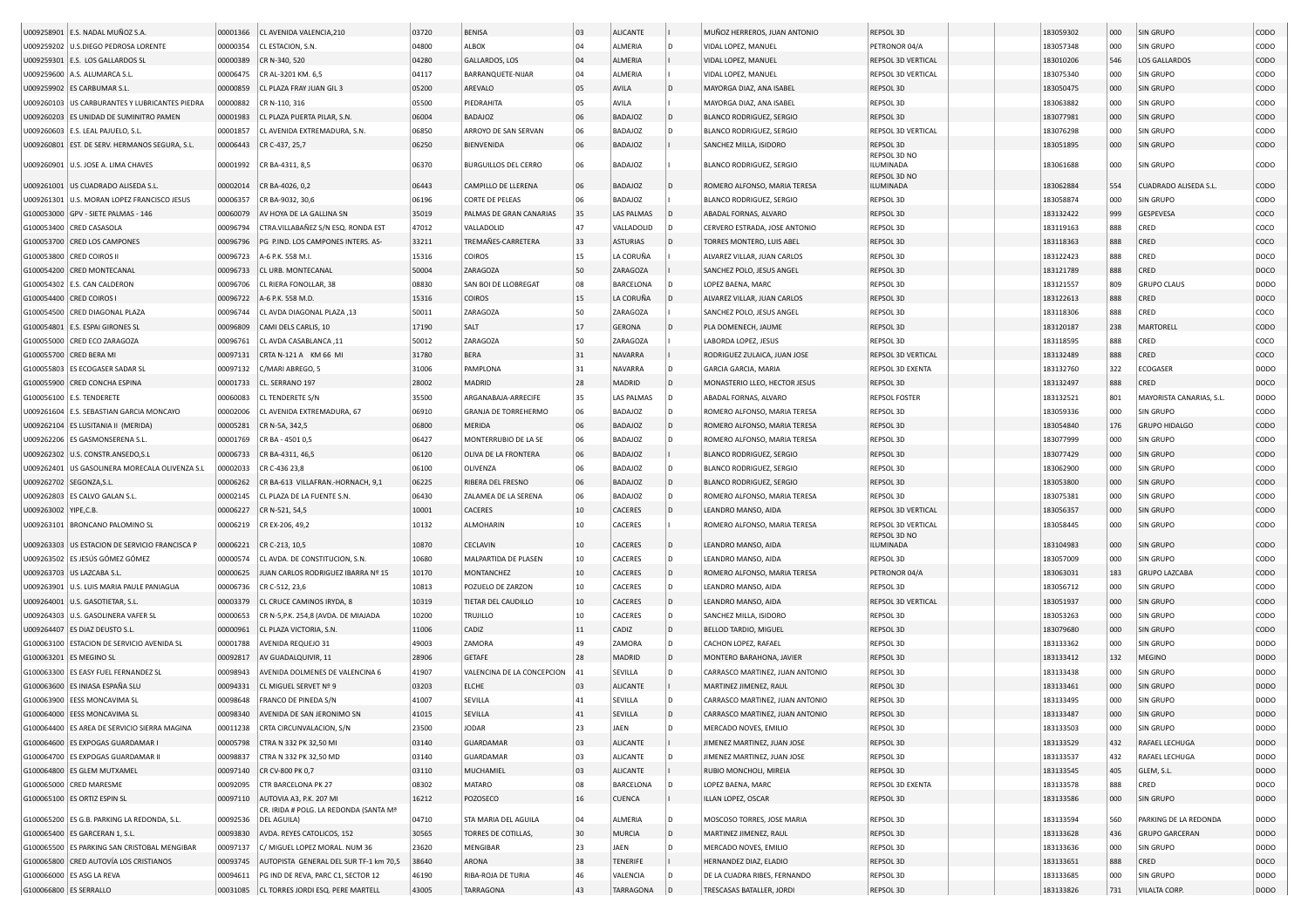| G100066901 ESTACIÓN CABRERIZOS JUAMEVA COLPS S    | 00015420 | CTRA ALDEALENGUA KM 0,5                                              | 37193 | CABRERIZOS                | 37           | SALAMANCA          |                | RODRIGUEZ BENITEZ, JOSE MANUEL      | REPSOL 3D           | 183133842 | 000 | SIN GRUPO                   | DODO        |
|---------------------------------------------------|----------|----------------------------------------------------------------------|-------|---------------------------|--------------|--------------------|----------------|-------------------------------------|---------------------|-----------|-----|-----------------------------|-------------|
| G100067100 ES SAN PEDRO                           | 00097151 | C/ CARRIL DE PICAZA, PARCELA 24 A-G                                  | 29670 | SAN PEDRO DE ALCANTA      | 29           | MALAGA             | $\overline{D}$ | <b>GUTIERREZ MARIN, MANUEL</b>      | REPSOL 3D           | 183133867 | 000 | <b>SIN GRUPO</b>            | <b>DODO</b> |
| G100067200 ES LOS IBONES                          | 00097144 | PASEO LAGOS DEL ALBA (N232) Nº 2 KM 243                              | 50011 | ZARAGOZA                  | 50           | ZARAGOZA           | D              | SANCHEZ POLO, JESUS ANGEL           | REPSOL 3D EXENTA    | 183133891 | 270 | ZOILO RIOS                  | DODO        |
| G100067300 E.S. BIGASTRO JOSE ANTONIO LECHUGA     | 00012432 | CL PROGRESO 19                                                       | 03380 | <b>BIGASTRO</b>           | 03           | <b>ALICANTE</b>    | $\overline{D}$ | MARTINEZ JIMENEZ, RAUL              | REPSOL 3D           | 183133909 | 000 | SIN GRUPO                   | <b>DODO</b> |
| G100067500 E.S.ROA-LOS LLANOS                     | 00097153 | CR N-1, 318 MI                                                       | 09200 | MIRANDA DE EBRO           | 09           | <b>BURGOS</b>      |                | GOMEZ DE LA CALLE, ROSA MARIA       | REPSOL 3D VERTICAL  | 183133917 | 739 | <b>GRUPO EESS ROA</b>       | CODO        |
| G100067700 ES GRUPO PUJANTE LARROSA               | 00097154 | AVDA JUAN PUJANTE HERNANDEZ                                          | 30130 | <b>BENIEL</b>             | 30           | <b>MURCIA</b>      | D              | MARTINEZ JIMENEZ, RAUL              | REPSOL 3D           | 183133982 | 000 | SIN GRUPO                   | <b>DODO</b> |
|                                                   |          |                                                                      | 11407 | JEREZ DE LA FRONTERA      |              |                    | D              |                                     |                     |           |     |                             | coco        |
| G100067800 GPV - JEREZ - 147                      | 00097146 | AVDA ANDALUCIA Nº 34                                                 |       |                           | $11\,$<br>46 | CADIZ              |                | PAREDES SERRANO, FERNANDO           | REPSOL 3D           | 183134014 | 999 | GESPEVESA                   |             |
| G100068400 ES ESTACION DE SERVICIO RIPOLL SEDA    | 00092230 | AVENIDA DEL MEDITERRANEO Nº 12                                       | 46910 | SEDAVI                    |              | VALENCIA           | D              | LOPEZ ALCAYDE, FIDEL                | REPSOL 3D           | 183134113 | 413 | GRUPO RIPOLL-CARBONELL      | <b>DODO</b> |
| G100068501   E.S. LLORCA S.L                      | 00097156 | PARCELA ZC-1 SECTOR 2 EL BARRANCO                                    | 03189 | ORIHUELA-COSTA            | 03           | ALICANTE           | D              | JIMENEZ MARTINEZ, JUAN JOSE         | REPSOL 3D           | 183134337 | 432 | RAFAEL LECHUGA              | DODO        |
| G100068600 ES ESTACION DE SERVICIO ALCALALI SL    | 00097158 | PLAZA MOSQUERA 8                                                     | 03728 | ALCALALI                  | 03           | <b>ALICANTE</b>    |                | MUÑOZ HERREROS, JUAN ANTONIO        | REPSOL 3D           | 183134246 | 000 | SIN GRUPO                   | <b>DODO</b> |
| G100068800   ES ENERGIA Y SERVICIOS PARA EL BIEN  | 00098006 | PASSEIS DEL VINT-I-DOS DE JULIOL Nº 269                              | 08225 | TERRASSA                  | 08           | <b>BARCELONA</b>   |                | TRESCASAS BATALLER, JORDI           | REPSOL 3D EXENTA    | 183134303 | 731 | VILALTA CORP.               | DODO        |
| G100068900 CRED PORTAL ALAGÓN MD                  | 00097160 | CR A-68, 265                                                         | 50630 | ALAGON                    | 50           | ZARAGOZA           |                | LABORDA LOPEZ, JESUS                | REPSOL 3D           | 183134329 | 888 | CRED                        | coco        |
| G100069100 ES REPSOL MANCHA REAL                  | 00011229 | CTRA J-3242 KM 0.70 MI                                               | 23100 | MANCHA REAL               | 23           | JAEN               |                | MERCADO NOVES, EMILIO               | REPSOL 3D           | 183134386 | 750 | FAJAREAS S.L.U.             | DODO        |
| G100069200   E.S. ZOILO RIOS - EL CISNE II        | 00097161 | CR A-2, 309 MD                                                       | 50012 | ZARAGOZA                  | 50           | ZARAGOZA           | D              | SANCHEZ POLO, JESUS ANGEL           | REPSOL 3D           | 183134402 | 270 | <b>ZOILO RIOS</b>           | DODO        |
| G100069300 ES BAÑOS ALCANTARILLA                  | 00093686 | AVDA CRISTO YACIENTE 26                                              | 30820 | ALCANTARILLA              | 30           | MURCIA             | D              | ESCUDERO GARCERAN, EMILIO           | REPSOL 3D           | 183134436 | 439 | HNOS BAÑOS ANTOLINOS        | DODO        |
| G100069500 CRED MANACOR I                         | 00097162 | VIA MAJORICA S/N                                                     | 07500 | MANACOR                   | 07           | <b>BALEARES</b>    | <b>D</b>       | VADELL BONET PERE, JOAN             | REPSOL 3D           | 183134451 | 888 | CRED                        | DOCO        |
| G100069900 CRED SANTA ENGRACIA                    | 00033168 | CALLE PONZANO 1                                                      | 28010 | MADRID                    | 28           | MADRID             | D              | DIAZ PANIAGUA, ELENA                | REPSOL 3D           | 183134519 | 888 | CRED                        | DOCO        |
| G100070000 ES HIDROCARBUROS EL MAMI SL            | 00093988 | CTRA N-340 KM 393,9                                                  | 04779 | ADRA                      | 04           | ALMERIA            | l D            | VIDAL LOPEZ, MANUEL                 | REPSOL 3D           | 183134527 | 519 | <b>HNOS BAYO</b>            | DODO        |
| G100070100 ES RIPOLL BENIMACLET                   | 00097157 | CARRER D¿EMILI BARÓ № 85                                             | 46020 | VALENCIA                  | 46           | VALENCIA           | D              | LOPEZ ALCAYDE, FIDEL                | REPSOL 3D           | 183134592 | 413 | GRUPO RIPOLL-CARBONELL      | CODO        |
| G100070200 ESTACION DE SERVICIO SAN MATEO         | 00092976 | CL EL RETIRO                                                         | 35320 | VEGA DE SAN MATEO         | 35           | <b>LAS PALMAS</b>  | D              | ABADAL FORNAS, ALVARO               | REPSOL 3D           | 183134618 | 000 | SIN GRUPO                   | DODO        |
| U009264803 JUAN PEREZ HENRY                       | 00006032 | CL BARCA DE LA FLORIDA, S.N.                                         | 11570 | BARCA DE LA FLORIDA,      | 11           | CADIZ              | D              | PAREDES SERRANO, FERNANDO           | REPSOL 3D           | 183111020 | 000 | SIN GRUPO                   | CODO        |
| U009265903<br>U.S. 6731 LA TORRE I                | 00006731 | CR N-340, 1011,6                                                     | 12596 | TORREBLANCA               | $12\,$       | CASTELLON          | ۱D             | ALBERO LOPEZ, RAUL                  | REPSOL 3D VERTICAL  | 183008838 | 000 | <b>SIN GRUPO</b>            | CODO        |
| E.S. PUERTA DE TOLEDO<br>U009266302               | 00000240 | CL RONDA PUERTA TOLEDO, S.N.                                         | 13003 | CIUDAD REAL               | 13           | <b>CIUDAD REAL</b> |                | ROMERO GARCIA, LAURA                | REPSOL 3D           | 183014984 | 013 | LA ATALAYA COMBUSTIBLES, SL | CODO        |
| U009266405 US ACCEMOIL SL                         | 00000227 | CL AVENIDA DE HERENCIA, S.N                                          | 13600 | ALCAZAR DE SAN JUAN       | 13           | <b>CIUDAD REAL</b> | D              | DIAZ TRILLO, MIGUEL ANGEL           | REPSOL 3D           | 183051713 | 000 | SIN GRUPO                   | CODO        |
| E.S. J.M. MARTIN MORENO E HIJOS, CB<br>U009266603 | 00000231 | CL RONDA SANTO DOMINGO, 3                                            | 13270 | ALMAGRO                   | 13           | <b>CIUDAD REAL</b> |                | ROMERO GARCIA, LAURA                | REPSOL 3D VERTICAL  | 183017847 | 000 | SIN GRUPO                   | CODO        |
| U009266701 US ES DE SERVICIO TORRES Y FERNANDE    | 00000233 | CR N-430, 269,9                                                      | 13250 | DAIMIEL                   | 13           | <b>CIUDAD REAL</b> |                | ROMERO GARCIA, LAURA                | REPSOL 3D           | 183053032 | 000 | <b>SIN GRUPO</b>            | CODO        |
| U009266901 ES INVERSIONES BLACAR S.L.             | 00000257 | CL PASEO CRISTOBAL COLON S.N.                                        | 13200 | MANZANARES                | 13           | <b>CIUDAD REAL</b> |                | DIAZ TRILLO, MIGUEL ANGEL           | REPSOL 3D           | 183050061 | 189 | CARMELIN                    | CODO        |
| U009267802 U.S. CARDEÑA                           | 00002693 | CR C-420, 181,7                                                      | 14445 | CARDEÑA                   | 14           | CORDOBA            |                | TOSCANO PEREZ, JOAQUIN              | REPSOL 3D           | 183063130 | 524 | SAHEFE                      | CODO        |
| U009269005 ES GEMA MARÍA GONZALEZ MOLINA          | 00002607 | CR CO-110, 42                                                        | 14300 | VILLAVICIOSA DE CORD      | 14           | CORDOBA            |                | TOSCANO PEREZ, JOAQUIN              | REPSOL 3D           | 183113729 | 000 | SIN GRUPO                   | CODO        |
| U009269201 US LLENO NENO SL                       | 00001129 | C/ PLAZA DEL PARQUE, S.N.                                            | 15002 | CORUÑA, LA                | 15           | LA CORUÑA          |                | MENDEZ GONZALEZ, CARMEN             | REPSOL 3D           | 183078096 | 000 | SIN GRUPO                   | CODO        |
| U009269701 ES COMBUSTIBLES JOPAN SL               | 00006058 | C/CURROS, 40                                                         | 15121 | PONTE DO PORTO            | 15           | LA CORUÑA          |                | MENDEZ GONZALEZ, CARMEN             | REPSOL 3D           | 183058387 | 000 | SIN GRUPO                   | CODO        |
| U009270101 US COMBUSTIBLES JOPAN SL               | 00006070 | CR LC-443, 34                                                        | 15837 | SAN COSME DE ANTES        | 15           | LA CORUÑA          |                | MENDEZ GONZALEZ, CARMEN             | REPSOL 3D VERTICAL  | 183063320 | 000 | SIN GRUPO                   | CODO        |
| U009270504 E.S. CAMINO DEL TOBOSO                 | 00002506 | CR N-301, 139,6                                                      | 16630 | MOTA DEL CUERVO           | 16           | CUENCA             | D              | DIAZ TRILLO, MIGUEL ANGEL           | REPSOL 3D VERTICAL  | 183056316 | 000 | SIN GRUPO                   | CODO        |
| U009272103 US NEVASOIL SL                         | 00000162 | CR N-432 P.K. 420                                                    | 18240 | PINOS PUENTE              | 18           | GRANADA            |                | MORENO BELMONTE, JULIAN             | REPSOL 3D           | 183060235 | 000 | SIN GRUPO                   | CODO        |
| U009272301 E.S. SANCHEZ SL                        | 00000177 | CL CARDENAL GONZALEZ DE MENDOZA,                                     | 19001 | <b>GUADALAJARA</b>        | 19           | GUADALAJARA        |                | GARCIA-BERMUDEZ RODRIGUEZ, FERNANDO | REPSOL 3D           | 183063239 | 172 | SANCHEZ                     | CODO        |
| G100057401 GASAUTO HUELVA                         | 22222248 |                                                                      | 21001 | HUELVA                    | 21           |                    |                | FERNANDEZ DIAZ, JUAN LUIS           |                     | 183121086 | 000 | SIN GRUPO                   |             |
| G100057501 GASAUTO LLEIDA                         | 22222251 |                                                                      | 25191 | LERIDA                    | 25           |                    |                | MARTINEZ BLANCO, CRISTIAN JAVIER    |                     | 183121516 | 000 | SIN GRUPO                   |             |
| G100057601 GASAUTO CALVIÁ                         | 22222254 |                                                                      | 07184 | CALVIA                    | 07           |                    |                | GOMEZ ORTIZ, MIGUEL JOSE            |                     | 183122704 | 000 | SIN GRUPO                   |             |
| G100057701 GASAUTO INCA                           | 22222267 |                                                                      | 07300 | <b>INCA</b>               | 07           |                    |                | GOMEZ ORTIZ, MIGUEL JOSE            |                     | 183123678 | 000 | SIN GRUPO                   |             |
| G100057801 GASAUTO BLANES                         | 22222271 |                                                                      | 17300 | <b>BLANES</b>             | 17           |                    |                | MARTINEZ BLANCO, CRISTIAN JAVIER    |                     | 183125186 | 000 | SIN GRUPO                   |             |
| G100057902 ES JOSE BERTRAN COMAS SL               | 22222272 |                                                                      | 17500 | RIPOLL                    | 17           |                    |                | MARTINEZ BLANCO, CRISTIAN JAVIER    |                     |           | 000 | SIN GRUPO                   |             |
| G100058102 ES GAS OSONA, S.L.                     | 22222275 |                                                                      | 08241 | MANRESA                   | 08           |                    |                | MARTINEZ BLANCO, CRISTIAN JAVIER    |                     |           | 000 | SIN GRUPO                   |             |
| G100058501 GASAUTO R. MONTERO BLANCO, S.L         | 22222279 |                                                                      | 36636 | <b>BARRANTES</b>          | 36           |                    |                | ANDALUZ LABORDA, SONIA              |                     |           | 000 | SIN GRUPO                   |             |
| G100058600 GASAUTO SON SERVERA                    | 22222280 |                                                                      | 07550 | <b>SON SERVERA</b>        | 07           |                    |                | GOMEZ ORTIZ, MIGUEL JOSE            |                     | 183132554 | 000 | <b>SIN GRUPO</b>            |             |
| G100058700 ES AEROBUSINESS PLUS SL                |          | AVDA. CASTELLON SN                                                   | 12135 | VISTABELLA DEL MAESTRAZGO | 12           | CASTELLON          | D              | ALBERO LOPEZ, RAUL                  | REPSOL 3D           | 183132620 | 000 | SIN GRUPO                   |             |
|                                                   | 00092675 |                                                                      |       |                           |              |                    |                |                                     |                     |           |     |                             | DODO        |
| G100058800 ES CALVO WALIÑO SI                     | 00092439 | BA-624 PK 30,49                                                      | 06450 | QUINTANA DE LA SEREN      | 06           | <b>BADAJOZ</b>     |                | ROMERO ALFONSO, MARIA TERESA        | REPSOL 3D           | 183132646 | 000 | <b>SIN GRUPO</b>            | <b>DODO</b> |
| G100058900   E.S. DULANTZI                        | 00097133 | Kale Gasteiz Bidea 59                                                | 01240 | ALEGRIA                   | 01           | ALAVA              |                | COLOMA RUIZ, DIEGO                  | REPSOL 3D           | 183132679 | 000 | SIN GRUPO                   | DODO        |
| G100059000 CRED VITORIA                           | 00097127 | C/ José María Iparraguirre 19<br>AV DE LA ILUSTRACION S/N (BARRIO DE | 01006 | VITORIA-GASTEIZ           | 01           | ALAVA              |                | COLOMA RUIZ, DIEGO                  | REPSOL 3D           | 183132877 | 888 | CRED                        | DOCO        |
| G100059700 CRED PUNTALES                          | 00096858 | <b>PUNTALES)</b>                                                     | 11011 | CADIZ                     | 11           | CADIZ              |                | BELLOD TARDIO, MIGUEL               | REPSOL EN EJECUCION | 183132141 | 888 | CRED                        | COCO        |
| G100059901 E.S. TIERRAS DE ESPAÑA SLU             |          | 00096863 A-383 P.K. 4,7 BARRIO EL ZABAL                              | 11300 | LINEA DE LA CONCEPCI      | 11           | CADIZ              |                | MORENO BELMONTE, JULIAN             | REPSOL 3D           | 183127950 | 549 | VICTOR MALDONADO            | CODO        |
| G100060202 ES AS HUETOR TAJAR 2020 SL             | 00096798 | A-92 P.K. 200,3                                                      | 18360 | <b>HUETOR TAJAR</b>       | 18           | GRANADA            |                | <b>GUTIERREZ MARIN, MANUEL</b>      | REPSOL 3D           | 183119627 | 527 | RODRIGUEZ LOZA              | CODO        |
| G100060500 CRED LA CHANA                          | 00096811 | AVENIDA DE LAS ALPUJARRAS S/N                                        | 18012 | GRANADA                   | 18           | GRANADA            |                | MONTALVO LAMELAS, MANUEL            | REPSOL 3D           | 183123686 | 888 | CRED                        | coco        |
| G100060600 CRED AREA DE SERVICIO CARTAYA PLAYA    | 00096837 | A-49 P.K. 102                                                        | 21450 | CARTAYA                   | 21           | HUELVA             |                | GONZALEZ DEL VALLE, DIEGO           | REPSOL 3D           | 183121128 | 888 | CRED                        | DOCO        |
| G100060700 CRED AREA DE SERVICIO CARTAYA SIERR    | 00096836 | A-49 P.K. 102                                                        | 21450 | CARTAYA                   | 21           | HUELVA             | D              | GONZALEZ DEL VALLE, DIEGO           | REPSOL 3D           | 183121136 | 888 | CRED                        | DOCO        |
|                                                   |          | CALLE JACINTO BENAVENTE JUNTO A RROYO                                |       |                           |              |                    |                |                                     |                     |           |     |                             |             |
| G100060900 CRED CIUDAD JARDIN                     |          | 00096713   DEL SASTRE, 163                                           | 29014 | MALAGA                    | 29           | MALAGA             |                | LENDRINO RECUERO, MIGUEL ANGEL      | REPSOL 3D           | 183121664 | 888 | CRED                        | coco        |
| G100061200 CRED ALGARROBO COSTA                   | 00096797 | A-7 P.K. 277,89                                                      | 29750 | <b>ALGARROBO</b>          | 29           | MALAGA             | D              | LENDRINO RECUERO, MIGUEL ANGEL      | REPSOL 3D           | 183118538 | 888 | CRED                        | COCO        |
| G100061300 CRED NUEVA ENRAMADILLA                 | 00096861 | AV. RAMON Y CAJAL, 10                                                | 41001 | SEVILLA                   | 41           | SEVILLA            | D              | MELENDEZ CAMACHO, MONICA            | REPSOL 3D EXENTA    | 183125780 | 888 | CRED                        | DOCO        |
| G100061500 ONTIGASE S.L.                          | 00092343 | CR ARANJUEZ-ONTIGOLA KM 2                                            | 45340 | <b>ONTIGOLA</b>           | 45           | <b>TOLEDO</b>      | D              | GARCIA QUEVEDO, PERE MIQUEL         | REPSOL 3D           | 183132984 | 000 | SIN GRUPO                   | <b>DODO</b> |
| G100061600 ES HITIGARCA S.L.                      | 00011497 | CR C-403 PK 17,1                                                     | 45516 | LA PUEBLA DE MONTALBAN    | 45           | <b>TOLEDO</b>      |                | PEREZ GUTIERREZ, JESUS IGNACIO      | REPSOL 3D           | 183133008 | 912 | GASOLEOS GALAPAGAR          | DODO        |
| G100061700 ES EL CARMEN NAVAHERMOSA, SL           | 00094280 | CR TOLEDO KM 49,6                                                    | 45150 | NAVAHERMOSA               | 45           | TOLEDO             |                | PEREZ GUTIERREZ, JESUS IGNACIO      | REPSOL 3D           | 183133024 | 912 | <b>GASOLEOS GALAPAGAR</b>   | <b>DODO</b> |
| G100061800 E.S HITIGARCA SL                       |          | 00094915 CTRA. CM 4000 PK 2,650 MD                                   | 45005 | TOLEDO                    | 45           | TOLEDO             | D              | PEREZ GUTIERREZ, JESUS IGNACIO      | REPSOL 3D           | 183133016 | 912 | <b>GASOLEOS GALAPAGAR</b>   | <b>DODO</b> |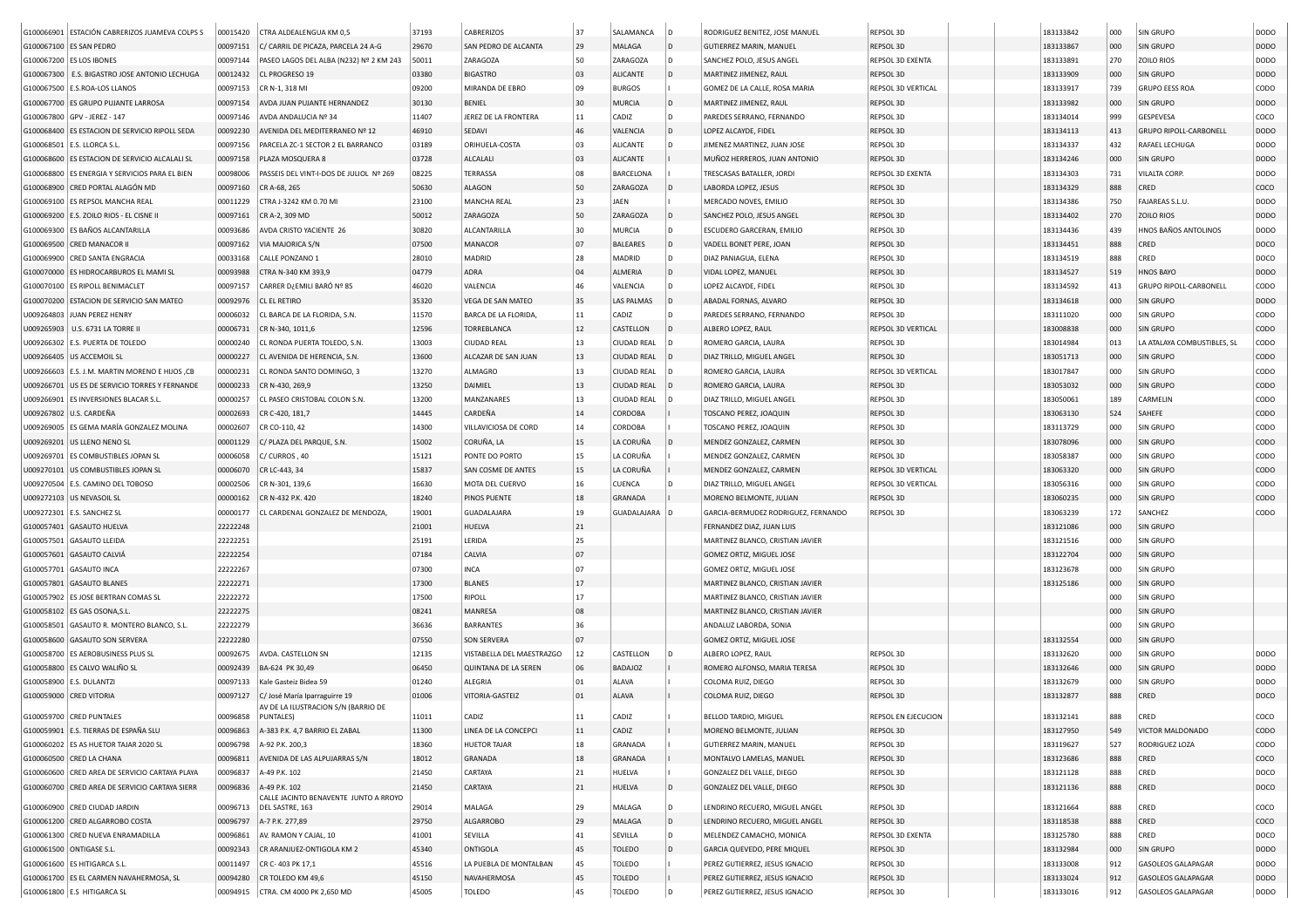|                        |                                                |          | AVDA.DE LA INDUSTRIA, PARCELA 64H # POL   |       |                           |     |                    |                        |                                     |                           |           |     |                             |             |
|------------------------|------------------------------------------------|----------|-------------------------------------------|-------|---------------------------|-----|--------------------|------------------------|-------------------------------------|---------------------------|-----------|-----|-----------------------------|-------------|
|                        | G100062100 EUROWASH CENTER S.L.                | 00093649 | IND. SAN JORGE                            | 30565 | LAS TORRES DE COTILLAS    | 30  | <b>MURCIA</b>      |                        | ESCUDERO GARCERAN, EMILIO           | REPSOL 3D                 | 183133099 | 000 | <b>SIN GRUPO</b>            | <b>DODO</b> |
|                        | G100062200   E.S. DECO-TECHOS SAURA, S.L       | 00094518 | CALLE ALVAREZ ALONSO, 29                  | 30310 | DOLORES, LOS - CARTA      | 30  | <b>MURCIA</b>      |                        | SANCHEZ ABELLAN, IGNACIO            | REPSOL 3D                 | 183133073 | 000 | SIN GRUPO                   | <b>DODO</b> |
|                        | G100062400 ES ATENOIL OPERAIONES S.L.U         | 00095694 | <b>TRANSPORTISTA S/N</b>                  | 21440 | LEPE                      | 21  | HUELVA             | l D                    | CARRASCO MARTINEZ, JUAN ANTONIO     | REPSOL 3D                 | 183133230 | 162 | ATEN OIL                    | <b>DODO</b> |
|                        | G100062500 ES LAS VENTAS II (DIRECCION ZARAGOZ | 00098781 | CTRA. LOGROÑO, KM 10,5                    | 50180 | <b>UTEBO</b>              | 50  | ZARAGOZA           |                        | SANCHEZ POLO, JESUS ANGEL           | REPSOL 3D                 | 183133289 | 270 | ZOILO RIOS                  | CODO        |
|                        | G100062600 ES LAS VENTAS (DIRECCION LOGROÑO)   | 00005705 | CTRA. LOGROÑO, KM 10,500                  | 50180 | <b>UTEBO</b>              | 50  | ZARAGOZA           | l D                    | SANCHEZ POLO, JESUS ANGEL           | REPSOL 3D                 | 183133271 | 270 | <b>ZOILO RIOS</b>           | CODO        |
| G100062700   ES RIPOLL |                                                | 00015945 | AVENIDA MEDITERRANEO S/N                  | 46200 | PAIPORTA                  | 46  | VALENCIA           | l D                    | LOPEZ ALCAYDE, FIDEL                | REPSOL 3D                 | 183133297 | 413 | GRUPO RIPOLL-CARBONELL      | <b>DODO</b> |
| G100062900 ES ROBLIZA  |                                                | 00094925 | AUTOVIA A-62 KM 269                       | 37491 | ROBLIZA DE COJOS          | 137 | SALAMANCA          | חו                     | RODRIGUEZ BENITEZ, JOSE MANUEL      | REPSOL 3D                 | 183133370 | 000 | SIN GRUPO                   | <b>DODO</b> |
|                        | G100063000 ESTACIÓN DE SERVICIO RONDA S.A.     | 00004471 | RONDA DE LA FERIA 17                      | 49005 | ZAMORA                    | 49  | ZAMORA             |                        | CACHON LOPEZ, RAFAEL                | REPSOL 3D                 | 183133388 | 000 | SIN GRUPO                   | <b>DODO</b> |
|                        | J009272501 E.S. MARIA CIRT                     | 00000187 | CR C-114, 59                              | 19270 | ATIENZA                   | 19  | <b>GUADALAJARA</b> |                        | GARCIA-BERMUDEZ RODRIGUEZ, FERNANDO | REPSOL 3D                 | 183052414 | 000 | SIN GRUPO                   | CODO        |
|                        | U009272701   U.S.J. HERREROS IBAÑEZ            | 00001313 | CR N-211 22,2                             | 19280 | MARANCHON                 | 19  | <b>GUADALAJARA</b> |                        | GARCIA-BERMUDEZ RODRIGUEZ, FERNANDO | REPSOL 3D                 | 183016971 | 000 | SIN GRUPO                   | CODO        |
|                        | J009272801   CARPINTERO LAGUNA, S.L.           | 00000189 | CR C-204, 19                              | 19250 | SIGUENZA                  | 19  | GUADALAJARA        |                        | GARCIA-BERMUDEZ RODRIGUEZ, FERNANDO | REPSOL 3D                 | 183019470 | 000 | SIN GRUPO                   | <b>CODO</b> |
|                        | U009274302   Mª CARMEN JUSTICIA JUSTICIA       | 00002409 | CL HUERTAS S.N.                           | 23550 | CABRA DE SANTO CRIST      | 23  | <b>JAEN</b>        | D                      | SILVA DE LA ROSA, GUILLERMO         | REPSOL 3D                 | 183075530 | 000 | SIN GRUPO                   | copo        |
|                        | U009274402 US LINARENSE DE PETROLEOS S.L       | 00001076 | CL AUREA GALINDO, S.N.                    | 23700 | <b>LINARES</b>            | 23  | JAEN               | ID.                    | MERCADO NOVES, EMILIO               | REPSOL 3D                 | 183075571 | 000 | SIN GRUPO                   | CODO        |
|                        | U009274801 E.S. GASOLEOS NOVA S.L              | 00006207 | CL AVENIDA ANDALUCIA, 18                  | 23290 | SANTIAGO DE LA ESPAD      | 23  | JAEN               |                        | MERCADO NOVES, EMILIO               | REPSOL 3D NO<br>ILUMINADA | 183075589 | 000 | SIN GRUPO                   | CODO        |
|                        | U009275003 US RODRIGUEZ GAMBOA CARLOS          | 00006738 | CL GOMEZ DE LLANO, S.N.                   | 23300 | VILLACARRILLO             | 23  | JAEN               |                        | MERCADO NOVES, EMILIO               | PETRONOR 04/A             | 183063304 | 000 | <b>SIN GRUPO</b>            | CODO        |
|                        | U009275402 JOSE AMADEO ARIAS ARIAS             | 00001765 | CL GENERAL FRANCO, 1                      | 27620 | SAMOS                     | 27  | LUGO               | $\overline{D}$<br>l D. | ALVAREZ VILLAR, JUAN CARLOS         | REPSOL 3D                 | 183079508 | 000 | SIN GRUPO                   | CODO        |
|                        | U009275701 US VISOIL HUERTA, SOCIEDAD LIMITADA | 00003799 | CL PLAZA REPUBLICA ARGENTINA, S.N.        | 28002 | MADRID                    | 28  | MADRID             | D                      | DIAZ PANIAGUA, ELENA                | REPSOL 3D                 | 183015759 | 000 | <b>SIN GRUPO</b>            | CODO        |
|                        | U009275802   INVESIONES ROGON, S.L             | 00006047 | CL FUENTE CARRANTONA, S.N                 | 28030 | <b>MADRID</b>             | 28  | MADRID             | ۱D.                    | DIAZ PANIAGUA, ELENA                | REPSOL 3D                 | 183060904 | 000 | SIN GRUPO                   | CODO        |
|                        |                                                |          |                                           |       |                           |     |                    |                        |                                     |                           |           |     |                             |             |
|                        | U009275902 U.S. GESLAMA-PER,S.L                | 00006074 | CL AVENIDA ENTREVIAS, S.N.                | 28018 | MADRID                    | 28  | MADRID             | D                      | DIAZ PANIAGUA, ELENA                | REPSOL 3D                 | 183063445 | 135 | ALFREDO HERNANDEZ           | CODO        |
|                        | U009276201 ES DIAZ LABELLA S.L.                | 00003343 | CL PLAZA MORALEJA, S.N.                   | 28109 | MORALEJA, LA              | 28  | MADRID             | ۱D.                    | GARCIA-BERMUDEZ RODRIGUEZ, FERNANDO | REPSOL 3D                 | 183057041 | 000 | SIN GRUPO                   | CODO        |
|                        | J009276400 A.S. M.LUISA MARTIN                 | 00006704 | CR M-622 7,2                              | 28470 | CERCEDILLA                | 28  | MADRID             | D                      | DIAZ PANIAGUA, ELENA                | REPSOL 3D                 | 183051770 | 000 | SIN GRUPO                   | CODO        |
|                        | U009276801 E.S. LA AMISTOSINA S.L.             | 00006202 | CL MADRID, 143                            | 28905 | GETAFE                    | 28  | MADRID             | D                      | MONASTERIO LLEO, HECTOR JESUS       | REPSOL 3D                 | 183063858 | 000 | SIN GRUPO                   | <b>DODO</b> |
|                        | U009278404 ES GARCERAN 1 SL                    | 00006457 | AVENIDA DE LOS JERONIMOS 160              | 30107 | <b>GUADALUPE</b>          | 30  | <b>MURCIA</b>      | ID.                    | MARTINEZ JIMENEZ, RAUL              | REPSOL 3D                 | 183009570 | 436 | <b>GRUPO GARCERAN</b>       | CODO        |
|                        | G100070300 ES GARCIA SALMANCA S.L.             | 00092159 | CTRA LA MORERA KM 0.45                    | 06176 | PARRA, LA                 | 06  | <b>BADAJOZ</b>     | l D.                   | SANCHEZ MILLA, ISIDORO              | REPSOL 3D                 | 183134626 | 165 | <b>GARCIA SALAMANCA</b>     | <b>DODO</b> |
|                        | G100070500 CRED CAN PALET                      | 00092028 | CALLE COLON Nº 351                        | 08223 | <b>TERRASSA</b>           | 08  | <b>BARCELONA</b>   | l D                    | SOTO CANUT, GERARD                  | REPSOL 3D                 | 183134659 | 888 | CRED                        | DOCO        |
|                        | G100070600 CRED AREA PENEDES NORTE             | 00031667 | AU AP-7 P.K. 208 (L'ARBOC DEL PENEDES)    | 43715 | L¿ARBOC DEL PENEDES       | 43  | TARRAGONA          |                        | GARCIA QUEVEDO, PERE MIQUEL         | REPSOL 3D                 | 183134667 | 888 | CRED                        | DOCO        |
|                        | G100070700 CRED AREA DE MONTCADA SUR           | 00015734 | AUTOPISTA C33 KM 5.2                      | 08110 | MONTCADA I REIXAC         | 08  | <b>BARCELONA</b>   |                        | PLA DOMENECH, JAUME                 | REPSOL 3D                 | 183134683 | 888 | CRED                        | DOCO        |
|                        | G100070800 CRED AREA DE MONTCADA NORTE         | 00015736 | AUTOPISTA C33, KM 82,5                    | 08110 | MONTCADA I REIXAC         | 08  | <b>BARCELONA</b>   | l D                    | PLA DOMENECH, JAUME                 | REPSOL 3D                 | 183134691 | 888 | CRED                        | DOCO        |
|                        | G100071600 CRED DANTXARINEA                    | 00096844 | CR N-121 B P.K. 79,500 D                  | 31712 | DANCHARINEA               | 31  | NAVARRA            | ID.                    | GARCIA GARCIA, MARIA                | REPSOL 3D NO<br>ILUMINADA | 183122738 | 888 | CRED                        | DOCO        |
|                        | G100072200 E.S. BIP BIP PUERTO DE SAGUNTO      | 00096871 | CL JUAN ALMAGRO, 2                        | 46520 | PUERTO DE SAGUNTO         | 46  | VALENCIA           | l D                    | DE LA CUADRA RIBES, FERNANDO        | REPSOL 3D                 | 183118181 | 000 | SIN GRUPO                   | <b>DODO</b> |
|                        | U009279203   E.S. EL PARETON, S.L.             | 00006430 | CR MU-3315 EL PARETON, 9                  | 30858 | PARETON, EL               | 30  | <b>MURCIA</b>      | ID.                    | ESCUDERO GARCERAN, EMILIO           | REPSOL 3D VERTICAL        | 183008119 | 000 | SIN GRUPO                   | CODO        |
|                        | U009279302 ES AGUADO ROS S.L.                  | 00002157 | PG INDUSTRIAL-CALLE GUIPUZCOA, 9          | 34004 | PALENCIA                  | 34  | PALENCIA           | ID.                    | GOMEZ DE LA CALLE, ROSA MARIA       | REPSOL 3D                 | 183063973 | 000 | SIN GRUPO                   | CODO        |
|                        | U009279408 AS MONTAÑA PALENTINA, SL            | 00006021 | CR C-615, 83,1                            | 34889 | FRESNO DEL RIO            | 34  | PALENCIA           |                        | GOMEZ DE LA CALLE, ROSA MARIA       | REPSOL 3D                 | 183055235 | 000 | SIN GRUPO                   | <b>CODO</b> |
|                        |                                                |          |                                           |       |                           |     |                    |                        |                                     |                           |           |     | CAP DESARROLLO DE INVERS. Y |             |
|                        | U009279802 ES CAP DESARROLLO DE INVERSIONES &  | 00002284 | CL PLAZA PUERTA MADRID S.N.               | 40006 | SEGOVIA                   | 40  | SEGOVIA            | l D                    | SAENZ DE MIERA, LUIS                | REPSOL 3D                 | 183057421 | 787 | PROYECT                     | CODO        |
|                        | U009280200 U.S.ANGEL CELORRIO                  | 00005289 | CR SO-643, 0.20                           | 42174 | SAN PEDRO MANRIQUE        | 42  | SORIA              | ID.                    | MORIDO NIÑO, EDUARDO                | REPSOL 3D                 | 183058759 | 000 | SIN GRUPO                   | CODO        |
|                        | U009280604 E.S. GRUPO MAICAS ALIAGA            | 00006041 | CL MAYOR ALTA, 17                         | 44150 | ALIAGA                    | 44  | <b>TERUEL</b>      | l D.                   | GONZALEZ MAYO, PEDRO                | REPSOL 3D VERTICAL        | 183075415 | 012 | MAICAS                      | <b>DODO</b> |
|                        | U009281001 E.S. IGUAL BUSTAMANTE               | 00002908 | CR TE - 200, 16,4                         | 44415 | RUBIELOS DE MORA          | 44  | <b>TERUEL</b>      | ID.                    | GONZALEZ MAYO, PEDRO                | REPSOL 3D                 | 183061993 | 000 | SIN GRUPO                   | CODO        |
|                        | J009281101 E.PEIRO BONAFONTE,SL                | 00002917 | CR N-234, 83                              | 44460 | SARRION                   | 44  | <b>TERUEL</b>      |                        | GONZALEZ MAYO, PEDRO                | REPSOL 3D                 | 183003201 | 012 | MAICAS                      | CODO        |
|                        | U009281202 U.S. PAROSTOIL SL                   | 00000331 | CL PASEO DE LAS ROSA S/N                  | 45006 | <b>TOLEDO</b>             | 45  | <b>TOLEDO</b>      | ID.                    | PEREZ GUTIERREZ, JESUS IGNACIO      | REPSOL 3D                 | 183012475 | 000 | SIN GRUPO                   | <b>CODO</b> |
|                        | U009281701   A.S. ADOLFO SANCHEZ E HIJOS, S.L. | 00000293 | CL AVENIDA CASTILLA LA MANCHA, 79         | 45200 | ILLESCAS                  | 45  | <b>TOLEDO</b>      | In.                    | GARCIA QUEVEDO, PERE MIQUEL         | REPSOL 3D VERTICAL        | 183009919 | 000 | SIN GRUPO                   | CODO        |
|                        | U009281801 E.S. MOCEJON, S.L. - U.S. 301       | 00000301 | AV. DE ARANJUEZ, 52                       | 45270 | MOCEJON                   | 45  | <b>TOLEDO</b>      | ID.                    | PEREZ GUTIERREZ, JESUS IGNACIO      | REPSOL 3D                 | 183079656 | 000 | SIN GRUPO                   | <b>CODO</b> |
|                        | J009282101 ES HERMANOS NAVAMUEL ESPERANZA SA   | 00006165 | CR CM-4013, P.K.23,4 M.I                  | 45125 | PULGAR                    | 45  | <b>TOLEDO</b>      |                        | PEREZ GUTIERREZ, JESUS IGNACIO      | REPSOL 3D                 | 183017300 | 000 | SIN GRUPO                   | <b>DODO</b> |
| J009282403             | E.S. ANGEL ORTIZ VILLAJOS INFANTES             | 00006388 | CR CM-3130 P.K. 14,60 D                   | 45790 | QUERO                     | 45  | <b>TOLEDO</b>      |                        | BAÑON PEDRERA, JOSE ANTONIO         | REPSOL 3D                 | 183079474 | 000 | SIN GRUPO                   | <b>CODO</b> |
| U009283103             | U.S. BRAVO GOMEZ, J.                           | 00004381 | CL FUENTE NUEVA, 24                       | 45470 | YEBENES, LOS              | 45  | <b>TOLEDO</b>      |                        | BAÑON PEDRERA, JOSE ANTONIO         | REPSOL 3D                 | 183059021 | 000 | SIN GRUPO                   | CODO        |
|                        | U009283301 E.S. GOMEZ VILLALBA S.L             | 00001219 | CR N-330, 272                             | 46141 | CASTIELFABIB              | 46  | VALENCIA           | l D                    | DE LA CUADRA RIBES, FERNANDO        | REPSOL 3D VERTICAL        | 183052463 | 000 | SIN GRUPO                   | <b>CODO</b> |
|                        | U009283503 GASOLINERAS EL CA#UELO.S.L          | 00002301 | AV DEL CUARTEL, 1                         | 47400 | MEDINA DEL CAMPO          | 47  | VALLADOLID         |                        | MAYORGA DIAZ, ANA ISABEL            | REPSOL 3D VERTICAL        | 183052141 | 000 | SIN GRUPO                   | CODO        |
|                        | U009283701 U.S. SANTIAGO GARCIA CARLOS         | 00002315 | CR N-601, 149                             | 47410 | OLMEDO                    | 47  | VALLADOLID         |                        | CERVERO ESTRADA, JOSE ANTONIO       | REPSOL 3D                 | 183050814 | 000 | SIN GRUPO                   | CODO        |
|                        | U009283806 ES ARISTOIL GLOBAL, S.L.            |          | 00002348 CR N-610, 44,7                   | 47600 | VILLALON DE CAMPOS        |     | VALLADOLID         |                        | CERVERO ESTRADA, JOSE ANTONIO       | REPSOL 3D                 | 183017029 | 000 | SIN GRUPO                   | CODO        |
|                        | U009305905 U.S. JUAN TRINIDAD                  |          | 00006439 CR C-423, 35,6                   | 06830 | ZARZA DE ALANGE           | 06  | BADAJOZ            |                        | ROMERO ALFONSO, MARIA TERESA        | REPSOL 3D                 | 183053792 | 000 | SIN GRUPO                   | CODO        |
|                        | U009401800 E.S. VILLARCE SANZ PASTOR           |          | 00006749 CL GENERAL SANZ PASTOR, S.N.     | 09003 | <b>BURGOS</b>             | 09  | <b>BURGOS</b>      |                        | GOMEZ DE LA CALLE, ROSA MARIA       | REPSOL 3D                 | 183061134 | 703 | VILLARCE, S.L.              | CODO        |
|                        | U009436103 US ANGORA NR, SL                    | 00006507 | CR C-501, 80,7                            | 10470 | VILLANUEVA DE LA VERA     | 10  | CACERES            |                        | MAYORGA DIAZ, ANA ISABEL            | REPSOL 3D                 | 183063064 | 796 | <b>GRUPO ANGORA</b>         | <b>CODO</b> |
|                        | U009484602 U.S. MANUEL MIGUEL VICENTE          | 00006524 | CR ZA-610, 5,4 1                          | 49150 | MORALEJA DEL VINO         | 49  | ZAMORA             |                        | CACHON LOPEZ, RAFAEL                | REPSOL 3D                 | 183015577 | 000 | SIN GRUPO                   | CODO        |
|                        | U009493004 E.S. MIGUEL ANGEL SALA TURRENS      | 00000070 | CALLE OLIVO Nº 1                          | 21230 | CORTEGANA                 | 21  | HUELVA             |                        | GONZALEZ DEL VALLE, DIEGO           | REPSOL 3D                 | 183100247 | 000 | SIN GRUPO                   | <b>CODO</b> |
|                        | U009498104 E.S. KAIZEN OIL SL                  | 00006533 | CR CO-740, 23                             | 14549 | MONTIELA, LA              | 14  | <b>CORDOBA</b>     | ۱D                     | FERNANDEZ POZANCO, MELCHOR          | REPSOL 3D                 | 183063163 | 000 | SIN GRUPO                   | CODO        |
|                        | U009498902 U.S. LUSAN RICLA, S.L.              |          | 00006527 CR A-121, 37,0                   | 50270 | RICLA                     | 50  | ZARAGOZA           |                        | GONZALEZ MAYO, PEDRO                | REPSOL 3D                 | 183059047 | 000 | SIN GRUPO                   | <b>CODO</b> |
|                        | U009706502 E.S. EGARA 2005 S.L.                |          | 00003651 CL PASEO SAN JUAN-DIAGONAL, S.N. | 08037 | BARCELONA                 | 08  | <b>BARCELONA</b>   |                        | LOPEZ BAENA, MARC                   | REPSOL 3D                 | 183060128 | 212 | <b>EGARA 2005</b>           | CODO        |
|                        | U00988440 NAVAGAL, S.L.                        |          | 00006583 CR LR-123, 11                    | 26520 | CERVERA DEL RIO ALHAMA 26 |     | LA RIOJA           | D                      | COLOMA RUIZ, DIEGO                  | REPSOL 3D                 | 183018100 | 000 | <b>SIN GRUPO</b>            | <b>CODO</b> |
|                        | U009931501 SAENZ DE JUBERA S.L.                | 00006566 | CR LR-259, 7,4                            | 26143 | MURILLO DE RIO LEZA       | 26  | LA RIOJA           | D                      | COLOMA RUIZ, DIEGO                  | PETRONOR 04/A             | 183015569 | 000 | SIN GRUPO                   | CODO        |
|                        | U009937104 ES ROBERTO ROMERO DELGADO S.L.      | 00006558 | CR N-435, 151,7                           | 21646 | ALDEA EL PATRAS-ALMO      | 21  | HUELVA             | $\overline{D}$         | GONZALEZ DEL VALLE, DIEGO           | REPSOL 3D                 | 183076173 | 000 | SIN GRUPO                   | CODO        |
|                        | K001402101 E.S. CUALEDRO SL                    |          | 00001953 CL PLAZA JARDIN DEL POSIO S.N. D | 32005 | ORENSE                    | 32  | ORENSE             | D                      | PUGA ROBLES, MARCOS                 | REPSOL 3D                 | 183055508 | 000 | <b>SIN GRUPO</b>            | CODO        |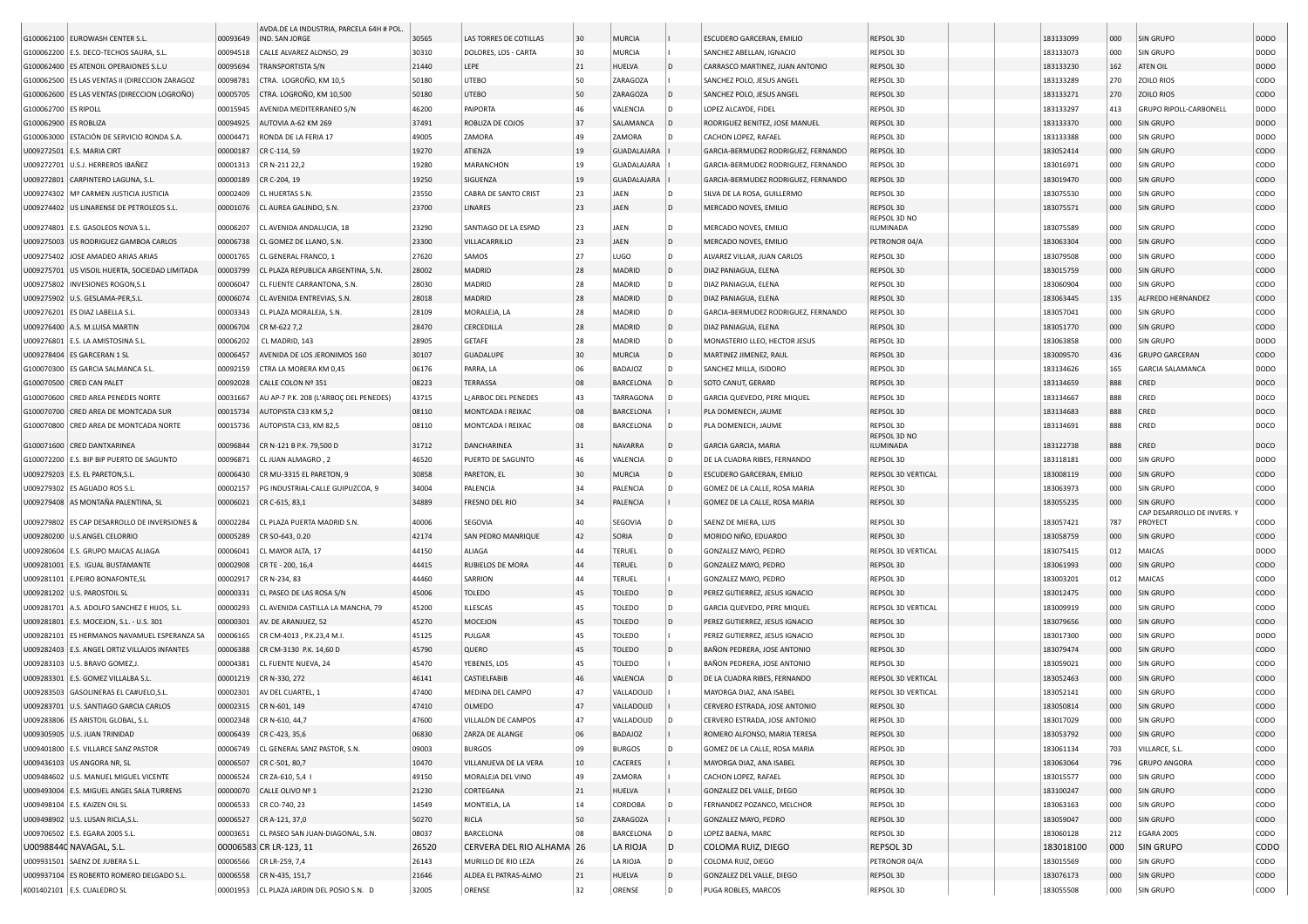|                             | K001410301   FRANCISCO J.CARRO PAREDES         | 00002319 | CL CONCEPCION ARENAL, 12                                 | 36950 | MOAÑA                   | 36 | PONTEVEDRA         | $\overline{D}$ | MOLINA BANDIN, SARA                   | REPSOL 3D                 | 183075696 | 000 | SIN GRUPO                 | CODO        |
|-----------------------------|------------------------------------------------|----------|----------------------------------------------------------|-------|-------------------------|----|--------------------|----------------|---------------------------------------|---------------------------|-----------|-----|---------------------------|-------------|
|                             | K001412601 A.S. LUIS CONDE MOLDES              | 00002237 | CL CALVO SOTELO 35                                       | 36700 | TUY                     | 36 | PONTEVEDRA         |                | MOLINA BANDIN, SARA                   | REPSOL 3D                 | 183075647 | 000 | SIN GRUPO                 | CODO        |
| K002105903                  | ESTACIONES DE SERVICIO NOW SL                  | 00001529 | AVENIDA SAENZ DE MIERA S/N                               | 24009 | LEON                    | 24 | LEON               | D              | CACHON LOPEZ, RAFAEL                  | REPSOL 3D                 | 183123157 | 794 | <b>ESTACIONES NOW</b>     | CODO        |
| K002107902                  | ES G. PALACIO ANDAYON S.L                      | 00006747 | CR N-632 128,1                                           | 33155 | SAN MARTIN DE LUIÑA     | 33 | <b>ASTURIAS</b>    |                | TORRES MONTERO, LUIS ABEL             | REPSOL 3D                 | 183055839 | 000 | SIN GRUPO                 | CODO        |
|                             | AS FERNANDEZ MENENDEZ JESUS MANUEL             | 00001433 | CL SANTA DORADIA, 22                                     | 33202 | GIJON                   | 33 | <b>ASTURIAS</b>    | D              | GONZALEZ ESPINA, MARIA LUISA          | REPSOL 3D                 | 183119478 | 000 | SIN GRUPO                 | DODO        |
| K002108003                  |                                                |          |                                                          | 33206 | GIJON                   | 33 |                    | D              |                                       | REPSOL 3D                 | 183076652 |     | SIN GRUPO                 | <b>DODO</b> |
|                             | K002108302 GAR. AUTO SALON, S.L.               | 00003243 | CL CARMEN 24                                             |       |                         |    | <b>ASTURIAS</b>    |                | GONZALEZ ESPINA, MARIA LUISA          |                           |           | 000 |                           |             |
|                             | K002109002 ES G PALACIO ANDAYON SL             | 00003443 | AV PRUDENCIO GONZALEZ,14                                 | 33424 | POSADA DE LLANERA       | 33 | <b>ASTURIAS</b>    |                | TORRES MONTERO, LUIS ABEL             | REPSOL 3D                 | 183102052 | 000 | SIN GRUPO                 | CODO        |
|                             | U010003500 U.S. MONTERO ADAME                  | 00006586 | CR C-436 BADAJOZ-VVA. FRESNO, 62,7                       | 06110 | VILLANUEVA DEL FRESNO   | 06 | <b>BADAJOZ</b>     |                | BLANCO RODRIGUEZ, SERGIO              | REPSOL 3D                 | 183060110 | 000 | SIN GRUPO                 | CODO        |
|                             | U010031601 ALMELA YEPES, S.L                   | 00006546 | CR MU-553, 2,5                                           | 30540 | <b>BLANCA</b>           | 30 | <b>MURCIA</b>      |                | MARTINEZ JIMENEZ, RAUL                | REPSOL 3D<br>REPSOL 3D NO | 183056050 | 000 | SIN GRUPO                 | CODO        |
|                             | U010175400 U.S. SAN ANTOLIN                    | 00006536 | CL BARRIO SAN ANTOLIN DE IBIAS, S.N                      | 33810 | SAN ANTOLIN DE IBIAS    | 33 | <b>ASTURIAS</b>    | D              | TORRES MONTERO, LUIS ABEL             | ILUMINADA                 | 183053248 | 000 | SIN GRUPO                 | CODO        |
|                             | U010208901 E.S. GASOLINERA PORT XABIA          | 00001401 | CL AVENIDA DEL PUERTO, 36                                | 03730 | <b>JAVEA</b>            | 03 | <b>ALICANTE</b>    | D              | MUÑOZ HERREROS, JUAN ANTONIO          | REPSOL 3D VERTICAL        | 183015015 | 000 | SIN GRUPO                 | CODO        |
|                             | U010233102 U.S. J.C.BERNARDOS ZAMARRON         | 00006517 | CR SG-333, 13,7                                          | 40216 | CHAÑE                   | 40 | SEGOVIA            | D              | SAENZ DE MIERA, LUIS                  | REPSOL 3D                 | 183015866 | 000 | SIN GRUPO                 | CODO        |
|                             | U010579203 U.S. TAIBILLA, S.L.                 | 00006569 | CR AB-702, 45,6                                          | 02530 | NERPIO                  | 02 | ALBACETE           | D              | SANCHEZ RODRIGUEZ, JESUS (DOWNSTREAM) | REPSOL 3D                 | 183054188 | 000 | SIN GRUPO                 | CODO        |
|                             |                                                |          |                                                          |       | ESPARRAGAL, EL-PTO.     |    |                    |                |                                       | REPSOL 3D NO              |           |     |                           |             |
| U010678401 E.S. PEÑAS       |                                                | 00006561 | CR D-11, 10                                              | 30891 | LUMBRERAS               | 30 | MURCIA             |                | ESCUDERO GARCERAN, EMILIO             | ILUMINADA                 | 183063460 | 000 | SIN GRUPO                 | CODO        |
|                             | U011100907 ES GASOLEOS GALAPAGAR, S.L.         | 00006397 | CR M-631, 5,3                                            | 28720 | <b>BUSTARVIEJO</b>      | 28 | MADRID             |                | DIAZ PANIAGUA, ELENA                  | REPSOL 3D                 | 183078740 | 912 | <b>GASOLEOS GALAPAGAR</b> | CODO        |
|                             | U011301201 E.S. PANES, S.L.                    | 00012102 | CARRETERA GENERAL Nº 6                                   | 33570 | PANES                   | 33 | <b>ASTURIAS</b>    |                | GONZALEZ ESPINA, MARIA LUISA          | REPSOL 3D                 | 183054402 | 000 | SIN GRUPO                 | CODO        |
|                             | U011795002 ES JOSERAL 2016 SL                  | 00006610 | CR. A-315, PK.76                                         | 18813 | <b>CUEVAS DEL CAMPO</b> | 18 | GRANADA            | ID.            | MONTALVO LAMELAS, MANUEL              | REPSOL 3D                 | 183058239 | 000 | SIN GRUPO                 | CODO        |
|                             | U011796401   U.S. CUACOS YUSTE                 | 00006620 | CR C-904, 19,8                                           | 10430 | <b>CUACOS DE YUSTE</b>  | 10 | CACERES            | D              | LEANDRO MANSO, AIDA                   | REPSOL 3D                 | 183063023 | 000 | SIN GRUPO                 | CODO        |
|                             | U011931601 U.S. NURIA GONZALEZ DIOS            | 00012160 | CLO FORTE, 27                                            | 36900 | MARIN                   | 36 | PONTEVEDRA         | D              | MOLINA BANDIN, SARA                   | REPSOL 3D VERTICAL        | 183075704 | 000 | SIN GRUPO                 | CODO        |
|                             | U012031001 U.S. ESTACION JOYPAR SL             | 00001126 | CL CALVO SOTELO(PLAZ.PORTUGAL), S.N                      | 15004 | CORUÑA, LA              | 15 | LA CORUÑA          |                | MENDEZ GONZALEZ, CARMEN               | REPSOL 3D                 | 183059989 | 000 | SIN GRUPO                 | CODO        |
|                             | U012031203 ES RIAZOIL S.L                      | 00001130 | CL AVENIDA LA HABANA PZ.PORTU, S.                        | 15011 | CORUÑA, LA              | 15 | LA CORUÑA          |                | MENDEZ GONZALEZ, CARMEN               | REPSOL 3D VERTICAL        | 183060003 | 000 | SIN GRUPO                 | CODO        |
| U013621200                  | TALLERS PERE RUIZ                              | 00096015 | CL PRAT DE LA RIBA, 83                                   | 25430 | JUNEDA                  | 25 | LERIDA             |                | IBAÑEZ MONTSERRAT, JORDI              | REPSOL 3D VERTICAL        | 183075498 | 000 | SIN GRUPO                 | <b>DODO</b> |
| U013825003                  | <b>ES HERMANOS GARCIA MONTES SA</b>            | 00096003 | CL AVDA, 1º DE MAYO, 21 BIS                              | 30006 | <b>MURCIA</b>           | 30 | <b>MURCIA</b>      |                | JIMENEZ MARTINEZ, JUAN JOSE           | REPSOL 3D VERTICAL        | 183077148 | 000 | SIN GRUPO                 | CODO        |
| K002109801                  | HNOS.CAMPA PRADO,C.B                           | 00015824 | CL GENERAL ELORZA 30                                     | 33001 | <b>OVIEDO</b>           | 33 | <b>ASTURIAS</b>    | D              | GONZALEZ ESPINA, MARIA LUISA          | REPSOL 3D                 | 183053040 | 614 | CAMPA                     | <b>DODO</b> |
|                             | K002110502 ES NOVAL LOPEZ JUAN BAUTISTA        | 00003442 | CL PLAZA ARGUELLES, S.N.                                 | 33510 | POLA DE SIERO           | 33 | <b>ASTURIAS</b>    | ID.            | <b>TORRES MONTERO, LUIS ABEL</b>      | REPSOL 3D                 | 183106137 | 000 | SIN GRUPO                 | CODO        |
| K002111601                  | A.S. PABLO ALVAREZ GUTIERREZ                   | 00002757 | CR N-623, 113                                            | 39680 | ONTANEDA                | 39 | CANTABRIA          | D              | DE CELIS LAVIN, IVANA                 | REPSOL 3D                 | 183056845 | 000 | SIN GRUPO                 | CODO        |
|                             |                                                |          | CL PASEO ZORRILLA, S.N. (JUNTO CTRO CIAL                 |       |                         |    |                    |                |                                       |                           |           |     |                           |             |
| U017245201                  | U.S. SASTRE SANZ, S.L                          | 00096355 | VALSUR                                                   | 47006 | VALLADOLID              | 47 | VALLADOLID         |                | CERVERO ESTRADA, JOSE ANTONIO         | REPSOL 3D                 | 183103456 | 778 | SASTRE SANZ               | CODO        |
|                             | U018906001 E.S. LAVADOS Y EVAPORIZADOS HNOS CU | 00096554 | PG CENTRO TRANSPORTES VEHIC.PESA                         | 13500 | PUERTOLLANO             | 13 | <b>CIUDAD REAL</b> | D              | ROMERO GARCIA, LAURA                  | REPSOL 3D                 | 183107770 | 000 | SIN GRUPO                 | DODO        |
|                             | U019295100 E.S. FUENTENUEVA.S.L                | 00096631 | CL Pº DEL EMPERADOR CARLOS V, Nº 3                       | 18008 | <b>GRANADA</b>          | 18 | <b>GRANADA</b>     | ID.            | MONTALVO LAMELAS, MANUEL              | REPSOL 3D                 | 183109313 | 000 | SIN GRUPO                 | CODO        |
|                             | U049834501 U.S. SUM.INTEGRAL DE COMBUSTIBLES S | 00004006 | CL MONFORTE DE LEMOS, 10                                 | 28029 | MADRID                  | 28 | MADRID             | D              | DIAZ PANIAGUA, ELENA                  | REPSOL 3D<br>REPSOL 3D NO | 183117373 | 185 | <b>GRUPO CAMARILLO</b>    | CODO        |
|                             | U049834701 U.S. SUMINISTRO I.C.S.L             | 00004903 | CL PRINCIPE DE VERGARA, 134                              | 28002 | MADRID                  | 28 | MADRID             | ID.            | DIAZ PANIAGUA, ELENA                  | ILUMINADA                 | 183117381 | 185 | <b>GRUPO CAMARILLO</b>    | CODO        |
|                             | U100000002 ES GESLAMA-OIL SL                   | 00006806 | CL CLARA DEL REY,45                                      | 28002 | MADRID                  | 28 | MADRID             | D              | DIAZ PANIAGUA, ELENA                  | REPSOL 3D                 | 183118678 | 135 | ALFREDO HERNANDEZ         | CODO        |
| G100016500 E.S. SANTA FE    |                                                | 00010842 | CR N-329, KM. 3,6                                        | 18320 | SANTA FE                | 18 | <b>GRANADA</b>     | D              | GUTIERREZ MARIN, MANUEL               | REPSOL 3D                 | 183121623 | 527 | RODRIGUEZ LOZA            | <b>DODO</b> |
|                             | G100016603 ES ENERGY EXPRESS, SL               | 00094141 | Pº GUAYAQUIL, 25-27                                      | 08030 | BARCELONA               | 08 | BARCELONA          |                | SOTO CANUT, GERARD                    | REPSOL 3D EXENTA          | 183121649 | 271 | S.C. PETROLIS, S.A.       | DOCO        |
|                             |                                                |          | CTRA. N-211 PK. 60,5 P.I. Los Tobares Parcela            |       |                         |    |                    |                |                                       | REPSOL 3D NO              |           |     |                           |             |
|                             | G100017002 ES GASOCENTRO MARANCHON SL          | 00096951 | EO                                                       | 19300 | MOLINA DE ARAGON        | 19 | GUADALAJARA        | $\mathsf{D}$   | GARCIA-BERMUDEZ RODRIGUEZ, FERNANDO   | ILUMINADA                 | 183122191 | 000 | SIN GRUPO                 | <b>DODO</b> |
|                             | G100017200 ES. LO BOLARIN                      | 00096914 | POL. IND. LO BOLARIN (P-H16)                             | 30360 | UNION, LA               | 30 | MURCIA             | D              | SANCHEZ ABELLAN, IGNACIO              | REPSOL 3D                 | 183121938 | 455 | MERCADER PETROLEOS        | <b>DODO</b> |
|                             | G100017300 E.S. EL POLEAR                      | 00096953 | AUTOVIA A92M, 8 M.I                                      | 29313 | VILLANUEVA DEL TRABUCO  | 29 | MALAGA             |                | GUTIERREZ MARIN, MANUEL               | REPSOL 3D                 | 183122001 | 528 | PANEQUE                   | <b>DODO</b> |
|                             | G100017401   ES GESBALISA, SOCIEDAD LIMITADA   | 00096952 | C/PEDRO MACHUCA S/N                                      | 18012 | GRANADA                 | 18 | <b>GRANADA</b>     | D              | MONTALVO LAMELAS, MANUEL              | REPSOL 3D                 | 183122084 | 902 | SERVIARAGON, S.A.         | CODO        |
|                             | G100017500 E.S. ALBURQUERQUE                   | 00093583 | CR EX-110 PK 34,600                                      | 06510 | ALBURQUERQUE            | 06 | BADAJOZ            | D              | <b>BLANCO RODRIGUEZ, SERGIO</b>       | REPSOL 3D                 | 183121912 | 000 | SIN GRUPO                 | <b>DODO</b> |
|                             | G100017601   E.S. ANTONIO GONGORA ZAMORA, S.I  | 00096945 | JOSÉ MARÍA MOLINA PARCELA NUM.2<br><b>SECTOR 4</b>       | 04720 | AGUADULCE               | 04 | ALMERIA            | D              | MOSCOSO TORRES, JOSE MARIA            | REPSOL 3D                 | 183122647 | 541 | <b>GONGORA ZAMORA</b>     | CODO        |
|                             | G100017801 ES VALDEMENDRAL, SOCIEDAD LIMTIADA  | 00096955 | CR A-62 PK. 147, 00 D                                    | 47100 | <b>TORDESILLAS</b>      | 47 | VALLADOLID         | ID.            | CERVERO ESTRADA, JOSE ANTONIO         | REPSOL 3D                 | 183133875 | 000 | SIN GRUPO                 | <b>DODO</b> |
|                             |                                                |          |                                                          | 17200 |                         | 17 |                    | D              |                                       | REPSOL 3D                 |           | 888 | CRED                      | DOCO        |
|                             | G100017900 CRED PALAFRUGELL                    | 00096954 | AV DE ESPAÑA, S.N.<br>AVDA PICASSO PARCELA A-4 SECTOR 27 |       | PALAFRUGELL             | 03 | <b>GERONA</b>      |                | PLA DOMENECH, JAUME                   |                           | 183124619 |     |                           |             |
|                             | G100018101 E.S. FINESTRAT                      | 00096958 |                                                          | 03509 | FINESTRAT               |    | <b>ALICANTE</b>    |                | MUÑOZ HERREROS, JUAN ANTONIO          | REPSOL 3D                 | 183123710 | 102 | <b>HERMANOS GIL</b>       | <b>DODO</b> |
|                             | G100018300 CRED FERRERUELA 202                 | 00096959 | A-23, pk 202, MD                                         | 44490 | FERRERUELA DE HUERVA    | 44 | TERUEL             |                | GONZALEZ MAYO, PEDRO                  | REPSOL 3D                 | 183123371 | 888 | CRED                      | DOCO        |
|                             | G100018400   E.S. IBERVILNA                    | 00013034 | CRTA M-832 KM 3                                          | 28500 | ARGANDA                 | 28 | MADRID             |                | MONTERO BARAHONA, JAVIER              | REPSOL 3D                 | 183122266 | 195 | <b>GRUPO VEGAZO</b>       | <b>DODO</b> |
|                             | G100018601   E.S. GAS PINATAR S.L.             | 00096960 | AVDA. DEL PUERTO S/N                                     | 30740 | SAN PEDRO DEL PINATAR   | 30 | MURCIA             |                | SANCHEZ ABELLAN, IGNACIO              | REPSOL 3D                 | 183122969 | 000 | SIN GRUPO                 | <b>DODO</b> |
|                             | G100018802 E.S. JUAN LUIS PETROLERAS SL        | 00010814 | CRA CM - 4006 P.K. 9.4                                   | 45593 | <b>BARGAS</b>           |    | TOLEDO             |                | PEREZ GUTIERREZ, JESUS IGNACIO        | REPSOL 3D                 | 183122274 | 000 | SIN GRUPO                 | DODO        |
|                             | G100019101 ES VIÑAS DEL EGIDO RESTAURACION SL  | 00096964 | A-66 PK 539, MD                                          | 10190 | CASAR DE CACERES        | 10 | CACERES            | l D            | LEANDRO MANSO, AIDA                   | REPSOL EN EJECUCION       | 183132539 | 000 | SIN GRUPO                 | <b>DODO</b> |
|                             | G100019300 E.S. EL POLIGONO                    | 00093547 | CRTA. DE VILCHES S/N                                     | 23400 | UBEDA                   | 23 | JAEN               | D              | MERCADO NOVES, EMILIO                 | REPSOL 3D                 | 183122449 | 000 | SIN GRUPO                 | <b>DODO</b> |
|                             | G100019400   E.S. NIMACI S.L.                  | 00092434 | CR DE TORROELLA A L'ESTARTIT KM 2                        | 17257 | TORROELLA DE MONTGRI    | 17 | <b>GERONA</b>      | D              | PLA DOMENECH, JAUME                   | REPSOL 3D                 | 183122506 | 205 | NIMACI                    | DODO        |
| G100019501 E.S. XABI        |                                                | 00096965 | BARRIO LAS VENTAS S/N VENTA XABI                         | 31660 | VALCARLOS               | 31 | NAVARRA            |                | <b>GARCIA GARCIA, MARIA</b>           | REPSOL 3D                 | 183122720 | 000 | SIN GRUPO                 | <b>DODO</b> |
| G100019600   E.S. SLH, S.L. |                                                | 00093500 | AV DE BARCELONA, 49                                      | 46136 | <b>MUSEROS</b>          | 46 | VALENCIA           |                | DE LA CUADRA RIBES, FERNANDO          | REPSOL 3D                 | 183122498 | 000 | SIN GRUPO                 | <b>DODO</b> |
|                             | G100019800 E.S. CARBURANTE SAGUNTO S.L.        | 00015626 | V-23, P.K. 3                                             | 46500 | SAGUNTO                 | 46 | VALENCIA           | ۱D             | DE LA CUADRA RIBES, FERNANDO          | REPSOL 3D                 | 183122530 | 430 | RIPOLL NAVARRO            | <b>DODO</b> |
|                             | G100019900 ESTACION DE SERVICIO PUZOL S.L.     | 00001561 | CR VALENCIA-BARCELONA KM 18                              | 46530 | PUÇOL                   | 46 | VALENCIA           | D              | DE LA CUADRA RIBES, FERNANDO          | REPSOL 3D                 | 183131663 | 430 | RIPOLL NAVARRO            | DODO        |
|                             | G100020100   E.S. MARE NOSTRUM OIL S.L. MD     | 00094241 | CR A-220 SAN VICENTE-AGOST MD KM 3,8                     | 03699 | ALCORAYA                | 03 | <b>ALICANTE</b>    | $\mathsf{D}$   | MUÑOZ HERREROS, JUAN ANTONIO          | REPSOL 3D                 | 183122571 | 105 | RIVELSA                   | <b>DODO</b> |
|                             | G100020200 E.S. MARE NOSTRUM OIL S.L. MI       | 00093402 | CR A-220 SAN VICENTE-AGOST M.I. KM 3,8                   | 03699 | ALCORAYA                | 03 | <b>ALICANTE</b>    |                | MUÑOZ HERREROS, JUAN ANTONIO          | REPSOL 3D                 | 183122589 | 105 | RIVELSA                   | DODO        |
|                             | G100020301 E.S. POBLA-2                        | 00096966 | CV-10 SALIDA 33                                          | 12191 | POBLA TORNESA, LA       | 12 | CASTELLON          |                | ALBERO LOPEZ, RAUL                    | REPSOL 3D VERTICAL        | 183122621 | 453 | <b>RIBES ARAGON</b>       | DODO        |
|                             | K002340201   F.J.SERRANO AYORA                 | 00004934 | CL AGUAVIVA, 9                                           | 44564 | MAS DE LAS MATAS        | 44 | TERUEL             | D              | GONZALEZ MAYO, PEDRO                  | REPSOL 3D                 | 183075746 | 000 | SIN GRUPO                 | CODO        |
|                             | K009227503 ES LEUKA OLEUM, S.L.                | 00005305 | CL PLAZA SAN ANTONIO, 9                                  | 03004 | ALICANTE                | 03 | <b>ALICANTE</b>    |                | MUÑOZ HERREROS, JUAN ANTONIO          | REPSOL 3D                 | 183056878 | 000 | SIN GRUPO                 | CODO        |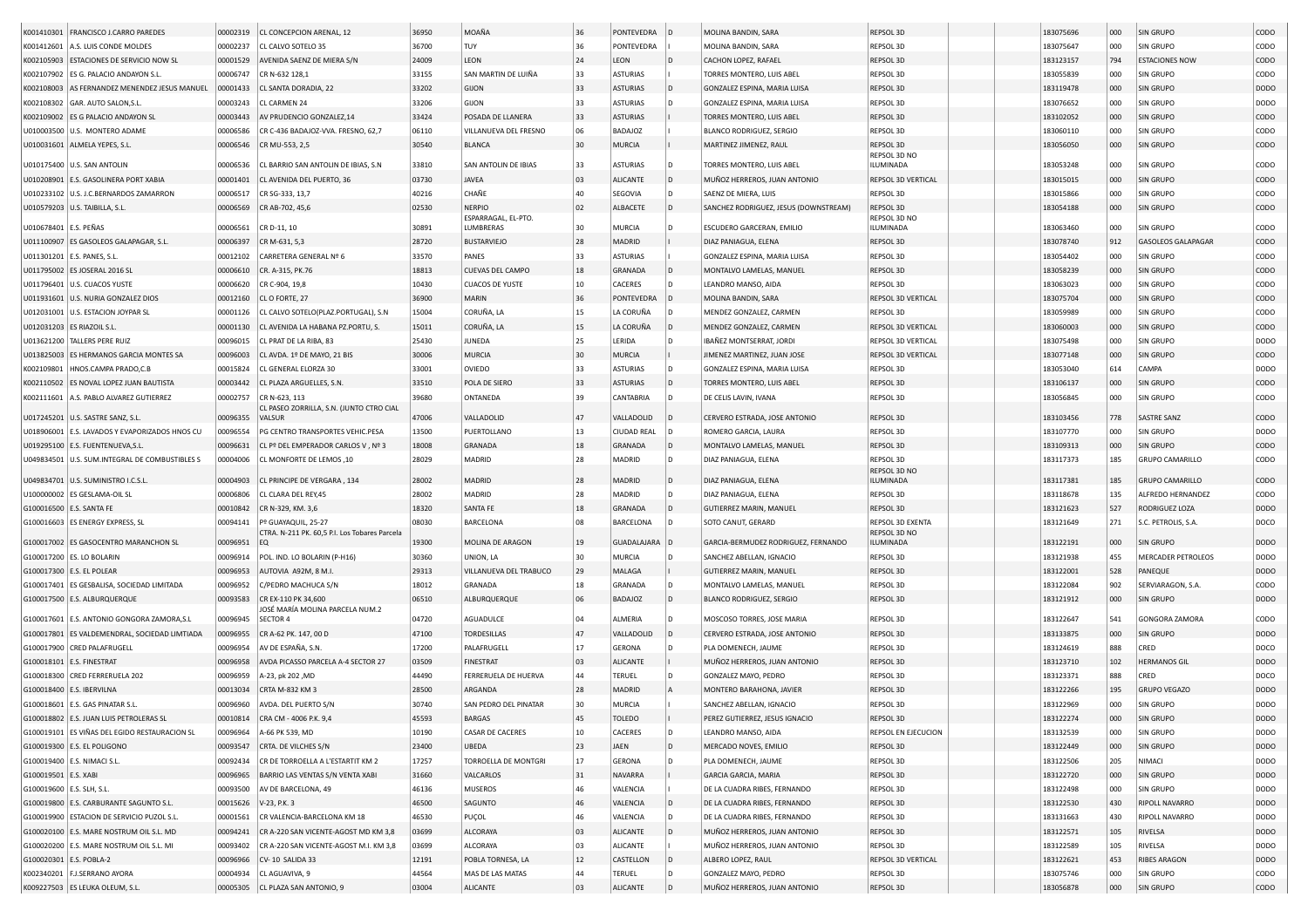|                        | K009227601   F.LOPEZ V.AS P.ESPLA                           | 00006729             | CL AVENIDA PADRE ESPLA 36                              | 03013          | <b>ALICANTE</b>           | 03         | <b>ALICANTE</b>   | D   | MUÑOZ HERREROS, JUAN ANTONIO                     | REPSOL 3D                 | 183063965 | 000        | SIN GRUPO                 | CODO        |
|------------------------|-------------------------------------------------------------|----------------------|--------------------------------------------------------|----------------|---------------------------|------------|-------------------|-----|--------------------------------------------------|---------------------------|-----------|------------|---------------------------|-------------|
| K009229701             | MARIANO GARCIA SCHEZ                                        | 00001728             | C/ REAL DE ARRIBA, 71                                  | 05110          | BARRACO, EL               | 05         | AVILA             |     | MAYORGA DIAZ, ANA ISABEL                         | REPSOL 3D                 | 183080340 | 000        | SIN GRUPO                 | <b>DODO</b> |
| K009230301             | R.M.GALINDO VAZQUEZ                                         | 00002040             | CR N-432, 42,7                                         | 06150          | SANTA MARTA DE LOS BARROS | 06         | <b>BADAJOZ</b>    |     | <b>BLANCO RODRIGUEZ, SERGIO</b>                  | REPSOL 3D                 | 183101310 | 000        | SIN GRUPO                 | CODO        |
|                        | G100020402 E.S. CARBURANTES ALQUERIA SL                     | 00096967             | CARRETERA DE LA ALQUERIA, KM 125                       | 04770          | ADRA                      | 04         | ALMERIA           |     | MOSCOSO TORRES, JOSE MARIA                       | REPSOL 3D                 | 183122654 | 556        | JOSE ANTONIO ROMAN FUNES  | <b>DODO</b> |
|                        | G100020700 J.JAVIER MARTI HITA                              | 00002980             | CL CR.DE ARCHENA, 15                                   | 30562          | <b>CEUTI</b>              | 30         | <b>MURCIA</b>     |     | ESCUDERO GARCERAN, EMILIO                        | REPSOL 3D                 | 183055086 | 000        | SIN GRUPO                 | DODO        |
|                        |                                                             |                      | POLIGONO INDUSTRIAL VALDELAFUENTE Nº                   |                |                           |            |                   |     |                                                  |                           |           |            |                           |             |
| G100020900             | E.S. CARBURANTES Y SERVICIOS JOVIPE                         | 00094454             |                                                        | 28939          | ARROYO MOLINO             | 28         | MADRID            |     | ROCA GONZALEZ, JESUS                             | REPSOL 3D                 | 183122662 | 143        | <b>GRUPO ARELLANO</b>     | <b>DODO</b> |
|                        | G100021000 CRED CASTELLON                                   | 00092366             | AVD. DE VALENCIA S/N, ESQUINA RONDA SUR                | 12006          | CASTELLON DE LA PLAN      | 12         | CASTELLON         |     | ALBERO LOPEZ, RAUL                               | REPSOL 3D                 | 183122753 | 888        | CRED                      | DOCO        |
|                        | G100021201 ESTACIO DE SERVEI JORBA S.L                      | 00096970             | A-2, Pk 543 MI                                         | 08719          | <b>JORBA</b>              | 08         | BARCELONA         |     | SOTO CANUT, GERARD                               | REPSOL 3D                 | 183122894 | 291        | <b>GRUPO UBALS</b>        | <b>DODO</b> |
|                        | G100021301 E.S. POLIGAS S.L                                 | 00096971             | C/ PLATA Nº 41                                         | 47012          | VALLADOLID                | 47         | VALLADOLID        |     | CERVERO ESTRADA, JOSE ANTONIO                    | REPSOL 3D                 | 183122993 | 785        | GRUPO CARAMAZANA          | DODO        |
|                        | G100021702 E.S. CAN NADAL                                   | 00096974             | C/ CAN NADAL Nº 4                                      | 08185          | LLICA DE VALL             | 08         | <b>BARCELONA</b>  |     | LOPEZ BAENA, MARC                                | REPSOL 3D                 | 183123132 | 809        | <b>GRUPO CLAUS</b>        | <b>DODO</b> |
|                        | G100022000 E.S. GONZALEZ MONAR                              | 00094917             | C/ LA HUERGA S/N                                       | 24193          | NAVATEJERA                | 24         | LEON              | D   | FERNANDEZ RUIZ, PABLO ANDRES                     | REPSOL 3D                 | 183123017 | 000        | SIN GRUPO                 | DODO        |
|                        | G100022100 E.S. MIRAT RIBASECA LEON                         | 00093858             | CR C-622 KM 4                                          | 24391          | RIBASECA                  | 24         | LEON              |     | FERNANDEZ RUIZ, PABLO ANDRES                     | REPSOL 3D                 | 183123041 | 903        | S.A. MIRAT                | <b>DODO</b> |
|                        | G100022201 ES JAEN DE PETROLEOS S.L.                        | 00092887             | CR A-4 KM 326 M.I.                                     | 23740          | ANDUJAR                   | 23         | JAEN              |     | SILVA DE LA ROSA, GUILLERMO                      | REPSOL 3D                 | 183123082 | 000        | SIN GRUPO                 | DODO        |
|                        | G100022802 E.S. LAVANCARO                                   | 00096977             | C/ AVENIDA CASTILLA LA MANCHA, Nº 1                    | 45210          | <b>YUNCOS</b>             | 45         | <b>TOLEDO</b>     |     | PEREZ GUTIERREZ, JESUS IGNACIO                   | REPSOL 3D                 | 183123462 | 160        | LAVANCARO                 | DODO        |
|                        | G100022900 CRED NUEVA PUNTA UMBRIA                          | 00096978             | SECTOR ACCESO NORTE (A-497)                            | 21100          | PUNTA UMBRIA              | 21         | HUELVA            |     | GONZALEZ DEL VALLE, DIEGO                        | REPSOL 3D                 | 183124205 | 888        | CRED                      | DOCO        |
|                        | G100023000 E.S. LA ALBERCA                                  | 00092407             | CTRA. SALAMANCA- LA ALBERCA, KM 75,200                 | 37624          | ALBERCA, LA               | 37         | SALAMANCA         |     | RODRIGUEZ BENITEZ, JOSE MANUEL                   | REPSOL 3D                 | 183123413 | 000        | SIN GRUPO                 | DODO        |
|                        | G100023101 ES COMBUSTIBLES COSTA DEL SOL 2017               | 00096981             | Enlace ctra A-7052 con A-357 pk 57                     | 29570          | CARTAMA-ACEITUNERA        | 29         | MALAGA            |     | MORENO BELMONTE, JULIAN                          | REPSOL 3D                 | 183123694 | 000        | SIN GRUPO                 | CODO        |
| G100023201 CRED OJAIZ  |                                                             | 00005649             | C\ CAMARREAL 150 C (ANTIGUA N-61                       | 39011          | SANTANDER                 | 39         | CANTABRIA         |     | DE CELIS LAVIN, IVANA                            | REPSOL 3D                 | 183123470 | 888        | CRED                      | DOCO        |
|                        | G100023500 CRED LUCENA AUTOPISTA M.D.                       | 00096984             | Ctra. A-45 p.k. 51,0 M.D.                              | 14900          | LUCENA                    | 14         | CORDOBA           |     | FERNANDEZ POZANCO, MELCHOR                       | REPSOL 3D                 | 183123595 | 888        | CRED                      | DOCO        |
|                        | G100023600 CRED LUCENA AUTOPISTA M.I.                       | 00096986             | Ctra. A-45 p.k. 51,0 MI                                | 14900          | LUCENA                    | 14         | CORDOBA           |     | FERNANDEZ POZANCO, MELCHOR                       | REPSOL 3D                 | 183123603 | 888        | CRED                      | DOCO        |
| G100023901 E.S. VENTIN |                                                             | 00096988             | PARQUE EMPRESARIAL DE MUROS M15<br>PARCELA 18          | 15250          | <b>MUROS</b>              | 15         | LA CORUÑA         |     | ESMORIS ANDRADE, ISABEL                          | REPSOL 3D                 | 183123702 | 000        | SIN GRUPO                 | DODO        |
|                        | G100024000 E.S. LAGAS DE MEIRA, S.L.                        | 00096983             | CR C-120 P.K. 20,80 M IZQ                              | 27377          | <b>MUIMENTA</b>           | 27         | LUGO              |     | DIAZ GAY, PABLO                                  | REPSOL 3D                 | 183123918 | 632        | <b>GRUPO CARSEI</b>       | <b>DODO</b> |
|                        |                                                             |                      |                                                        | 28840          | MEJORADA DEL CAMPO        | 28         | MADRID            |     |                                                  | <b>REPSOL 3D VERTICAL</b> |           |            | SIN GRUPO                 | DODO        |
|                        | G100024101 E.S. BENOL 2, SL                                 | 00096990             | C/DURATON, Nº 1                                        |                |                           | 32         |                   |     | MONTERO BARAHONA, JAVIER                         | REPSOL 3D                 | 183124742 | 000        | SIN GRUPO                 | <b>DODO</b> |
|                        | G100024201 E.S. VEC RIOS SL<br>G100024300 CRED GALINDO M.I. | 00096989<br>00096992 | A-52 PK. 143 (MD)<br>CR BI-3745, 9.2 M IZD             | 32611<br>48910 | <b>RIOS</b>               | 48         | ORENSE<br>VIZCAYA |     | PUGA ROBLES, MARCOS<br>FERNANDEZ DIAZ, JUAN LUIS | REPSOL 3D                 | 183124643 | 000<br>888 | CRED                      | DOCO        |
|                        |                                                             |                      |                                                        |                | SESTAO (PG. IND.)         |            |                   |     |                                                  |                           | 183123835 |            |                           |             |
|                        | G100024500 CRED PUERTO VENECIA                              | 00096995             | CL ISLA MURANO S.N                                     | 50021          | ZARAGOZA                  | 50         | ZARAGOZA          |     | LABORDA LOPEZ, JESUS                             | <b>REPSOL FOSTER</b>      | 183125376 | 888        | CRED                      | DOCO        |
|                        | G100024600 E.S. SAN ROMAN-SOLOSANCHO                        | 00096994             | CTRA N-502 KM 22                                       | 05130          | SOLOSANCHO                | 05         | AVILA             | D   | MAYORGA DIAZ, ANA ISABEL                         | REPSOL 3D                 | 183123850 | 624        | SAN ROMAN GARCIA          | DODO        |
|                        | G100024700 E.S. J.V. TORRES SANCHIS E HIJOS S               | 00094027             | C-3324 (CV-550) PK 1,4 SALIDA 38                       | 46260          | ALBERIC                   | 46         | VALENCIA          | l D | LOPEZ ALCAYDE, FIDEL                             | REPSOL 3D                 | 183123868 | 444        | GASOLEOS DEL LEVANTE S.L. | <b>DODO</b> |
| K009230601             | ROLO S.L.                                                   | 00006737             | CL CARRETERA DE MONTEHERMOSO, 1                        | 10800          | CORIA                     | 10         | CACERES           | D   | LEANDRO MANSO, AIDA                              | REPSOL 3D                 | 183076769 | 154        | ROLO                      | CODO        |
| K009240601             | E.S. CESENA I S.L                                           | 00004079             | CL PASEO SAN FRANCISCO DE SALES, 44                    | 28003          | MADRID                    | 28         | MADRID            | D   | DIAZ PANIAGUA, ELENA                             | REPSOL 3D                 | 183076975 | 158        | <b>CESENA INVERSIONES</b> | CODO        |
| K009240801             | ES H. MARPIJU S.                                            | 00004090             | CL PASEO DEL MARQUES D                                 | 28028          | MADRID                    | 28         | MADRID            | D   | DIAZ PANIAGUA, ELENA                             | REPSOL 3D                 | 183060896 | 000        | SIN GRUPO                 | CODO        |
| K009240905             | ES A6 1999 EESS S.                                          | 00004127             | CL ISAAC PERAL SN                                      | 28015          | MADRID                    | 28         | MADRID            |     | DIAZ PANIAGUA, ELENA                             | REPSOL 3D                 | 183077171 | 000        | SIN GRUPO                 | CODO        |
| K009241002             | YOLANDA EGIDO SANZ                                          | 00004128             | CL DE DOCTOR GOMEZ ULLA, S.N                           | 28028          | MADRID                    | 28         | MADRID            |     | DIAZ PANIAGUA, ELENA                             | REPSOL 3D                 | 183078476 | 000        | SIN GRUPO                 | CODO        |
|                        | K009241100 CRED ALMAGRO MADRID                              | 00004140             | CL ALMAGRO, 7 A                                        | 28010          | MADRID                    | 28         | MADRID            | D   | DIAZ PANIAGUA, ELENA                             | REPSOL 3D                 | 183060342 | 888        | CRED                      | coco        |
| K009241203             | A.S. GESTORES GONZALEZ SANJUAN SL                           | 00004150             | CL ANCORA 39                                           | 28045          | MADRID                    | 28         | MADRID            |     | DIAZ PANIAGUA, ELENA                             | REPSOL 3D                 | 183055060 | 000        | SIN GRUPO                 | CODO        |
| K009241502             | E.S. COMBUSTIBLES GUTIERREZ SL                              | 00004162             | CL LOPEZ DE HOYOS, 327                                 | 28033          | <b>MADRID</b>             | 28         | MADRID            |     | DIAZ PANIAGUA, ELENA                             | REPSOL 3D                 | 183078146 | 155        | COMBUSTIBLES GUTIÉRREZ    | CODO        |
|                        | G100028603 ES CENTRO DEL AUTOMOVIL CANARIAS 20              | 00092949             | AVDA DE ESCALERITAS, Nº 110                            | 35011          | PALMAS DE GRAN CANARIAS   | 35         | LAS PALMAS        |     | ABADAL FORNAS, ALVARO                            | REPSOL 3D                 | 183124486 | 000        | SIN GRUPO                 | CODO        |
| G100028700 CRED BOIRA  |                                                             | 00097016             | CR N-152, 67,7 M. IZQ                                  | 08500          | VIC                       | 08         | <b>BARCELONA</b>  |     | SOLE NIUBO, JORDI                                | REPSOL 3D                 | 183124494 | 888        | CRED                      | DOCO        |
|                        | G100028901 E.S. PETROBIERZO                                 | 00097018             | CR N-6 POLIGONO INDUSTRIAL ALTO, KM 371                | 24318          | SAN ROMAN DE BEMBIBR      | 24         | LEON              |     | FERNANDEZ RUIZ, PABLO ANDRES                     | REPSOL 3D                 | 183124866 | 730        | FIGRAN                    | DODO        |
|                        | G100029100 E.S. BRIKAMA                                     | 00031682             | CTRA MADRID-LISBOA KM 401,9                            | 06009          | <b>BADAJOZ</b>            | 06         | <b>BADAJOZ</b>    |     | <b>BLANCO RODRIGUEZ, SERGIO</b>                  | REPSOL 3D                 | 183124601 | 000        | SIN GRUPO                 | DODO        |
|                        | G100029200 ES. GLEM SL SANT JORDI                           | 00015796             | PADRE JESULADO FERRERO, 1                              | 03450          | BAÑERES                   | 03         | <b>ALICANTE</b>   | D   | RUBIO MONCHOLI, MIREIA                           | REPSOL 3D                 | 183011881 | 405        | GLEM, S.L.                | DODO        |
|                        | G100029401 PCAT PALAMÓS                                     | 00097019             | MI C-31 pk 326,9 (enlace Vall Lireg                    | 17230          | PALAMOS                   | 17         | <b>GERONA</b>     |     | SOLE NIUBO, JORDI                                | REPSOL 3D                 | 183130616 | 271        | S.C. PETROLIS, S.A.       | coco        |
| G100029500 CRED LA LUZ |                                                             | 00007490             | CTRA AVDA DE VELAZQUEZ, Nº 104                         | 29004          | MALAGA                    | 29         | MALAGA            |     | MORENO BELMONTE, JULIAN                          | REPSOL 3D                 | 183124783 | 888        | CRED                      | DOCO        |
|                        | G100029700 E.S. EL COLORADO                                 | 00011549             | N-340 KM 11,375                                        | 11130          | CHICLANA DE LA FRONTERA   | 11         | CADIZ             |     | PAREDES SERRANO, FERNANDO                        | REPSOL 3D                 | 183124825 | 507        | SANCHEZ MORENO            | <b>DODO</b> |
|                        | G100029800 E.S. PORIS DE ABONA                              | 00094570             | AUTOPISTA TF-1 (AUTOPISTA SUR) KM 39                   | 38588          | PORIS DE ABONA            | 38         | <b>TENERIFE</b>   |     | HERNANDEZ DIAZ, ELADIO                           | REPSOL 3D                 | 183124833 | 802        | MIGUEL GONZALEZ MARTIN    | DODO        |
|                        | G100029900 CRED ALBOLOTE                                    | 00097022             | C/ LOJA SN                                             | 18220          | <b>ALBOLOTE</b>           | 18         | GRANADA           |     | MONTALVO LAMELAS, MANUEL                         | REPSOL 3D                 | 183129188 | 888        | CRED                      | DOCO        |
|                        | G100030000 CRED PORTO DO MOLLE                              | 00097023             | P.I. Porto de Molle                                    | 36379          | NIGRAN                    | 36         | PONTEVEDRA        |     | REBANAL ALFAYA, ROMAN                            | REPSOL 3D                 | 183133404 | 888        | CRED                      | DOCO        |
|                        | G100030102 E.S. CANIVELL COMBUSTIBLES SLU                   | 00097026             | CR AS-248 GIJÓN-POLA DE SIERO, 20                      | 33209          | GIJON                     | 33         | ASTURIAS          |     | GONZALEZ ESPINA, MARIA LUISA                     | REPSOL 3D                 | 183129659 | 616        | CANIVELL Y FERNANDEZ      | DODO        |
|                        | G100030201 ES EL MARIN, S.L.                                |                      | 00097027 CL ANTONIO LOPEZ BORRASCA, 2-14               | 37007          | SALAMANCA                 | 37         | SALAMANCA         |     | RODRIGUEZ BENITEZ, JOSE MANUEL                   | REPSOL 3D                 | 183125822 | 000        | SIN GRUPO                 | DODO        |
|                        | G100030301 ES REIM OIL EESS, S.L.                           | 00097028             | CL BOULEVARD SALVADOR ALLENDE, 12-1 MI                 | 28100          | ALCOBENDAS                | 28         | MADRID            |     | GARCIA-BERMUDEZ RODRIGUEZ, FERNANDO              | REPSOL 3D                 | 183125103 | 000        | SIN GRUPO                 | CODO        |
|                        | G100030401 ES BUENOS AIRES SA                               | 00097029             | CR A-4, 23,3 MI                                        | 28320          | PINTO                     | 28         | MADRID            |     | MONASTERIO LLEO, HECTOR JESUS                    | REPSOL 3D VERTICAL        | 183125095 | 166        | SAMAR                     | CODO        |
|                        | G100030900 E.S. CODETRANS IBERIA SA                         | 00094409             | POL IND LAS CRUCES, PARCELA V4                         | 04869          | <b>FINES</b>              | 04         | ALMERIA           | l D | VIDAL LOPEZ, MANUEL                              | REPSOL 3D VERTICAL        | 183125236 | 543        | <b>INDALICA COPEC</b>     | DODO        |
|                        | G100031000 CRED CUESTA DEL BOLON                            | 00097032             | C/ VILLALPANDO ESQUINA CALLE CUESTA DEL<br>BOLON Nº 13 | 49023          | ZAMORA                    | 49         | ZAMORA            |     | CACHON LOPEZ, RAFAEL                             | REPSOL FOSTER             | 183129162 | 888        | CRED                      | COCO        |
|                        | G100031101 E.S. GLEM EXC. ELDA                              | 00097031             | AV Centro excursionista Eldendese s/n                  | 03600          | ELDA                      | 03         | ALICANTE          | D   | RUBIO MONCHOLI, MIREIA                           | REPSOL EN EJECUCION       | 183131929 | 405        | GLEM, S.L.                | CODO        |
|                        | G100031400 CRED LA HISPANIDAD                               | 00097033             | Avda. Salamanca, 80                                    | 47014          | VALLADOLID                | 47         | VALLADOLID        |     | CERVERO ESTRADA, JOSE ANTONIO                    | REPSOL 3D                 | 183125459 | 888        | CRED                      | DOCO        |
|                        | G100031600 E.S. SALAS GRA INVERSALAS S.L.                   | 00097034             | ROTONDA CASAZORRINA S.N                                | 33860          | SALAS                     | 33         | <b>ASTURIAS</b>   | D   | GONZALEZ ESPINA, MARIA LUISA                     | REPSOL 3D                 | 183125350 | 901        | FAGRA                     | DODO        |
|                        | G100031700 E.S. FONT VELLA SL                               | 00092598             | AVENIDA PIRINEO, 1                                     | 25620          | TREMP                     | 25         | LERIDA            |     | ARMENGOL AUMEDES, MARTA                          | REPSOL 3D                 | 183125368 | 000        | SIN GRUPO                 | DODO        |
|                        | G100031800 CRED PARETS                                      | 00097024             | CARRER DE LA VOLTA, SN                                 | 08150          | PARETS DEL VALLES         | ${\bf 08}$ | BARCELONA         |     | TRESCASAS BATALLER, JORDI                        | REPSOL 3D                 | 183129238 | 888        | CRED                      | DOCO        |
|                        | G100031900 E.S. LOLA SANCHEZ SL                             | 00094789             | C/ MARCONA 21                                          | 30593          | PALMA, LA                 | 30         | <b>MURCIA</b>     |     | SANCHEZ ABELLAN, IGNACIO                         | REPSOL 3D                 | 183125442 | 000        | SIN GRUPO                 | <b>DODO</b> |
|                        | G100032001 E.S. PETROCAR LEVANTE SL                         |                      | 00097035 P.I. Madrigueres SUD-61                       | 03700          | DENIA                     | 03         | ALICANTE          |     | MUÑOZ HERREROS, JUAN ANTONIO                     | REPSOL 3D                 | 183125533 | 000        | SIN GRUPO                 | DODO        |
|                        |                                                             |                      |                                                        |                |                           |            |                   |     |                                                  |                           |           |            |                           |             |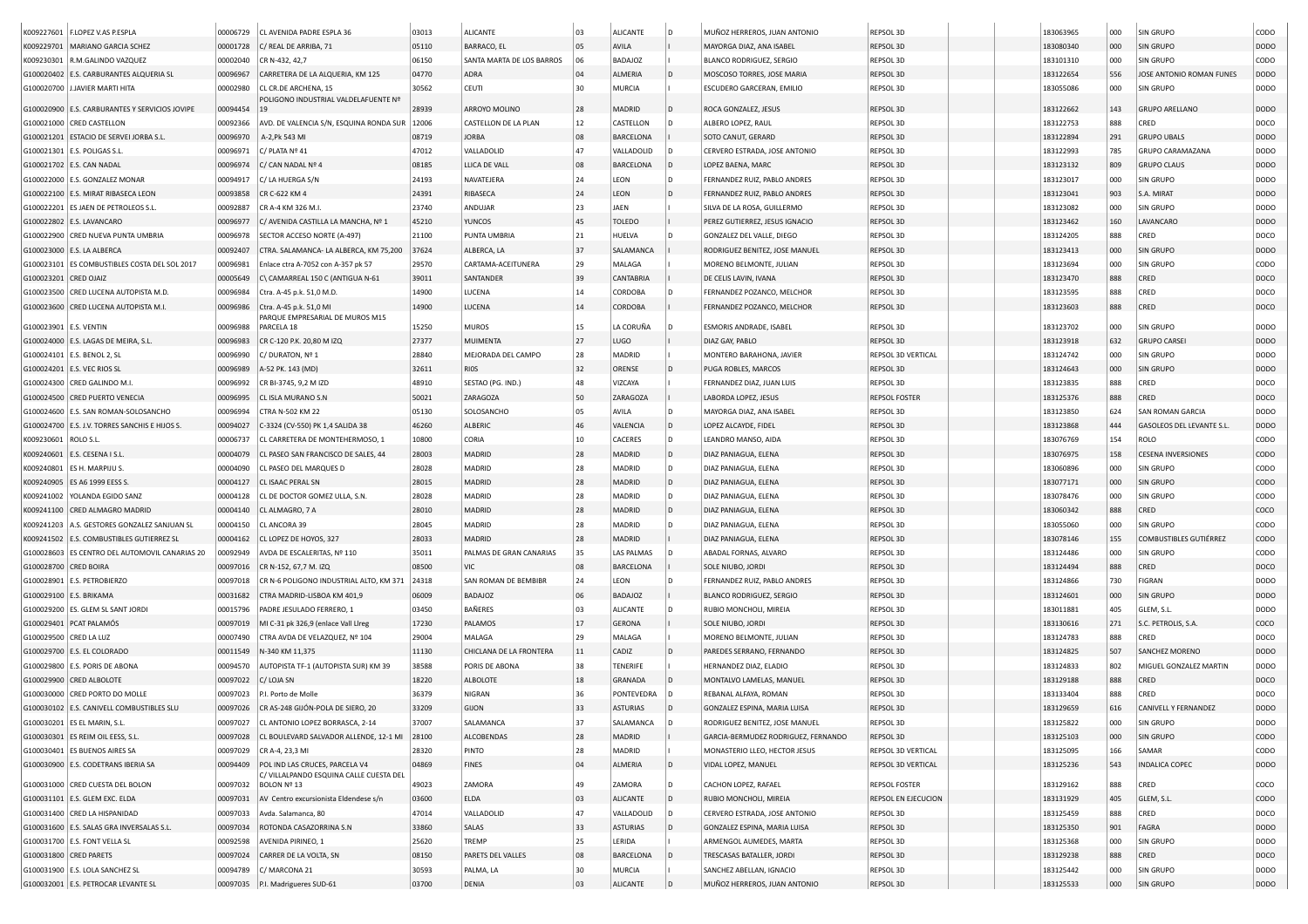|                          | G100032100 E.S. CALLOSA DE SEGURA                                               | 00097036 | CR-CV913, KM 1                                                            | 03360          | CALLOSA DE SEGURA        | 03 | ALICANTE           | ID.            | JIMENEZ MARTINEZ, JUAN JOSE         | REPSOL 3D              | 183125491 | 438        | <b>FRANCISCO SANCHEZ</b>      | DODO        |
|--------------------------|---------------------------------------------------------------------------------|----------|---------------------------------------------------------------------------|----------------|--------------------------|----|--------------------|----------------|-------------------------------------|------------------------|-----------|------------|-------------------------------|-------------|
|                          | G100032201 CRED PLANA BAIXA                                                     | 00093479 | AVDA. DE FRANCIA 62-66                                                    | 12540          | VILLARREAL               | 12 | CASTELLON          | $\mathsf{D}$   | ALBERO LOPEZ, RAUL                  | REPSOL 3D              | 183125525 | 888        | CRED                          | DOCO        |
|                          |                                                                                 |          |                                                                           |                |                          | 36 |                    |                |                                     |                        |           |            |                               |             |
|                          | G100032401   E.S. EXNOR S.L.                                                    | 00097038 | LGAR FONTOIRA VINQUIÑO 42A<br>A-8 SALIDA 552 AUTOVIA A-8 (LU-P-0105, P.K. | 36960          | SANXENXO                 |    | PONTEVEDRA         |                | REBANAL ALFAYA, ROMAN               | REPSOL EN EJECUCION    | 183132307 | 000        | <b>SIN GRUPO</b>              | DODO        |
|                          | G100032501 ES O REI DAS TARTAS                                                  | 00097039 | 0,150                                                                     | 27730          | ABADIN                   | 27 | LUGO               | D              | DIAZ GAY, PABLO                     | REPSOL 3D              | 183133792 | 000        | <b>SIN GRUPO</b>              | DODO        |
| K009242406               | COMBUSTIBLES SETUBAL, S.L.                                                      | 00004321 | CL AVENIDA ABRANTES, S.N.                                                 | 28025          | MADRID                   | 28 | MADRID             | l n            | MONASTERIO LLEO, HECTOR JESUS       | REPSOL 3D              | 183078179 | 000        | <b>SIN GRUPO</b>              | CODO        |
| K009242601               | CRED U.S. SAN GERMÁN                                                            | 00004379 | CL SAN GERMAN, 14 B                                                       | 28020          | MADRID                   | 28 | MADRID             | D              | DIAZ PANIAGUA, ELENA                | REPSOL 3D              | 183075860 | 888        | CRED                          | coco        |
| K009243502               | <b>GESLAMA-OIL S.L</b>                                                          | 00006705 | CL BRAVO MURILLO, 12                                                      | 28015          | MADRID                   | 28 | MADRID             | l n            | DIAZ PANIAGUA, ELENA                | REPSOL 3D              | 183058544 | 135        | ALFREDO HERNANDEZ             | CODO        |
| K009243800               | A.S. M.TERESA PEREZ                                                             | 00006708 | CL FRANCOS RODRIGUEZ, 110                                                 | 28039          | MADRID                   | 28 | MADRID             | D              | DIAZ PANIAGUA, ELENA                | REPSOL 3D              | 183075654 | 000        | <b>SIN GRUPO</b>              | CODO        |
| K009244102               | <b>ES VIAJES FRAY ESCOBA</b>                                                    | 00006710 | CL RAMON Y CAJAL, 2                                                       | 28016          | MADRID                   | 28 | MADRID             |                | DIAZ PANIAGUA, ELENA                | REPSOL 3D              | 183062801 | 000        | SIN GRUPO                     | CODO        |
| K009244504               | E.S. GESLAMA-PER,S.L                                                            | 00006712 | CL AVENIDA MORATALAZ, 21                                                  | 28030          | MADRID                   | 28 | MADRID             | D              | DIAZ PANIAGUA, ELENA                | REPSOL 3D              | 183060094 | 135        | ALFREDO HERNANDEZ             | CODO        |
| K009245901               | U.S. LUCSAN                                                                     | 00006707 | CL CAMINO DE VALLADOLID. 1                                                | 28250          | <b>TORRELODONES</b>      | 28 | MADRID             |                | ROCA GONZALEZ, JESUS                | REPSOL 3D              | 183102797 | 000        | <b>SIN GRUPO</b>              | CODO        |
|                          | ES GARCIA MARTINEZ JUAN ANTONIO                                                 |          |                                                                           |                |                          |    |                    |                |                                     |                        |           |            |                               |             |
| K009246704               |                                                                                 | 00002971 | CR DE MORATALLA Nº 1                                                      | 30400          | CARAVACA                 | 30 | MURCIA             |                | ESCUDERO GARCERAN, EMILIO           | REPSOL 3D VERTICAL     | 183126366 | 000        | <b>SIN GRUPO</b>              | CODO        |
| K009246801               | A.S. RIOS GARCIA, M.J.                                                          | 00002987 | CL PLAZA DEL TULIPAN, S.N.                                                | 30310          | DOLORES, LOS - CARTAGENA | 30 | MURCIA             |                | SANCHEZ ABELLAN, IGNACIO            | REPSOL 3D              | 183054105 | 000        | SIN GRUPO                     | CODO        |
|                          | G100024801 E.S. SAN JUAN BOSCO, S.A. - R II                                     | 00096938 | AV JOSE ATARES 18 DPLO                                                    | 50018          | ZARAGOZA                 | 50 | ZARAGOZA           | ID.            | FERRER MARTINEZ, ELENA              | REPSOL 3D              | 183123991 | 256        | AGREDA AUTOMÓVIL, S.L.        | CODO        |
|                          | G100024901 E.S. FASANCORT SL                                                    | 00096991 | A-7, pk 459,8 MI                                                          | 04120          | CAÑADA S. URBANO-EL      | 04 | ALMERIA            |                | VIDAL LOPEZ, MANUEL                 | REPSOL 3D              | 183125434 | 000        | SIN GRUPO                     | <b>DODO</b> |
|                          | G100025000   E.S. MARI I SOUCASE S.L                                            | 00094848 | AV. GENERALIDAD VALENCIANA Nº 20                                          | 46470          | CATARROJA                |    | VALENCIA           | D              | SOLER ASSUCENA, JOSE CARLOS         | REPSOL 3D              | 183123934 | 440        | MARI I SOUCASE                | DODO        |
|                          | G100025201 E.S. MUNUERA SL                                                      | 00092020 | CTRA MU - 620, KM 5,05                                                    | 30813          | CAMPANA, LA              | 30 | <b>MURCIA</b>      |                | ESCUDERO GARCERAN, EMILIO           | REPSOL 3D              | 183123942 | 434        | MUNUERA                       | DODO        |
|                          | G100025304 ES FAST WASH SL                                                      | 00034270 | CTRA TV - 3141, KM 5                                                      | 43206          | REUS                     | 43 | <b>TARRAGONA</b>   |                | IBAÑEZ MONTSERRAT, JORDI            | REPSOL 3D              | 183006345 | 000        | <b>SIN GRUPO</b>              | CODO        |
|                          | G100025401 E.S. MEGINO POLVORANCA                                               | 00096998 | C/POLVORANCA 162 ESQUINA C/ LAGUNA                                        | 28923          | ALCORCON                 | 28 | MADRID             |                | MONTERO BARAHONA, JAVIER            | REPSOL 3D              | 183124452 | 132        | MEGINO                        | DODO        |
|                          | G100025500 E.S. ALBUÑAN                                                         | 00093798 | CR GUADIZ-JEREZ CR-V-4914 KM                                              | 18518          | ALBUÑAN                  | 18 | GRANADA            |                | GUTIERREZ MARIN, MANUEL             | REPSOL 3D              | 183124007 | 527        | RODRIGUEZ LOZA                | DODO        |
|                          | G100025600 E.S. AREA DE SERVICIO KM 258                                         | 00094328 | 4-4 KM 258 MD                                                             | 23213          | SANTA ELENA              | 23 | JAEN               |                | MERCADO NOVES, EMILIO               | REPSOL 3D              | 183124049 | 000        | SIN GRUPO                     | DODO        |
|                          | G100025701 E.S. EL SACRAMENTO                                                   | 00096996 | CTRA CM-2004 PK 2,6                                                       | 19001          | <b>GUADALAJARA</b>       | 19 | GUADALAJARA        | $\mathsf{D}$   | GARCIA-BERMUDEZ RODRIGUEZ, FERNANDO | REPSOL 3D              | 183124510 | 000        | <b>SIN GRUPO</b>              | DODO        |
|                          | G10002590 CRED LAS PEDRIZAS M.D.                                                |          | 00096999 AP-46, PK 3,7 M DCH                                              | 29200          | ANTEQUERA                | 29 | MALAGA             | l D            | LENDRINO RECUERO, MIGUEL ANGEL      | REPSOL 3D              | 183124148 | 888        | CRED                          | DOCO        |
|                          | G100026000 CRED LAS PEDRIZAS M.I                                                | 00097000 | AP-46, PK 3,7 M IZQ                                                       | 29200          | ANTEQUERA                | 29 | MALAGA             |                | LENDRINO RECUERO, MIGUEL ANGEL      | REPSOL 3D              | 183124155 | 888        | CRED                          | DOCO        |
|                          |                                                                                 |          |                                                                           |                |                          |    |                    |                |                                     |                        |           |            |                               |             |
|                          | G100026100 CRED ALMENARA                                                        | 00097002 | A-7 PK. 292,7 (MD)                                                        | 12590          | ALMENARA                 | 12 | CASTELLON          |                | ALBERO LOPEZ, RAUL                  | REPSOL 3D              | 183131069 | 888        | CRED                          | DOCO        |
|                          | G100026200 CRED CTRA CHILE                                                      | 00092958 | CTRA DE CHILE, KM 98                                                      | 35010          | PALMAS DE GRAN CANAR     | 35 | LAS PALMAS         |                | ABADAL FORNAS, ALVARO               | REPSOL 3D              | 183124130 | 888        | CRED                          | DOCO        |
|                          | G10002630 CRED ALPICAT                                                          |          | 00097004 A-22 rotonda con A-2 M.I                                         | 25110          | <b>ALPICAT</b>           | 25 | LERIDA             |                | ARMENGOL AUMEDES, MARTA             | REPSOL 3D              | 183125194 | 888        | <b>CRED</b>                   | DOCO        |
|                          | G10002640 ES ORTIZ CONSTRUCCIONES Y PROYE(00097005 CL ALTO DEL RETIRO, 2        |          |                                                                           | 28051          | <b>MADRID</b>            | 28 | MADRID             |                | MONASTERIO LLEO, HECTOR JESUS       | REPSOL 3D              | 183124718 | 000        | <b>SIN GRUPO</b>              | <b>DODO</b> |
|                          | G100026500 E.S EL OLIVAR                                                        | 00097006 | A-92 SALIDA 220                                                           | 18327          | LACHAR                   | 18 | GRANADA            | l D.           | GUTIERREZ MARIN, MANUEL             | REPSOL 3D              | 183124197 | 000        | SIN GRUPO                     | <b>DODO</b> |
|                          | G100026700   E.S. EL PORTILLO M.D                                               | 00097007 | CR N-601, 321 M.D.                                                        | 24227          | VALDELAFUENTE            | 24 | LEON               | l D            | CACHON LOPEZ, RAFAEL                | REPSOL 3D              | 183124817 | 788        | NUEVO PARAMO                  | CODO        |
|                          | G100026801 ES EL SASTRE SL                                                      | 00012066 | CR. A-440, KM 8                                                           | 14120          | <b>FUENTE PALMERA</b>    | 14 | CORDOBA            | l D            | FERNANDEZ POZANCO, MELCHOR          | REPSOL 3D              | 183124221 | 000        | SIN GRUPO                     | <b>DODO</b> |
|                          | G100026901 E.S. PLAZA ESPAÑA E.S.                                               | 00004109 | PLAZA ESPAÑA                                                              | 36203          | VIGO                     | 36 | PONTEVEDRA         |                | REBANAL ALFAYA, ROMAN               | REPSOL 3D              | 183124353 | 619        | PLAZA DE ESPAÑA               | DODO        |
|                          | G100027000 E.S. MARI I SOUCASE S.L                                              | 00097009 | CL.ACEQUIA FAVARA 2                                                       | 46200          | PAIPORTA                 | 46 | VALENCIA           | I D.           | SOLER ASSUCENA, JOSE CARLOS         | REPSOL 3D              | 183124288 | 440        | MARI I SOUCASE                | DODO        |
|                          | G100027300 E.S. LOS VALOS SLU                                                   | 00031225 | CR REDONDELA-PORRIÑO 5,12                                                 | 36415          | MOS                      | 36 | PONTEVEDRA         |                | REBANAL ALFAYA, ROMAN               | REPSOL 3D              | 183124346 | 619        | PLAZA DE ESPAÑA               | DODO        |
| G100027400 E.S. COYA S.L |                                                                                 | 00031176 | C/BAIONA                                                                  | 36209          | VIGO                     | 36 | PONTEVEDRA         |                | REBANAL ALFAYA, ROMAN               | REPSOL 3D              | 183124338 | 619        | PLAZA DE ESPAÑA               | DODO        |
|                          | G100027702 ES CROSROMA, S.L                                                     | 00097010 | POLIG. INDUST. CIDAG, C/ PONIENTE, S/N                                    | 13250          | DAIMIEL                  | 13 | <b>CIUDAD REAL</b> | l D            | ROMERO GARCIA, LAURA                | REPSOL 3D              | 183124734 | 000        | <b>SIN GRUPO</b>              | DODO        |
|                          | G100028001 E.S. SON OMS                                                         | 00097013 | CAMI DE SON FANGOS, 151                                                   | 07610          | CA'N PASTILLA            | 07 | <b>BALEARES</b>    | l D            | VADELL BONET PERE, JOAN             | REPSOL 3D              | 183125335 | 000        | SIN GRUPO                     | DODO        |
|                          |                                                                                 |          | AVDA DE LAS CORTES VALENCIANAS, 60 ESQ                                    |                |                          |    |                    |                |                                     |                        |           |            |                               |             |
|                          | G100028201 ES COMBUSTIBLES TORREVIEJA SL                                        | 00094957 | <b>AVD BALEARES</b>                                                       | 03183          | <b>TORREVIEJA</b>        | 03 | ALICANTE           | D              | JIMENEZ MARTINEZ, JUAN JOSE         | REPSOL 3D              | 183134394 | 000        | <b>SIN GRUPO</b>              | <b>DODO</b> |
| G100028401   E.S. BOLA   |                                                                                 | 00097015 | AVDA. DIAGONAL S/N PLAZA                                                  | 50011          | ZARAGOZA                 | 50 | ZARAGOZA           |                | SANCHEZ POLO, JESUS ANGEL           | REPSOL 3D              | 183125012 | 000        | SIN GRUPO                     | DODO        |
|                          | G100028500 E.S. CARBURANTES DE PONFERRADA, S.L                                  | 00094354 | CR N-6 414,5                                                              | 24523          | TRABADELO                | 24 | LEON               | ID.            | FERNANDEZ RUIZ, PABLO ANDRES        | REPSOL 3D              | 183124569 | 729        | <b>CARBURANTES PONFERRADA</b> | DODO        |
| K009250103               | A.S. AREA DE SERVICIO EL CUERVO                                                 | 00000974 | CR N-4, 615,9                                                             | 41749          | CUERVO, EL               | 41 | SEVILLA            |                | BELLOD TARDIO, MIGUEL               | REPSOL 3D              | 183106434 | 539        | EESS EL CUERVO                | CODO        |
| K009251401               | <b>ES SASTRE SANZ PLAZA CIRCULAR, SL</b>                                        | 00002336 | CL PLAZA CIRCULAR, 12                                                     | 47004          | VALLADOLID               | 47 | VALLADOLID         |                | CERVERO ESTRADA, JOSE ANTONIO       | REPSOL 3D              | 183102037 | 778        | SASTRE SANZ                   | CODO        |
| K009251602               | AS SASTRE SANZ PLAZA PONIENTE SL                                                | 00002343 | CL PLAZA PONIENTE, S.N.                                                   | 47003          | VALLADOLID               | 47 | VALLADOLID         |                | CERVERO ESTRADA, JOSE ANTONIO       | REPSOL 3D              | 183075837 | 000        | SIN GRUPO                     | CODO        |
| U001403600               | AMARO BRAVO, ALADINO                                                            | 00006337 | CR N-541, 28                                                              | 32500          | CARBALLIÑO, O            | 32 | ORENSE             | $\mathsf{D}$   | PUGA ROBLES, MARCOS                 | REPSOL 3D VERTICAL     | 183052810 | 000        | SIN GRUPO                     | CODO        |
|                          | U001409202 ES UNIDAD DE SUMINISTROS AMEIJEIRAS                                  | 00002198 | CL CRUCE CTRA. CIRCUNVALACION, S.N.                                       | 36670          | <b>CUNTIS</b>            | 36 | PONTEVEDRA         |                | REBANAL ALFAYA, ROMAN               | REPSOL 3D              | 183018357 | 000        | <b>SIN GRUPO</b>              | CODO        |
|                          |                                                                                 |          |                                                                           |                |                          |    |                    |                |                                     | REPSOL 3D NO           |           |            |                               |             |
|                          | U001410001 GARAGE TIBURCIO, S.L.                                                | 00001085 | CL CONCEPCION ARENAL, 84                                                  | 36900          | MARIN                    | 36 | PONTEVEDRA         |                | REBANAL ALFAYA, ROMAN               | ILUMINADA              | 183063510 | 000        | SIN GRUPO                     | DODO        |
|                          | U001410402 ESTACIÓN DE SERVICIO MONDARIZ, S.L.                                  | 00002216 | CL CONSTITUCION, S.N                                                      | 36890          | MONDARIZ                 | 36 | PONTEVEDRA         |                | MOLINA BANDIN, SARA                 | REPSOL 3D              | 183018399 | 000        | <b>SIN GRUPO</b>              | CODO        |
|                          | U002115103 U.S. GASOLEOS HUERTA JR SC                                           | 00000915 | CR C-111, 40,9                                                            | 09430          | HUERTA DEL REY           | 09 | <b>BURGOS</b>      | $\overline{D}$ | MORIDO NIÑO, EDUARDO                | REPSOL 3D              | 183076306 | 000        | SIN GRUPO                     | CODO        |
|                          | U002115401 GOROSTIAGA MEDINA SL                                                 | 00005165 | CL CAMINO VECINAL, S.N.                                                   | 24224          | CABREROS DEL RIO         | 24 | LEON               | l D            | CACHON LOPEZ, RAFAEL                | REPSOL 3D              | 183075605 | 000        | <b>SIN GRUPO</b>              | CODO        |
|                          |                                                                                 | 00097040 | CTRA VALENCIA-ADEMUZ KM 23,3                                              | 46160          | LLIRIA                   | 46 | VALENCIA           |                | DE LA CUADRA RIBES, FERNANDO        | REPSOL 3D              | 183125756 | 000        | <b>SIN GRUPO</b>              | <b>DODO</b> |
|                          | G100032601 E.S. KILOMETRO 23.3                                                  |          |                                                                           |                |                          |    |                    |                | RODRIGUEZ ZULAICA, JUAN JOSE        | PETRONOR 04/A          | 183118025 |            | ERRONDO                       | DODO        |
|                          |                                                                                 |          |                                                                           |                |                          |    |                    |                |                                     |                        |           |            |                               |             |
|                          | G100032701 E.S. AINGERU GASOLINDEGIA                                            | 00011428 | CL AINGERU PASEALEKU, S/N                                                 | 20540          | <b>ESKORIATZA</b>        | 20 | GUIPUZCOA          |                |                                     |                        |           | 323        |                               |             |
|                          | G100033000 CRED MIRANDA DE AZAN                                                 | 00097043 | CTRA. CV-70 KM. 1,6                                                       | 37796          | ARAPILES                 | 37 | SALAMANCA          |                | RODRIGUEZ BENITEZ, JOSE MANUEL      | REPSOL 3D              | 183125947 | 888        | CRED                          | DOCO        |
|                          | G100033201 E.S. AREA DE SERVICIO PEINADOR                                       | 00097050 | CTRA PUXEIROS A PEINADOR, Nº 59                                           | 36146          | MOS                      | 36 | PONTEVEDRA         |                | REBANAL ALFAYA, ROMAN               | REPSOL 3D VERTICAL     | 183130467 | 000        | <b>SIN GRUPO</b>              | <b>DODO</b> |
|                          | G100033401 E.S. PETROPRIN SL                                                    | 00097048 | AU. AS-I, PK 19 SALIDA NOREÑA                                             | 33519          | LA FERRERA-SIERO         | 33 | <b>ASTURIAS</b>    |                | TORRES MONTERO, LUIS ABEL           | REPSOL 3D              | 183125590 | 000        | <b>SIN GRUPO</b>              | DODO        |
|                          | G100033500 GASOLINERA BALMES S.A                                                | 00011368 | C/ BALMES 286-290                                                         | 08006          | BARCELONA                | 08 | BARCELONA          |                | SOTO CANUT, GERARD                  | REPSOL 3D              | 183125541 | 000        | <b>SIN GRUPO</b>              | <b>DODO</b> |
|                          | G100033701 E.S. ARAFRE SA                                                       | 00095249 | AVDA VESNTISQUERO DE LA CONDESA 50                                        | 28035          | MADRID                   | 28 | MADRID             |                | ROCA GONZALEZ, JESUS                | REPSOL 3D              | 183131101 | 128        | ARANGUREN/HEVIA/FREISERO      | <b>DODO</b> |
|                          | G100033800 CRED REQUENA                                                         | 00001513 | CTRA N-3 KM 275,5                                                         | 46340          | REQUENA                  | 46 | VALENCIA           |                | MOYA ABELLAN, DAVID                 | REPSOL 3D              | 183123967 | 888        | CRED                          | DOCO        |
|                          | G100033900 CRED BENIFERRI                                                       | 00092615 | AVDA CORTES VALENCIANAS, 3                                                | 46016          | VALENCIA                 | 46 | VALENCIA           |                | LOPEZ ALCAYDE, FIDEL                | REPSOL 3D              | 183123975 | 888        | CRED                          | DOCO        |
|                          | G100034102 E.S. GESTION INMOBILIARIA AFIDCASA<br>G100034400 CRED LA 62 EL PUEYO | 00097045 | BARBERO DE SEVILLA, S/N                                                   | 28222<br>22300 | MAJADAHONDA              | 28 | MADRID             |                | ROCA GONZALEZ, JESUS                | REPSOL 3D<br>REPSOL 3D | 183125939 | 143<br>888 | <b>GRUPO ARELLANO</b>         | DODO        |